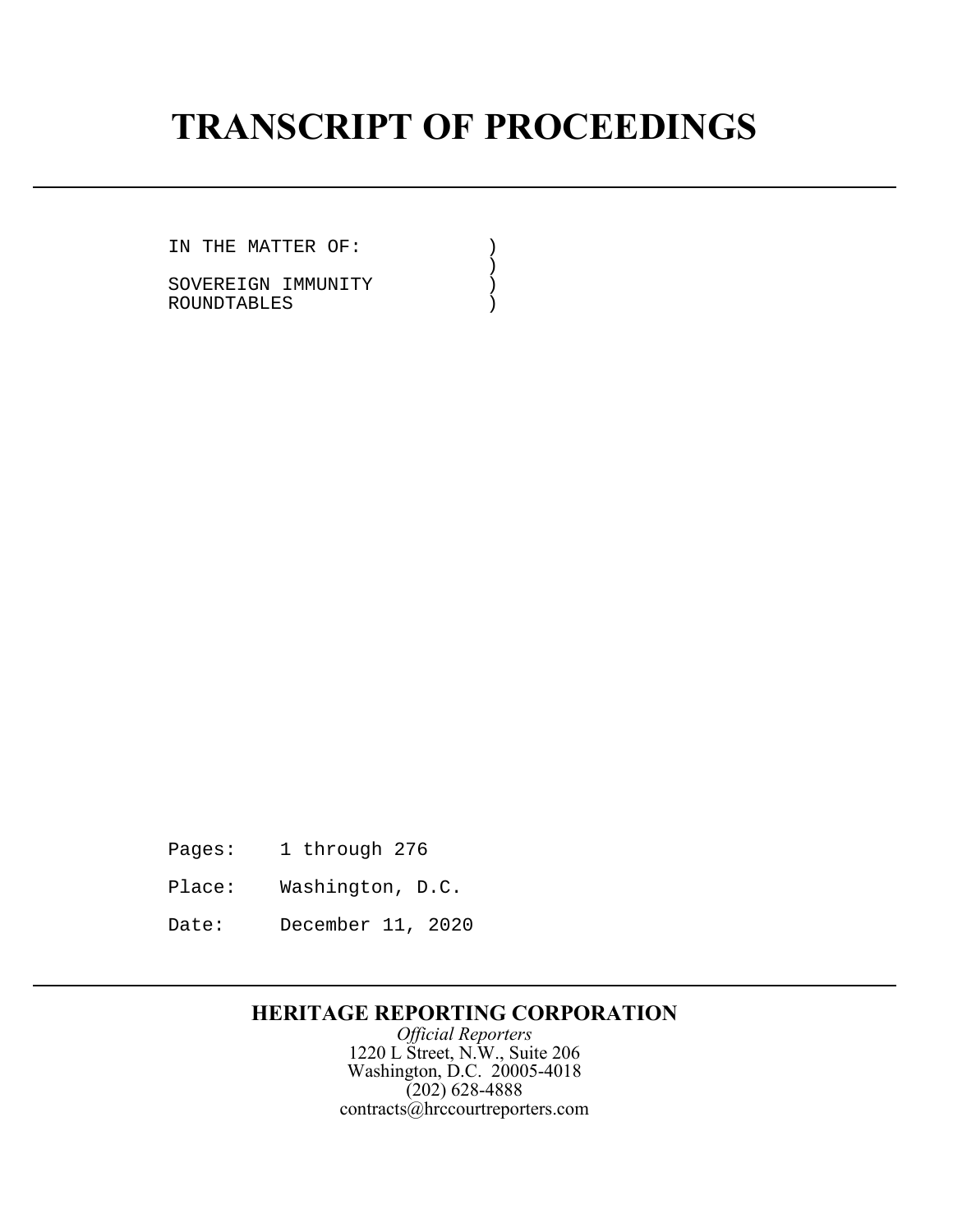#### LIBRARY OF CONGRESS

|             | IN THE MATTER OF: |  |  |                    |  |  |
|-------------|-------------------|--|--|--------------------|--|--|
|             |                   |  |  |                    |  |  |
|             |                   |  |  | SOVEREIGN IMMUNITY |  |  |
| ROUNDTABLES |                   |  |  |                    |  |  |

Remote Conference 1220 L Street, N.W. Washington, D.C.

Friday, December 11, 2020

The parties met, pursuant to the notice, at

10:05 a.m.

PARTICIPANTS:

Session 1:

Frederick Allen, Nautilus Productions Sara Benson, University of Illinois at Urbana Champaign Andrea Johnson, C MATH is EASY Craig Linder, Dow Jones & Company Kevin Madigan, Copyright Alliance Johannes Munter, News Media Alliance Maria Sapiandante, Intellectual Property Attorney Jeff Sedlik, Art Center College of Design Kevin Smith, University of Kansas William Thro, University of Kentucky

Session 2:

Dr. Keith Bell, Author Michael Bynum, Author Devin Laiho, Colorado Attorney General's Office Melissa Levine, University of Michigan Library Angus MacDonald, University of California, Office of General Counsel Isaac Molnar, Ohio Attorney General's Office Kristen Murphy, American Chemical Society Brian Wassom, American Intellectual Property Law Association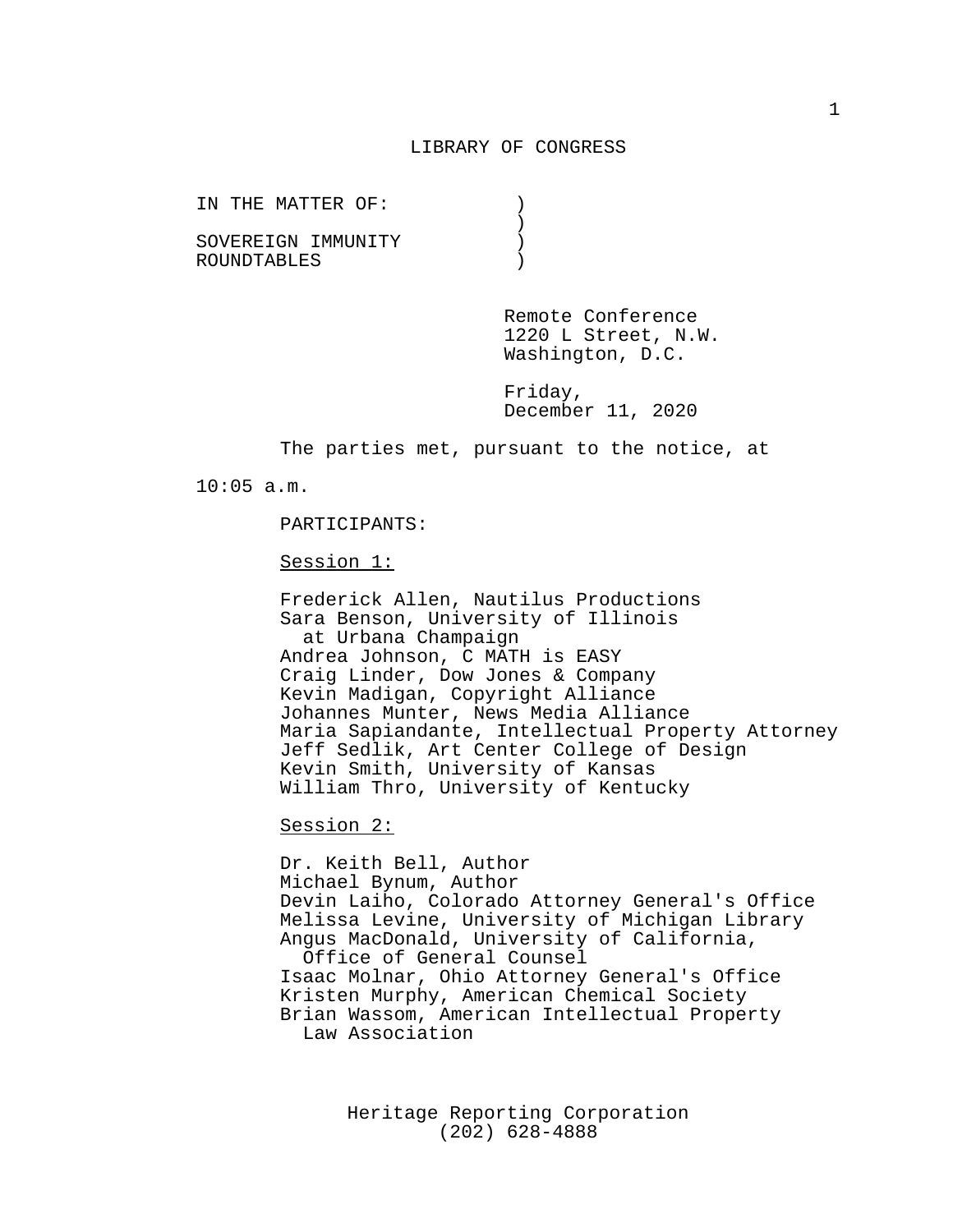PARTICIPANTS: (Cont'd)

#### Session 3:

Brandon Butler, Association of Southeastern Research Libraries; Software Preservation Network Yvonne Dooley, University of North Texas Harold Evans, University of Arkansas Kurt R. Klaus Sr., National Partner, Dunlap Bennett & Ludwig, PLLC Raven Lanier, University of Michigan Library Rachael Samberg, University of California, Berkeley Douglas Shontz, University of Illinois; Association of Public and Land Grant Universities

### Session 4:

Jonathan Band, Library Copyright Alliance Michael Bynum, Author Alicia Calzada, National Press Photographers Association Kevin Madigan, Copyright Alliance Darcee Olson, Louisiana State University Marc Vockell, University of Texas System Yuanxiao Xu, University of Michigan Library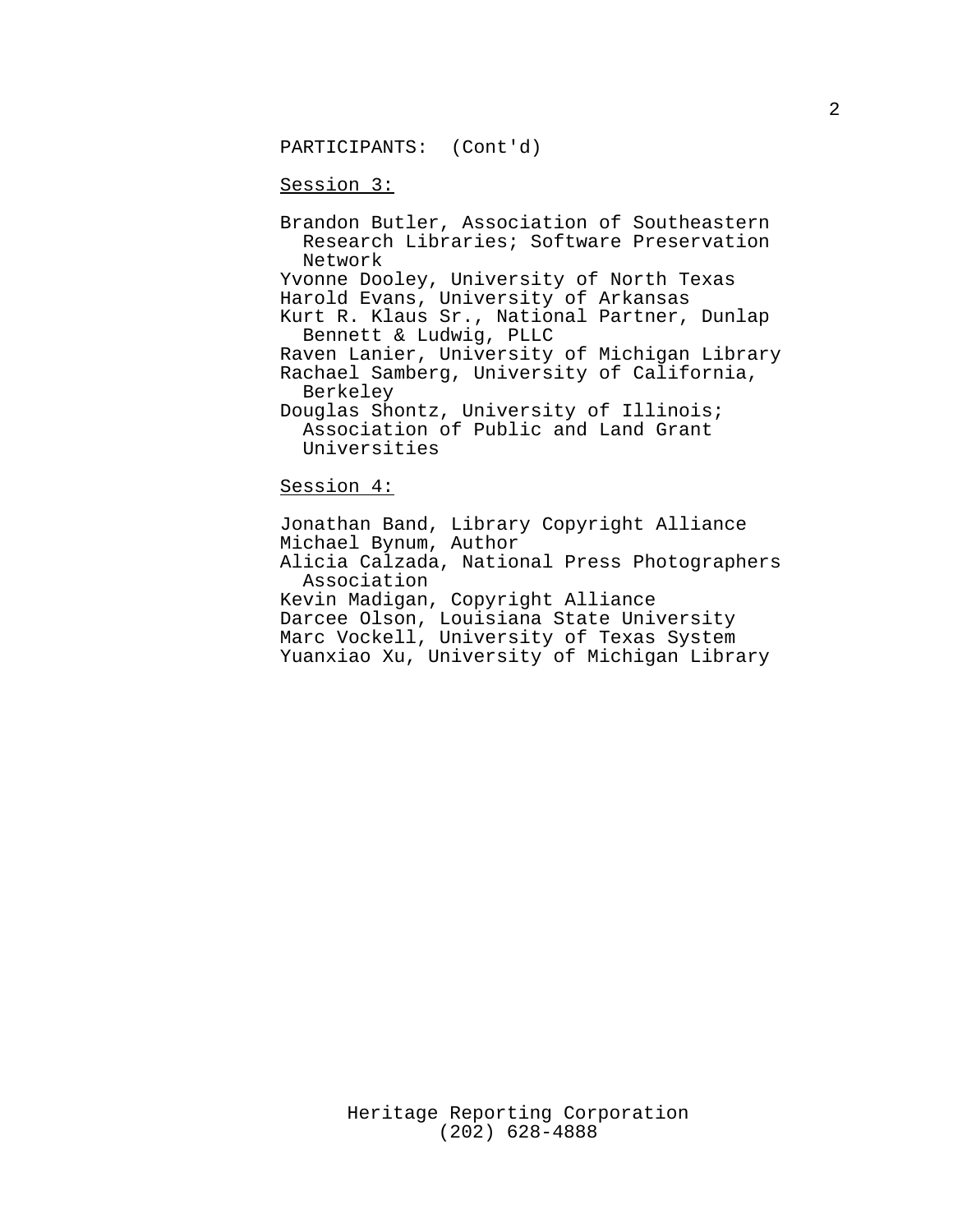1 P R O C E E D I N G S (10:05 a.m.) MS. SMITH: I think we are all here, and we are about to start our roundtables, so if anyone who is a panelist -- I think we're all muted, but if we can mute if you're not muted, and I think everyone else, including the Copyright Office, if we can turn off our video for a second because we are so excited that we are able to start today's event with welcoming opening remarks by our brand new register that we are so thrilled to have, Shira Perlmutter. Shira? MS. PERLMUTTER: Thanks, Regan. Good morning, everyone. On behalf of the Copyright Office, I want to welcome all of you to this roundtable for our policy study on sovereign immunity. Today's event is a first for the Office. These are the first public roundtables we've conducted entirely remotely. I'm grateful to the Copyright Office staff, and, in particular, the Office of General Counsel and the Office of Public Information and Education for working to ensure a smooth transition to this online format, and for making this event accessible to as many members of the public as possible. I'd also like to thank our panelists in

> Heritage Reporting Corporation (202) 628-4888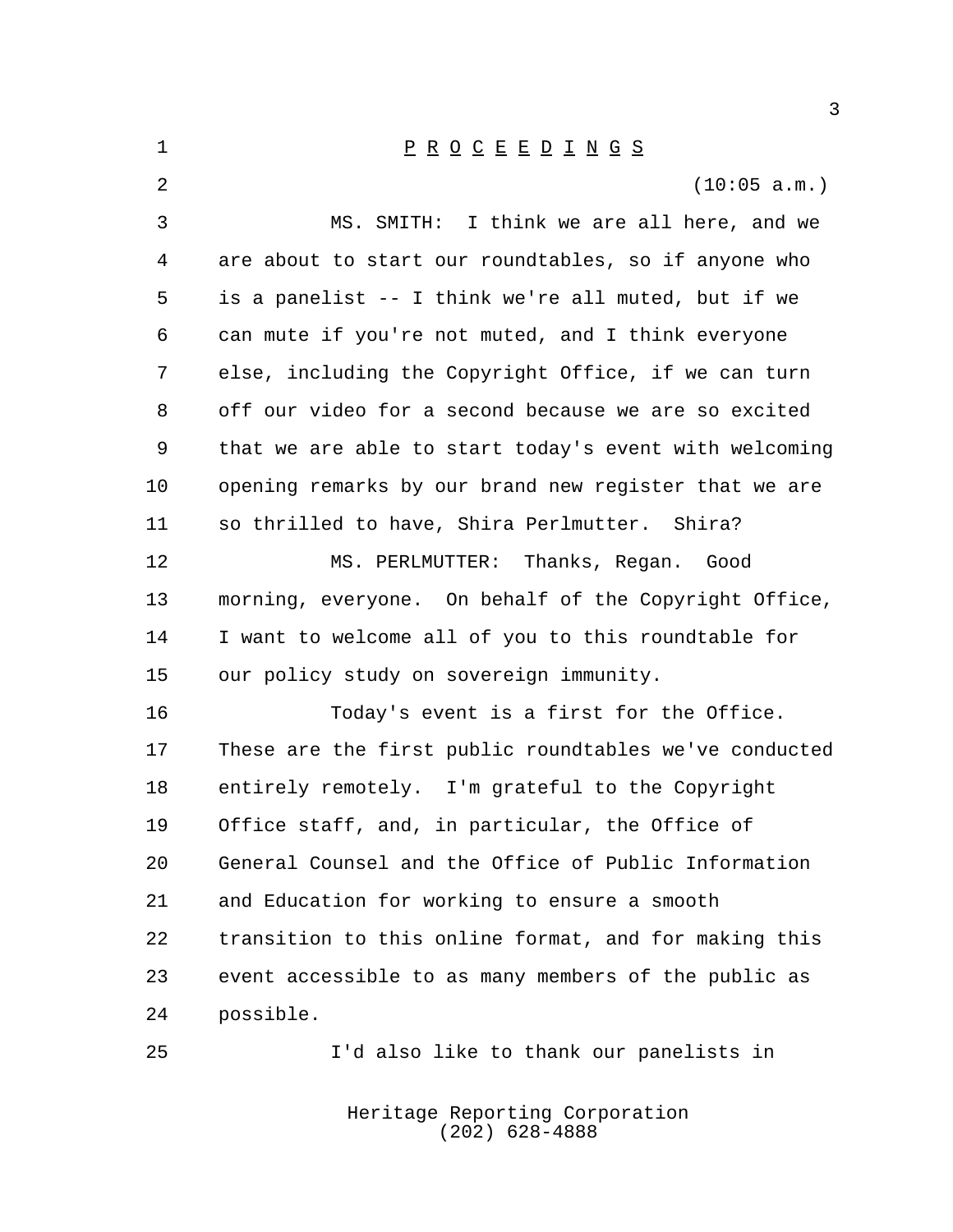advance for their contributions. As with all

 Copyright Office studies, our analysis and recommendations depend on the strength of the record presented to us, and we appreciate your willingness to provide the benefit of your expertise.

 The issue of state sovereign immunity to infringement suits has long been a concern for the Copyright Office. In 1988, at the request of Congress, Register Ralph Oman issued a report summarizing comments on this topic and proposing legislative changes. The Office's findings and recommendations provided the basis for the Copyright Remedy Clarification Act of 1990.

 Later, Register Marybeth Peters testified to Congress regarding proposed legislation that sought to avoid the constitutional issue by encouraging voluntary waivers of immunity by states. She noted that the ability of copyright owners to protect their property and to obtain complete relief when their rights are violated is central to the balance of interests in the Copyright Act.

 The current study comes at the request of Senators Tillis and Leahy following the Supreme Court's recent decision in Allen v. Cooper striking down the Copyright Remedy Clarification Act. Their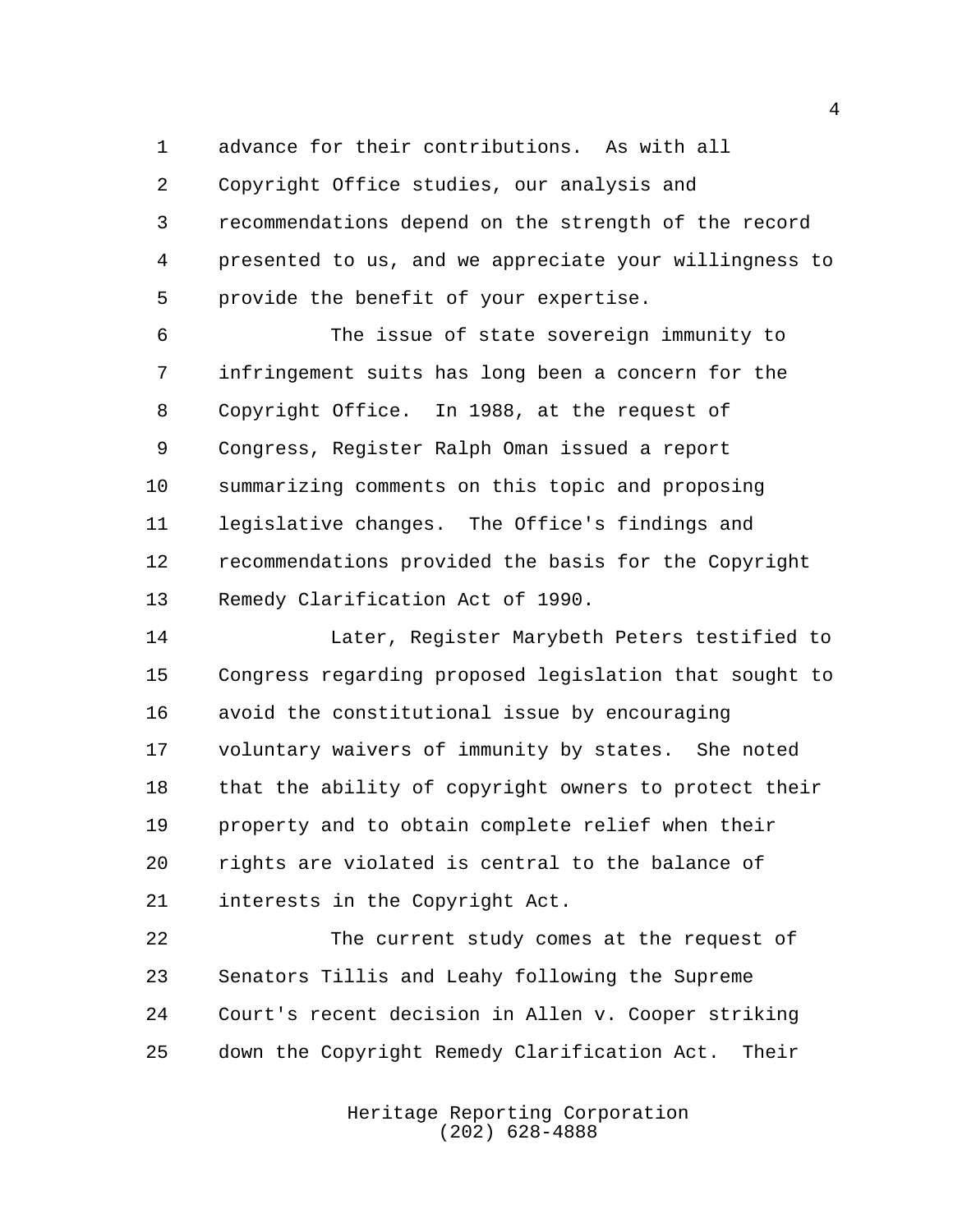request stressed the importance of the legislative record to an assessment of whether there is a sufficient basis for abrogating state sovereign immunity. Today's discussion is therefore critical to the Office's, and, ultimately, to Congress' consideration.

 We look forward to an illuminating discussion. Thank you again for your participation, and let me now turn the proceedings back over to Regan.

 MS. SMITH: Thank you so much, Shira, and thank you for those remarks.

 We are going to begin the roundtables. As Shira said, my name is Regan Smith, General Counsel of the Copyright Office. Before we start with the first panel, I will go over a few logistical items to make sure we're getting this correct.

18 So I think everyone who is on panel one can turn on their videos and maybe stay muted until we commence. And so the roundtable sessions will be moderated by the Copyright Office attorneys here, on the call. We will pose questions and call on panelists to respond. We'll do our best to give everyone the opportunity to chime in. You can use the raise hand button on Zoom or you could kind of raise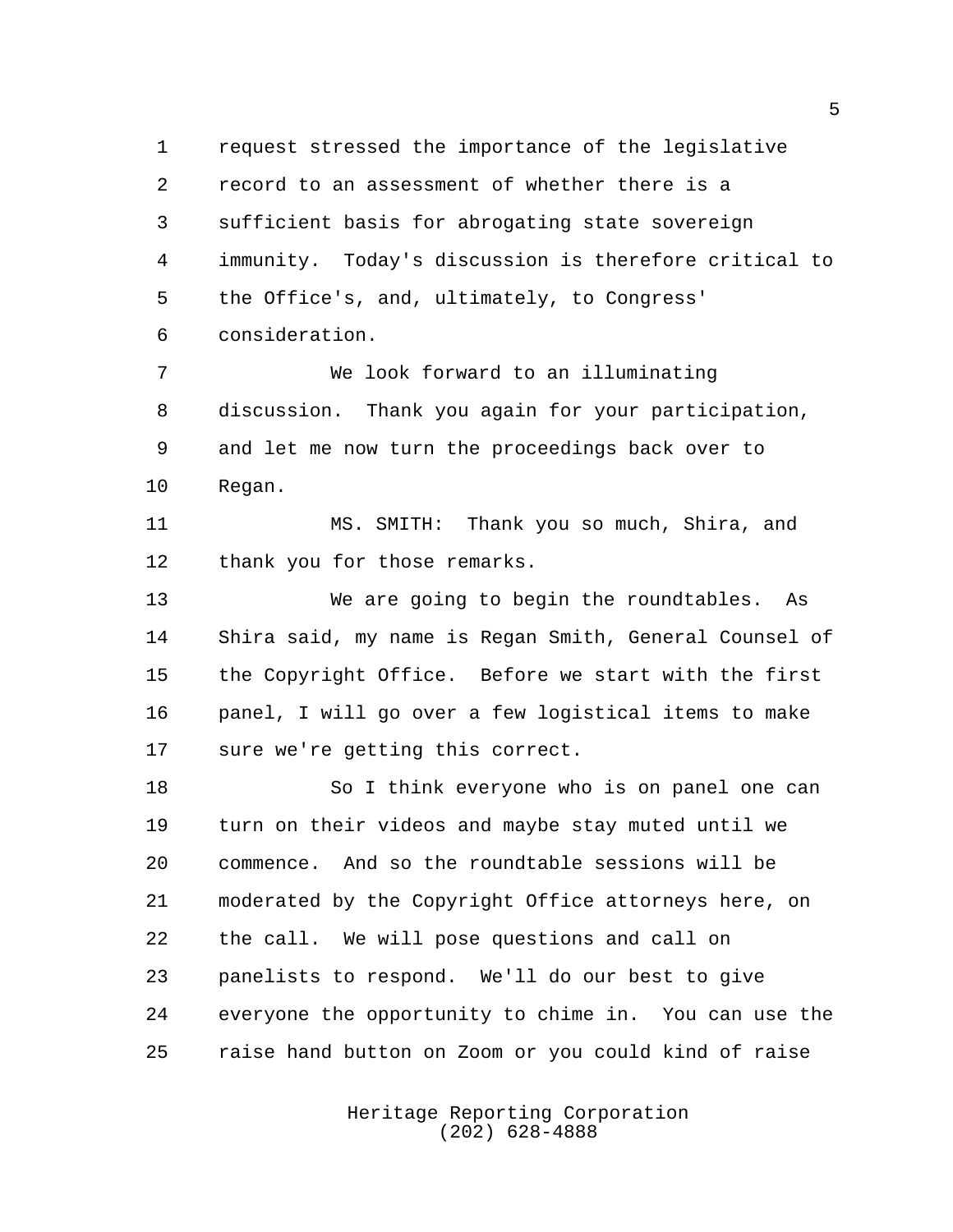your hand if you need to signal, but if you're not speaking, please mute your audio to minimize any extraneous noise.

 Given the number of panelists and topics that we have to cover, we are trying to ask responders to limit responses to no more than two minutes. We apologize in advance that, if it's going over, we may need to cut you off. We may even need to mute. We're going to try not to do that, but we appreciate your understanding of our time constraints, our need to hear from everyone. It's a virtual format we're all adjusting to. So if you can try to limit your comments to the specific question posed, there will be a few opportunities for everyone to speak, we envision.

 Secondly, we have five scheduled sessions. This first one is scheduled to stop at 11:30, at which time we'll have a short break. They can be accessed by the same Zoom link we are now using throughout the day.

 I'm not sure, but perhaps certain panelists may be accessing one link where you can turn your video on for a panel that you're not on. Just, if you don't do that, that will help to turn your video on when it is the session you're scheduled for.

> Heritage Reporting Corporation (202) 628-4888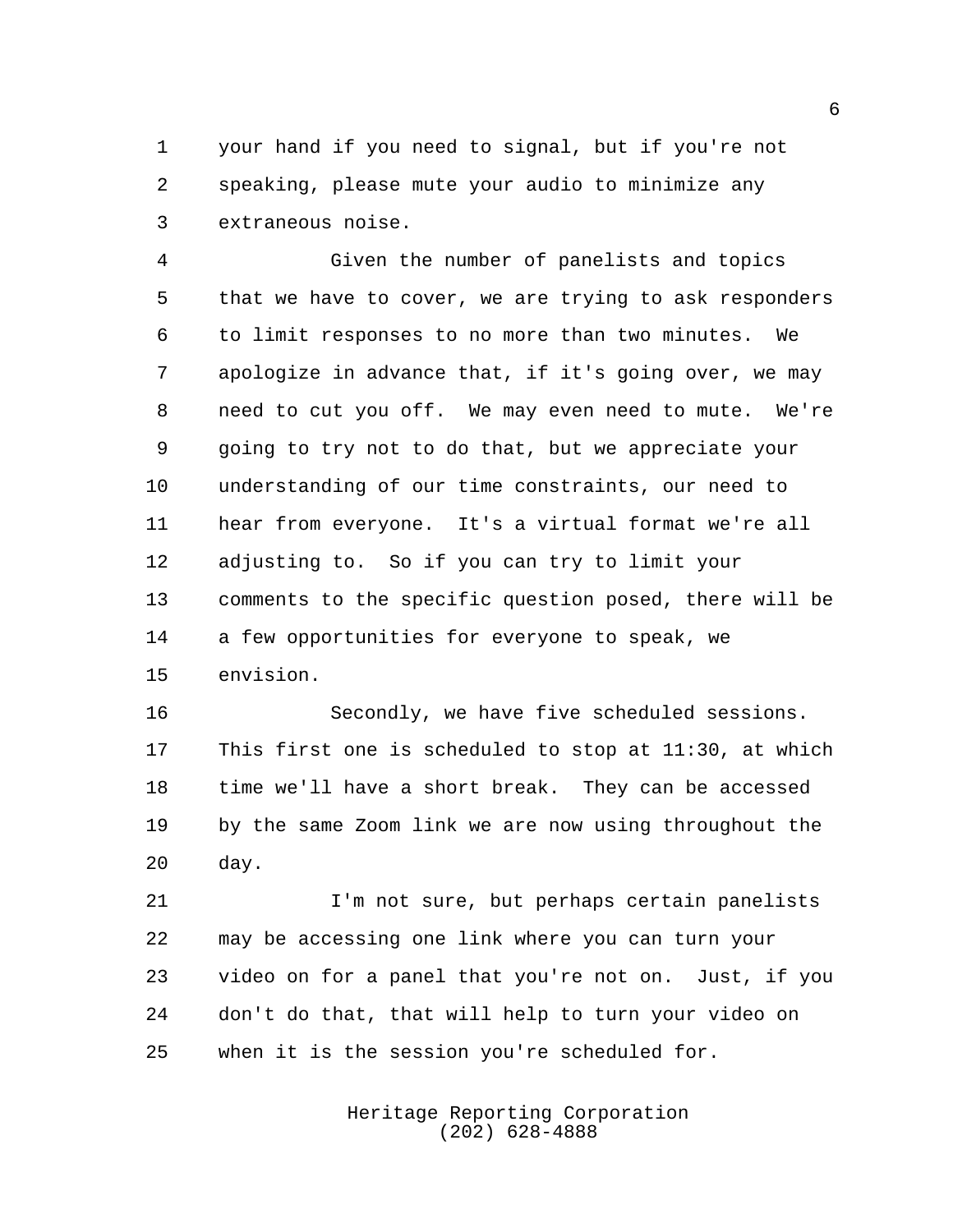Our final session of the day is an open mic session in which members of the public are able to provide additional comments for the benefit of our administrative record.

 If you are interested in participating, you may sign up at a Survey Monkey link provided in a chat box no later -- by 3:00 p.m., Eastern Time. If someone wanted to give me a nod if we have the Survey Monkey link up there yet? Yes, I see a nod. Okay. So you should be seeing that if you are watching these roundtables.

 Beginning at 5:15, Copyright Office staff will call on and un-mute those who have signed up to participate, time permitting. Comments should be about three minutes, anything related to our study, and can be on any topics noted throughout the day. And, finally, today's event is being recorded. That video will be posted on the Copyright Office website and YouTube channel eventually. We also have a court reporter transcribing the proceedings, as you may know if you've participated in

 front of the old school physical format of these roundtables, and that transcript, too, will be posted on the Copyright Office website.

So now I'm going to start the first panel.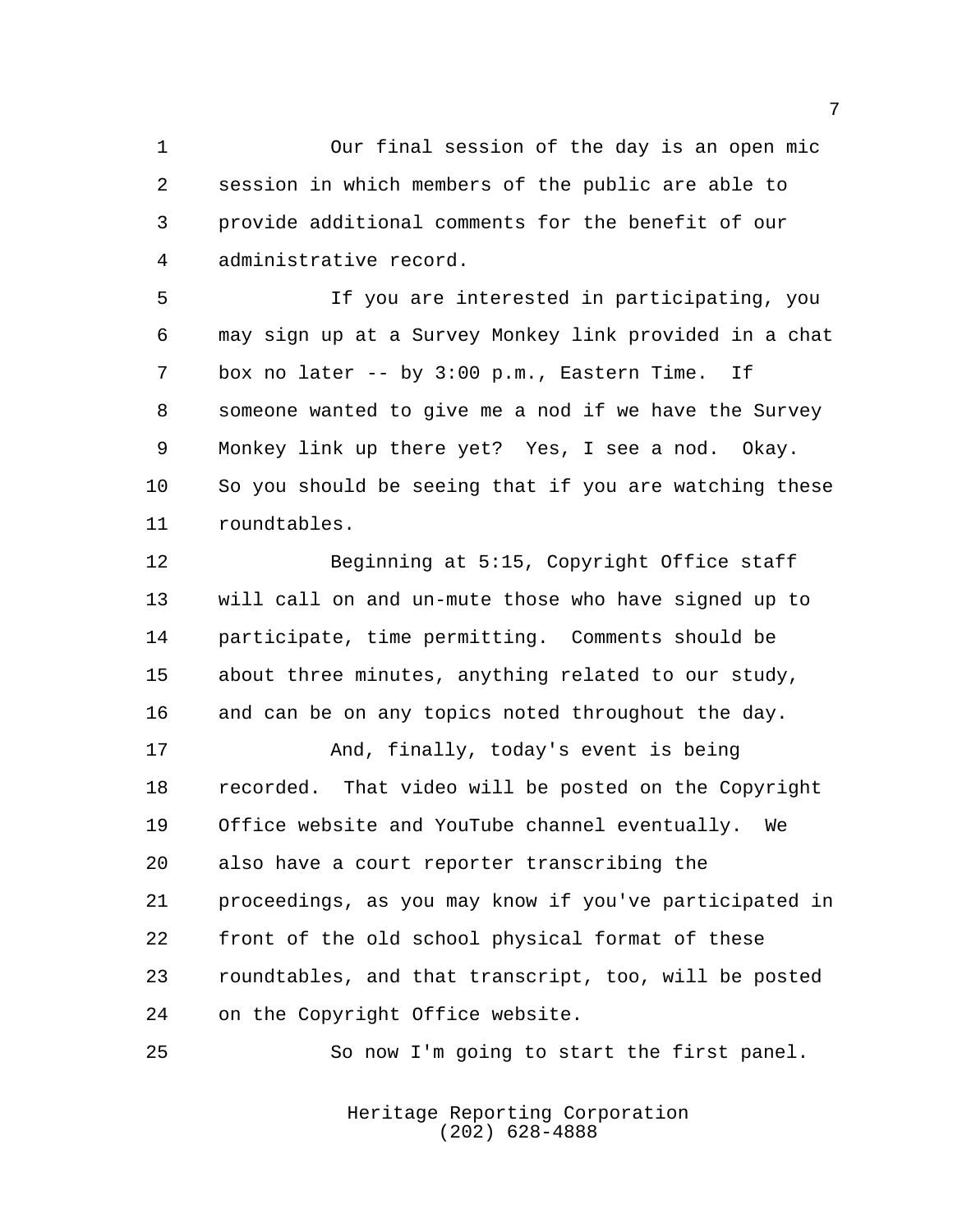This session concerns evidence of actual or threatened infringement by state actors. I will provide a little bit of a roadmap so folks understand, or they may want to chime in, because I do think the virtual medium makes it a little harder to anticipate, so I want to make sure we can maximize our limited time.

 So we are hoping to touch on a few key areas in this order. Namely, first, sort of qualitative considerations in evaluating evidence of infringement 10 in broader trends; secondly, individual examples; third, the nature of alleged infringements at issue, that is, whether reckless or intentional conduct is implicated, how could we tell whether exceptions and limitations may apply; and, finally, whether state immunity has any effects upon sales and licensing practices.

 So, before we begin, I'm going to ask my Copyright Office colleagues who are joining us today to introduce themselves, and, actually, all of the Copyright Office's colleagues present who are -- I don't see on video because you will be participating. Other panelists could do this -- pop up now to say hello. So starting with Mr. Amer.

 MR. AMER: Good morning, Kevin Amer, Deputy General Counsel.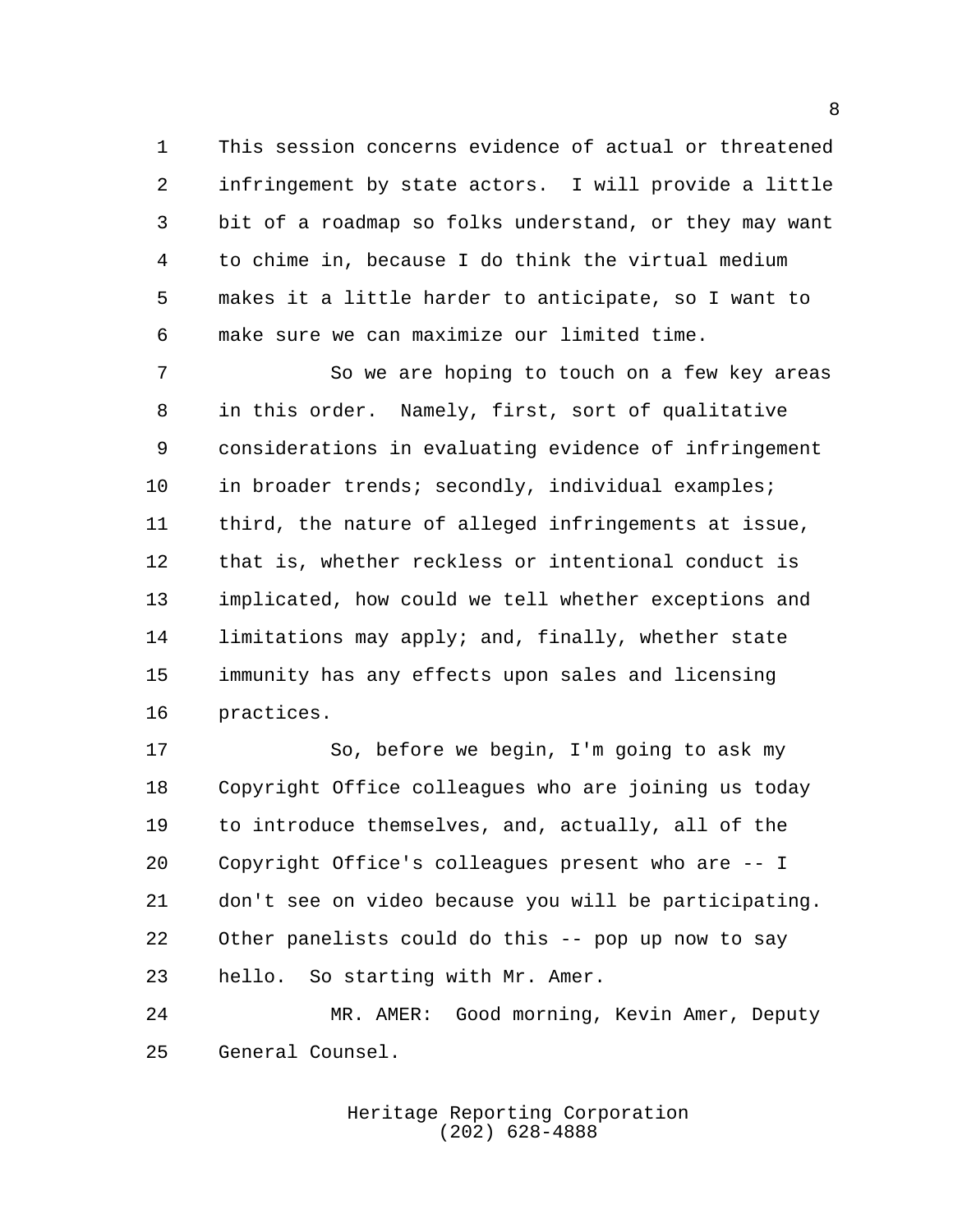MS. RUBEL: Jordana Rubel, Assistant General Counsel. MS. MANGUM: Jalyce Mangum, Attorney Advisor. MR. GRAY: Mark Gray, also Attorney Advisor. MS. KERN: Melinda Kern, Ringer Fellow. MS. SMITH: Thank you. Thank you all. And now I think I will call on participants, so if you can provide your name and your affiliation. We'll sort of hold off on opening statements, but you will have the opportunity to tell us your broad interests in the first question posed to you. If we could start with Mr. Allen. MR. ALLEN: Good morning. Thanks for having me here. I'm Frederick Allen from Nautilus Productions, and I'm the Allen in Allen v. Cooper. 17 MS. SMITH: Thank you. Ms. Benson? MS. BENSON: Good morning, my name is Sara Benson. I am the copyright librarian at the University of Illinois Libraries. MS. SMITH: Thank you. Ms. Johnson? MS. JOHNSON: My name is Andrea Johnson. I'm with C Math is Easy in Corpus Christi, Texas.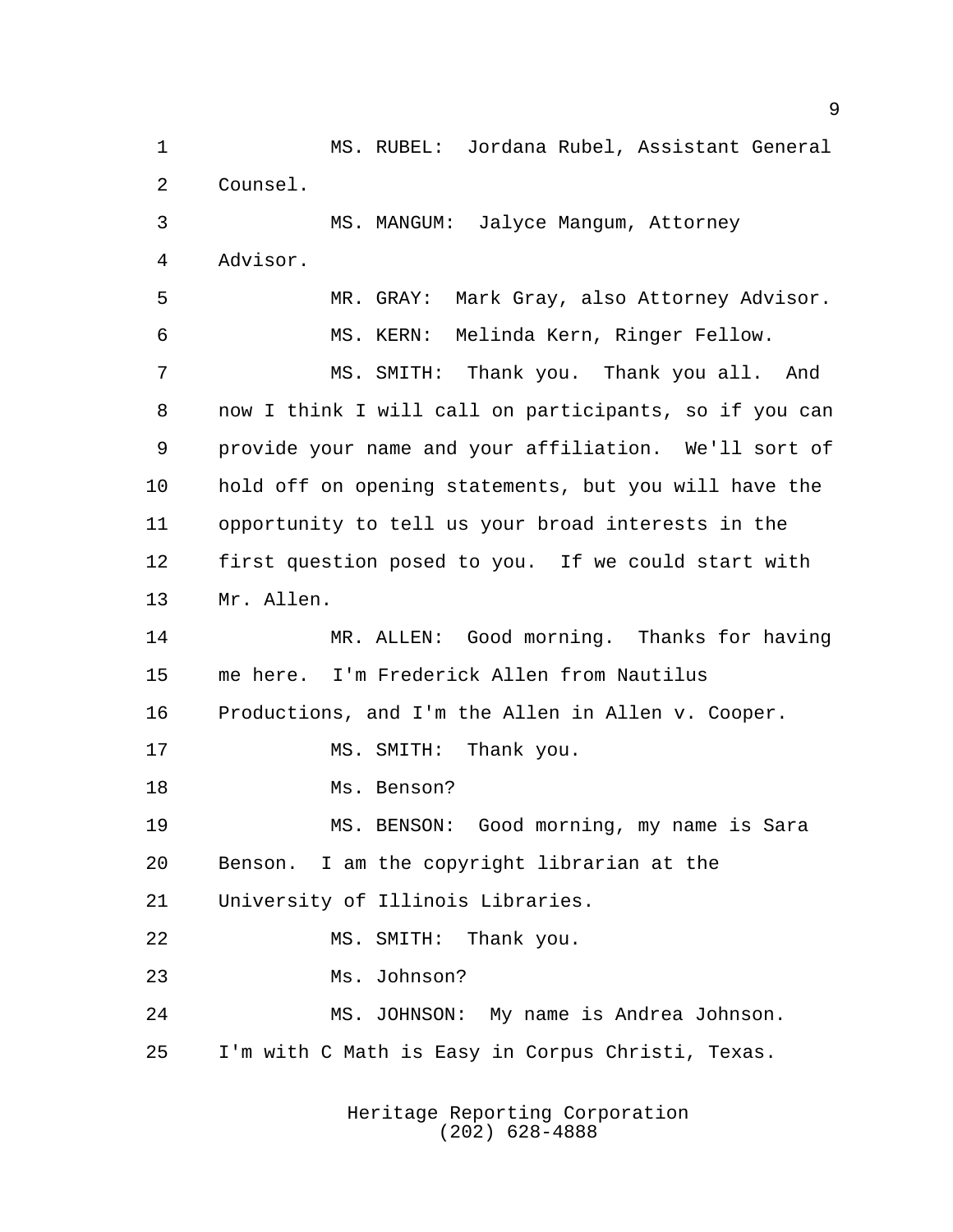1 MS. SMITH: Thank you. Mr. Linder? MR. LINDER: Good morning, my name is Craig Linder, Associate General Counsel at Dow Jones and Company. We're the publisher of The Wall Street Journal, Barron's, Market Watch, and other publications. 8 MS. SMITH: Thank you. Mr. Madigan? MR. MADIGAN: Hey, everyone, I'm Kevin Madigan. I'm VP of Legal Policy and Copyright Counsel at the Copyright Alliance. 13 MS. SMITH: Mr. Munter? MR. MUNTER: Hi, all. I'm Johannes Munter. I'm a consultant with the News Media Alliance. 16 MS. SMITH: Thank you. Ms. Sapiandante? I hope I pronounced that right. I think you're muted. MS. SAPIANDANTE: Hi, I'm Maria Sapiandante. I'm an attorney that practices intellectual property for state agencies. MS. SMITH: Thank you. Mr. Sedlik? MR. SEDLIK: I'm Jeff Sedlik. I am a professor at the Art Center College of Design, and I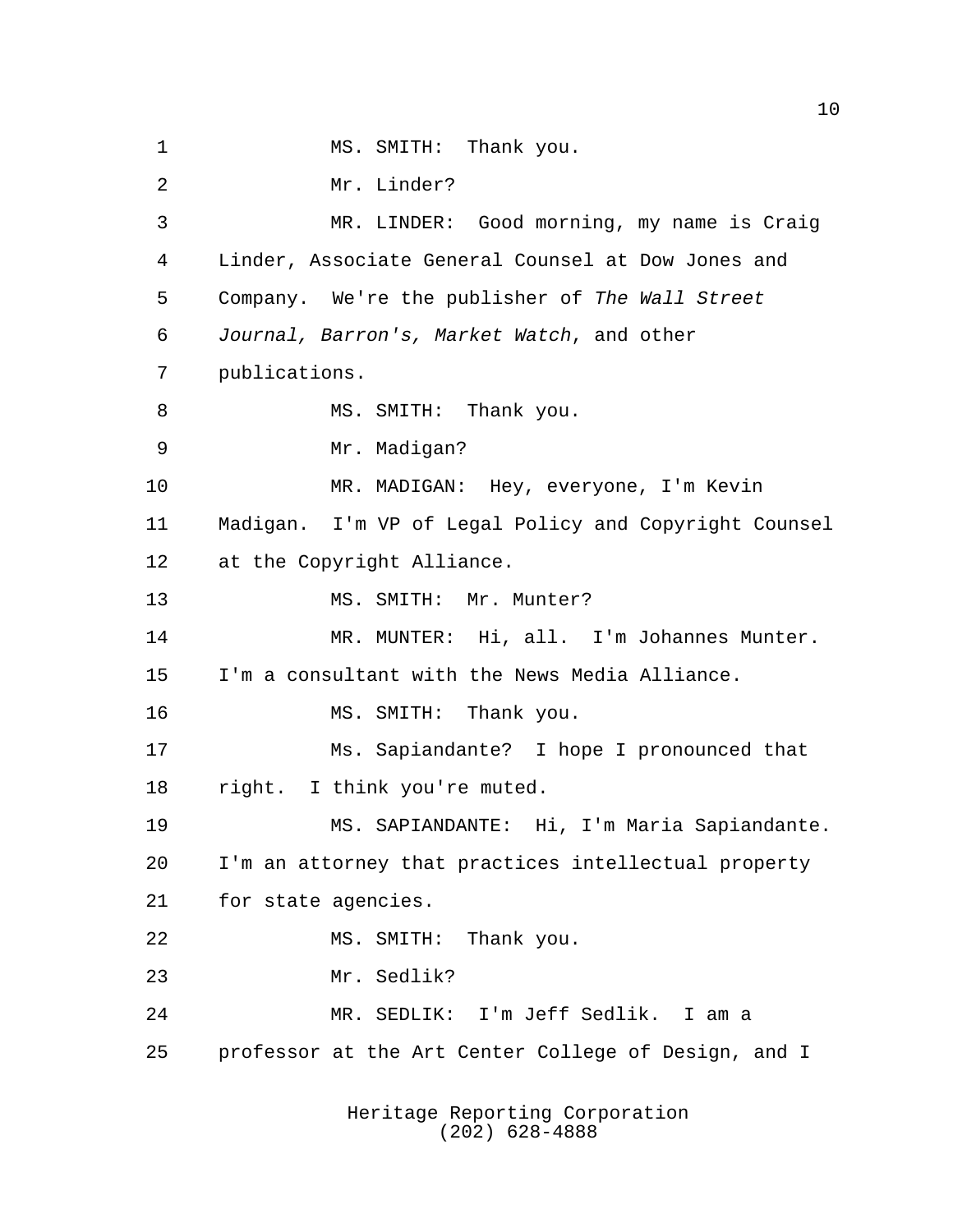am President and CEO of the PLUS Coalition.

MS. SMITH: Thank you.

Mr. Smith?

 MR. SMITH: Hi. Thank you for having me here today. My name is Kevin Smith. I'm the Dean of Libraries, and a courtesy professor of law, that is, I teach copyright law, at the University of Kansas Law School.

MS. SMITH: Thank you.

10 And, finally, just because alphabetically, Mr. Thro.

 MR. THRO: Yes. Hi, my name is Bill Thro. I'm the General Counsel at the University of Kentucky. I'm here on behalf of not only the University of Kentucky, but the Association of Public and Land-Grant Universities, as well as the American Association of Universities.

 MS. SMITH: Thank you all for being here. We are very excited to hear what you have to share with the Office today, and let's get started. I think, if the first topic is to start on broader issues, I would like to direct the first question to the Copyright Alliance who submitted a survey and response to this study.

So I'm wondering, Mr. Madigan, could you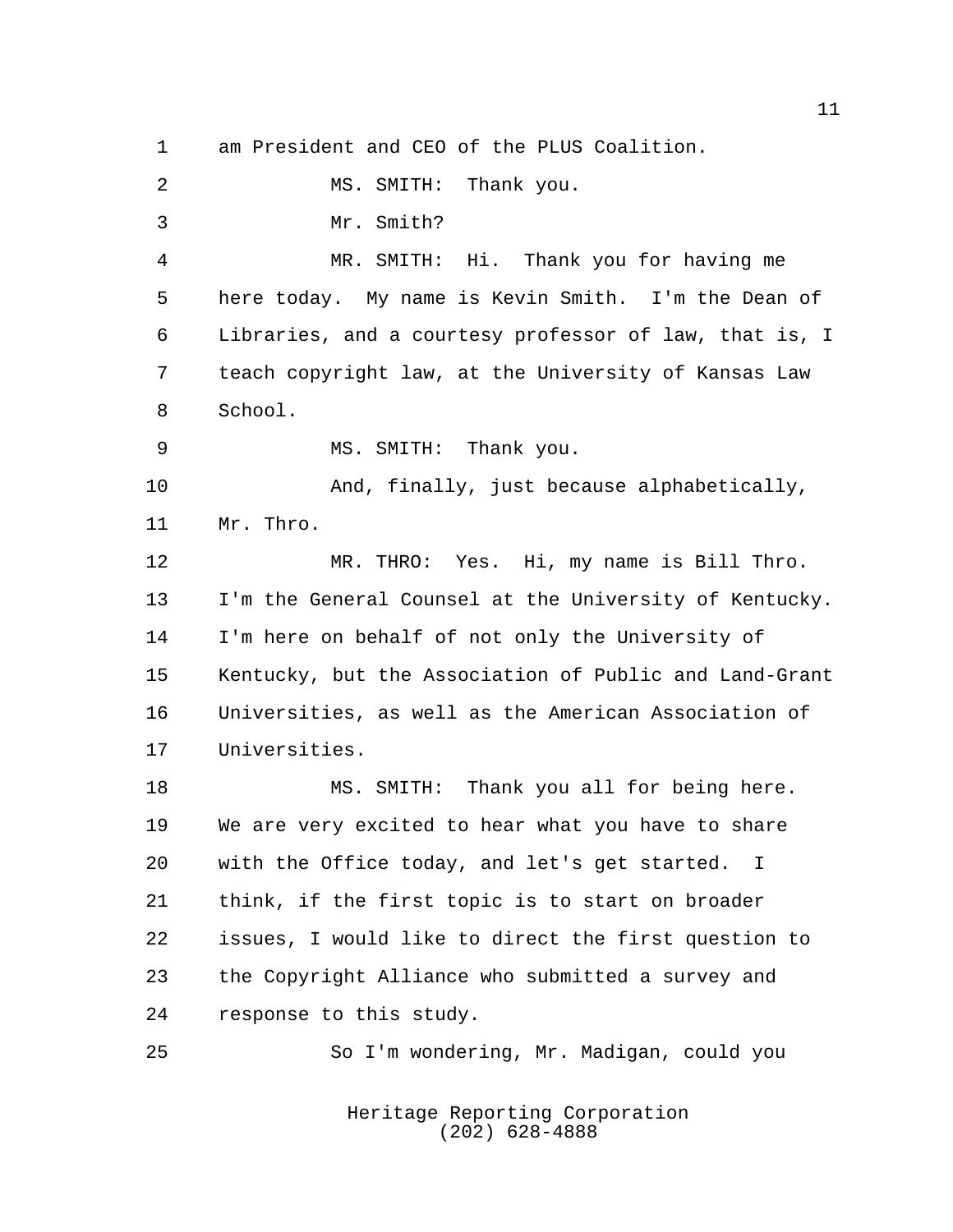please describe the methodology towards the survey, and provide a short summary of the key conclusions that you have gotten regarding the prevalence of infringements by states?

 MR. MADIGAN: Sure. Absolutely. So, in response to the Copyright Office's NOI back in June, the Copyright Alliance launched a public survey, which included many of the same questions listed in the NOI.

 We solicited feedback from copyright owners on their experience with infringement by state entities. But we designed the survey in a way that we believed would solicit the most sort of accurate responses from creators and copyright owners who may not have a legal background.

 We also conducted interviews with a number of Copyright Alliance members and individual creators who have experienced infringement by state entities and have either been unable or deterred from exercising their rights due to state sovereign immunity.

 Overall, we compiled what we believe is compelling evidence showing that the remedies against infringement are inadequate, or non-existent, and that state copyright infringement is a growing trend that is increasingly threatening the goals of the copyright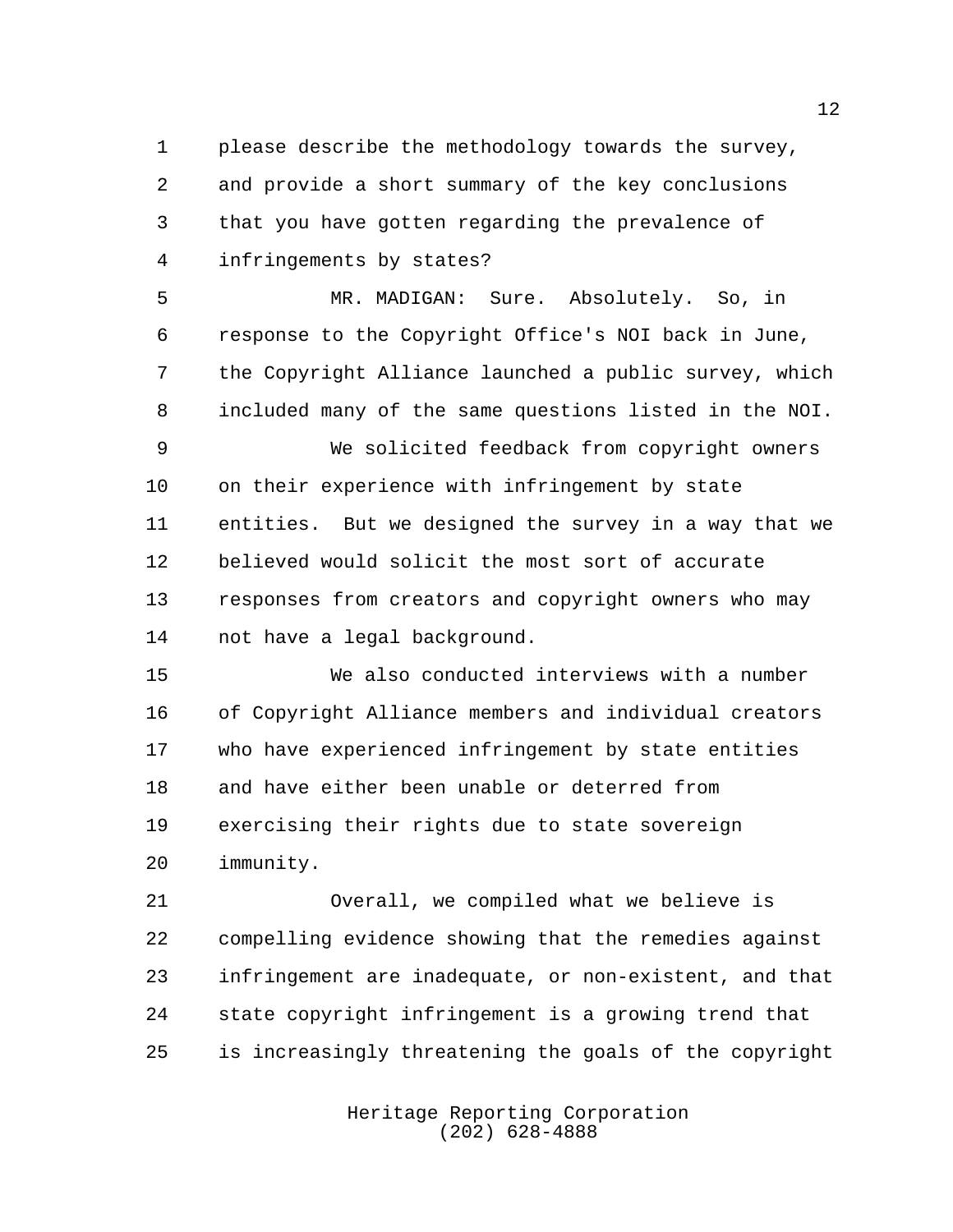system.

| 2  | And just to talk a little bit more                     |
|----|--------------------------------------------------------|
| 3  | specifically, I guess, we had our survey open for a    |
| 4  | few weeks, we had about 600 and -- I think it was 657  |
| 5  | total responses. Well over 100 of those responses      |
| 6  | said that they had encountered infringement by a state |
| 7  | entity, but I think it's important to note that, of    |
| 8  | those respondents, over 50 percent said that they had  |
| 9  | experienced multiple instances of infringement. So     |
| 10 | we're not just talking about 115 total, some of the    |
| 11 | respondents said things like there were multiple       |
| 12 | instances, they stopped counting, there were dozens,   |
| 13 | countless, several.                                    |

14 I would also note that over 60 percent of the 657 total respondents to the survey said that they did not have time or resources to monitor for infringement, and so we feel like the numbers of people who found that were being infringed by state entities would be a lot higher if there was more monitoring.

 I would also note that the numbers don't account for matters settled confidentially out of court or situations where the owners didn't pursue enforcement due to the perceived sort of futility of remedies available when suing states.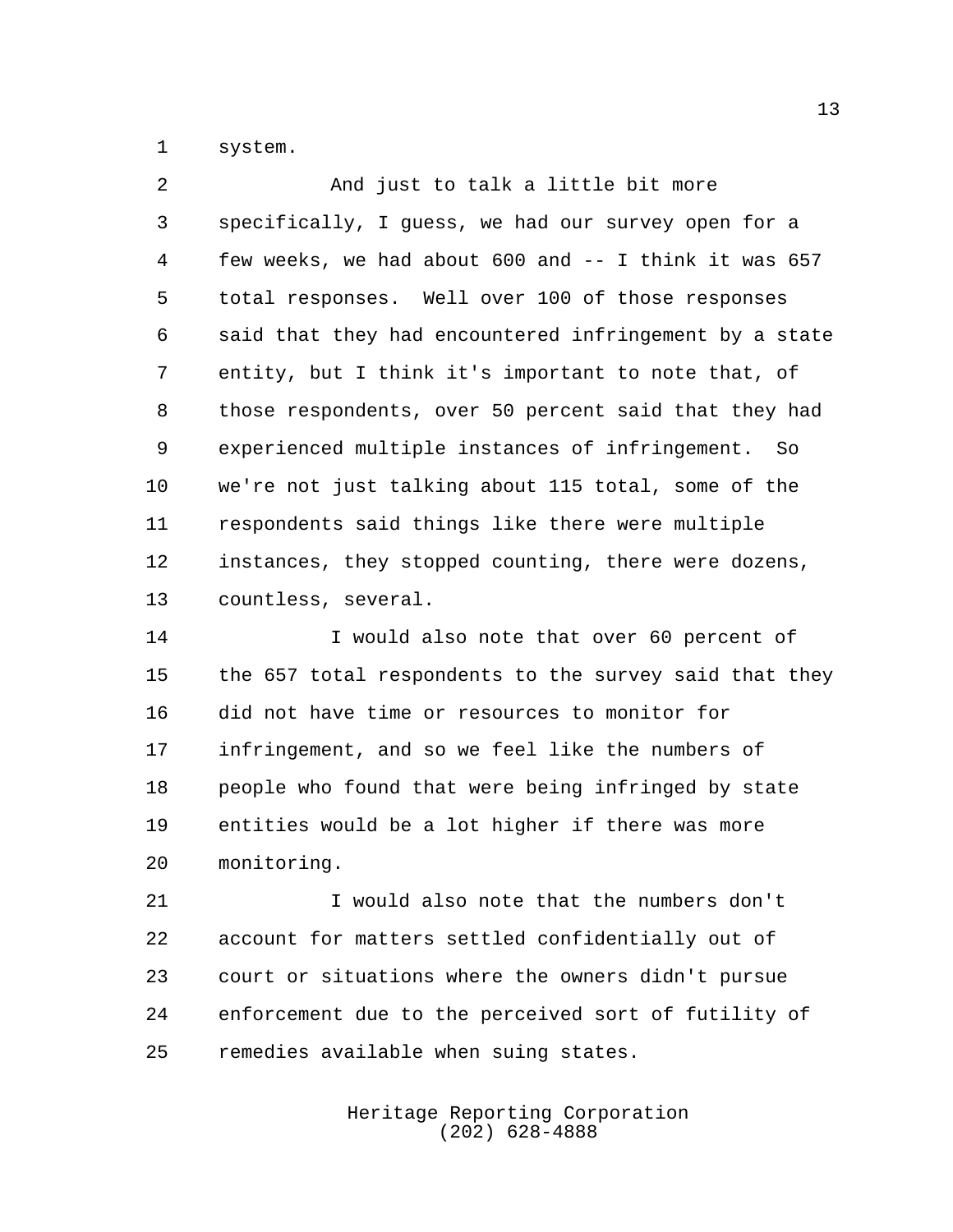You know, I think it's also important to talk about the responses to our question about the time that the infringement was discovered because there was a clear trend of increasing infringements starting in the mid to late '90s, and then increasing yearly through the 2000s and 2010s, with the most instances occurring in 2019.

8 I would just say that I think this steady sort of rise over the last 20 years corresponds with the Florida Prepaid and Chavez cases that challenged the validity of the CRCA and may have resulted in states taking sort of a more liberal approach to unauthorized use of copyright-protected works.

 I can go on about the survey. I know I'm probably getting to my two minutes here.

 MS. SMITH: Yeah. Well maybe I can ask a couple of questions. I think the office has some questions about the survey design, and then I was trying to fit -- to message who would be called on next, and I think we'll turn to Ms. Benson, but I do want to make sure we can ask those questions first to Mr. Madigan.

 So one question was about the longevity. It seems to me the trend analysis you just spoke to is not necessarily reflected in the survey. Did the

> Heritage Reporting Corporation (202) 628-4888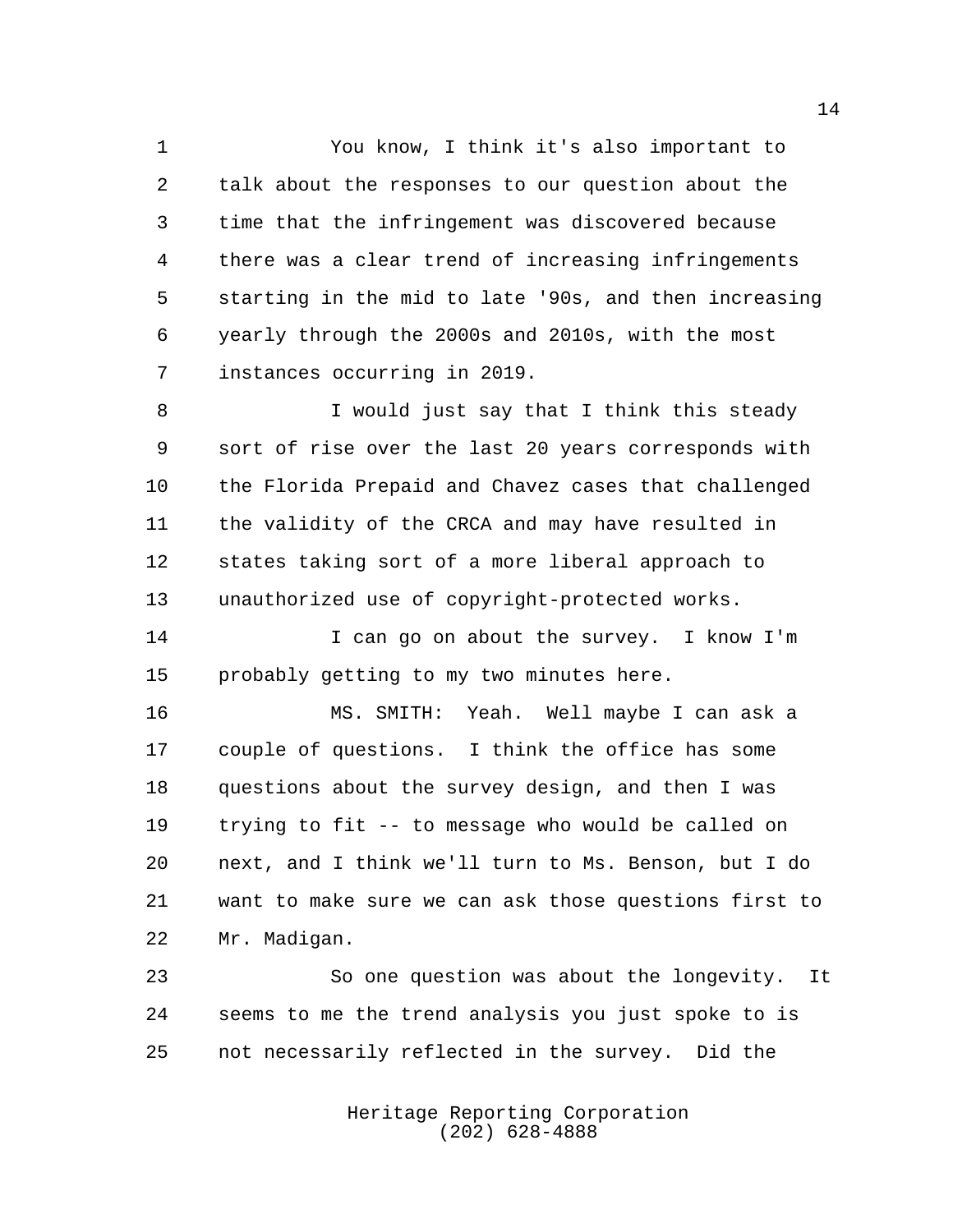survey ask questions about the period of time for infringement, or are you separately contributing that comment from your other studies?

 MR. MADIGAN: No, no. Our survey, one of our questions was what year was the infringement detected, and so we have -- in our initial comments, we have a paragraph or so talking about the results to that, and we create a graph that shows sort of a steady few instances through the 1990s, and then, starting in the late '90s and early 2000s, that's when they start to go up, and they increase every year up until when we stopped. The last year was 2019.

 MS. SMITH: Okay. Could you speak a little bit about the survey logistics? So what was the response rate, or where was it publicized? What was the completion rate, if you know?

 MR. MADIGAN: Well we had, like I think I mentioned, 657 total respondents, and we did -- we created the survey through survey monkey. Again, we drew the questions almost entirely from the Copyright Office NOI.

 There were certain questions we didn't include that were more directed to state policies that we just didn't feel -- that wasn't really the information that we were trying to gather. These were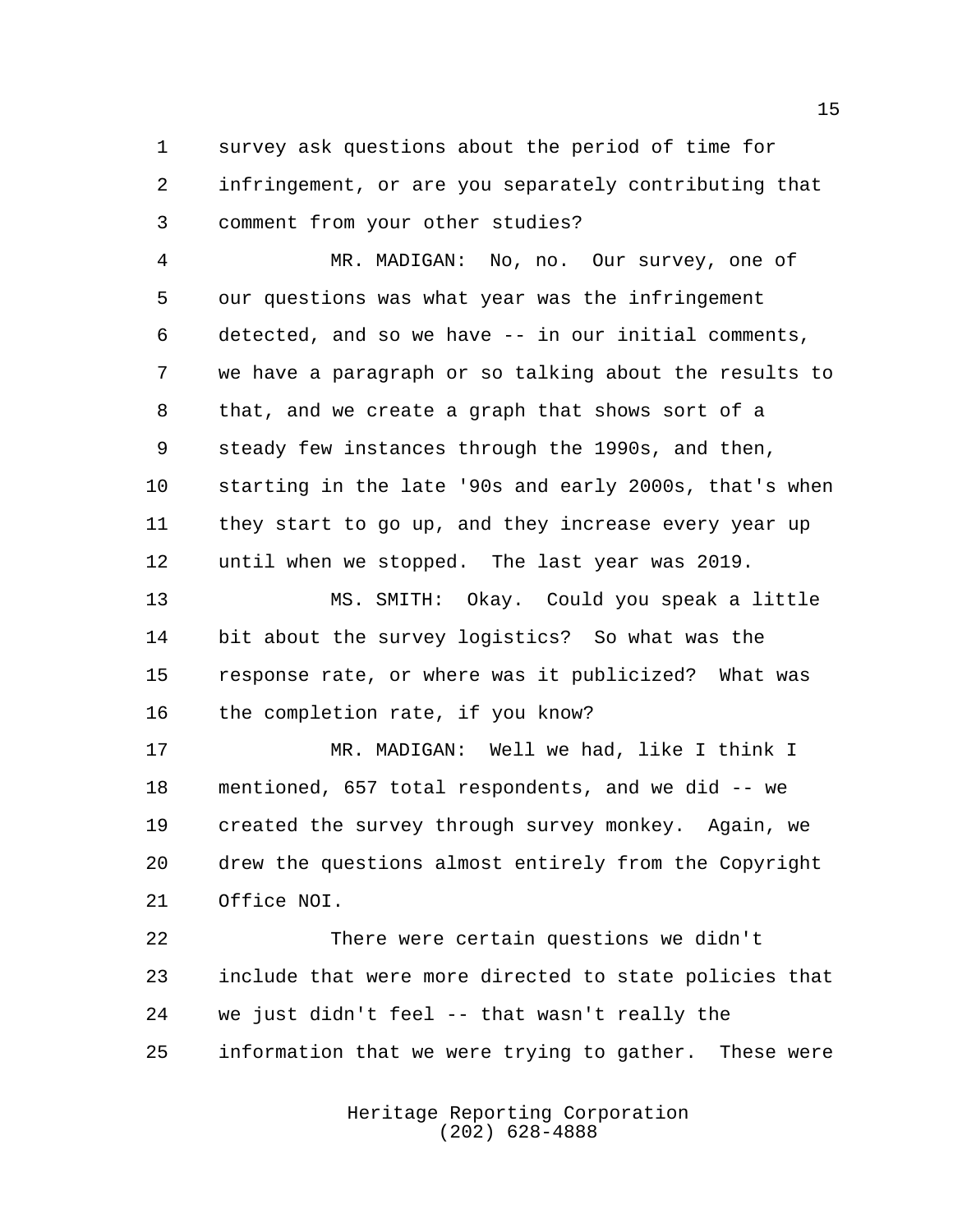questions directed more towards individual creators and copyright owners, so, for the most part, they were drawn directly from the NOI.

 But we didn't include in our initial comments all of our list of questions, but we're happy to make those available to the public.

 MS. SMITH: I think if you were willing to share the list of your questions with the Office, that might be helpful in analyzing that. I also wonder, would you be willing to submit the individual survey -- I was thinking last night they were called response cards but I'm sure that's not the term they use anymore -- but the individual actual responses?

 MR. MADIGAN: Yeah, we'd be happy to do that. And one of the reasons we didn't attach it is 16 just because the  $-$  I mean, for some of the questions that we asked to explain the instance of infringement, there's 60 page long responses. So it is quite long, but we're happy -- we're absolutely happy to share that with everyone.

 MS. SMITH: Yes. I think if you're willing to, that may be helpful. I know that the Court noted it was important to see if instances could be corroborated, so we will welcome accepting that into the record.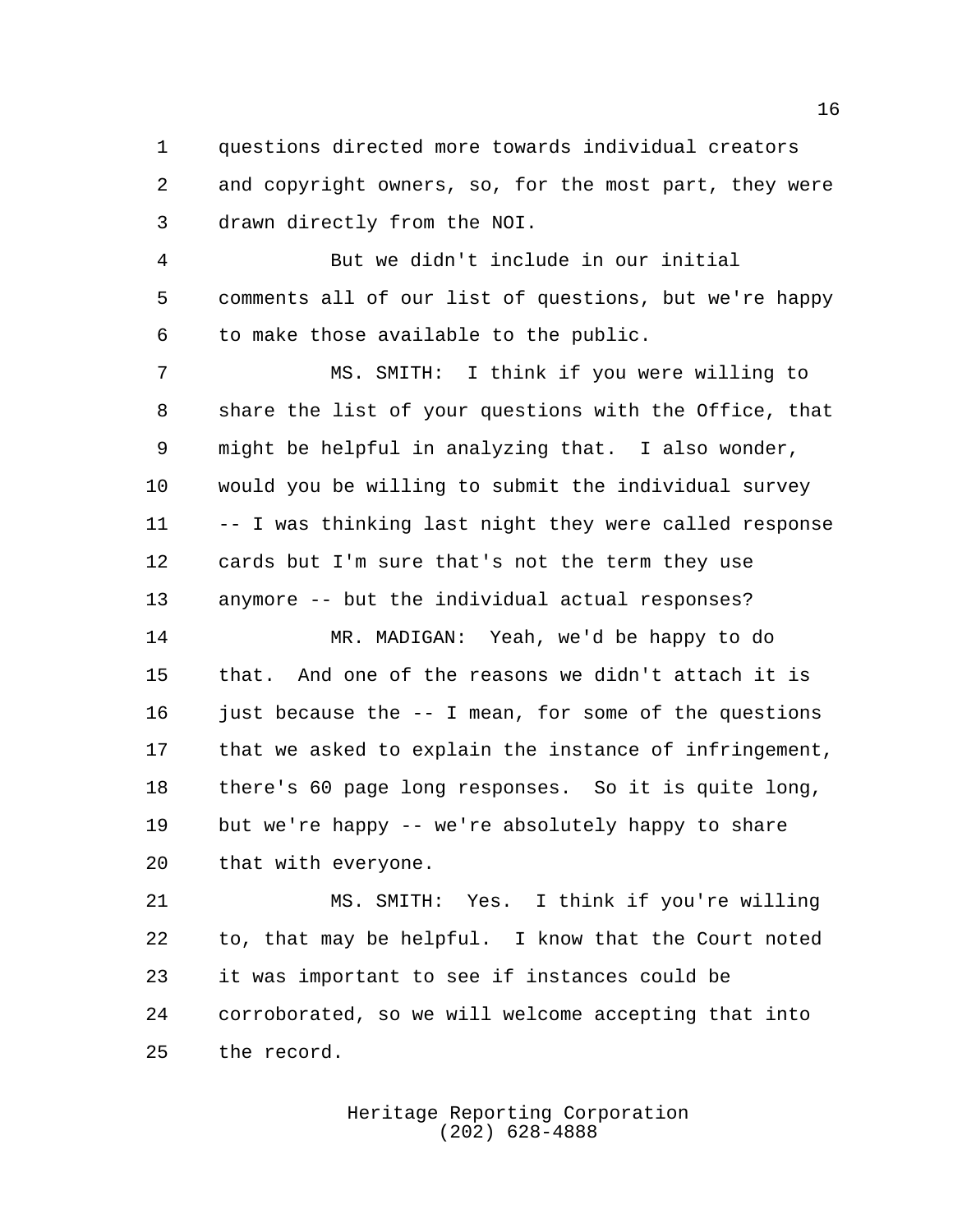Again, just to set up, we're wheeling around you a little more than most, but can you opine, in your opinion from Copyright Alliance, whether the respondents are a representative sample of relevant copyright owners? How should the Office or Congress go about evaluating that?

 MR. MADIGAN: Well I think they're certainly representative of the individual creator members that we represent. Most of the people who responded to the survey were small businesses or individual creators. So I would say these aren't really representative of some of the larger organizations that are members of the Copyright Alliance, but I think those organizations were represented through their own comments, and are also represented on this, and other, panels throughout the day.

17 MS. SMITH: Okay, thank you.

 So, Ms. Benson, your comment addressed the survey. Would you like to share your thoughts on the survey, and perhaps the overall approach you would suggest the Office or Congress takes towards analyzing evidence that's pertinent?

 MS. BENSON: Yes. Thanks for the opportunity to comment on the survey. One of my concerns about the survey is, of course, and you've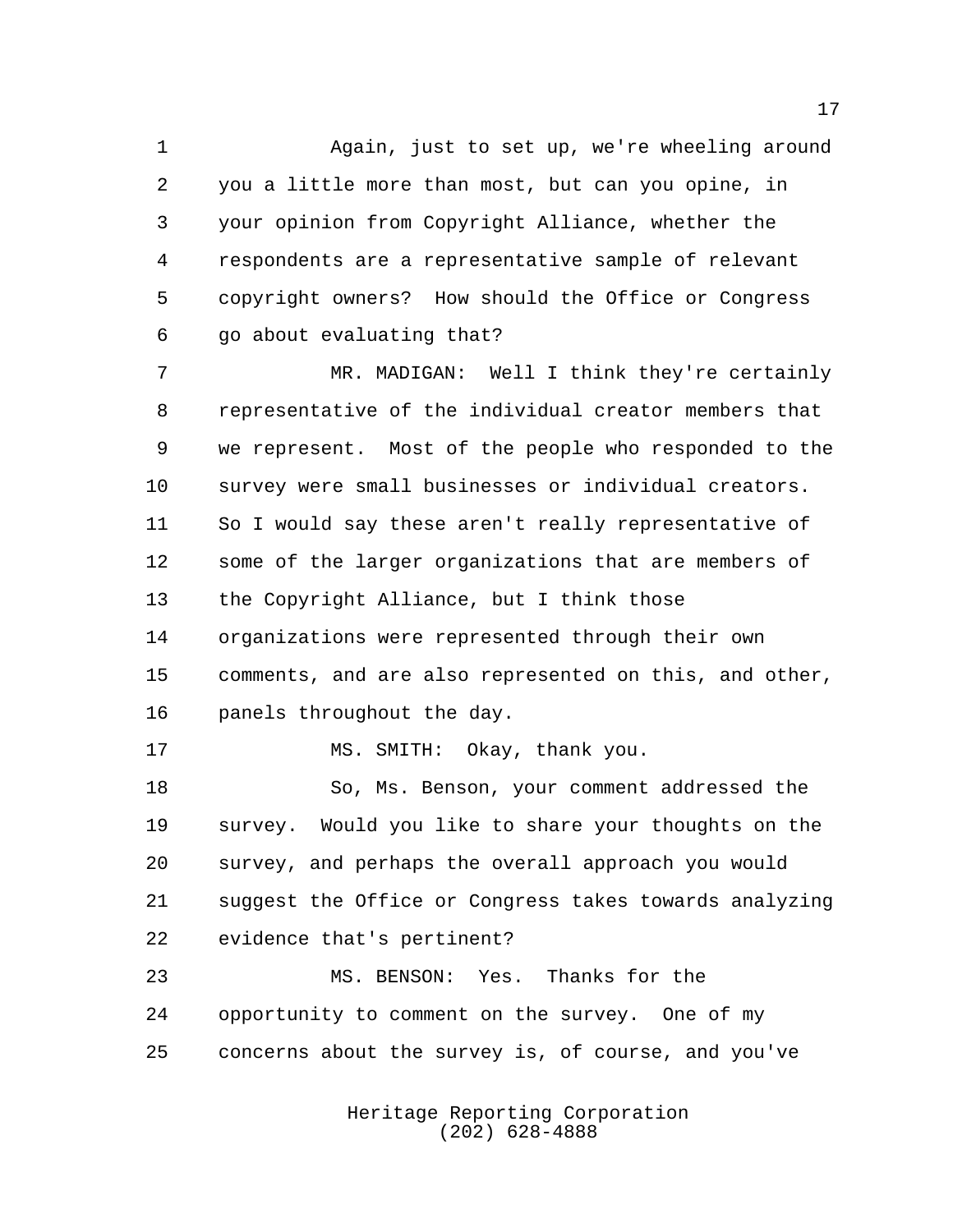just mentioned this, that the data was not shared openly. I, too, create and conduct surveys and am very aware of proper methodology in terms of information science and just social science, in general.

 One of my concerns is the small number of respondents. I understand that 657 total respondents sounds like a large number, but if you're talking about all of the American public who owns copyright, that's a very small number, including myself. I have many copyrighted books, articles, et cetera, educational materials, and I never received this survey.

 So I think, unfortunately, I don't feel like it's a representative sample, and I don't feel that it's statistically significant, and I feel like that is an important factor because we are looking, and when broaching sovereign immunity, we need to see evidence of widespread infringement. I don't think that this survey does much to show that.

 Some of my other concerns about the survey include whether fair use was considered at all in the survey. I understand that sometimes when people have their work being used by someone else they immediately say that it's infringement, but we, as copyright

> Heritage Reporting Corporation (202) 628-4888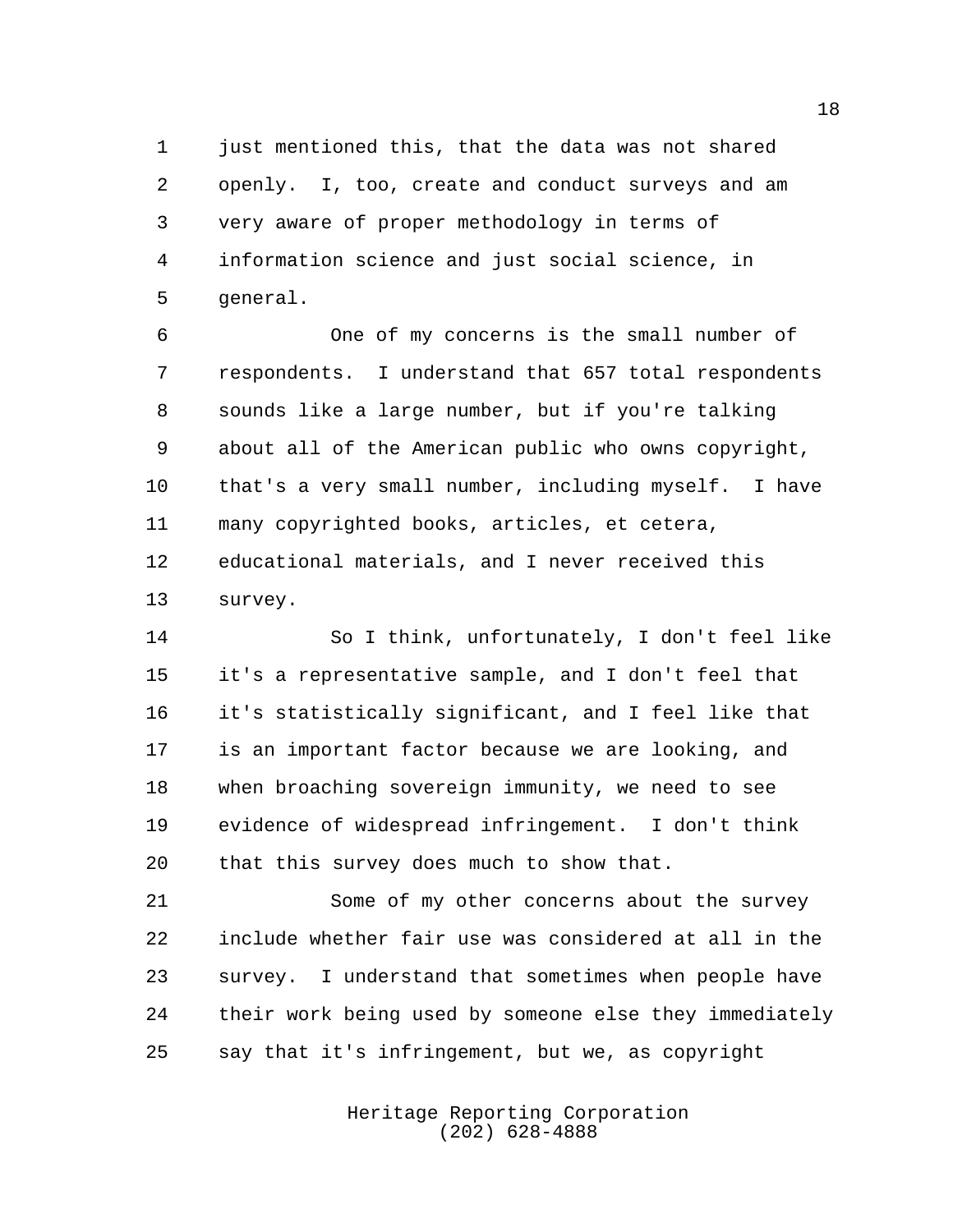experts -- and I'm sure I'm talking to people who are all experts, so I'm not trying to explain it to people, but I think there are a lot of exceptions that apply.

 Of course, you know, at university libraries and educational institutions we have a -- quite a few exceptions that apply to copyright, such as Section 108, Section 110, Section 107, and I think, unfortunately, when things are used for educational purposes, sometimes others don't understand that.

 And I'm not saying that fair use applies to everything that's educational, please don't take this comment as overstating the case, but I do think it should be included in some sort of descriptor in the survey to make clear that there are some exceptions.

 And I know that there's a Ninth Circuit case on point where, when sending a DMCA take down notice, we, as users and creators, should also consider whether the use was a fair use, and I think, in this survey, we should take that into account as well. And we should use a critical eye when interpreting the evidence.

 So the evidence that was submitted, I don't see it as evidence yet because I haven't seen the data. So when I conduct qualitative research and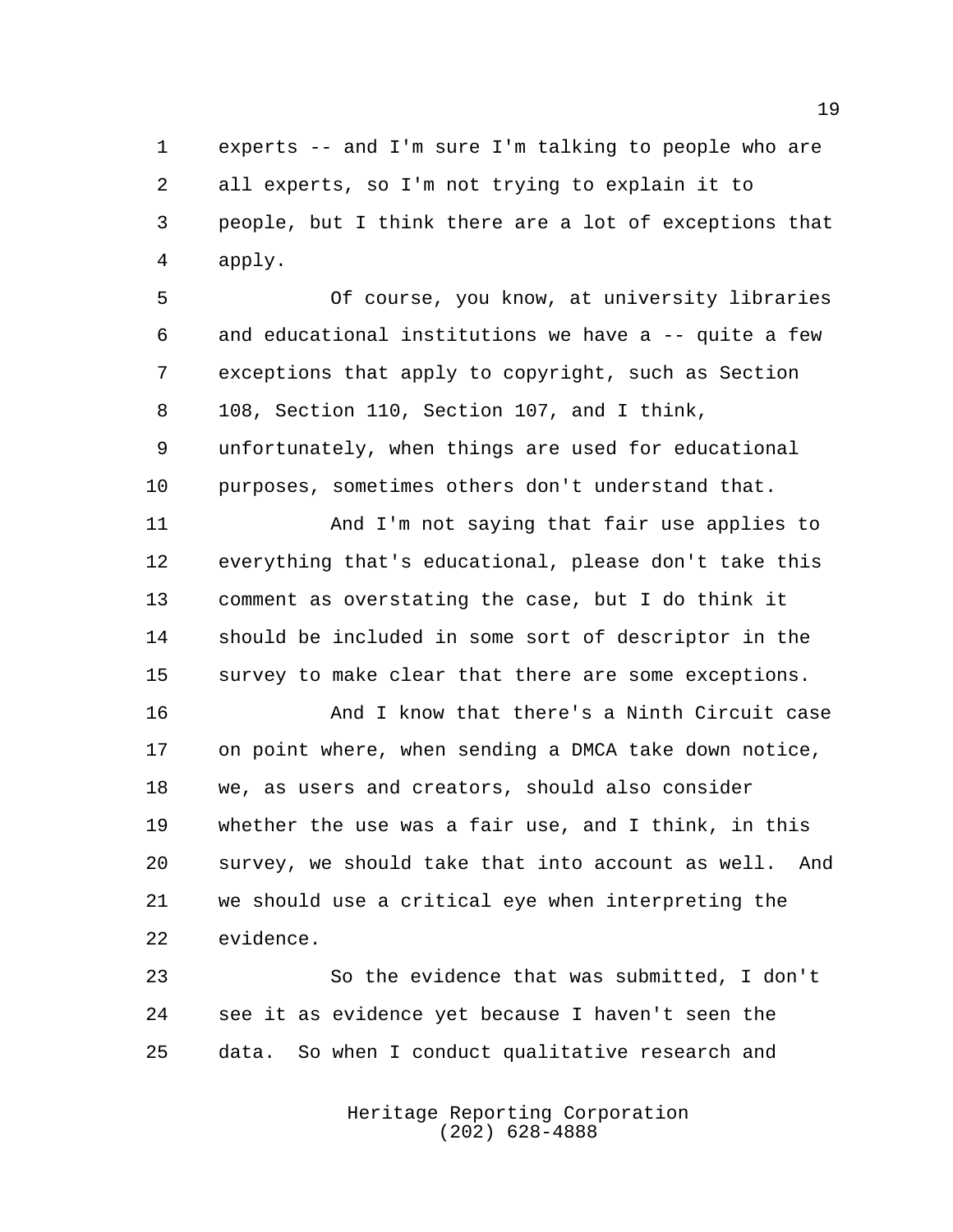quantitative research, I try to make my data as open as possible and put it into our data repository so that I can see, and others can see, whether the results are replicable, because, to me, good science requires replicability. So I think I'll stop there so others can comment.

 MS. SMITH: Okay. I actually may want to ask two follow up questions to you, and I do think it's helpful that Mr. Madigan has signaled that they may share the data. So there's two small questions. First, I mean, you noted, in a sense, we're all copyright owners, we all are creators.

13 I don't know if that necessarily means the scope of the potential respondents needs to be the entire American public, right? Because, as Mr. Madigan mentioned, his members -- he's more focused on perhaps people who are trying to license or make economic use of their copyrights, and there's certainly a lot in there.

 So do you have an opinion as to what would be the proper frame that we would look at to determine potential responses if we think, you know, maybe something a little shy of everyone is the subset? MS. BENSON: I understand that you're seeing the subset as people who are trying to make economic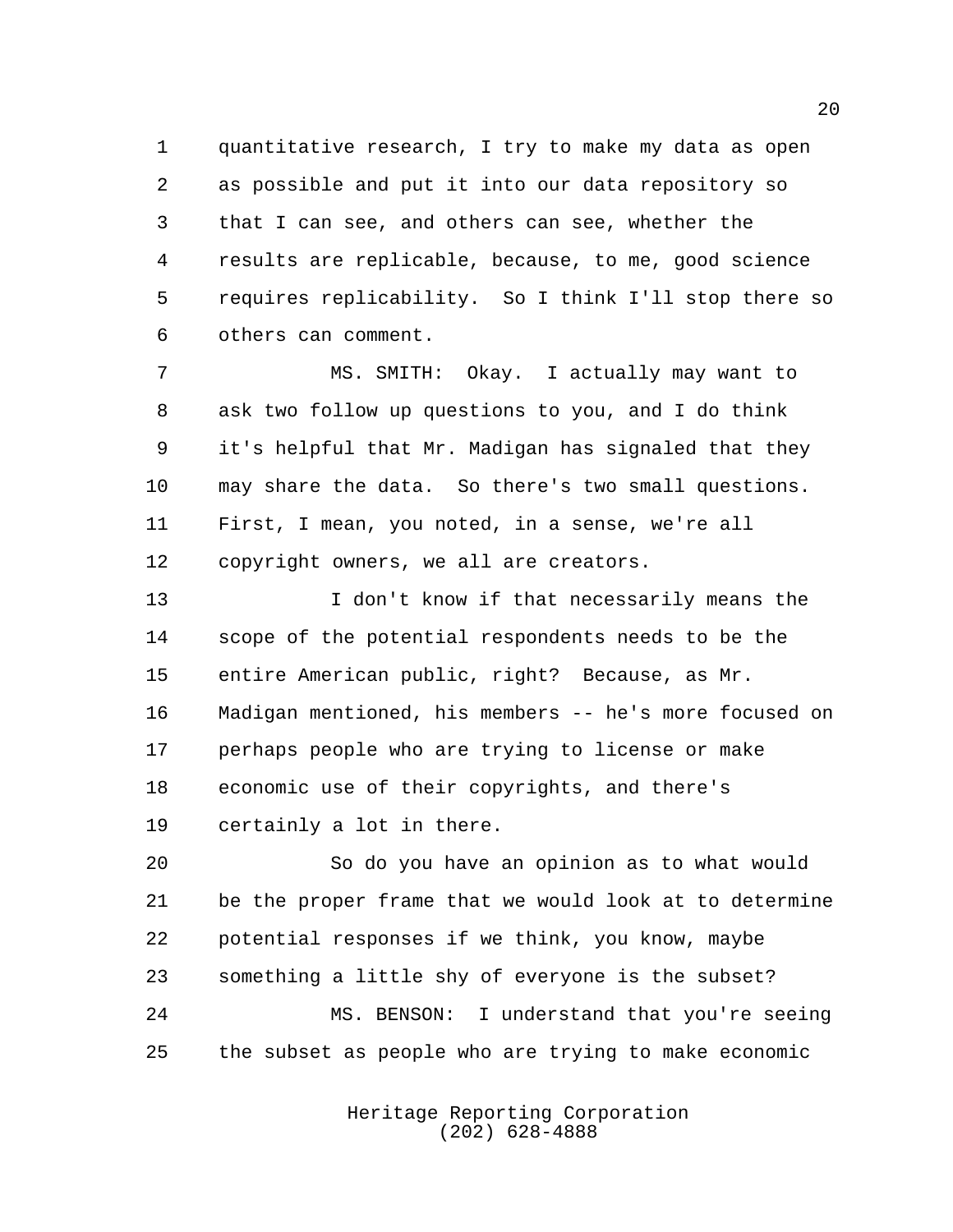use of their works, but that also is a large group of people, because I also make economic use of my works as an educator, and I do a lot of independent consulting, and I have a book published through ECRL, another book coming out through ALA.

 So we, at the universities, have a lot of creators, right -- we create scholarship, we create books -- and so I don't believe that that population was included in this survey of folks who are actually creating for educational purposes as well. So I think the survey has to at least include my representatives, right, who are scholars and researchers, and who also create economic value.

 So I'm not sure I can define the exact scope of it, but I do know that I feel it's missing a key element.

17 MS. SMITH: Okay, thank you. 18 MR. MADIGAN: Can I respond to that? MS. SMITH: Yes, I think I would like to hear from you.

 As the Copyright Office, I was not trying to throw that out as a definition. We're trying to figure out what should be the lens we're looking at to determine whether there is widespread infringement. So, Mr. Madigan, if you could respond to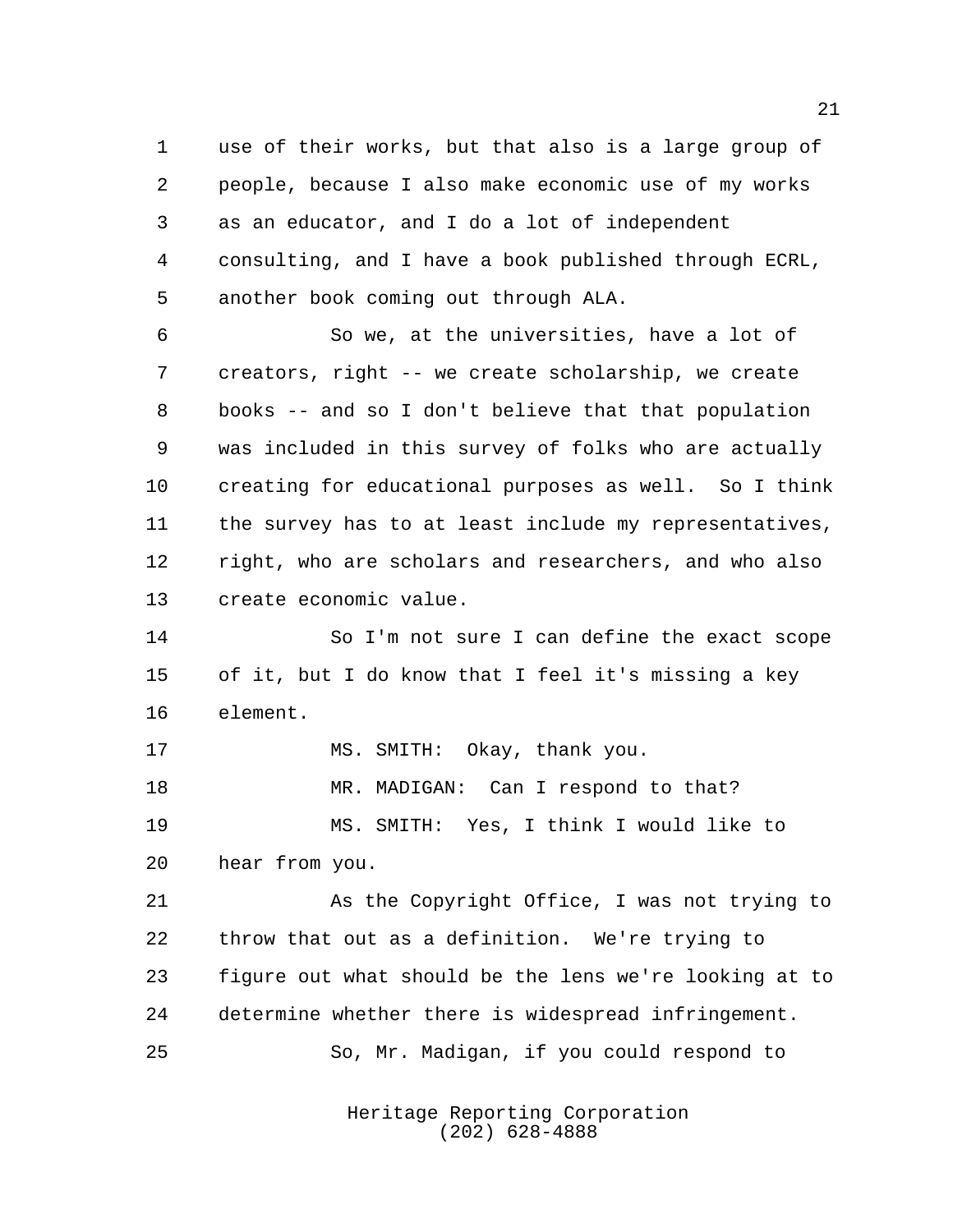that, including maybe how you publicized the survey as well?

 MR. MADIGAN: Yeah. So when you dive more into the survey, you'll certainly see plenty of responses from people who create educational materials, so they are certainly represented in the survey.

 And if I could just go back to the fair use point for a minute. You know, obviously, limitations and exceptions are an important consideration, but they're not entirely relevant as has been alluded.

**I** say that because, ultimately, whether we abrogate or adjust state sovereign immunity would have no effect on a state's entity's ability to defend itself by showing fair use or invoking any other limitation and exception, and I believe that's why you didn't see any questions in the Copyright Office NOI directed to fair use.

 In fact, if the unauthorized uses are fair, as many of the university commentators have said, then sovereign immunity is really irrelevant, and these types of uses can continue whether or not immunity is abrogated.

 And I would also say that the highest number of respondents from our survey that said they found

> Heritage Reporting Corporation (202) 628-4888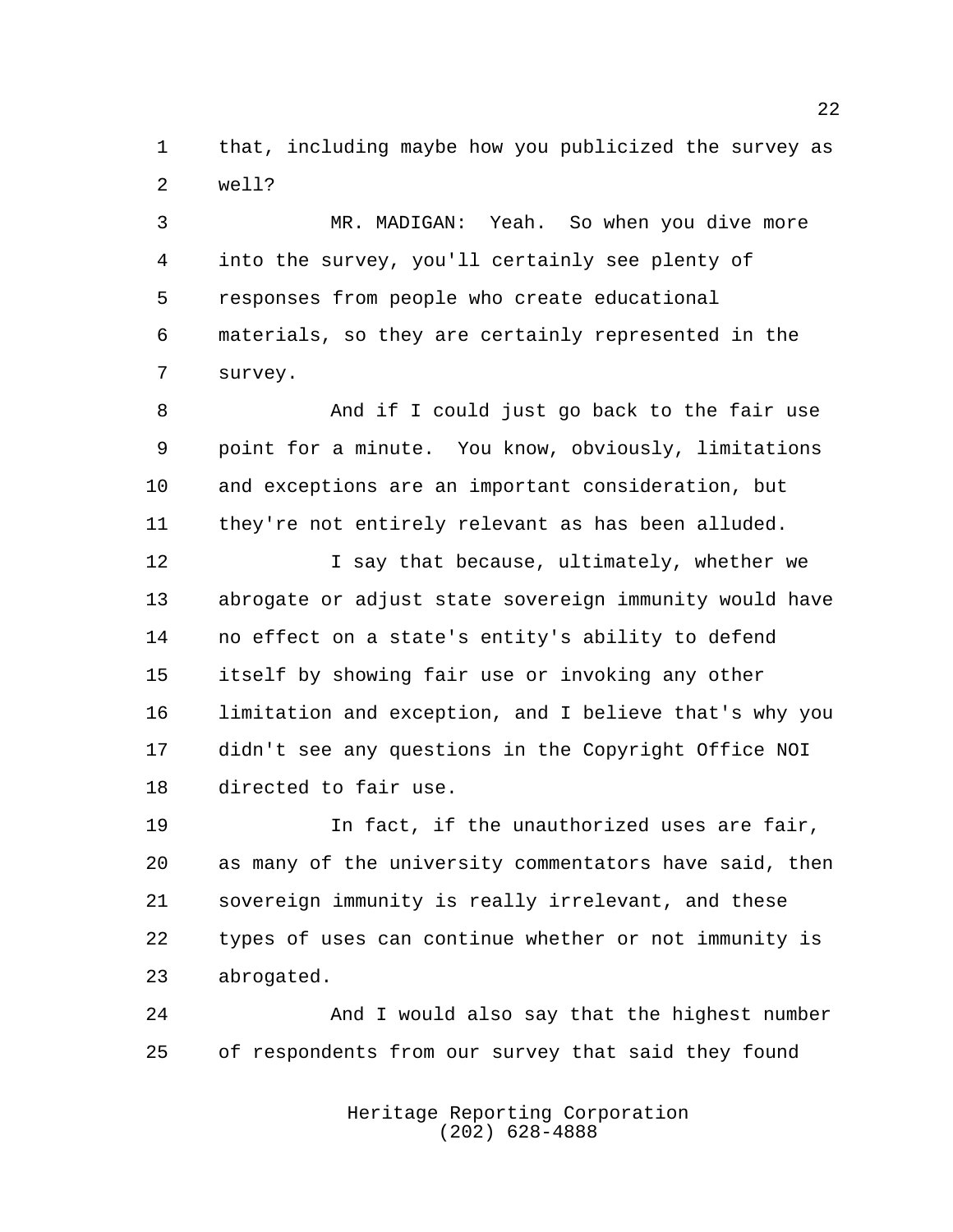infringements were photographers, and the

 organizations and individuals, creators who submitted comments attest to the fact that the unauthorized uses that they encountered were really wholesale reproductions of their works for commercial purposes that are, therefore, unlikely to be fair uses.

 And then if I could just say one more thing about the fair use as it relates to sovereign immunity is that the doctrine of state sovereign immunity actually prevents fair use analyses, and it hinders the development of the fair use doctrine.

 There may be state entity uses that raise novel and important questions about the boundaries of fair use, questions that may actually benefit users of copyrighted works, but when we sweep those questions aside in the name of sovereign immunity, it actually, I think, does a disservice to all copyright stakeholders by sort of holding back the development of our understanding of fair use.

 MS. SMITH: Thank you. One final question: how was the survey publicized?

 MR. MADIGAN: How is it publicized? Oh, I mean, we can share it with you all today, if you'd want. It's not public now.

MS. SMITH: No, no, no. I mean, did it --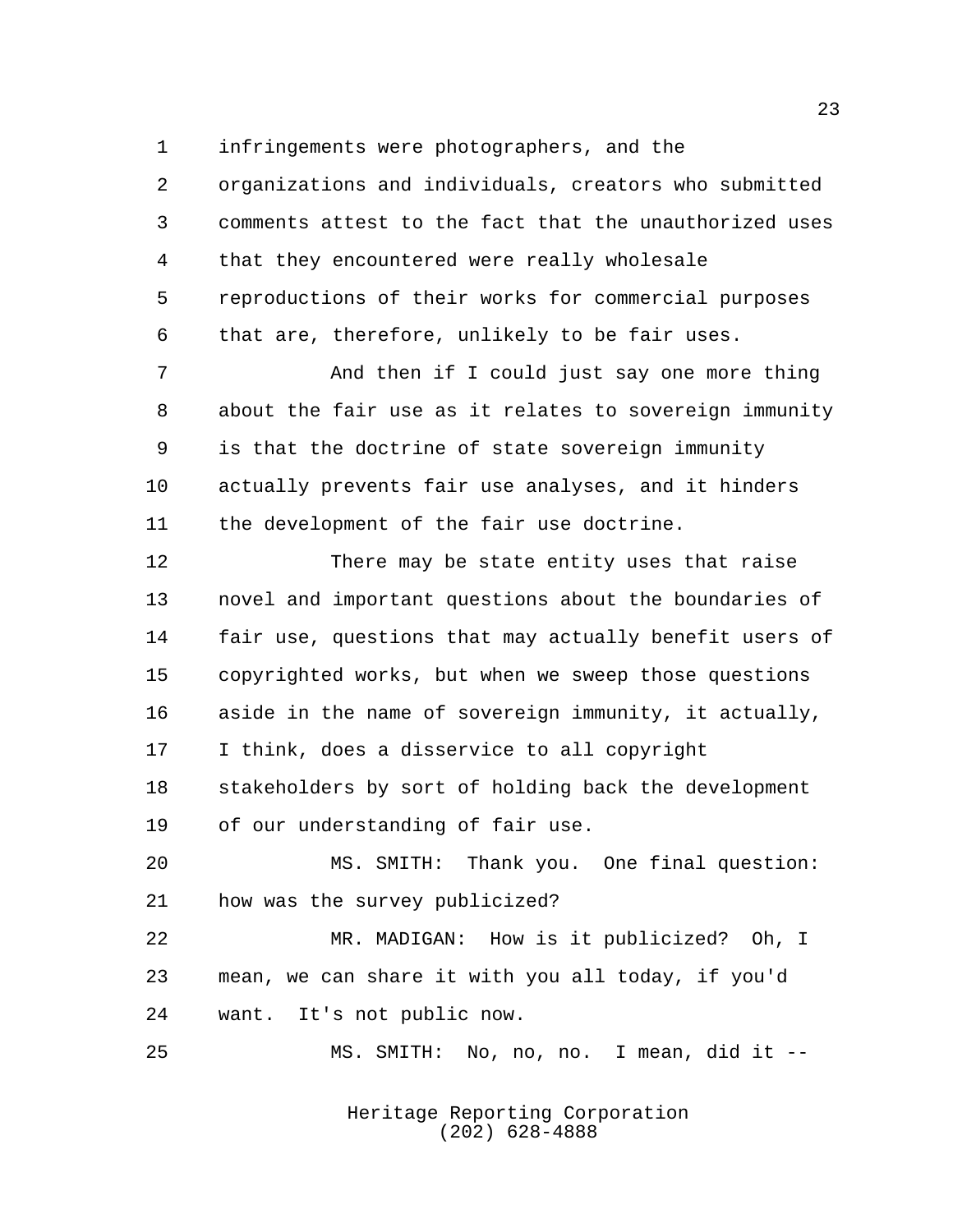was it on Twitter, or how did you try to gather responses --

 MR. MADIGAN: Oh. Right. Yeah. We blasted it out to our full membership, we tweeted about it, sent it out in emails, through all social media platforms.

7 MS. SMITH: Okay, thank you.

 So I think that the next order, just so people can get ready, is Mr. Thro, then Mr. Sedlik. So, Mr. Thro, I know you have a lot of experience on these issues as well. Could you speak to the general approach you think the Office or Congress should take in evaluating this question, as well as, in your experience, any broad patterns in infringement?

 MR. THRO: Sorry. It took me a second to un-mute. I think first, and foremost, as the Copyright Office undertakes this study, it's important to distinguish between an infringement and a constitutional violation. As Ms. Benson said, not all alleged infringements are even infringements, but even if there is an infringement, that doesn't necessarily mean it's a constitutional violation.

 As I think the Court has made clear in all of its sovereign immunity jurisprudence, Congress doesn't get to pick what is a constitutional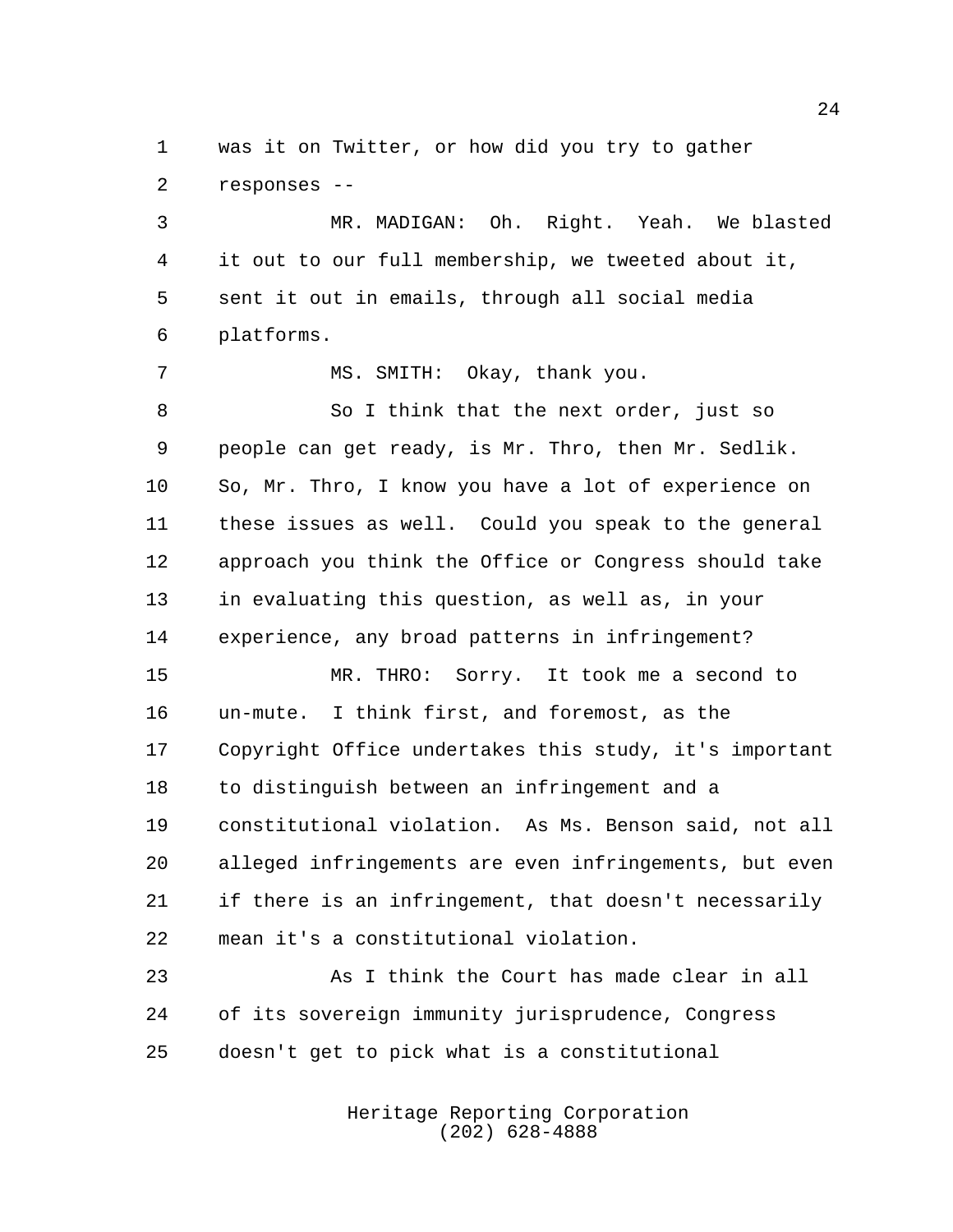violation, the Court does, and, in the context of copyright, that would mean a deprivation of property without due process.

 Now, what does that mean? Well, for one thing, it means that negligent copyright infringement is not going to count as a constitutional violation. It's going to have to be something that's really close to a taking. It also means that there is a question as to whether there is an adequate remedy at state law. If your state allows you to recover for a regulatory taking, it is possible that that state would also allow you to recover for a regulatory taking that results from the state's policy that deprives you of your copyright.

 So I think you have to really narrow the definition of what you are looking at. Infringements don't matter, constitutional violations do.

 MR. AMER: Can I ask a quick follow up on that? And others can weigh in, too. I mean, I think the question for us is how do we, as the Copyright Office, make that assessment? I hear one of the concerns about survey evidence is the fact that there isn't -- it's difficult to know to what extent the claims were meritorious, or to what extent the state may have had a valid fair use claim, or whether, as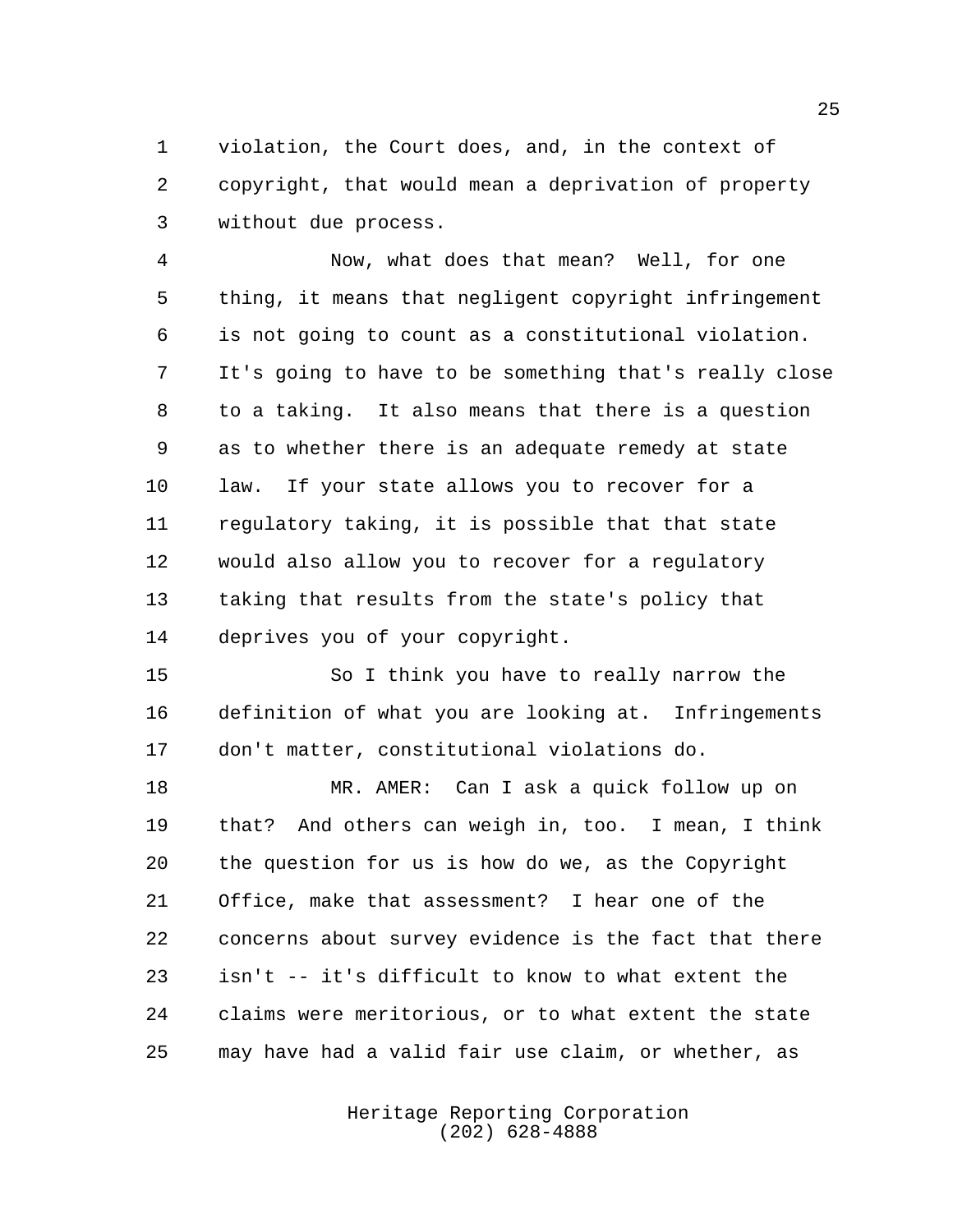you say, the infringement was negligent versus intentional, so do you have thoughts about how we can -- what sort of evidence would be most useful for us in doing the study and making that assessment as to how prevalent these sorts of infringements are?

 MR. THRO: Well I think, in terms of assessing a constitutional violation, it's important to look at other areas of the law, and, generally, if a governmental entity isn't going to be found to have violated the Constitution, then the governmental entity has adopted a policy that actually results in a constitutional violation.

 If a university, for example, said that African-Americans could not attend, that would clearly be a constitutional violation. So if a university had a policy that we will always violate copyright and never pay any attention to it, that may be a policy.

 Similarly, if we took somebody's book and said, hey, this is a really great book, we can make a lot of money off of it, and we took copies of the book and then produced our own copies of the book and sold them without any royalties to the author, that would probably amount to a taking.

 But the fact that one in 15,000 employees at the University of Kentucky inadvertently violates

> Heritage Reporting Corporation (202) 628-4888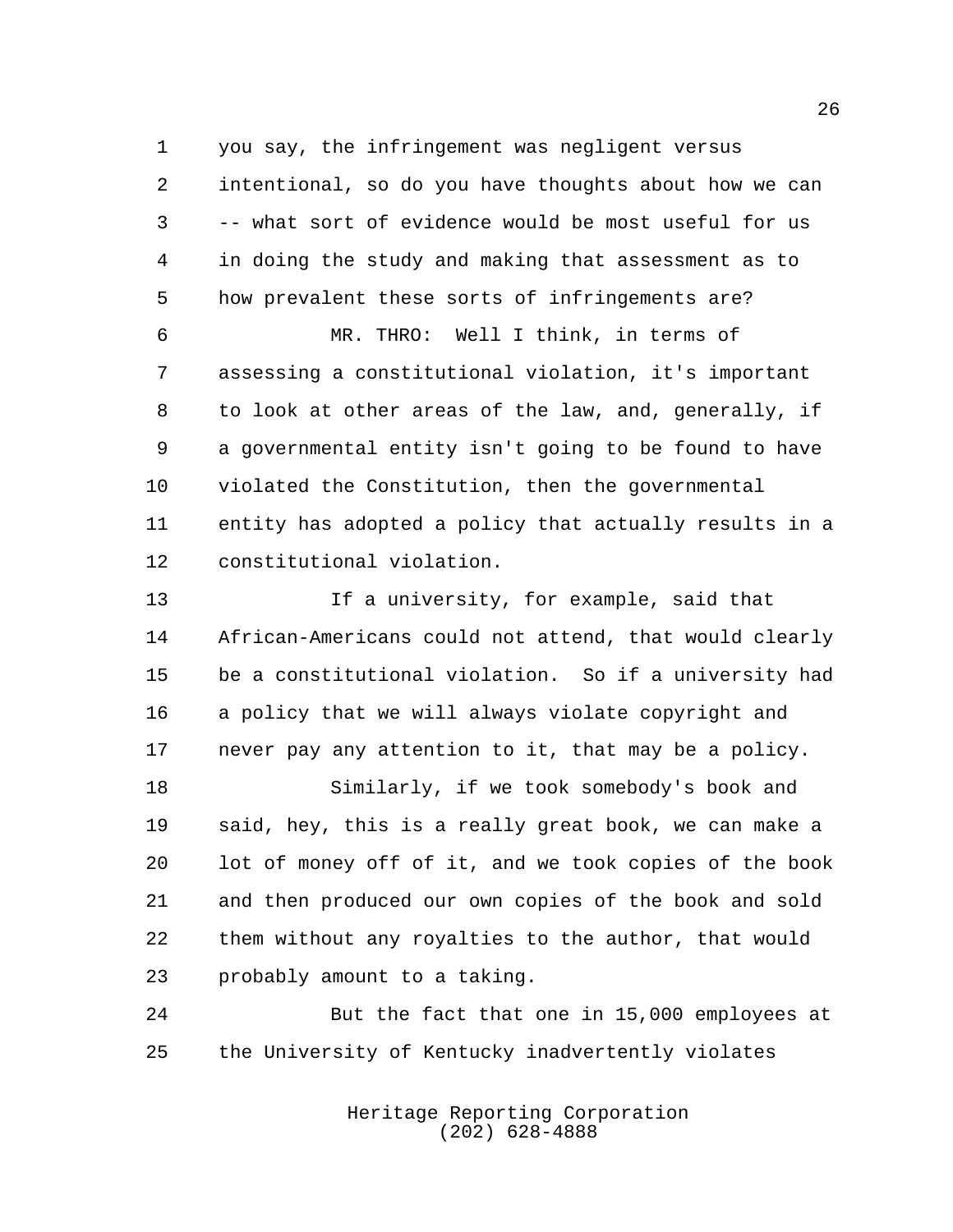someone's copyright, or even intentionally violates their copyright, does not necessarily mean that the University of Kentucky has committed a constitutional violation.

 MS. SMITH: Can I ask a question? I think you have a wealth of experience in public institutions, as well as, you know, the State of Virginia certainly. Do you have any sense as to whether there is a distinction in policies adopted by public institutions compared to private colleges or universities? I don't know if you have -- I would be interested to hear your thoughts.

 MR. THRO: Yes. And this is purely anecdotal and is not based upon any survey or anything like that. I think, first, and foremost, it's important to remember, as Ms. Benson said, that universities are creators of copyright and various other intellectual property and all that. We want our employees to do that, and we want to take advantage of that, so we're not going to do anything intentionally to undermine that from happening.

 I think the biggest, probably, use of the state for sovereign immunity is if we get a suit that is totally trivial -- and we get a number of those in all kinds of spheres because people perceive that a

> Heritage Reporting Corporation (202) 628-4888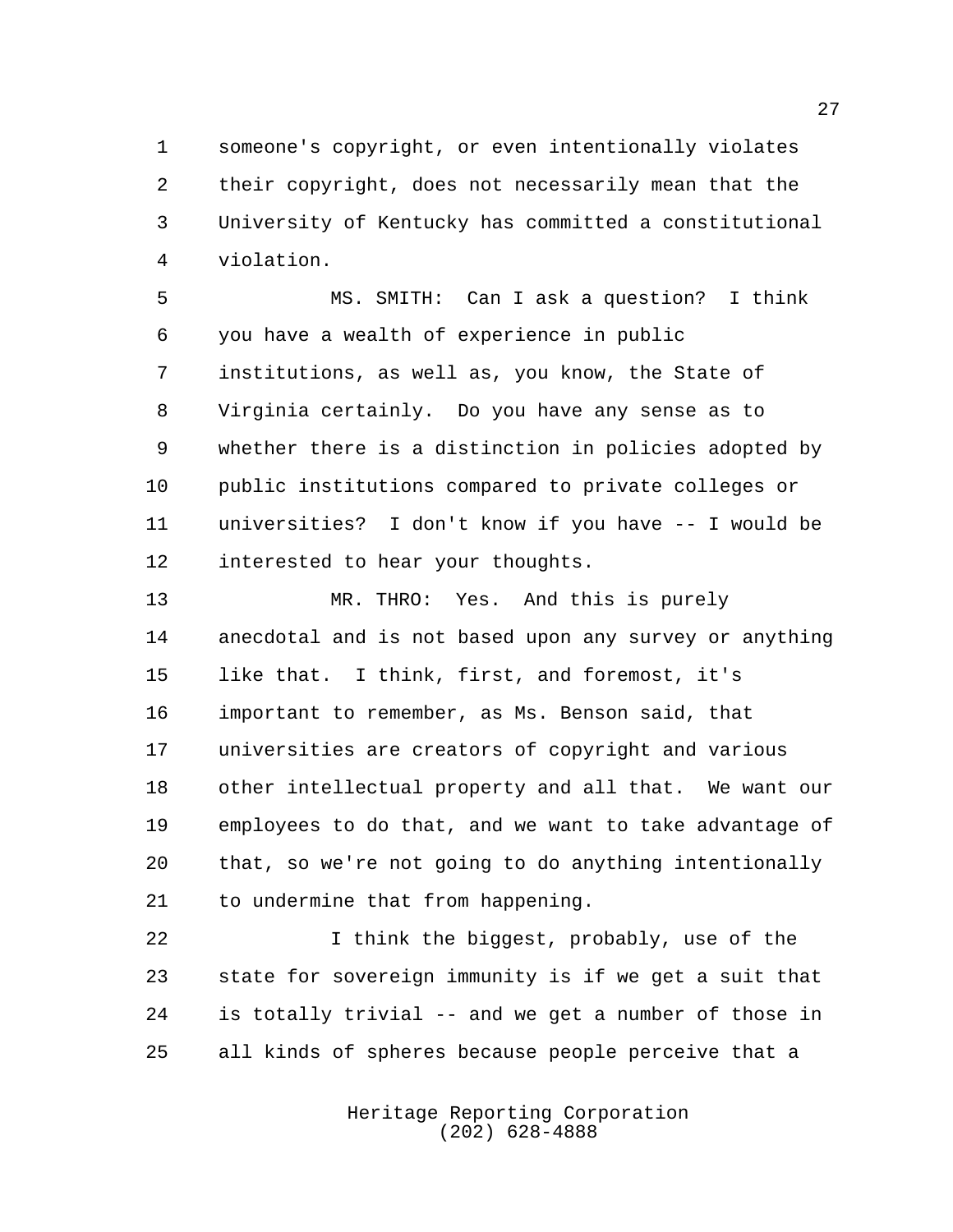state university doesn't like bad publicity and a state university has a lot of money -- you know, we'll use sovereign immunity to get rid of the frivolous suit as quickly as possible, but, overall, I think we are doing everything we can to support not only copyright, but intellectual property.

|     |                  | MR. SMITH: Ms. Smith, may I comment? |
|-----|------------------|--------------------------------------|
| - 8 | MS. SMITH: Sure. |                                      |
| - 9 |                  | MR. SMITH: Thank you.                |

MS. SMITH: Yes. Mr. Smith?

 MR. SMITH: Thank you very much. Because I am a university administrator, and a librarian, and I've spent the last 15 years as a copyright advisor in both a public and a private university, that is, before I worked for the University of Kansas, I worked 16 for Duke University, so I can speak directly to are there differences? The answer is no.

 I've worked on developing copyright policies for both of those universities, as well as consulting with a host of universities on the development of copyright policies. The one conversation I have never heard is we don't have to worry about this because of sovereign immunity.

 I have been involved in multiple developments of policy at both private and public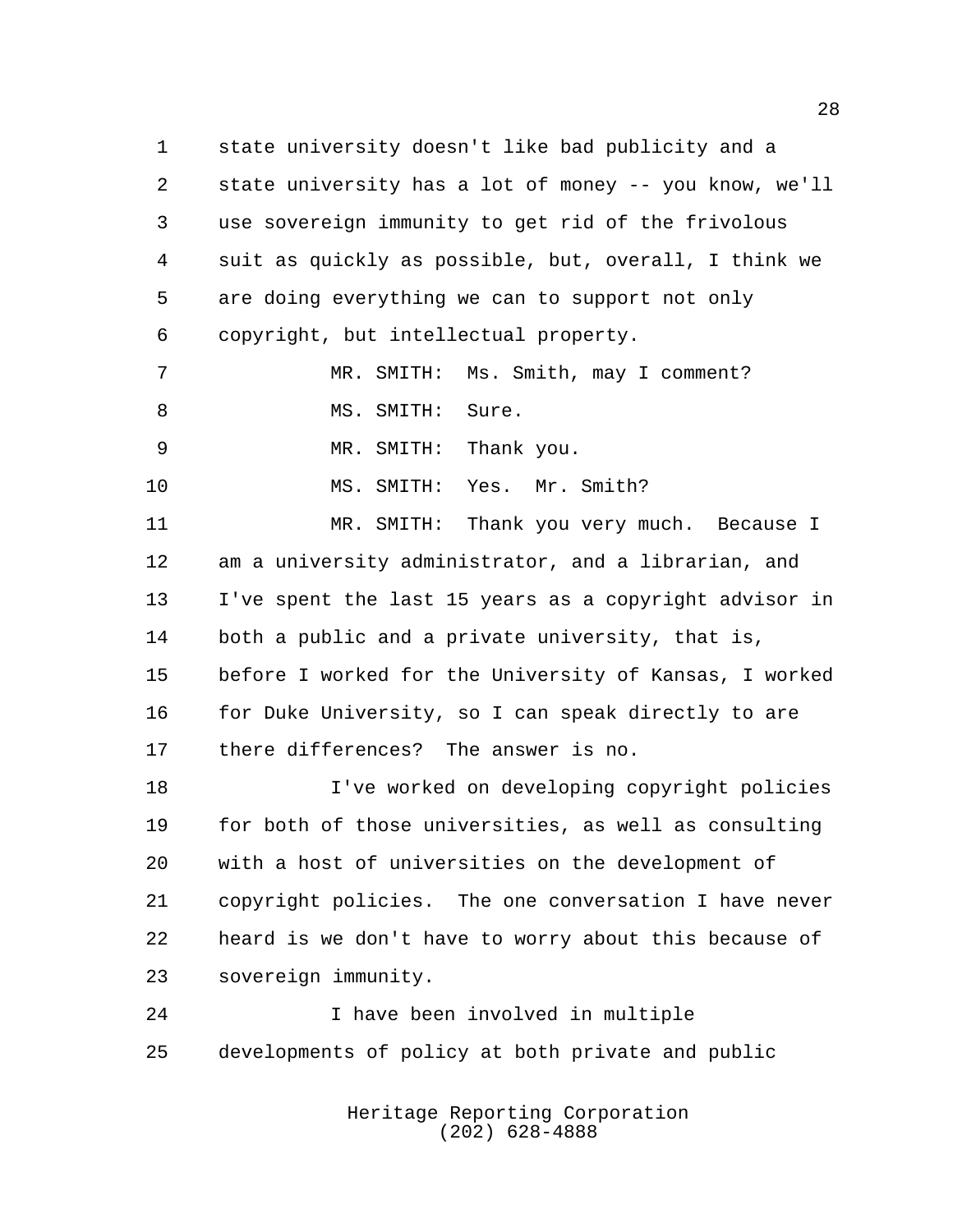universities and across the board, those are careful processes that try to observe the legitimate rights of creators for the reason that Ms. Benson stated: We have a campus full of creators. They try to make responsible use of the exceptions, including fair use.

 But I have never, ever heard a university adopt a policy or a practice simply because they believed they were insulated from lawsuit by sovereign immunity.

 MS. SMITH: Thank you. That is helpful, to hear your experiences.

**I'm wondering, to make sure we're sort of**  zigzagging the two perspectives, could we hear from Mr. Sedlik? Because I think, as Mr. Madigan noted, a lot of the responses the Copyright Alliance received were from visual artists, and you have represented their interests in many associations.

 MR. SEDLIK: Sure. Well, in addition, I am a professional photographer, but I also work in academia. I'm a 25 year professor at the Art Center College of Design.

 First of all, the individual creators and their trade associations hold a deep respect for the universities and libraries and research institutions, and have no complaints as to legitimate fair use, or

> Heritage Reporting Corporation (202) 628-4888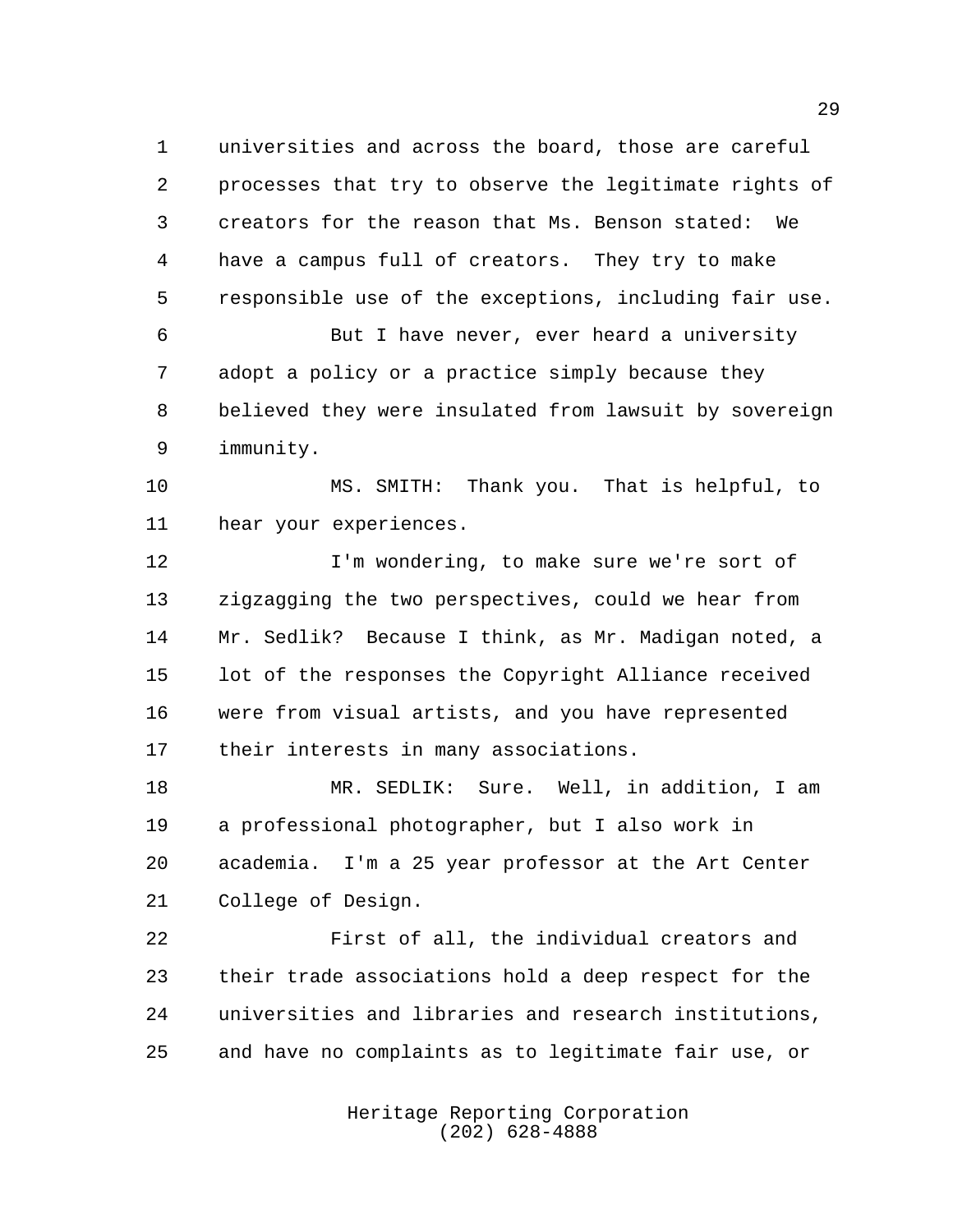usage under Section 108, et cetera. They understand the vital role that these institutions and the people who work with them, and for them, or attend those institutions play in society.

 But at the same time, in my role as a mentor to my fellow photographers through my trade association affiliations, I get photographers and illustrators coming to me requesting advice. They don't know where to turn. Their works have been infringed, and sometimes, and increasingly so, this is by state entities.

**I** would agree with the comments thus far that the people who work in the museums and the libraries are not going out and purposefully infringing, but, at the same time, even if you look in the comments that the Copyright Office received, you will see letters from institutions saying, yeah, we used it, but, you know, we have immunity. And they're not relying on fair use, they're relying on immunity in those responses. These are letters from institutions, from libraries, et cetera, and from colleges.

 So I would advise the Copyright Office that you need to consider the universe of discovered infringements because creators discover only a very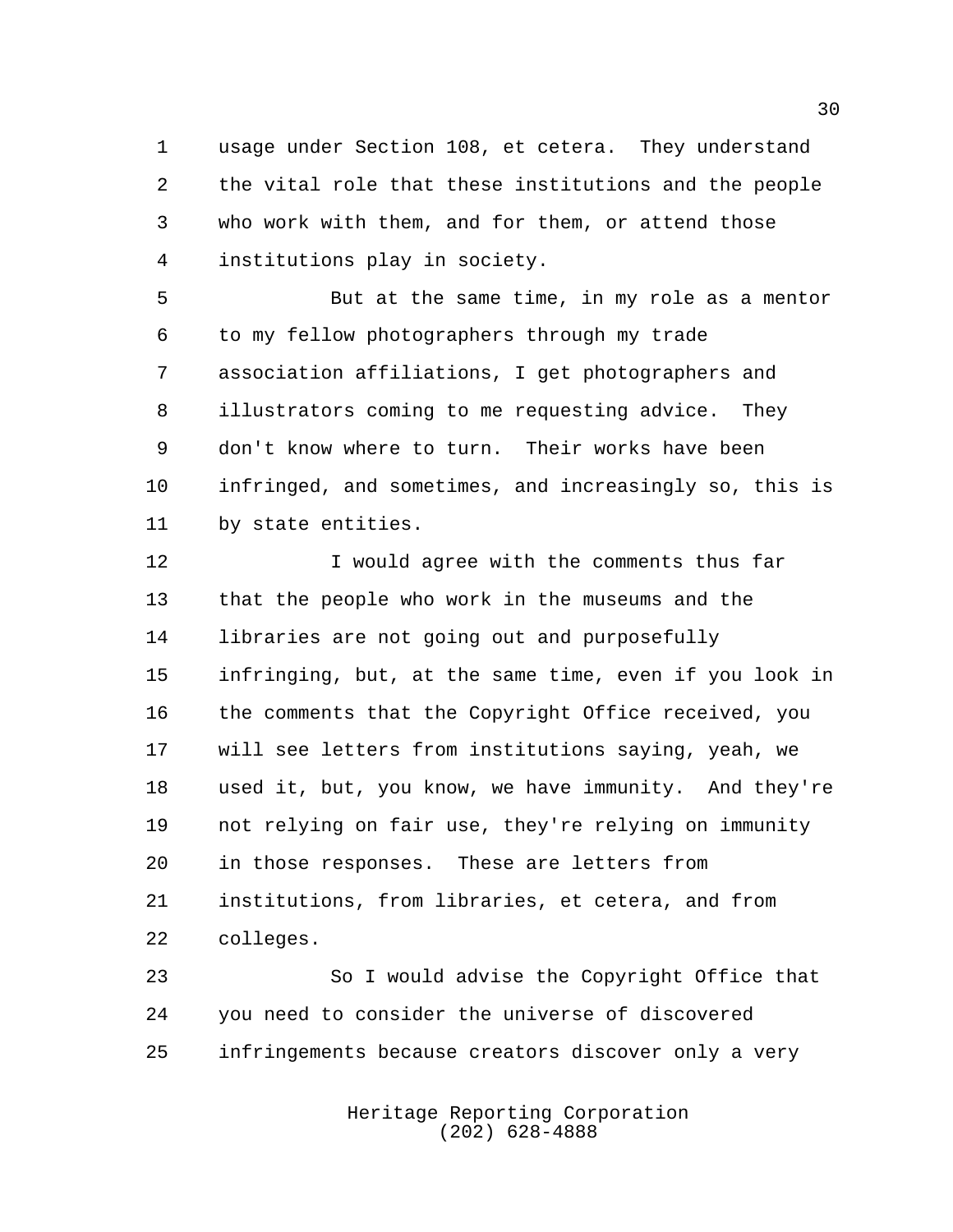small percentage of the infringements of their works. They're out creating. They don't have the time to scour the universe for all the infringements of their work, and they typically happen upon them or they're advised that there is an infringement, and then they have to address it.

 And so those are the only people that I hear from. I don't hear from the people who didn't discover the infringements by state entities, I hear from the people who did. So we have to be careful about when we're talking about numbers.

**In addition, I'm an educator who creates,**  and many of those on this panel and who will be participating today are educators who create, but there is a difference between educators who create while relying on their employment income to feed their families versus creators who rely principally, and only, on their creative licensing income from their creations under copyright law and under the Constitution in order to make use of their works, and in order to sustain their businesses and feed their families, and when their works are used without their knowledge or permission by any entity, it harms them, and injunctive relief alone is not helpful to them.

25 They need to get the revenue that they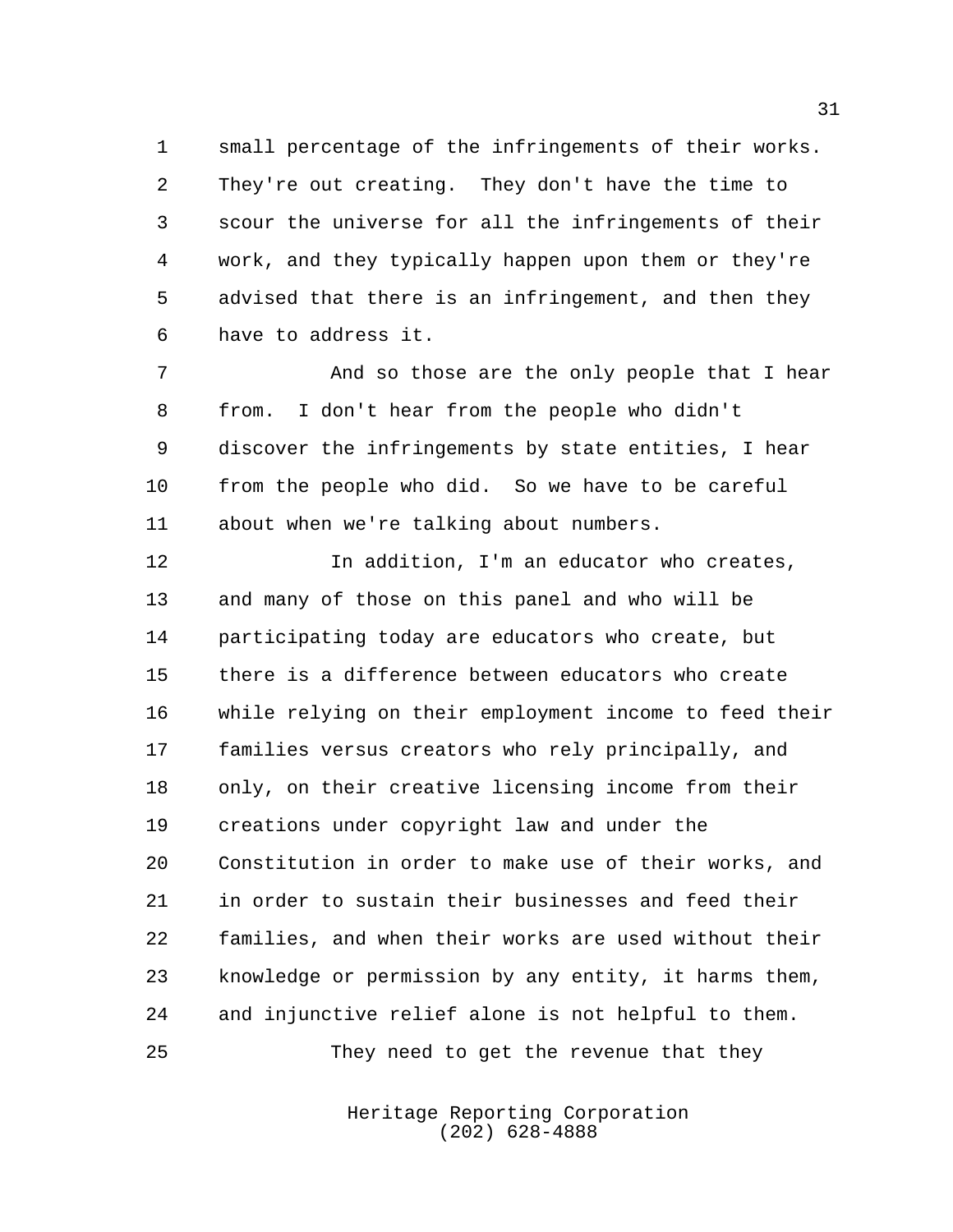deserve under the Constitution during the copyright life of their work in order to support themselves, their businesses, and their families. These are not greedy people, these are people who are struggling to survive.

 And so, in addition, the notion that a taking would solve the problem is also incorrect because the courts, in my understanding, interpret taking to mean that all of the value of that asset is taken.

 So it's a real challenge, and what we're finding is that, just in closing, that creators are hesitant to even contact the states, and most certainly very hesitant to bring an action against the states because of recent developments and perceived possibility of liability if they lose, and also the cost of the action.

18 MS. SMITH: Thank you, Mr. Sedlik. Actually, I see Ms. Sapiandante. You may have un-muted. Did you want to respond to that before we move to individual perspectives or?

 MS. SAPIANDANTE: Yes, I would. I think that it's important that the Copyright Office look at every state because there are some states, especially California, that has adopted statutory authority in

> Heritage Reporting Corporation (202) 628-4888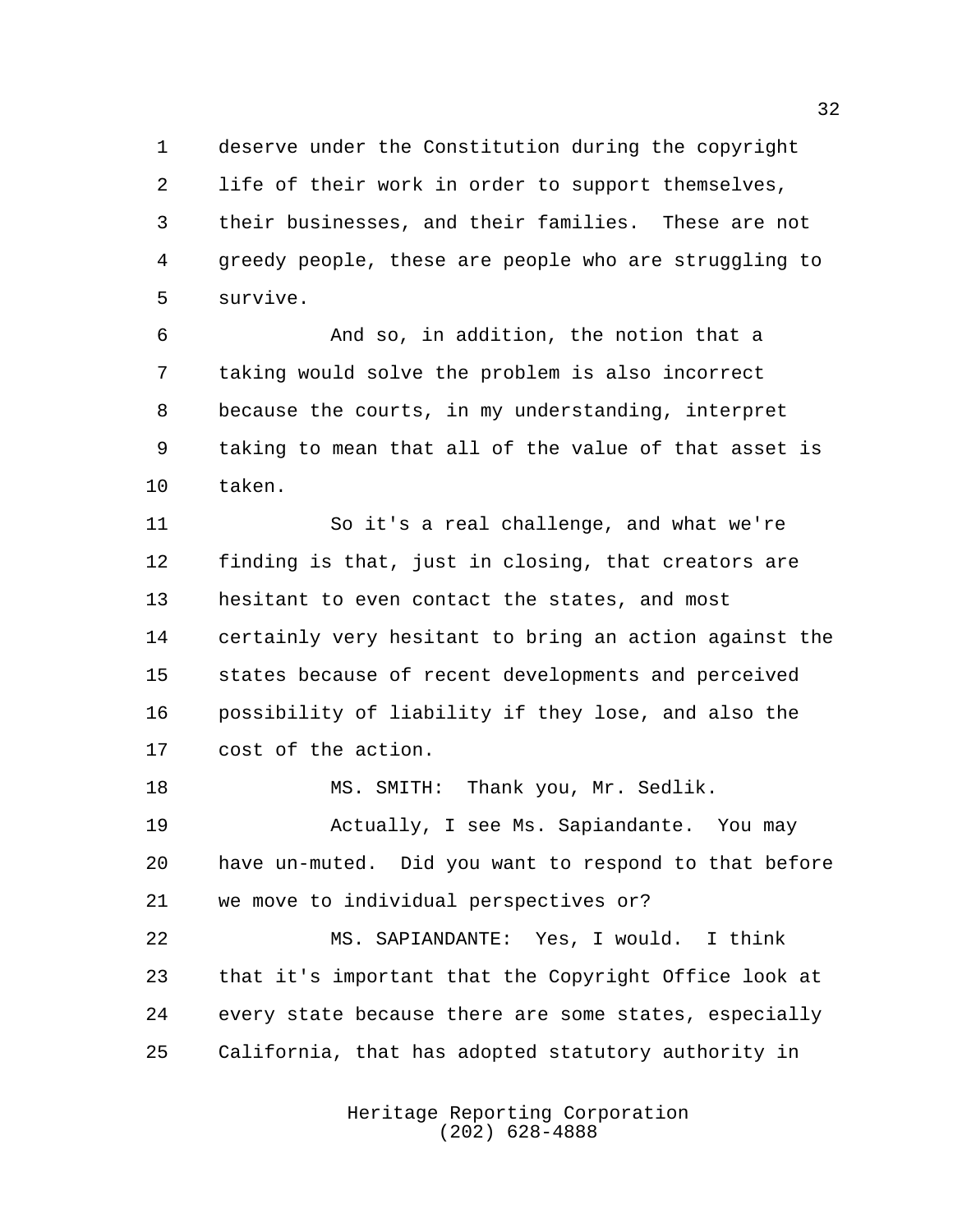which they have trained -- mandatory training for their employees and for state agencies, and so there are states, individual states that have done that.

 And it's important to not just take it as a broad sweep for sovereign immunity, but to look at what efforts each state has been making to educate, basically, their employees.

8 MS. SMITH: Okay. Do you have the California statutory cite for that?

 MS. SAPIANDANTE: I do. It is the California Government Code 13988. Basically, what California has is that it mandates that all state agencies provide an infrastructure for educating their employees on what actually is copyright, because with the new era of internet there is a huge -- people don't know the difference if it doesn't have a copyright designation, that it's free, anything that's on the internet, and so I provide a lot of training to -- across California.

 Basically, once you train employees -- and I think it's the education part that they should look at more, and statutes that mandate educating employees, educating state agencies, public entities, things like that, as opposed to a broad sweep of sovereign immunity.

> Heritage Reporting Corporation (202) 628-4888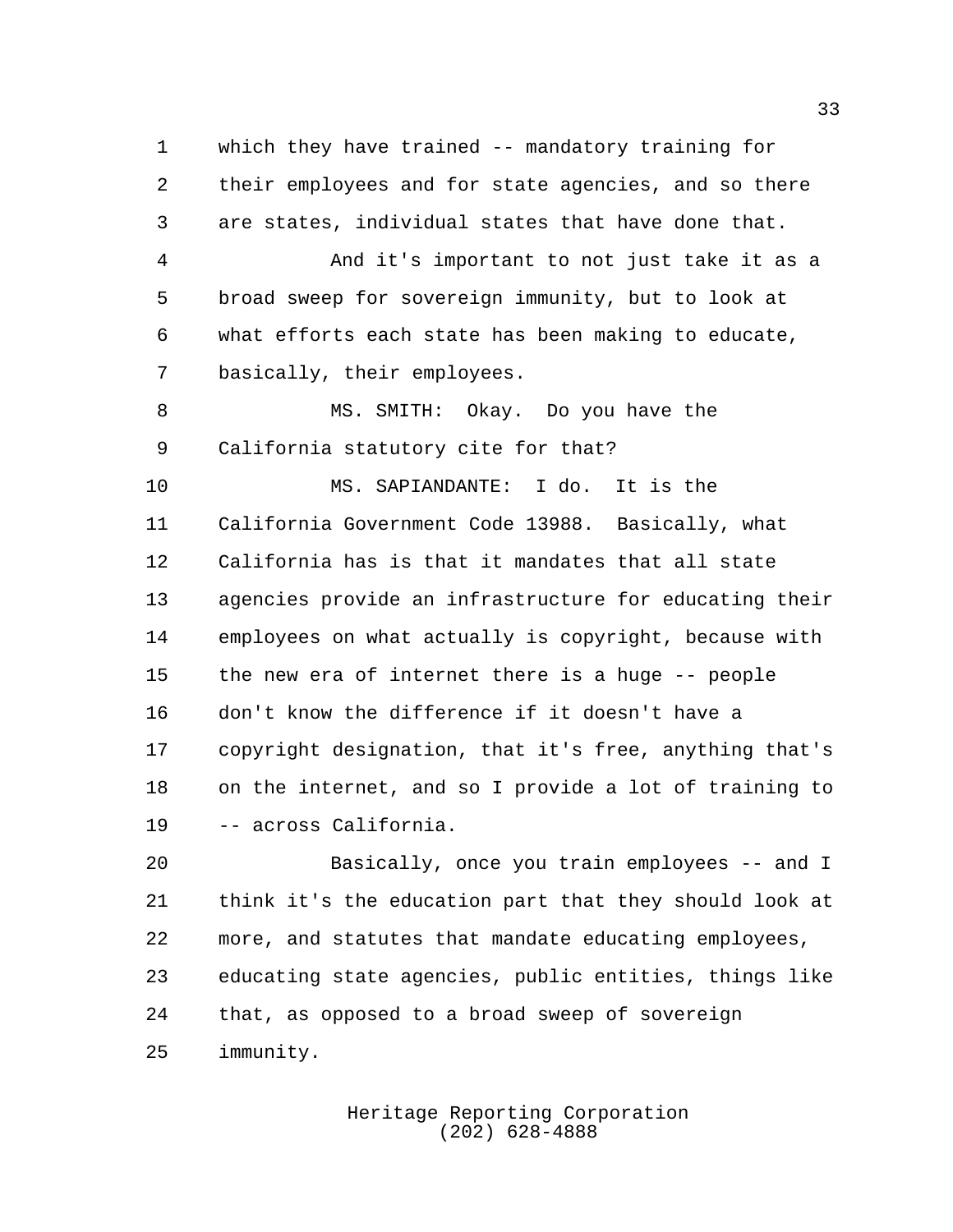MS. SMITH: Okay. Thank you. I think to be mindful of time, next we're going to make sure we get to probe on some more of these individual stories. We know that is something the Court signaled could be helpful. I'm going to pass the mic to my colleague, Ms. Mangum.

 MS. MANGUM: Hello. I wanted to start with Mr. Allen, if I could. You described in your comments to the Office's NOI, incidents in Alabama, and then in North Carolina. Can you describe those incidents and how you attempted to enforce your copyrights, and also whether, when you tried to enforce, whether sovereign immunity was offered as a response from the entity?

 MR. ALLEN: All right, I'll do the best I can in two minutes. I responded to two specific things. One, the Department of Natural Resources in Alabama pulled an image off my website, removed a copyright mark, and then re-posted it to their website, and I sent them a bill for that work. They sent me a response back that they had taken the work down, but they weren't going to pay the bill.

 Given the cost of dealing with an infringement, it was not worth the amount of money that I would have made off that relatively small bill that I sent them to even pursue that. And that's a

> Heritage Reporting Corporation (202) 628-4888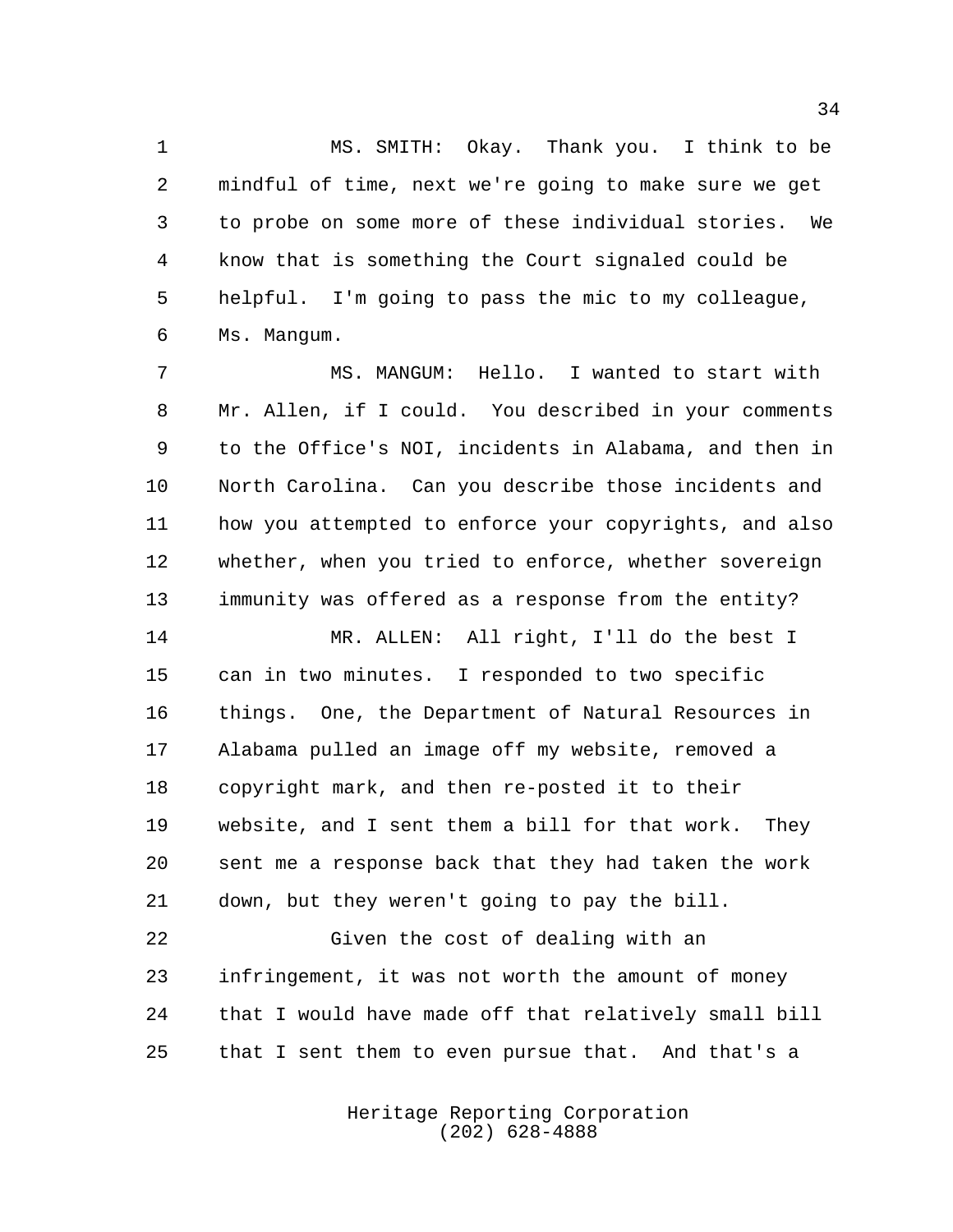very common thing. I've had that happen in several other instances with other institutions, whether they were government or not.

 So cost is a huge issue. I've heard it said that a typical copyright case costs in excess of \$350,000 to prosecute, and I can assure you that that number is correct from personal experience.

8 In the bigger picture, in Allen v. Cooper -- and I'm going to assume that a certain amount of knowledge already exists on the panelists and everyone about that -- State of North Carolina violated an agreement that involved the company that found the shipwreck Queen Anne's Revenge, Blackbeard the pirate's shipwreck, and I was a party to that agreement because I had an agreement with the company that found the shipwreck.

 We went into mediation. The state paid me \$15,000 for copyright violations in that, and within about a year and a half, the State of North Carolina passed a law that we like to call Blackbeard's Law, which converted Nautilus intellectual property into the public domain.

 Within three weeks of that, the State of North Carolina again published videos that included Nautilus intellectual property video and images

> Heritage Reporting Corporation (202) 628-4888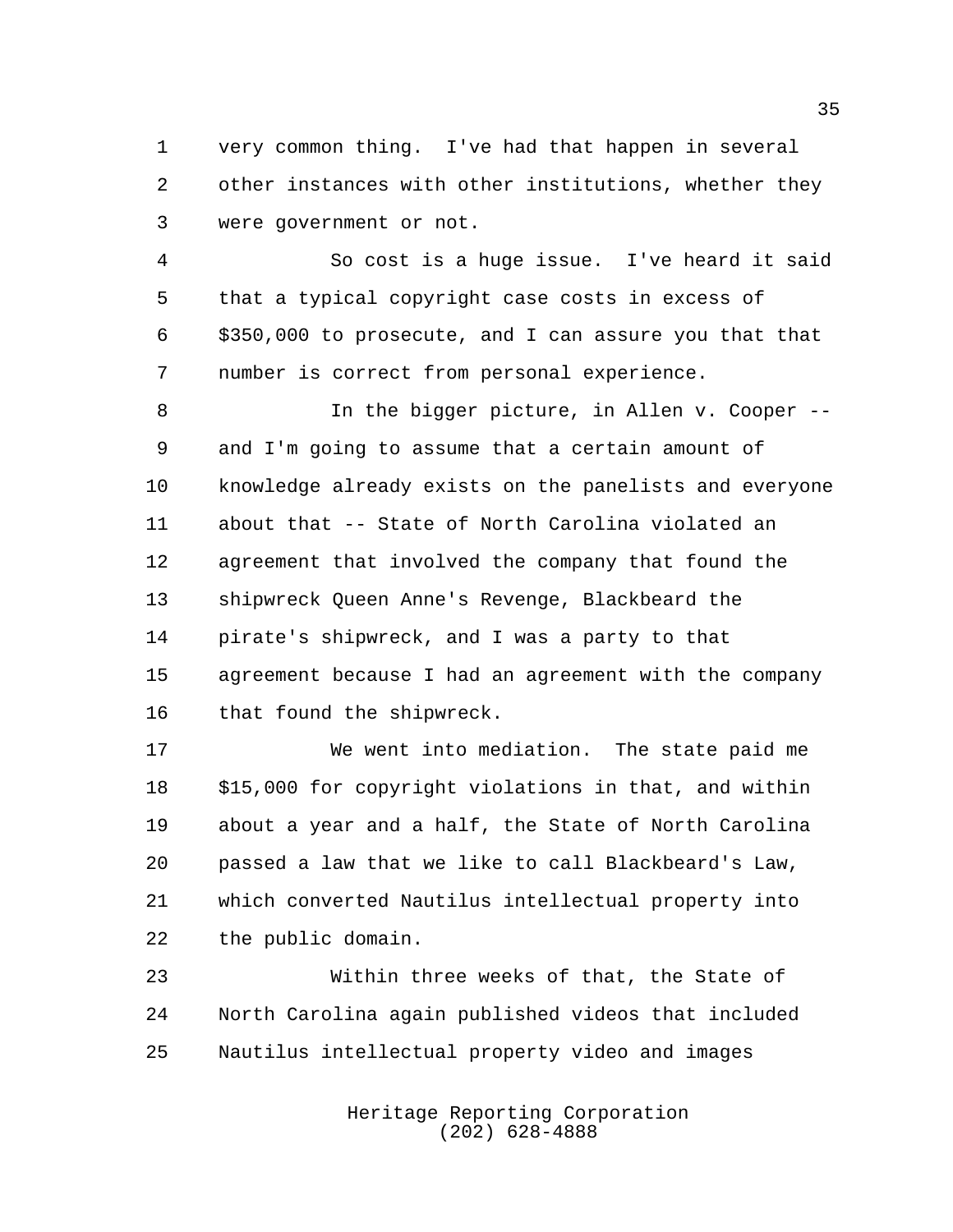without my knowledge, permission, or a license, and that's pretty much what led to our lawsuit which we filed in December of 2015.

 Now, over that period, as you well know, we've been all the way to the Supreme Court and were unable to enforce our copyright under the Copyright Remedy Clarification Act, and I think I have several frustrations along those lines.

 One, I'm the creator of my work. I registered my copyrights in a timely manner. I have defended my copyrights. I've even watermarked the work that's at issue. So I have followed every federal statute and law that I'm required to follow, and I still have no remedy and no way to address the infringement by the State of North Carolina. And so we're five years into the litigation and we have yet to be able to address the actual facts of our case.

 So, you know, with all due respect to the academics here, when they talk about state remedies, and that's a big if, there are -- most states do not have remedies, and judges, as you'll see from our panel that's coming up later, always defer to federal issues. They say copyright's a federal issue, this is not a state issue, and that's certainly what we've encountered.

> Heritage Reporting Corporation (202) 628-4888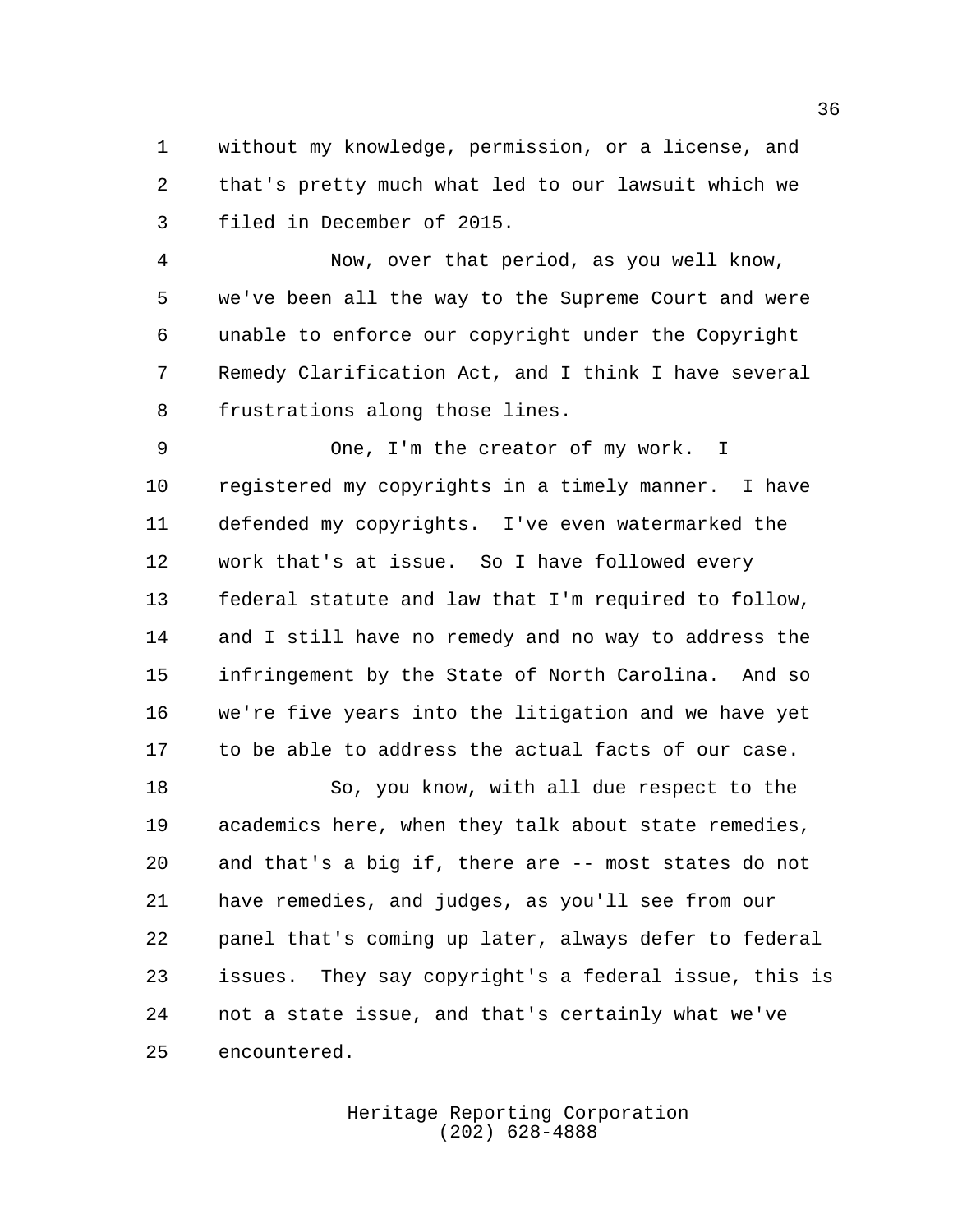The state's given a long list of why they are not responsible for infringements. As a state entity, they say that the agreement that we signed initially in 2013 in which they paid me \$15,000 is void, illegal, and unenforceable, yet they signed it. So that is the reality here.

 And I would absolutely echo everything that Mr. Sedlik said. I've experienced the exact same things. And I'm a creator. I only get paid, though, when I work. I don't have a job where I get a paycheck every week, and my intellectual property is a big part of my business. And I've been licensing images and video for 25 years plus, and I depend on that.

15 I also have the problem that this infringement or copyright violation is an intentional act. In my case, you have two intentional acts which bookend a law that's literally written to take away my intellectual property. So I don't know how you address that, but that is certainly an inequity there.

 I guess also, in the case of the UNC press, which is part of the North Carolina college system, they have 4,400 copyrights registered. I looked this up for fun one time. Now, the State of North Carolina can enforce a copyright infringement case against me,

> Heritage Reporting Corporation (202) 628-4888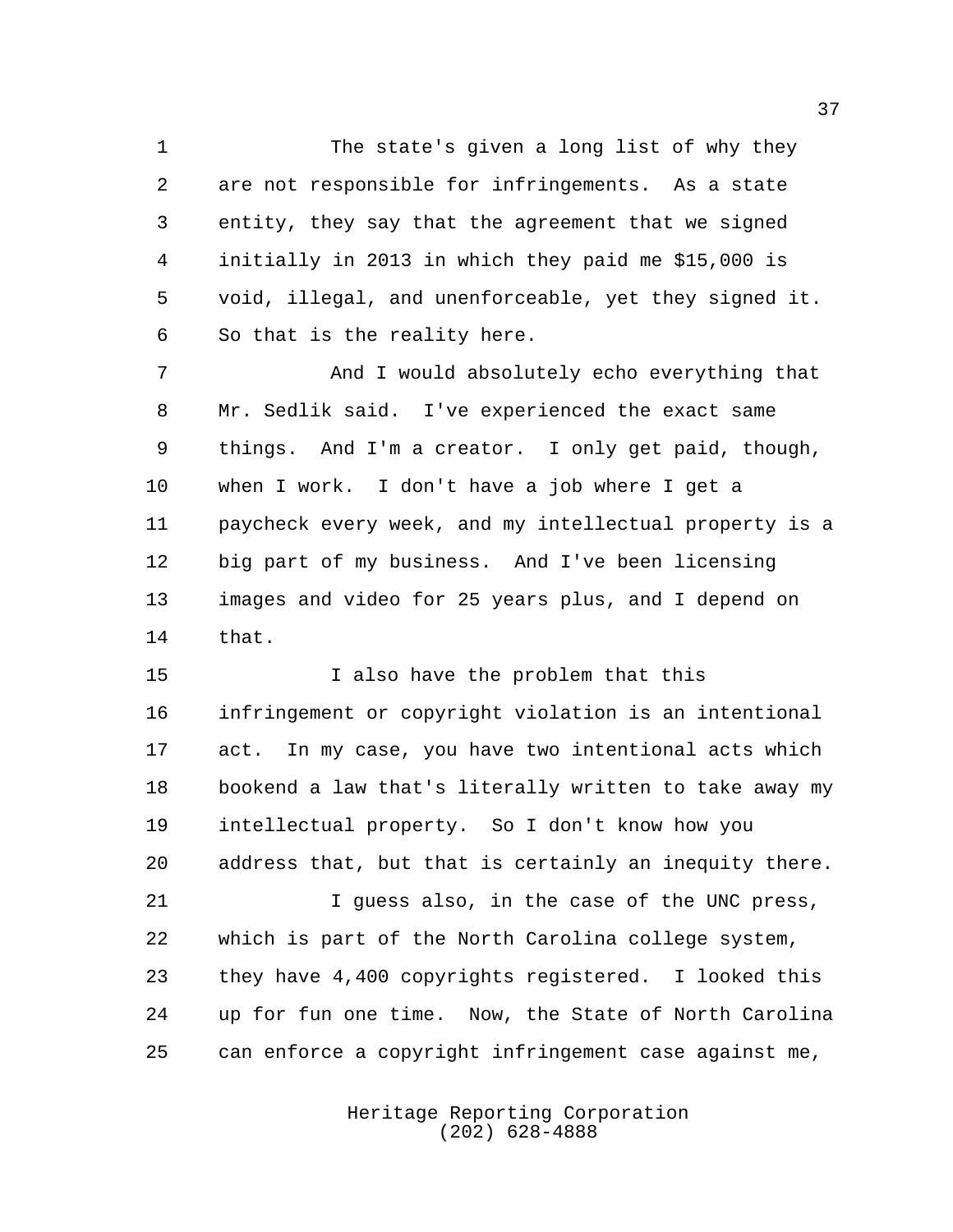but, right now, I have absolutely no ability to enforce a copyright infringement case against them.

 So I'm not asking for, in my case, a special rule, I'm just asking for the same rule that everybody else has. If they can enforce their copyright violation against me, I should have that same right and that same equitable ability in court, but I don't have that right now.

 And, more than anything, I'm a state taxpayer, and states are using my money, in the -- in especially my case, to infringe my work, so I'm now in direct competition to the state that I pay taxes to, and I just don't think that works on any level.

 In the end, as a creator, this is my job, this is my work, this is how I pay my bills, this is 16 how I pay for equipment, for insurance, mortgage, everything that everybody else does, and if the State of North Carolina can download one of my videos from YouTube, and put it out in the world and monetize it, or de-monetize it and take away that value, and I have no recourse, that's a real problem.

 So, again, in my case, I just want equity. I understand fair use and all that, but I would like the ability to have the same legal federal copyright protections that a university or a state entity has.

> Heritage Reporting Corporation (202) 628-4888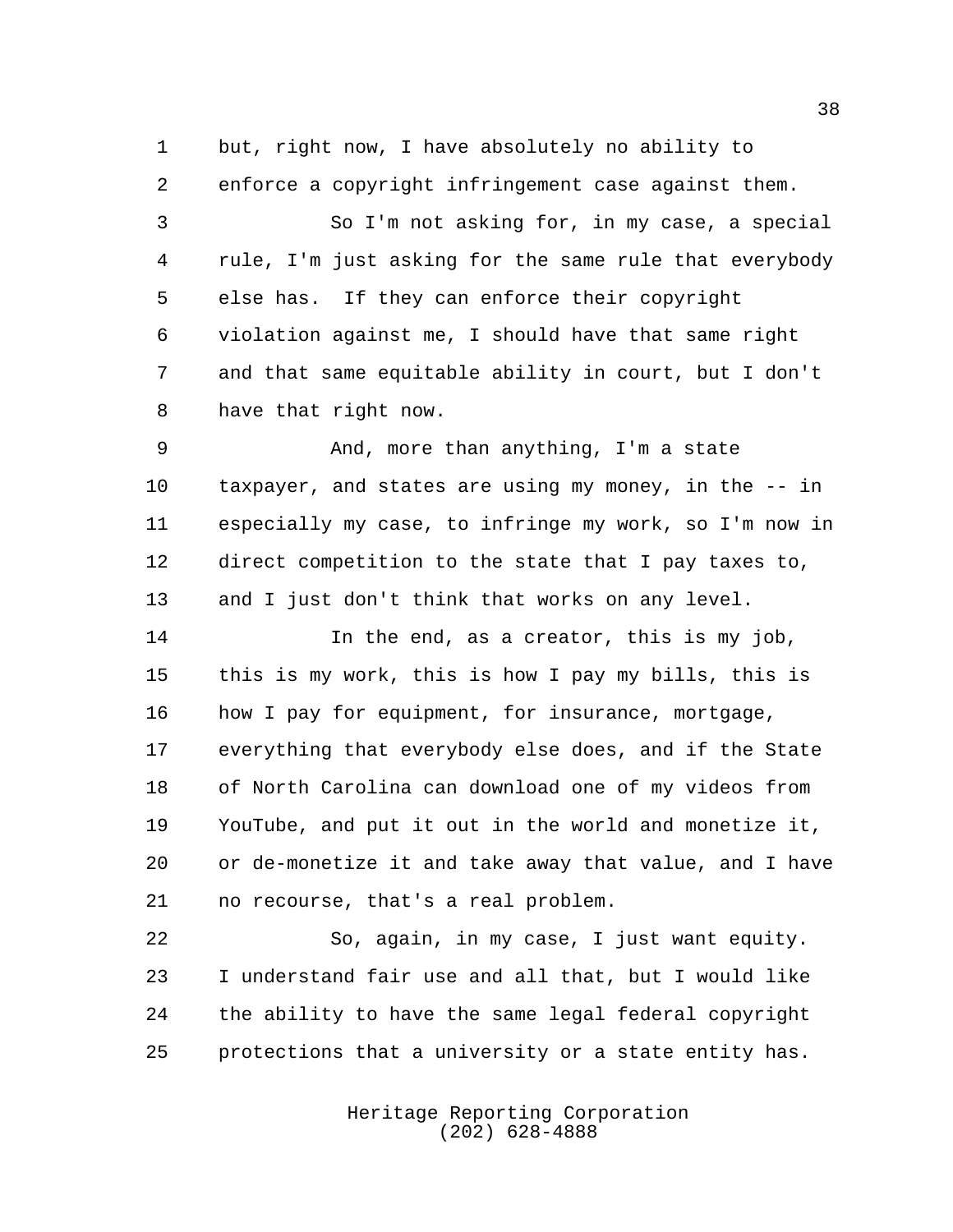So I really kind of feel like my case, Allen v. Cooper, is the canary in the coal mine, and the predictable outcome of a failure to hold states accountable for copyright infringement, and so this is why we're here.

 MS. MANGUM: Thank you, Mr. Allen. We really appreciate those comments.

8 I want to move to Ms. Johnson of C Math is Easy. I know you had stated in your initial response to our call for roundtable participants that you had an incident with a university in Texas. Can you describe that experience, or that incident, how you believe your rights were infringed, how you attempted to enforce your rights, and then, also, whether sovereign immunity was offered a response to you from the entity?

 MS. JOHNSON: Well it all started with helping some students with mathematics. They had asked me, the parents had asked me to help them on a specific test, a state -- a Texas exam, and so I asked the parent what are you using? So the student brought something from school, from Moody high school, and they had -- and I looked.

24 As I was going through it, there was nothing on the front, it just said TSI math practice test, and

> Heritage Reporting Corporation (202) 628-4888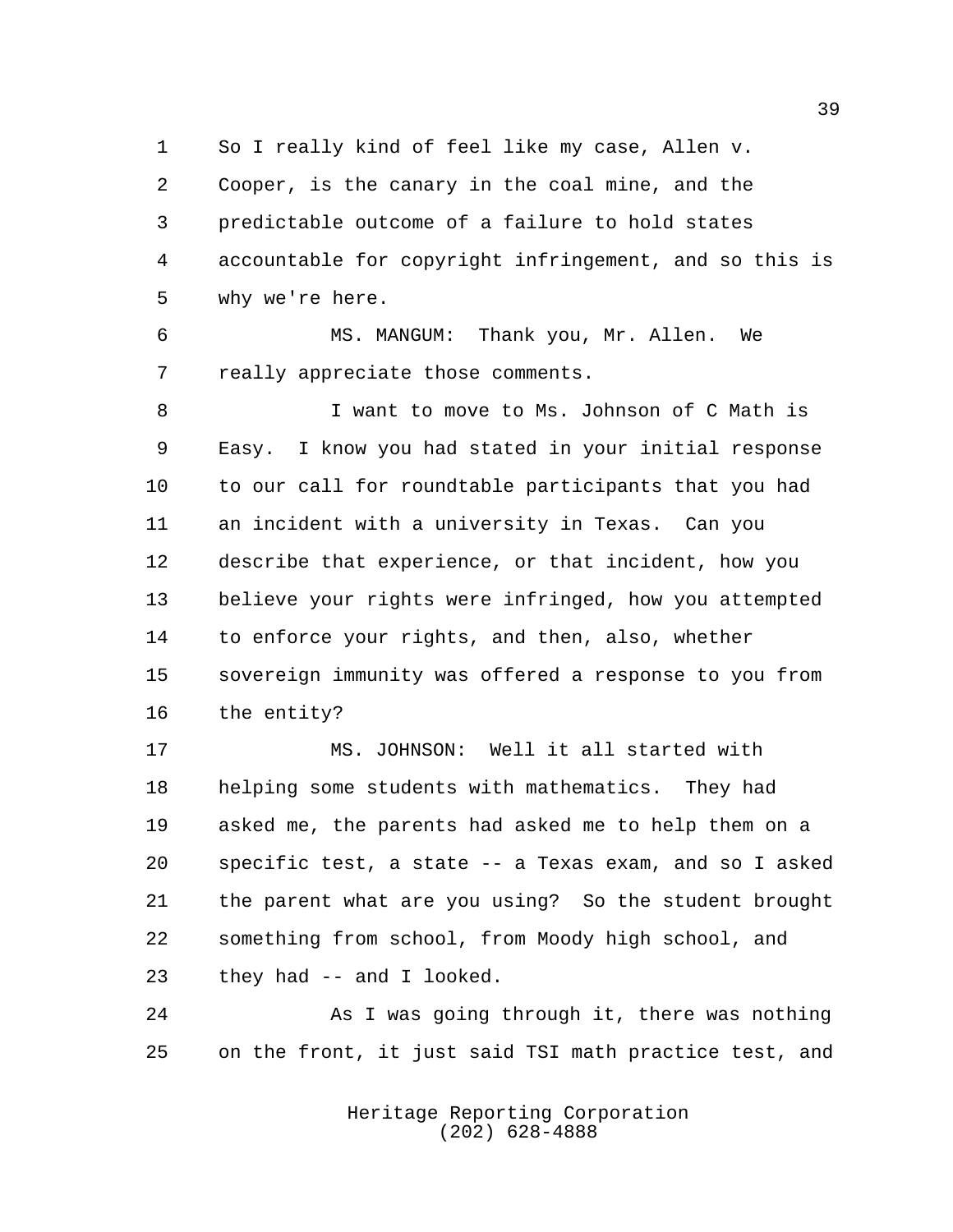so I was, like, well let me look and see so I can begin to help and begin to tutor the student. But, as I began going through it, all of a sudden, the work starting changing, and then, all of a sudden, I began to notice that some of the work looked familiar.

 All of a sudden, I saw Texas A&M University Upward Bound Program, and, all of the sudden, I see many parts of my workbook retyped and -- on -- into this math packet. Our original book is written in 24 font, in color, but now our work was retyped, with typos, in black and white, nine font, and lifted out at least 30, 40 pages of the meat of our workbook, reprinted, and then given to high schools in the district.

 This particular program at the university, they go to several of the high schools in the city and other independent school districts, and so I don't even know how far my work has gone and how many times it's been reproduced, and copied, and passed out to whole high schools and so forth.

 It was verbatim. We use I guess you can say lay terms when we were writing this workbook. We wanted it to be easy. Anybody can understand it at a glance. And so they just used every word, every math problem, every number that we used, verbatim.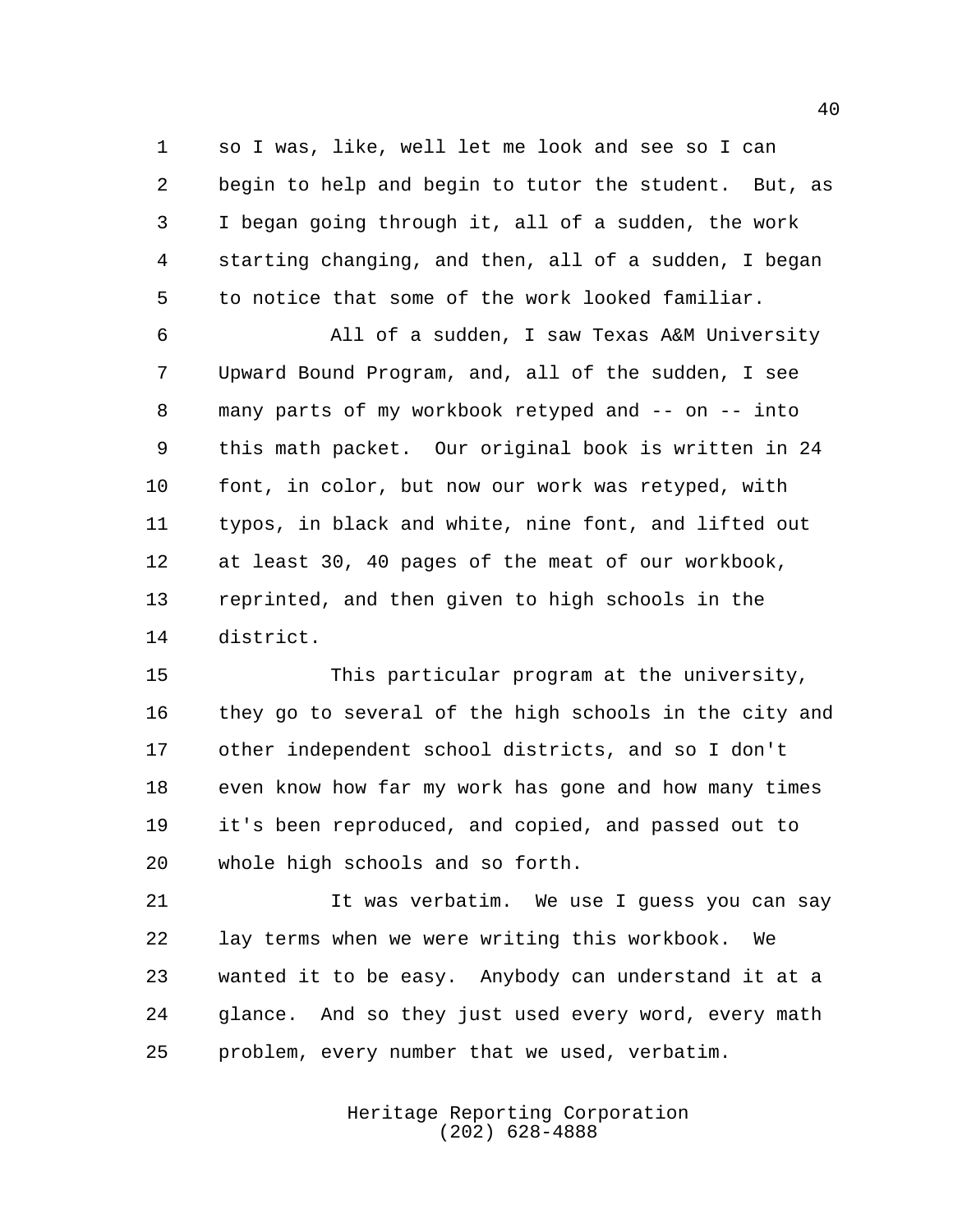Mathematics is not easy to retype, and so a division problem, a square root was retyped intentionally and put out to schools without our permission, without any kind of contract.

 We've been talking with Texas A&M in five or six different apartments for -- since 2015 because we heard about the need. Eighty percent of students were failing this exam. We have been going to the Corpus Christi independent school district since 2016, telling them about our TSI math workshops and boot camps to help them with their issues with mathematics for this particular exam that helps students get into career, and also into college.

 The particular test that we deal with, if the student wants to get into dual credit classes, to take dual credit classes, they have to take this exam, but over 80 percent of students were failing the math portion and could not take college math courses. That's where we came into play.

 And so, all of a sudden, we realized that we could not be everywhere, so we designed this TSI math workbook, which was seven years in the making. When we put out the book and had a book launching, all of a sudden, our business slowed down, and we were wondering why, and then, months later, we realized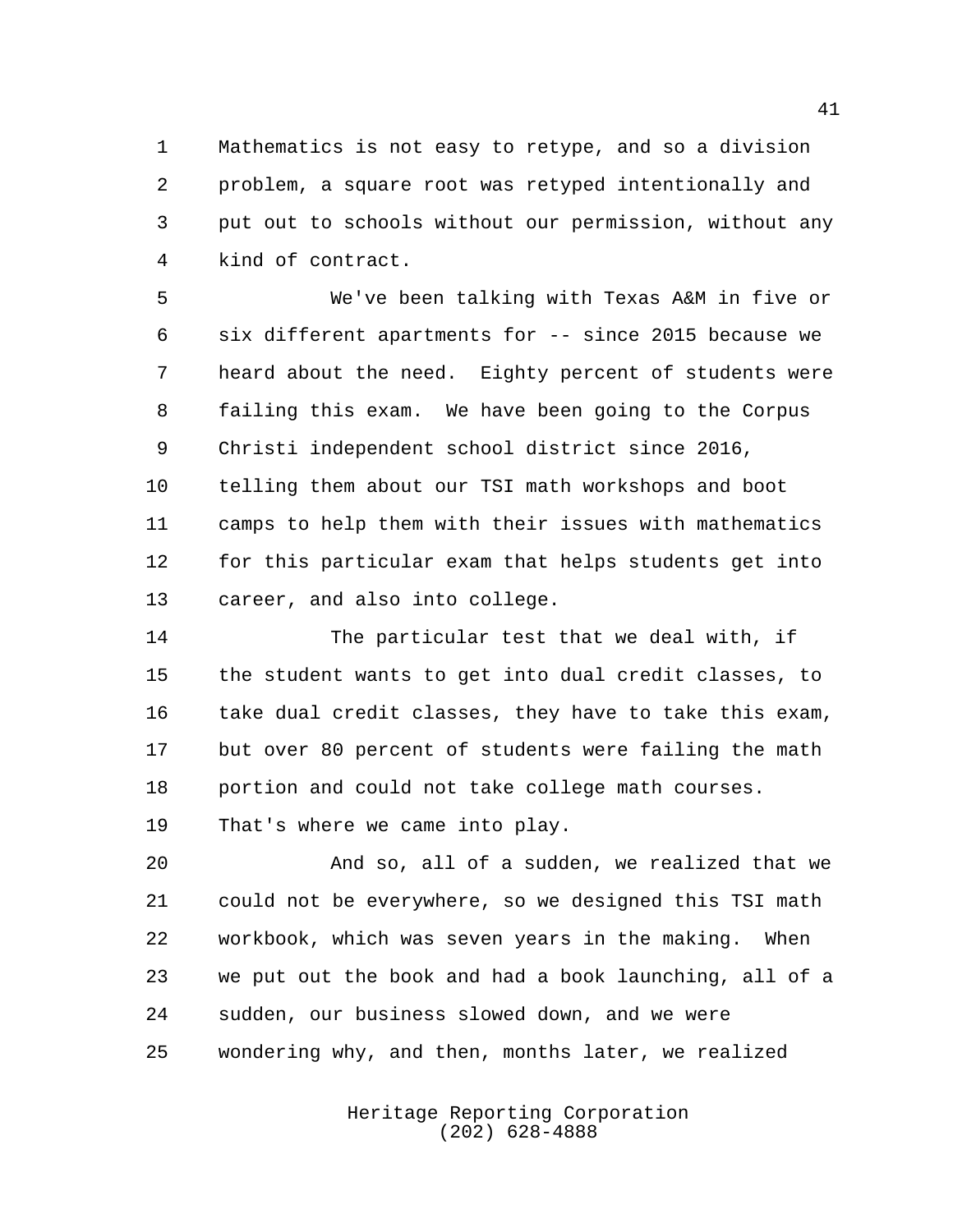that our work had been retyped and Texas A&M Upward Bound had put their logo on our work. Even though it had our logo and it had copyright at the bottom, had our name on it, they lifted it off and then passed it as their own.

 This was our livelihood that was taken from us. We decided to step out of the classroom so that we can help more people, as educators. I came from middle school, with an engineering background before that, and my business partner is a university college professor with seven children, and, all of a sudden, we are writing books, but then things are no more because the university has taken our clientele, passing it to the high schools.

 MS. MANGUM: If I can interrupt and ask, how did you bring this to their attention, or did you bring this to their attention, and what was their response? Was sovereign immunity offered as a response?

 MS. JOHNSON: Well when we began to try to pursue it, COVID happened. And so we discovered it late January, early February, and so we were asking around, what can we do, how do we need to approach? So we were investigating how we could approach, and so when we were about to begin to let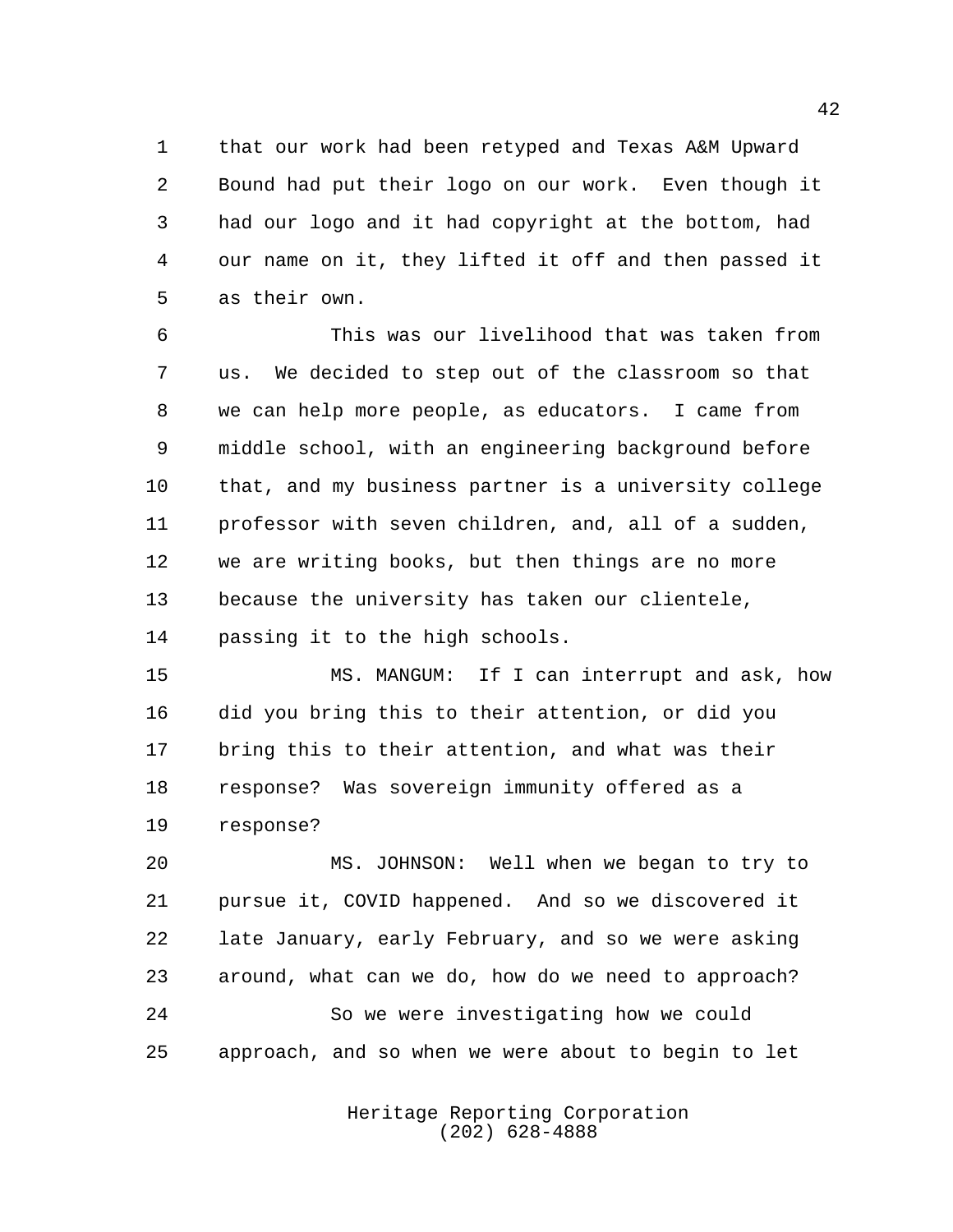them know about the issue, everything shut down, so there was nobody in the Office to even approach because the doors were closed. They weren't taking just any kind of phone call and so forth. So the COVID pandemic really put a damper on trying to reach people.

 And then we pursued 11 -- been through 11 lawyers, and everybody said, oh, sorry, that's Texas A&M University, we don't want to tackle their system, and they're under sovereign immunity. And I was like, there's nothing I can do? And so 11 lawyers turned us away. Because the very next thing when they called me back was, they said sovereign immunity, sorry.

 MR. AMER: Can I ask just a couple of clarifying questions? So the book that you produced is sort of a training or a workbook for high school students to help them prepare for statewide standardized math tests?

 MS. JOHNSON: Yes. For youth and adults. Anybody, if you're going to be taking this exam, it tells you if you can take college-level classes or you would be thrown into remedial classes, foundational math classes. That's what our exam is for.

 MR. AMER: Okay. And just to clarify, where did you see this reproduced? What sort of publication

> Heritage Reporting Corporation (202) 628-4888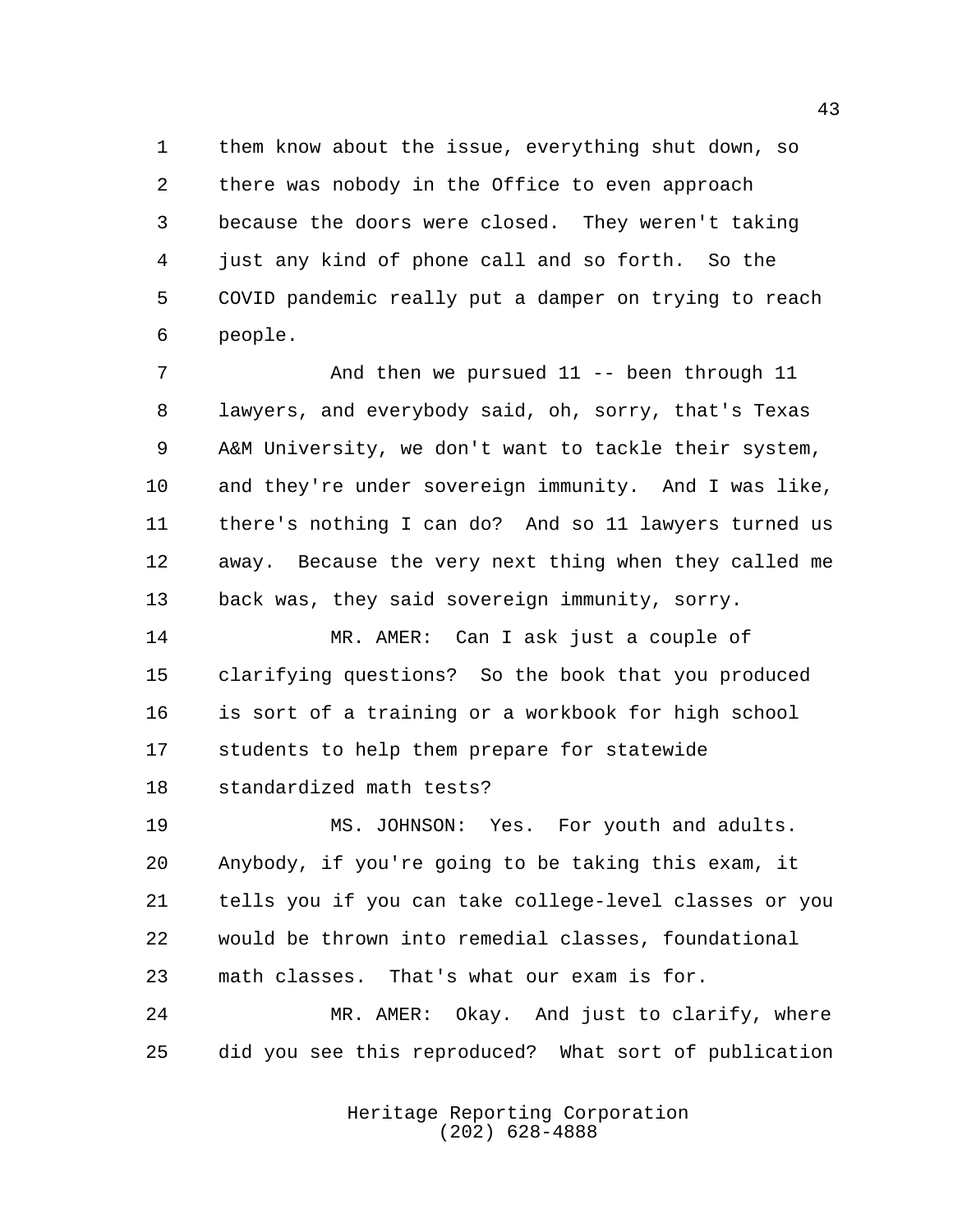was it that I guess Texas A&M used this material in? MS. JOHNSON: Yeah, a student at one of the local high schools had handed it to me so that I can look at it to begin helping them. And so, you remember when we're in school and the teacher gave you a practice packet, you know, to go study at home with a little staple on it? That's what we found. And then, so the last four or five pages was our work, retyped in this student packet to study for this exam, with the Texas A&M University logo on it, with our work underneath it -- 12 MR. AMER: Okay. 13 MS. JOHNSON: -- retyped. MS. MANGUM: Thank you so much for your comments, Ms. Johnson. We appreciate you sharing your experience. I want to move to Mr. Linder from Dow Jones. In your amicus brief filed in support of Mr. Allen, you detail a matter involving the California Public Employees Retirement System. Can you describe what happened in that situation, and, in particular, how Dow Jones discovered the infringement, how it initially attempted to enforce their copyright, and

when you attempted to approach that entity?

whether sovereign immunity was offered as a response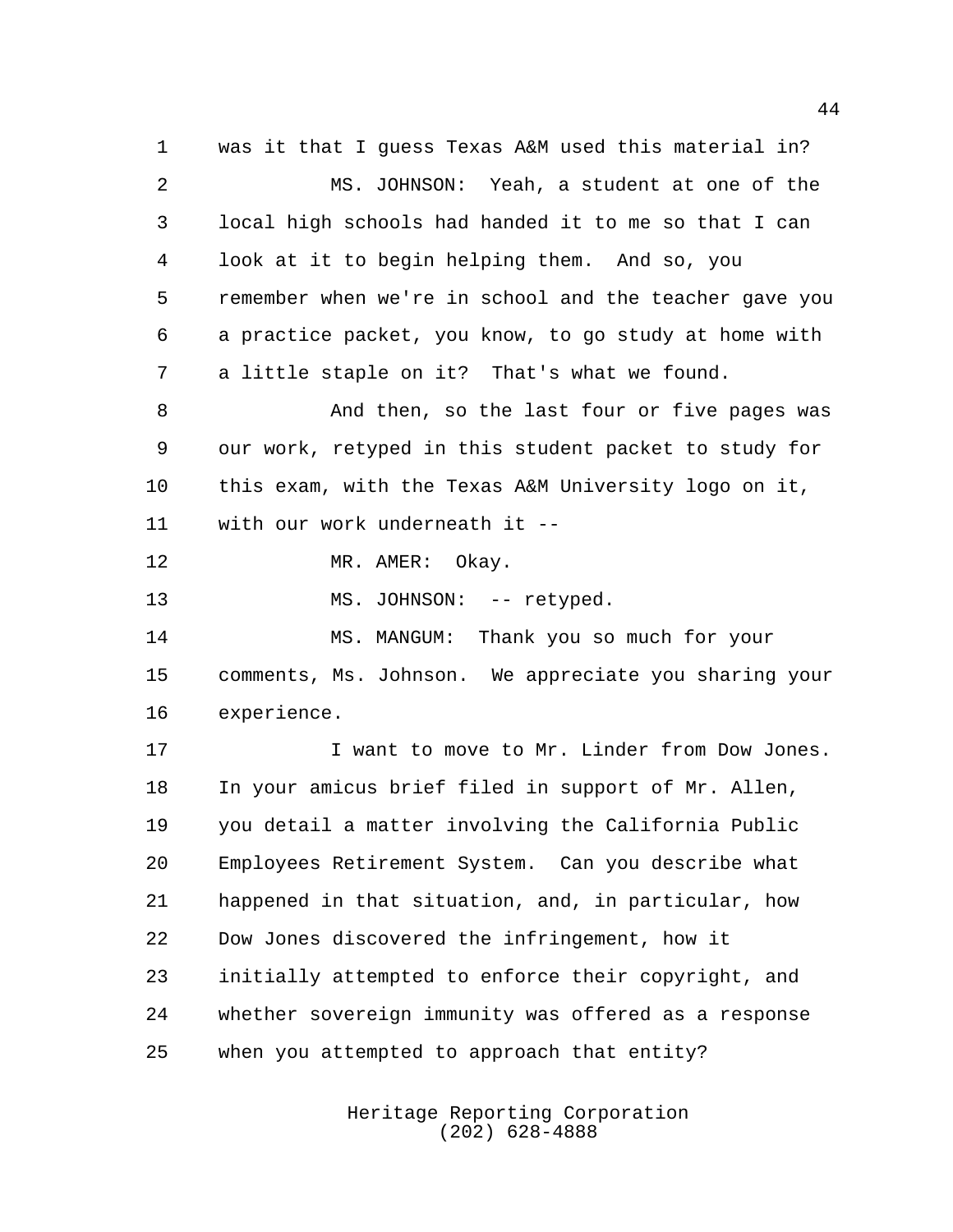MR. LINDER: My pleasure. And thanks, of course, for having us today. So, by way of background, as I mentioned, Dow Jones is the publisher of The Wall Street Journal, among other publications, and, through those newsrooms, we maintain one of the largest news-gathering corporations in the world. At Dow, we're in the business of creating, collecting, and communicating information to people, but that's a very expensive undertaking, and the -- MS. MANGUM: Mr. Linder, you're a little in and out. If you could adjust maybe your mic? MR. LINDER: Let's see. I'm a little closer. Is this any better? MS. MANGUM: That's better. MR. LINDER: Okay. The undertaking that the Dow Jones does with our journals, it's a very expensive endeavor, and it's an endeavor that, in our digital day and age, is particularly susceptible to copyright infringement, so, as a result, at Dow Jones, you know, we take steps to police unauthorized use of our work, as many copyright holders do, but even we were surprised at the systematic nature and the brazenness of the infringement that was undertaken by CalPERS, which is a state retirement fund, a pension fund, that used instrumentality of the California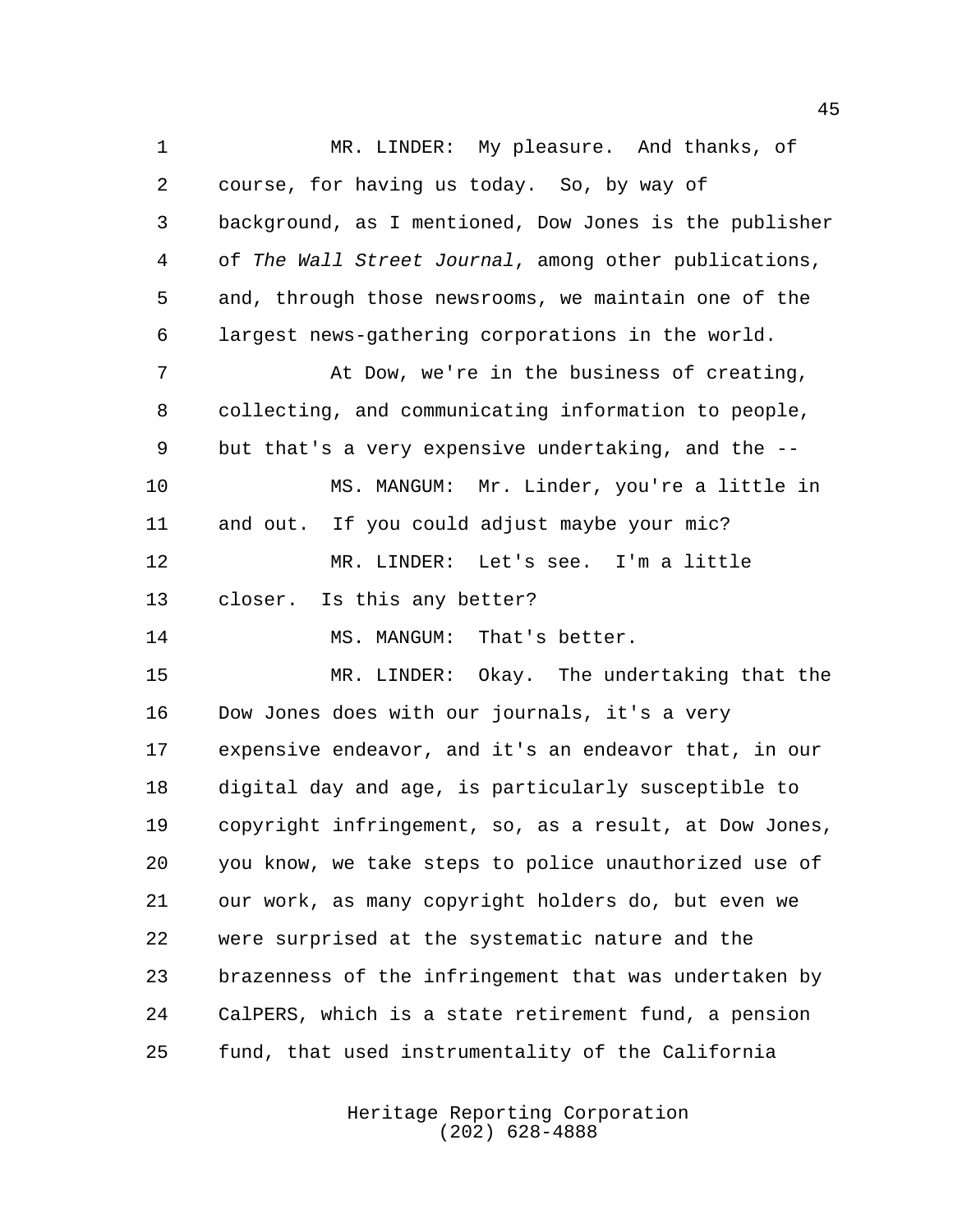government.

| 2  | So what did CalPERS do? Between 2009 and               |
|----|--------------------------------------------------------|
| 3  | 2017, CalPERS used, without authorization,             |
| 4  | approximately 9,000 articles from The Wall Street      |
| 5  | Journal, 250 articles from Barron's, and 560 articles  |
| 6  | from Dow Jones news wires and Dow Jones --             |
| 7  | (Away from microphone.)                                |
| 8  | MR. LINDER: All told, CalPERS reproduced               |
| 9  | approximately 53,000 separate articles from            |
| 10 | approximately 4,500 publishers. These were full text   |
| 11 | reproductions on a publicly-accessible website.        |
| 12 | CalPERS also compiled a daily email, full text         |
| 13 | articles, sent it to hundreds of recipients both       |
| 14 | inside and outside the agency.                         |
| 15 | Now we first became aware of this in June of           |
| 16 | 2017 when a blogger who focuses on the financial       |
| 17 | industry publicly reported the existence of this       |
| 18 | repository. At that point, we began our own            |
| 19 | investigations from the blogger's reporting, and began |
| 20 | conversations with CalPERS. CalPERS invoked sovereign  |
| 21 | immunity, I should say, almost immediately.            |
| 22 | Now the case law that existed at the time,             |
| 23 | by which I mean that, frankly, there wasn't -- there   |
| 24 | had not been the Allen v. Cooper proceeding -- meant   |
| 25 | that we were able to reach a settlement both on our    |
|    |                                                        |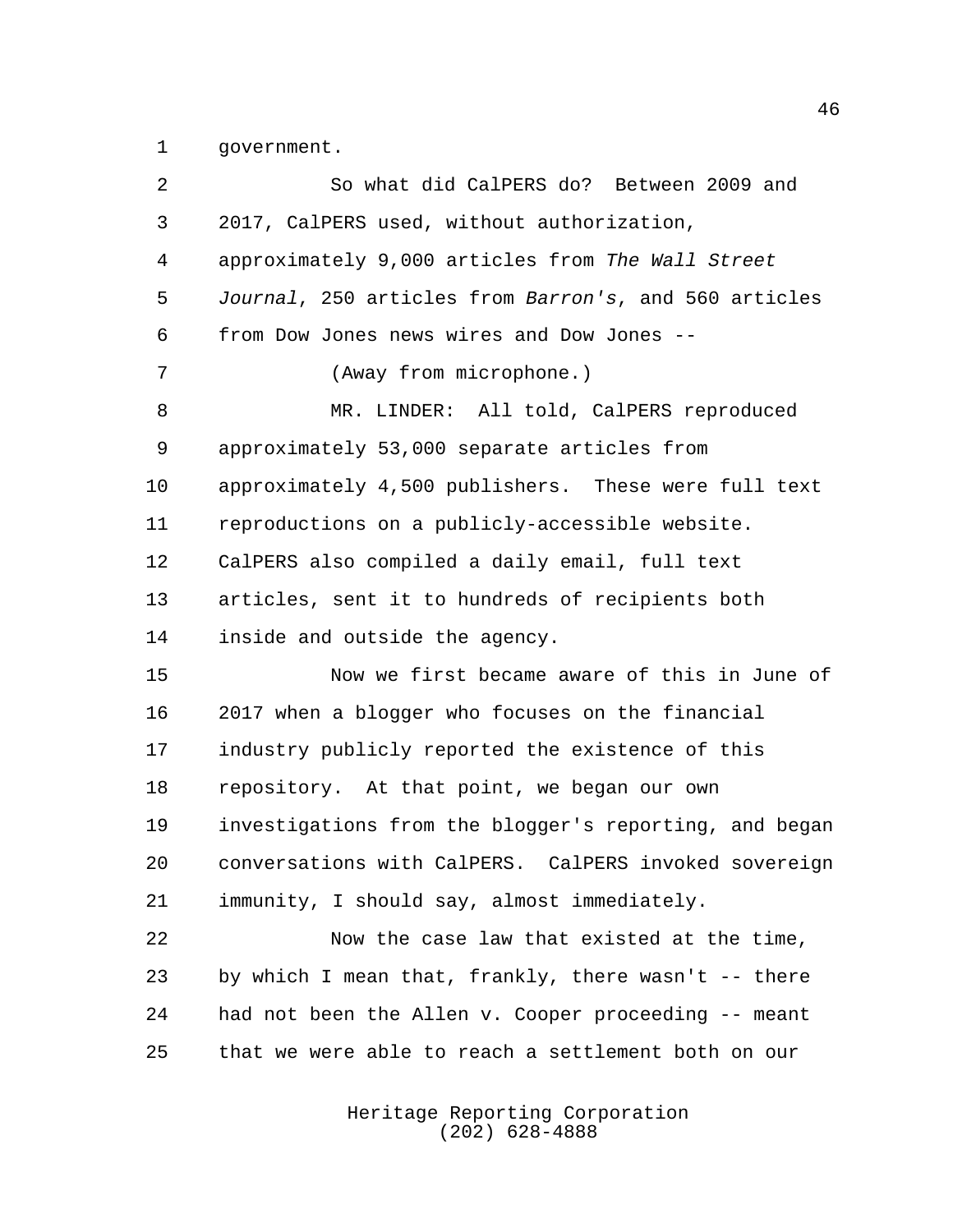copyright claims and on the liability we had. But, candidly, it's a settlement that, you know, severely undervalued the work at Dow Jones.

 At the time, Dow Jones charged approximately \$360 to reproduce a single article in an email to 300 people, which is what CalPERS did on an industrial scale, and we also charged approximately \$1,900 to display a single article on a publicly-available website per year. Now, if you mapped those numbers onto CalPERS activity, that would have resulted in actual damages of approximately \$22 million, or minimum statutory damages of about \$7.3 million at the \$700 statutory rate.

 I should also mention Dow Jones routinely registers all of the articles that appear in the print 16 edition of The Wall Street Journal, as well as the print edition of Barron's. Like other copyright holders, we have not yet figured out an official way to register all of the only online works, but that's a separate conversation for the Office.

 But that means that, you know, we were in a position to be able to assert our rights against CalPERS. We have a very large library of registered copyrights. So, again, that should have resulted in a really significant settlement, and the settlement that

> Heritage Reporting Corporation (202) 628-4888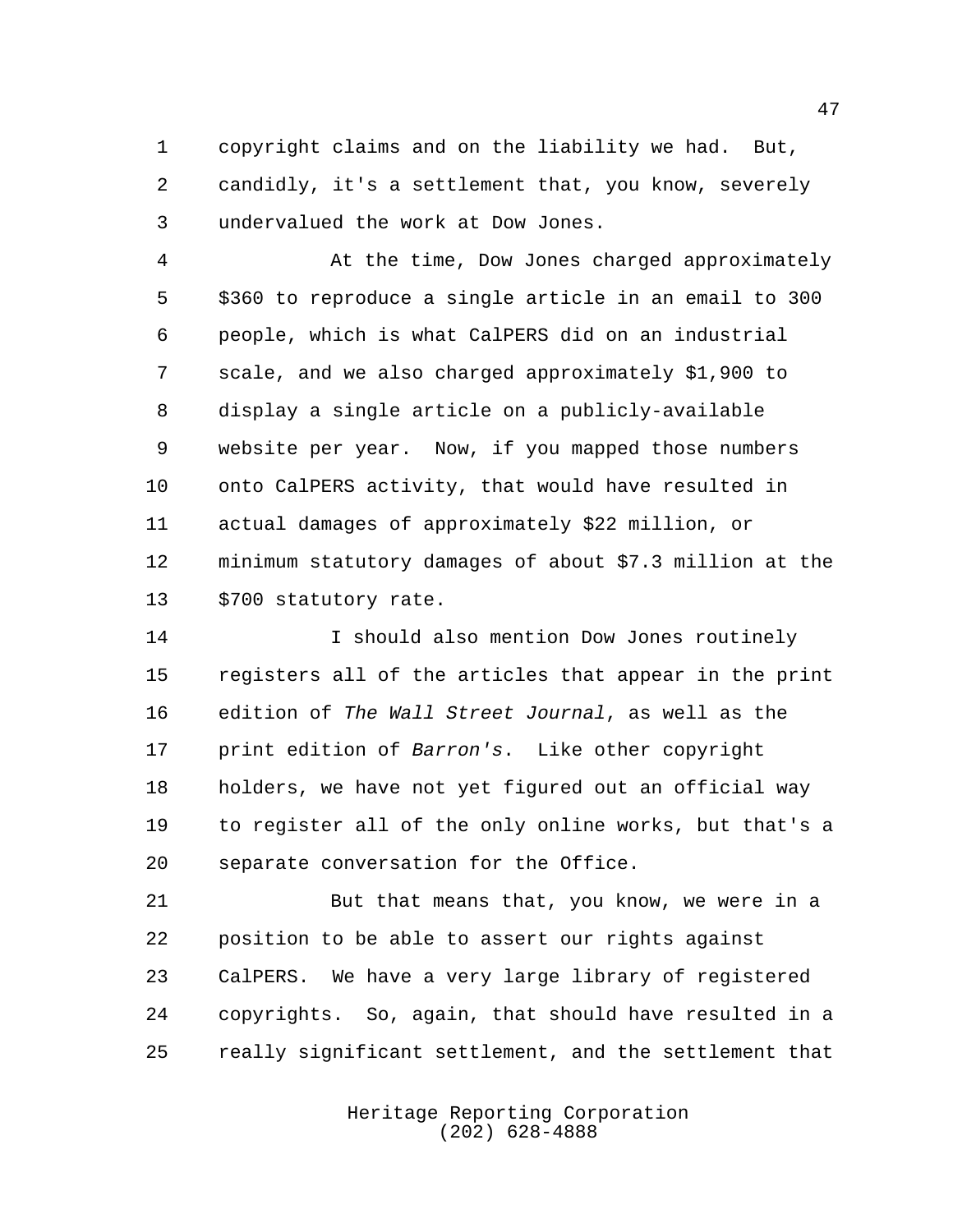we agreed to with CalPERS was valued at \$3.4 million, split between cash and the purchasing services.

 Now, candidly, we were satisfied with that settlement, given the state of the law, but I think we all have to acknowledge that, in the cold light of day, Allen v. Cooper changes the analysis for an agency. So, following the Allen v. Cooper decision, if we were to present our claims to CalPERS today, I think you would hear a much firmer invocation of sovereign immunity, along with a dismissal of our claims.

12 And I can tell you that because we are negotiating right now, dealing right now with another entity in a different state that has similarly engaged in what I would call the industrial reproduction of Dow Jones' articles without any conceivable fair use, pointed, as you can expect, directly to sovereign 18 immunity from the Allen v. Cooper case.

 MS. MANGUM: Can you tell us what state that is?

 MR. LINDER: It is an entity in Texas. And following Allen v. Cooper, there's very little to stop a state agency with the mentality that has the desire to engage in wholesale copyright from doing just that. Even if a state, as some do, allow for suits against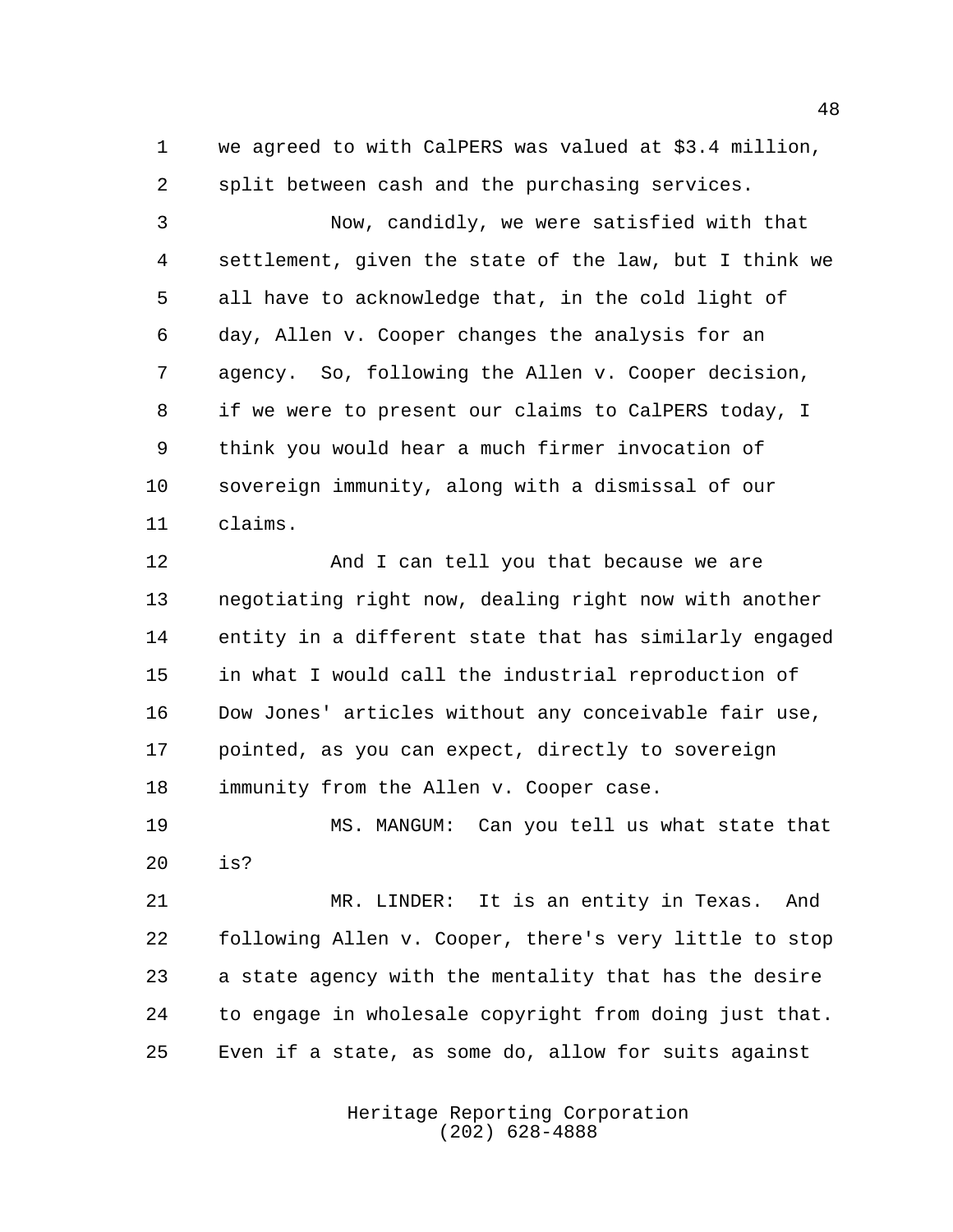themselves or agents, those waivers generally only apply to federal court -- I'm sorry -- state court, and, of course, federal court is the exclusive home for copyright remedies.

 Section 301 may further preempt state law claims that look like copyright claims, and inverse condemnation taking claims, those are, at best, unproven. Now we've seen some cases in different states where -- that have cast some doubts on the viability of these suits.

 So what that means is copyright holders, like Dow Jones, are left holding the bag when state entities are able to use sovereign immunity as a shield, while also separately enforcing their own copyrights with the sword, and that's a system that strikes me as inherently unjust.

 This is about copyright willful systematic infringement. It's not about accidental infringement, it's not about incidental infringement, and it's not about fair use, as I think Mr. Madigan mentioned earlier. This is about making sure that state entities that engage in systematic industrial-scale copyright infringement are held responsible for that -- those actions, just as a private actor would be. MS. MANGUM: Thank you so much, Mr. Linder,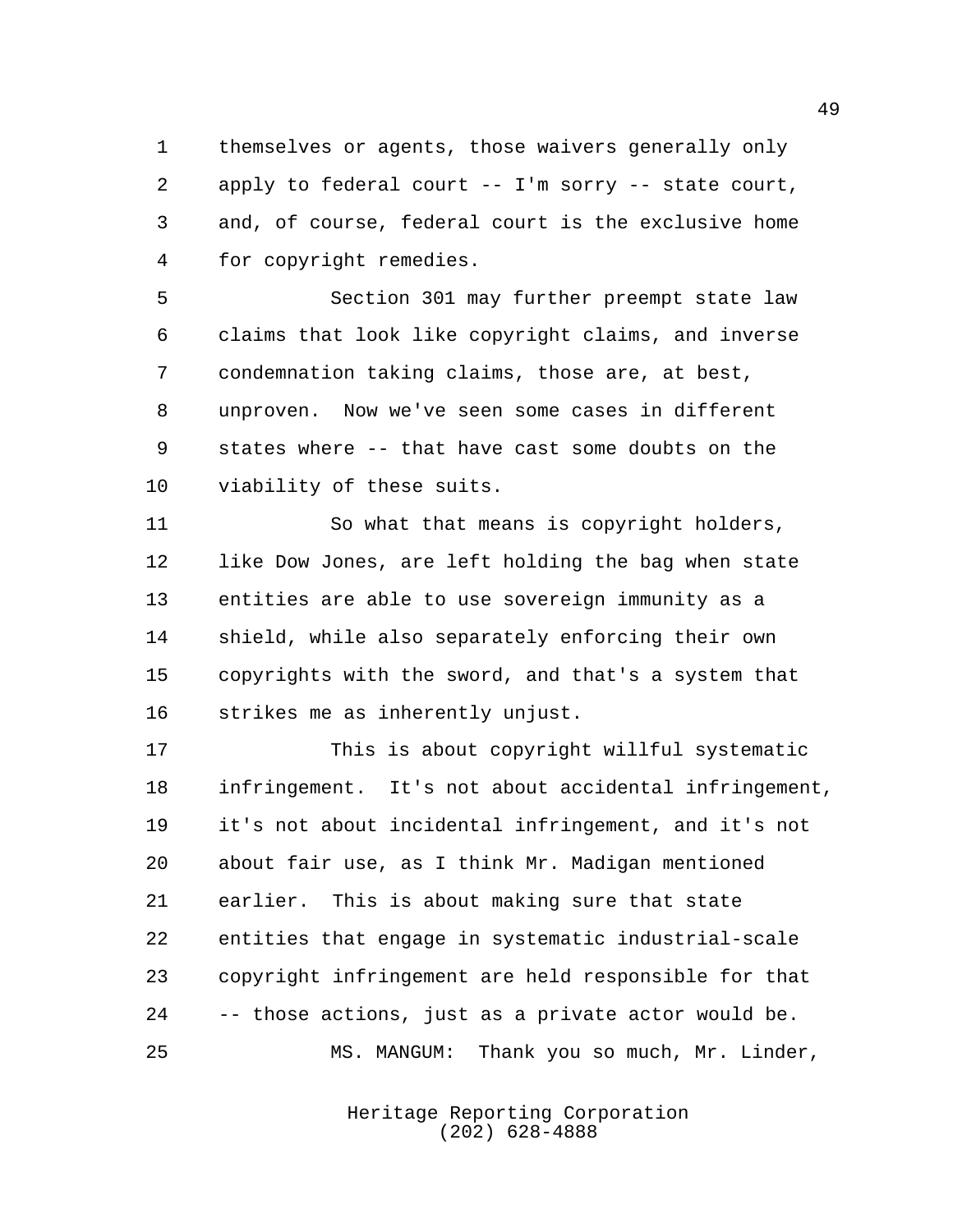for sharing.

| 2  | I want to move to Mr. Munter because the               |
|----|--------------------------------------------------------|
| 3  | News Media Alliance addressed this CalPERS situation   |
| 4  | in their comments to the Office and in response to our |
| 5  | NOI. You described this incident as a systematic       |
| 6  | violation that lasted for years and involved thousands |
| 7  | of copyright owners. Can you describe or expound on    |
| 8  | that? Who were the other copyright owners that were    |
| 9  | impacted, and were they able to obtain remedy, to your |
| 10 | knowledge?                                             |
|    |                                                        |

 MR. MUNTER: Sure. So News Media Alliance represents about 2,000 news media organizations in the United States and internationally, ranging from national titles to small, local newspapers. And what is common with all of our members is that they all provide reliable and trustworthy information to their communities, keeping decisionmakers in check, and supporting a healthy democracy.

 That is a vital function that is currently -- far too many newspapers are struggling currently. News deserts are spreading across the U.S., and news publishers rely on robust copyright protections. When we approached this study and these comments, we asked our members for examples and the CalPERS case was the one that was mentioned most often as the most severe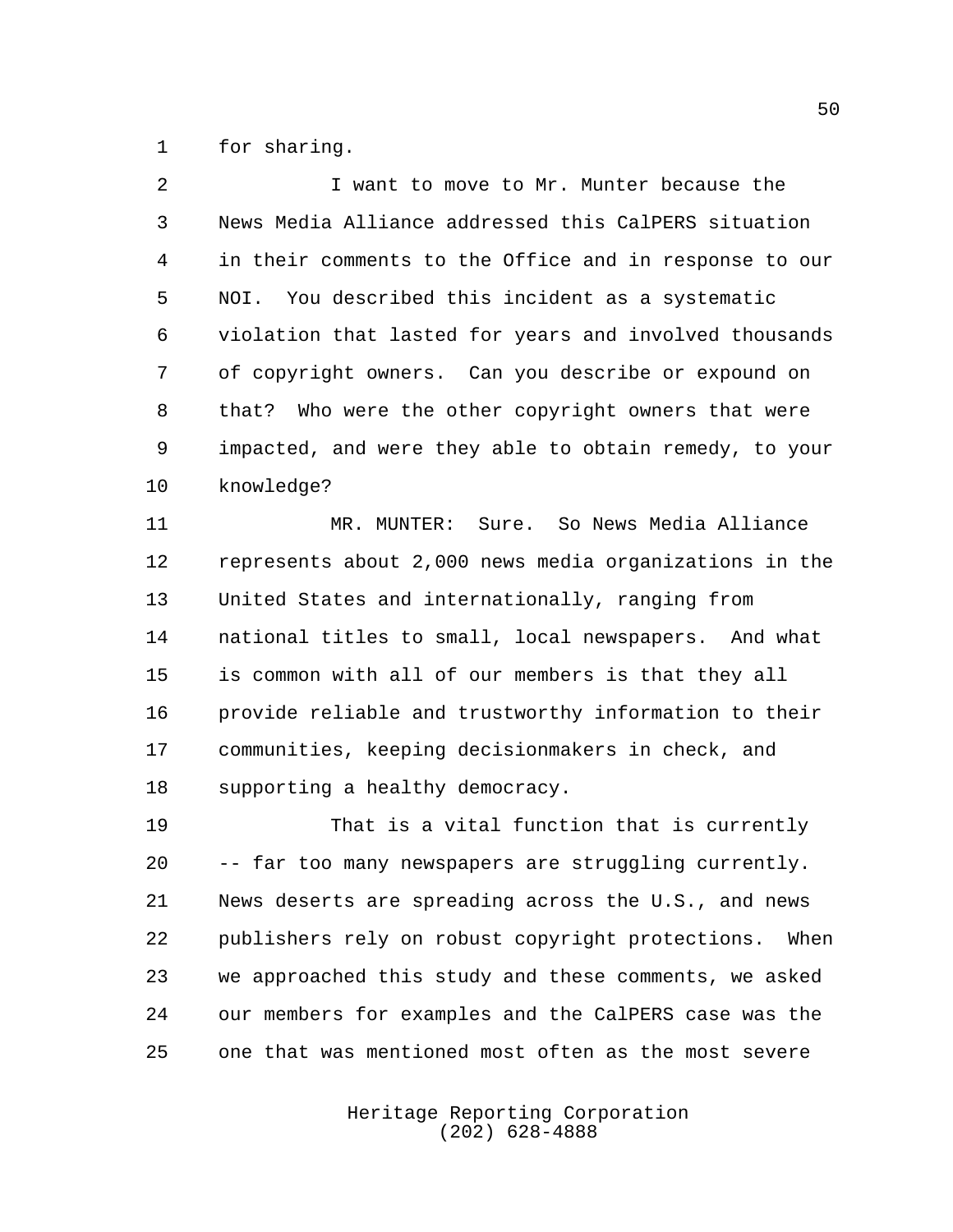instance lately.

| 2              | It is worth noting that this is -- probably           |
|----------------|-------------------------------------------------------|
| 3              | is -- quite possibly, only the tip of the iceberg.    |
| $\overline{4}$ | News especially, if you think about it, is very hard  |
| 5              | to -- it's very easy to infringe. You only need to    |
| 6              | have one subscription, and then you can copy a full   |
| 7              | article, paste it in an email or on a website, and    |
| 8              | send it potentially to thousands of people, which is  |
| 9              | exactly what happened here, in CalPERS.               |
| 10             | So, in addition to Dow Jones over 9,000               |
| 11             | articles copied, there were at least -- almost 6,900  |
| 12             | from the New York Times, over 5,500 from the Los      |
| 13             | Angeles Times, almost 3,900 from the Sacramento Bee,  |
| 14             | which is owned by McClatchy, and almost 2,000 from    |
| 15             | Washington Post, and these are just some of the       |
| 16             | biggest ones. We were unable to secure the full list  |
| 17             | of all of the newspapers whose content was infringed. |
| 18             | And we are aware that, according to public            |
| 19             | reporting, at least two of these newspapers reached   |
| 20             | settlements with CalPERS in addition to Dow Jones,    |
| 21             | but, other than that, we were unable to ascertain as  |
| 22             | to how most of these were resolved or whether they    |
| 23             | were resolved.                                        |
| 24             | MS. MANGUM: And, to your knowledge, from              |
|                |                                                       |

Heritage Reporting Corporation (202) 628-4888

your members, do you know whether there have been any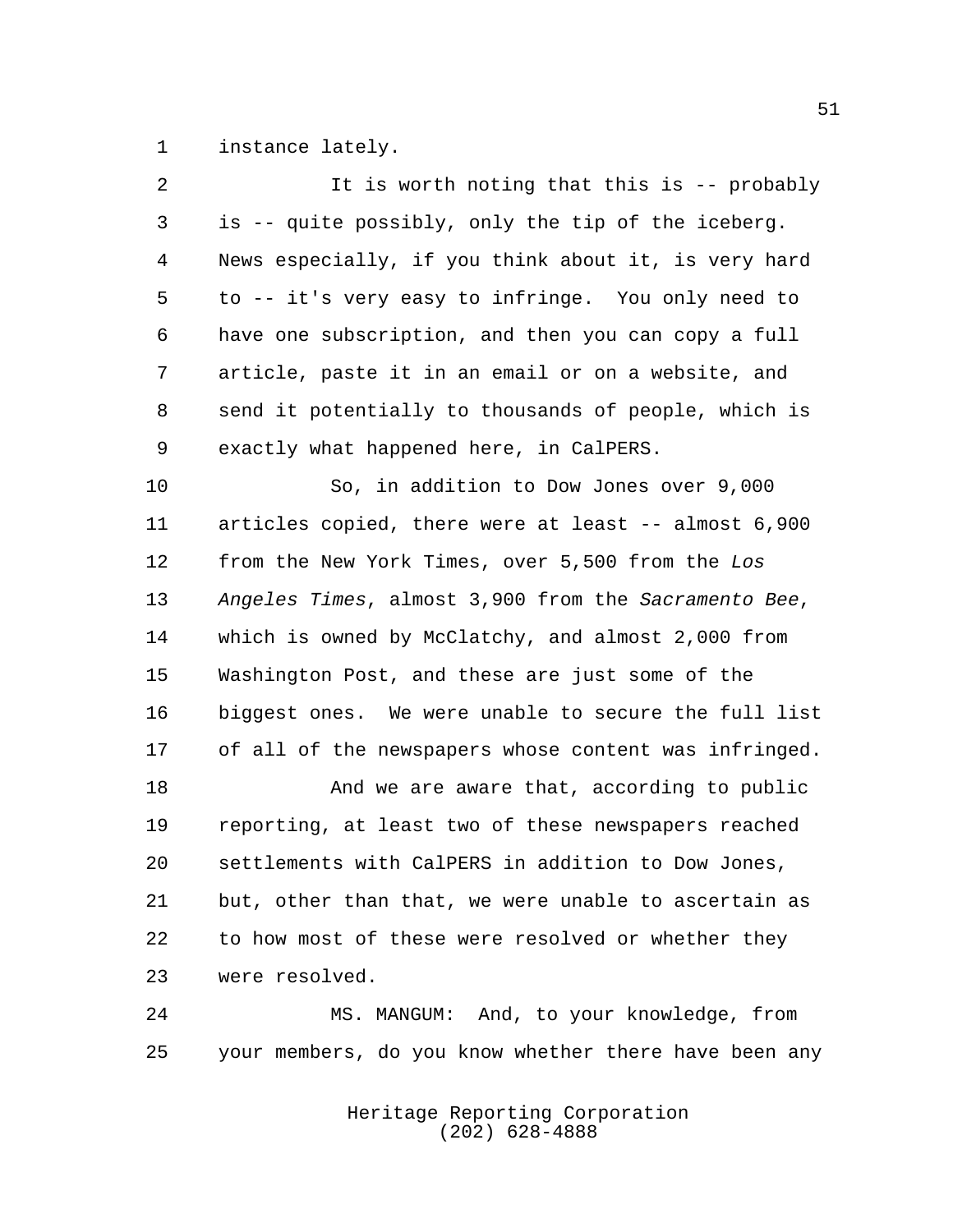other instances involving any other state entities and whether sovereign immunity was offered as a response when they attempted to enforce their rights?

 MR. MUNTER: There are certainly, we have heard, like, of individual, like, instances of, like, a -- like, single instances of infringement, but that's not what we're -- like, that's not what's causing economic harm to newspapers. That's not what we're concerned about here, like, a professor uploading a news article to a course portal or something like that. So those ones, we've received just anecdotal, like, instances of infringement like that.

 With regards to large-scale infringement that we are really concerned of, CalPERS was the only one that we heard about.

17 MS. MANGUM: Thank you, Mr. Munter. 18 I will pass it back to Ms. Smith.

 MS. SMITH: Thank you, Ms. Mangum. The third key area we'd like to focus on is how the Office and Congress can determine if acts of infringement are intentional or reckless, and so I think, on the one hand, we certainly appreciate the key importance that exceptions and limitations like fair use play, we appreciate the Supreme Court opinion noting that

> Heritage Reporting Corporation (202) 628-4888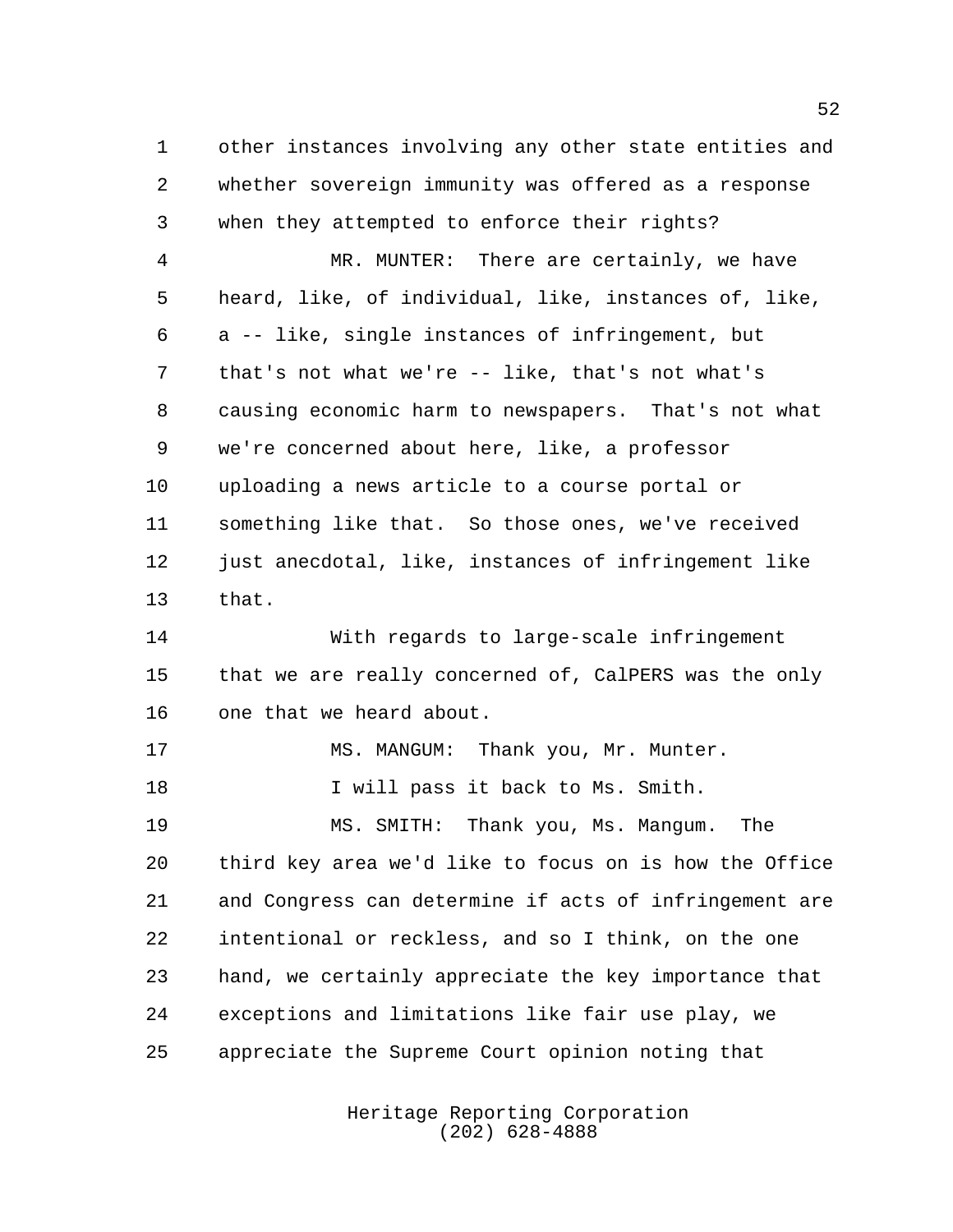there's some instances of honest mistakes that may not provide sufficient background to move forward, but I also hear, for example, I think it was Mr. Linder who said we're focusing on -- I wrote it down -- industrial reproduction without any conceivable fair use defense.

 I think we're trying to understand how we can separate out these examples to determine where there may be examples of intentional and reckless infringement, on the one hand, from other acts, and how should we go about that. So I don't know who would like to speak to the general approach. If you want to just raise your hand then, and we'll try to go that way.

(No response.)

 MS. SMITH: No? Anyone? Okay. Ms. Benson? MS. BENSON: I believe that, and we've noted this before, it's not just a few bad actors that we're looking for here. And I do have a lot of empathy for the folks who have spoken today. My husband is actually an artist, so I feel you. I think that the issue, though, is not widespread enough to merit constitutional concern, and we did note some evidence in our comments.

I was joined by Douglas Shontz from our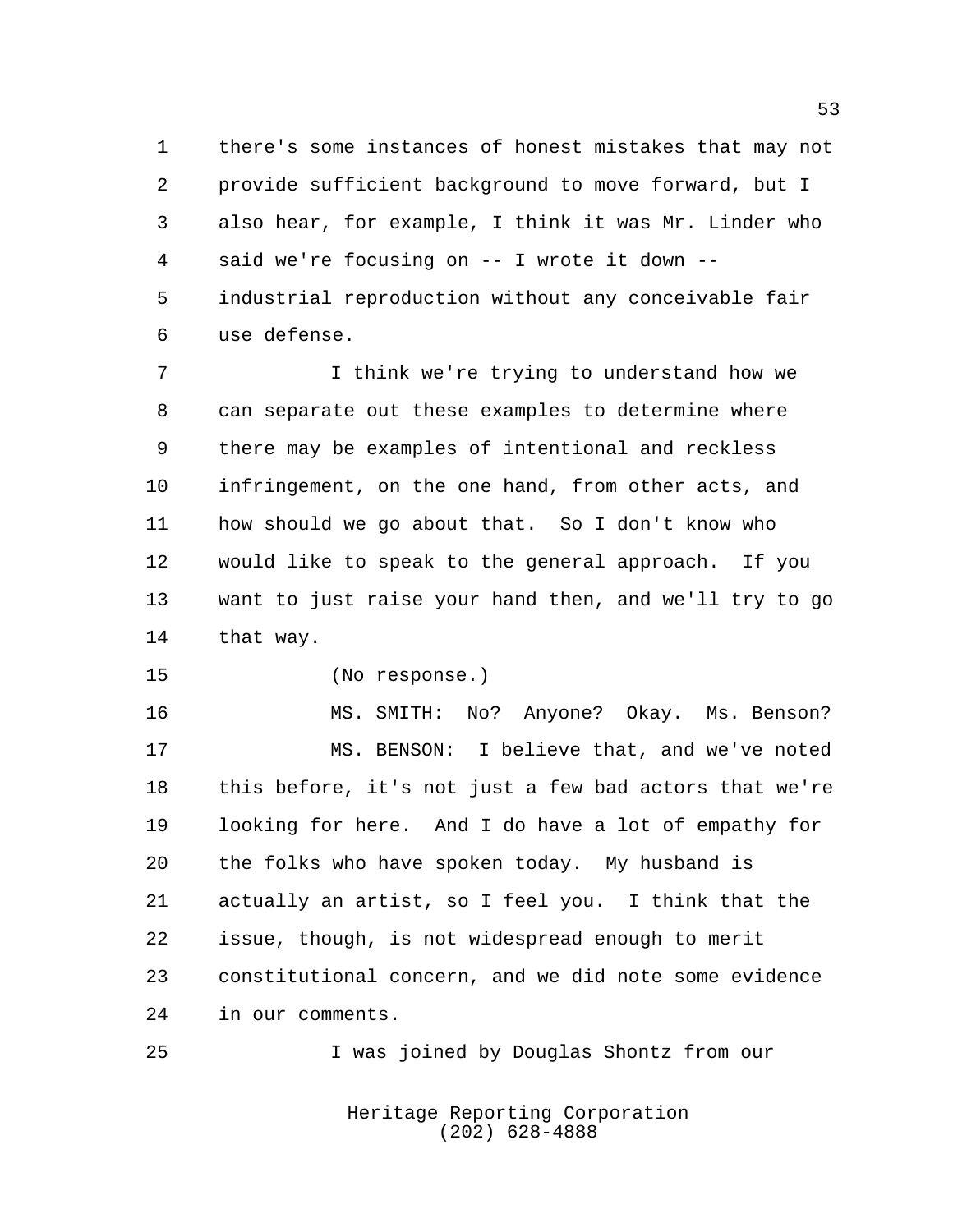Office of General Counsel, where he noted that we have three to six complaints that rise to his office per year of infringement, and our first response is to take it down immediately, and our second response is to reach out and talk to the person who has made that complaint, and then, in most instances, we will reach an agreement and a settlement with the person. We don't assert sovereign immunity in that instance at all, and I know Kevin Smith brought that up as well.

 So I'm trying to point out that there are good actors out here, and we are not part of that cohort, and so I think it's not as widespread as to raise constitutional concerns.

 MS. SMITH: So I appreciate that. Whether something is widespread is slightly different, as well as how a state might respond in remedies is slightly different to the question of whether the initial act might have been reckless or intentional.

 Do you know, in terms of the three to six complaints you may receive a year, do you have any insight into the nature of those complaints or how we should evaluate these complaints that go all the way to court and get a judgment? Because we see that in some cases it may not happen with sovereign immunity used as a backup.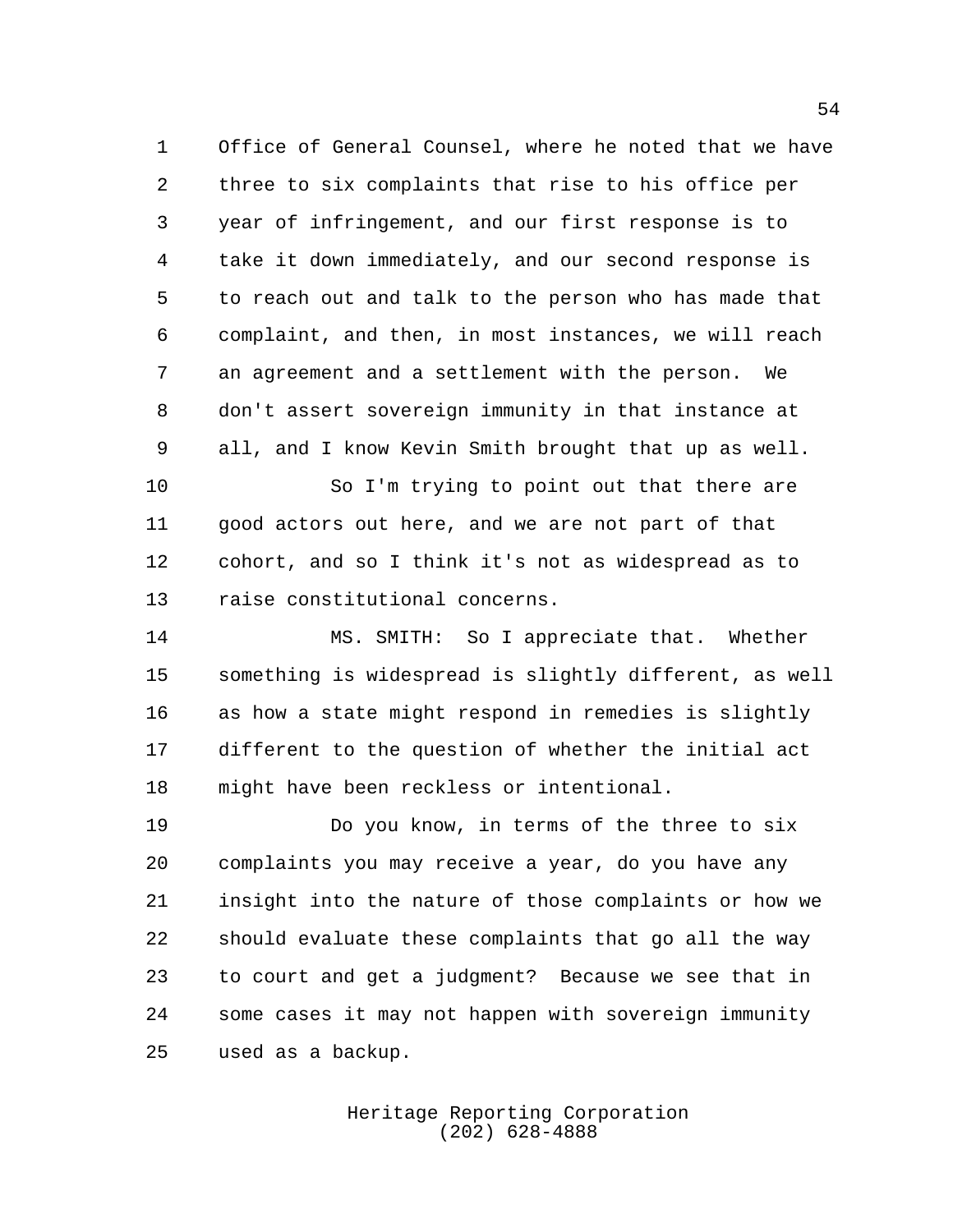MS. BENSON: I can't speak to those three to six complaints, I think Douglas could, but I do think that when you're talking about people removing water marks and intentionally taking off things that are proprietary, to me, that would demonstrate intent, so that would be one of the instances I think we could look at to see whether something is intentional.

 Unfortunately, it's hard, from the perspective of the person who -- if their work was taken from them, they might feel like every act is intentional, right, because they're saying this is mine and then you took it, but that doesn't necessarily mean that people understand what's going on, right, because, unfortunately, there's a lot of misunderstanding. And part of my job is to educate people about, yes, everything on the internet is not free for you to take, right?

 And so I think that we would have to look for those kinds of intentional acts, and removing protective watermarks and copyright notices, to me, is one way to demonstrate that.

MS. SMITH: Thank you.

 Mr. Allen, I can see you wanted to respond. Do you agree in the sense that removal of watermarks or copyright management information might be a good

> Heritage Reporting Corporation (202) 628-4888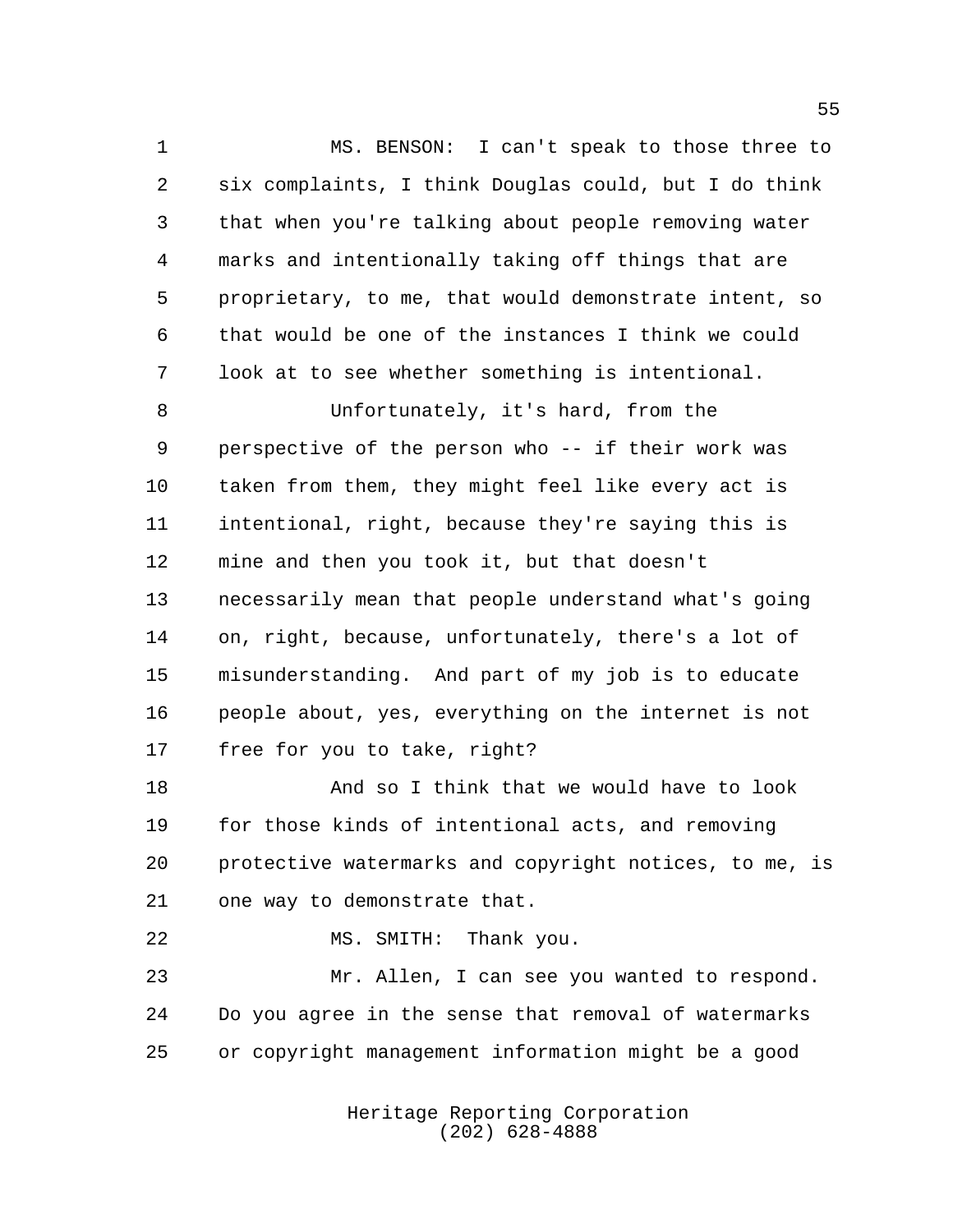standard to look at in terms of conduct for

intentionality or recklessness?

 MR. ALLEN: No, in just listening to Ms. Benson, I mean, first off, when you write a law to abrogate somebody's intellectual property rights, that's an intentional act, and it doesn't just affect me, it affects everyone who comes under that law, so you have addressed, you have created a law against multitudes of people in that case.

 Further, as I understand it, it's a basic principle in copyright that if it's not yours, ask the copyright owner for the use. And if somebody misuses a video or a picture of mine, it didn't just magically appear on their website, it didn't just magically get posted to their YouTube channel, they had to physically go and move it. You can't have an accidental infringement in that case. So there is intent there.

 So the argument that, oh, we didn't mean to do it, well you may have been uninformed or uneducated, but you did physically mean to do it, and you did actually do it. So I think it's a specious argument.

 MR. AMER: Well, so that raises -- MS. SMITH: Correct.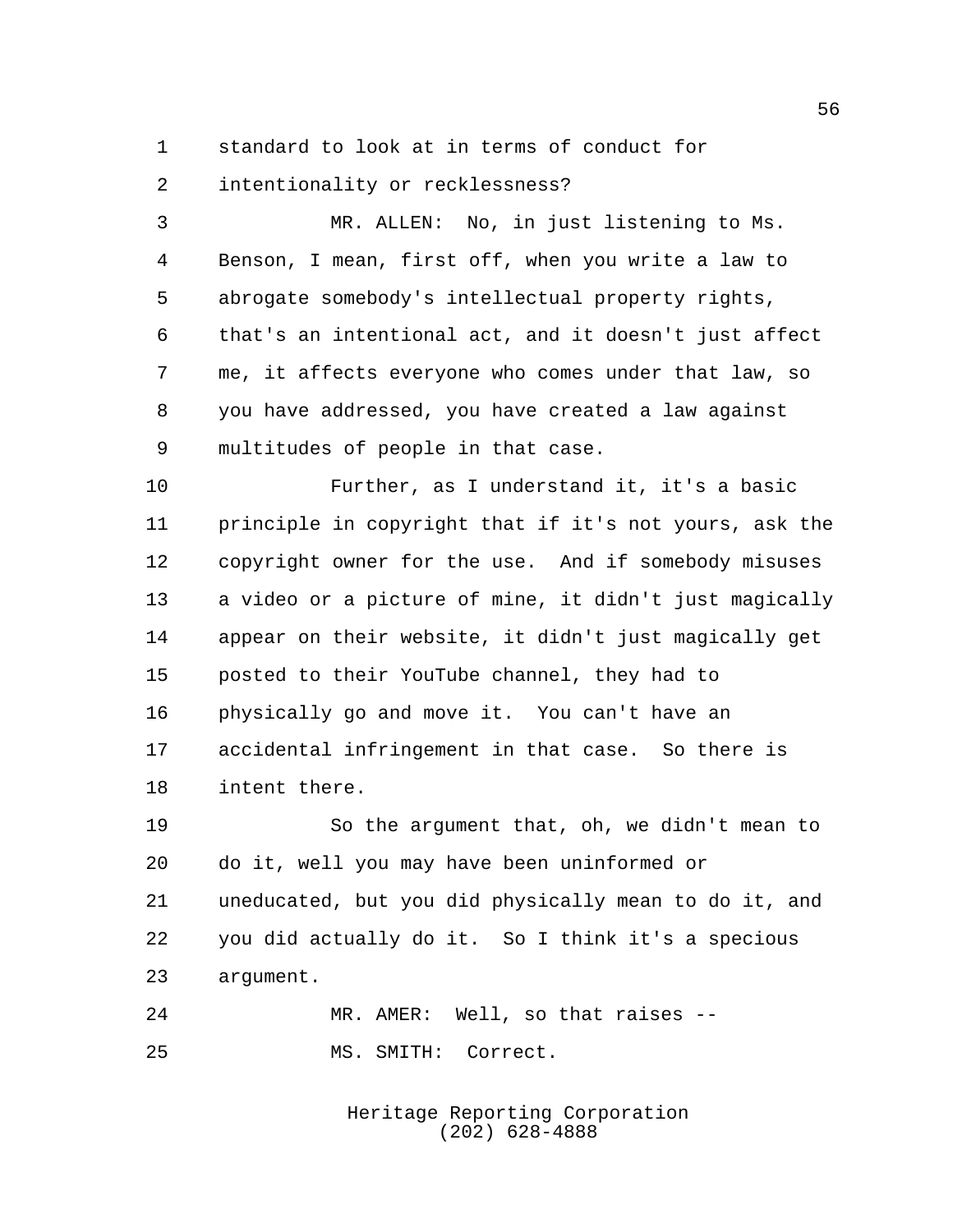MR. AMER: Dean Smith, I see you, and so maybe let me just ask this, and if you want to weigh in on it as well, please do. What is the proper standard for intentional infringement? I mean, we've been talking about examples. Ms. Benson, your example involved an entity removing a watermark. In that situation, it seems clear that we're talking about -- willfulness, I think, is the right description. Someone knows that their conduct is unlawful, but they do it anyway. Is that what we need to look for, or is it enough that a state entity might intend to do the act, but they might have a good faith but ultimately erroneous view that that activity is fair use? Does that sort of conduct fall within the standard of intentional conduct under the Supreme Court's jurisprudence? MR. SMITH: Well I don't know if you were asking me or inviting me to speak, but I will, just briefly. I wanted to return to what Mr. Thro had been telling us because, throughout this conversation, I think we've lost the emphasis on what is -- and you're asking exactly this question -- what is the evidence we should be assessing? Mr. Allen talks about being treated fairly.

> Heritage Reporting Corporation (202) 628-4888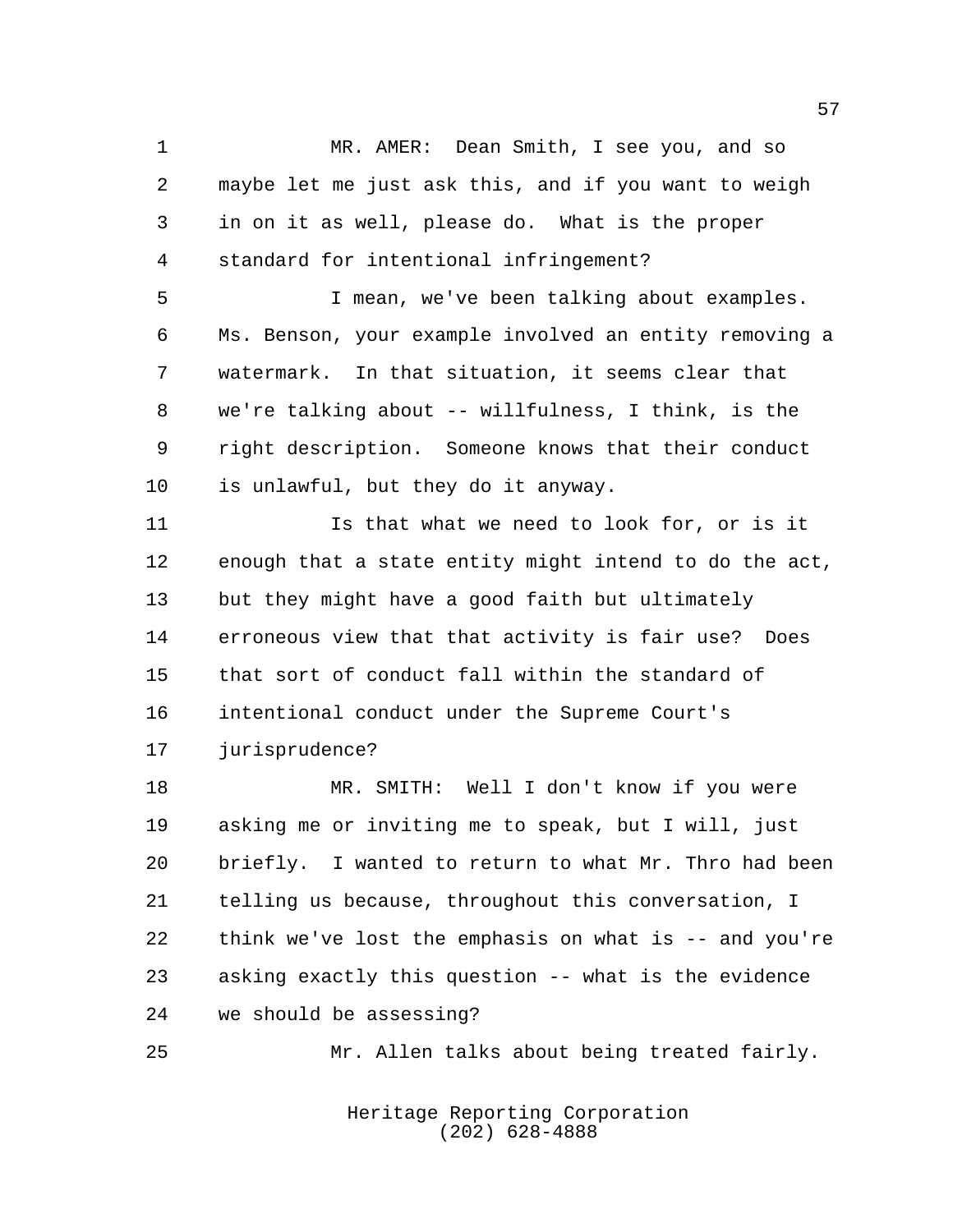That state entities can enforce their copyright and he can't enforce his copyright against the state entity. I think that's only partially true. But I also just want to emphasize that there is a reason that there is a sovereign immunity doctrine, and there has been for 200 years. It is a fundamental part of our system of federalism. So the standard of evidence has to be very high.

 I do believe that intentionality is the standard you should be looking at, and a lot of the examples that we've seen today, heard today, and a lot of the examples that we saw in the comments simply don't rise to the level that we would need them to be sufficient evidence -- which is the language used by the notice of information -- sufficient evidence for the abrogation of a constitutional privilege that is a fundamental part of our federalist system.

 MS. SMITH: Can you answer more directly my question, which I think Mr. Amer has -- you know, we're trying to drill down as a copyright law professor. How do we determine whether an act of infringement should be reckless or intentional? Does it need to be willfully and knowing infringement absent state sovereign immunity? Mr. Allen has said, for example, you know that you are copying. What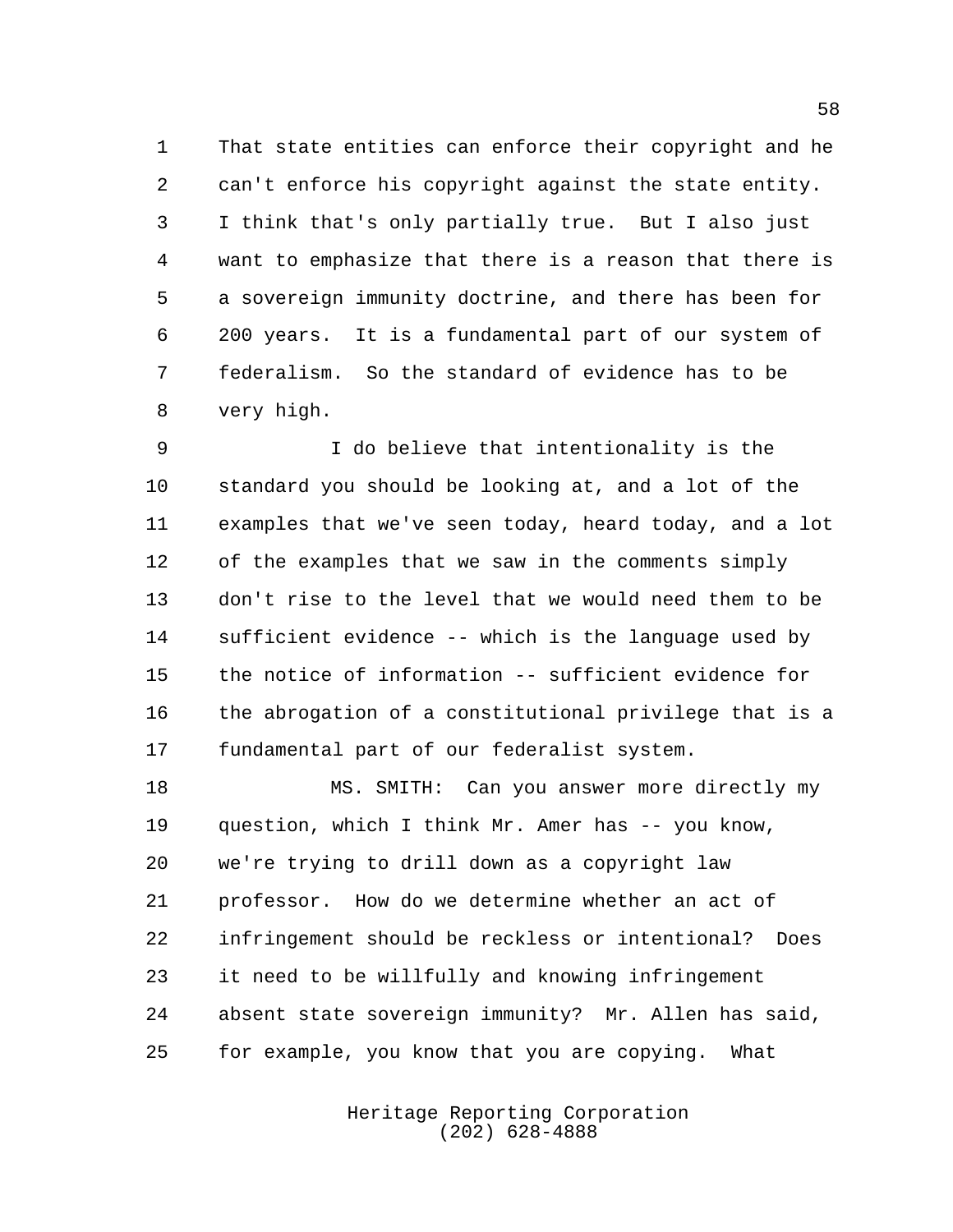would you say is the appropriate standard for us to look at this time?

 MR. SMITH: I think it does have to be willful and intentional. I think, again, I should probably just let Mr. Thro speak because I think he said this correctly. You would have to find state policy. You asked about policy earlier, and I think that was the correct question. You would have to find policy that was intentional that enabled infringement.

 MS. SMITH: One thing I'll just say, maybe you could address, and -- is I don't quite see that in the Court's opinion, right? It is looking at specific examples of infringements, whether discussing the Oman report, and whether those acts of infringement themselves are intentional and not a state policy behind what may be behind an infringement, and it could be that they did not have the details presented to them in the report, but if you could connect that to the opinion, I would be help -- be grateful for that.

 MR. THRO: Sure. I'll be happy to attempt to. I think it's important to note that there is never any such a thing as an unintentional constitutional violation. You have to have the level of intent, but I think, to echo Dean Smith, you have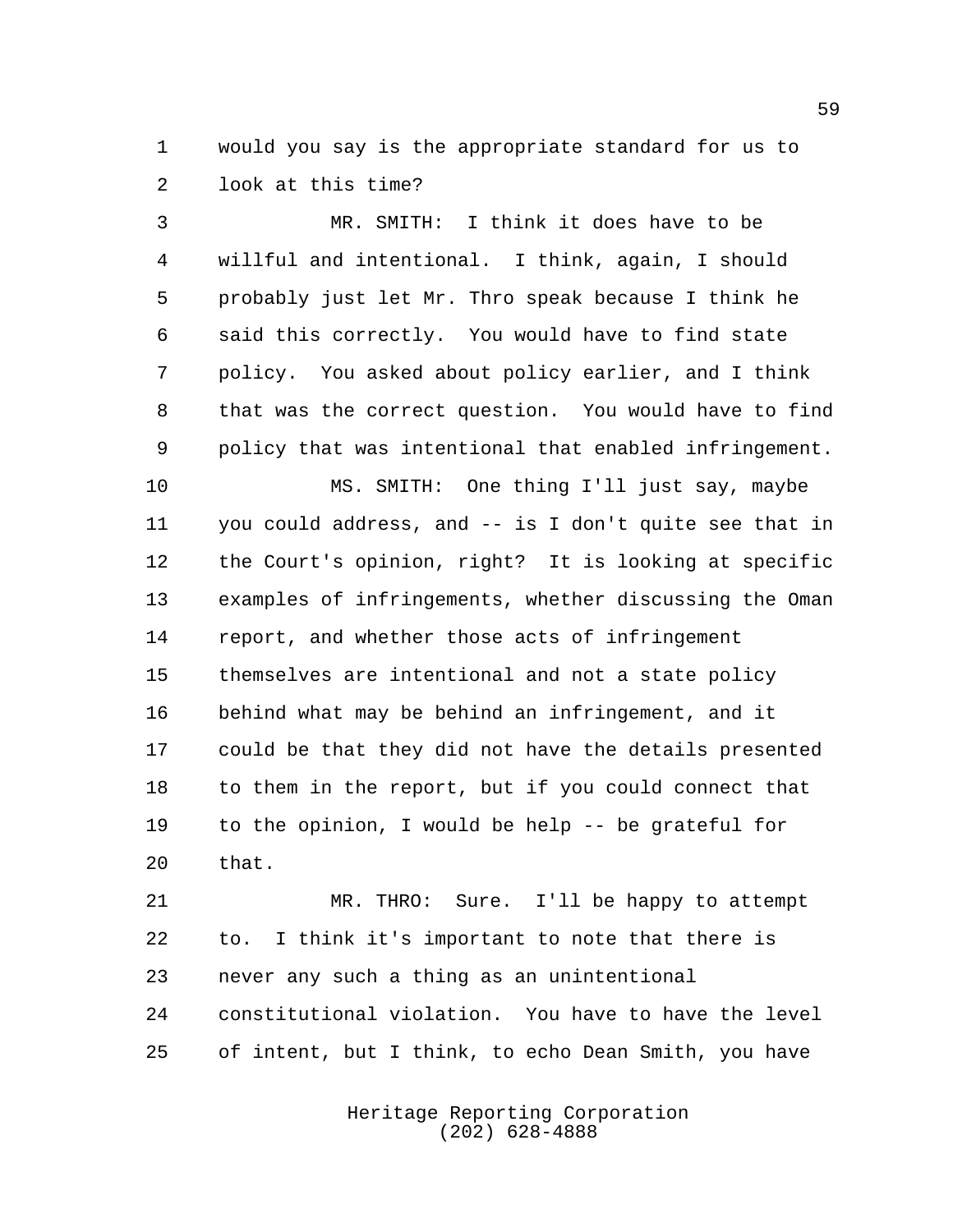to go beyond merely intent.

| $\overline{a}$ | A university has thousands of employees and            |
|----------------|--------------------------------------------------------|
| 3              | those employees do not always do what they are         |
| 4              | supposed to do or behave, okay? This is why I have     |
| 5              | job security is misbehaving employees and misbehaving  |
| 6              | students. But there is a difference between something  |
| 7              | that the university does as a policy or something that |
| 8              | a state agency does as a policy and the actions of     |
| 9              | what I'm going to describe as a rogue employee.        |
| 10             | I think we see this in some of the police              |
| 11             | misconduct cases, to use a different analogy. If a     |
| 12             | cop does something wrong, that cop can be, and should  |
| 13             | be, sued for his, or her, intentional violations, but  |
| 14             | it's very hard to impose liability on the city that    |
| 15             | employed that cop unless you can show that the city    |
| 16             | has a policy of not training or giving the wrong       |
| 17             | training.                                              |
| 18             | I would think that to rise to a                        |
| 19             | constitutional level that would justify abrogation     |

 constitutional level that would justify abrogation against the states, it would actually have to be almost a policy or practice. Certainly intentional, but also a policy or practice that has the full blessing of the state.

 MS. SMITH: That is actually interesting. I think a slight pivot, since you provided that analogy.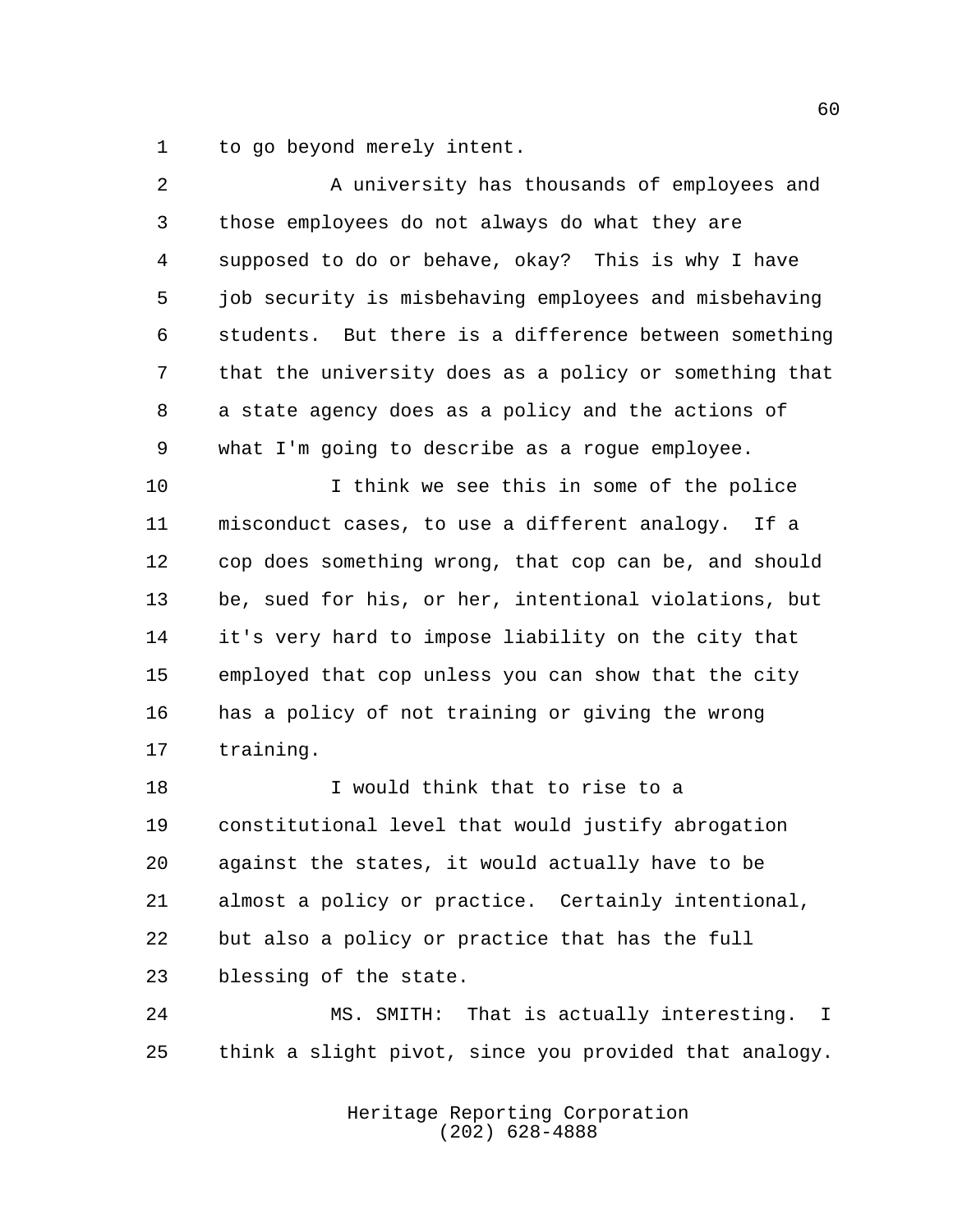Do you have experience as to under what circumstances a copyright owner might recover damages by filing a 1983 suit against a state official in their personal capacity, and can you speak to whether state organizations might typically indemnify employees to perhaps make recovery more meaningful to a potential plaintiff in that instance?

 MR. THRO: I'm not aware of anything in either Virginia, or Kentucky, or Colorado when I was working in those states where an individual -- a copyright owner filed a Section 1983 claim against an individual. I think that would -- that is, theoretically, possible, and, assuming you could prove infringement, the individual would be personally liable.

16 As to whether the state would indemnify, that's going to be an open question in terms of state 18 law. We do not indemnify if you're clearly and unambiguously acting outside the scope of your employment.

 But the question of indemnification in a 1983 suit against someone in their personal capacity is totally unconnected to sovereign immunity. The individual is going to be held personally liable. The indemnification question is merely a fact -- question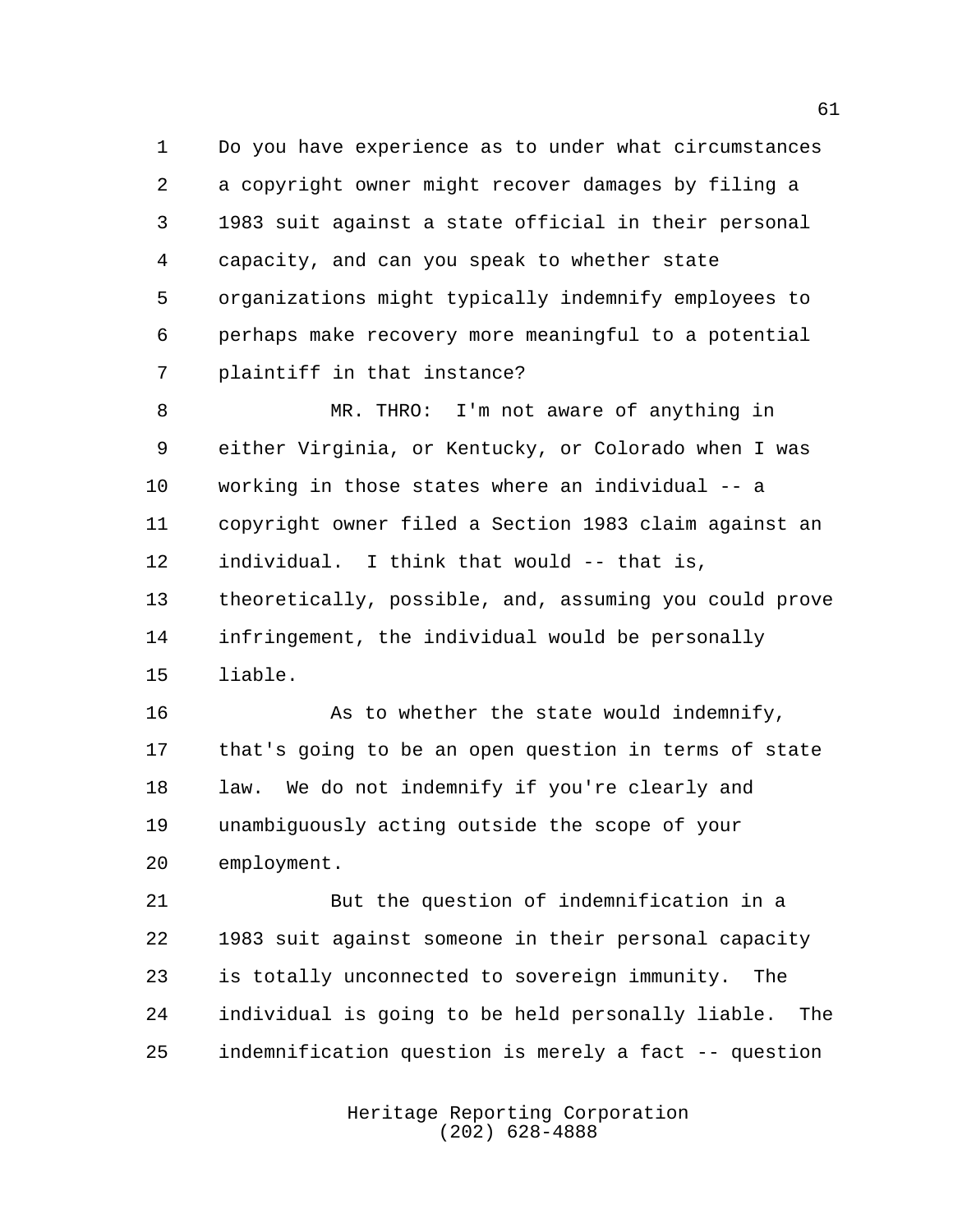of whether their employer will pick up the tab.

 And I do think that is a realistic mechanism to go after what I'll call the rogue employee who engaged in copyright infringement without the express authorization, and, in fact, contrary to the directions of his, or her, employer.

 MS. SMITH: Okay. So thank you. I do think that qualified immunity, it might, we've seen in other contexts, as you raised, present a hurdle in some of the instances. And I think, copyright-wise, we might be sort of gingerly just adopting that, given some of the discussions in other contexts this year, but it is good to consider.

Mr. Allen, did you want to respond?

 MR. ALLEN: Yeah. Just real quickly, in our case, we have filed a 1983 claim, a motion for reconsideration, on that. As you can imagine, the state has said that they are not liable, so we'll see how that turns out.

MS. SMITH: Mr. Sedlik?

 MR. SEDLIK: On the question of intentionality or recklessness, you know, I do work at a college, and I have had the opportunity, by working as an expert witness, to kind of look behind the curtain at a number of institutions, including state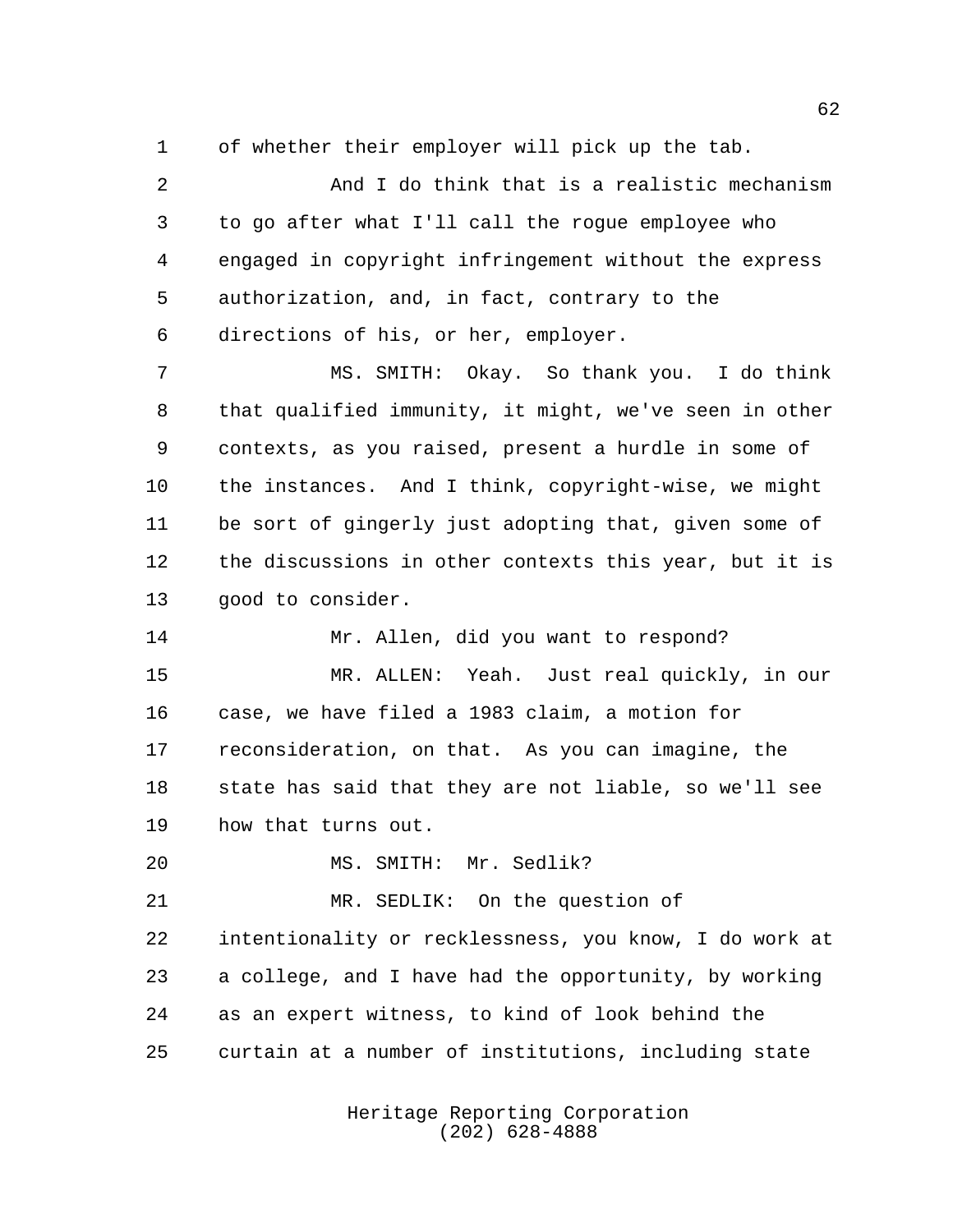institutions, and how they operate, and how they control, or do not control, the intellectual property that is in their possession.

 I'm not talking about any institution that anybody on this panel is involved with, but - there are works that are stored on professors' hard drives that they've obtained from Google images, there are open servers that staff and students can access without any knowledge of the IP policies.

 There is a lack of supervision to ensure adherence to IP policies, there's a lack of training of staff and students on IP policies, there's works that are used without a fair use analysis, and there are digital asset management systems that are not set up to include the rights information for the works that are stored in them, such that people accessing those digital asset management systems don't know whether or not they can make use of the work, and they may make use of the work regardless. And that is reckless disregard, which is the equivalent of intent.

 MS. SMITH: Okay. So we are going a little bit over on this panel, which was a regular length schedule. It's to stop at 11:30 because we got a bit of a late start. Our panel two starts 11:45, so we're kind of heading in for a break, but I want to ask a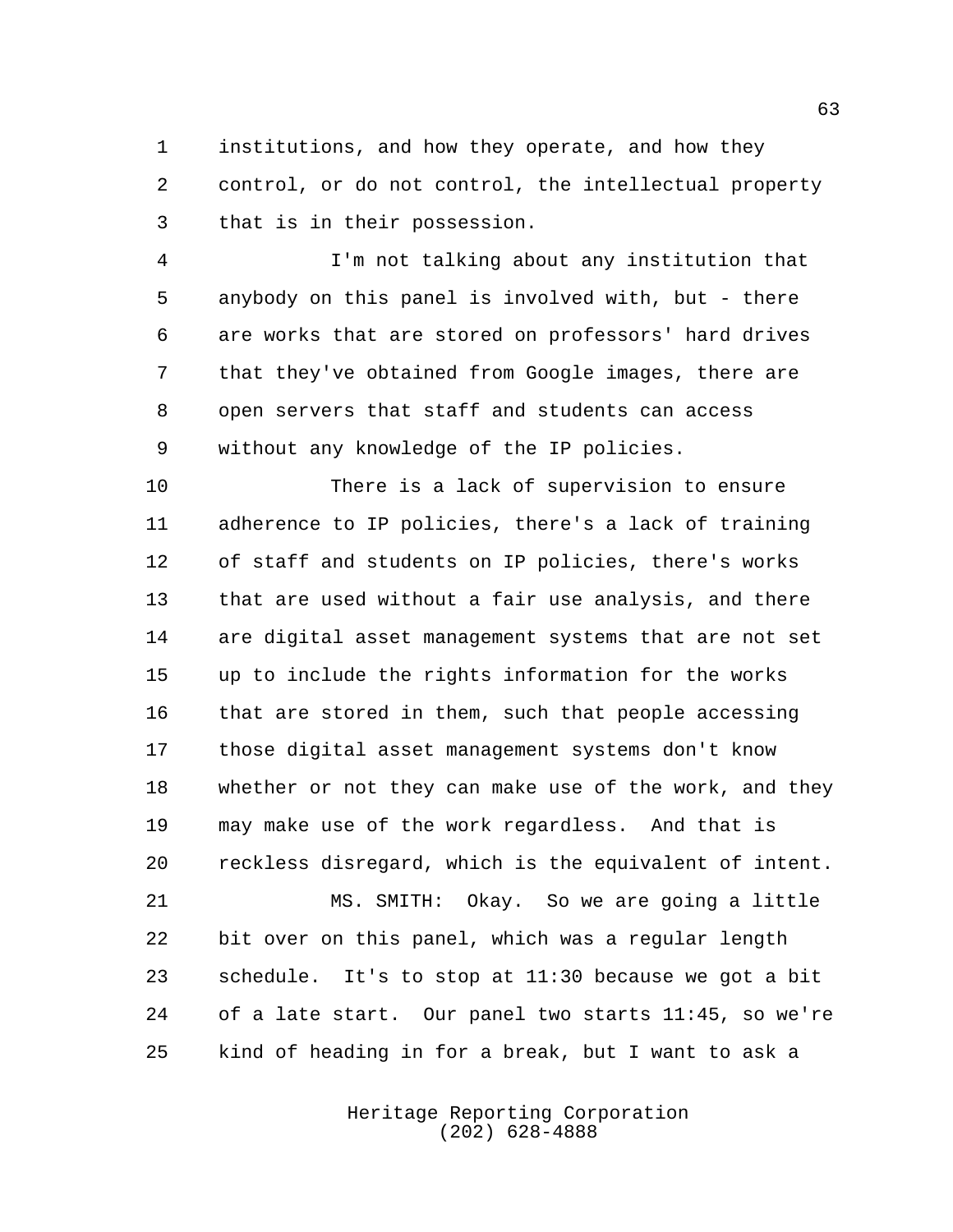couple of questions on recklessness or intentionality to give people an opportunity to speak on that issue if they have not already.

 I don't know, Mr. Madigan, do you have thoughts about, absent courts, the best way that the Copyright Office should evaluate some of the survey responses to determine whether conduct was intentional or reckless?

 And, particularly, I think one thing that would be helpful, we've really appreciated hearing from all of the educational entities here today, but if there is also anyone who can speak to outside of the educational context, other state actors, or ways we might evaluate those questions, I think that would be helpful to us.

 MR. MADIGAN: Sure. Well I'd have to go back and look at some of the specific responses, but I think that there were -- there was a pattern shown in the responses to our survey that showed at least non-negligent examples of infringement.

 There were situations described where attorneys' warnings or cease and desist letters were ignored. As Mr. Allen was talking about earlier, copyright management information, or watermarks, or copyright marks on the works were either ignored or

> Heritage Reporting Corporation (202) 628-4888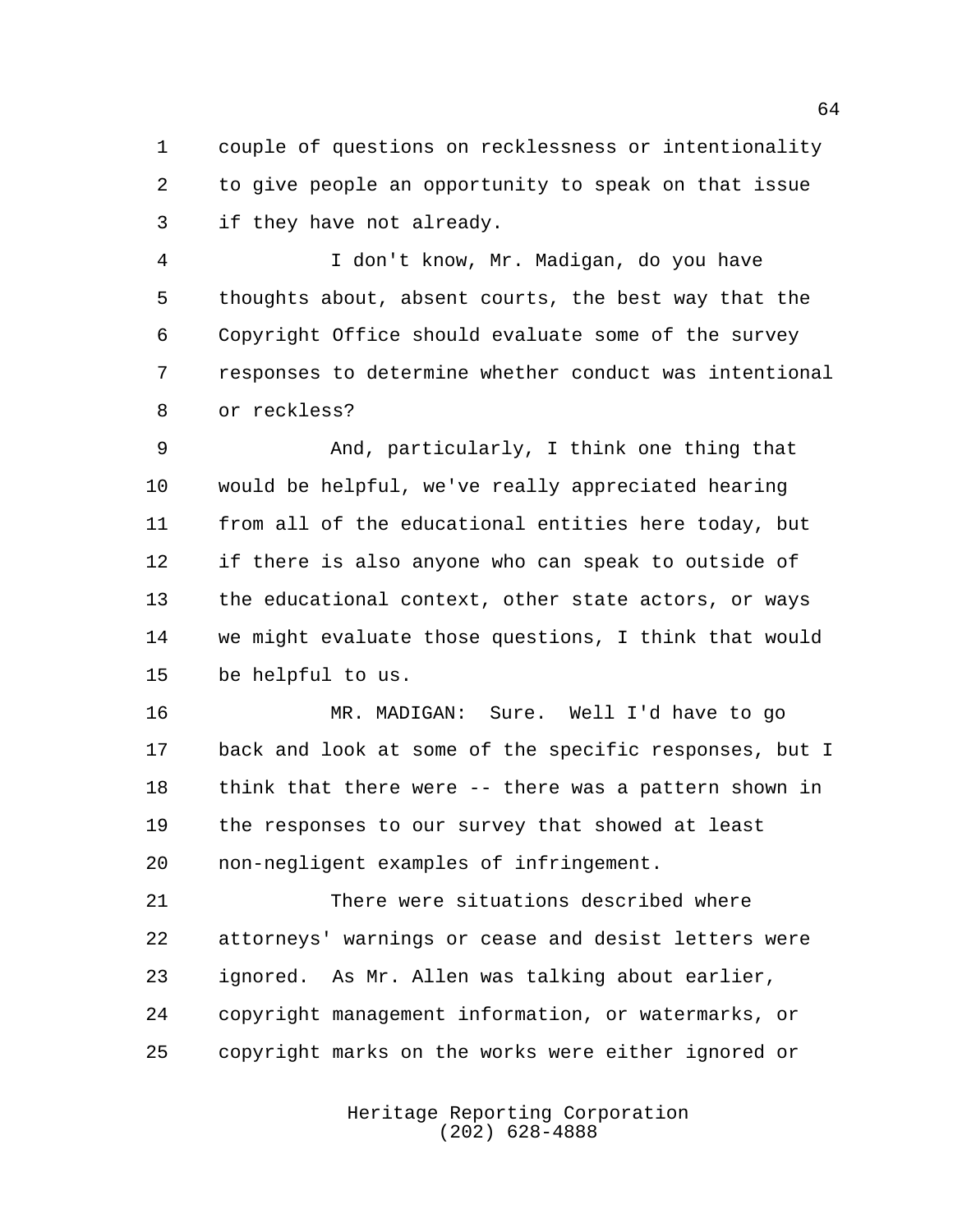removed. And then there were also instances in which the use of a work continued after a license expired when the institute was aware of that license expiring.

 So, you know, while I'm sure there are plenty of inadvertent infringements, there does appear to also be intentional, non-negligent instances of infringement, which I know some of the authors and creators can attest to. So I think those are some of the things we want to consider.

 MS. SMITH: Thank you. One housekeeping matter.

 Ms. Johnson, you had put in the chat, you'd reported that you sent some letters. Could you say that on video so we can get them in the record because the chat itself is not being transcribed, as well as anything else you'd like to speak on this topic.

 MS. JOHNSON: We did send out cease and desist letters just recently, and so we did get a response from Texas A&M University that they were looking into it, but we have not yet got a response back from the Corpus Christi independent school district.

 Even though we had many visits with several principals in the area, we had met with counselors, particularly at one particular high school we met with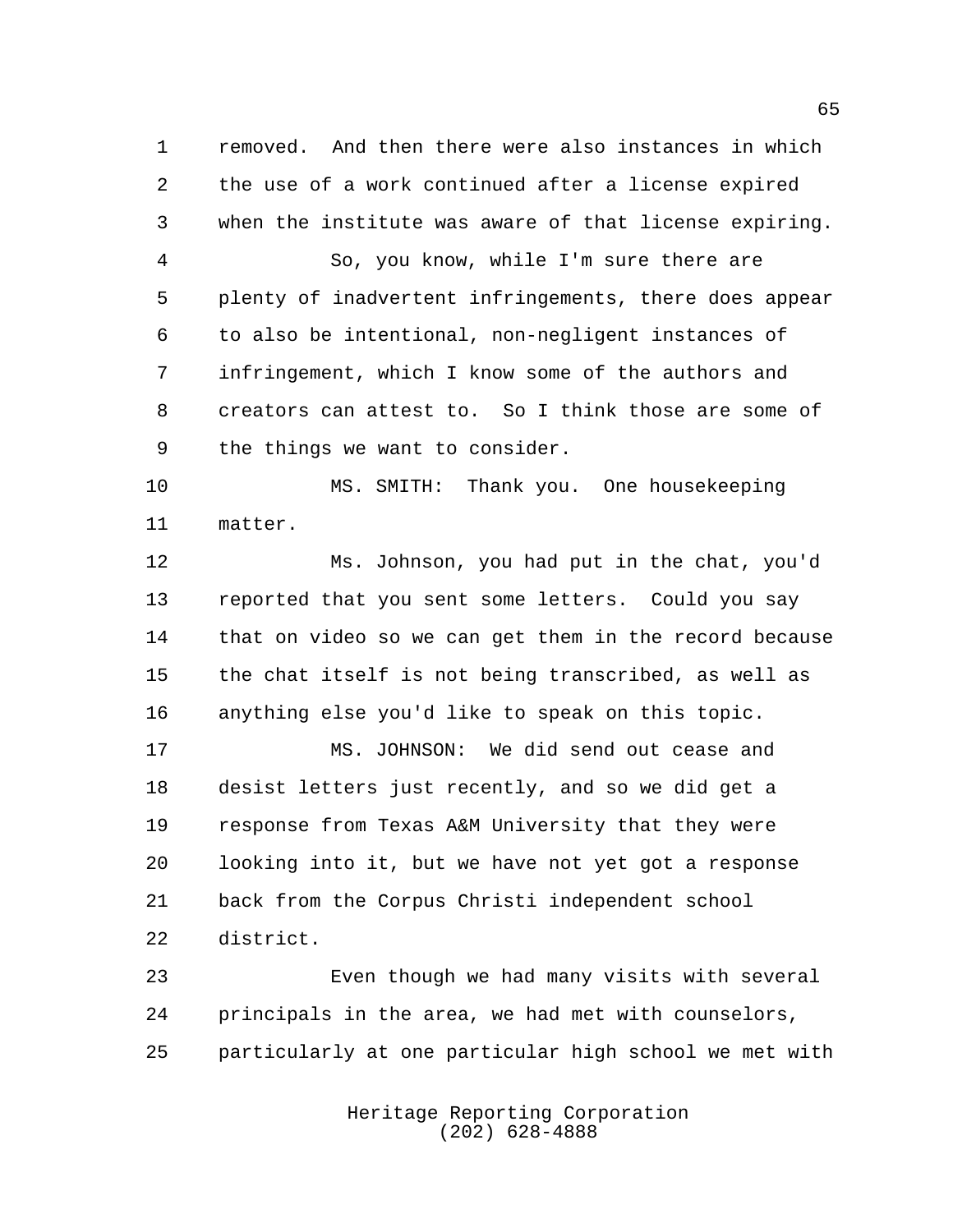counselors, we met with the principal, we met with math teachers, we were moving forward dealing with our TSI math program, and then -- suddenly, we -- they never -- they would not return our phone calls after we had met with them.

 And then we found out later on that our book, and pieces of our book were being passed out at certain high schools. And this high school is actually on the list that the university helps and works with, so we're thinking possibly -- even though because -- we were in talks with them, that -- all of a sudden the talks just halted.

 So we're thinking that they got a hold to some of the material and began using it as their own through the university because the program works with -- between the two of them. And so, just all of a sudden, things no longer were being negotiated and talked about, and contracts weren't made. As a result, I'm feeling when -- our materials start being passed out freely through the local district and other districts.

 MS. SMITH: Well I think that's a perfect way to segue to how this is affecting negotiations. Ms. Mangum?

MS. MANGUM: Thank you, Ms. Johnson.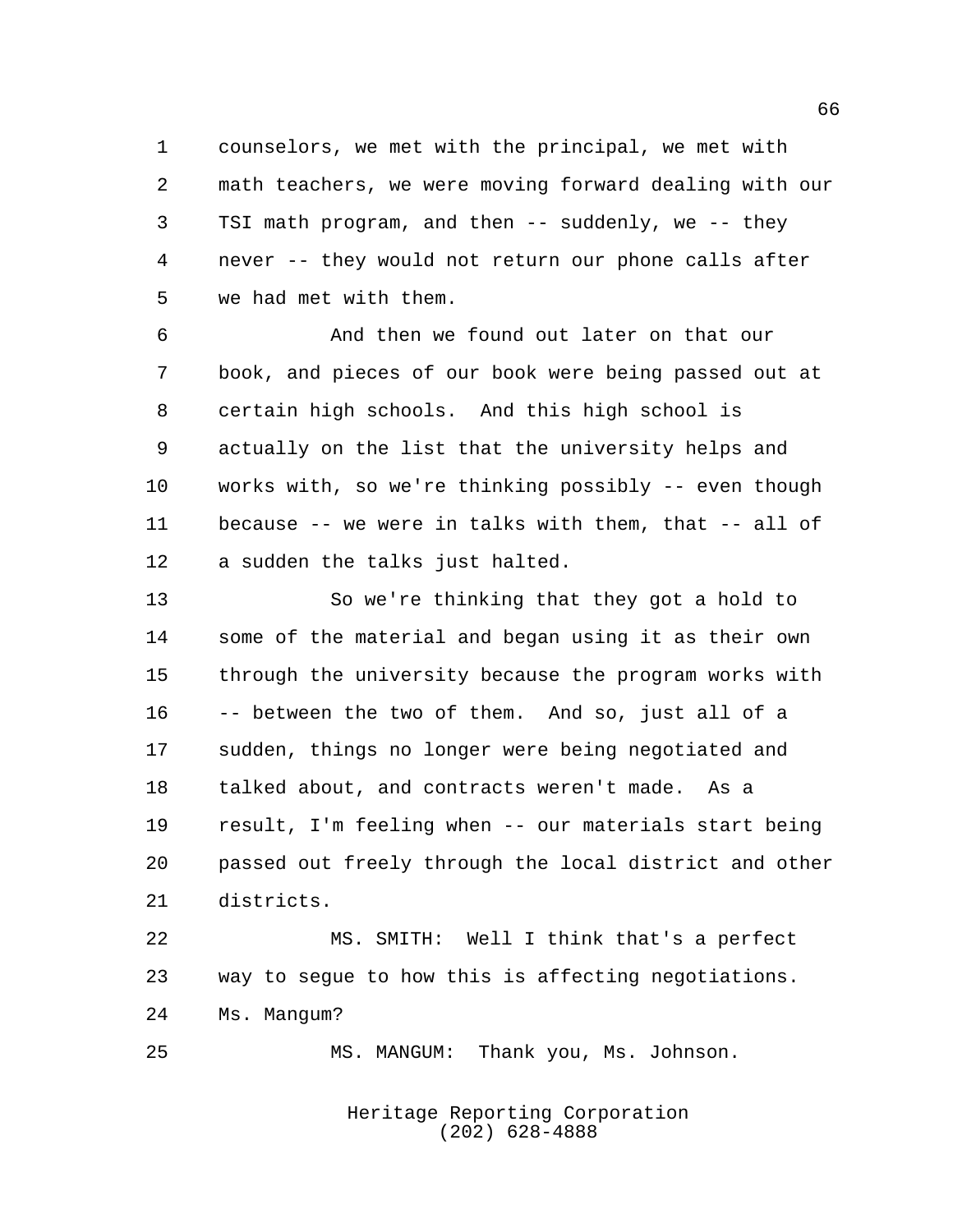1 I want to talk to Mr. Madigan, as a representative of the copyright owners. To what extent do you know that licensing terms differ when the licensee is a state entity, and what is the basis for concluding that these differences, any differences, are because of sovereign immunity? MR. MADIGAN: Sure. So in our survey results we had about -- only about 14 percent of respondents said that they license to state entities. We asked whether they provide different payment licensing -- for licensing terms and transactions with state entities. We had 23 percent answer yes, with 56 percent answering no.

 Out of those respondents, 68 percent of copyright owners responded that they believed they'd lost revenue or licensing opportunities due to state infringement. Only 10 percent responded that they did not believe that they had lost licensing or revenue opportunities.

 Many of the respondents who answered yes went on to describe the losses they incurred, including things like lost book sales, lost subscriptions, and licensing fees for photographs and video footage, but also more intangible losses, such as careers cut short due to lost revenue or time spent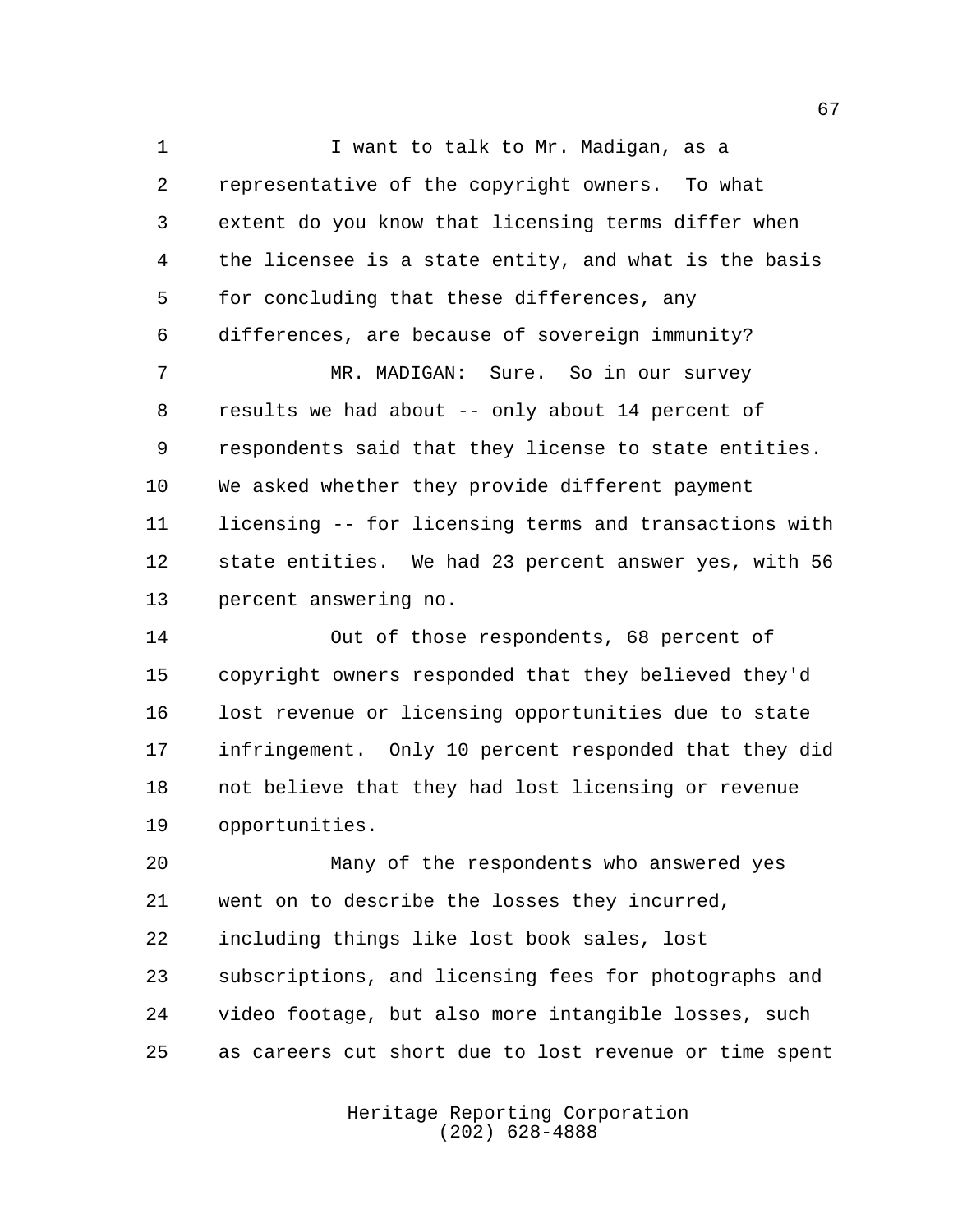trying to, you know, stop the infringement.

 MS. MANGUM: Mr. Munter, I believe you wanted to respond?

 MR. MUNTER: I didn't have anything planned, but, yes, it's important to remember, especially, like, in the news context, that these are copyright holders whose works are used by states for their own purposes, as in, like, they stay up to date on what is happening in their communities, in addition to the newspapers keeping communities themselves informed.

11 11 In the CalPERS case -- in some cases, as Mr. Linder noted, the damages -- the potential licenses were worth millions, and that is a lot of money for newspapers, especially small, local newspapers who are connected to their community and depend on a very limited group of subscribers. So to see state entities infringe the copyright of these newspapers is especially disheartening.

19 MS. MANGUM: Thank you so much.

 I wanted to ask either Mr. Thro, or, Ms. Benson, you could respond, how often do state entities, to your knowledge, offer to pay a fee, or a licensing fee once an alleged misuse of copyright is brought to the entity's attention, and if these fees aren't paid, are there situations where there's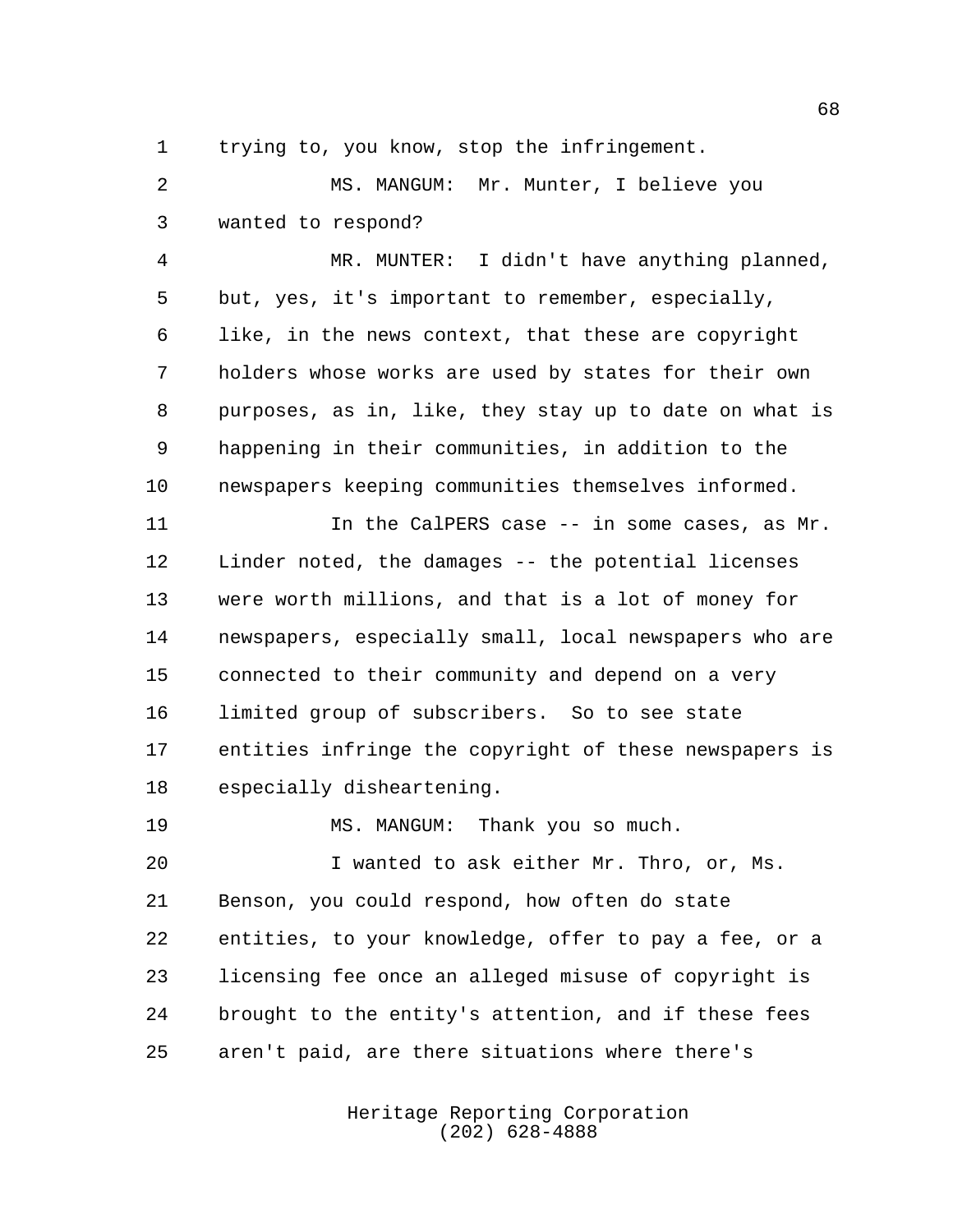another remedy for the creator? Mr. Thro?

 MR. THRO: Yes. Ms. Benson may have more specifics. I note that she just said that the University of Illinois spends \$16 million a year on licenses for various copyrights. I think, and this is purely anecdotal, it would depend upon the situation. If we get something where there -- where, in our analysis, there is a clear violation, and reasonable people will disagree on the contours of fair use and whether or not something is, or is not, a violation, but if we get something that is a clear violation, we will either cease using it immediately, or, if it's something that we actually do need, we would negotiate an appropriate licensing arrangement. In talking to my peers at other institutions, I think that's probably standard among large state universities. MS. MANGUM: So, to clarify, a fee isn't offered even if it's a clear intentional violation. Unless the agency or entity doesn't need the work in the future, there's no fee offered, generally? MR. THRO: I mean, if it's something that we don't need, we would, obviously, cease and desist using it. If it's something that we need going forward, we would work out a licensing agreement.

> Heritage Reporting Corporation (202) 628-4888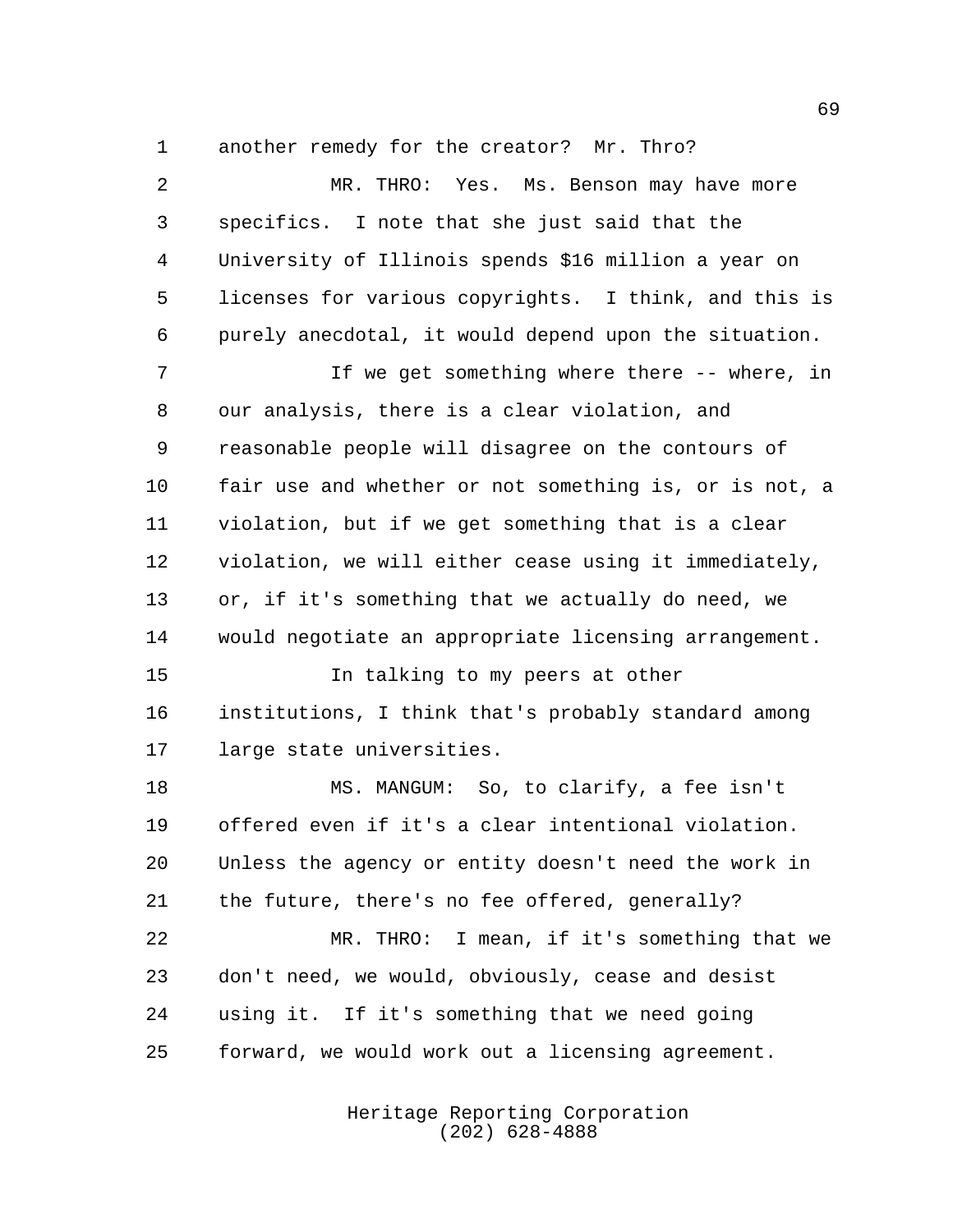There may be circumstances where, particularly if it has been a longstanding infringement, we might offer some sort of fee or reimbursement.

 But, as Ms. Benson and others have said, universities are in the business of creating, and it's very important to us to preserve not only our copyrights, but our intellectual property. We're not going to intentionally violate, we're not going to do something on a large-scale industrial level. Occasionally, people will violate. When those come to our attention, we will stop that, negotiate out a -- if we need it, some sort of licensing agreement.

 MS. BENSON: If I may, I just wanted to add that our library is one of the largest in the world. We spend \$16 million in licensing fees. I'm curious as to why we would pay such an enormous amount of money to license databases and electronic works if we are intentional infringers. To me, that is an enormous amount of money that we're spending.

20 And we do take it very seriously. I actually work with our patrons who are doing mass downloads for text analysis, for instance. If it violates terms of service, they will contact me and I will work with a vendor to come up with an agreement because we do not wish to violate our licensing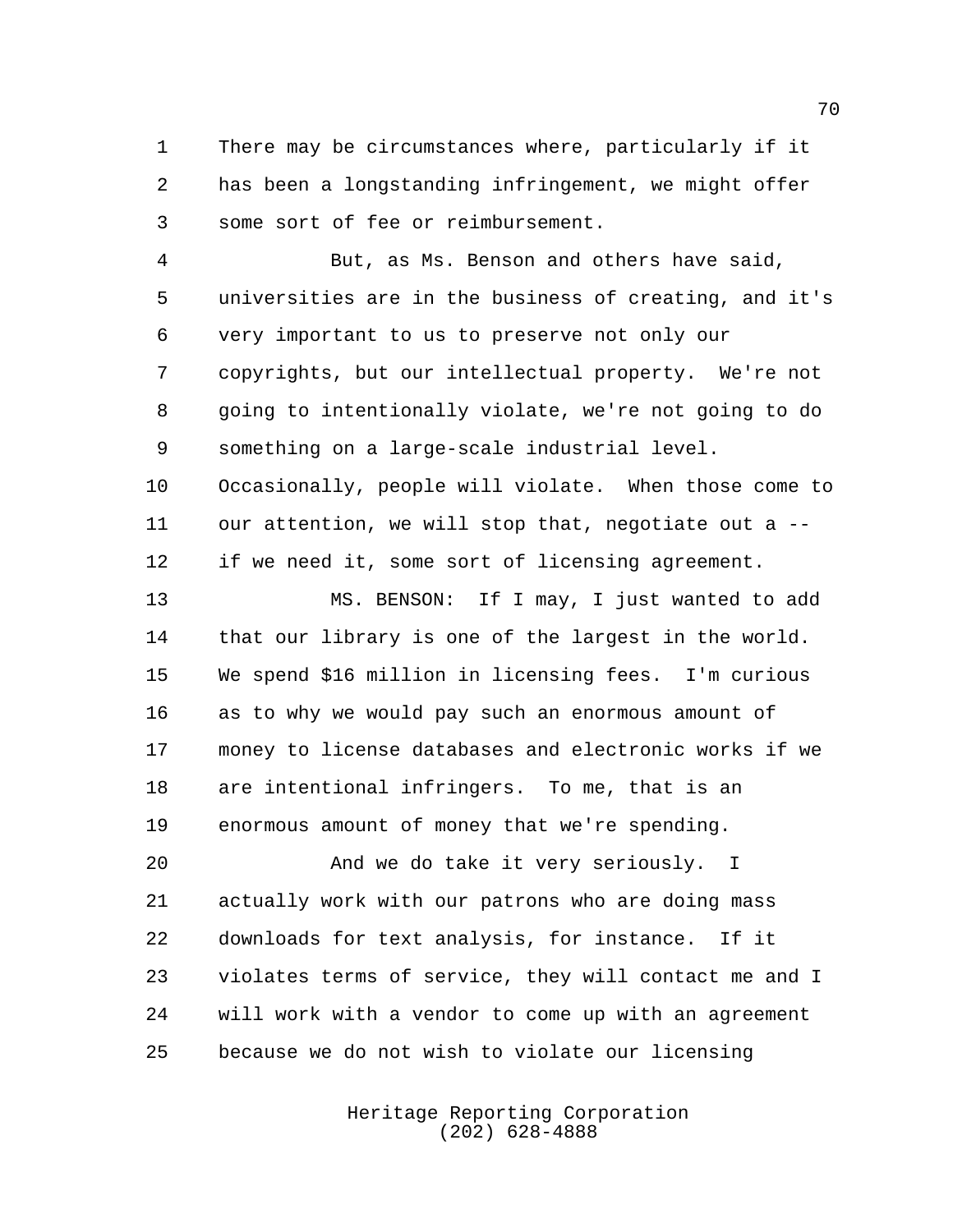agreements, and to lose our relationships with our vendors, of course, because we are customers of our vendors.

 So I do think that when we do have an instance where we know we've infringed and it comes to our counsel -- again, that's very limited amounts -- they will work with the person, and, often, it will result in a payment. We don't assert sovereign immunity, we will stop using that item. That is my understanding from talking to our general counsel's office. I'm not the one who they talk to directly.

 MS. MANGUM: Mr. Linder, did you want to respond?

 MR. LINDER: Yeah, I just wanted to respond to the notion that state agencies being presented with relevant infringement claim will stop using the work that's been infringed, and if they want to use it in the future and negotiate a proper license -- that's the state of the law right now, right?

 Even after Allen v. Cooper, a copyright holder who finds that a state agency is misusing their work can obtain an injunction against -- to cease the work and against future use of that work, which is why I think it's so important that we understand the sort of standard-setting aspect of the law, because the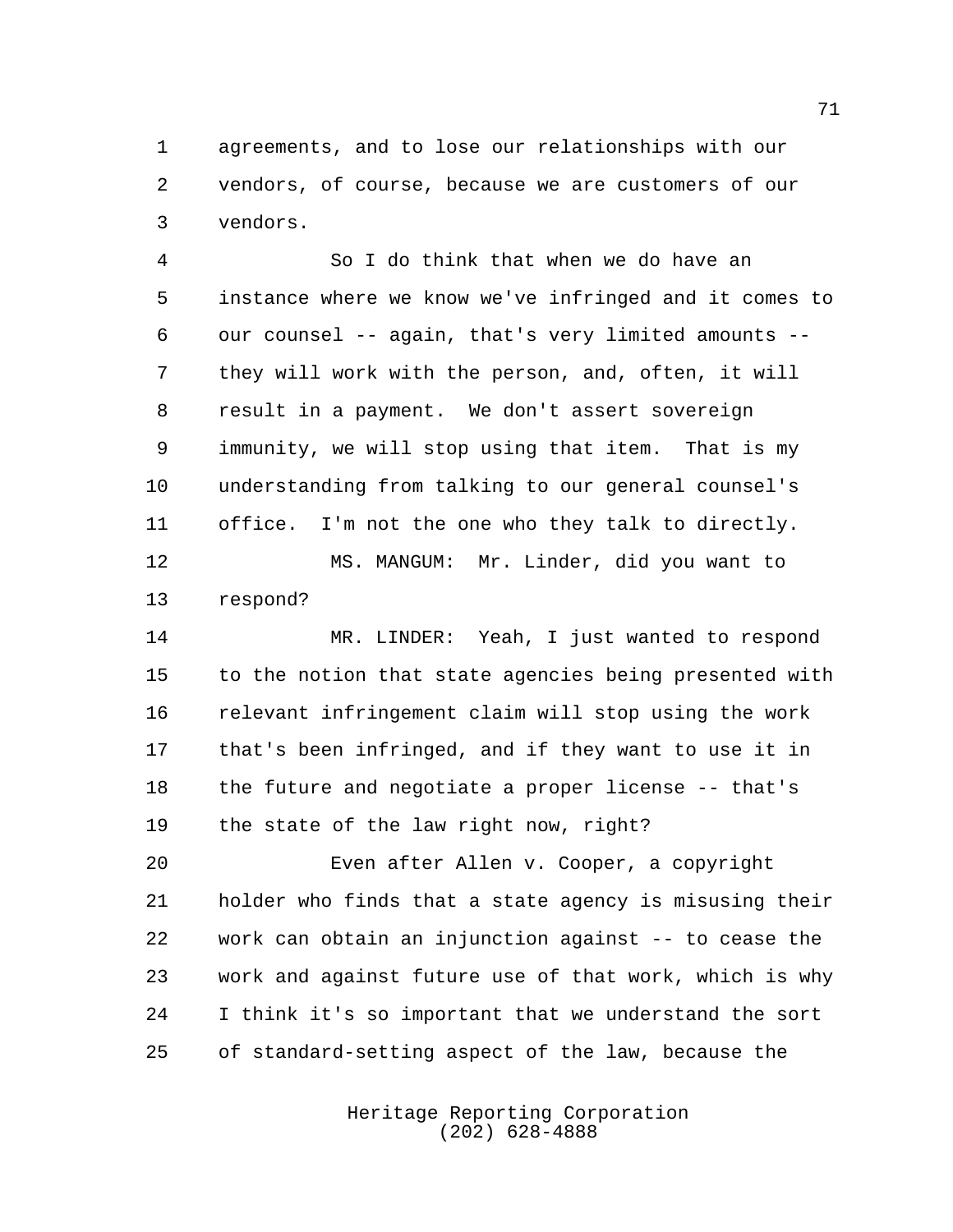notion that a state agency will stop and then only pay money if they want to continue to use the content is the law is now.

 If, as Congress had I think attempted, and intended, that was not the state of the law, then the state agency is in a very different position.

 MS. SMITH: Mr. Sedlik, would you also want to speak to this? We're entering last call.

 MR. SEDLIK: Yes. In my experience, the license terms employed by visual artists in contracting with the states are no different than the license terms they use when contracting with other parties. When those agreements are breached, of course they do have injunctive relief, but even Congress said in passing the CRCA in 1990, I believe they said that injunctions are an incomplete remedy. And that's very true because the artists can't get remuneration, they can't get their lost profits, and -- there are lost licensing opportunities.

 If a state takes one of my photographs and puts it on the cover of a book, I can never license that photograph for another book cover during the copyright life of the work, because no publisher will take it for a book cover if it has previously been featured on a book cover.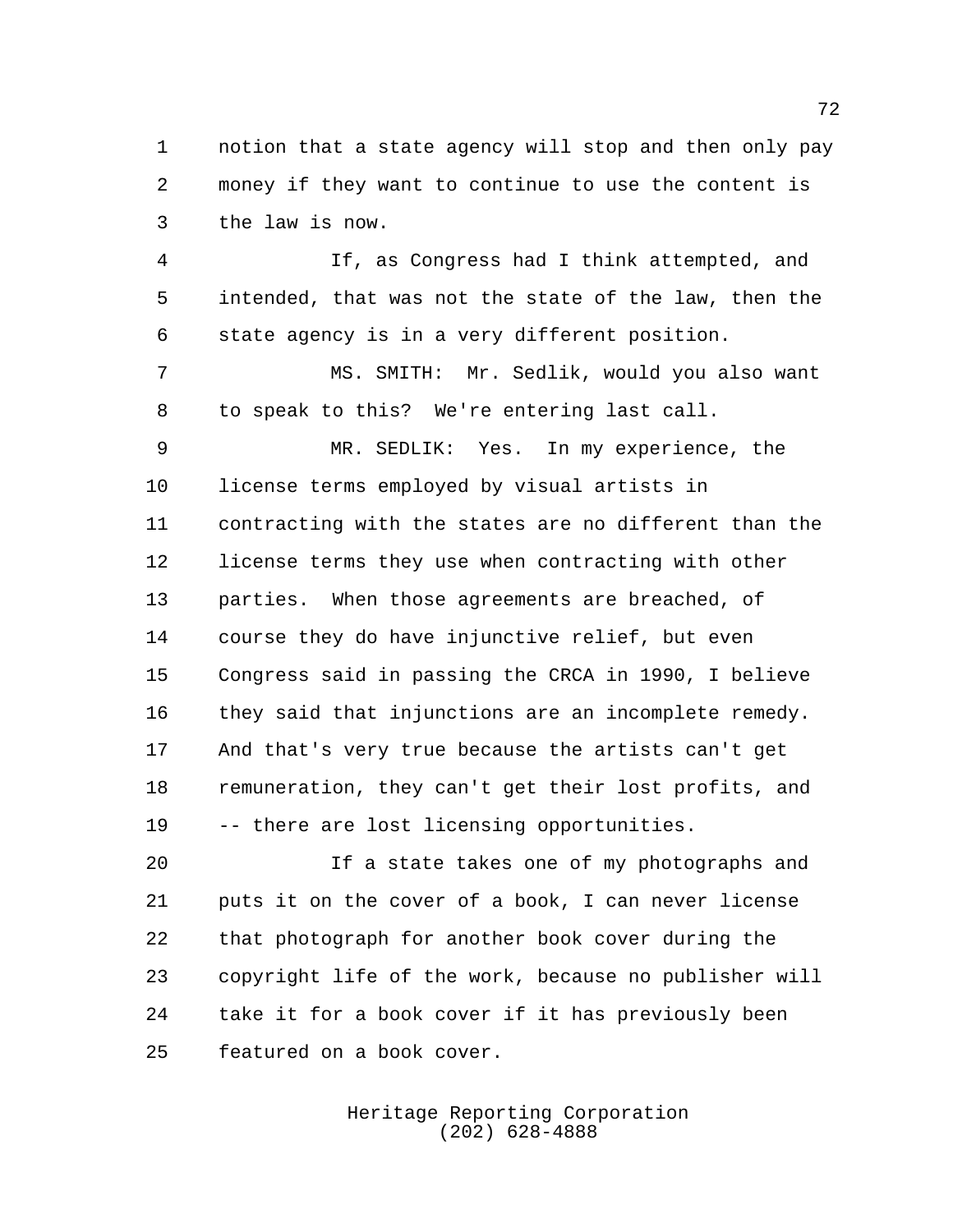MS. SMITH: Yeah. Just to be very clear, you're saying once you experience an infringement by a state actor, it is affecting the market for that work with others who may not be state actors, correct? MR. SEDLIK: That's right. MS. SMITH: Thank you. 7 So, Ms. Johnson, I think you have also said -- if you would like to share your experience about your additional products, and then I think we may be wrapping up. If anyone wants to say one last thing, raise your hand so we can get you; otherwise, we will be concluding. We'll go Mr. Madigan next after Ms. Johnson. Thank you.

 MS. JOHNSON: Because of the infringement that we have experienced, we have been reluctant to put out our nursing math workbook because we're afraid that it might be also lifted because it's in the same style in which -- we know very much so that they like the style in which we're designing our books.

 So we have not purposely put it out on the market because of the fear of copyright infringement, and maybe not be able to get our worth that we have put into this next book that we have waiting and ready to be put out, but the fear that someone's going to lift it also.

> Heritage Reporting Corporation (202) 628-4888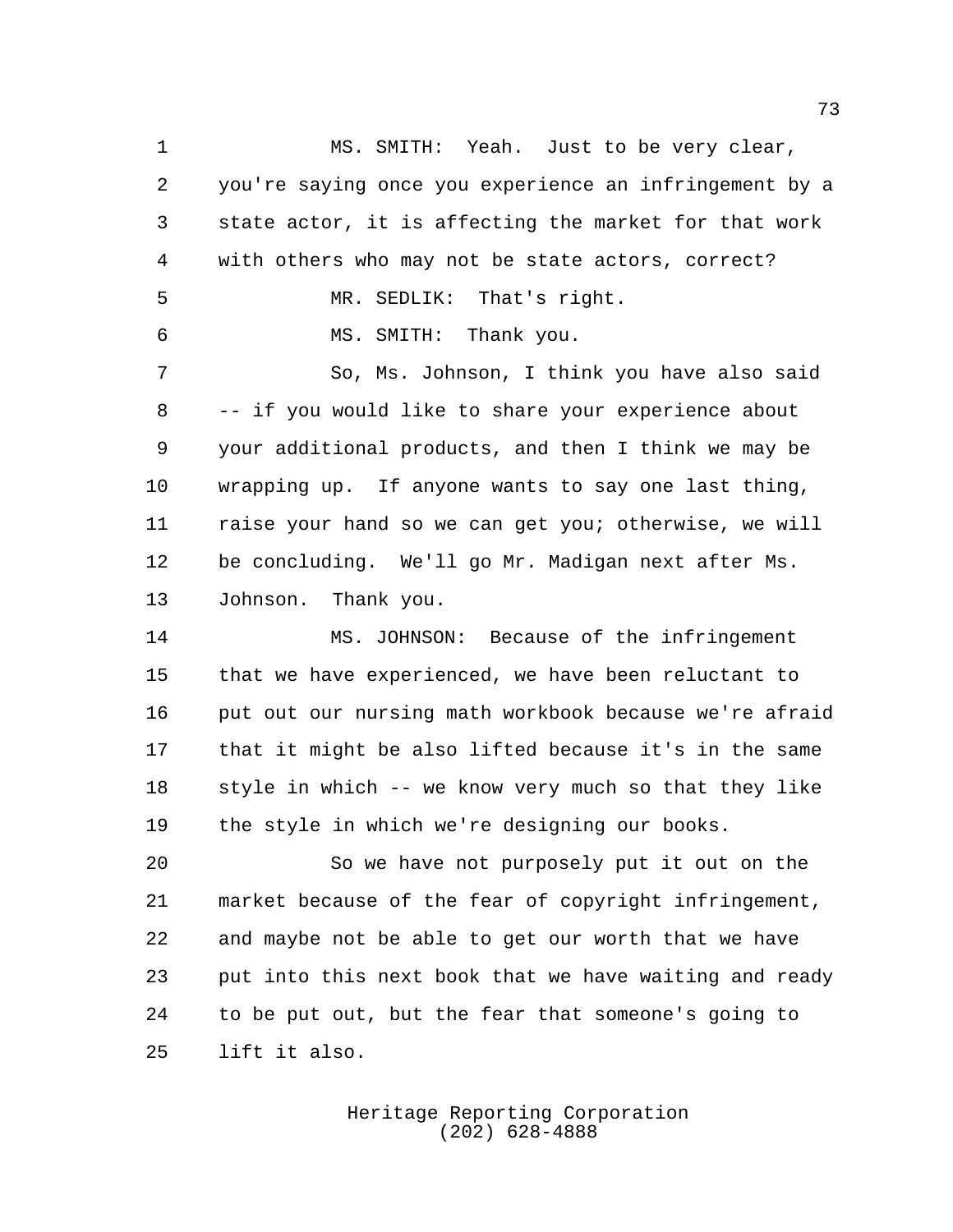So it hasn't been a good place to be a creator when you know that people are stealing your work. And you know that they like it. I'm glad that they like it, but we're not getting any payment for what they do like.

 MS. SMITH: Thank you, Ms. Johnson, for sharing your experience.

8 I think, Mr. Madigan, you can have the final comment. If you could try to be relatively brief because we are running a bit late.

 MR. MADIGAN: Yeah, just a real quick closing thought. So there's this obvious back and forth going on between us and those who are opposed to abrogating state sovereign immunity who say there's no sufficient record of infringement, and then those of us who say there are, but I think it's important to understand that there's no magic number of infringements or a bright line that would trigger congressional action.

 In Turner Broadcasting v. FCC, the Supreme Court held that Congress can use its legislative authority to make predictive judgments that further important government interests, and I believe that the evidence offered at these roundtables and in the comments period creates a record supportive of a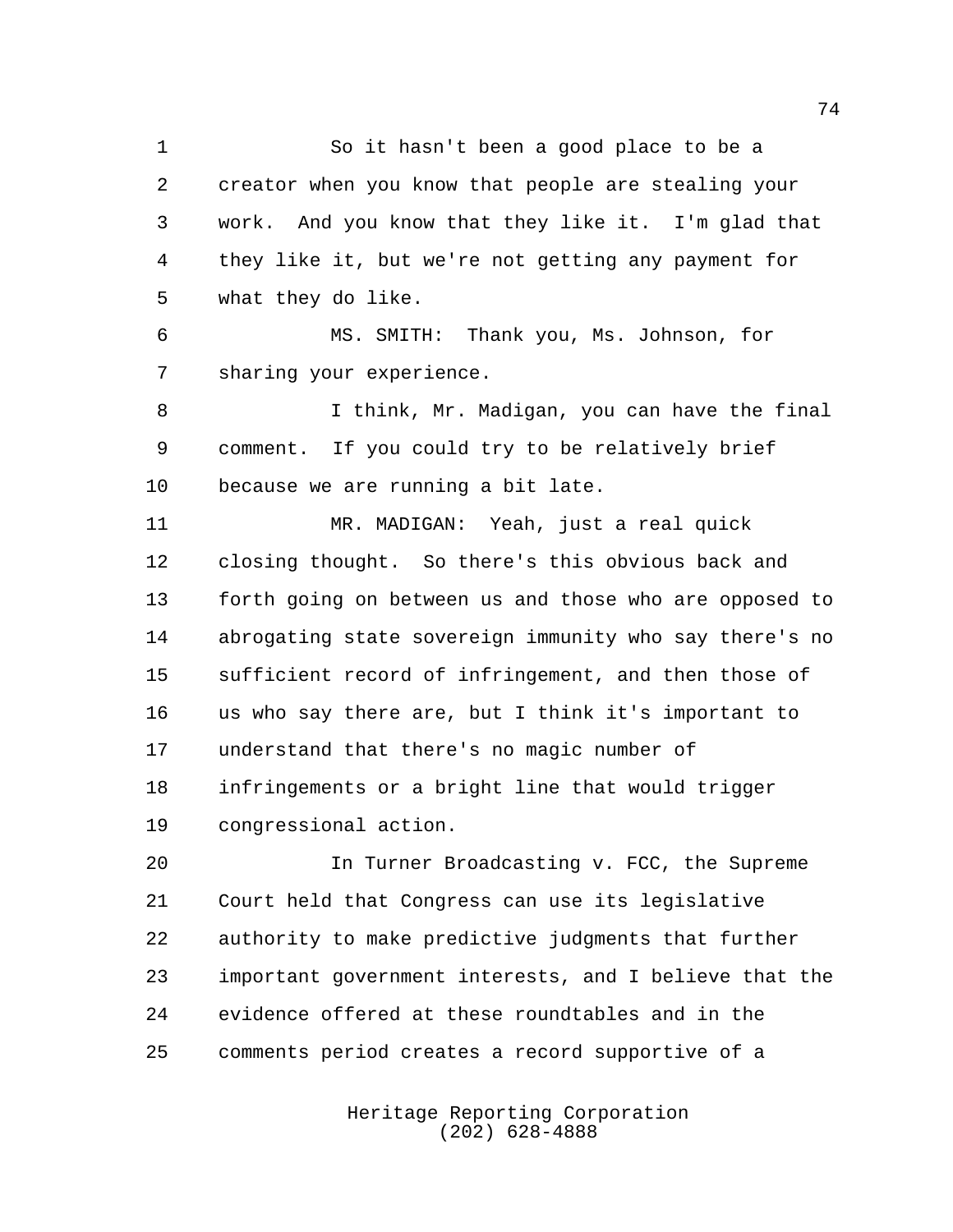decision by Congress to make a predictive judgment on the extent of harm caused by state copyright infringement, and to take actions that further the goals of our copyright system.

 So I would just suggest that we sort of consider sovereign immunity in a little bit of a broader context of whether it really serves the goals of the copyright system.

 MS. SMITH: Thank you. And thank you all for contributing to the panelist discussion. That is a wrap for this one. We're going to take a brief break for a sound check. So if you are on panel one, you can turn your video off. If you are on panel two, you can turn your video on. Let's try to start around 11:50. We'll do the best we can, and thank you.

 MR. AMER: Welcome back, everyone. Again, my name is Kevin Amer. I'm Deputy General Counsel here at the Copyright Office. We're really grateful to have all of you here participating with us. We're going to start session two, which is another panel on evidence of state infringement.

(Whereupon, a short recess was taken.)

 Before we do, just a couple of housekeeping reminders. First, for the panelists, if you could just please remember when you're not speaking to mute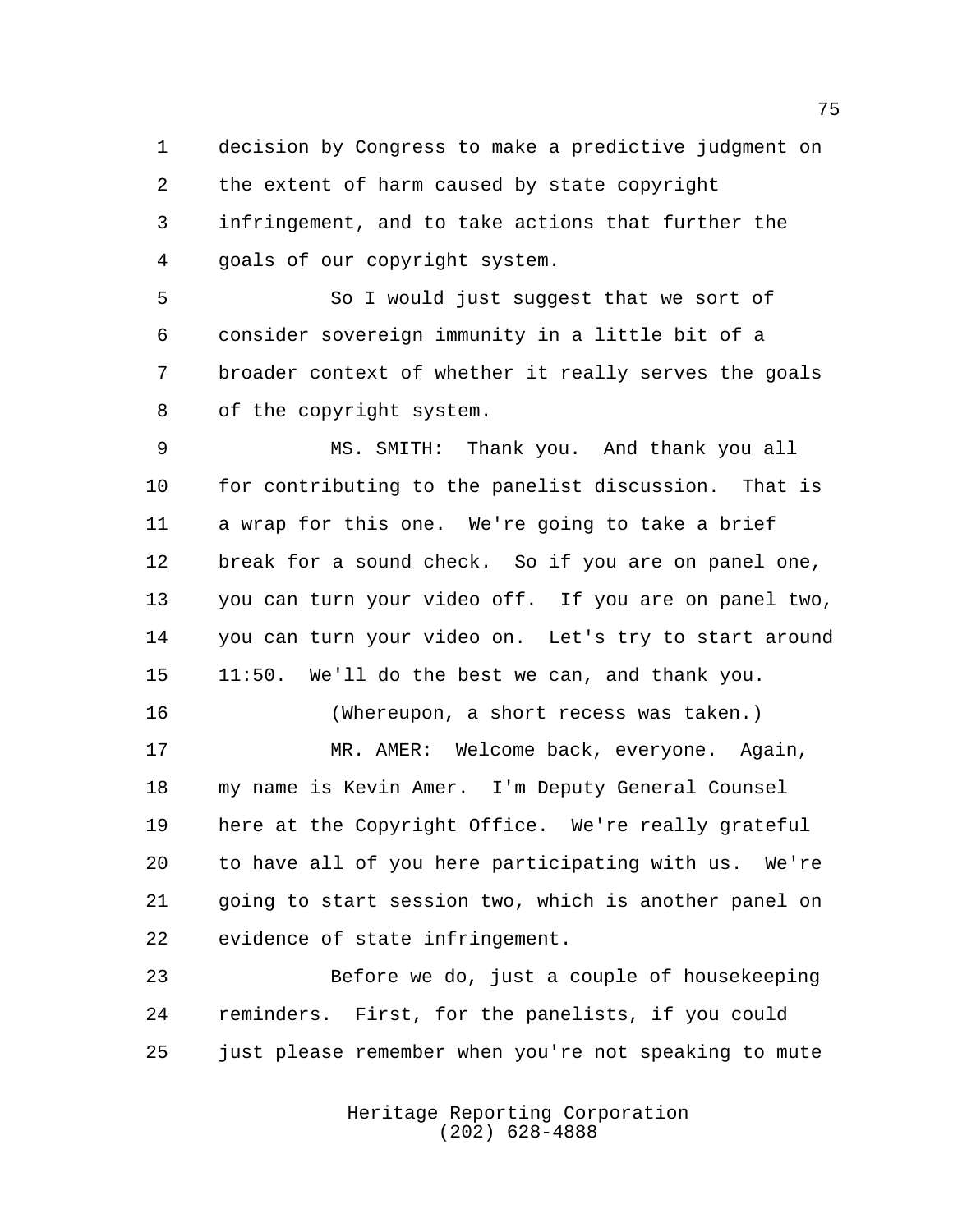your microphone to avoid any extraneous noise.

 Secondly, just a reminder for those watching on the public link, we are -- if you are interested in signing up to participate in the open mic session at the end of the day, you can do so at the link that should be provided in the chat here shortly on Survey Monkey, and then, at the end of the day, you'll be able to come back using the same public link to make comments as part of the open mic.

 So let's get started. This panel, as I mentioned, has to do with evidence of infringement.

 It's going to follow, roughly, the same roadmap that the first session this morning did. First, we're going to I think talk in a broader way about the types of evidence that the Copyright Office should consider, what type of evidence, broadly, is relevant to assessing this question. Then I think we're going to move towards more specific examples that folks have raised in terms of identifying claims of infringement against states.

 Then we would like to talk about the standard that the Court articulated in terms of what it means for infringement to be intentional -- what level of intent is required to satisfy the constitutional standard. And then, finally, we're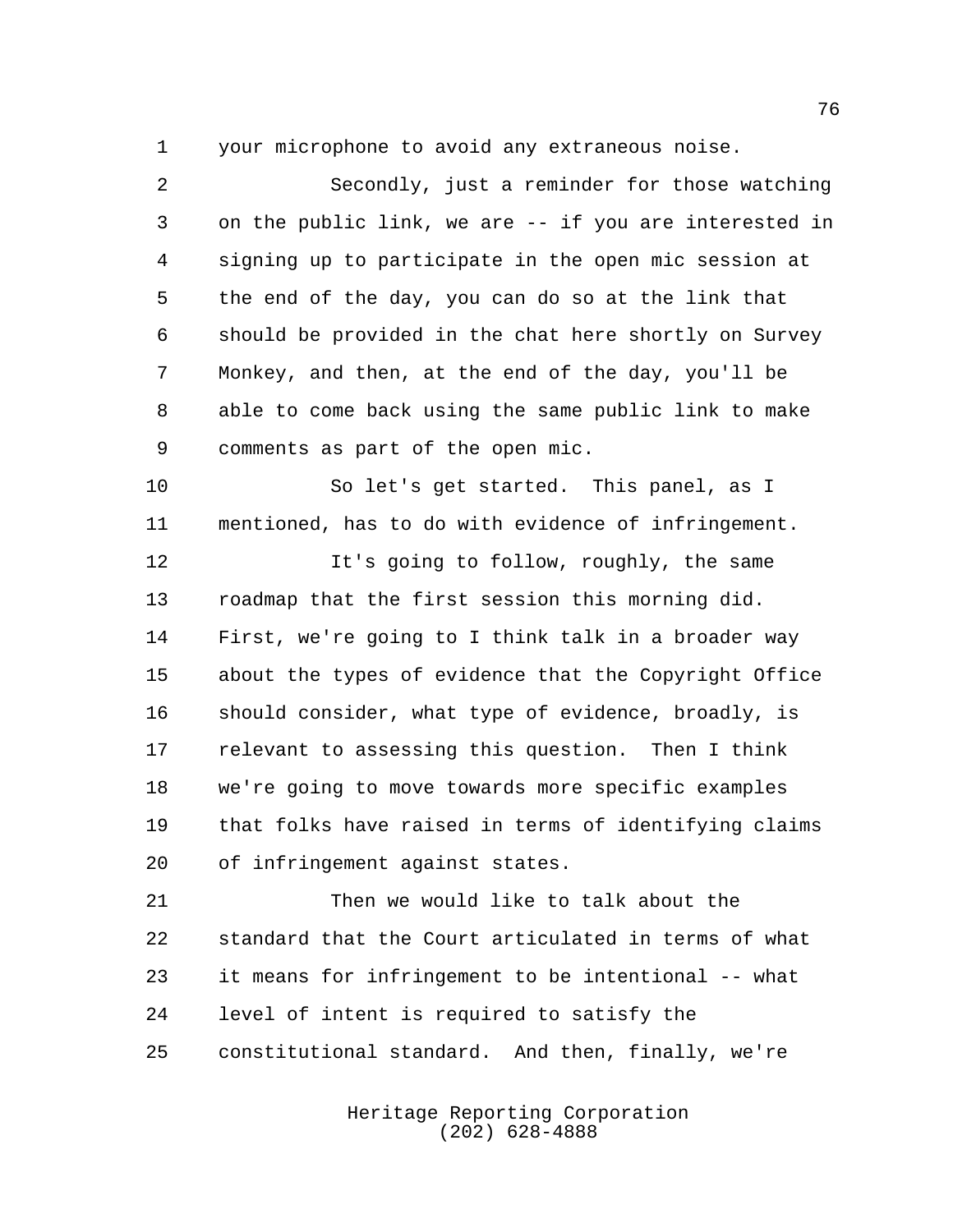going to talk about any effect that sovereign immunity may have in your experience on licensing negotiations involving copyright owners and states. So just to kick things off, if we could -- if I could ask all of the panelists to introduce themselves. Let's start with Dr. Bell, please. DR. BELL: My name is Dr. Keith Bell, and I'm in private practice. MR. AMER: And, Mr. Bynum, are you on the phone? (No response.) MR. AMER: I see your name. I'm not sure if Mr. Bynum is on. (No response.) MR. AMER: Let's go to -- is it -- I hope I pronounce -- forgive me. Is it Laiho? Mr. Laiho? MR. LAIHO: You got it. Good morning, my name is Devin Laiho. I'm a senior assistant attorney general with the Colorado Attorney General's Office. we advise executive branch state agencies, except for some of the higher educational institutions in the state. I just need to make a disclaimer that any comments that I make today are not made on behalf of any of our clients or state agencies. MR. AMER: Great. Thank you.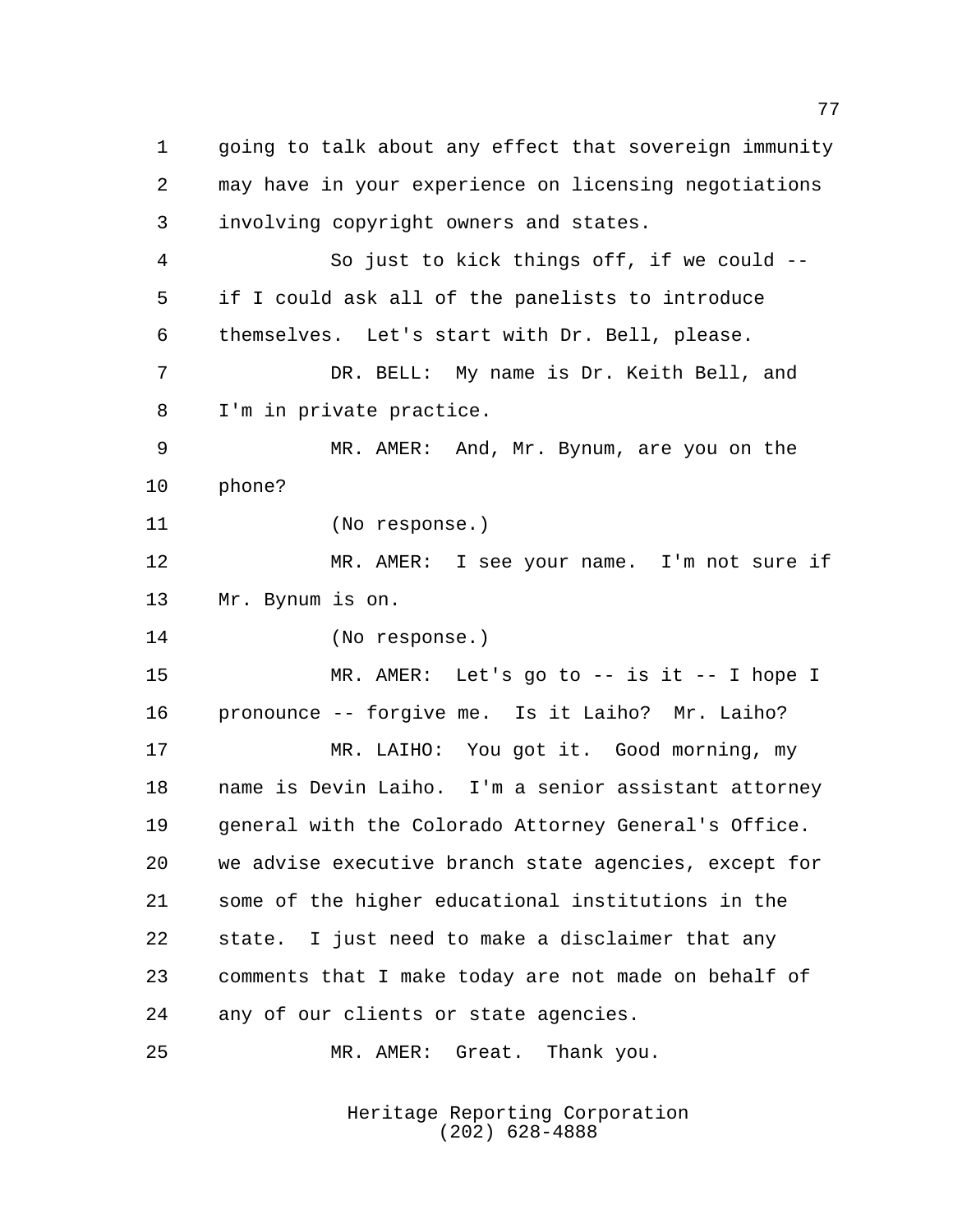|  | Ms. Levine? |
|--|-------------|
|  |             |

| 2  | MS. LEVINE: My name is Melissa Levine.<br>T.          |
|----|-------------------------------------------------------|
| 3  | direct the Copyright Office at the University of      |
| 4  | Michigan library. I also am a lecturer for the        |
| 5  | University of Michigan School of Information, where I |
| 6  | teach a course on intellectual property information   |
| 7  | law, and want to mention that I'm part of -- I'm a    |
| 8  | founding member of a working group that established   |
| 9  | rightsstatements.org, which is geared towards         |
| 10 | providing relevant intellectual property information  |
| 11 | for educational and cultural needs.                   |
| 12 | MR. AMER: Thank you.                                  |
| 13 | Mr. MacDonald?                                        |
| 14 | MR. MACDONALD: Good morning, everybody, my            |
| 15 | name is Angus MacDonald. I work at the University of  |
| 16 | California's Office of General Counsel. I handle      |
| 17 | copyright matters for the entire University of        |
| 18 | California system, which comprises 10 UC campuses,    |
| 19 | five medical centers, and three affiliated national   |
| 20 | laboratories. I just want to thank the Copyright      |
| 21 | Office for hosting this roundtable to discuss this    |
| 22 | significant constitutional issue. Thank you.          |
| 23 | Thank you.<br>MR. AMER:                               |
| 24 | Mr. Molnar?                                           |
| 25 | MR. MOLNAR: My name's Isaac Molnar. I am              |
|    |                                                       |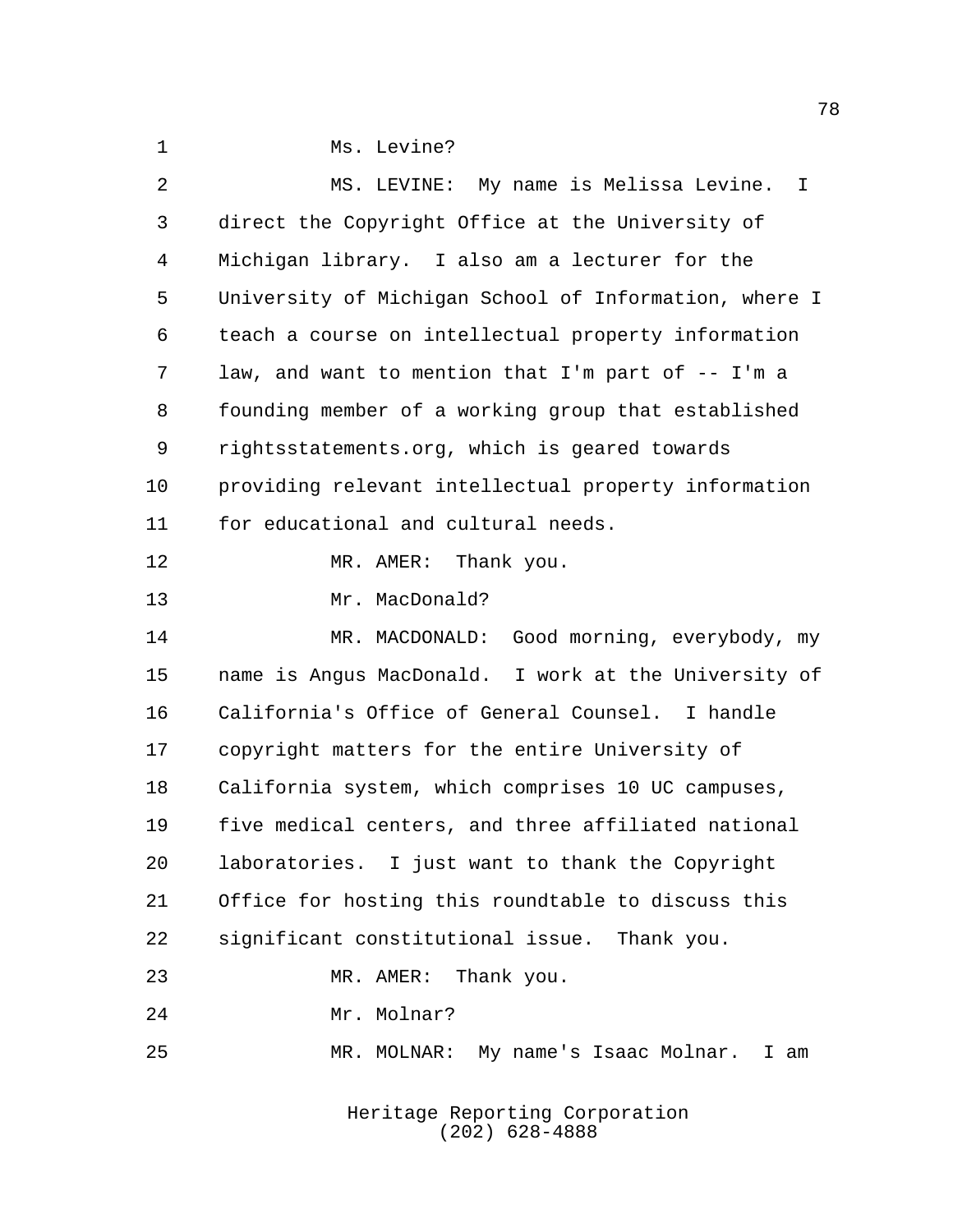intellectual property counsel for the Ohio Attorney General. In Ohio, the attorney general is required by law to represent every state entity, and, as IP counsel, all copyright claims, cease and desist letters, et cetera, come to me, so I have a pretty good idea of copyright infringement issues in Ohio. MR. AMER: Thank you. 8 Ms. Murphy? MS. MURPHY: Hi, I'm Kristen Murphy. I'm the director of the American Chemical Society's Examinations Institute, and I'm also a professor of chemistry and biochemistry at the University of Wisconsin, Milwaukee. 14 MR. AMER: And, finally, Mr. Wassom? MR. WASSOM: Hi, I'm a private practitioner in a law firm based in Michigan. I am here today on behalf of the American Intellectual Property Law Association, the AIPLA, and, as Mr. Laiho did, I'm going to just disclaim that I'm not speaking today on behalf of myself, my firm, or my clients, but rather, on behalf of the AIPLA. MR. AMER: Great. Thank you all again. So, as I mentioned, I would like to start at sort of a higher level and talk to you about what sorts of evidence is relevant, and I actually -- Mr. Wassom,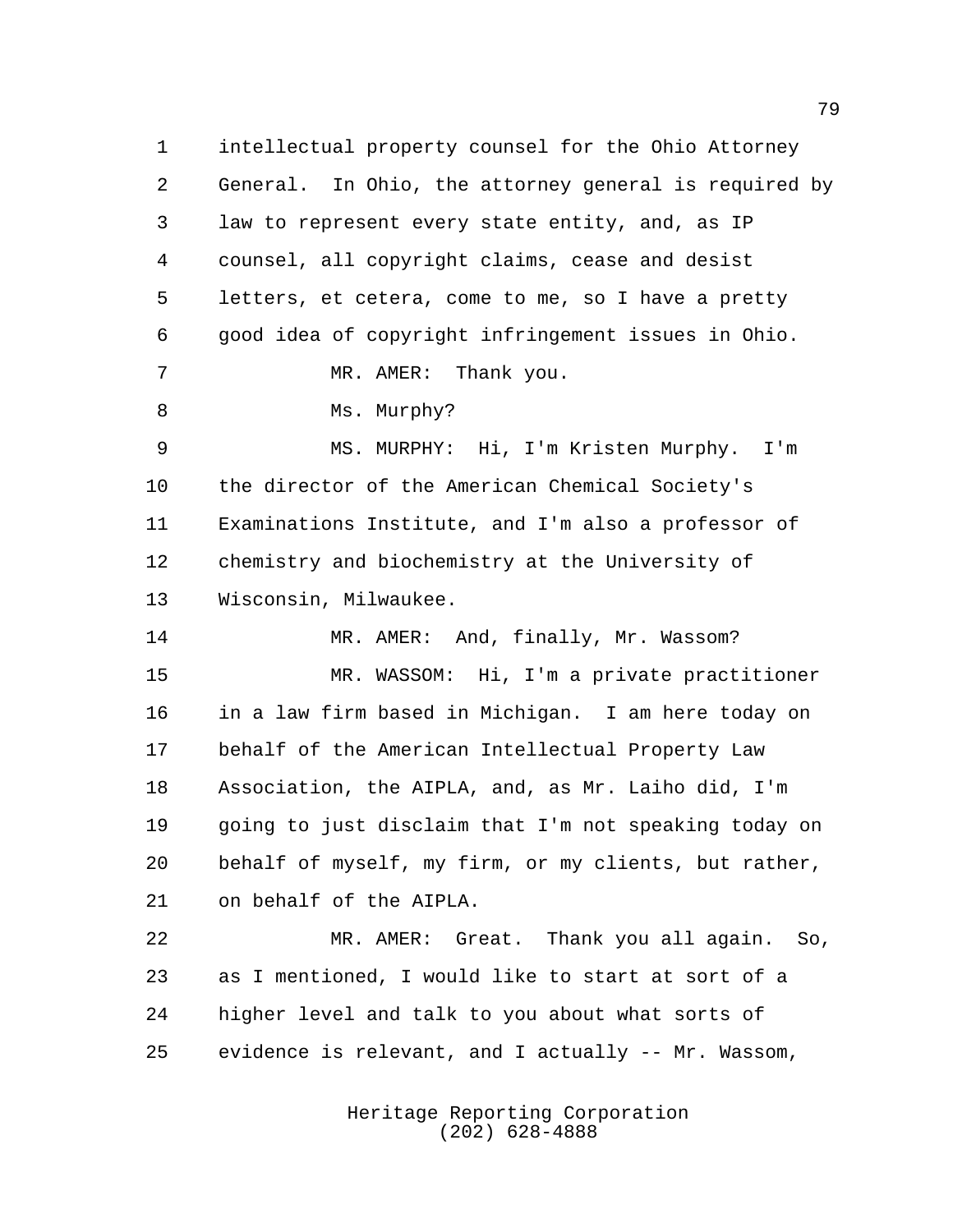I'd like to start with you if I could.

 In AIPLA's submission, you listed a number of copyright infringement suits that have been brought against states in the past I believe two decades. Mr. Bynum also submitted a lengthy list of infringement actions brought against states. I'm wondering if you could talk a bit about your view in terms of what we can draw from that sort of evidence in terms of assessing the prevalence of infringement by states. MR. WASSOM: Sure. Thanks, Kevin. So in AIPLA's submission, we identified 19 different written decisions from litigated cases that are available online and in publicly-available databases. What's interesting about the cases themselves is the breadth of works and of state agencies that were involved in the cases. So the works themselves include such diverse examples as photographs, video recordings, standardized tests, books, book chapters, graphic designs, paintings, software, databases, teaching materials, and research reports, which speaks to the

 wide swath of creators and creative institutions that are impacted by this sort of activity.

 The defendants in these cases included state-sponsored commissions, institutes, foundations,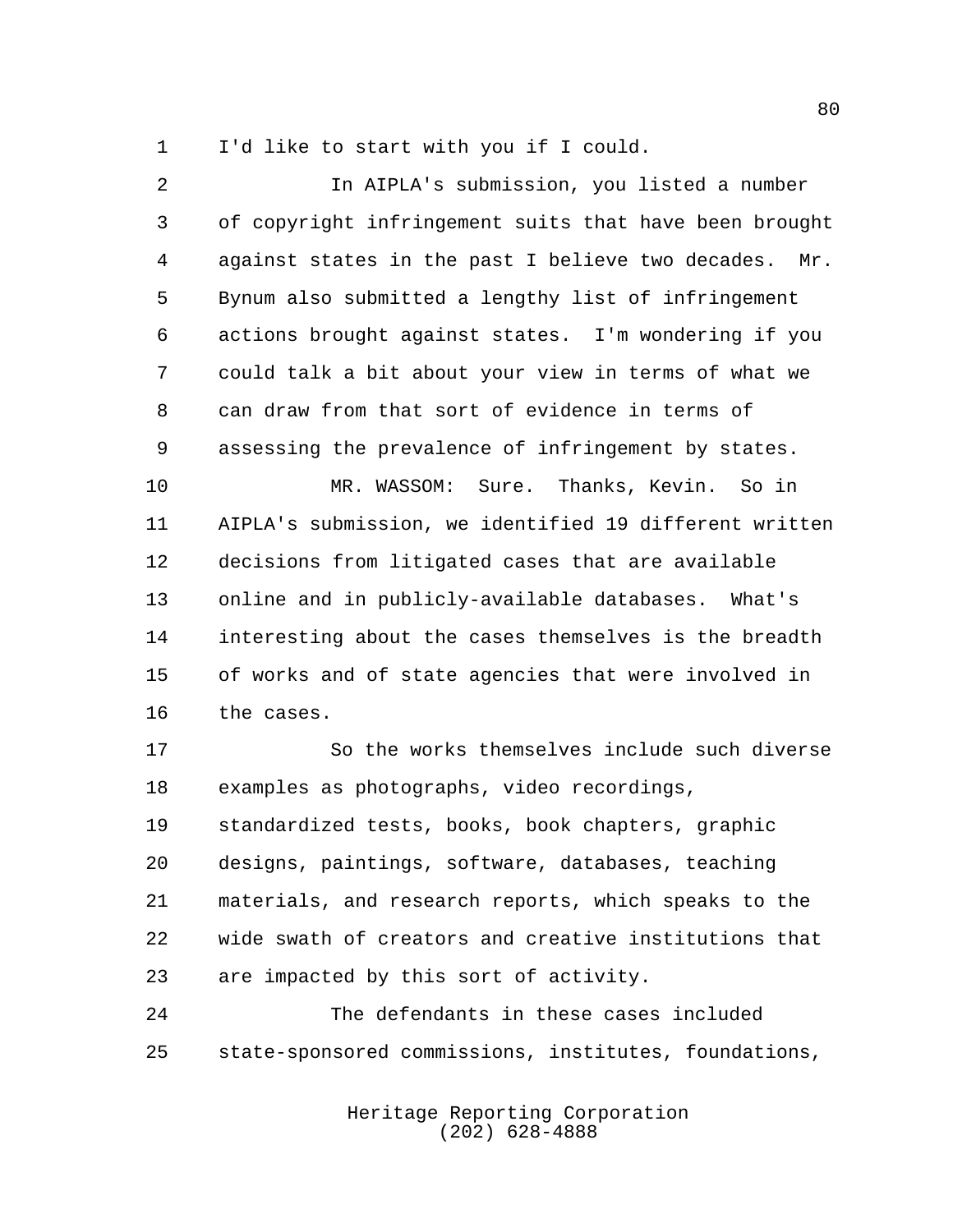boards, bureaus, educational institutions, and hospitals, again reminding us that when we speak of abstract terms, like the state, it really encompasses a broad range of entities with whom creators may interact and entities that may otherwise use copyrighted materials that non-state actors would need to pay a license fee for or face recrimination for infringing.

 Our members, which include both private practitioners, in-house counsel, counsel for public entities, but a wide -- a large number of private practitioners who are in the trenches day in and day out fighting these cases, strongly suspect that this is really only the tip of the iceberg.

 As any practitioner understands, the number of cases filed versus the number that actually result in a public opinion, there's a wide discrepancy between the two, and the number of unreported, settled, or never filed lawsuits is almost inevitably much higher than what we see from these 19 different cases.

 In addition, the cost of litigation and the obvious futility of bringing infringement claims against the state entities, we suspect, and we understand anecdotally, would deter a number of cases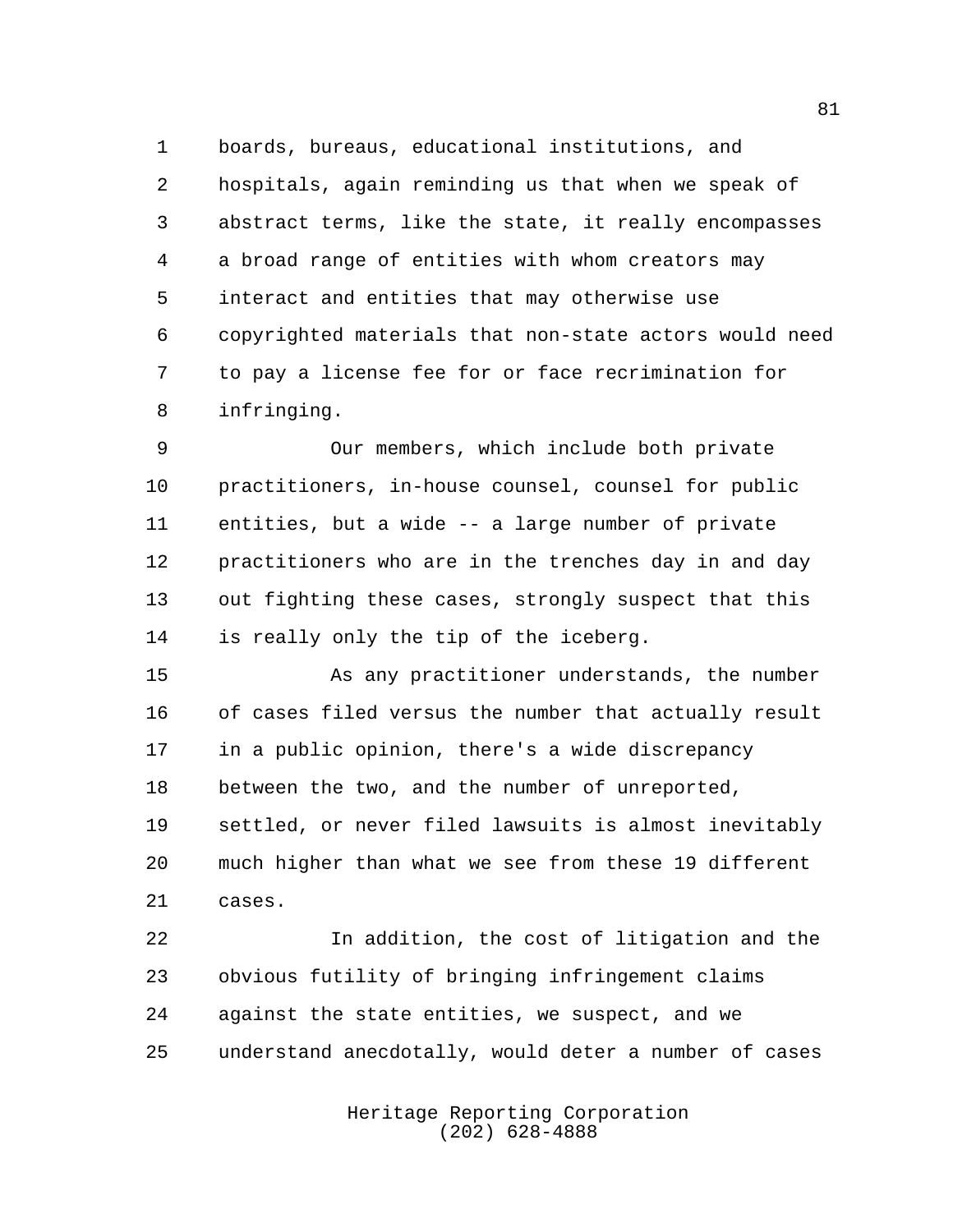that might have otherwise been filed.

| 2  | It's important to remember here that, as the           |
|----|--------------------------------------------------------|
| 3  | Supreme Court itself explained in the Allen decision,  |
| 4  | the writing has been on the wall for the CRCA for at   |
| 5  | least two decades before the Court finally             |
| 6  | acknowledged its death.                                |
| 7  | The vast majority of lower Court decisions             |
| 8  | had already decided that the CRCA was                  |
| 9  | unconstitutional, and practitioners know that, so not  |
| 10 | only the number of creators understand that the remedy |
| 11 | is futile, but the attorneys who had otherwise filed   |
| 12 | those case on behalf of the creators understood that   |
| 13 | those cases were futile.                               |
| 14 | To sum up, these 19 cases, we believe, are             |
| 15 | the tip of the iceberg on the infringement that is     |
| 16 | actually occurring.                                    |
| 17 | MR. AMER: So that's an interesting point, I            |
| 18 | mean, because you're right. And one of the points      |
| 19 | that we've heard in the comments is the fact that, as  |
| 20 | the Court said in the Allen v. Cooper decision, the    |
| 21 | law after Florida Prepaid was fairly clear that        |
| 22 | sovereign immunity precluded copyright claims against  |
| 23 | states, so, in some ways, it seems surprising that     |
| 24 | there would continue to be significant numbers of      |
| 25 | cases.                                                 |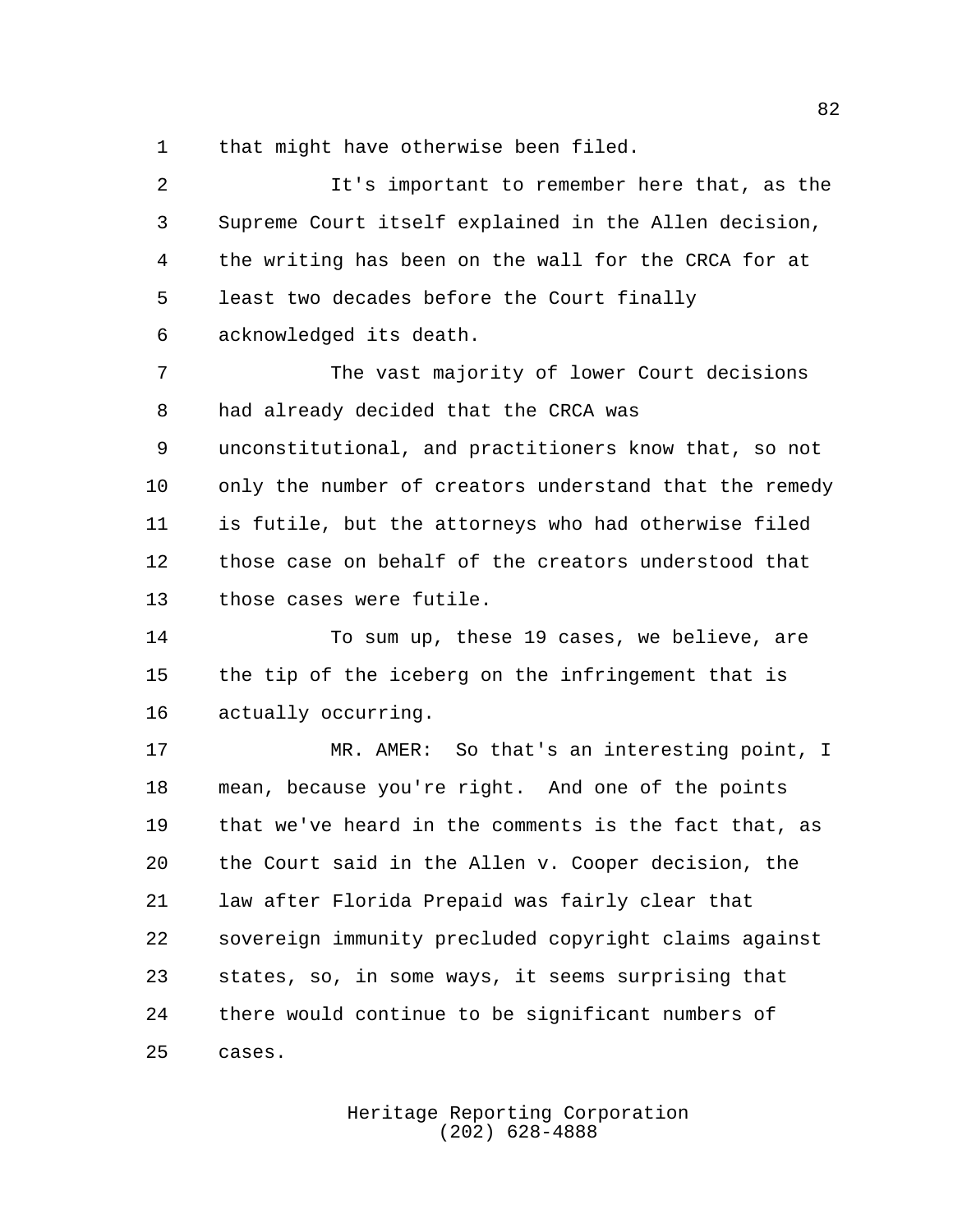Were you able to determine to what extent these cases involved claims for damages against states, as opposed to, for example, claims for injunctive relief brought against individual state officials?

 MR. WASSOM: So we didn't drill down to that level of specificity in terms of gathering hard data and numbers, but our read of these cases is that each of them, the plaintiffs sought damages, and that would have been something that they sought, but for the fact 11 that they were stymied by immunity.

 MR. AMER: And is it your understanding, 13 just from having looked at those cases, that, essentially, they were efforts to distinguish the CRCA from the Patent Remedy Act that was addressed? I mean, were they essentially trying to make the argument that, notwithstanding Florida Prepaid, sovereign immunity did not apply?

 MR. WASSOM: Again, the level of legal analysis and the strategies used vary from case to case, but all of them, in one form or another, were trying to get the relief that CRCA otherwise would have provided.

 MR. AMER: Mr. MacDonald, looks like you've raised your hand. Would you like to weigh in on the

> Heritage Reporting Corporation (202) 628-4888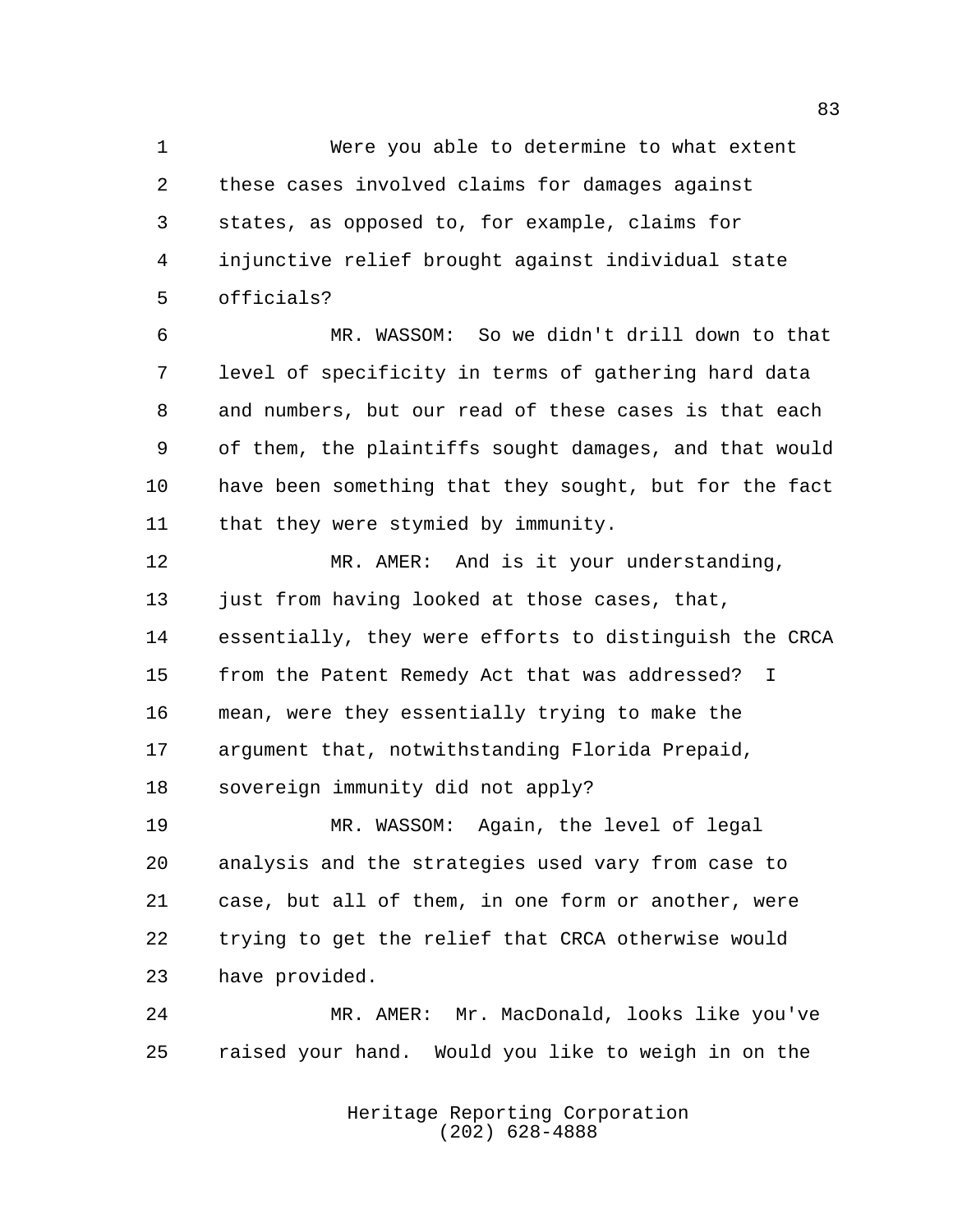usefulness of this evidence?

| 2  | MR. MACDONALD: I would. Thank you, Kevin.              |
|----|--------------------------------------------------------|
| 3  | I'd just like to provide a little bit of context       |
| 4  | because I did review the AIPLA submission.<br>In.      |
| 5  | response to the -- question one about specific         |
| 6  | instances, as Mr. Wassom pointed out, there are 19     |
| 7  | examples, but it was over the span of 36 years.<br>If  |
| 8  | you look at the first bullet -- one of the earlier     |
| 9  | cases that's bullet pointed in the AIPLA submission,   |
| 10 | it's from 1984, and it goes through instances of 2020. |
| 11 | Nineteen examples over the course of 36                |
| 12 | years does not seem like an overwhelming amount so --  |
| 13 | that would necessitate abrogating                      |
| 14 | constitutionally-protected sovereign immunity.         |
| 15 | I also think that these examples, these                |
| 16 | bullet points, are not entirely probative for the      |
| 17 | Copyright Office's inquiry. I haven't heard, and I     |
| 18 | haven't seen, anything in the AIPLA submission, or in  |
| 19 | other submissions, that -- of any proof, or evidence,  |
| 20 | or a determination that, setting aside 11th Amendment  |
| 21 | sovereign immunity, the state defendants did not have  |
| 22 | meritorious, or at least plausible, defenses that, had |
| 23 | they been fully litigated, they may have prevailed.    |
| 24 | I think it's going to be that level of                 |
| 25 | inquiry that's going to be required based on whatever  |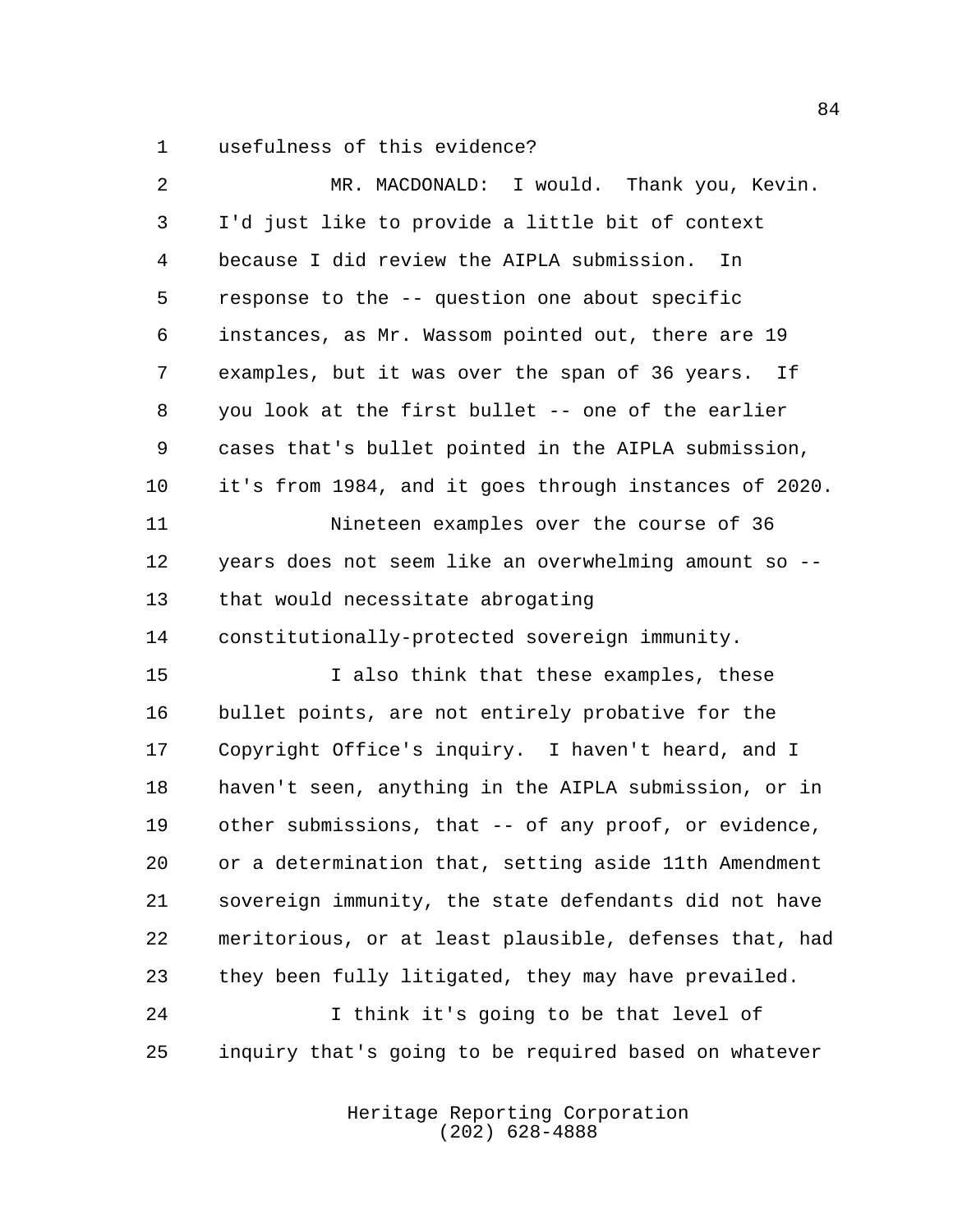is available in the public record on these various matters, most of which did get dismissed at an early stage because of sovereign immunity.

 There's another reason why I just think that this bullet pointed list is not entirely probative. It simply purports to identify how state entities responded in response to a copyright infringement lawsuit: by relying on their

 constitutionally-protected sovereign immunity, among other defenses. It doesn't actually establish that any of these alleged infringements, at the time of the alleged infringement, were done with intentional or reckless intent, and that's the standard that we're talking about.

 I think it's going to be far more probative 16 to actually look at fully-litigated cases, cases involving public entities that, for whatever reason, sovereign immunity didn't apply. I'm sure the Copyright Office and others on this panel are aware of the Georgia State litigation where the publishers ended up losing on almost all the counts and having to actually pay the costs of Georgia State, or the Authors Guild v. HathiTrust matter involving the University of Michigan, the University of California, and other state institutions. I'll pause right there.

> Heritage Reporting Corporation (202) 628-4888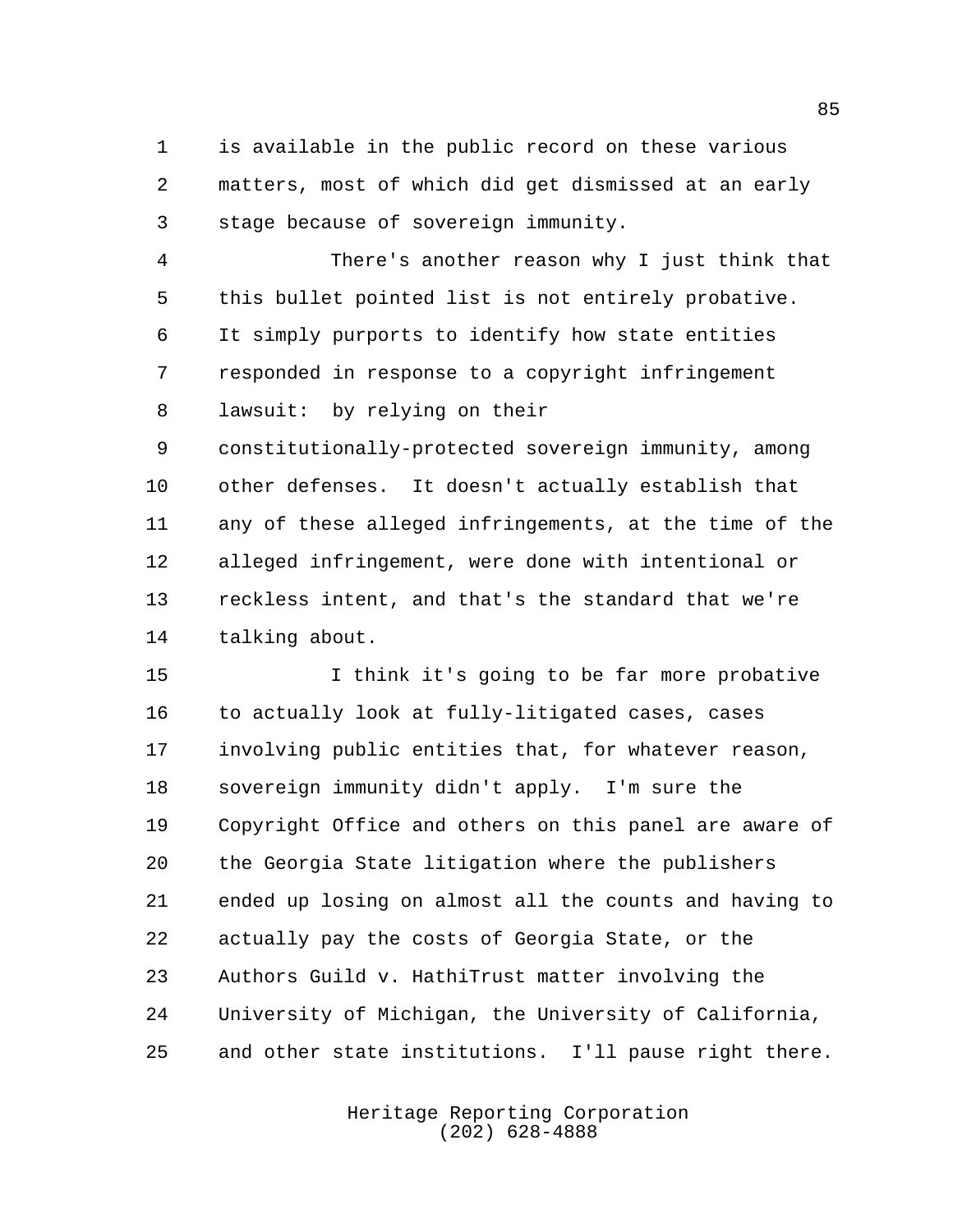MR. AMER: Thank you. Now, so you've raised a number of important points that I want to sort of take in turn here. You first mentioned the number of cases. I guess there were 19 in the AIPLA's submission. If Mr. Bynum is on the phone, I would like to invite him to weigh on in this question of the number of cases that are relevant here. Mr. Bynum, are you there? (No response.) MR. AMER: Okay, I guess not. Well let me turn it back to you, Mr. Wassom. What I was going to ask Mr. Bynum, I was going to ask him about this list of, I think it's almost 160 cases that he provided to us. Mr. Wassom, AIPLA's submission was I guess a subset of that longer list. Did you intend that to be just sort of a representative sample, or was there a reason that you limited your submission to 19 cases rather than the full 160? MR. WASSOM: Oh, by no means did we intend it to be an exhaustive list. It is, in fact, a representative sample. To Mr. MacDonald's point, there's certainly more analysis that could be done of

> Heritage Reporting Corporation (202) 628-4888

those decisions, and we wanted to dig deeper into each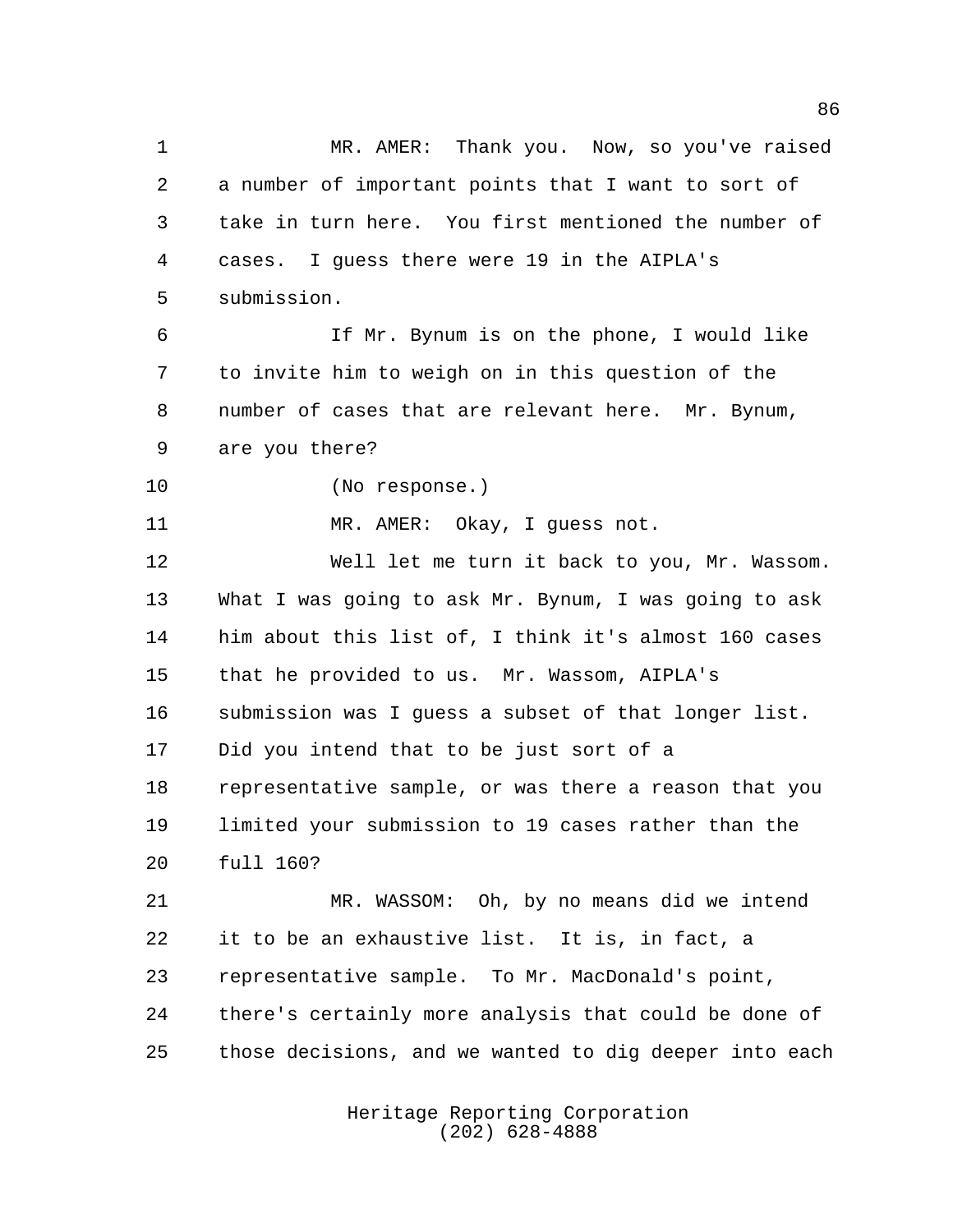one and talk about what the relevant issues are. I'm sure some are going to be more probative than others. That's fine.

 It's not meant to be a smoking gun, but it's certainly indicative, we feel, of the state of the law and the state of infringement activity that's going on. The cases are all there. They're all accessible in public databases for the world to read and the Office to study as well. Certainly, if the Office would invite AIPLA's further submission and analysis of those cases, that's something that we could provide.

13 I would say, though, that 19 issues -- 19 cases on an issue that ought to have already been so clear, as a matter of constitution law, I think -- Kevin, to your point though, you kind of -- I read a suggestion in your initial comments that that's actually a fair number of cases compared to what the understanding should have already been.

 As a litigator, I know that there are a number of issues that I wish someone else would have spent hundreds of thousands of dollars litigating fully all of the various possible defenses so that we would have a robust public record of what the merits of each case are, but we can't expect another party to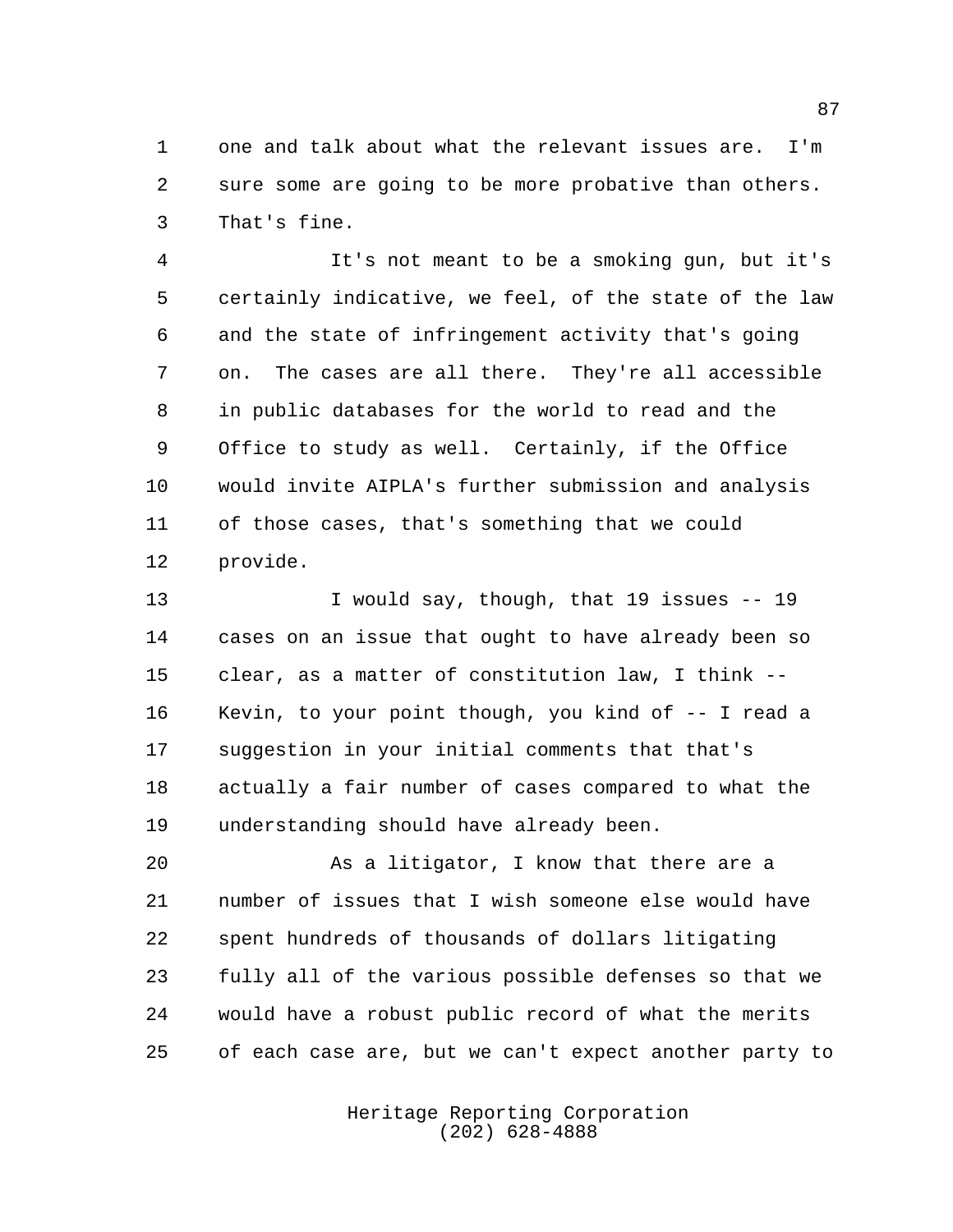do that.

| 2  | MR. AMER: Well, right. So just to maybe                |
|----|--------------------------------------------------------|
| 3  | turn back to you, Mr. MacDonald, and I want to bring   |
| 4  | others in, too, I mean, you made an important point, I |
| 5  | think, in noting that it's not clear from just the     |
| 6  | fact that these cases were filed to what extent the    |
| 7  | states may have had other valid defenses, whether the  |
| 8  | copyright owners ultimately would have prevailed.      |
| 9  | I think, from our standpoint at the                    |
| 10 | Copyright Office, the question is what other evidence  |
| 11 | -- I mean, the problem with us using those cases is    |
| 12 | the fact that they've -- the merits are not able to be |
| 13 | addressed because of sovereign immunity, right? So     |
| 14 | the cases don't really provide a vehicle for us to     |
| 15 | assess whether there were meritorious defenses, et     |
| 16 | cetera.                                                |
| 17 | So do you have thoughts about other sorts of           |
| 18 | evidence or ways that we can use these sorts of cases  |
| 19 | to make this assessment?                               |
| 20 | MR. MACDONALD: Yes, I do. Well, as I                   |
| 21 | mentioned, there are some fully-litigated cases where  |
| 22 | sovereign immunity, for whatever reason, was not at    |
| 23 | issue or did not preclude a decision on the merits,    |
| 24 | and I cited a couple, and there is an extensive record |
| 25 | in the Georgia State litigation, as well as in the     |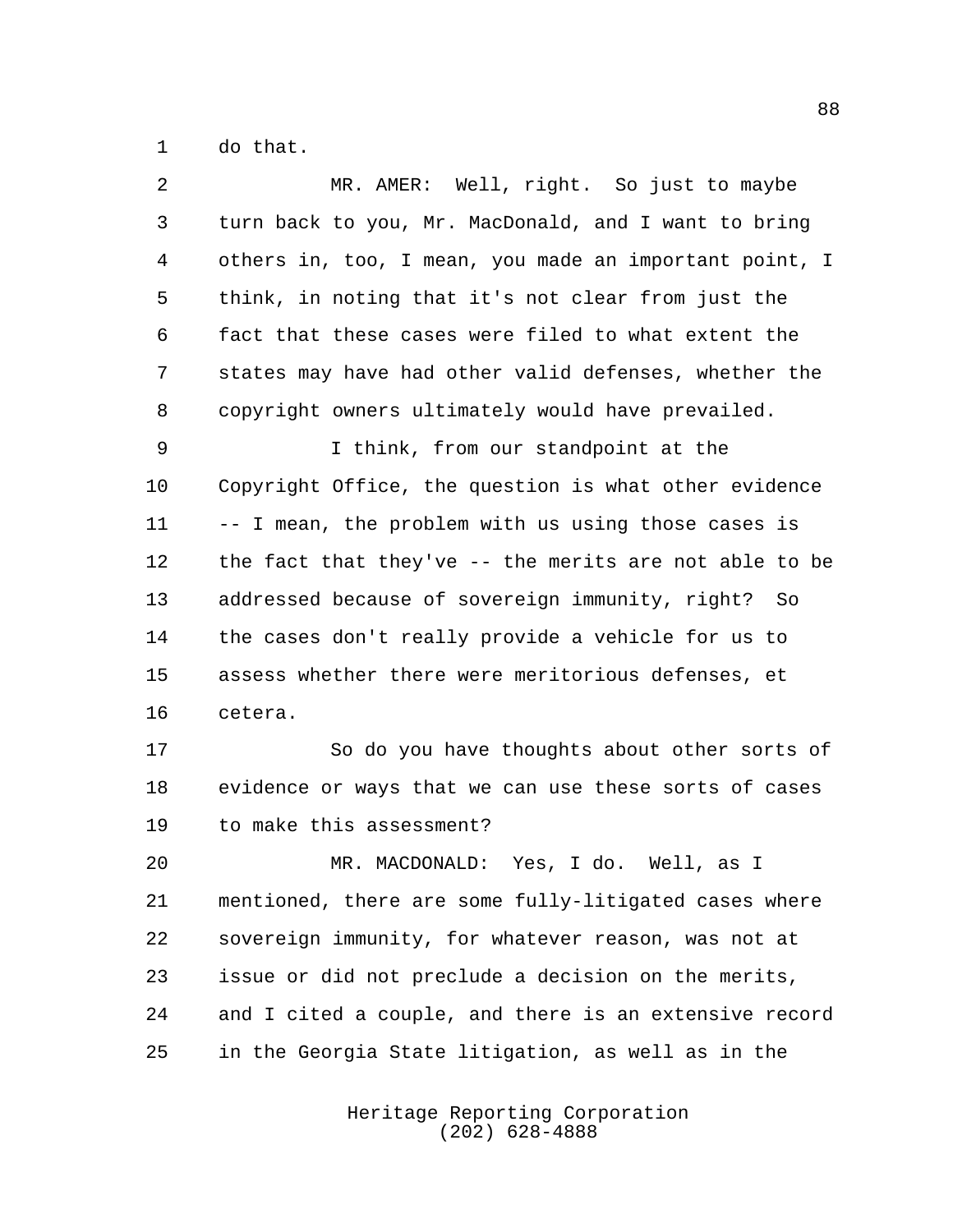Authors Guild v. HathiTrust litigation.

 I do think that that -- those cases are going be far more probative than, you know, 19 cases that have been dismissed at a motion to dismiss level. That's point number one. The second point that I think -- in terms of looking at evidence -- and I do respect and admire, and I think it's going to be a significant project for the Office to really get into the evidence, but one of the questions in the notice of inquiry, which is Question 1-F, is whether the infringement was committed pursuant to a state policy. I have looked at most of the initial comments, as well as the reply comments submitted in response to the notice of inquiry. I saw no evidence whatsoever of state policies that -- where the state institution had a policy of we're just going to infringe and not worry about it and rely upon sovereign immunity. I think we heard from Mr. Thro of the University of Kentucky who provided some elucidation about what is really required here. It's a de facto policy, or a pervasive pattern or practice of infringement. Again, I don't see that. The third point is that I really do think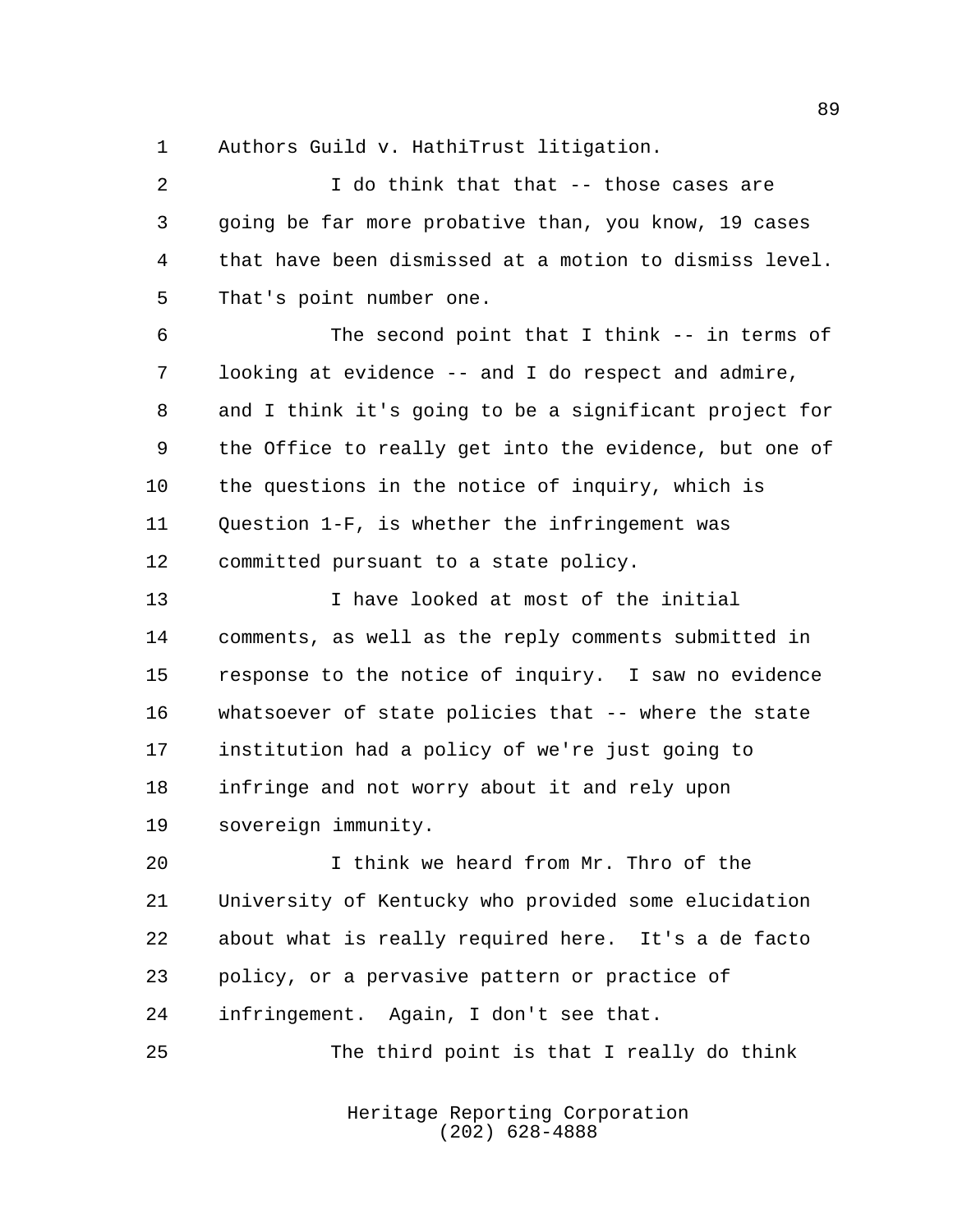it's going to require going into the public record for a lot of these cases and a lot of the points that Mr. Bynum and AIPLA had submitted to see what is raised in the motion to dismiss. Was it purely sovereign immunity, or were there meritorious other defenses that were raised?

 Just by way of example, I did carefully look at the AIPLA submission, and I did look at Mr. Bynum, and I was looking specifically for the University of California, and there was a reference to a 1987 case called B.V. Engineering v. UCLA, and in the second paragraph of the District Court's decision, which, of course, granted sovereign immunity, it specifically said that the defendant regent's motion is based on various grounds, including a claim that defendant is entitled to immunity from suit under the 11th Amendment.

 And then in the -- two sentences later, the Court says it does not reach the remaining issues posed by the parties on their motions for summary judgment, the point being is there are typically many meritorious defenses that are raised, at least in my own practice and from what I've observed with other state institutions, aside from the sovereign immunity, and I do think that those need to be carefully looked

> Heritage Reporting Corporation (202) 628-4888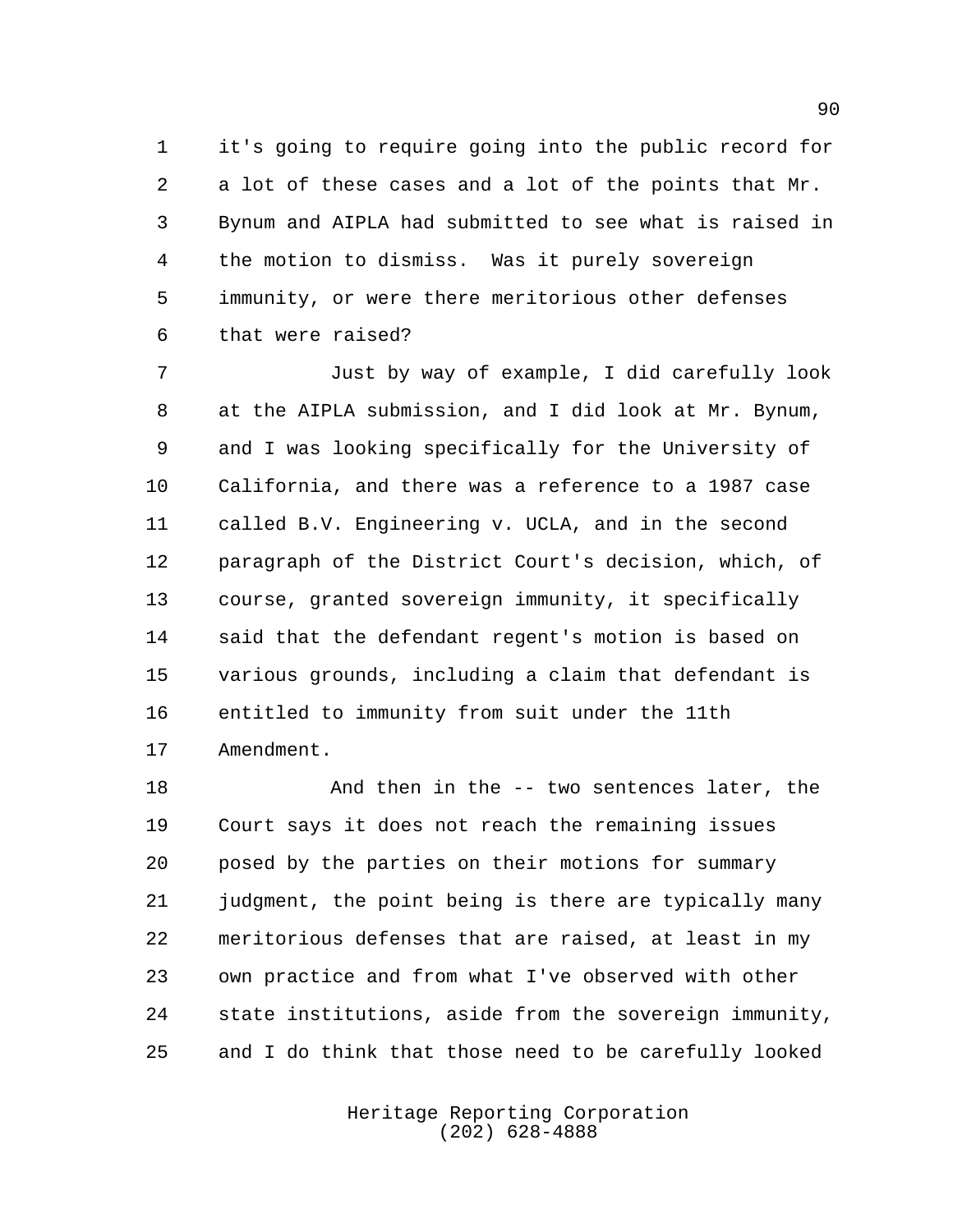at.

 MR. AMER: Thank you. Mr. Wassom, I see you've raised your hand so I'm going to go back to you quickly, and then I would invite, particularly, folks from states to weigh in on this question, too. I mean, I would say, at least on its face, the fact that we have evidence of up to 160 cases filed against states since 2000 for copyright infringement seems noteworthy, and so I wonder if other state representatives agree with Mr. MacDonald that we sort of need to look at those cases on a more granular level to determine whether there's this sort of a pervasive issue. But, Mr. Wassom, you wanted to respond?

 MR. WASSOM: Thank you. Two quick points and I'll pass the mic. The first is it's the number of cases that either were never filed or were filed at the complaint stage and abandoned which are -- the data that's provided so far suggests that number is going to be orders of magnitude higher than the number of cases we can actually identify with decisions that were reached.

 The second being Mr. MacDonald's point is a great one that there -- that state entities have wide variety of other defenses available to them, and once

> Heritage Reporting Corporation (202) 628-4888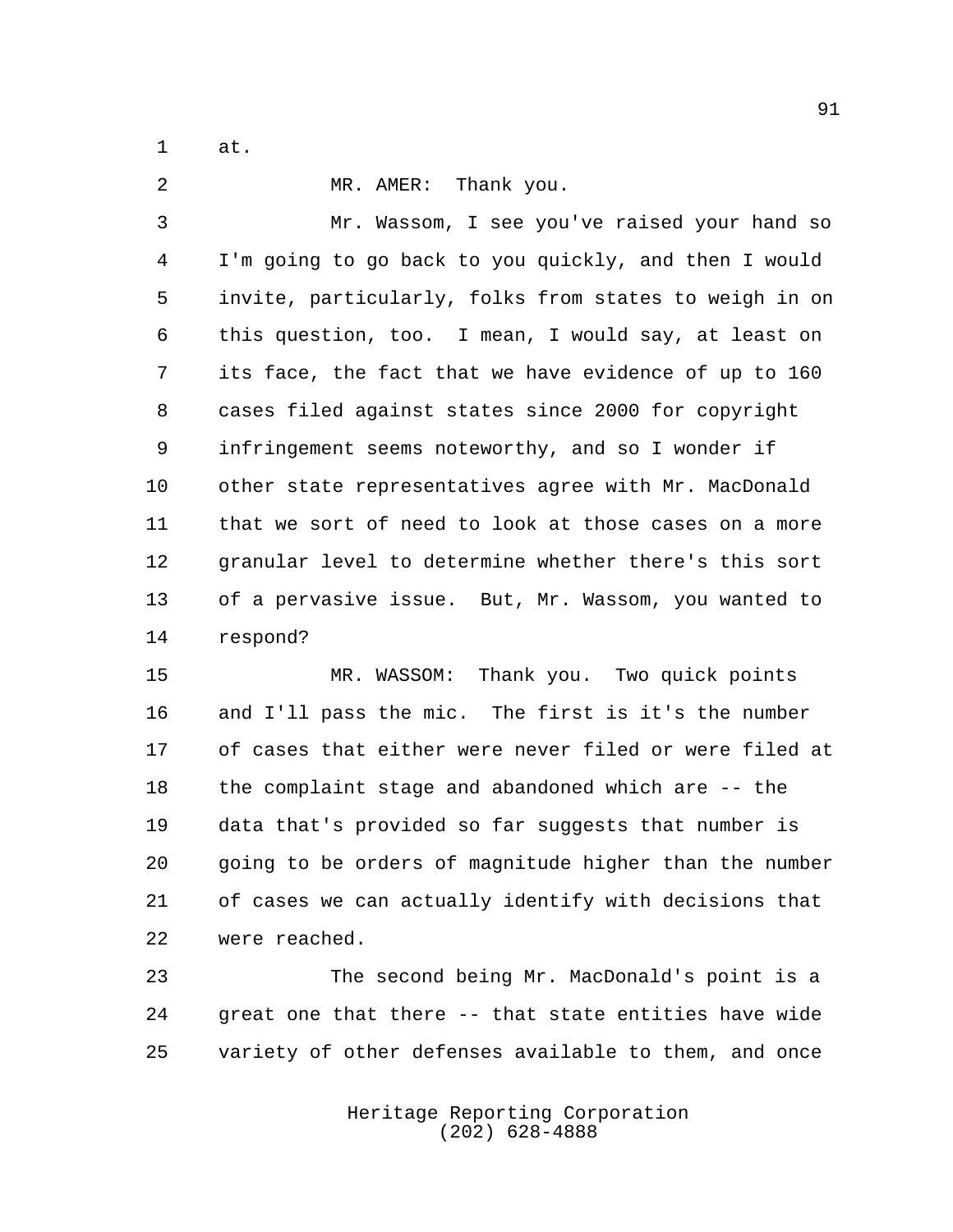the state -- once -- if, in fact, the CRCA, that remedy was re-adopted and sovereign immunity no longer became an issue, now we'll be able to actually litigate those and be able to determine their merits, and the availability of those defenses is a great reason for state entities to not fear that the sky is falling just because the CRCA is reinstated.

 They have a wide variety of other defenses to fall back on, so the impact on those state agencies is likely to be muted by those.

 MR. AMER: All right, thank you. Mr. Laiho? 12 MR. LAIHO: Yes. One of the things that I wanted to comment on is that -- is the number of cases and the number of allegations that we get of infringement. So while it's true that state agencies do occasionally receive emails or letters alleging that they've infringed on authors' work, when I say occasionally, I'm talking about a handful of allegations over a multi-year period.

 I've been in our office for over 20 years, and, on average, our office receives maybe one infringement allegation per year, and that's across all of the different state agencies that we represent. So I think it's really important to understand that. This isn't some pervasive pattern of even allegations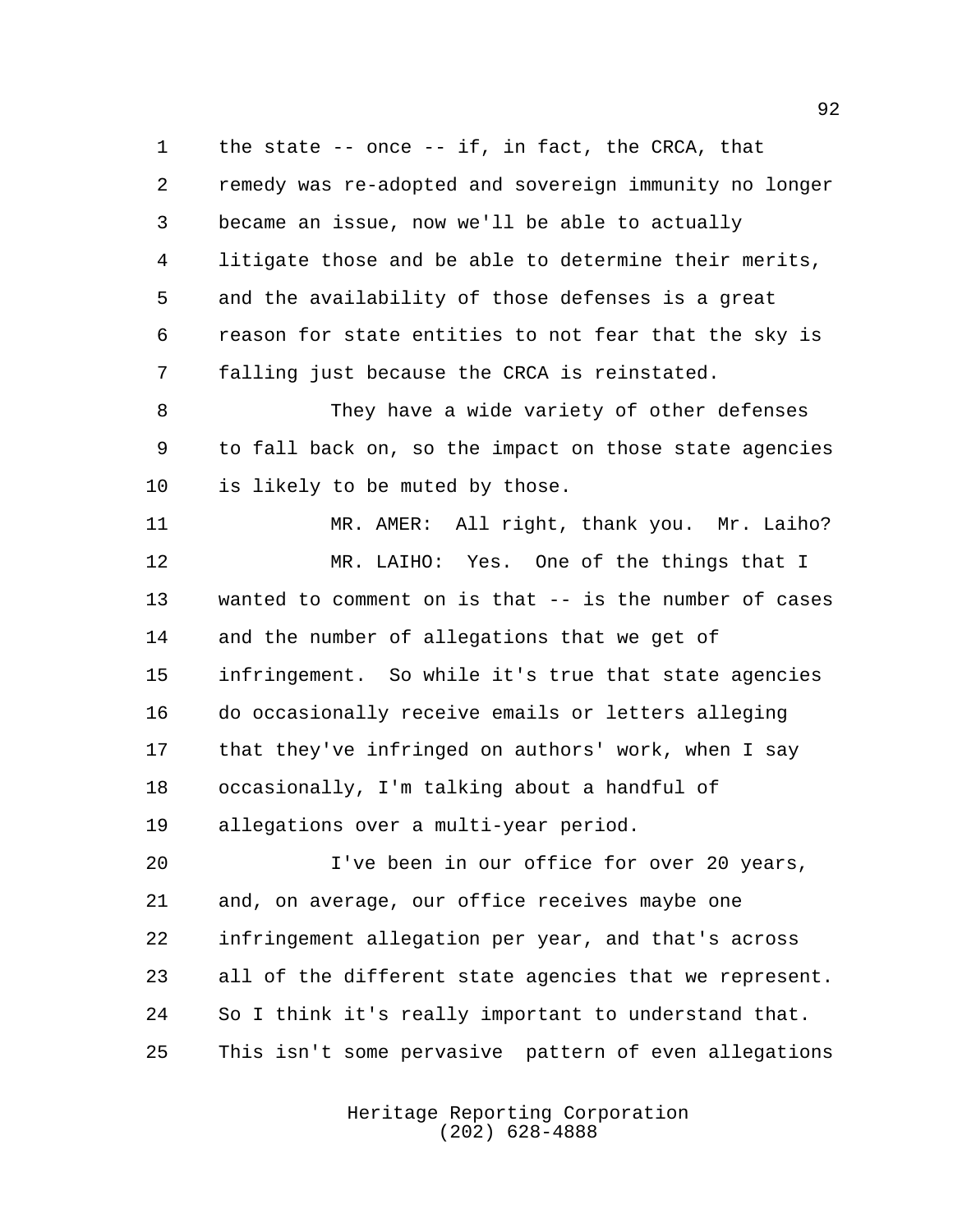that the state agencies are infringing authors'

content.

3 MR. AMER: Yes, Mr. Molnar?

 MR. MOLNAR: Yeah, I would just follow up. As IP counsel for State of Ohio, I've been since 2012, so going on nine full years, and I have -- I went back and counted how many cease and desist letters I've had to deal with for all our state entities: two year colleges, four year colleges, state agencies, and it amounted to seven over the course of nine years. Just cease and desist letters.

 And, of those seven, we actually -- there two or three that were meritorious, and we settled. We paid the -- paid out some judgment, and that's a matter of public record. So they just don't come up very often. They really don't. At least in my practice. Like I said, I think this is consistent with what Mr. Laiho said, I'd expect to see a cease and desist letter maybe once or twice a year.

 MR. AMER: So you mentioned paying out settlements, or paying damages.

MR. MOLNAR: Yeah.

 MR. AMER: Is that the state's typical practice when presented with an infringement claim? I mean, do you undertake an assessment of the merits,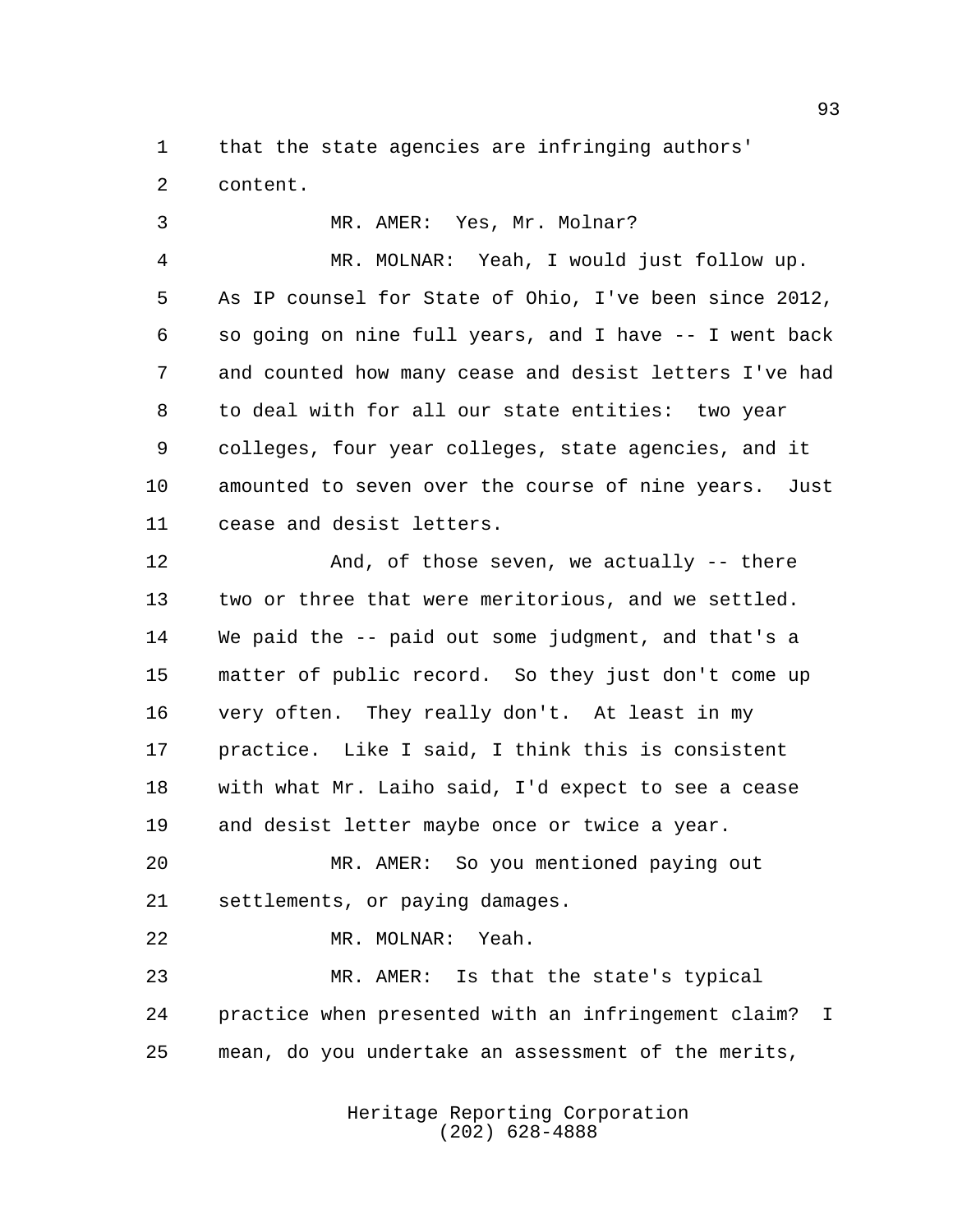and, if you find it meritorious, try to work out a financial settlement, or is it typical that you will assert sovereign immunity?

 MR. MOLNAR: I don't know what the law is in the other states, but in Ohio there's a pretty easy workaround to allow for immunity, so the state will be, potentially, on the hook regardless of whether or not we assert 11th Amendment immunity or not.

 That is, you can sue -- if you can obtain a public records request, find out the individual who's actually responsible for the copyright infringement, sue them in a personal capacity, and, under Ohio law, we represent them, and then indemnify them. So we have to be very cognizant of that risk.

 So we really assess the merit of claims, and where we've had meritorious claims, like, clear copyright infringement, we've settled, period. And then, we're also the chief state law enforcement officer, and it's not a particularly good look, in our opinion, to use the 11th Amendment the way this -- you know, as a technicality to avoid following the law. So we have two different approaches, but they work in, I think, the same way.

 MR. AMER: So you were talking before about, I assume, 1983 suits against the state officials in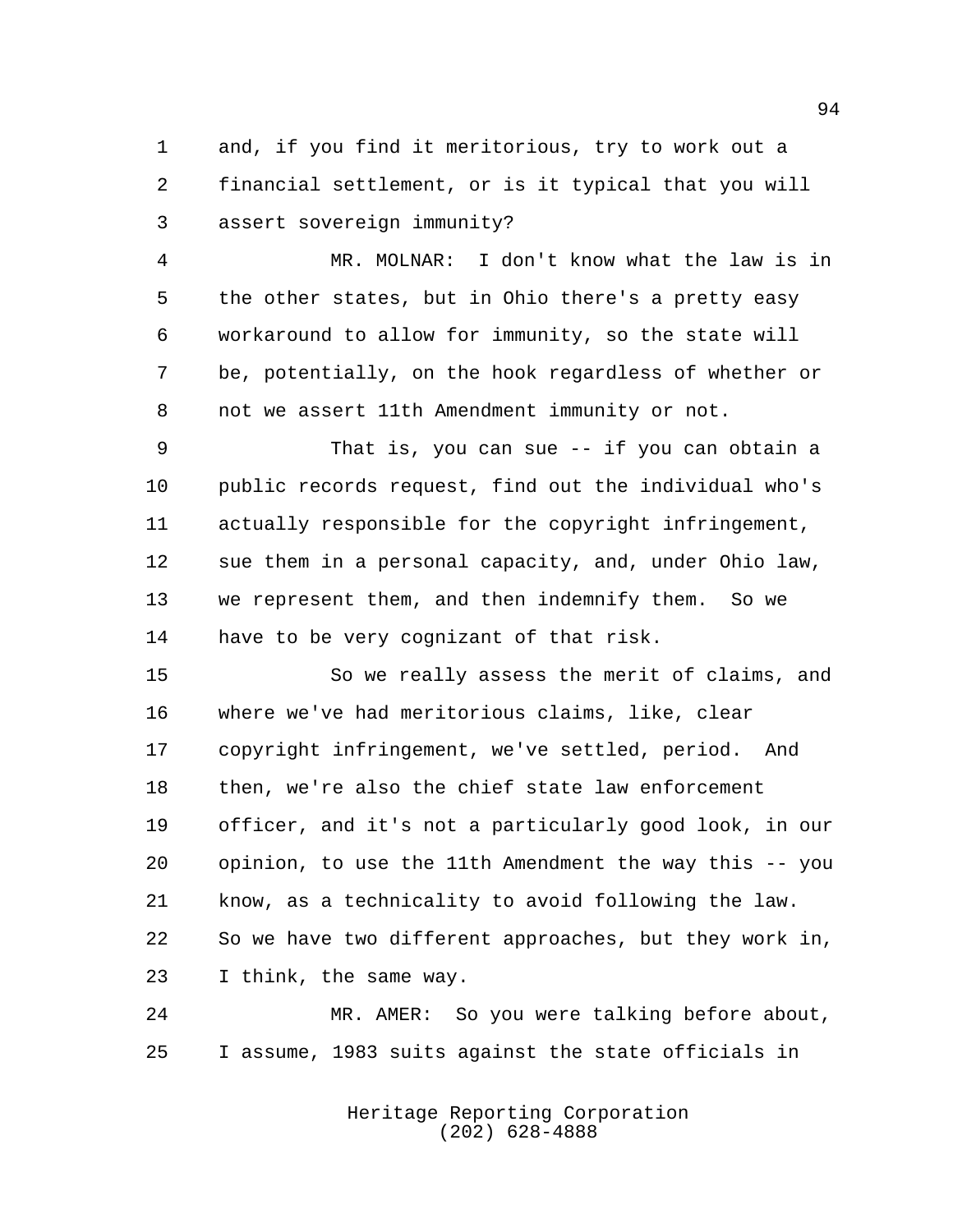their personal capacity? Was that what you were --

 MR. MOLNAR: Well, you can sue an individual in their personal capacity for copyright infringement. Just a copyright claim against that individual. We've had to deal with that case. We had a case where our agency, it was the Department of Natural Resources, was sued, and we dismissed that on 11th Amendment grounds because it was not a proper suit, but they brought the suit again.

 We told them if you know who did it, if you have a name of an individual, which they did, then you need to sue them in their personal capacity, and they did.

 MR. AMER: But I'm talking about situations where the state employee is acting pursuant to state policy or acting in their capacity as a state official. In that circumstance, you would need to bring the action under 1983, I gather, right, and the official would be entitled to qualified immunity?

 MR. MOLNAR: So I'm not sure you would bring it under 1983. I mean, the claims that I've seen and where this has come up, it's been a claim for copyright infringement. Now, district courts that have considered it have said qualified immunity applies in that case.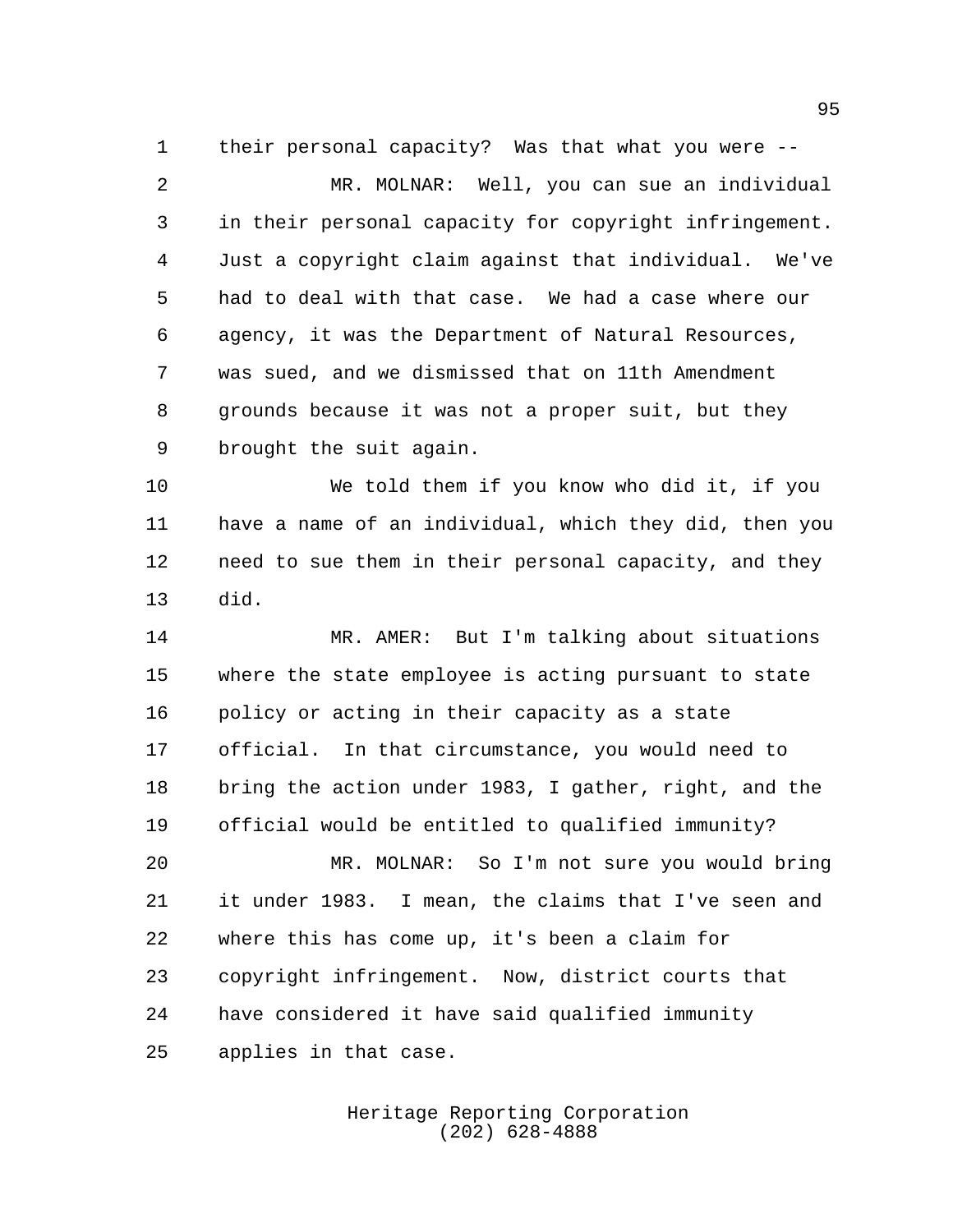MR. AMER: Okay. Mr. MacDonald, you raised your hand.

 MR. MACDONALD: Yes. Thank you for again allowing me the opportunity. The answer is, yes, we do pay from time to time. I don't have any sort of specific numbers, but, in response to credible, meritorious claims of copyright infringement where our own defenses, separate from sovereign immunity, are, in my opinion, not very strong, I do recommend some payment to settle the matter because we respect copyrights.

 We have various policies that require us to adhere to copyrights. We're subject to the Higher Education Opportunity Act which requires annual copyright disclosures or, potentially, our federal funding is withheld. So, yes, we do pay on occasion. I would say it's certainly less than 50 percent, but certainly greater than zero percent.

19 And in a few instances we have settled on, sometimes in addition to payment or sometimes in lieu of payment, to take corrective measures with the aggrieved copyright owner. One such example was where a college radio station had to impose some educational requirements to all of their new employees about copyright, and copyright infringement, and the balance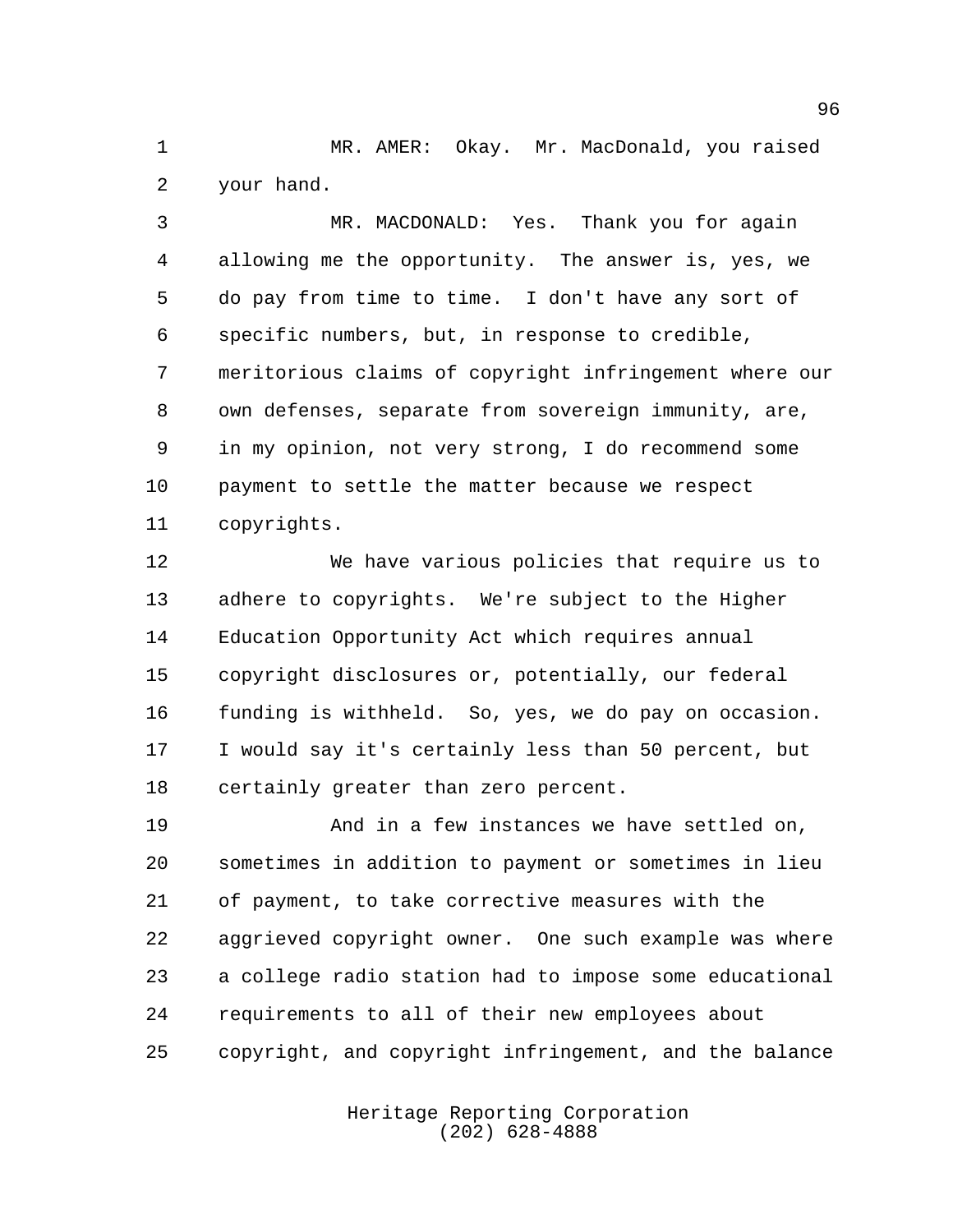of fair use. So those are some of the examples where we do take measures, including payment, in response to credible copyright infringement claims.

 MR. AMER: Great. I do want to turn to some of the copyright owners who have raised specific allegations of infringement that they've experienced by states.

 Dr. Bell, I'd like to start with you, if I could. You have submitted comments through the Copyright Alliance alleging numerous infringements by multiple state entities. I was wondering if you could just give a brief sort of overview of those situations, and the types of infringements that you're claiming, and how the states have responded.

 DR. BELL: Okay. Well, again, I think this is just the tip of the iceberg, but I've identified more than 130 universities, public universities, who have infringed or whose employees have infringed upon my copyright. Now the question of whether it's meritorious, we probably would disagree on many of them, but that's something I'd like to see happen in Court rather than just not being able to go after them because of sovereign immunity.

 In Ohio, I wrote a cease and desist, and the only responses I got was we claim sovereign immunity.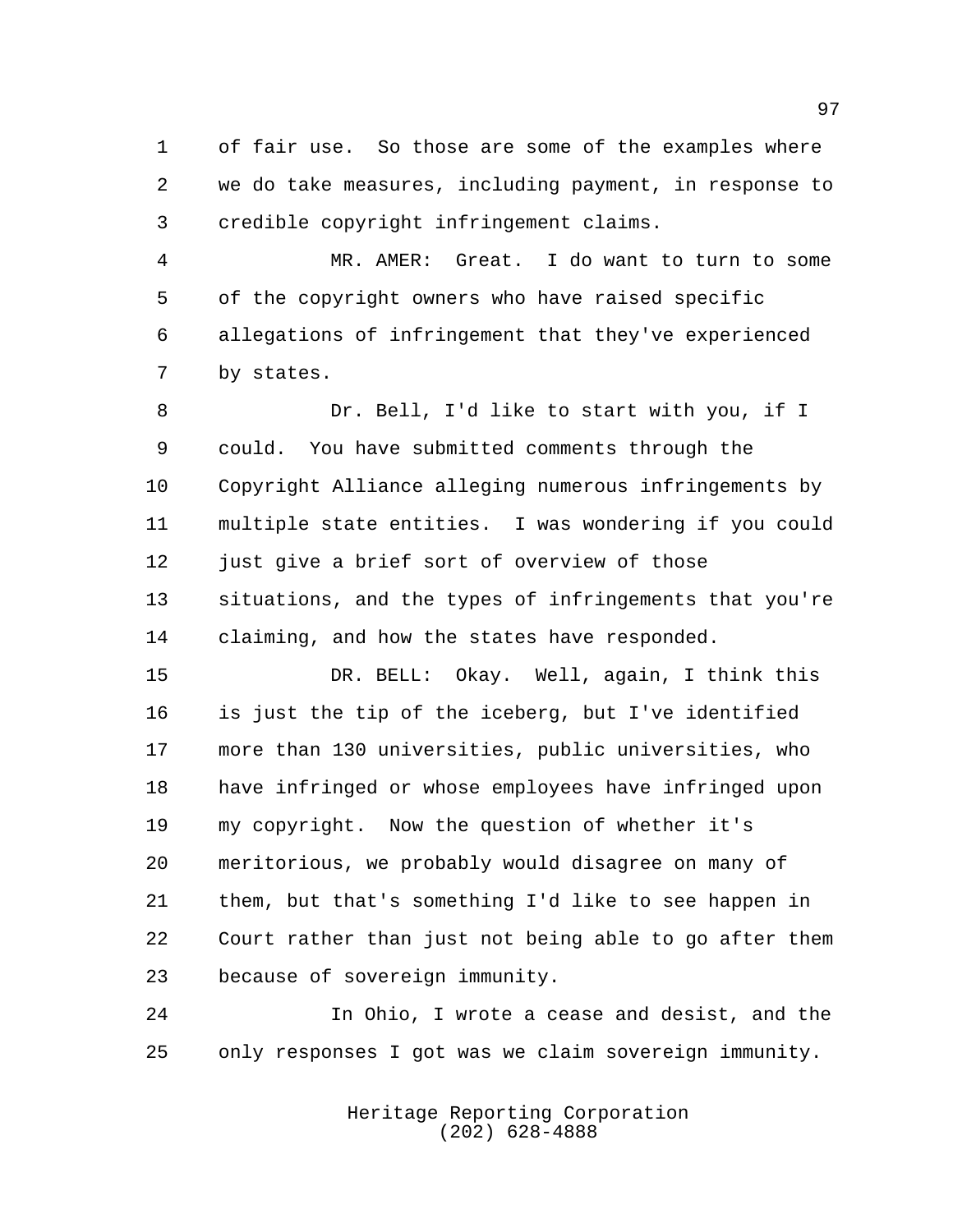University of Texas is particularly of interest to me. It's a great university, and I got my Master's there and my Doctorate, and did post doc there, and worked there.

 They have a very strong brand, make a fortune on licensing their works, and are well-respected in the community with what their policies are, but when I had multiple infringements by employees of the University of Texas, the only response I got was sovereign immunity.

 MR. AMER: Let's just back up. So you are -- you have a number of books that you've published -- DR. BELL: Yes.

 MR. AMER: -- correct? Could you describe sort of the nature of the infringements that you're experiencing? What are the states actually doing with your works?

 DR. BELL: So I've written 11 books, 10 of them on sports psychology and human performance psychology. I have a copyright on the book Winning 21 Isn't Normal, and a separate copyright on the name -- the heart of the book, the main passage that I wrote the book around, also called Winning Isn't Normal. All of my books have been infringed upon,

but Winning Isn't Normal particularly has been hugely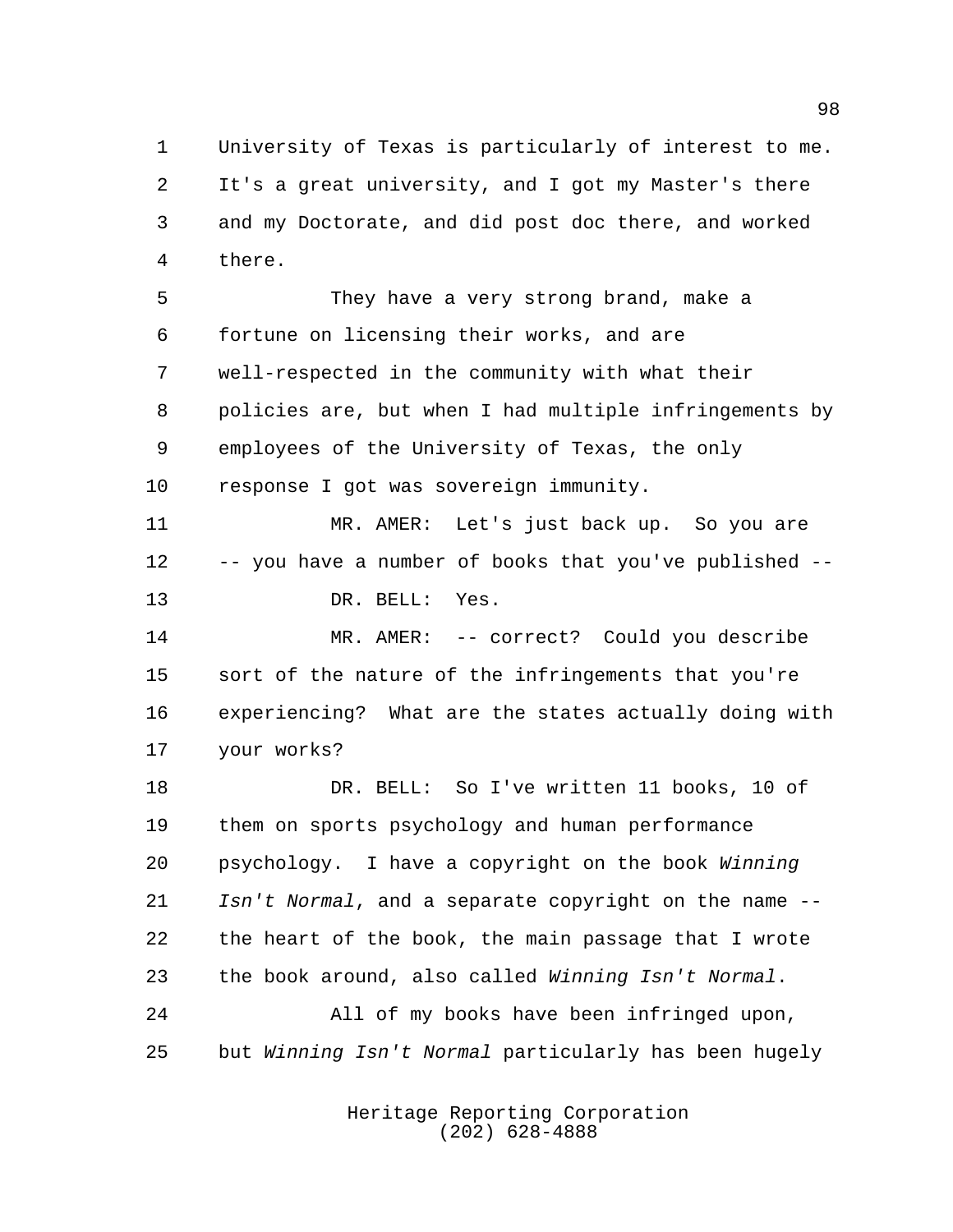infringed upon. It's been distributed, disseminated by -- out to -- disseminated out to, literally, millions of people without any kind of remuneration from them. Some of it is very clearly infringement. The University of Louisville, for example, each of their -- eight of their sports infringed on my copyright, gave attribution to anonymous. And at least one of those stories had prior warnings from the national governing body in that sport, and yet the infringement continued. MR. AMER: So what, exactly, was the infringement? What did they do? 13 DR. BELL: Well, first of all, they infringed upon my right to how it's used. So, for example, I have a number of -- I have, particularly derivatives, of a passage specifically that has a copyright on that is going, or being distributed widely right now. It has a phrase in there that's illiterate and nonsensical, and that's really very embarrassing to me, as an author, right? That bothers me. They distributed unbelievably widely. I have one particular derivative that has been copied and

disseminated millions of times.

A very important part of my concern with

Heritage Reporting Corporation (202) 628-4888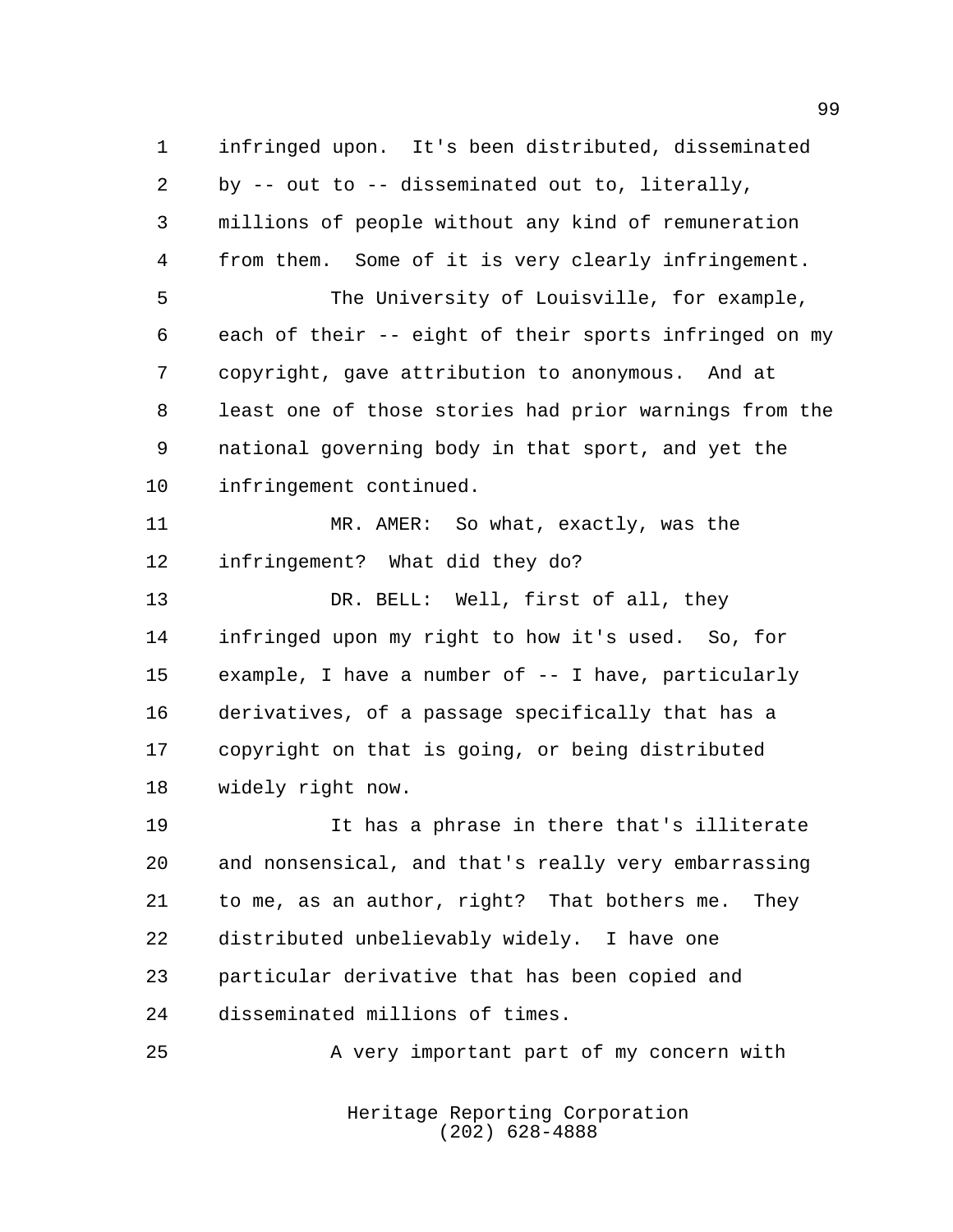this is that because of all the infringing on my works, I stopped writing. I was very prolific in getting a bunch of books out in a fairly short number of years, but the amount of sales that's gone on makes it very difficult for me to collect and stop people stealing my work, and particularly if it's the state. I think that hurts society, that people sort of just stop writing.

 MR. AMER: I know you've filed -- you've asserted claims in a number of courts, infringement suits, and so, in those cases, is the typical response, or is sovereign immunity one of the defenses that states have typically raised?

 DR. BELL: I don't think so. I'm not sure, but I don't think so in those particular cases. There are hundreds of cases that I haven't pursued because of sovereign immunity. I can't afford to do that, and I can't afford to take them to trial.

 I think that my goal in sending a cease and desist is to get them to stop, but I also want there to be a deterrent effect to stop other people. So, for example, I've had multiple infringements from Northeastern State University, and they did it over many of their sports, and their recruiting office, and some of the other administrative offices, and I just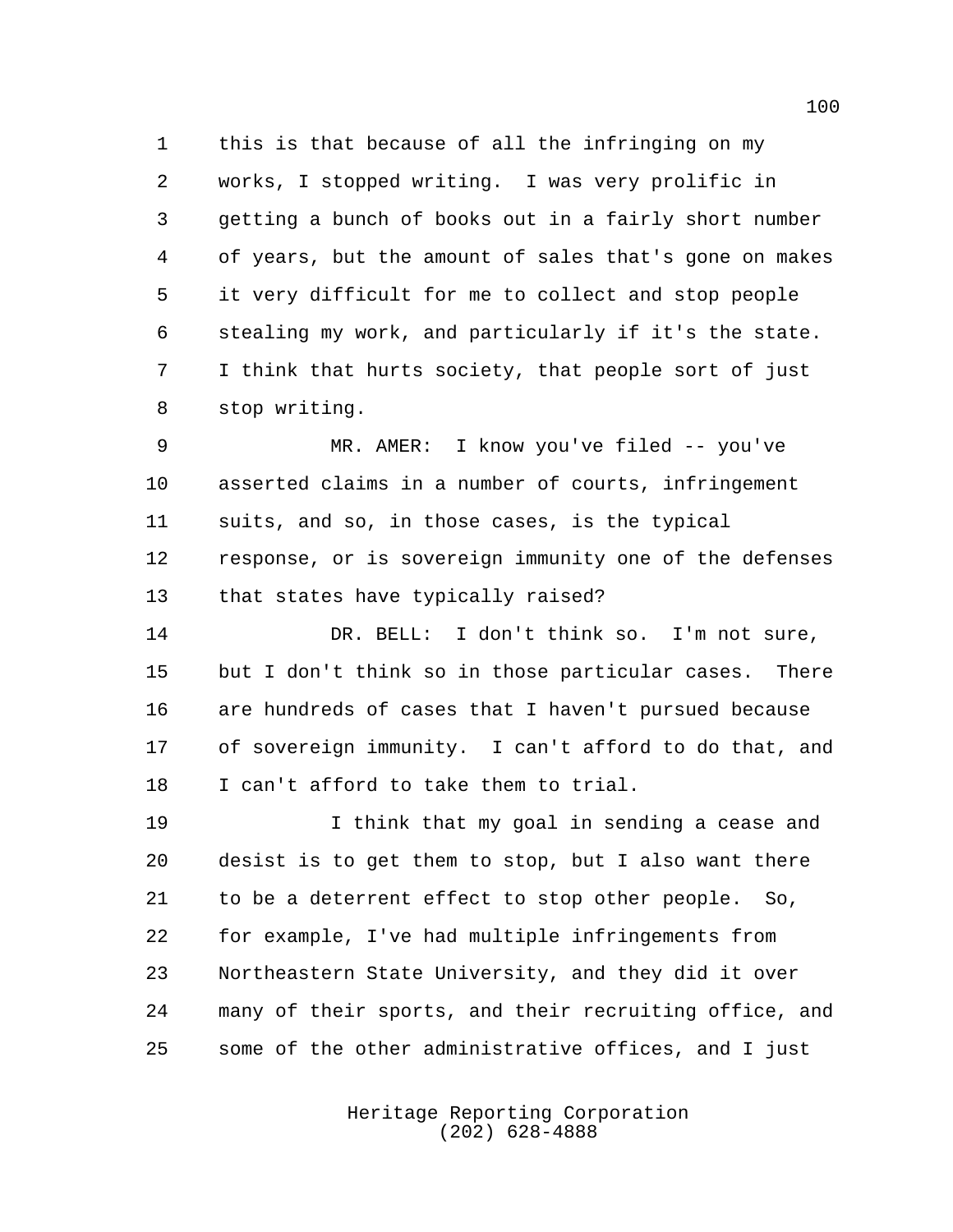couldn't go after them with sovereign immunity.

 The universities license their brands, their trademarks, their patents, and their copyrights, and they make sure that even their own employees -- they own what their own employees do a lot of the time, and if their employees on their own then go use it, then they go after their own employees. They also punish students for that kind of behavior. I find that appalling. MR. AMER: Thank you. That's helpful. 11 100, just in the interest of time, want to move to -- I believe -- Mr. Bynum, are you there now? (No response.) MR. AMER: One of these times this will work, but apparently not yet. Okay. I would like then to turn to Ms. Murphy. You've talked about infringements of various pieces of intellectual property that the American Chemical Society has produced. Could you talk just generally about what sorts of infringements by states you've experienced? MS. MURPHY: Of course. Thank you. So just so everyone's clear, I'm actually part of the Division of Chemical Education, which is a technical division of the American Chemical Society. Of that, we have an entity called the Examination Institute, and that's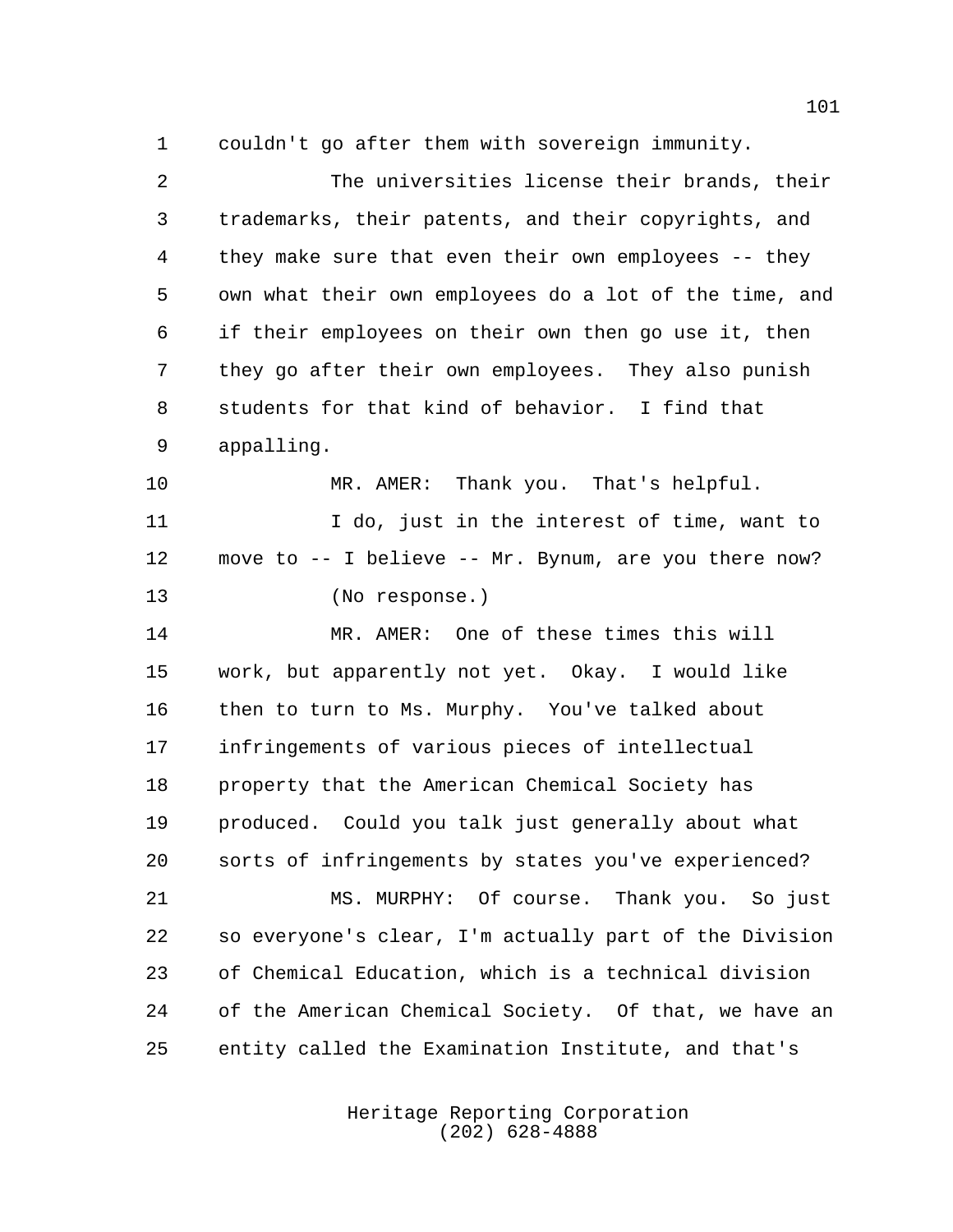what I lead. We're a very small group, unlike our parent organization, ACS.

 We've been around since 1934, and we produce standardized tests in chemistry. These are used by many institutions -- currently, over 2,500 institutions use our exams in some capacity -- and we hold secure copyrights on our test items.

 Because many of our tests are used for final exams, our test lifetime is actually quite long, depending on the area. So a general chemistry or organic chemistry test might only live from -- as a released or active test for maybe four to six years, a physical chemistry test might live for 10 to 12 years because it takes so long to develop these exams.

 The types of infringement that we've experienced over the number of years that I've been director, and that's a little over five years, have included actions by employees of institutions, where they have either photocopied our tests or they've translated our materials into either study materials or their own exams using learning management systems or directly using paper tests, most commonly using learning management systems.

 And then the other component of this is where the secure site that is supposed to be set up in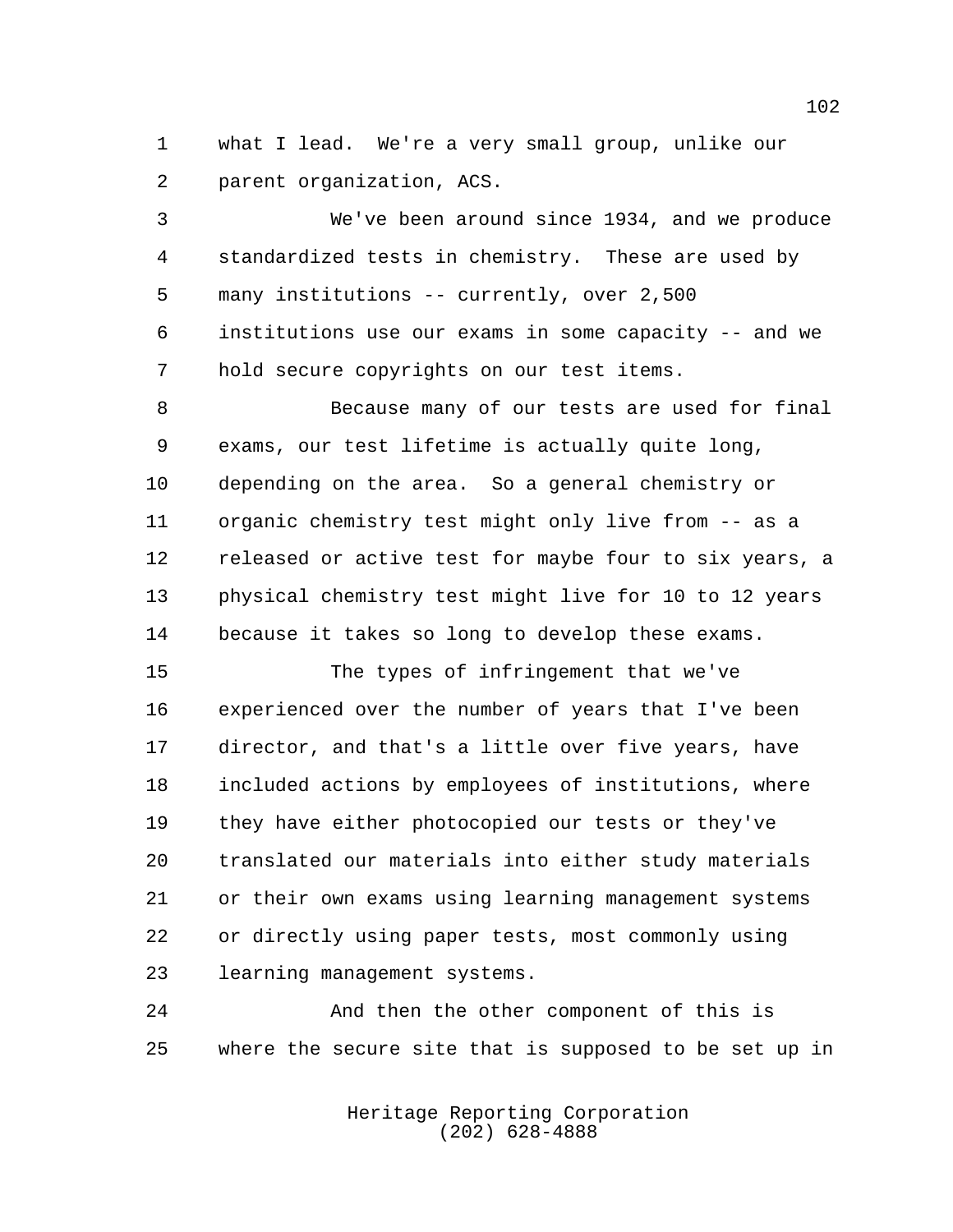which the tests are administered is not, in fact, as secure as it needs to be, and students then are the ones that either take pictures of the exams or they remove tests from the site, and then, obviously, that comprises our items.

 We've had a fairly good experience being able to work with institutions that infringe that are private that are not part of state institutions, and we've been able to seek some damages and be able to -- really, the more important thing -- not the damages, but the more important thing is to be able to correct actions so that the infringement doesn't continue.

 We have many entities that are a part of state institutions. Sometimes they're actually state universities, sometimes they're connected to state universities, and it does get murky, where we have come up against sovereign immunity almost immediately.

 In fact, I'm a chemist, not a lawyer, so I apologize for not being well-versed in what so many of you are, but the lawyers that we work with oftentimes will tell us that we're simply not able to pursue things simply because it's a state institution, and we stop at that point.

 We certainly make every effort to be able to have the materials removed, but, oftentimes, that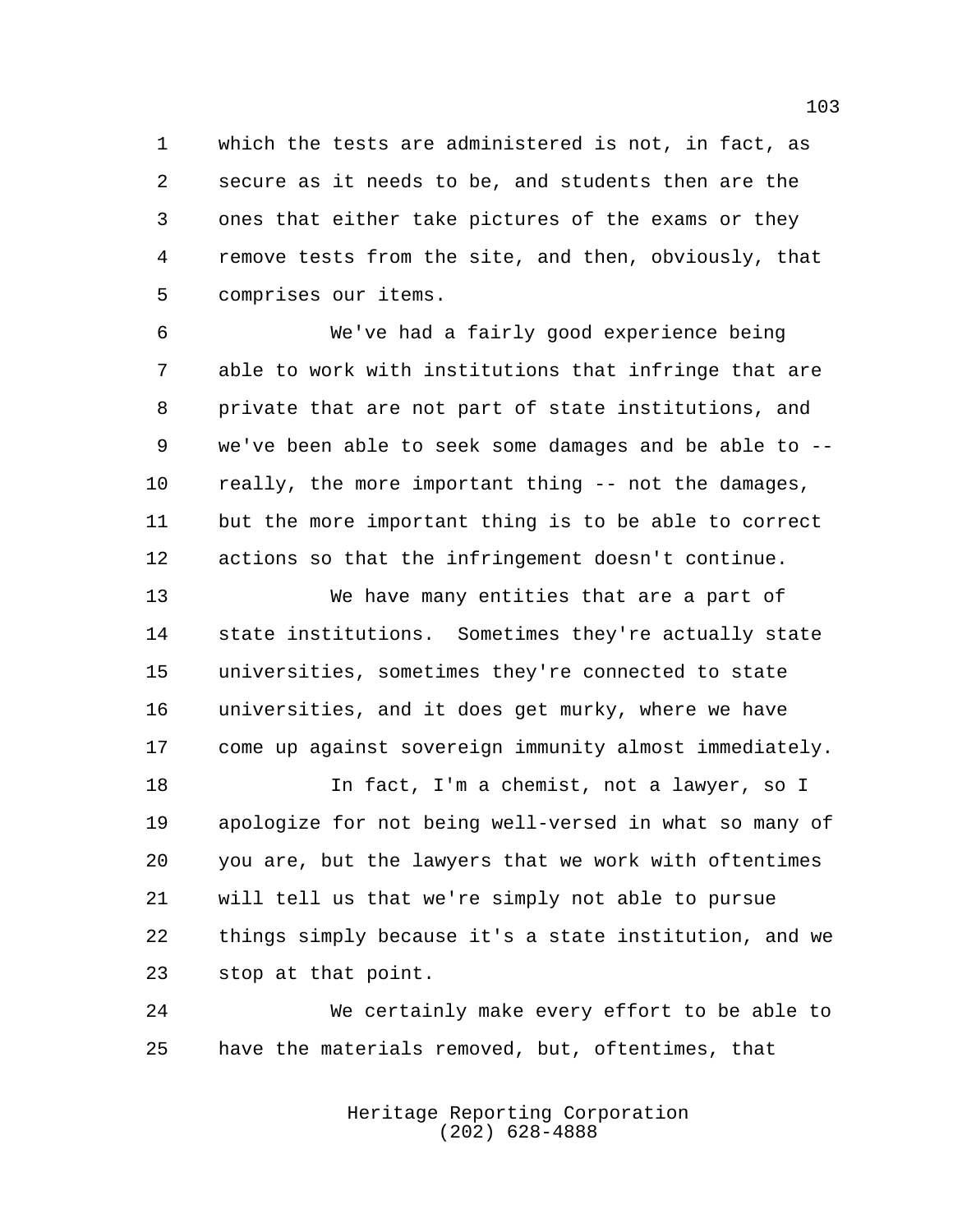falls to us then. Because there's nothing we can do, we have to recall tests. Hundreds of thousands of dollars are spent on our side, and, like I said, we're a very small group. We have 60 products that we're trying to protect with about five people. MR. AMER: Okay. Let me just jump in. It sounds to me like we have some background noise, so if everyone who is not speaking could -- MR. GRAY: Kevin, I think that may be Mr. Bynum, actually. MR. AMER: Oh, wait. Let me just -- MR. GRAY: Mr. Bynum, can you hear us? MR. AMER: I think I can mute him. Okay. Thank you, Ms. Murphy. I just want to ask a couple of clarifying questions. So you produce -- are they model exams? I'm interested in sort of what your normal marketing practices are. You know, who are your customers for these sorts of materials? What's the normal business practice? MS. MURPHY: So our customers are actually faculty and instructors in departments. So to go to a procurement model or license for a university just doesn't fit our product because it's simply not

 widespread use by a university, it's only used by chemistry departments. The customers range from high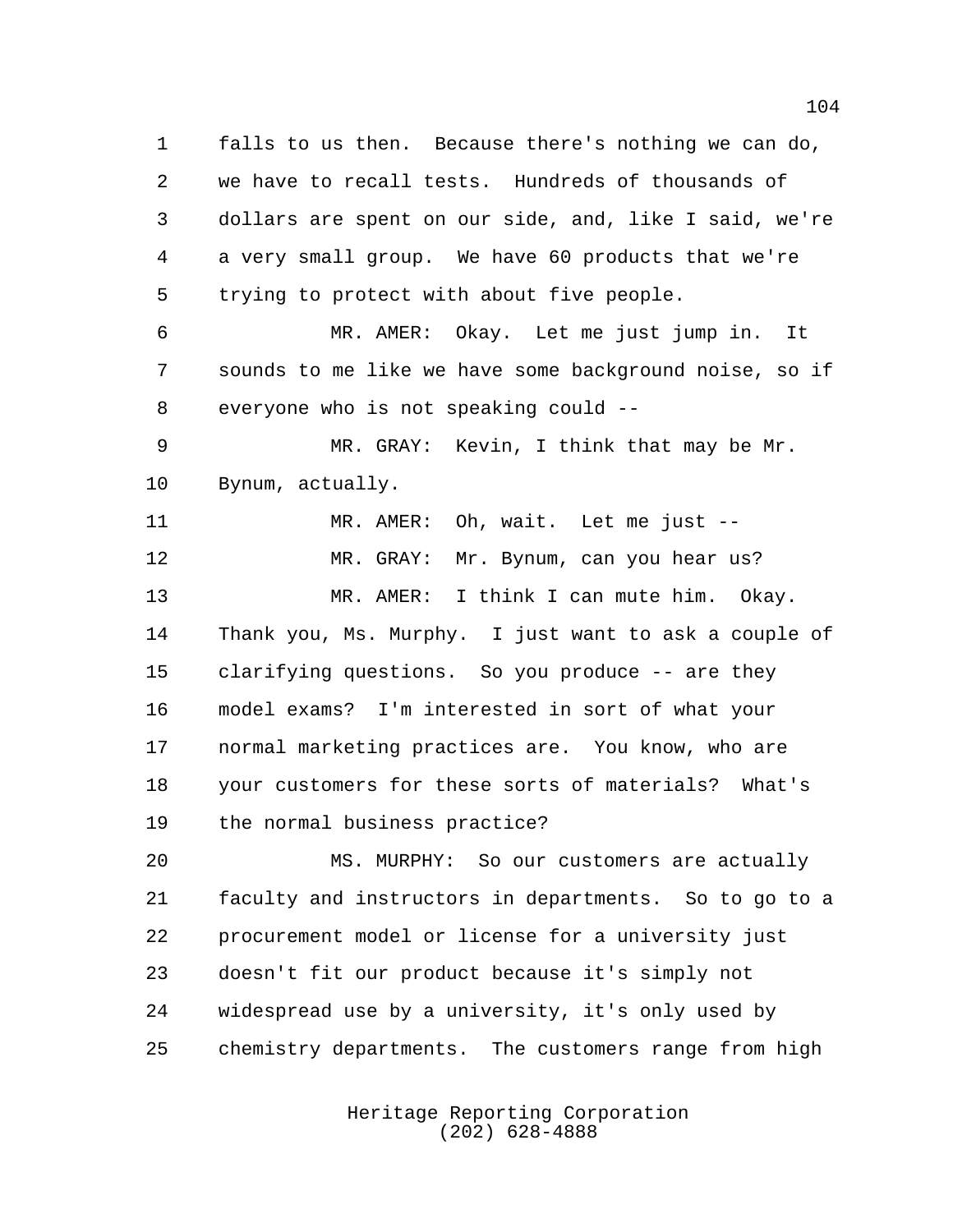schools all the way through R1 universities.

 MR. AMER: So I wasn't totally clear. Have you encountered situations where you've contacted states, or a municipality, or a state entity and brought an infringement to their attention, and what has their response been? MS. MURPHY: We have been told that, under sovereign immunity, that we have no recourse, and, at that point, we've dropped it. MR. AMER: Can you tell us what state, or states, have said that? MS. MURPHY: I don't think I can disclose that. Some of these things are actually ongoing investigations at this time, so I'm sorry -- MR. AMER: No -- MS. MURPHY: -- I'm just trying to be very careful. MR. AMER: -- I understand. And have the states said that they intend to keep using the materials? MS. MURPHY: Okay. So, and that's where it comes to we're looking for corrective action primarily. It's less about getting damages and more about correcting the action so that our items stay secure, and that's been somewhat successful in terms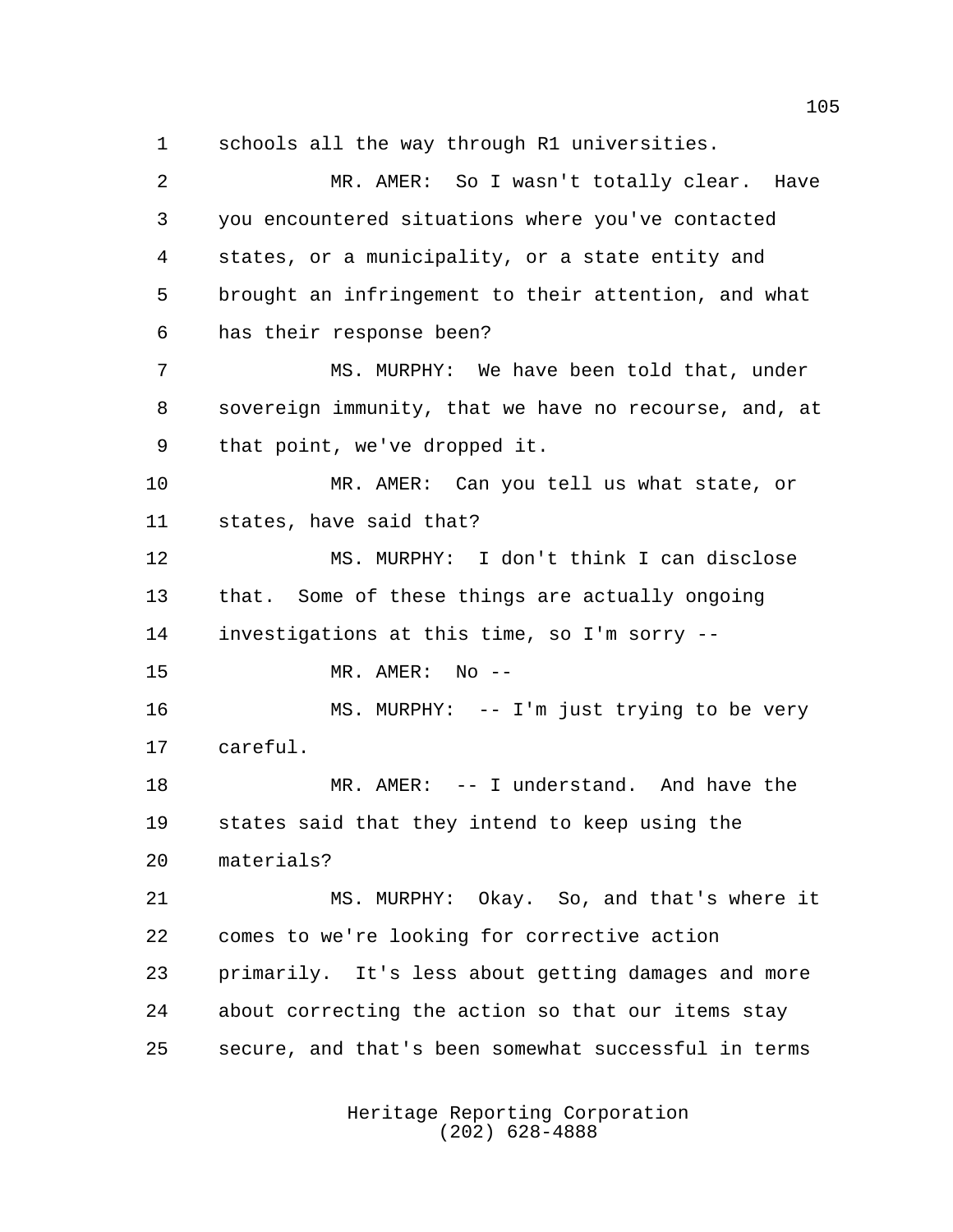of being able to work with the faculty to provide a secure environment so that it doesn't continue to happen.

 And we do get corrective action in terms of if it was a willful act by an instructor, to have it removed, but that's too late at that point. We have to recall the test, and we are the ones that have to pay the costs associated with that. And we can only sustain so much. I mean, we are a very small entity. MR. AMER: Okay, thank you. 11 I'm going to try one more time with Mr. Bynum. Are you there, Mr. Bynum? MR. BYNUM: Yeah -- (Away from microphone.) MR. AMER: Mr. Bynum, are you there? MR. BYNUM: Yes. Yes. It -- (Away from microphone.) 18 MR. AMER: Mr. Bynum, are you there? MR. BYNUM: Hello? MR. AMER: Yeah, we can barely hear you. MR. ANDREADIS: Mr. Bynum, you may need to change your audio to call in. I will try to help you offline in the -- by IM'ing you directly, so -- if you can't do that yourself. MR. BYNUM: Yes, I would appreciate your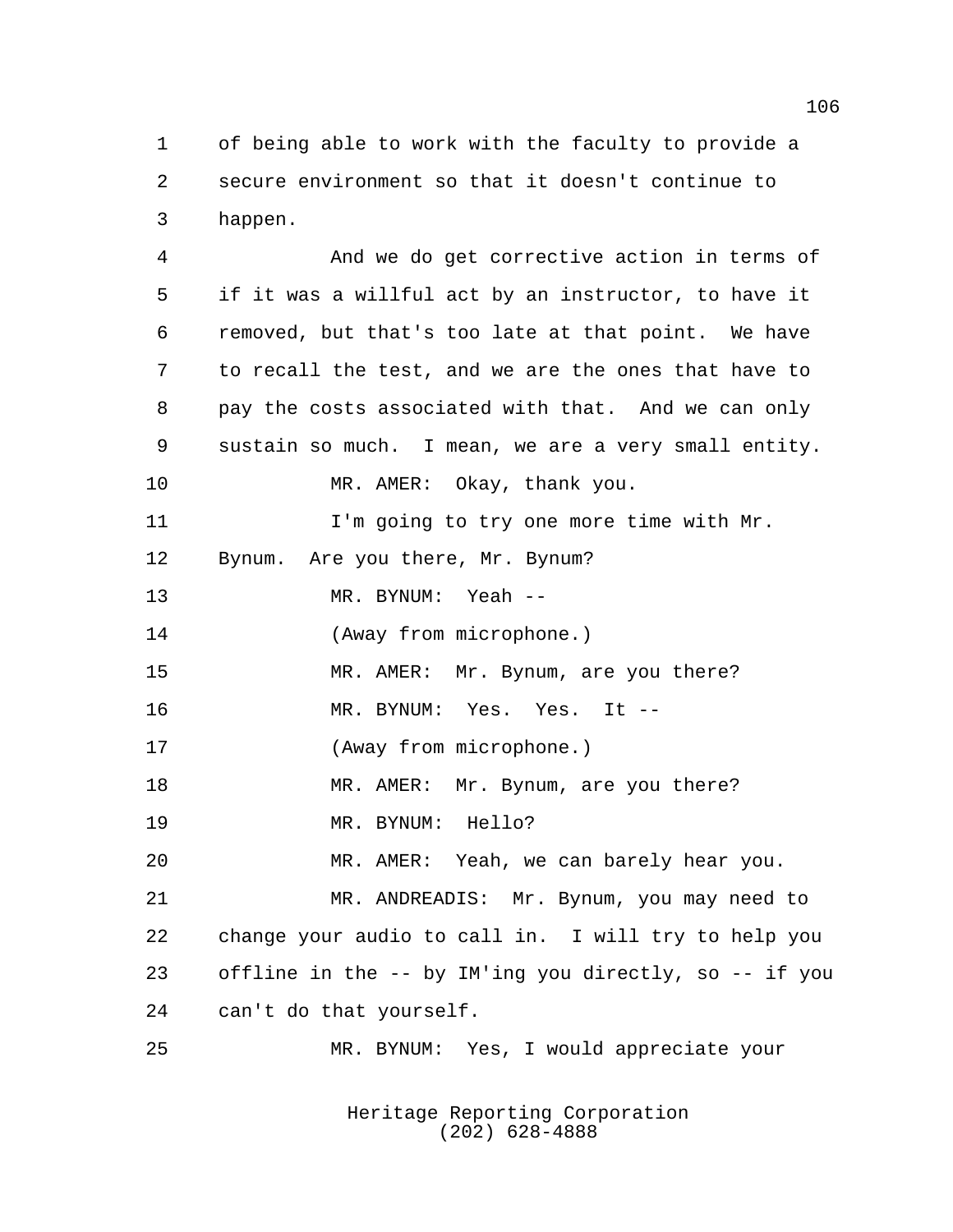help.

 MR. AMER: Okay. Yeah, I think we may have to wait until we get that sorted out because I'm just not able to hear you, unfortunately.

 I want to now turn to the issue of intentional infringements, and to what extent there is evidence that infringements by states are rising to the level of intentional infringement articulated by the Court, and I'm going to turn it over to my colleague, Mark Gray, to ask some questions about that.

 MR. GRAY: Thanks, Kevin. So, as Kevin mentioned, in Allen v. Cooper, one of the things the Court was concerned about is whether copyright infringement was being done intentionally, recklessly, or negligently, and so to understand how we, at the Office, should think about that while we're going through the study, one of the things we are trying to figure out is, generally, when infringement claims are brought to a state, how does the state respond?

 And so I think we already heard from Mr. MacDonald a little bit to this, and just a minute ago from Prof. Murphy, but, Dr. Bell, could you speak a little bit more? You mentioned that there was one instance where they said -- they raised immunity, but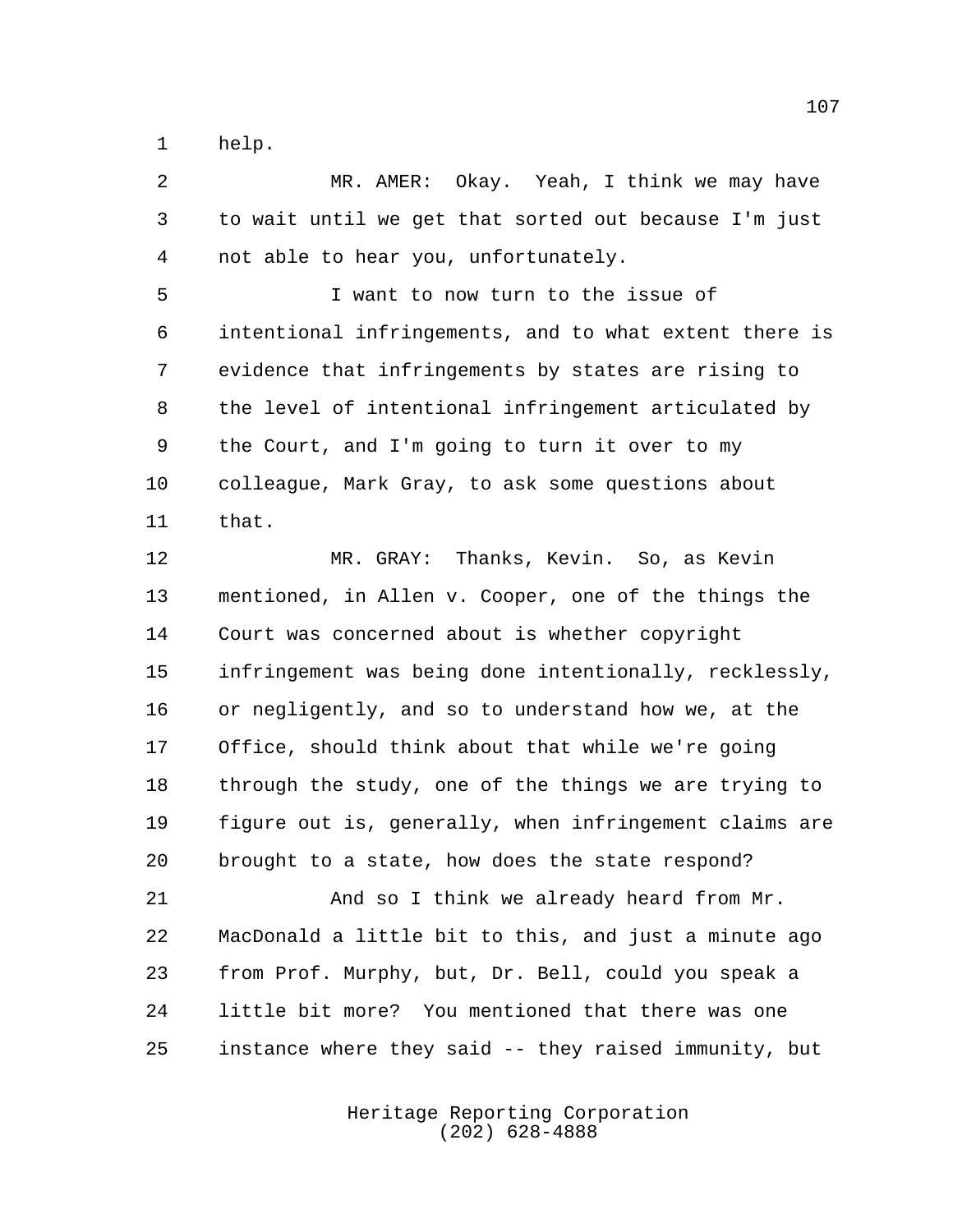could you speak to any others? I believe you are muted.

| 3              | DR. BELL: Can you hear me now?                         |
|----------------|--------------------------------------------------------|
| $\overline{4}$ | MR. GRAY: Yes. Perfectly. Thank you.                   |
| 5              | DR. BELL: So one of the things I wanted to             |
| 6              | comment on was -- that I missed before was that I have |
| 7              | a tremendous number of infringements from public       |
| 8              | schools, and way more than from public universities,   |
| 9              | and I haven't gone after them because of sovereign     |
| 10             | immunity, although I have a few where they have        |
| 11             | responded to cease and desist by claiming sovereign    |
| $12 \,$        | immunity.                                              |
| 13             | Particularly cogent, I think, in this case             |
| 14             | was one of the school districts in Michigan which      |
| 15             | claimed that it was state policy that -- to say that   |
| 16             | sovereign immunity was state policy in Michigan.       |

 Because of that, it's really had me cut back on the number of claims I've made to public schools in Michigan.

 A couple other things that are of concern is being able to -- other people, private schools, private universities, vendors, teams, all who buy multiple copies of my books, are -- can't really compete with that. It's not fair to them. And for me, one of the problems with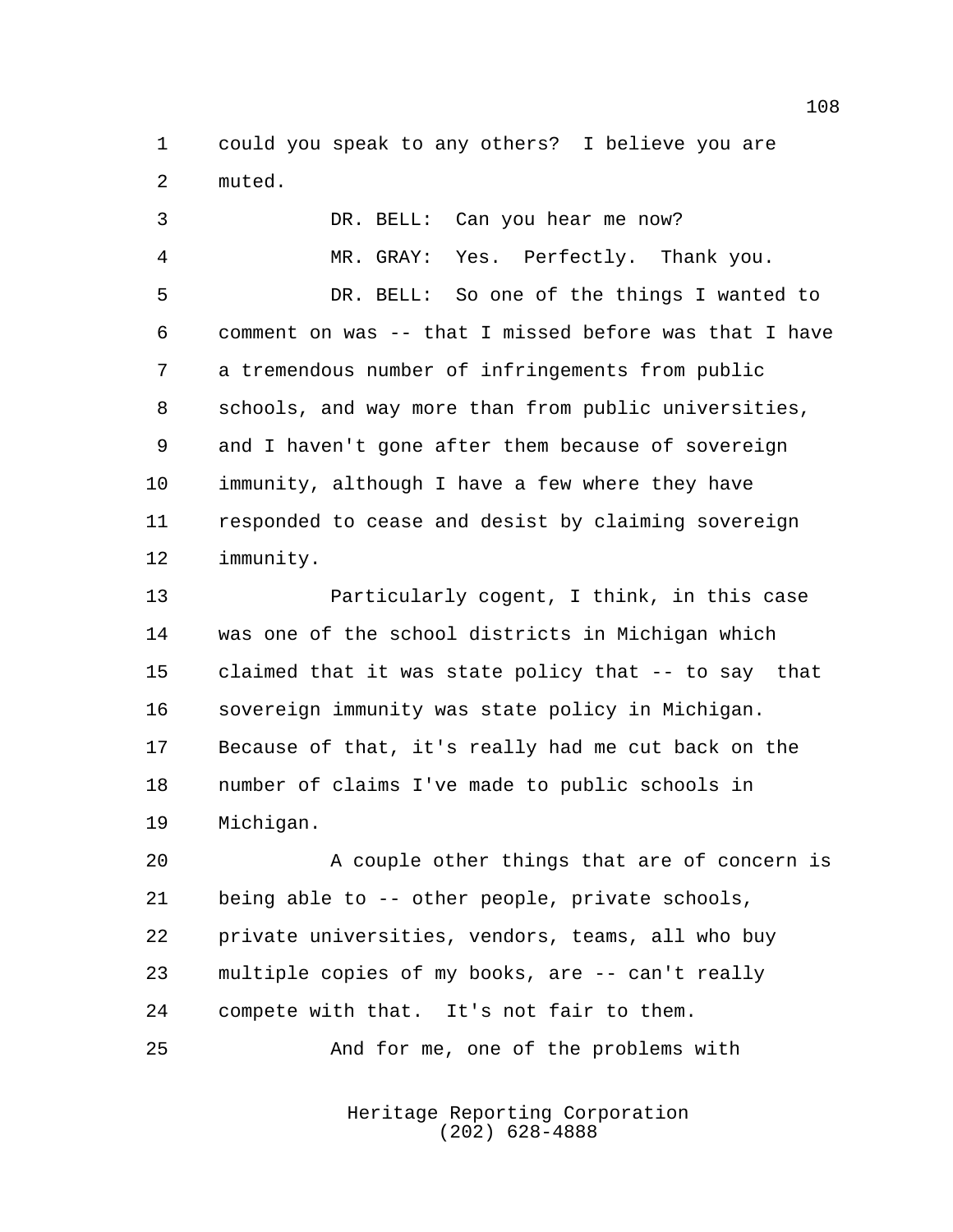copyright law right now is that there are cases where many people claim, oh, geez, it's infringement, and that -- and I'd like to be able to litigate that, but it's really difficult if we're doing that. They have the right to go make proposals, or try and argue fair use or things like that, but it's a situation now where a lot of them go and say it's all over the world, my work. There are millions and millions of copies of it out there. All anyone has to do is claim that they got it from an illegal source to muddy the waters on the merits of that copyright. They'll claim innocent infringement, which we -- I'm happy to litigate, but I don't think it's just innocent infringement just because they got it from an illegal source instead of getting it directly from me. MR. GRAY: So if I can ask two quick -- oh, sorry. Can I ask two quick questions about that, actually? DR. BELL: Yeah. MR. GRAY: So when you say, "illegal source", do you mean that they're claiming that they obtained it from a school district or another state entity? DR. BELL: Sometimes, yes.

> Heritage Reporting Corporation (202) 628-4888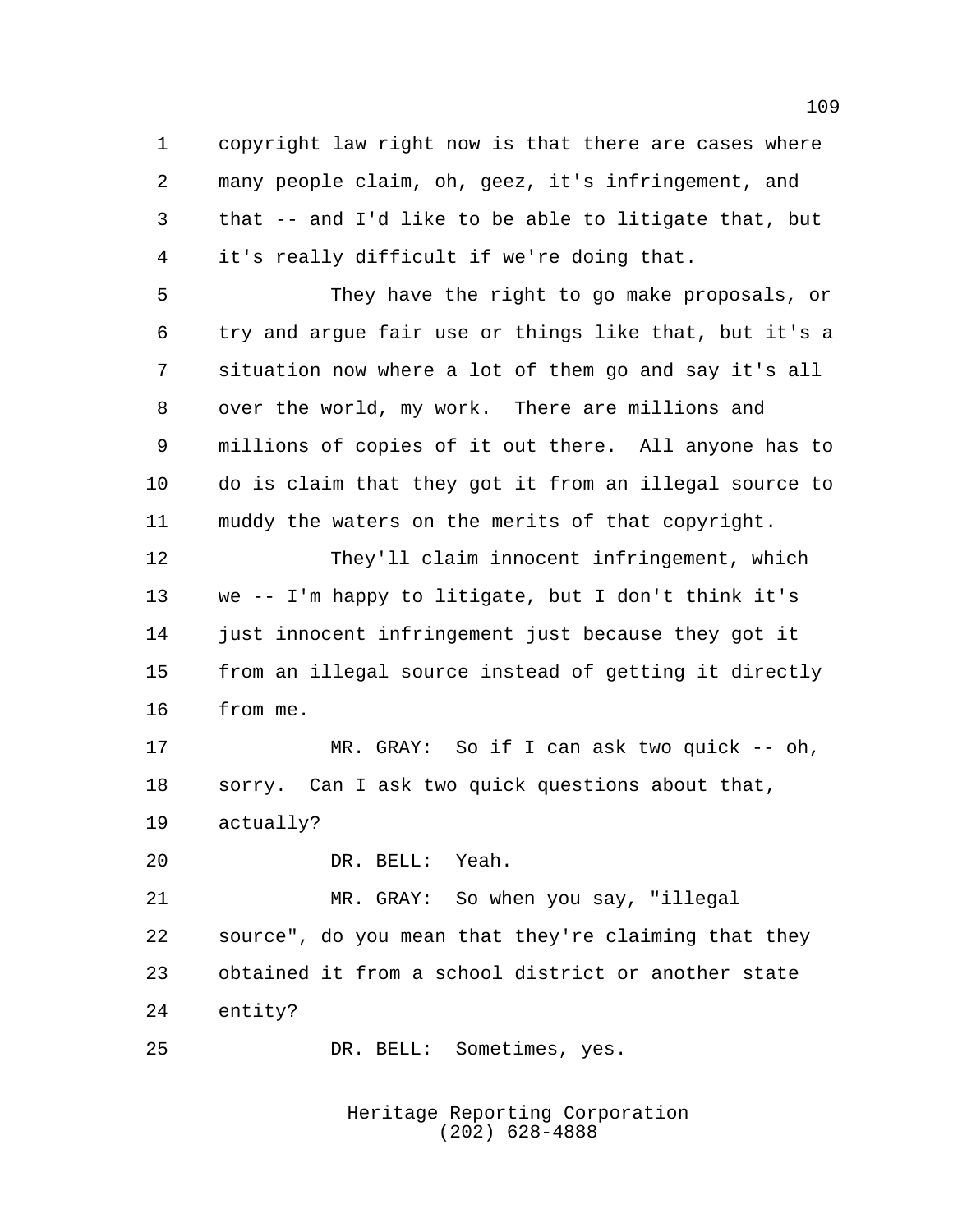1 MR. GRAY: Okay.

| 2              | DR. BELL: Sometimes they don't know where              |
|----------------|--------------------------------------------------------|
| 3              | they got -- whose it was. It's just all over the       |
| $\overline{4}$ | internet without any attribution, or inappropriate     |
| 5              | attribution, misstated attribution, or anonymous, or   |
| 6              | no attribution at all, and so they say, well, gee, you |
| 7              | know, I couldn't possibly have known, and, of course,  |
| 8              | they can. They have at least constructive knowledge    |
| 9              | that it's my work. It's very easy to find that out.    |
| 10             | MR. GRAY: Great. And then my second                    |
| 11             | question is you mentioned a Michigan school district   |
| 12             | saying that it was the state policy of Michigan.       |
| 13             | Could you give a little bit more examples of that? Do  |
| 14             | you mean they adopted your work as part of a           |
| 15             | curriculum, or what kind of policy?                    |
| 16             | DR. BELL: What I was told by that entity               |
| 17             | was that there was something, and it was state policy, |
| 18             | and they gave me some number. I can't remember the     |
| 19             | number of it right now. But they told me it was        |
| 20             | policy.                                                |
| 21             | MR. GRAY: Okay. In that case, I think Mr.              |
| 22             | MacDonald actually wanted to respond really quickly,   |
| 23             | so would you go ahead, Mr. MacDonald?                  |
| 24             | MR. MACDONALD: Thank you, Mark, and I                  |
| 25             | promise to be brief. I appreciate your repeated        |
|                |                                                        |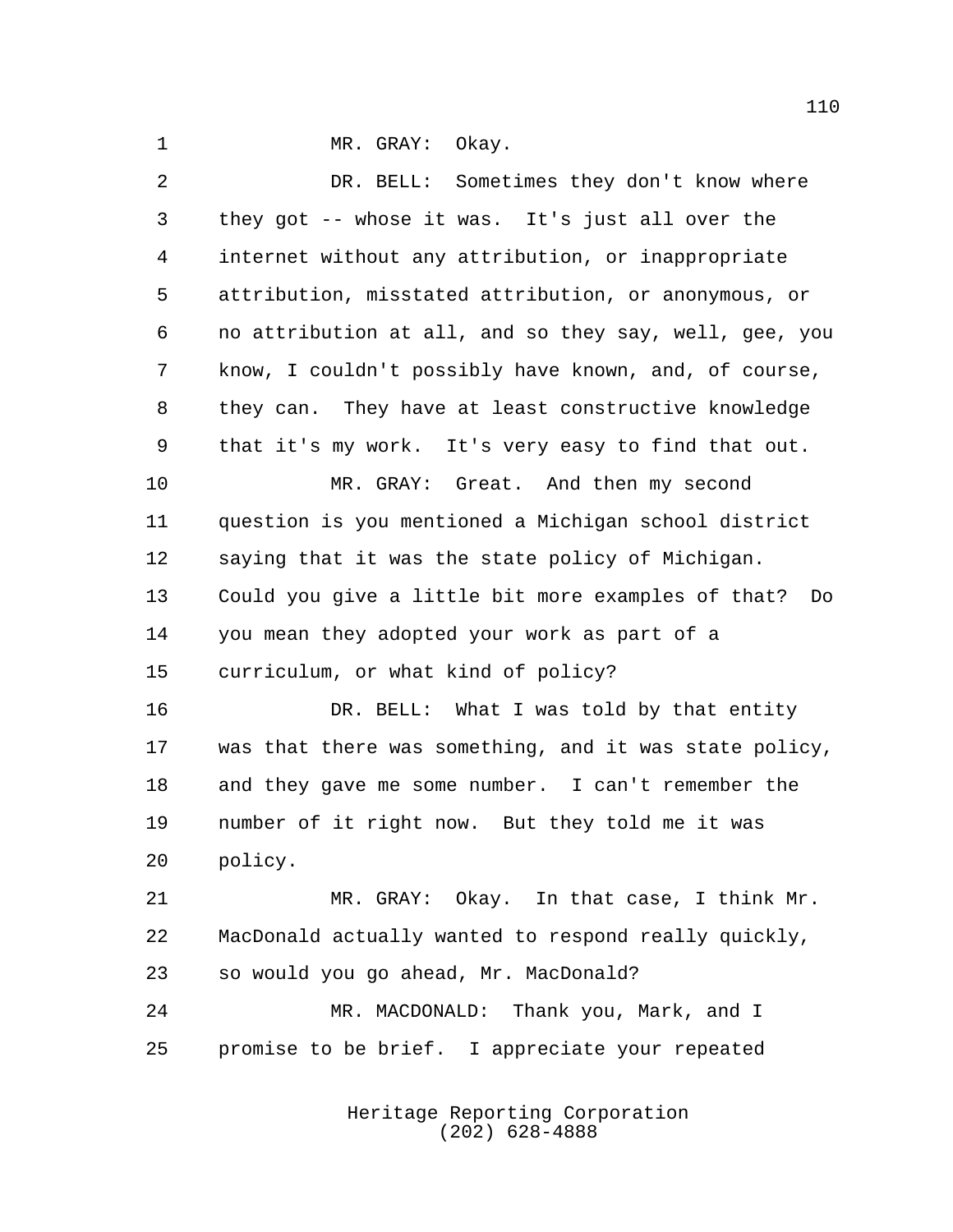indulgences in allowing me to speak. I just want to briefly respond to Dr. Bell. Winning Isn't Normal, I actually read the heart of that book, the passage that has been copied on, according to Dr. Bell, numerous instances. It's a powerful statement. It was inspiring to me to read it. I have, and the University of California has, great respect for authors. In my professional capacity and pro bono work, I represent many of these authors.

 However, with due respect to Dr. Bell, I think it's a very curious case study for the Copyright Alliance to highlight Dr. Bell in its submission. And in the APLU and the AAU reply submission it talks about Dr. Bell's recent track record of litigated matters that have, unfortunately for him, not fared very well.

 He mentioned the school district in Michigan. There is a school district in Ohio, the Worthington City School District, where he lost on a litigated matter, not sovereign immunity, on fair use.

**It's referenced in the Copyright Office's**  fair use index: Southern District of Ohio, June 2, 2020, a fair use decision in favor of the school district, where the Court specifically talked about how it was not addressing the other arguments raised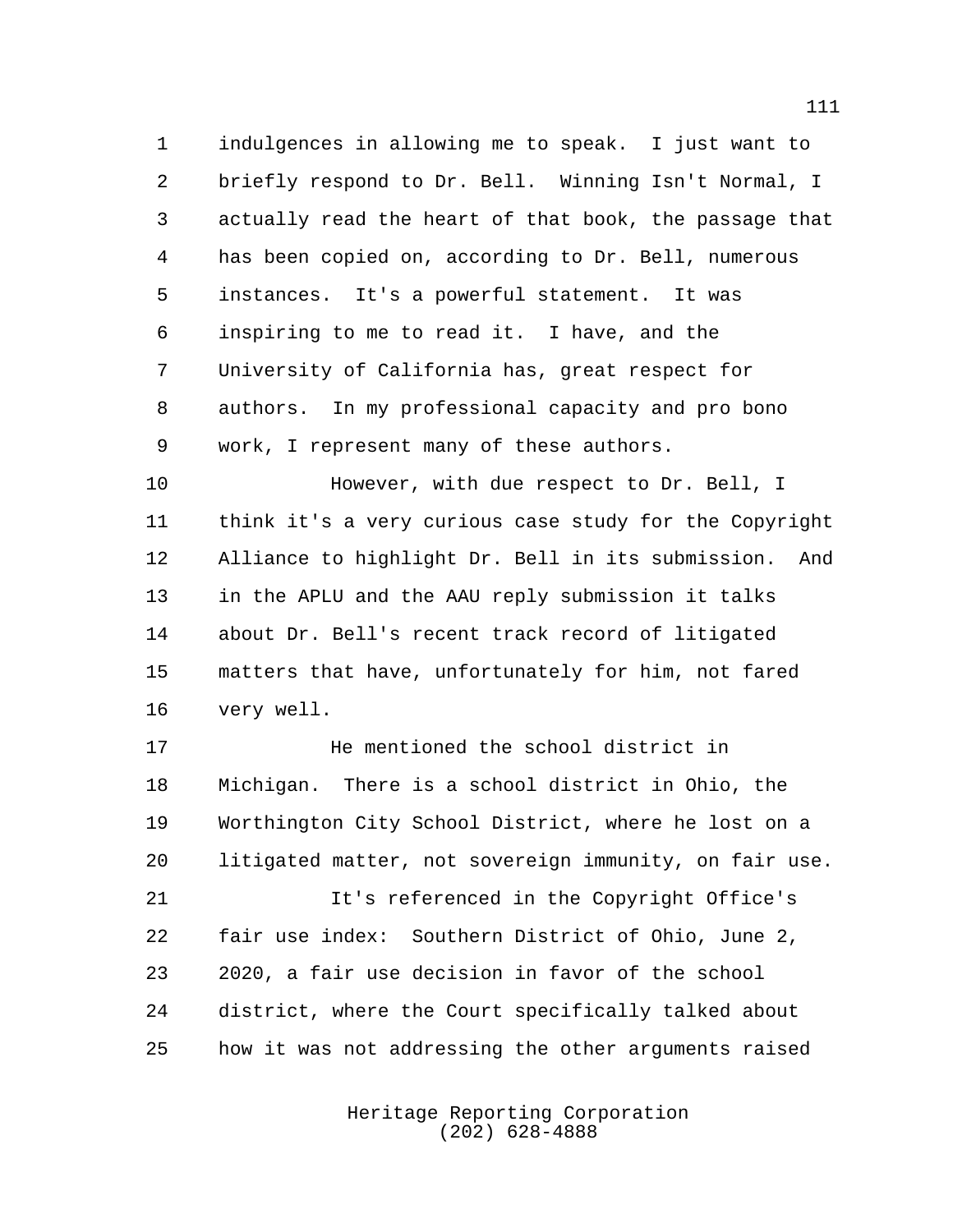by the defendants, including de minimis infringement, innocent infringement, and no vicarious liability. Also, in 2019 Dr. Bell again lost his case, with prejudice, in the Bell v. Magna Times case in the District of Utah, April 29, 2019. Again, fair use. In the most recent case, in my jurisdiction, the Northern District of California, Dr. Bell, on October 14, 2020, this year, less than two months ago, was ordered to pay \$120,000 in attorneys' fees to a small non-profit pool club, and \$2,000 in costs to the defendant. There were a lot of statements about exorbitant settlement demands, extortionate settlement demands, and not advancing the purposes of the Copyright Act. MR. AMER: Let me just jump in. I certainly take the point that we want to look carefully at the merits of all the cases that folks are alleging. I don't want to go sort of too far down the road of assessing specific claims in fine detail. I don't know that we have time for that today.

 I do want to ask sort of the broader point that we discussed a bit during the first session, which is what does it mean -- what sort of evidence should we be looking towards in deciding whether infringement activity by states is intentional?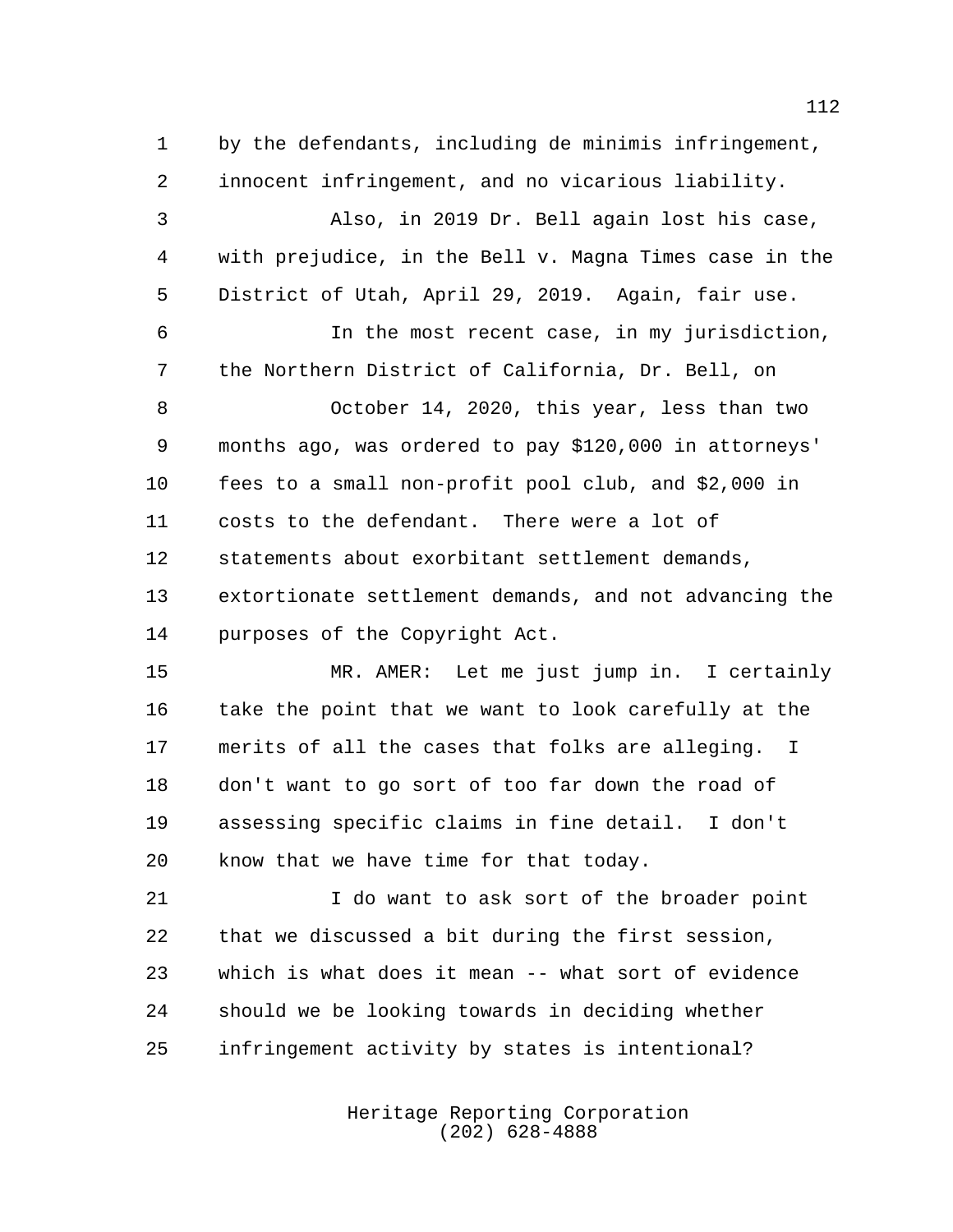Does that mean that the state actor has to know what they're doing is unlawful and they do it anyway, or can intentional mean that they intended to do the conduct but they may have a reasonable basis for concluding that something is fair use or it's otherwise lawful?

 MR. MOLNAR: Yeah, so I would view it more as more towards the former, and I'll just give you an example of what we do in Ohio. And this is for every state agency and anyone who asks.

 We have a fair use assessment where if someone wants to use a work in some way, whether it's for a class, even for a public records disclosure because we are, in fact, reproducing -- potentially reproducing someone's copyrighted work for a public record disclosure, even for that we go through and assess, or they'll have me assess whether or not -- what we think in terms of whether it's fair use or not and make a determination. Some of them are close calls and some of them are clearly fair use, in my opinion.

 But, to me, that's being careful. I don't think that's being intentional, I think that's the state showing a respect for copyright laws and not necessarily just willfully going out and infringing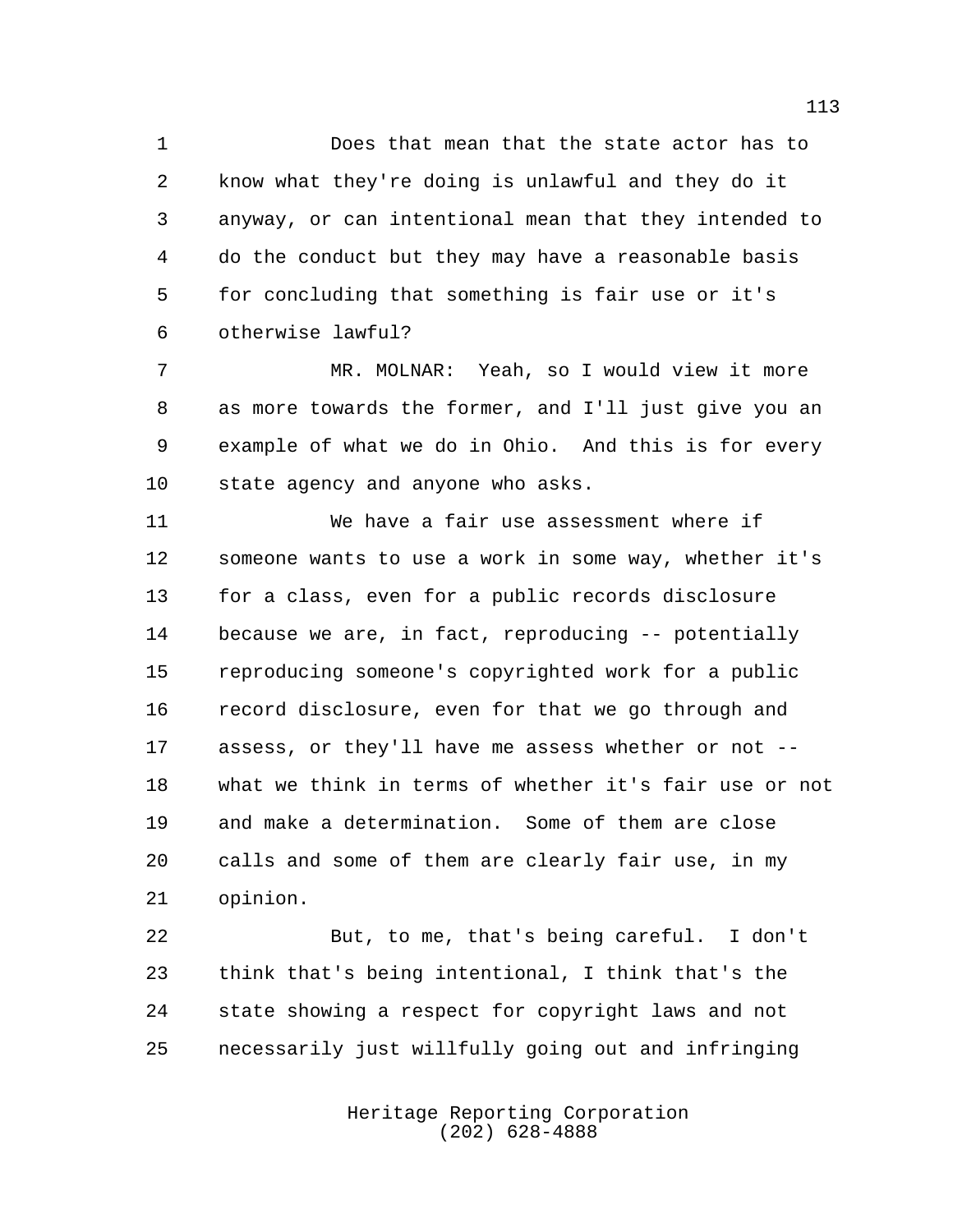someone's copyright.

| 2              | MR. GRAY: Yes, Mr. Laiho?                              |
|----------------|--------------------------------------------------------|
| 3              | MR. LAIHO: You know, earlier I had                     |
| $\overline{4}$ | mentioned the small number of complaints that we've    |
| 5              | seen over the many years, but the other thing that I   |
| 6              | think is notable that goes to the question you're      |
| 7              | asking right now is the intent issue. The occasional   |
| 8              | violations that we've seen are typically the result of |
| 9              | a lack of familiarity with copyright principles, or it |
| 10             | could be confusion related to the scope of licenses    |
| 11             | that either the state or a vendor may have.            |
| 12             | I'm not personally aware of a single                   |
| 13             | instance, even of the small number of instances of     |
| 14             | alleged violations we've seen, where an agency         |
| 15             | intentionally violated an author's intellectual        |
| 16             | property rights.                                       |
| 17             | One thing I wanted to go to as well because            |
| 18             | I think it's important is, in the first panel, one of  |
| 19             | the speakers mentioned a situation where copyright     |
| 20             | information had been removed from an image, and that   |
| 21             | the entity had then used this image with the removed   |
| 22             | copyright information, and that was a subject of       |
| 23             | discussion for several minutes.                        |
| 24             | I think it's important to understand that              |
| 25             | the copyright information may have been removed by a   |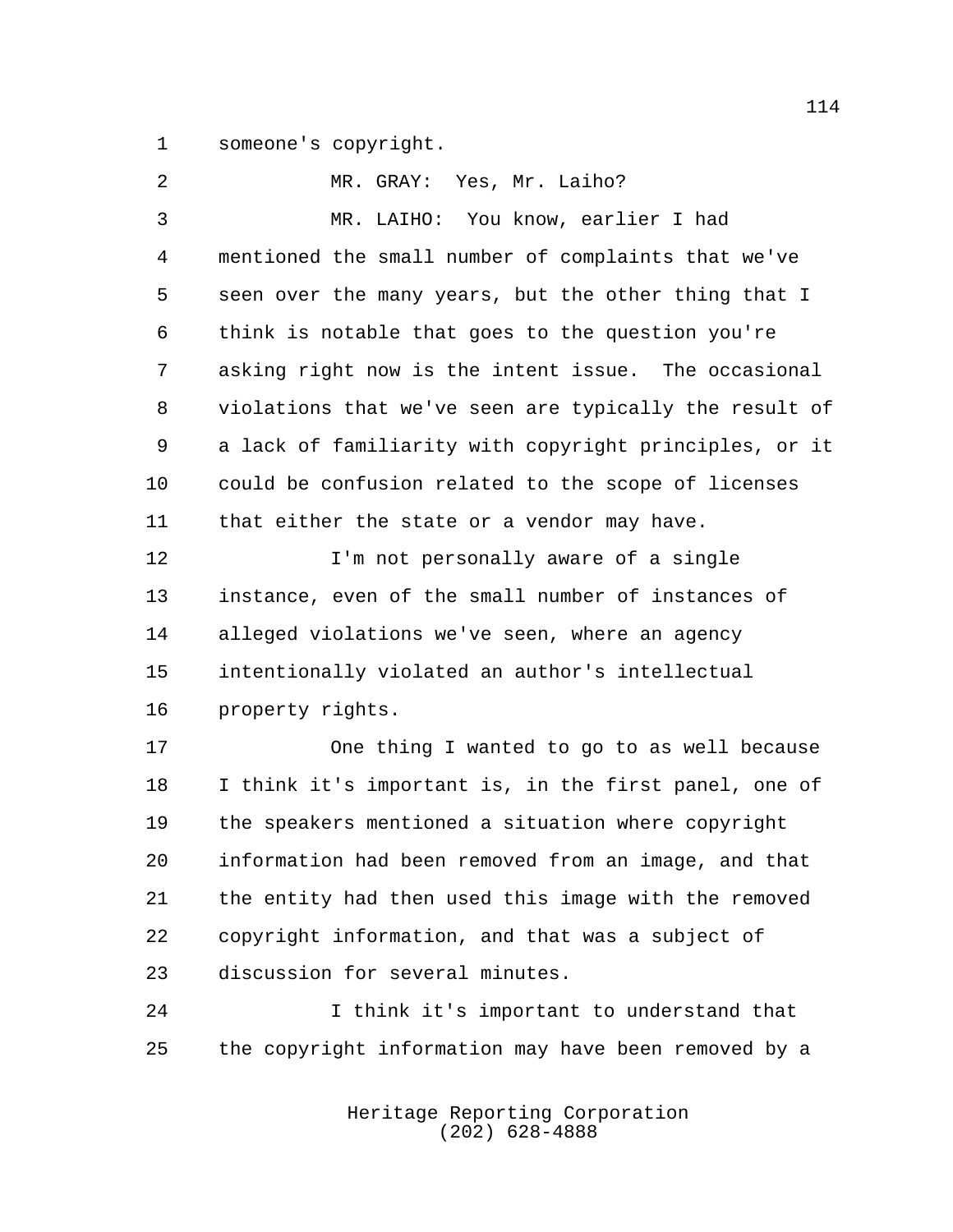completely different entity and then placed on a website where that website may even be attempting, through the internet, to get people to search, for example, free images online that -- and I think it's much more likely that a state employee is going to be searching free images, finding something that may, in fact, be a copyright image that they're not authorized to use, but they think they are because the search they did was for free images of whatever it is that 10 they're trying to post on their website.

 I think it's important to understand that even in instances like that where it may appear on its face that there was intent because copyright information had been removed from an image, that it's often the case that it is not the -- a state employee who's actually done that removal, and that they've innocently obtained the image from a different website.

 MR. GRAY: Thank you. I guess in the hypothetical instance -- let's speak purely in hypotheticals -- if a state employee did infringe intentionally and you figured that out during your investigation, what kind of penalties would that person face sort of in the employment context? MR. LAIHO: If the question is coming back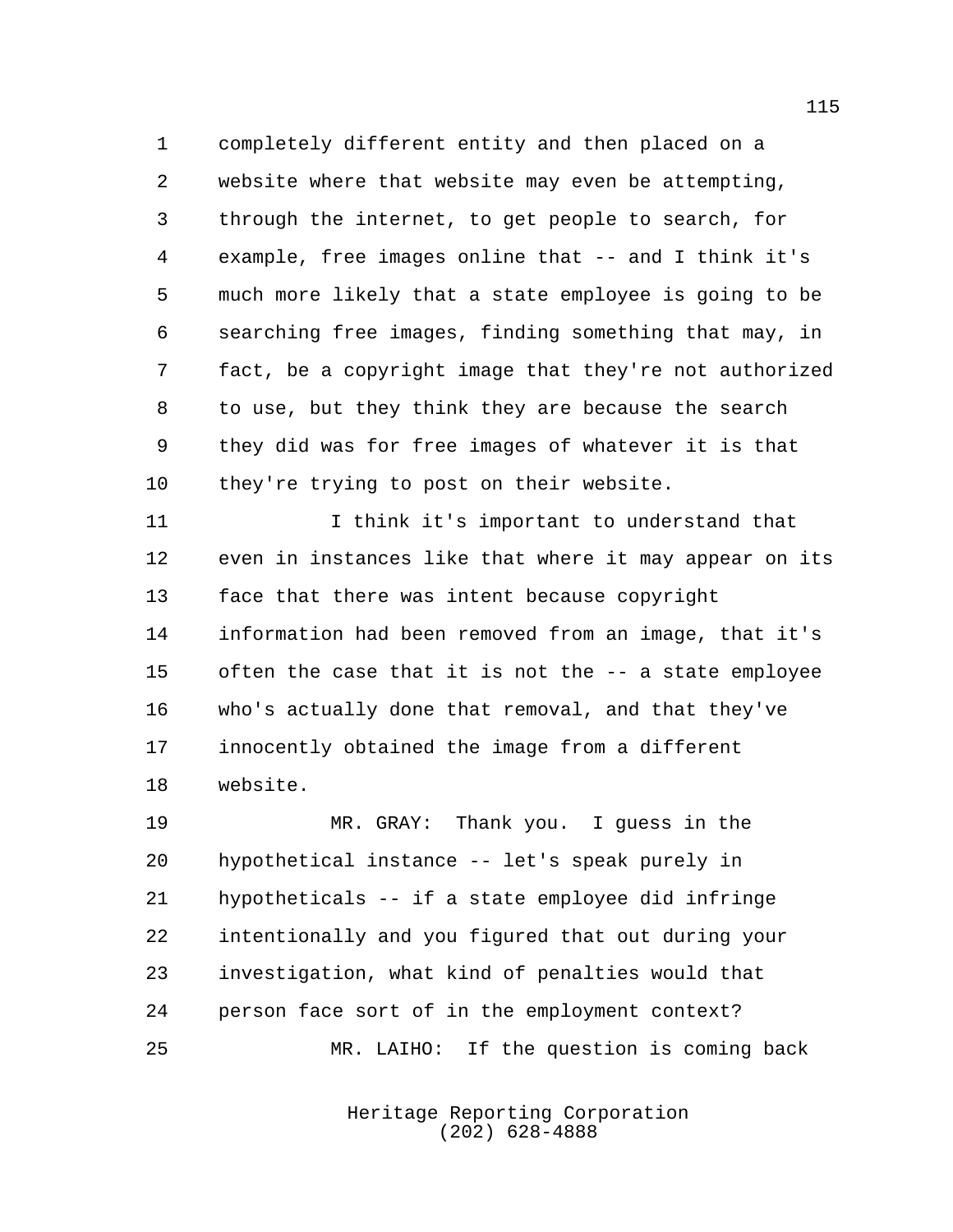to me on that one, I'm --

| 2       | MR. GRAY: Yes.                                         |
|---------|--------------------------------------------------------|
| 3       | MR. LAIHO: -- not involved with the                    |
| 4       | employment context. Typically, what we do -- what      |
| 5       | we've found, though, is that -- when we've identified  |
| 6       | infringement is that the content is immediately taken  |
| 7       | down. But, from the employment side, I don't have any  |
| 8       | information I can share on that.                       |
| 9       | MR. GRAY: And, Mr. MacDonald, do you have              |
| $10 \,$ | any experience with that either?                       |
| 11      | MR. MACDONALD: I do not. I have no                     |
| 12      | experience whatsoever about an employee that has       |
| 13      | intentionally infringed and what the consequences are  |
| 14      | because we've never gotten to that point.              |
| 15      | Hypothetically, if there were a situation like that,   |
| 16      | that would be deemed, at the very least, as a          |
| 17      | violation of our university policy, which has the same |
| 18      | force and effect of state law, and so appropriate      |
| 19      | sanctions might be levied against that individual      |
| 20      | staff member or faculty member.                        |
| 21      | Moreover, if the decision is to ultimately             |
| 22      | pay some sort of settlement fee, which I think we      |
| 23      | probably would in an intentional infringement type of  |
| 24      | a matter, it would come out of the department funds,   |
| 25      | and I think the department chair would take            |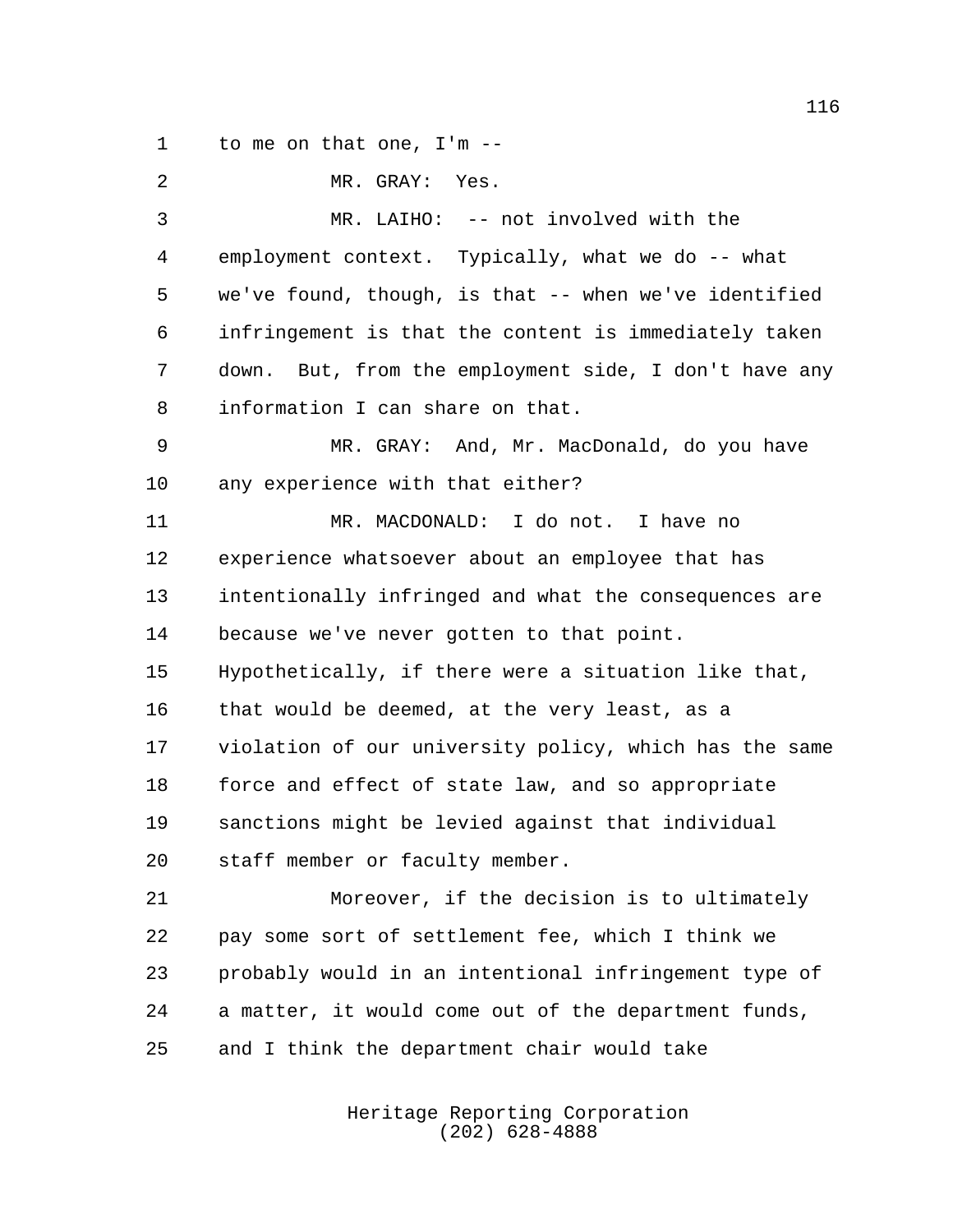appropriate measures against that particular individual for having to pay for a third party

infringement claim.

MR. GRAY: Yes, Ms. Murphy?

 MS. MURPHY: Could I just ask a question here? I mean, when it goes to intent, I understand that that's an important component as far as the law goes or, potentially, what you're seeking here, but it doesn't change the fact that the copyright gets violated. And, in some cases, the -- what might be perceived as I'm following copyright law and I'm using this, whatever material in a fair use setting, if it destroys the value of the materials, does it really matter what intent is?

 I mean, the cost to the copyright holder is still the same. The materials are now destroyed, and they have to go back, and they have to create something new.

 MR. AMER: Yeah, I mean, I think what we're trying to get at here is the constitutional standard that the Supreme Court was talking about in the Allen case where it talked about the fact that not every copyright infringement necessarily rises to the level of a constitutional violation, and that intentionality is relevant to that analysis.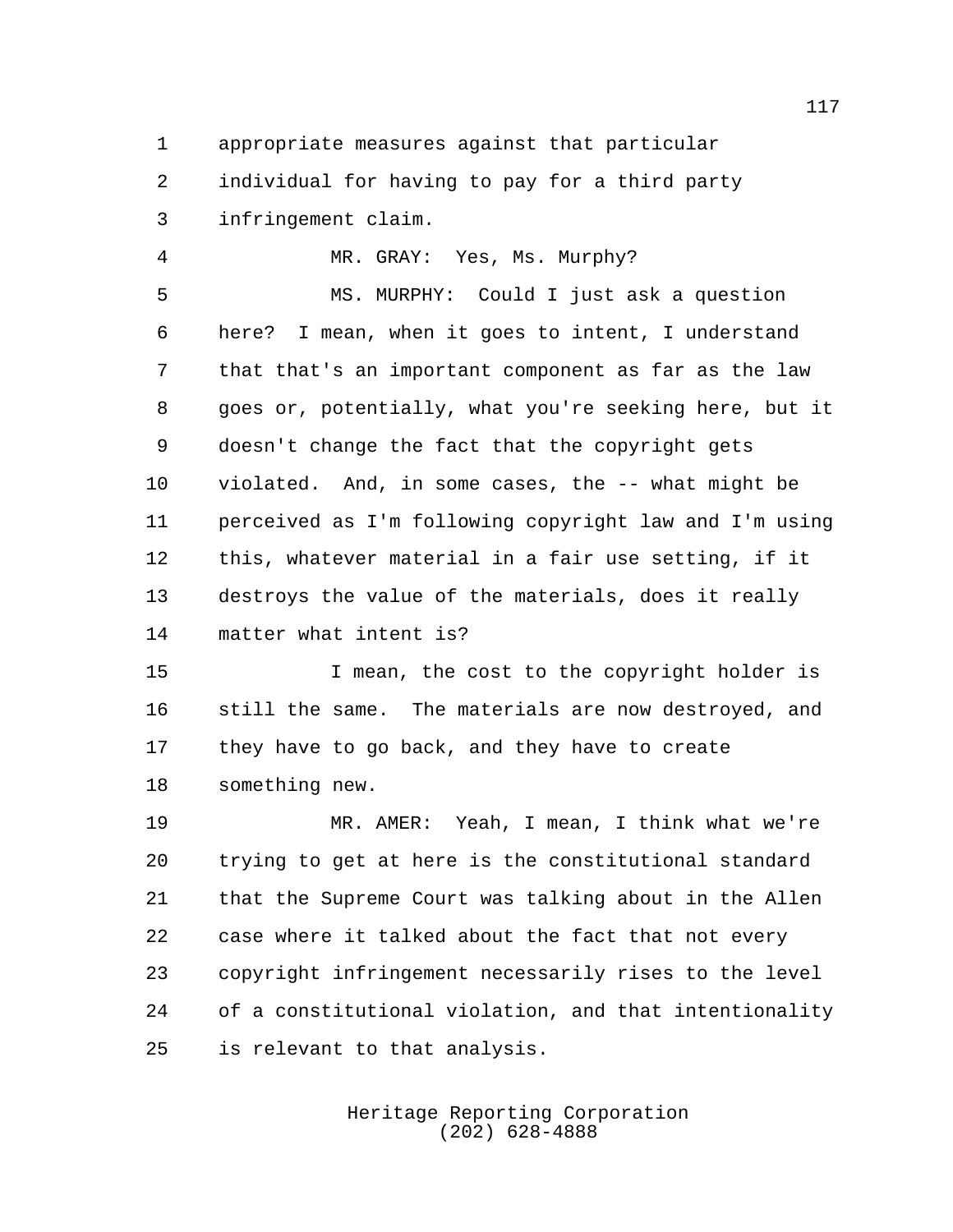Could I just go back quickly to you, Mr. Wassom? Just to preview, we're going to then ask about licensing practices, and, Mr. Bynum, I know you've been patient, and so we're, I think, probably going to direct the first question on that topic to you.

 But just quickly, Mr. Wassom, I know in your comments you did discuss this question about what intentionality means in this context and whether it can be distinguished from willfulness. Could you describe your view on that question and whether you think that -- what showing you think is required to establish intentionality here?

 MR. WASSOM: Sure. Very briefly, I would refer you to our written comments where we do have a discussion on the fact that there can be daylight between intent, meaning to commit copyright infringement, and negligence. There can be a degree of intentionality that rises to a cognizable level that ought to be taken into account without it being an intent to break the law, especially where the law here is so unclear.

 But there is case law to support that, and I'd refer you to the written comments for a more in-depth explanation.

> Heritage Reporting Corporation (202) 628-4888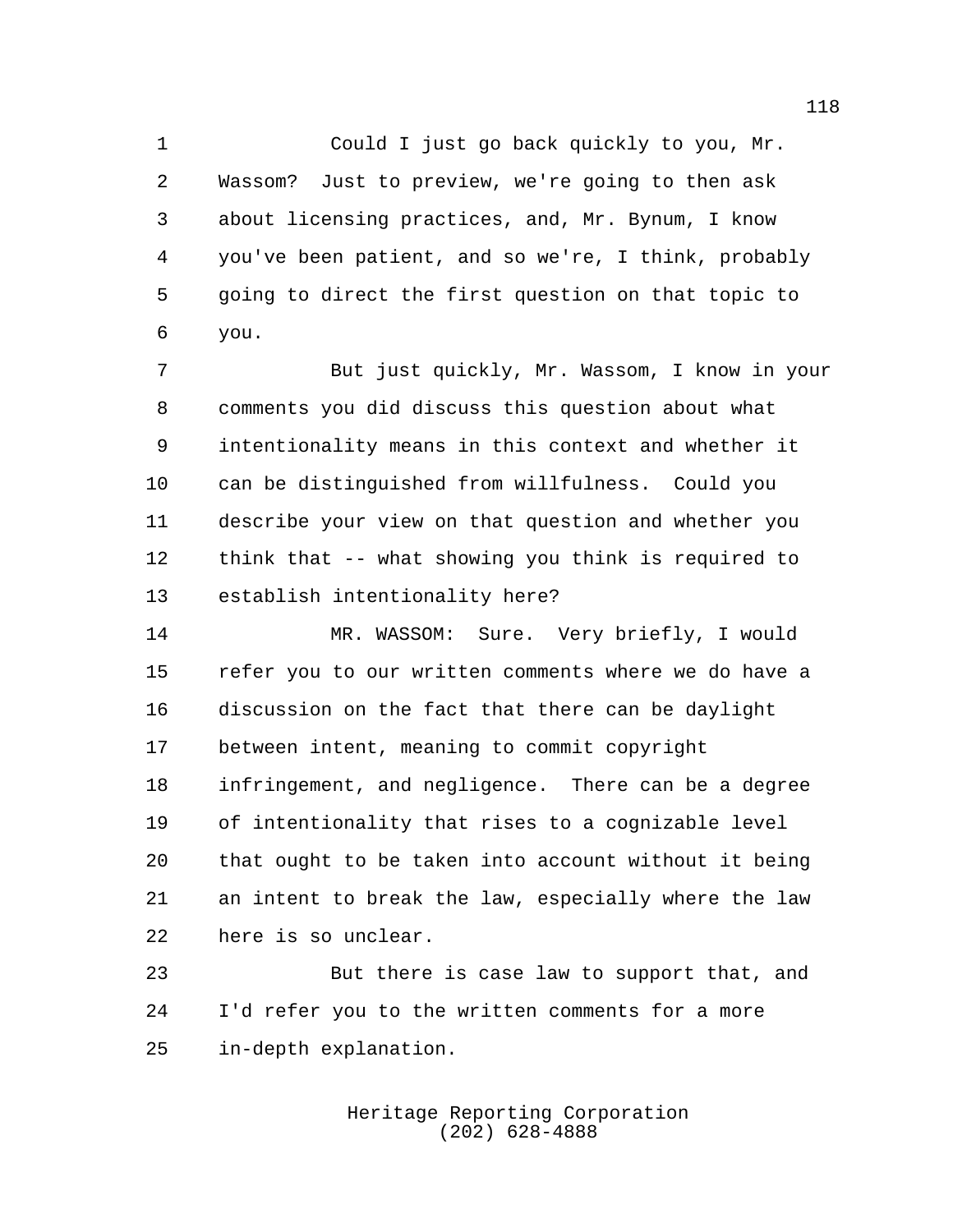MR. AMER: Great. Thank you. I think now we would like to talk about licensing practices, and so I'm going to turn it over to my colleague, Melinda Kern, to -- Dr. Bell, did you have --

 DR. BELL: Yeah. I just wanted the opportunity to respond to Mr. MacDonald. So in the case in California that he spoke of, the judge in that case said very clearly that I may very well have a very good case, but he did -- I think the judge did what he was supposed to do because it was a failure on my attorney's part to put any evidence to the courtroom.

 We all know that there's some great people in every field, and some people who don't do very well in every field, and we, copyright holders, have to depend a lot on the attorneys who handle matters for us, and it's not easy to get -- necessarily get the best since attorneys become expensive.

 And in the case in Ohio also, my attorneys filed against the wrong party and some other factors like that, and those things are going to be cleared up, and there are going to be some bad decisions, but there's also been a lot of clear-cut issues and better settlements in cases.

MR. AMER: Okay, thank you. I think we are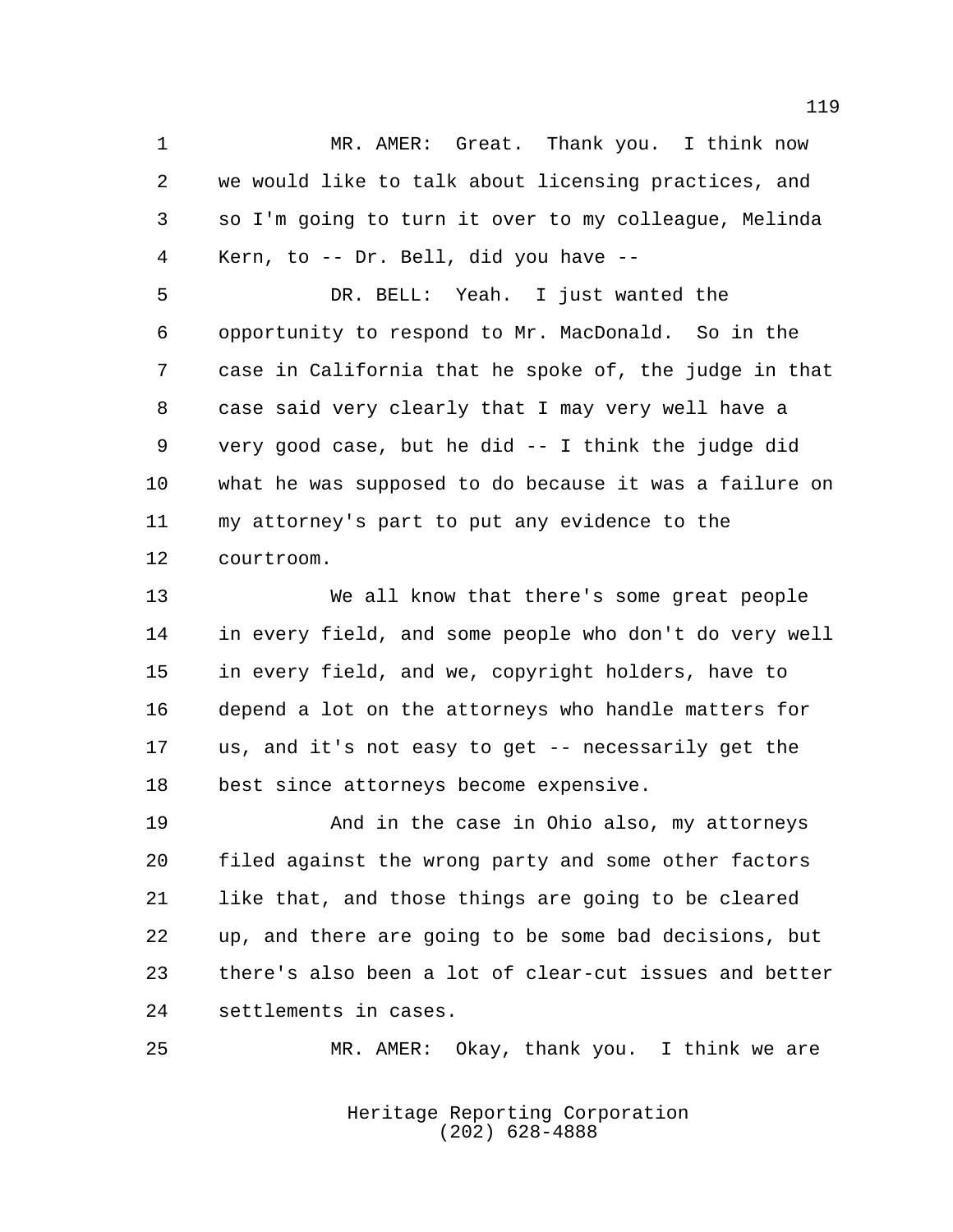going to move on to licensing practices, so, Ms. Kern, you can start with that.

 MS. KERN: Thank you. So the first question that I want to address is, basically, what role do sovereign immunity and other potential defenses play in choosing whether to negotiate with copyright owners, and I'd like to start with Mr. Laiho, Mr. Molnar, Mr. MacDonald, and then finish with Ms. Levine.

 MR. LAIHO: So, from a licensing perspective, I mean, I think it's important to keep in mind that state agencies, it's very important to make sure that we protect authors' rights, and our office works with state agencies in Colorado to ensure that other agencies are not violating authors' intellectual property rights.

 We do license a lot of content through various state agencies because it's important to recognize the value that these authors put into their works.

 MR. MOLNAR: Yeah, in Ohio I -- we would say close to none. I mean, I can't think of an example in an actual business to business licensing situation between a state agency, or a university, or two year school where we have suggested, or said that we are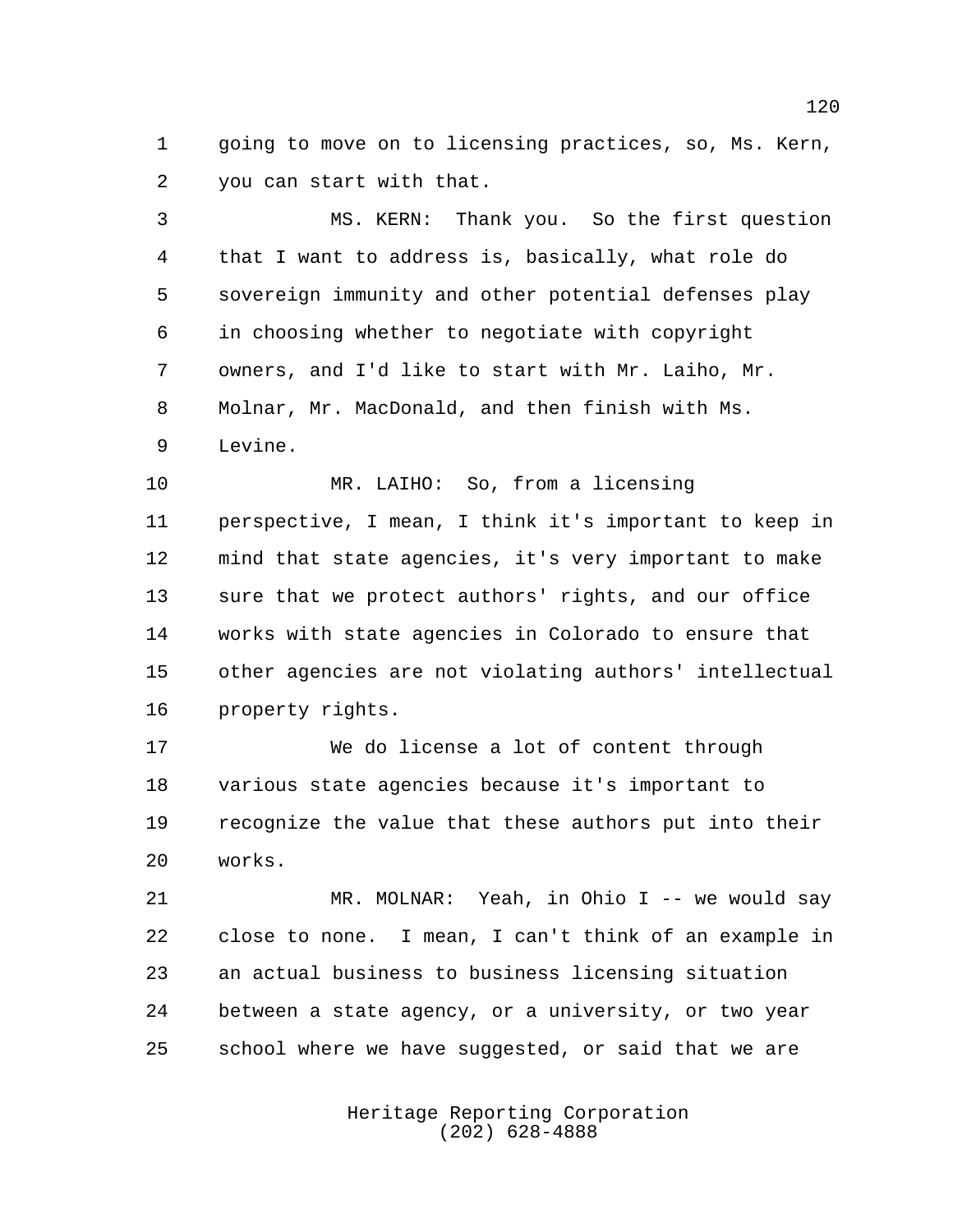1 not going to pay as much because if -- of 11th Amendment immunity. That's not something that would enter the calculation.

 MR. MACDONALD: Oh, it's my turn. I would echo those other comments, which is sovereign immunity plays no role, as far as I'm aware, on our licensing practices. I did some research systemwide at the University of California. We pay approximately \$100 million every year in library content. Why would we pay such exorbitant sums if we would just intentionally infringe or have a policy of infringement? Some campuses pay well into the tens of millions of dollars a year.

 This is just library content. This is separate from a lot of other content that we license 16 for. But, again, I'm not aware of sovereign immunity every playing a role in our licensing practices or getting a discount on our licenses.

 MS. LEVINE: Hi. I can only echo what some of my colleagues have said. And I want to refer back to the previous panel when Dean Smith mentioned that, in working both in public and private institutions, he never had an experience where sovereign immunity was discussed as a strategic component of a decision regarding a particular situation.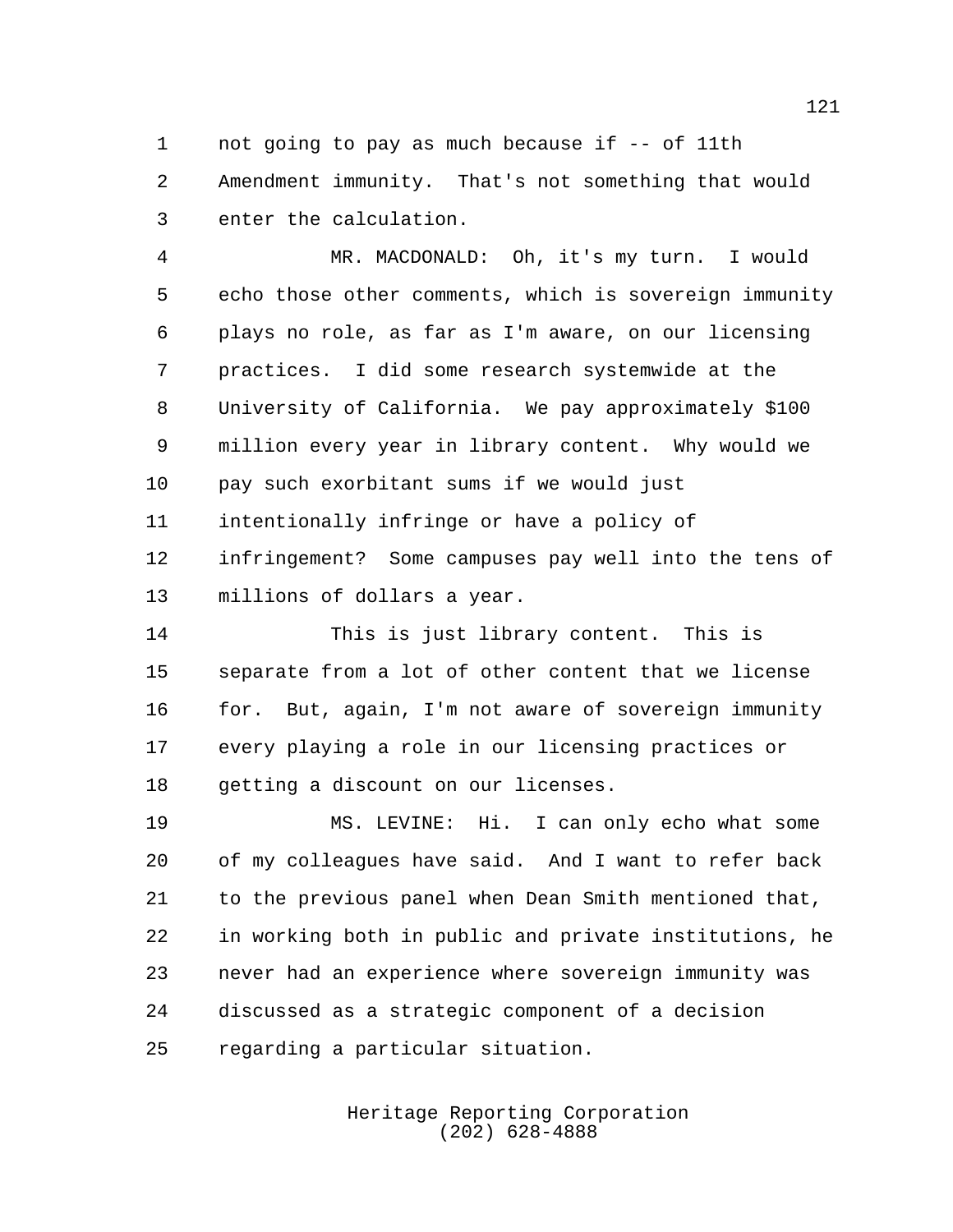I've been at the University of Michigan library for a little over a decade. I've worked at Florida International University, another state university. I've also the privilege of working at the Library of Congress and the Smithsonian, federal agencies. Never in any of those situations has sovereign immunity come up as a strategic tool for blocking otherwise bad behavior.

 Michigan, currently, in our library, we spent in the range of \$29 million on collections, meaning things that we license and purchase. It's gone up over \$10 million in the years that I've worked there. That does not include software, licenses, performance licenses, and the millions of other dollars worth of intellectual property that we purchase and license.

 This has come up in several themes throughout this conversation, but the university environment, like the state, is an ecosystem. I'm not aware of any state policy encouraging or permitting violation of copyright by public school districts. I find that quite surprising. The school districts also spend lots of money on these materials, and there's not -- it doesn't make sense that there's intentional infringement that's reckless or widespread.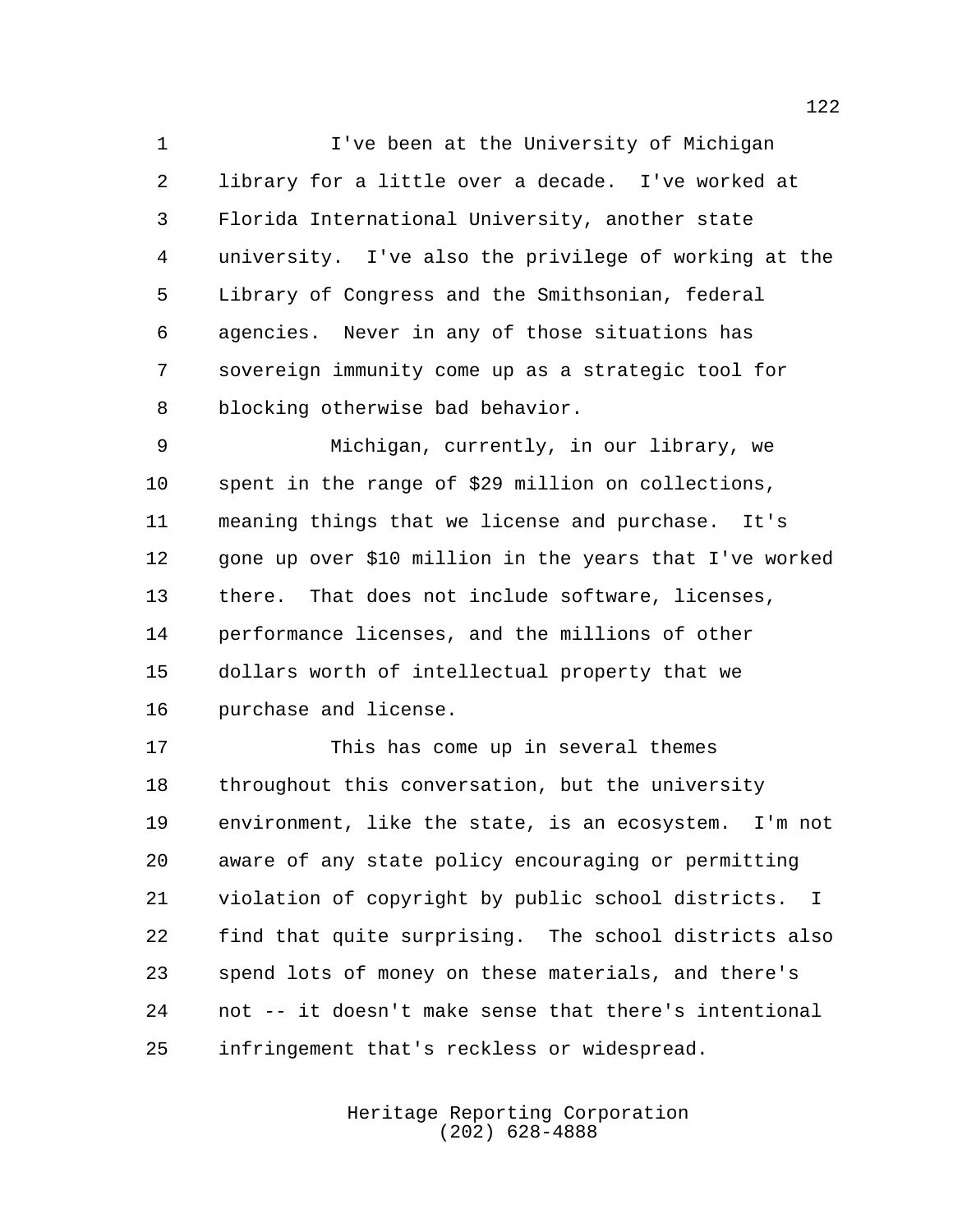University of Michigan's Ann Arbor campus embodies in the range of 100,000 people, so we have about just shy of 32,000 undergrads currently, just shy of 17,000 graduate students, and about 51,000 employees, all of whom are subject to the law of the state and of the nation, all of whom can either be fired, dismissed, disciplined, expelled under employment rules under our university policies. I just don't, I don't see the larger issue vis-a-vis sovereign immunity.

 MS. KERN: Thank you. Thank you for those comments.

13 So the next question I'd like to ask -- Mr. Wassom, I'll reference one of the statements in AIPLA's comments, basically, that said that state sovereign immunity detracts from content owners' bargaining power to license works to state entities because a large percentage of U.S. educational institutions are public, or at least partially-funded, state-funded, so, collectively, those institutions have substantial market power to drive down the licensing fees.

 So I'll start with you. My question is kind of a three part question. Can you provide any specific examples on these practices? Do you believe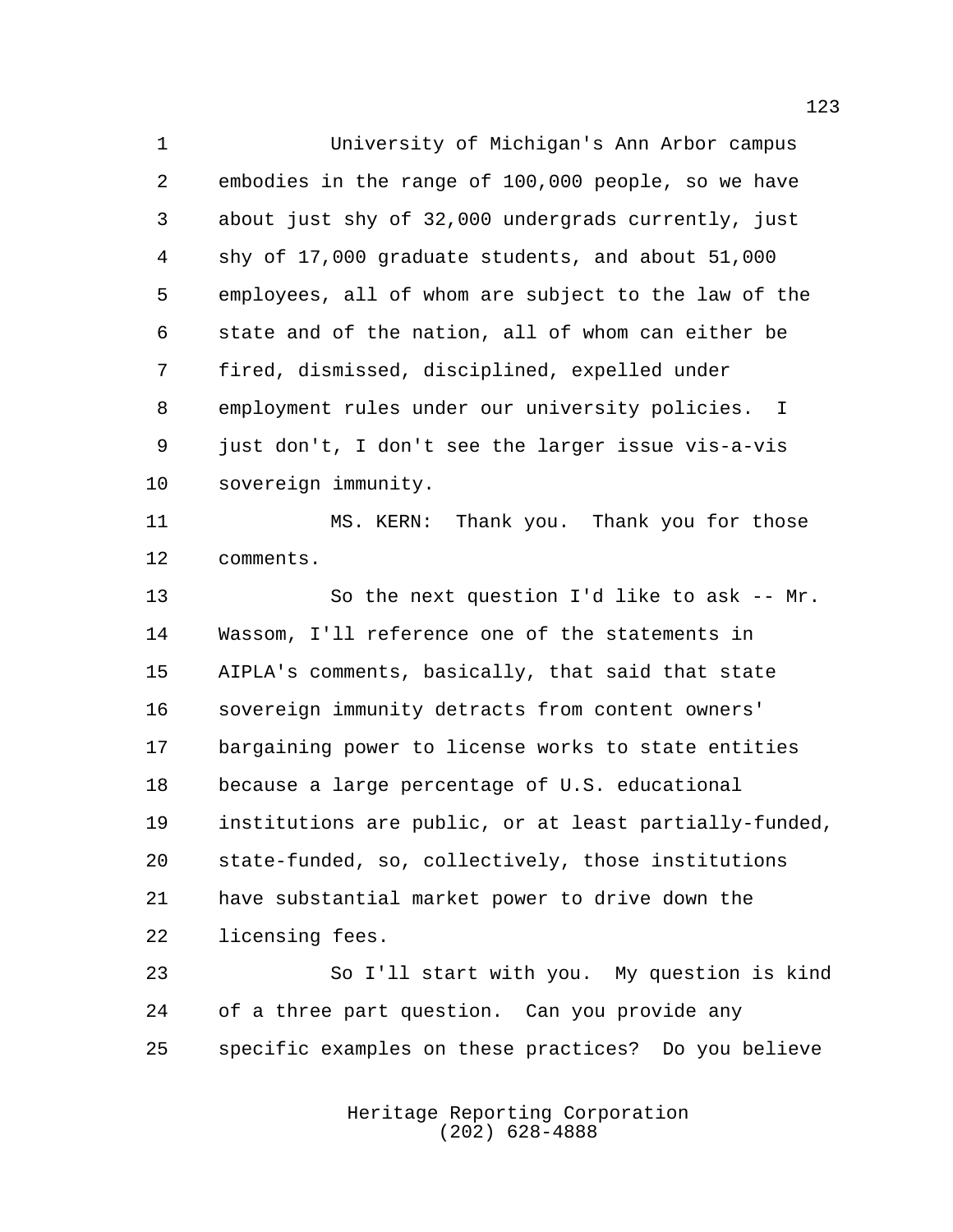that the negotiation table is slanted before parties even reach that table? And then, relatedly -- and I believe some of the panelists before touched on this -- is there any evidence of how licensing

 terms for states differ in terms of those offered to private entities? I will start with you, and then if we could hear from Prof. Murphy, and Dr. Bell, and if Mr. Bynum is on, we'll hear from him as well, too.

 MR. WASSOM: Sure. Thank you, Ms. Kern. In the interest of time, I'll collapse your questions into one answer, and that is we don't have specific data that AIPLA specifically has gathered on that. These are conclusions based on the case law that we've discussed and the anecdotal information we have available to us, and a logical extrapolation from that data.

 But, no, we don't have specific case examples to add to the conversation on that point.

 MS. MURPHY: In the case of Exam Institute, we don't actually seek licenses. We don't go through the procurement offices to be able to do that simply because we operate in such a small area. We're only in chemistry, and so, therefore, I've been informed that our ability to be able to seek such a license is likely not to be effective. So we don't go that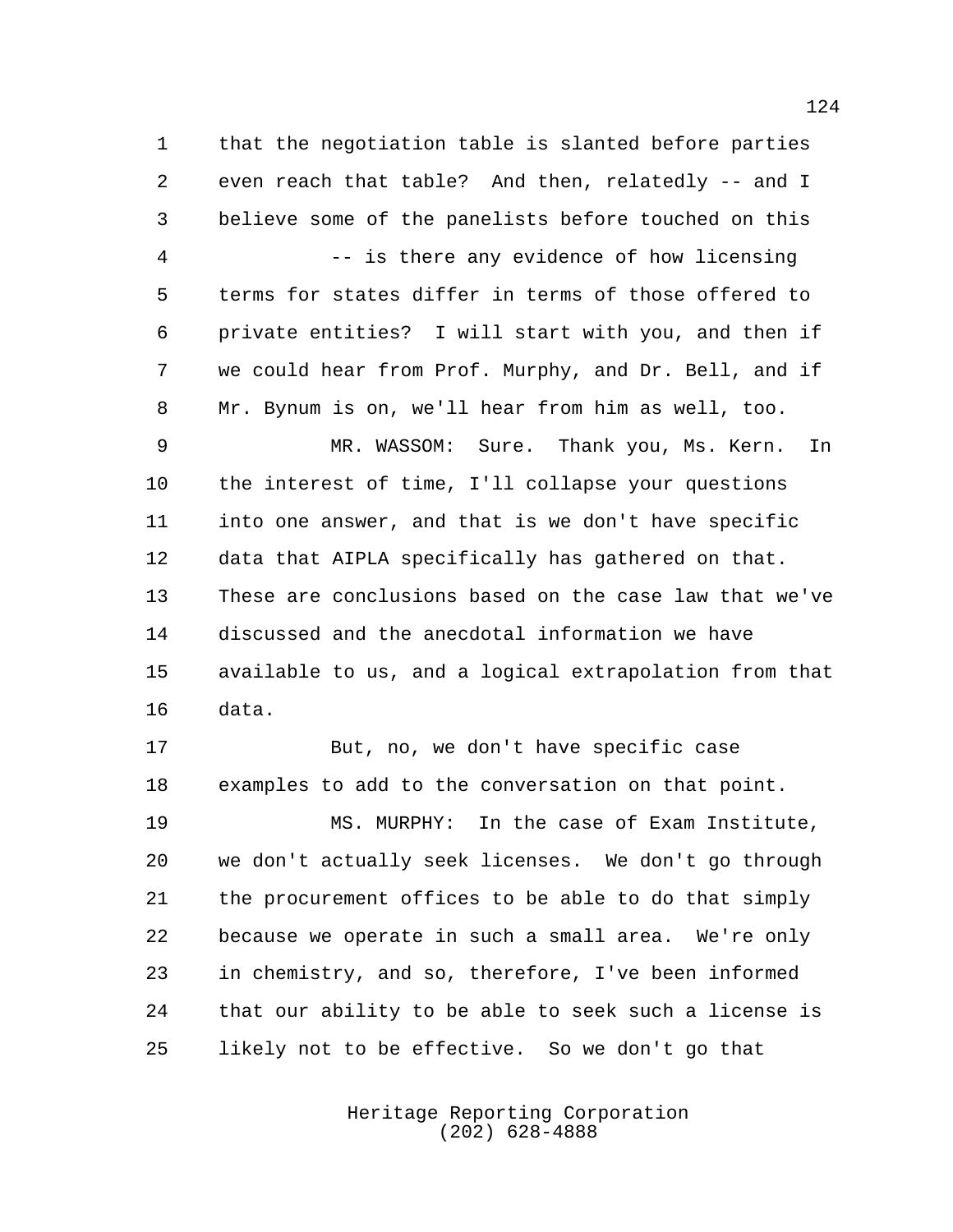route.

 MS. KERN: And, Dr. Bell, did you have anything to add or? I believe you're muted. I believe you're muted, sir.

 DR. BELL: I offer very reasonable licenses to institutions to use my work. The problem is social media. An institution can license my work for less than the cost of a poster or a book that I sell. Most often, I get from universities are -- teams, right? Coaches that are using my work to inspire performance, to motivate performance.

 But instead of sending it out to 12 people on the wrestling team, or 30 people on the basketball team, or 120 on the football team, they put it on social media and send it out to millions. And it's made it so, I just can't -- It's too damaging for me to license to -- for social media work, right? But that's what they're using it for.

 And when they do, of course they're violating their contracts with Twitter or Facebook. And those contracts are not with me, they're with them, but I'm harmed by those, right? So when they misrepresent that they own my work to social media platforms, I'm tremendously damaged from that, right? I'm happy to offer licenses, and I offer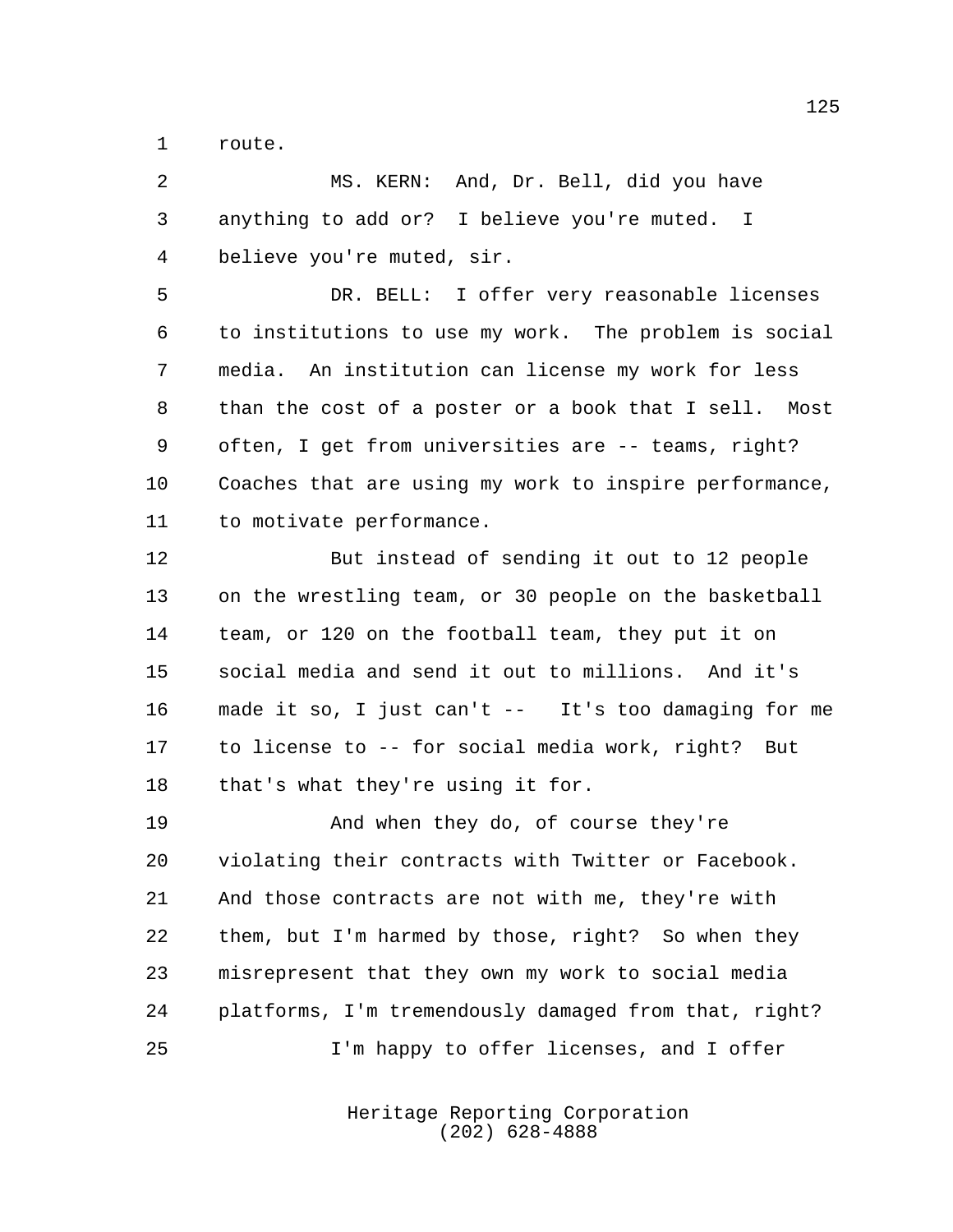deep discounts for licenses for honest use of my work, right? But if they're going to put it out to a million people, I can't afford to license and make them buy it most of the time without it being hugely damaging to both of us.

MS. KERN: Thank you.

 MR. AMER: Could I ask a quick follow up question I guess primarily to the representatives of states? So, I mean, the clear theme, I think, that you're expressing is that it's either exceedingly rare or almost unheard of for states to assert sovereign immunity in licensing negotiations.

 Is there a little bit of a disconnect between that and the fact that states certainly have not hesitated to assert sovereign immunity in litigation? I mean, North Carolina, obviously, took the issue all the way to the Supreme Court, there have been numerous other cases that have been brought to our attention where states have asserted sovereign immunity, so I wonder what your thoughts are in terms of how common and how important the defense is in practice for states in responding to copyright claims. MR. MOLNAR: So I think, at least from my perspective, that, in the context of a licensing

negotiation, we've already entered into that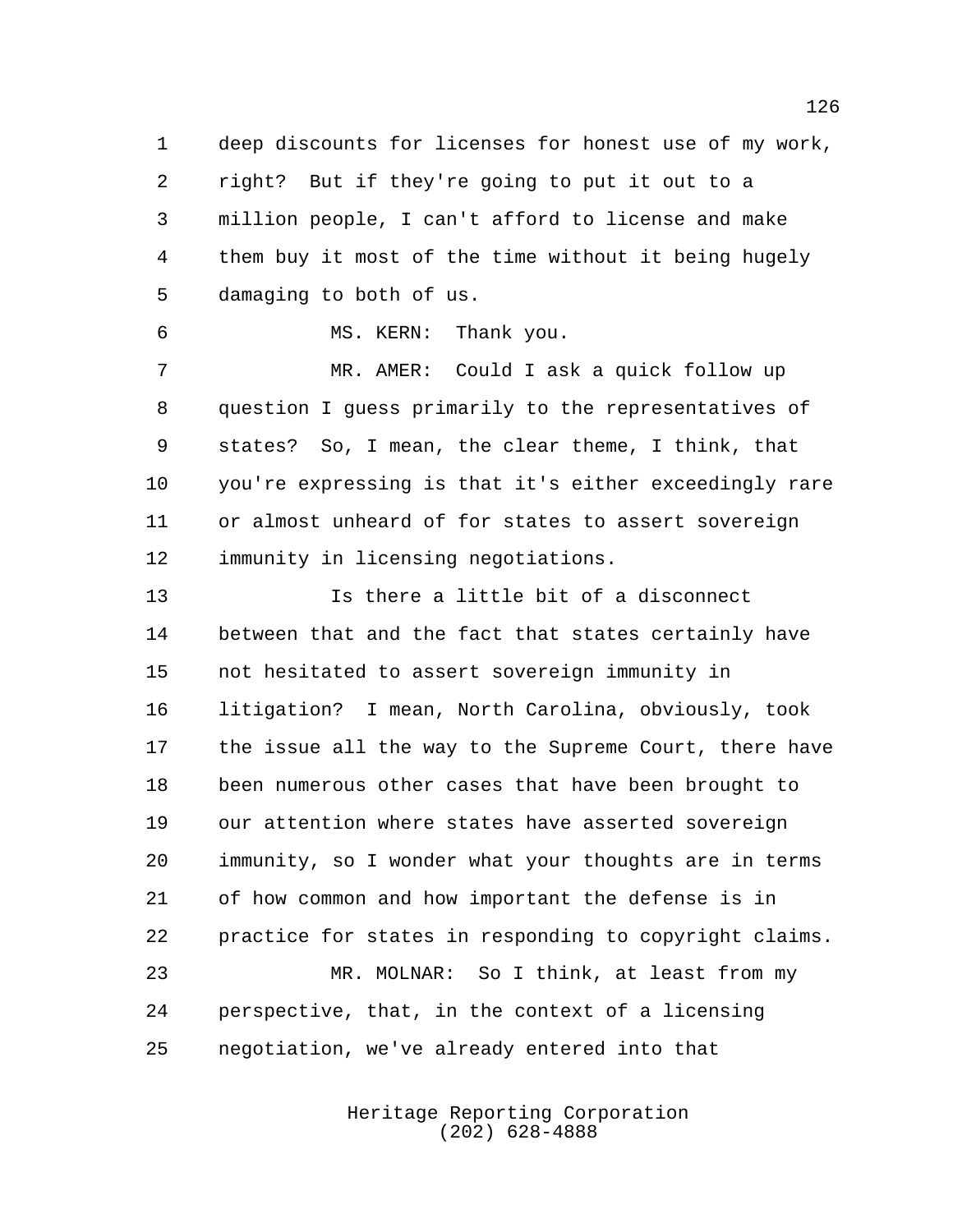arrangement pre-supposing or kind of acknowledging that the work we're trying to use is of a value to a state. That if we're going to use it otherwise, it would be copyright infringement.

 Where we've asserted the 11th Amendment immunity has been in cases where the cease and desist letter is brazenly just of no merit, and that's where we tend to use the 11th Amendment as a way to avoid having to litigate a case that is just -- lacks merit.

 Where there's been meritorious claims, as I said, we've settled. Paid \$120,000, we paid \$10,000. Recently, we just paid \$1,000 for example of someone who downloaded a picture that didn't have any attribution so they thought it was okay. They used it. We got a cease and desist letter, we paid it out.

 So I think the 11th Amendment, from my perspective, as a defense is against -- is a way for 18 the states to save money against frivolous litigation.

19 MR. AMER: Mr. MacDonald?

 MR. MACDONALD: Thank you, Kevin. That's a great question. I see no disconnect, and here's why. Public universities are copyright stewards. We are copyright owners, large copyright owners, copyright creators. We have lots of faculty that publish. We need to be good adherents to copyright law, which is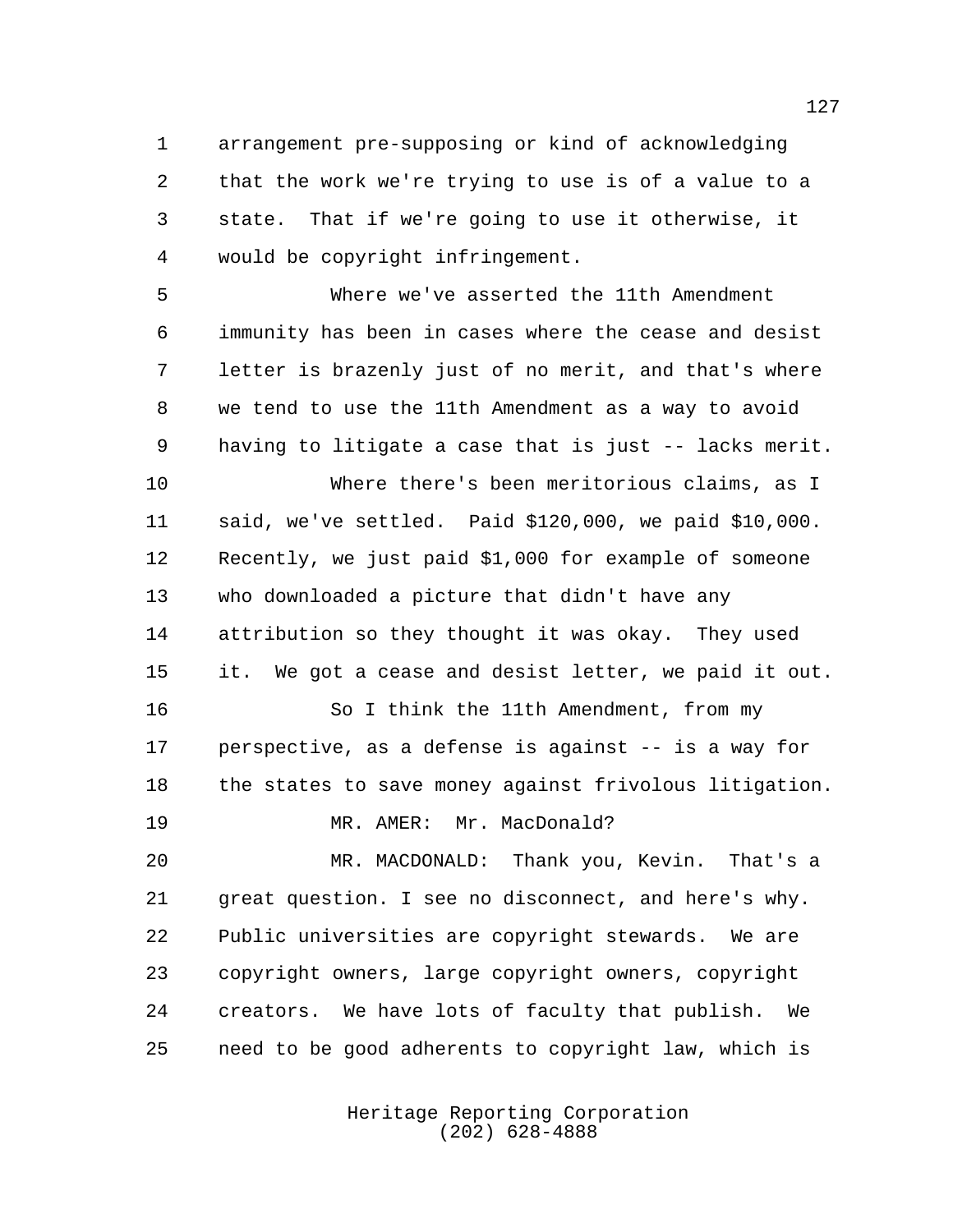why we pursue such vast licensing programs and have such a high volume of staff that are devoted to licensing.

 I see no disconnect between that and in litigation, assuming that settlement discussions have not produced a settlement and a litigation occurs, to cite and rely upon sovereign immunity, among other defenses, because, in addition to being copyright stewards, we are financial stewards, we are public trusts, and if there is a way to articulate sovereign immunity as a basis for dismissing the action when there are other meritorious defenses, as opposed to going through the cost of discovery and going through a summary judgment phase, financially, from -- as a financial steward, we have to, we have a fiduciary duty to raise a constitutionally-protected immunity.

 And so, for that reason, I just don't see any disconnect.

19 MR. AMER: Mr. Wassom?

 MR. WASSOM: Two points real briefly. The first is that the troubling aspect of the defense we just heard is that it's the sovereign deciding when the lawsuit, when the claim is frivolous or not. All other defendants have to have the court decide that for them. What we're hearing is that we'll offer you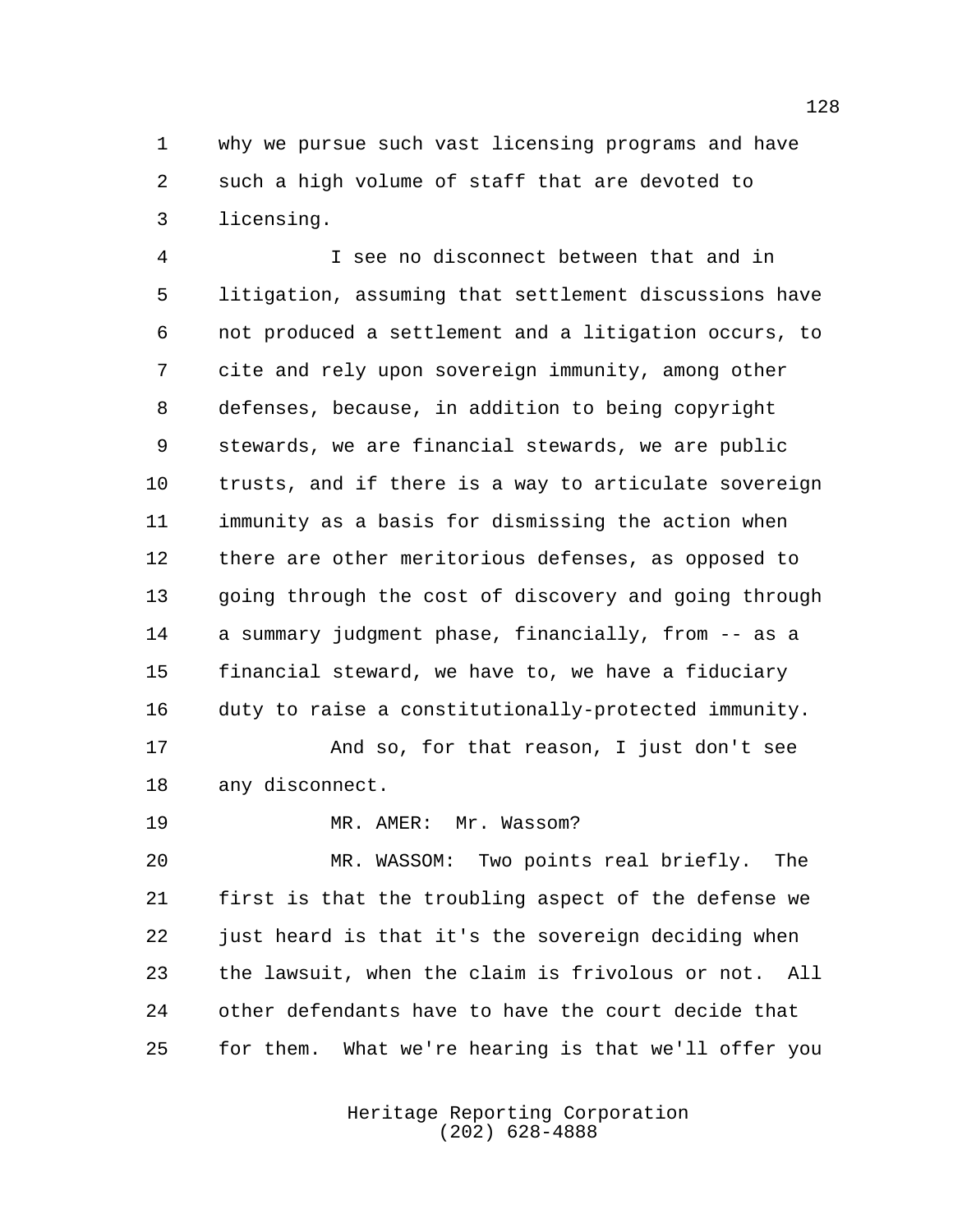what we think is fair, and if you don't like what we think is fair, then we'll exercise our trump card with sovereign immunity.

 The second point, too, is that we're hearing from a lot of representatives of state agencies that do have very defensible, and very noble, and honorable policies, but, back to my original point was the case law encompasses a wide variety of state agencies that aren't universities, that don't have that copyright respect for creators. The Allen v. Cooper case, of course, was a state board of tourism or some such thing.

 There are commissions, foundations, bureaus, all sort of other agencies out there that perhaps don't have the same respect for copyright that a university would.

 MR. AMER: Anyone else like to respond to that issue? Yes, Ms. Levine?

 MS. LEVINE: The sovereign has to agree to --

 MR. AMER: Oh, I'm sorry, I think you cut out for a sec on the line. Could you say that again? MS. LEVINE: The sovereign has to agree to be sued. That's how sovereign immunity works. We are still all bound, as attorneys, if we're attorneys, to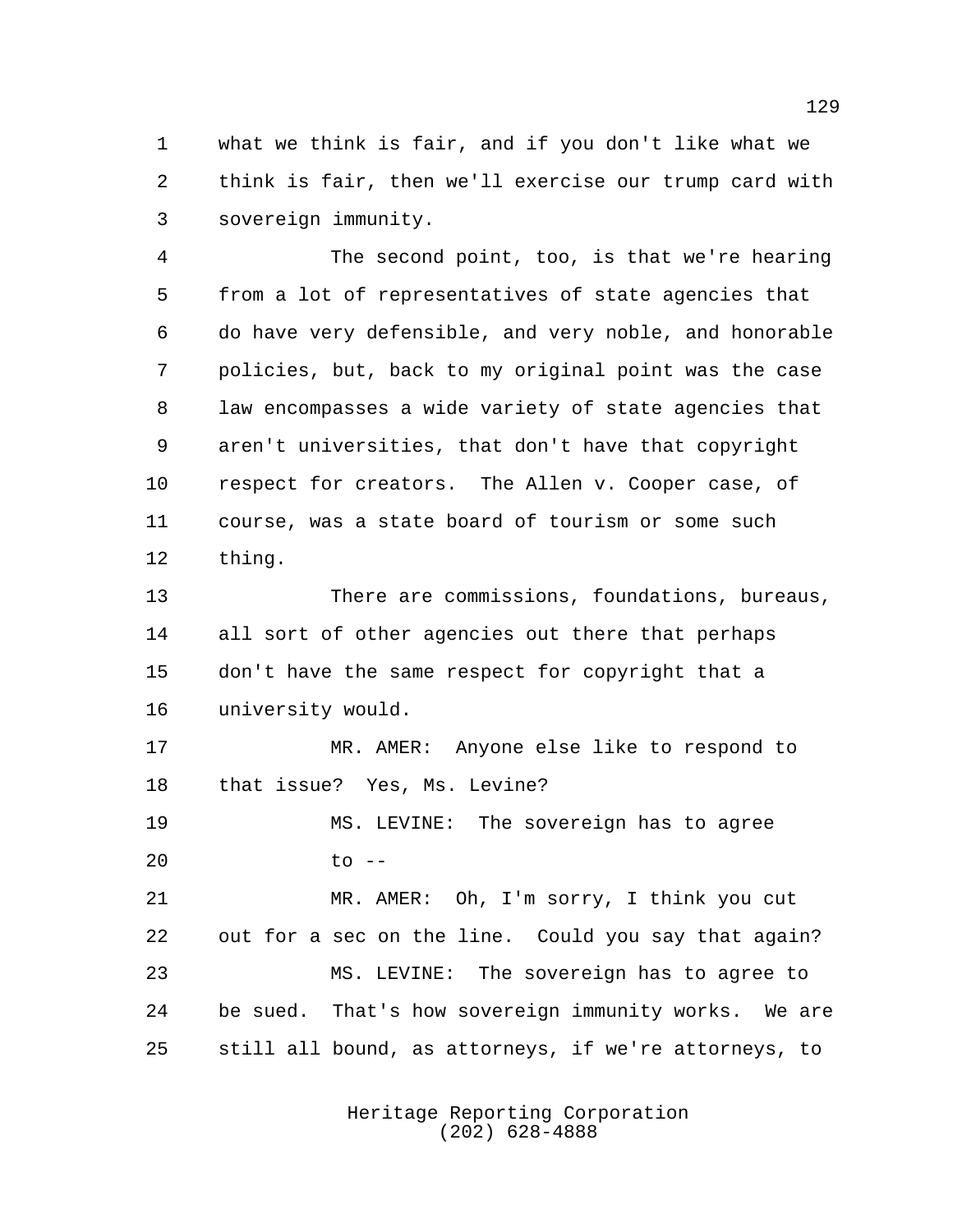faithfully apply the law, and, as Mr. MacDonald said -- I'm not a litigator, but there's a responsibility to raise available and legitimate defenses as part of your responsibility as an attorney.

 MR. AMER: Mr. Molnar, did you have a response?

 MR. MOLNAR: Yeah. I mean, representing state agencies, we certainly, in Ohio, respect copyright law through our -- all of our state agencies. And, again, just to circle back to a point I made at the very beginning, I would read, it's a case, 57 F. Supp. 3d 985, from District of Minnesota that outlines how sovereign immunity applies to suits against a state, how it applies to suits against individuals in their official capacity, and how it applies to suits against individuals in their personal capacity.

 I would recommend, especially as an IP attorney, become very familiar with suing someone in their personal capacity. That is your way around 11th Amendment immunity full stop.

 MS. KERN: And then, Kevin, do we have time for one quick follow up question?

 Mr. MacDonald, you mentioned towards the beginning of this panel how, I believe you said -- you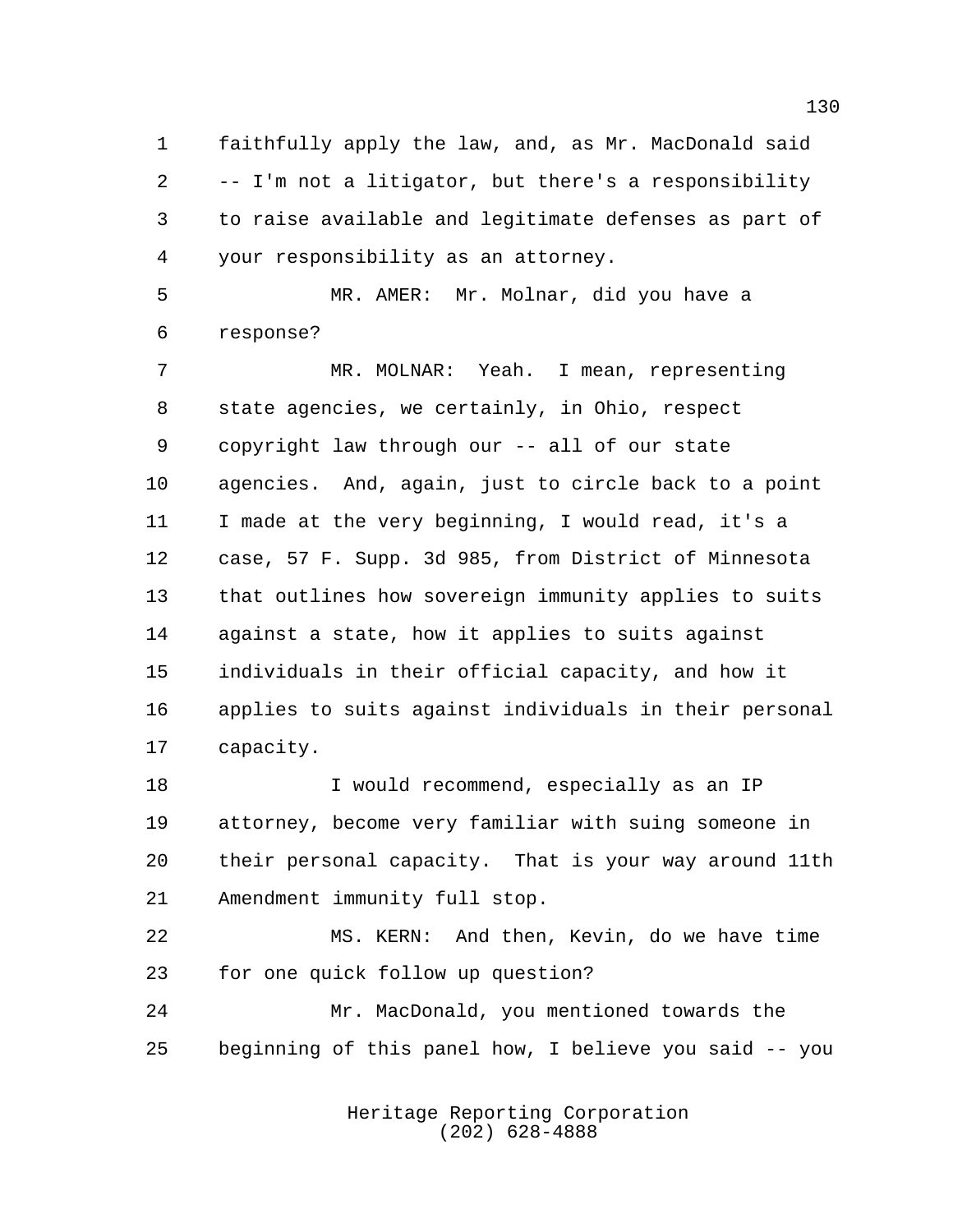quoted it as corrective measures in terms of when you saw that there was infringement with a radio station, and in, I'm not sure if it was in lieu of payment or what, there was education provided. Do you have any other examples of corrective measures that you've taken when there is infringement?

 MR. MACDONALD: Sure. And your recounting is correct. In that particular instance, it was actually in lieu of payment. Well, of course, an injunction, a self-imposed injunction is a corrective measure that we take. We say we're going to take it down. We disagree with the merits, but to resolve this matter swiftly, we'll just take it down. I think that's a corrective measure. We also make promises, at times, that we won't ever put it back up again.

 And if copyright owners come to us -- and, again, we are, ourselves, major copyright owners -- if they come to us and offer other creative solutions, we'd be happy to entertain them, including financial payments that are less than the sums that are asked for, which we think are unreasonable in many instances. MS. KERN: Thank you.

 MR. AMER: Okay. Well, we are just a bit over time, but I think we've made up some ground, so I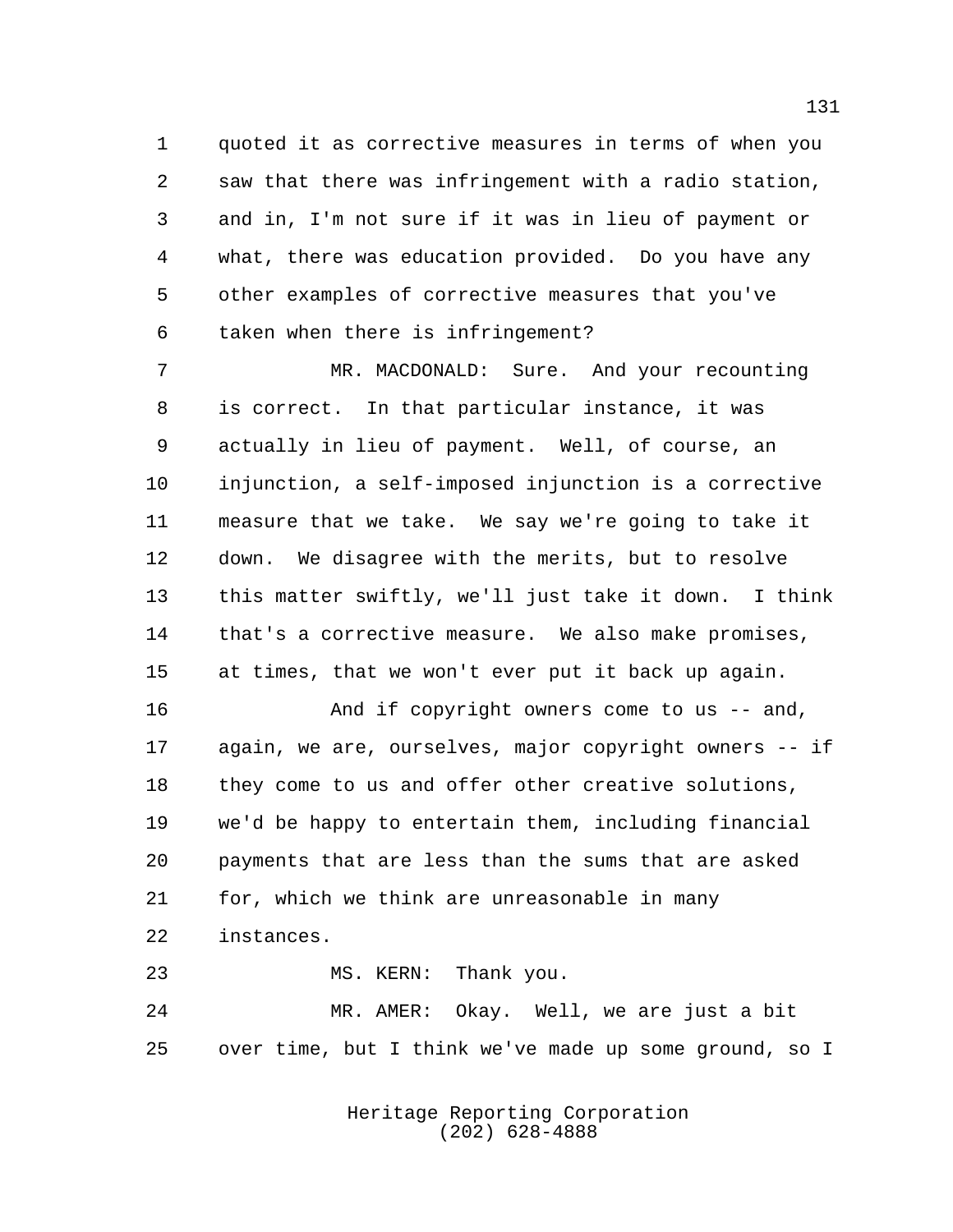think we are going to close this session. I'd like to thank all of you for participating. This was very helpful. Our next session begins at 2:00, so we will see everyone then. Thank you very much. MR. GRAY: And one quick note for the

 audience. Please remember that there is a sign up link that's being pasted in the chat if you want to speak at the open mic and share comments there, and that will close at 3:00 p.m. So if you're interested in speaking, please use that link and sign up soon. Thanks.

 (Whereupon, at 1:20 p.m., the roundtables in the above-entitled matter were recessed, to reconvene at 2:01 p.m. this same day, December 11, 2020.)

- //
- //
- //
- //
- //
- //
- //
- //
- //
- //
- 
- //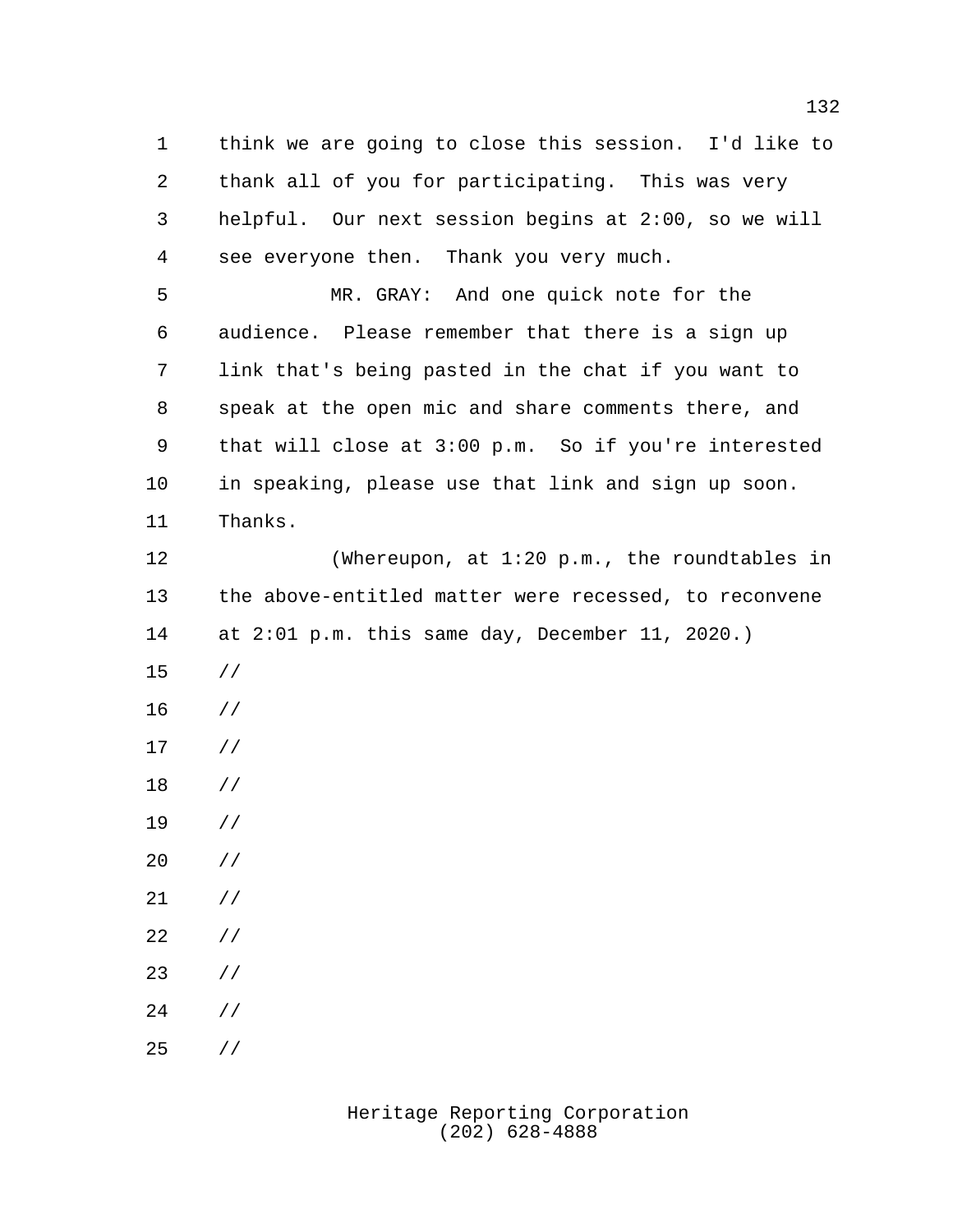A F T E R N O O N S E S S I O N  $(2:01 \text{ p.m.})$  MR. AMER: Welcome back everyone. We are about ready to start session three of today's roundtable. Session three has to do with state policies and practices to prevent and address infringement. Just to remind everyone again of a few housekeeping matters. Panelists, if you could please remember just to keep your audio muted when you're not speaking. That would be helpful to those watching on the public link. For anyone who is interested in participating in our open mic session at the end of the day, if you could please sign up using the link in the chat by 3:00 today. That would be great. Our open mic session will start at 5:15. So let's get started on panel three. I'll

 be primarily asking the questions along with my colleagues Mark Gray and Regan Smith. We're really grateful to all of you for participating. We wanted to have a specific panel that focuses on state policies and practices to address infringement. In this session, we may spend a little more time with each of the panelists to drill down on specific policies. So I just would invite all the other panelists to be patient. We will get to you and we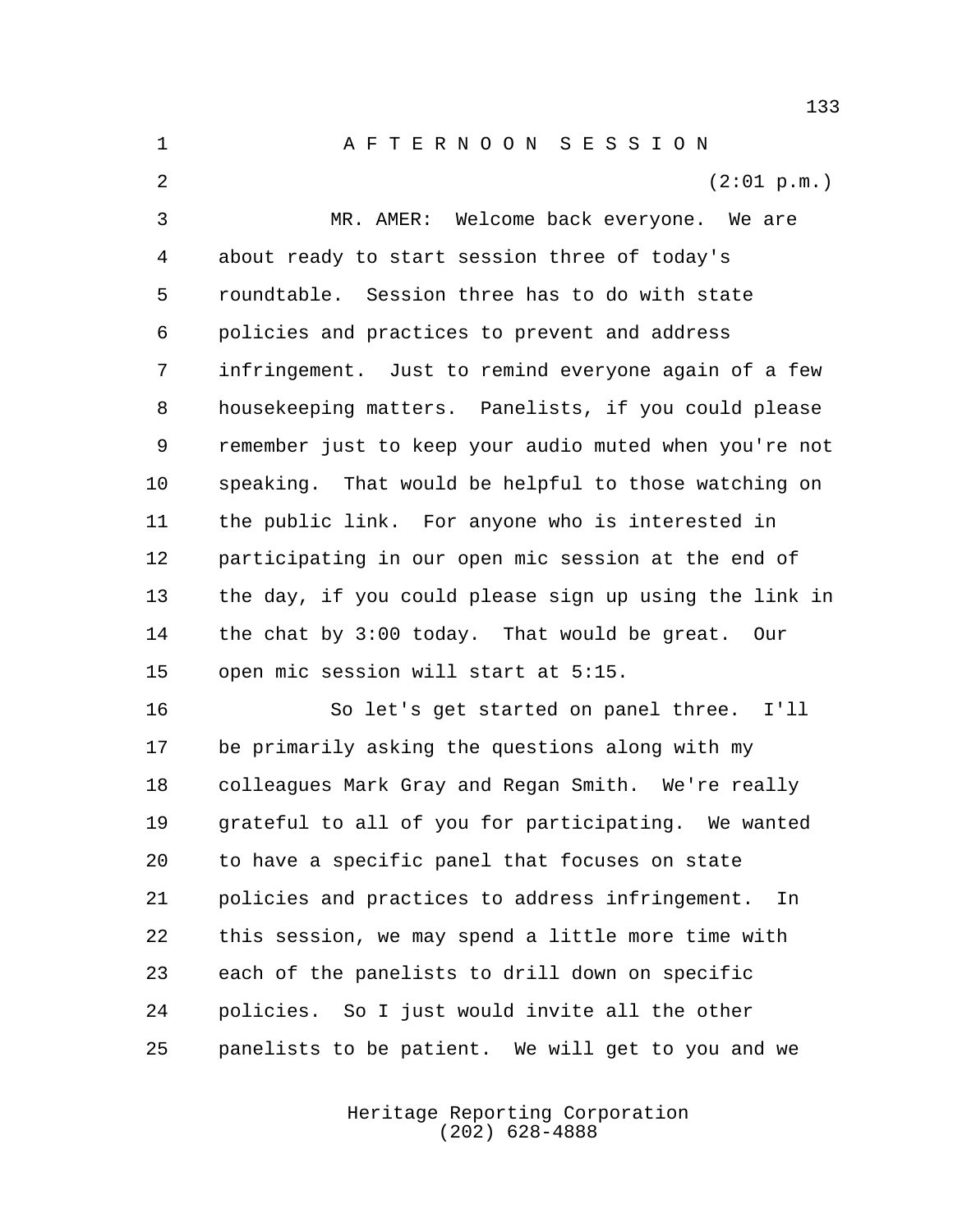just want to sort of get as much specific information as we can about particular policies.

 So why don't we combine the introductions with a brief overview statement, if you would, about your overall policies and practices in your state or your entity that are designed both to avoid infringement and then also to address instances of infringement when they do arise. Mr. Butler, I'd like to invite you to start.

 MR. BUTLER: Absolutely, thanks, Kevin. So hi, I'm Brandon Butler. I'm the Director of Information Policy at the University of Virginia Library and I'm a copyright lawyer who has been working with libraries and library groups for more than a decade now. The bulk of my experience in this realm is not with any particular institution, but actually sort of helping multiple institutions, libraries, educators, and students kind of understand their rights and frankly, typically, to overcome the sort of chilling effects of fear of copyright liability. And so the notion that we feel unleashed by sovereign immunity always makes me kind of smile. So I'm very happy to speak to my experience at UVA, but I'm also here actually kind of with a hat

> Heritage Reporting Corporation (202) 628-4888

on for a couple of associations, who play a big role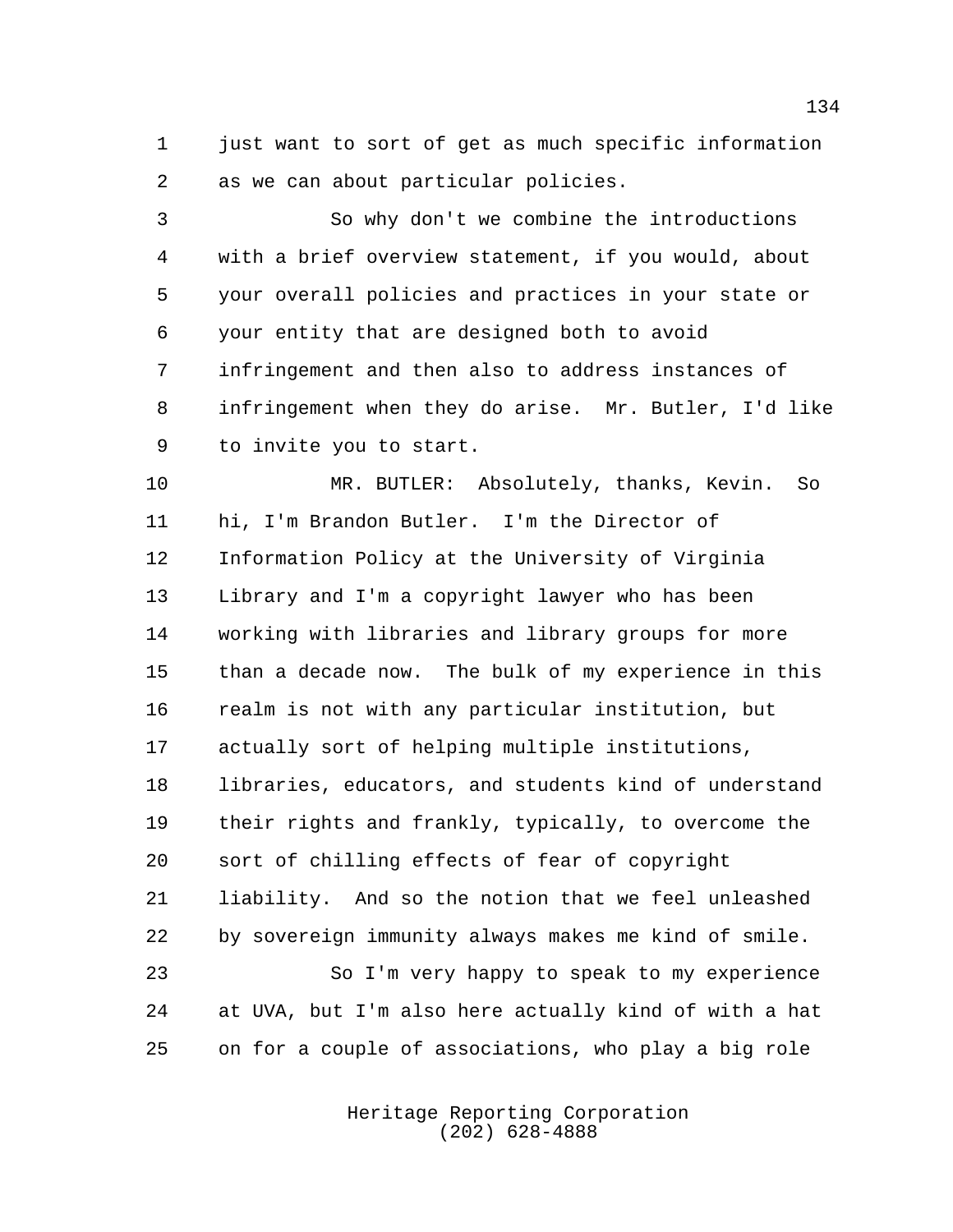in helping to ensure that folks understand copyright and live within it. And so the Association of Southeastern Research Libraries is one group. We filed comments in this proceeding, written comments. And also I'm the law and policy advisor to the Software Preservation Network and that's a group that joined an amicus brief in the Cooper case.

 And so to say a little bit about those two organizations in particular, ASERL is a group of libraries in the Southeast Research Libraries and it has a broad array of programs that help ensure that all of its members have access to good information about copyright and so there's a Scholarly Communications Interest Group within ASERL with a Listserv, where people talk to each other about copyright questions they're having.

17 They're able to compare best practices. We have a webinar series, a really rich webinar series that ASERL hosts where, again, copyright lawyers and experts are a very common fixture in that webinar series with the goal of helping aid in compliance on ASERL member institution campuses.

 More specific example, during the -- and the aftermath of the COVID crisis, when all the institutions went on lock down, ASERL hosted a series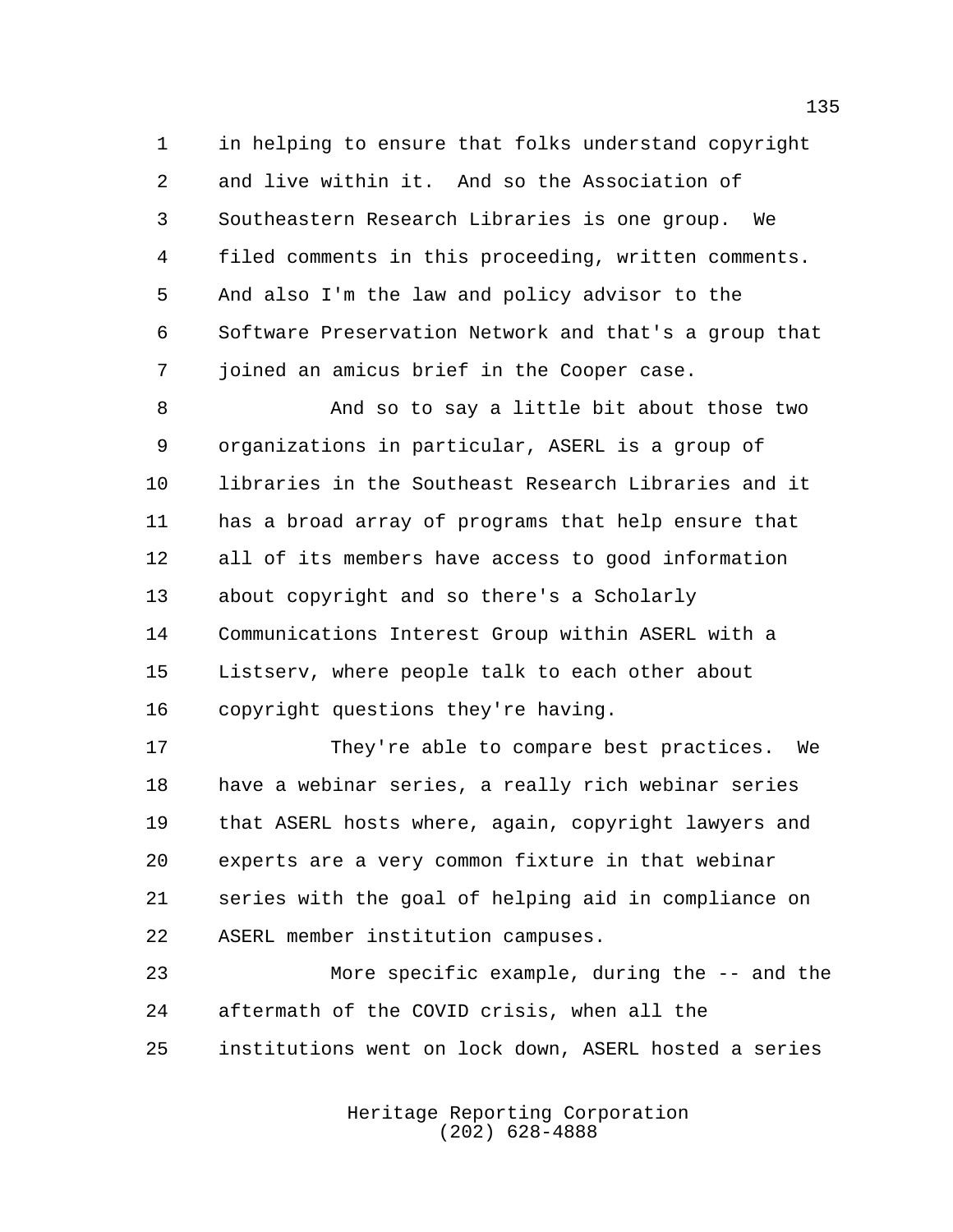of copyright office hours, where some of the resources -- some of the institutions with the greatest resources and access to kind of really strong expertise made themselves available to talk to other institutions who might not have access to that and so that there could be again conversations within the ASERL community about the best way to sort of reckon with this sort of unprecedented change in circumstances. And then of course ASERL also joins amicus briefs in these cases to -- I think cases like Cooper, to try to make sure again that the law is consistent with our practices and vice versa, right. I'll say a couple of words about SPN and then I'll be done, I promise. The Software Preservation Network similarly has been really focused on copyright in part for something I'll talk -- I hope I get a chance to talk about later, which is the really, the really powerful chilling effect that copyright has had specifically on software

 preservation and anxiety about copyright and uncertainty about copyright.

 And so one of the first things that the Software Preservation Network did as a relatively young organization was to engage with the DMCA process. So we were aware of how the DMCA affected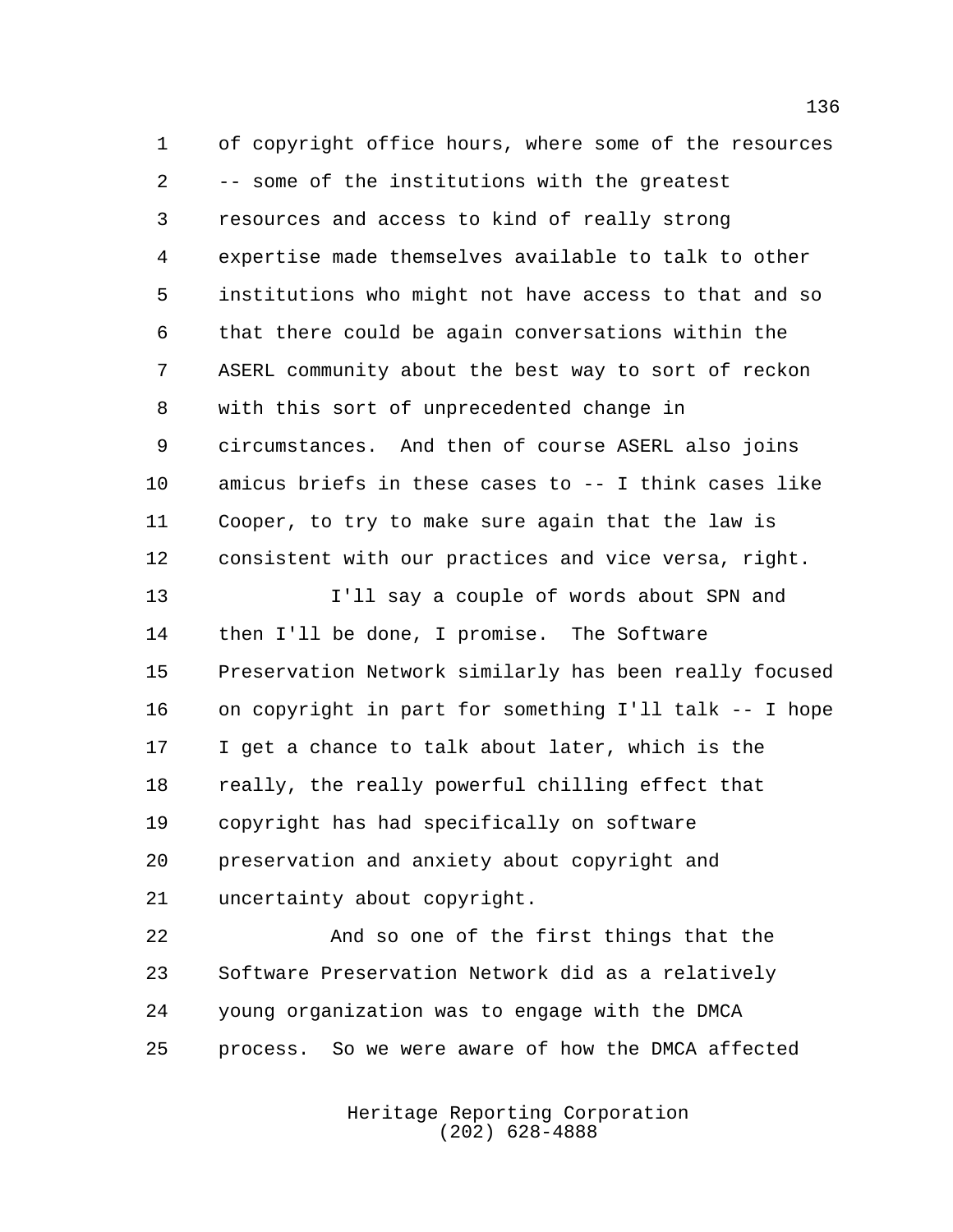software preservation. There was certainly no one who said, but wait a minute, you know, nine of us are public institutions. The law doesn't matter, right. Instead, the response was, well, how do we interact productively with the legal system.

 So we obtained the DMCA exemption. We developed resources for members explaining the scope of that rule. So there's literally a sort of checklist, you know. If you can take all 12 of these boxes, then you qualify for the exemption. We publicized that. We held webinars about it. We host monthly chats similar to ASERL for folks to talk about the questions that are coming up on their campuses and how best to resolve them. And again we engage with court cases. We watch court cases closely and we engage with them as amicus filers.

 And so I guess my overall point with those two hats on is, you know, this is a world where if we thought there was no -- this was not a big issue for us or that we can afford to be lackadaisical about it, that certainly isn't evidenced in the way that we coordinate and invest our time together to try to understand and comply with the law. So, thanks a lot. It's good to be here.

MR. AMER: Ms. Dooley?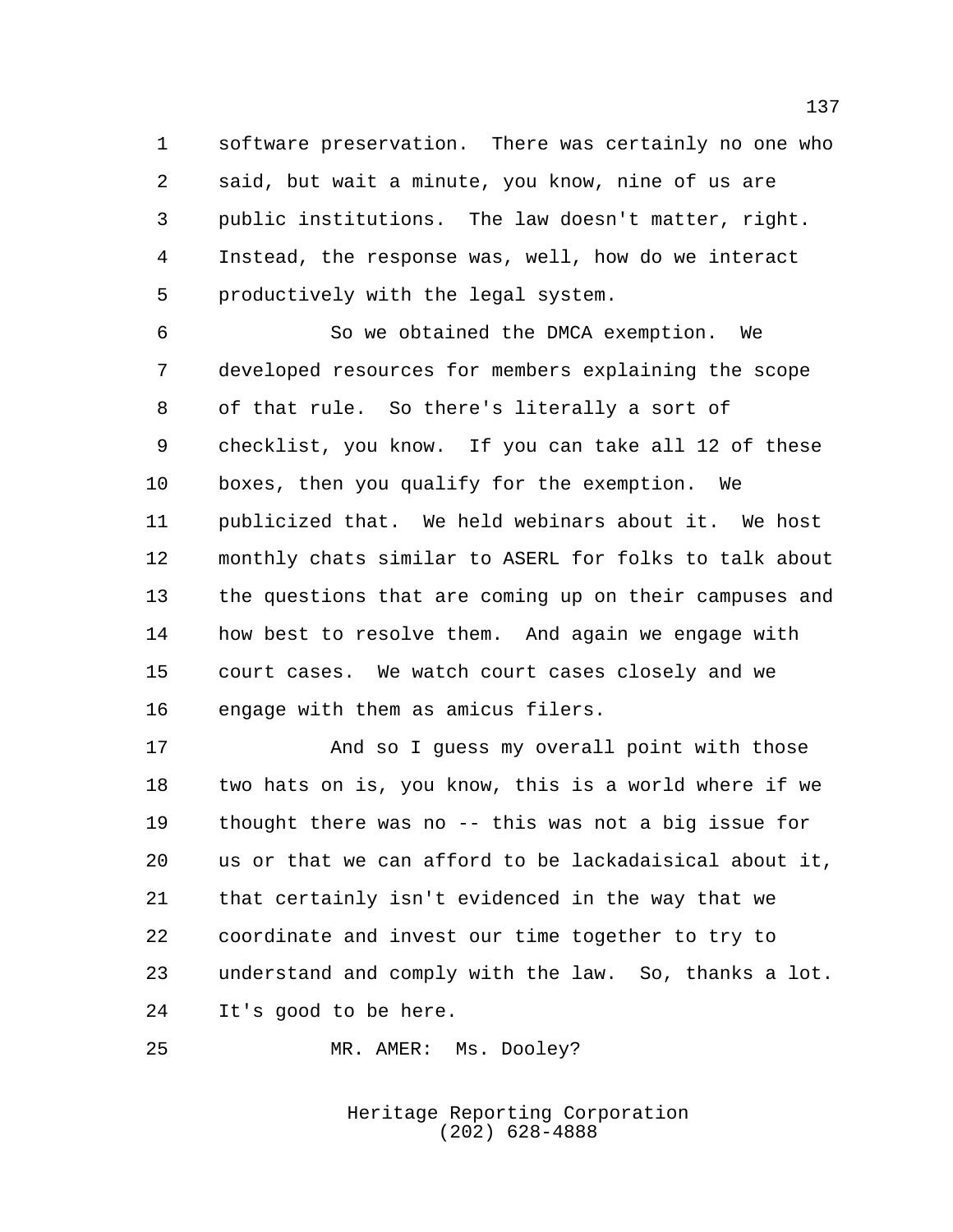MS. DOOLEY: Hello. My name is Yvonne Dooley and I'm the business librarian and copyright specialist at the University of North Texas. And as far as our policies and procedures with regard to copyright, copyright law, we are very -- we have very strong policies outlining our copyright compliance. We have a copyright compliance policy that specifically states what kind of -- where we outline the law, we give examples in compliance with the U.S. copyright law, and we also outline copyright infringement and what that means in various criminal penalties, as well as disciplinary actions that UNT can take place in. So my overall statement is just that as a university, we respect copyright law. We try to instill that in our faculty, staff, and students. And that's what I'm here to demonstrate today. MR. AMER: Thank you. Mr. Evans? Oh, I think you're muted, sir. MR. EVANS: Did you not hear me? MR. AMER: No. We can hear you now though. MR. EVANS: Oh, I'm sorry, my apologies. I had to switch to the headphones because I was having some audio problems earlier. I'm the Associate Vice President, Legal and Research for the University of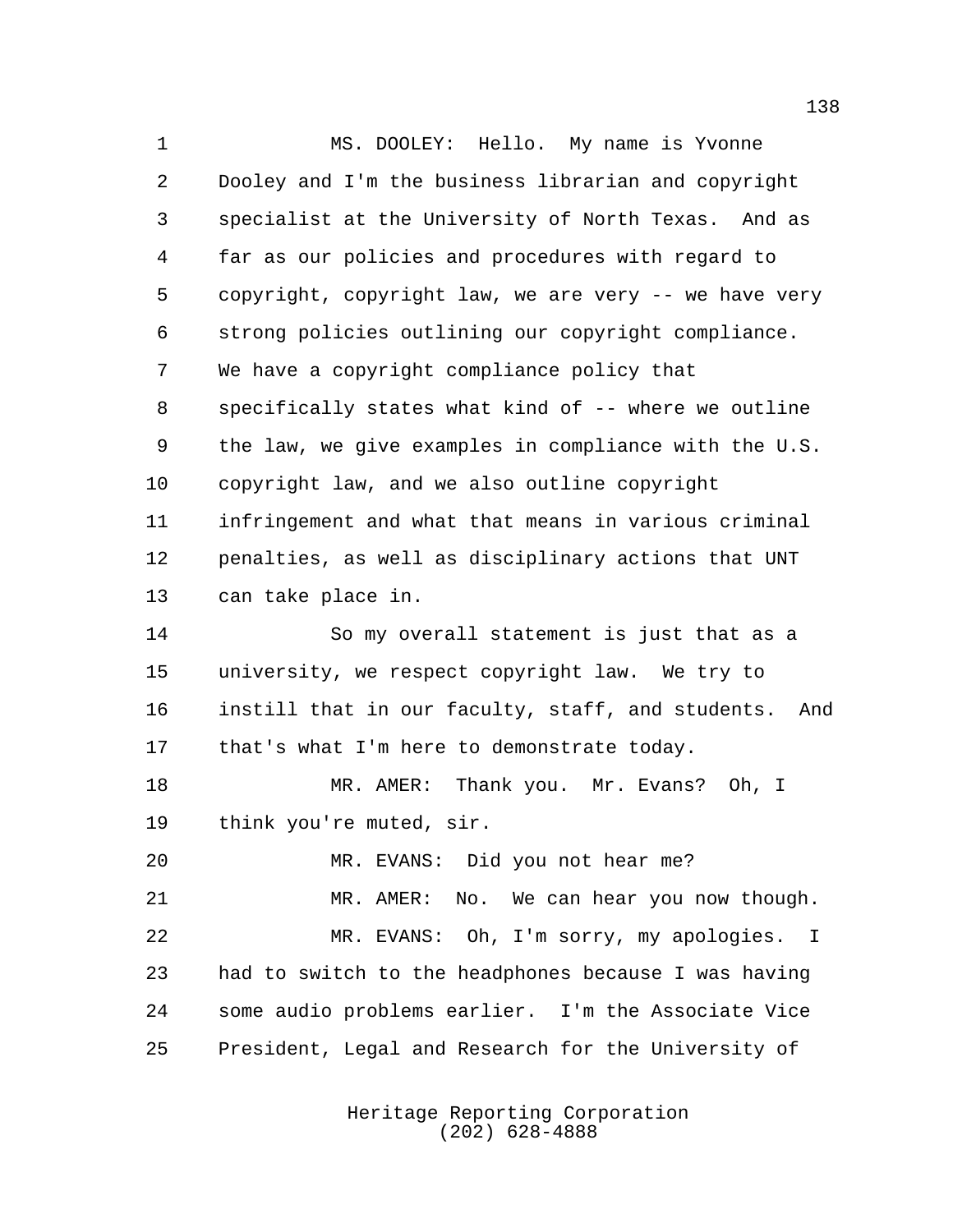Arkansas system, which is comprised of 20 campuses and our unit is probably more than 50,000 student and faculty and staff members. And I'm essentially the in-house intellectual property counsel for the University, you know, and one of my duties is to be a resource for questions about use of copyright materials, you know, particularly in determining whether or not a particular use is fair.

 And I, on an annual basis, try to visit as many of those campuses as I can and I have a presentation called Copyright 101, that essentially goes -- is an introduction to copyright law and to advise faculty and staff on what their rights and responsibilities are under the Copyright Act. And one things that I go through is the things that they can and cannot do or should and should not do about to protect their own copyright materials, but to ensure that they do not run afoul of the copyright law. And I explain explicitly to those individuals the possible penalties that may be assessed against them on an individual basis.

 You know, the issue of sovereign immunity is really the very last issue that I mention in my presentation because basically it's to impress upon them what their personal liability may be regarding,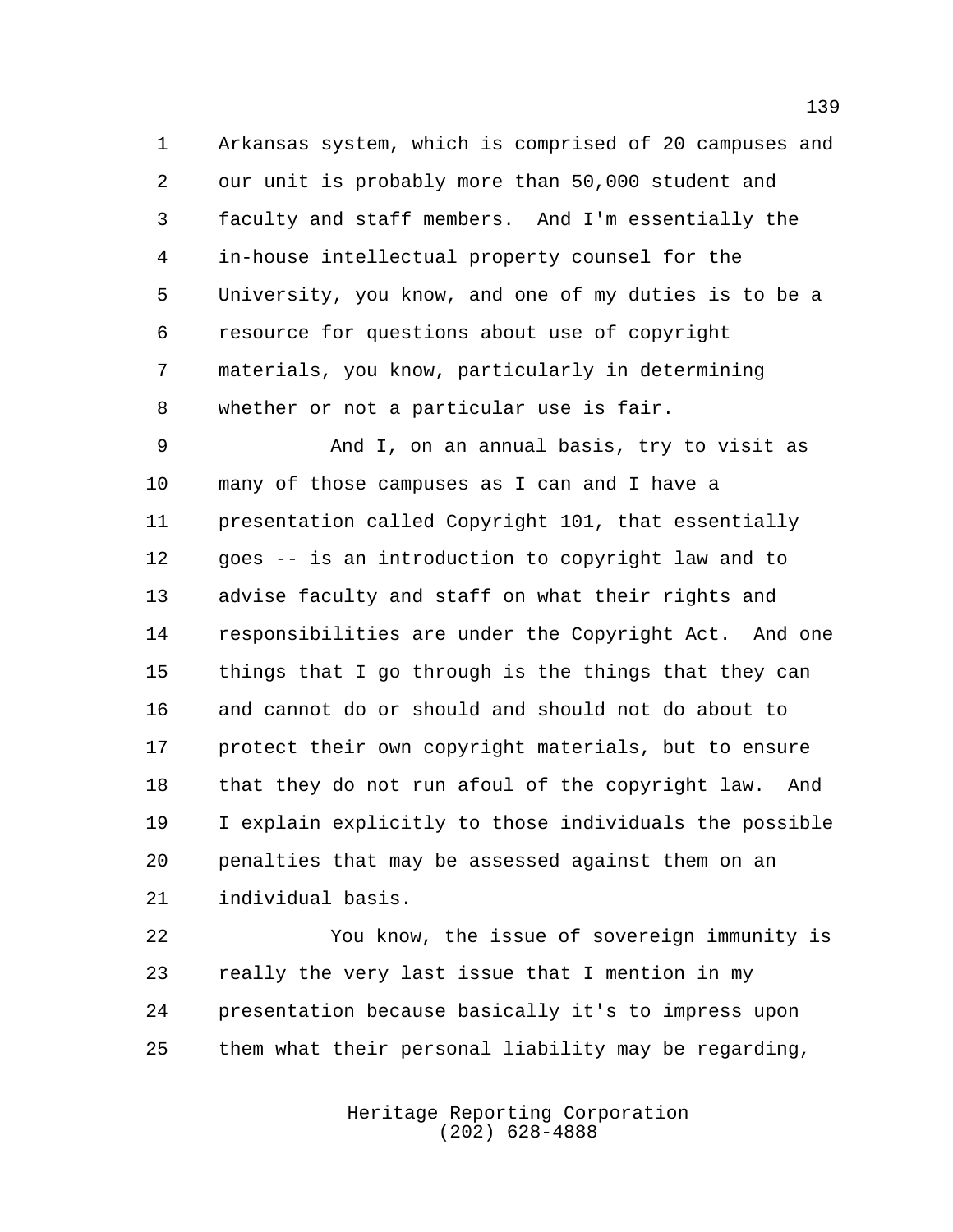you know, their use of materials for which they have not sought permission. And I go through the four factor test for fair use and explain to them just what the limitations are. And to the extent that that damages are part of a claim brought against them, then that is the issue of -- that's when the issue of sovereign immunity does rise.

8 As the intellectual property counsel for the University, one of the things that I -- that I have to be aware of are the financial resources of the University and really I have no authority to agree to pay damages for anyone. One thing that may not be unique about the state of Arkansas, but that should be understood that the University as a state entity has no authority to pay damages unless those damages have been assessed by the Arkansas State Claims Commission.

17 So there is a process and a remedy for those who believe that their copyright works have been infringed by a state entity. You know, they can file a claim for damages in the State Claims Commission. So that's one resource that is available to those individuals.

 But I, as a legal counsel for the University, have no authority to agree to pay damages to anyone based on claims for infringement. But in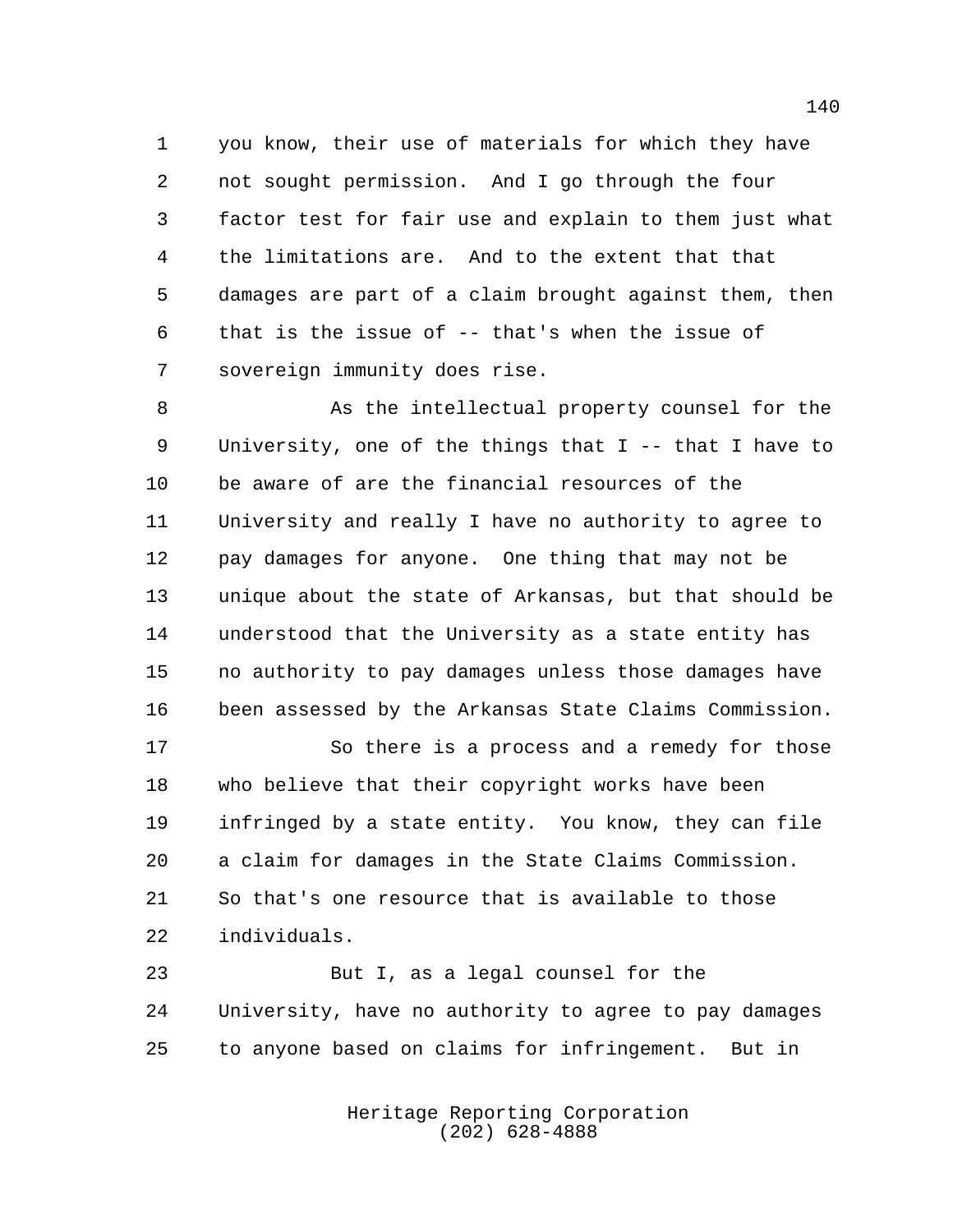any case our University does make considerable effort to make those students and staff aware of rights and responsibilities under the Copyright Act. And that's sort of the summary of my presentation.

 MR. AMER: Thank you very much. Mr. Klaus, I believe you're the only non-representative of a state entity here, so we're very much interested in your perspective.

 MR. KLAUS: Well, it's great to be here. Right, I was just wondering if I was in the right section. My name is Kurt Klaus. I'm a National Partner at the law firm of Dunlap Bennett & Ludwig, PLLC, over here in Washington, D.C., and I lead the media and entertainment law practice for DBL. And prior to the practice of law, I actually shot regional and national TV commercials and I worked in the production department of feature films.

 And, to the extent of my practice, I'm a commercial attorney, so I do transactions. I'm not a litigator. So, I'm on the front lines with people that are producing the media content that you're seeing or experiencing. We do have occasion to interact with libraries. We do have occasion to interact with other state agencies.

A lot of what I do, insofar as going through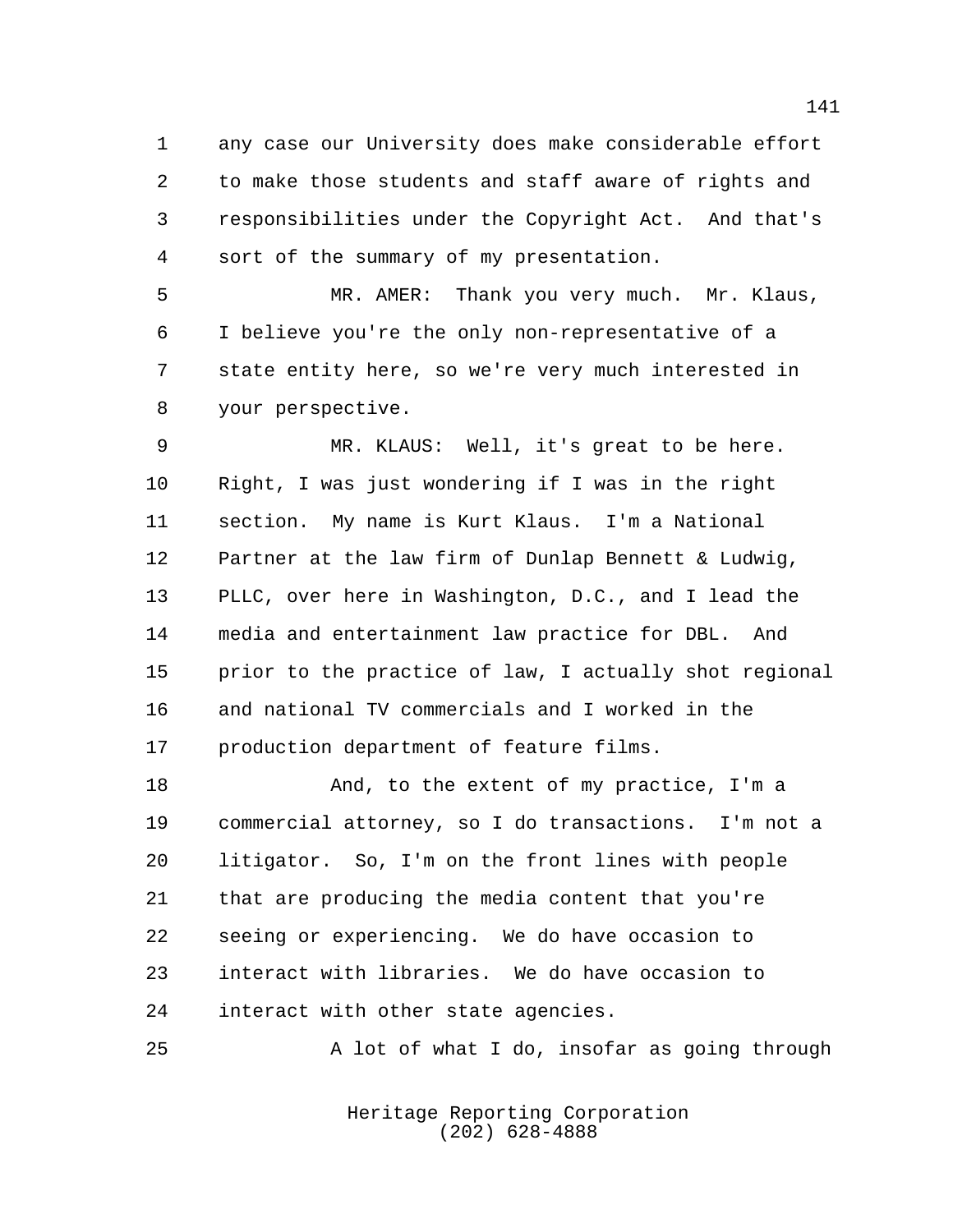processes involving state and local governments, has to do with access. And to the extent that clients have asked me, you know, such and such a state is using my content or is interested in it, or I've seen a photograph of mine being used by a state or local government that's not licensed, or something like that, you know, they want to know what their options are to be paid for that use.

 The typical response from me is, well, you know, there's this thing called state sovereignty and I'm not sure that you would want to engage a state. You might want to. Our first round would be to try to negotiate some sort of license or at least make them aware, try to find the responsible party within the state and make them aware of this usage that's not authorized. That's all I'm going to say now. So I hope to get some good questions and be more responsive.

 MR. AMER: Great, thank you very much. I believe Ms. Lanier is next.

 MS. LANIER: Hi. I'm Raven Lanier and I work at the University of Michigan. I have a split position that's between the Library Copyright Office and our Center for Academic Innovation, which works closely with faculty and teams across the University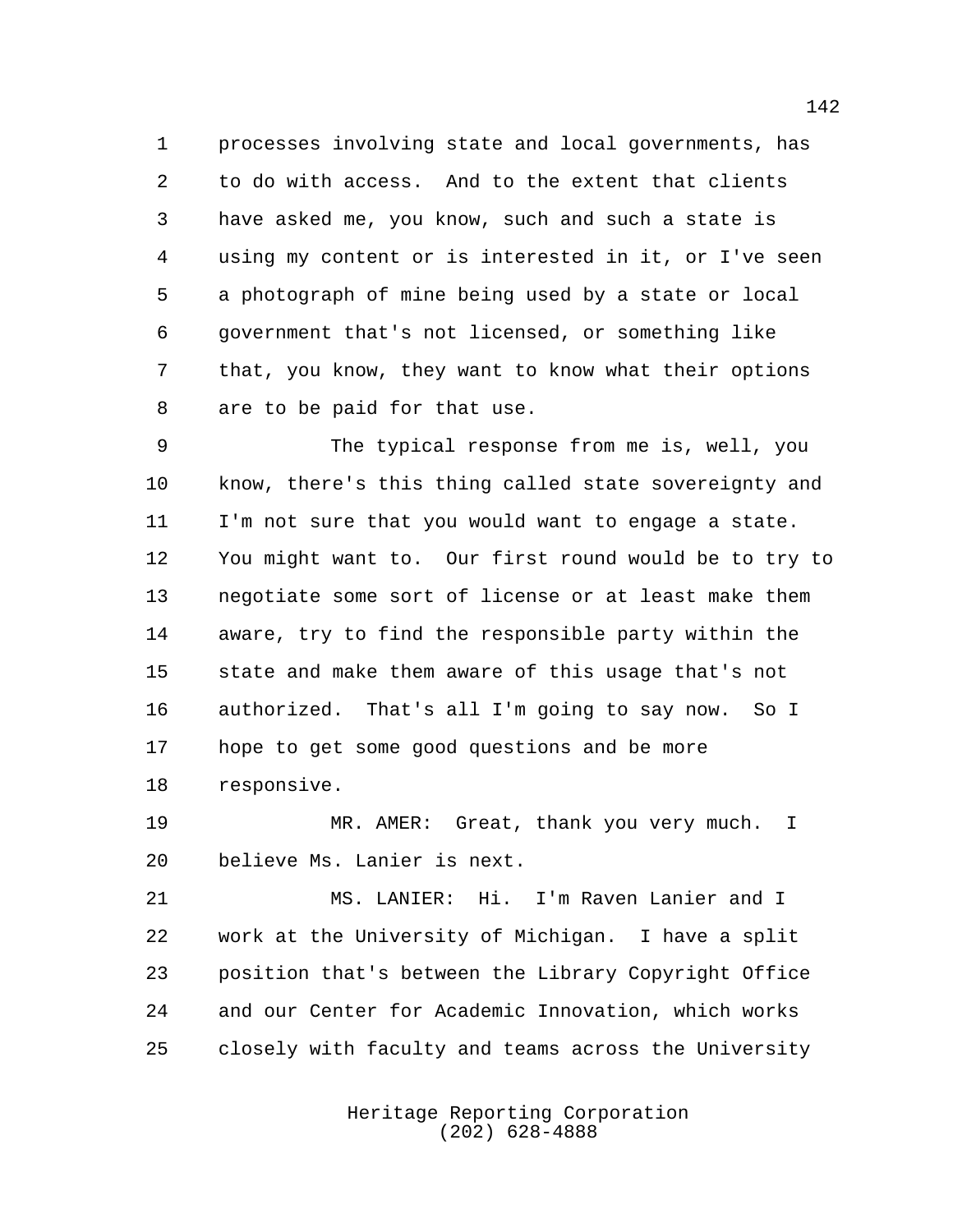in developing online learning initiatives, including both online degree program courses, Teach-Outs, online credit bearing courses and massive open online courses or MOOCs. I've worked at the University for almost two-and-a-half years now. I'm in the major -- my major role in each of my positions is to educate and consult on matters of copyright.

 This frequently involves talking to people about how they can lawfully use the works of others either through fair use or another exception or from asking permission to use the work. So I consult regularly with students, faculty, staff, with the library when there are issues, and I'm generally involved with the Center of Academic Innovation whenever there are any copyright issues or concerns that come up there.

 MR. AMER: Great, thank you. Ms. Samberg, I believe you're next.

 MS. SAMBERG: Thank you very much for this opportunity. My name is Rachael Samberg and I am also a copyright lawyer, as well as the Scholarly Communication Officer and Program Director of UC Berkeley Libraries, Office of Scholarly Communication Services.

My office offers literally thousands of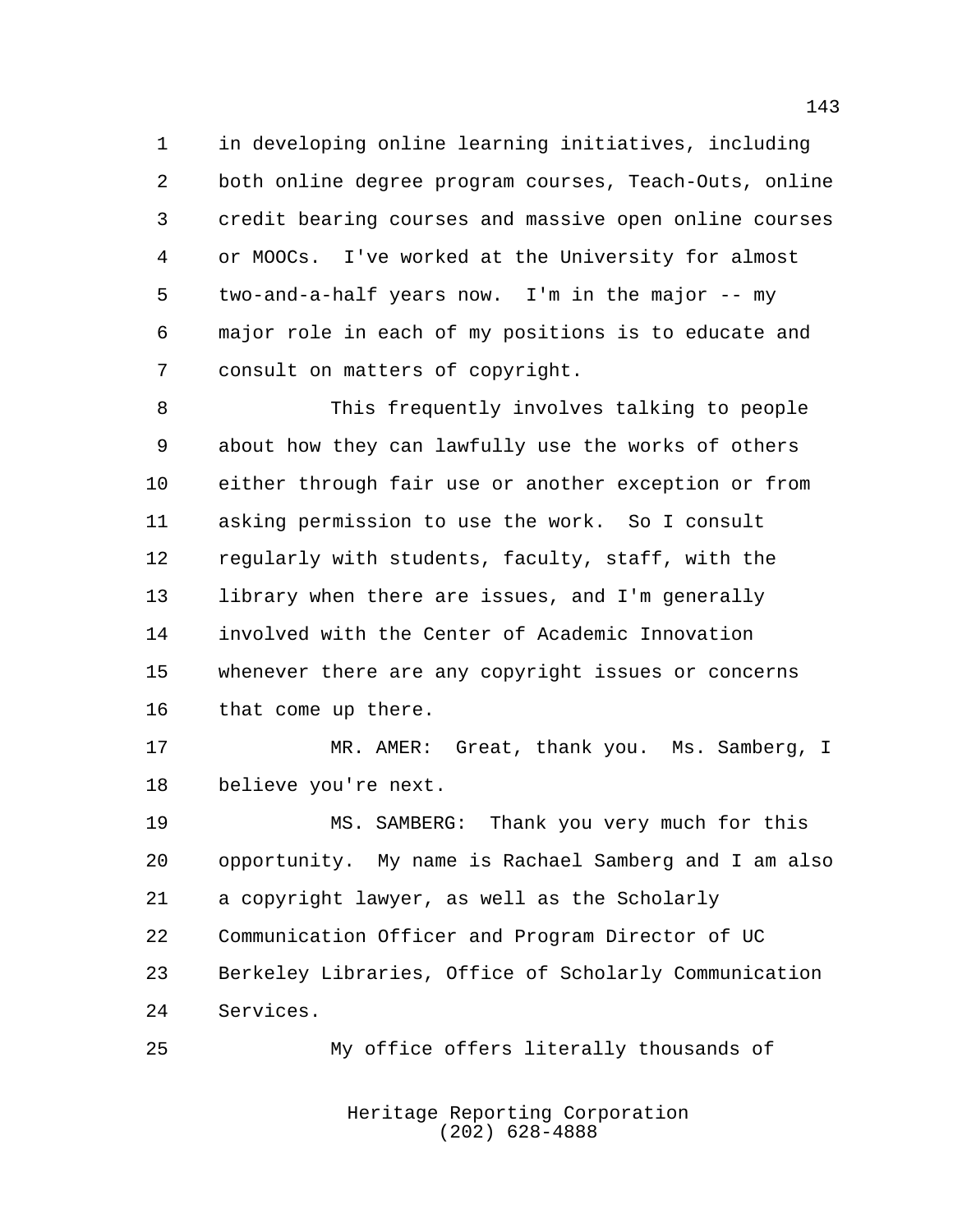consultations and thousands of trainings every single year for scholars, faculty, and students on our campus about responsibly using and managing copyright in their research, publishing, and teaching. My office also sets policy for and advises the library and supports other University campus departments regarding the copyright decisions that they and we make on behalf of the University.

 One of the cores of questions in the roundtable is whether or how copyright-related behavior is undertaken by the University, as opposed to individual employees. So I think it will be helpful today to understand what offices like mine across the country actually try to inform and to educate and guide campus units and departments on copyright-related decision-making.

 I'm going to address that today by dividing policies and procedures for two categories of purported state actors. One, the individual researchers, instructors, and students; and, two, the state institution, itself, so departments, units, or programs or university-created policies that guide individuals to take action. And in doing that I'll underscore that we not only don't see credible evidence of widespread or reckless infringement, but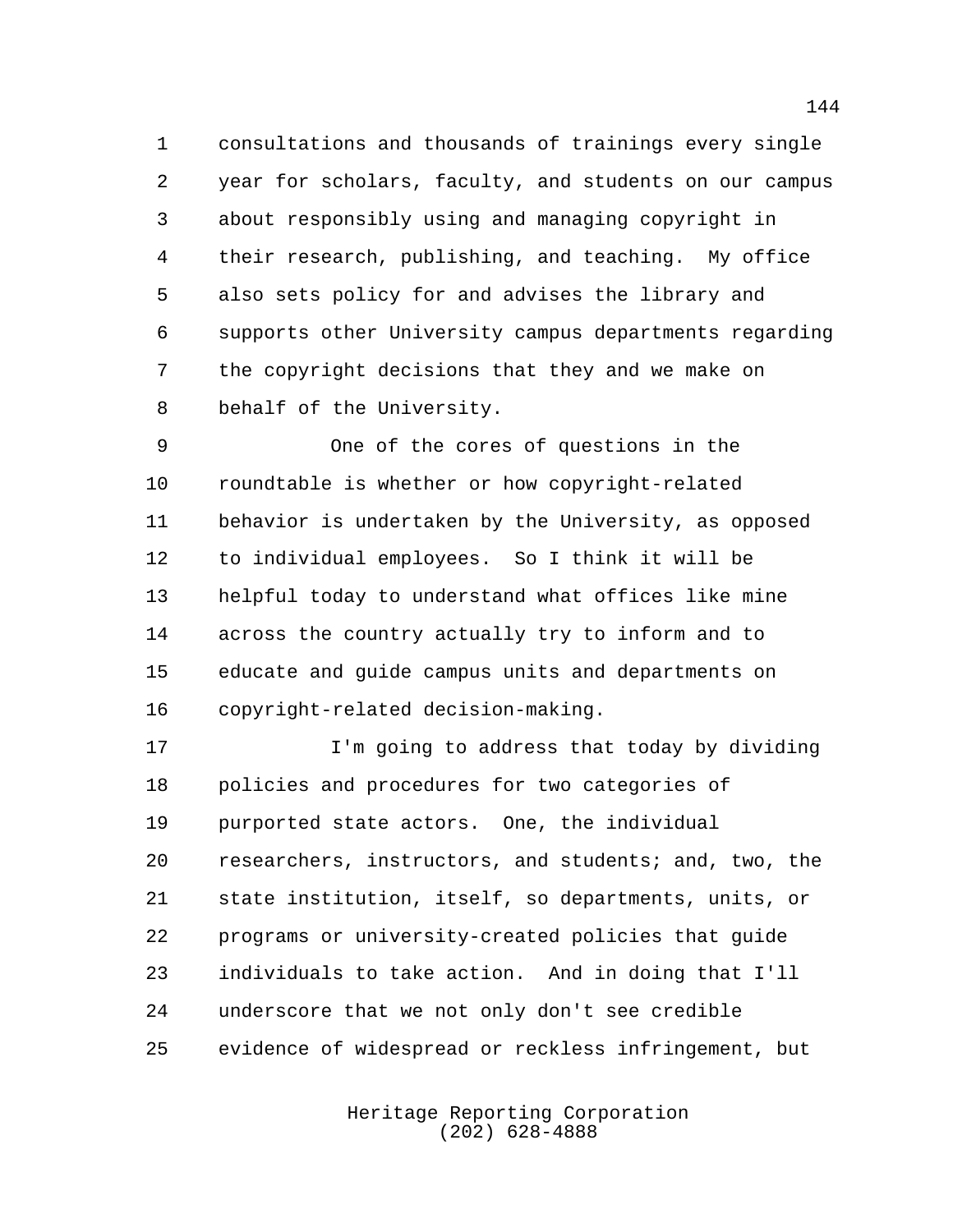in fact the policies that we actually have and the procedures that we undertake prevent and address any potential infringement.

 MR. AMER: Thank you. And Mr. Shontz, I think you were last, but not least.

 MR. SHONTZ: Thank you. Thanks all for the opportunity to be here today. My name is Douglas Shontz. I'm the Chief Intellectual Property Counsel for the University of Illinois. I'm also here today part of representing the Association of Public and Land-Grant Universities of which the University of Illinois is a member.

 And, you know, I'm speaking -- in terms of, you know, policies and practices, I'm speaking about my home University's policies and practices, not the Association. But I can tell you that in addition to what we do specifically here at the University of Illinois, that my counterparts and fellow members of the APLU also are generally extremely diligent about having policies and practices to comply.

 You know, our policies, you know, across the board comply with copyright law. We all, you know, collectively spend, you know, millions of dollars in license fees each year. We have contracting offices that handle license agreements. We have dedicated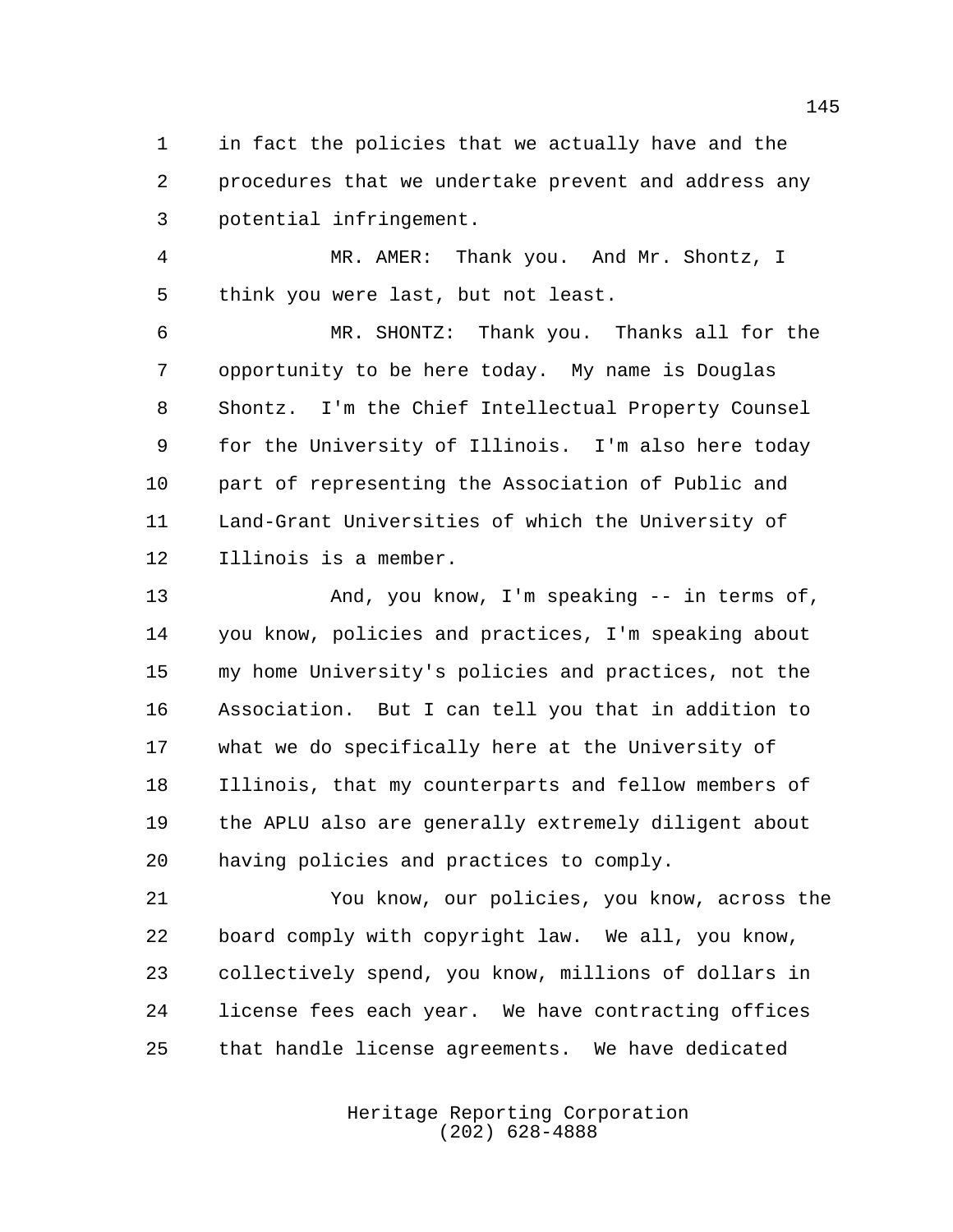copyright librarians. We have posted policies. And I think Ms. Samberg was actually making an excellent important distinction that some of the folks listening on the roundtable today might not be aware of is that, you know, we, as universities, we have duties to our institution in terms of institutional work, but that we also have a large population of students and faculty who are largely independent actors and we still spend hundreds of hours and, you know, put tremendous resources into helping them comply with copyright law as well.

 For example, our copyright librarian here at the University of Illinois probably had in the neighborhood of 200 plus individual one-on-one consultations over the course of the last year with students and faculty, talking about how to comply with copyright law for their work. She also gives about 50 workshops a year to students, faculty, and staff across campus. We have a website laying out, providing resources and guidance to people about both their roles as faculty and students for complying with copyright law, as well as for institutional work for staff and for research purposes.

 So, you know, in general, as I think Ms. Samberg said and you probably heard from folks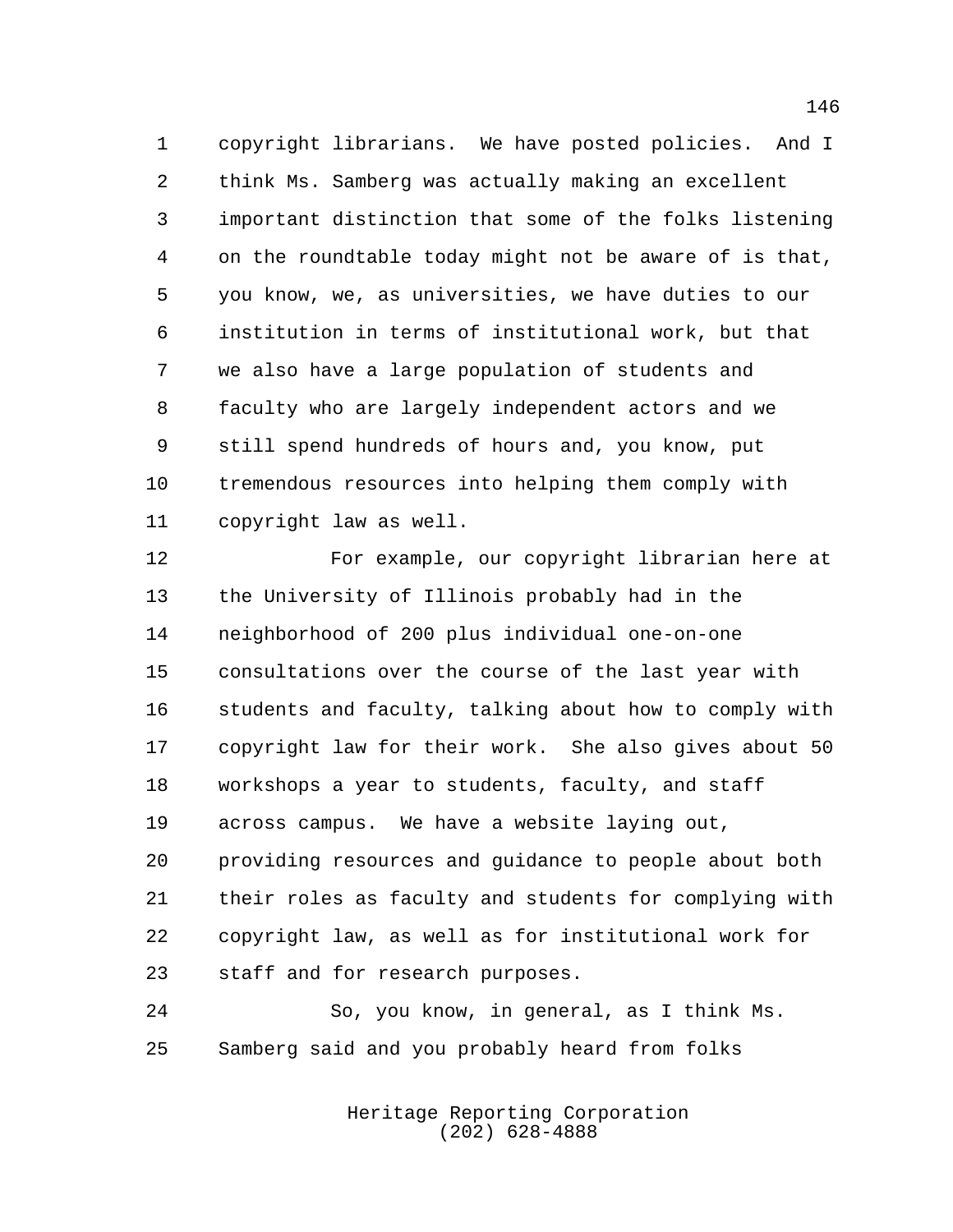throughout the day so far, is that we really are -- we really put a lot of effort into compliance with all intellectual property law including copyright law and that our practice is to address each allegation of infringement in the same manners, that we examine it, we take it seriously, and we address it as we believe appropriate and in compliance with the law.

 MR. AMER: Great, thank you. That's a very helpful overview from all of you and you've identified several issues that I think we're going to drill down on. I think I wanted to start by just asking a little bit about what the bases for your adherence -- for your handling of intellectual property cases -- may be.

 You know, we saw in some of the comments that there's a strong set of informal institutional norms among state libraries and universities. We've heard today how important it is that universities are themselves generators of lots of copyrighted works and active participants in the intellectual property system. I'm wondering to what extent your copyright policies are governed by those sorts of norms or whether there are sort of more formal laws or policies that we should be aware of as well. Yes, Ms. Samberg. MS. SAMBERG: So I know that a lot of us can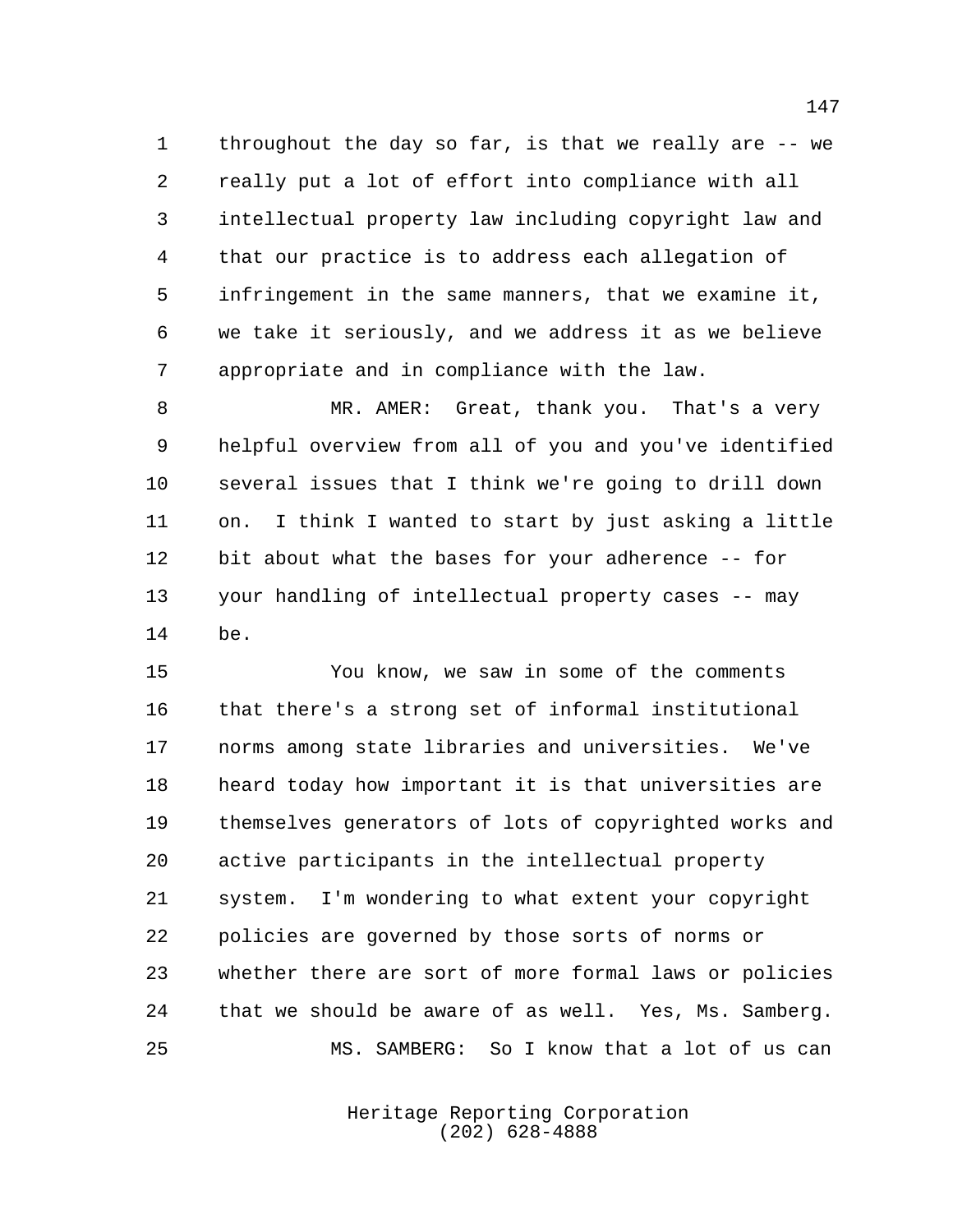build on that, so I'll just take one piece of what you asked and I'll talk about policy that's set by campus, different campus department and specifically the library.

 So one way in which the library utilizes or consumes copyrighted content is through special collections digitization or making our collections materials available online. We've expressly set policy regarding the workflows and guidance on how to do that responsibly, our responsible access workflows. They are to expressly comply with copyright law whenever we review collections or materials for digitization and online hosting. Thus, with that express policy, there's no intentionality of infringement, much less a widespread effort to infringe.

 Importantly, we also have a policy on what happens if we make a mistake. Again, this is a public policy set by the library. To the extent that we err in the research we do about a collection or make an incorrect fair use determination or at least one that someone disagrees with anyway, we have something called a community engagement policy that invites people to contact us if they think we've gone astray in our assessment. And under that policy, we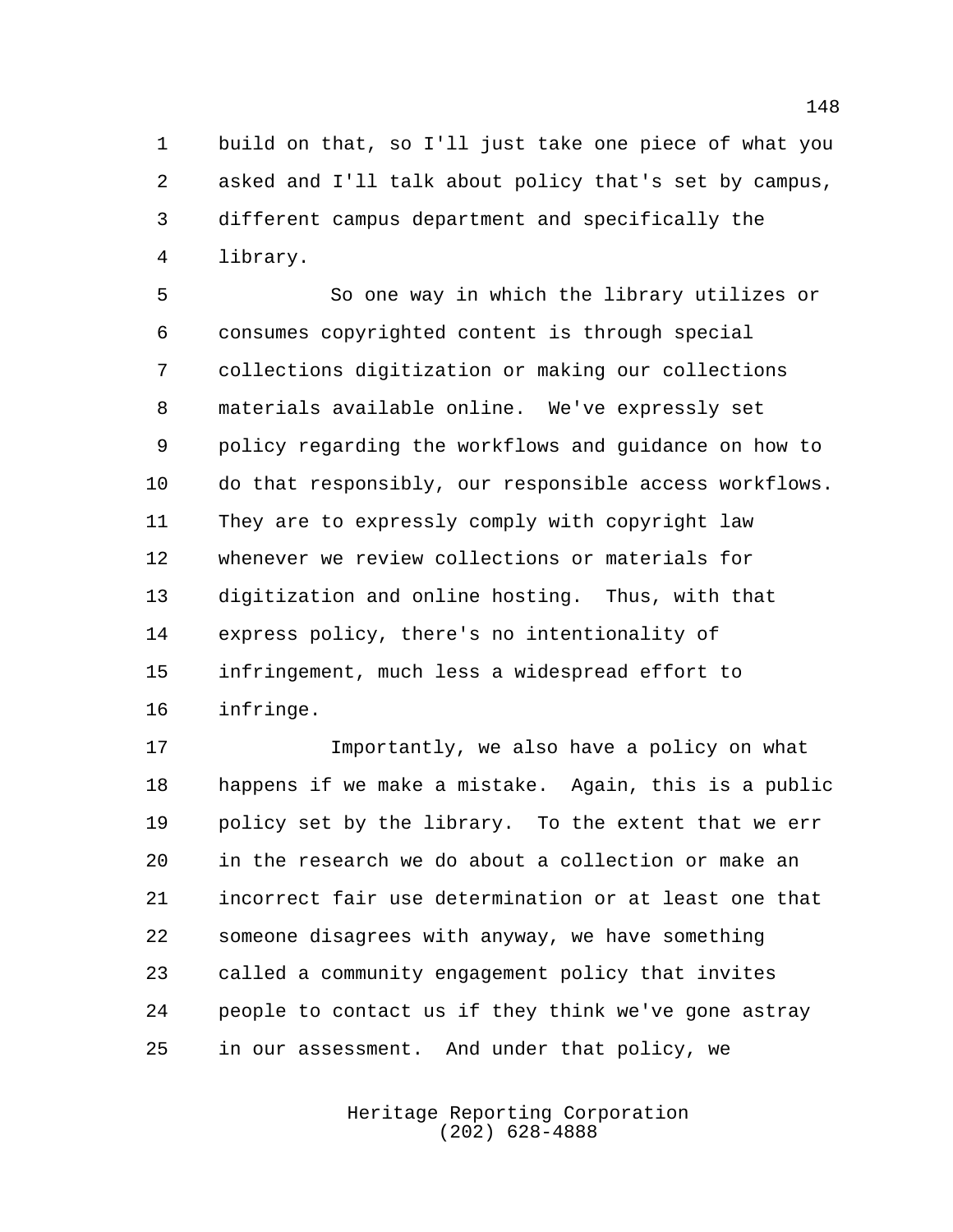expressly take materials down or other remedial measures as appropriate, including with respect to metadata and other materials.

 We do not, as part of that policy, and have not ever resulted to relying on sovereign immunity to stand on keeping the content available. Again, we take it down, review it for copyright if we ever receive such a complaint. But in the five years I've been at UC Berkeley, we have not even had to take anything down because we've never even received a takedown request based on purported copyright infringement.

 I also want to point out that these policies that I just mentioned are adoptable and adaptable by other institutions and have already been adopted and adapted by other U.S. cultural heritage institutions and state institutions, so that they can also understand how to provide responsible online access to research collections. I can keep going, but I'll turn it over to others to add more about their policies, too.

 MR. AMER: Thank you very much. Would others like to weigh in?

 MR. BUTLER: I could just echo Rachael. We have very similar policies at the University of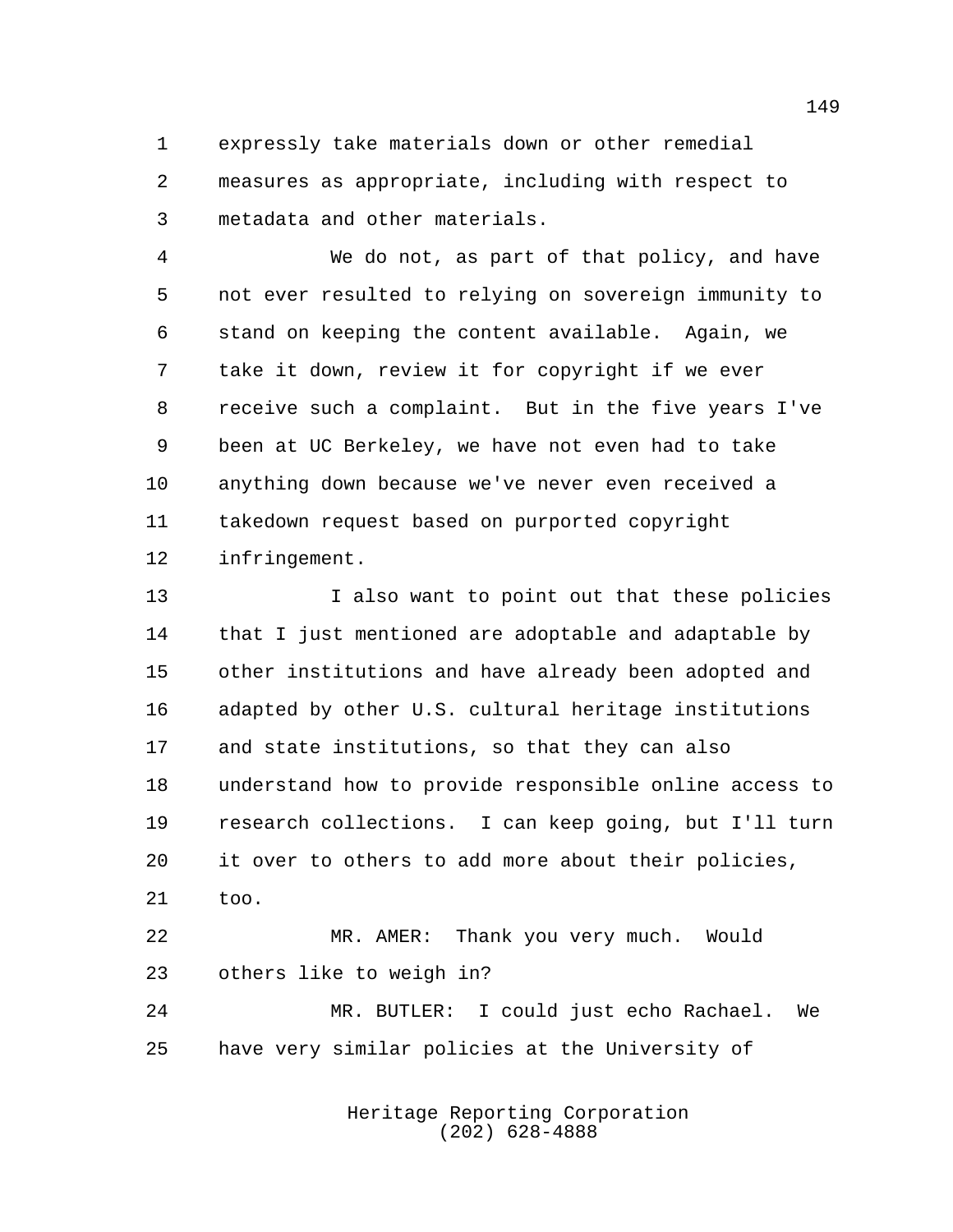Virginia. We have a policy for folks who find something in our digital collections that they believe shouldn't be there. There's a contact point that's routed to a set of people within the library, including me. The item is taken down immediately. We vet that claim and we resolve it.

 And similarly we've just adopted a new digital collections workflow and again I was involved in writing that policy and the policy puts a very high premium on confidence about the status of the works that we're digitizing and whether we can make them lawfully accessible. And then I'm on -- I'm also on the team that evaluates proposals and so when somebody says, here's a collection I want to digitize, that doesn't make it past the post until I say, yes, that's okay.

 And so those are the kinds of policies that I think actually you'll find fairly common. And thanks to, you know, super heroes like Rachael and some other leaders in the field who write these policies and publish them, there are standards that folks are I think adopting, so that we're all kind of doing similar stuff because we work together and talk to each other about those things.

MR. AMER: Thank you. And so just to

Heritage Reporting Corporation (202) 628-4888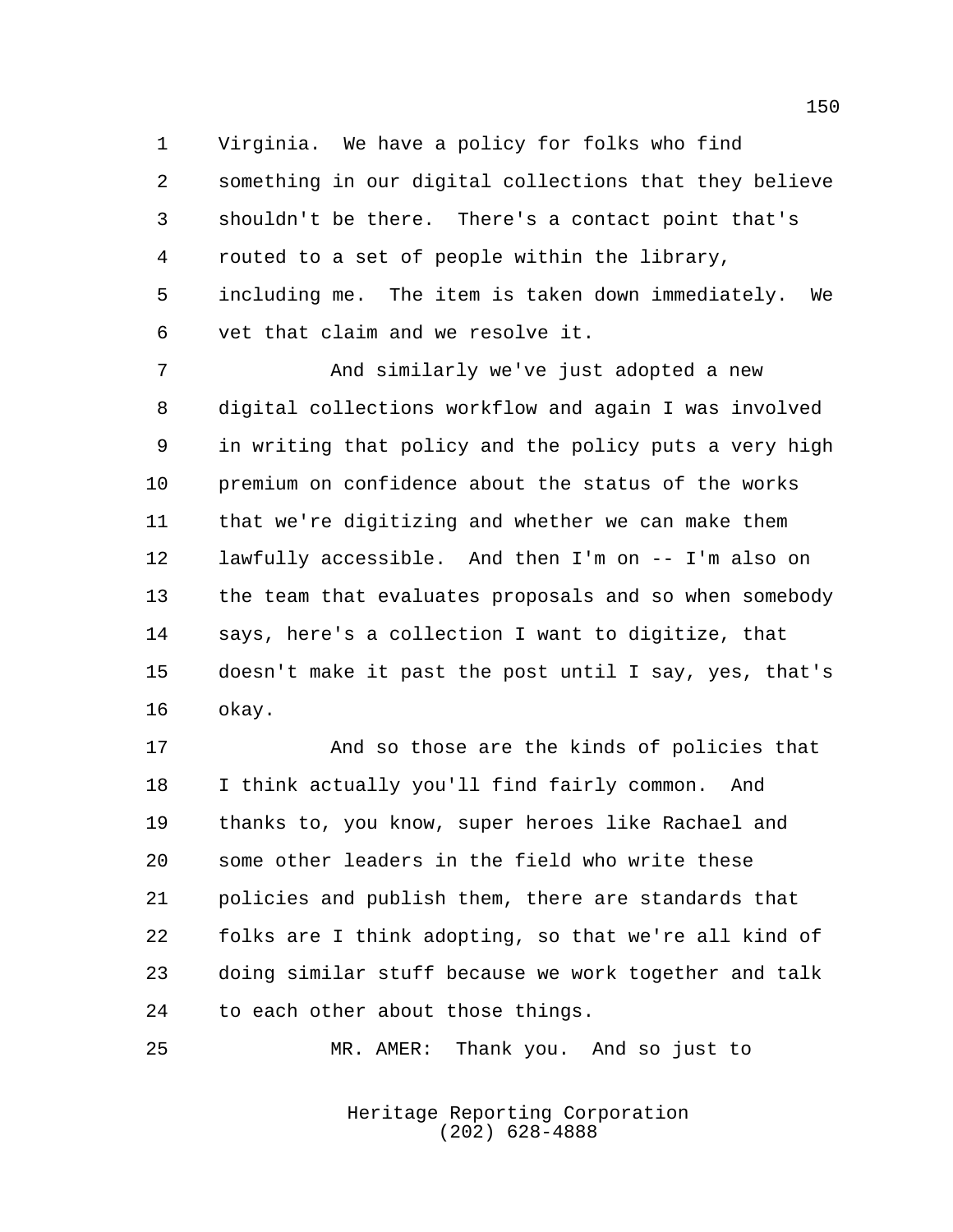clarify, is the policy you're referring to, you know -- it sounds like it's sort of written at the library level. Is it then sort of ratified at the university level or does it have some sort of an official effect? MS. SAMBERG: So different departments have different policies throughout the University. However, they are governed at a super structure by systemwide and campus-wide, at least within the University of California system, so systemwide copyright policy and a campus-wide university policy. And that campus-wide policy provides similar guidance and instruction and repercussions for complying with copyright law in various contexts, so for example use of materials in instruction, use of materials in research.

 Our policy at the library was created in the specific context of some activities that the library needs to undertake. So we both adhere to the systemwide policy, but we have these extra additional policies we've created to govern -- that comport with the University policy to govern specific needs that our department has.

 MR. BUTLER: Yeah, precisely. We have an umbrella policy at the highest level and, you know -- I mean to give you a sense, it took us -- it was, you

> Heritage Reporting Corporation (202) 628-4888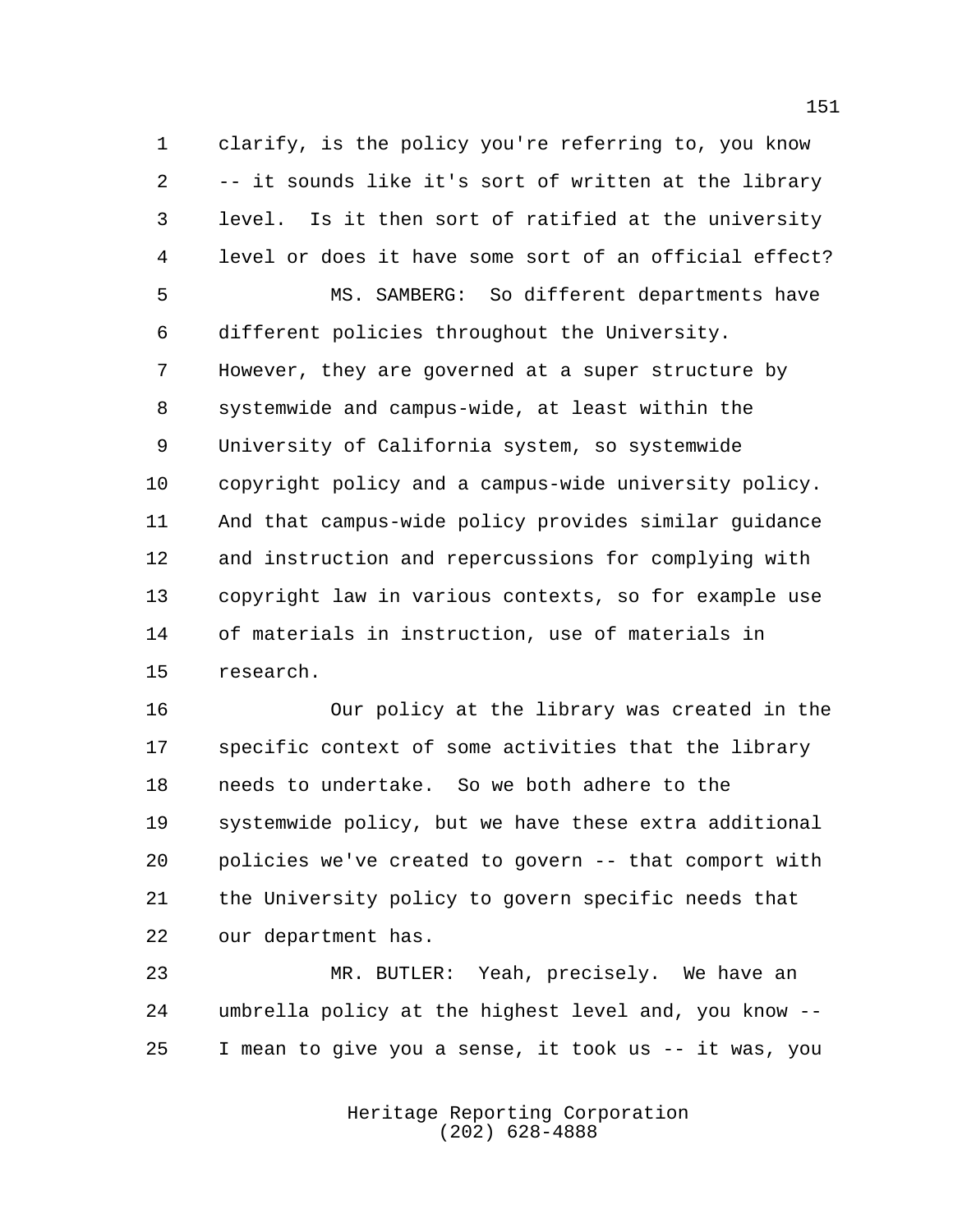know, as these things do, many months of multiple stakeholder convenings to develop this kind of a policy and then kind of promulgate it within the library, you know, taking the digitization policy as an example.

 So, you know, it's a serious thing that is taken very seriously and now that it's in place, it is followed because it took a lot of time to make it. But, you know, it's an internal policy, so you won't find it on, you know, on our website, but it governs how we operate internally in terms of what we're going to digitize.

 MS. SAMBERG: And our policies at our library are online. We've made them available expressly to be used and adopted by other institutions. Again, I'll just give one example of the policies we set around digitization. I'm happy to provide other policies we've set such as related to course -- electronic course content material or duplication of library materials. We have again set policy to support copyright compliance with respect to other library-specific functions as well.

 MR. AMER: Thank you. That's helpful. One thing I wanted to ask about and others will have the opportunity to talk about specific policies, but I did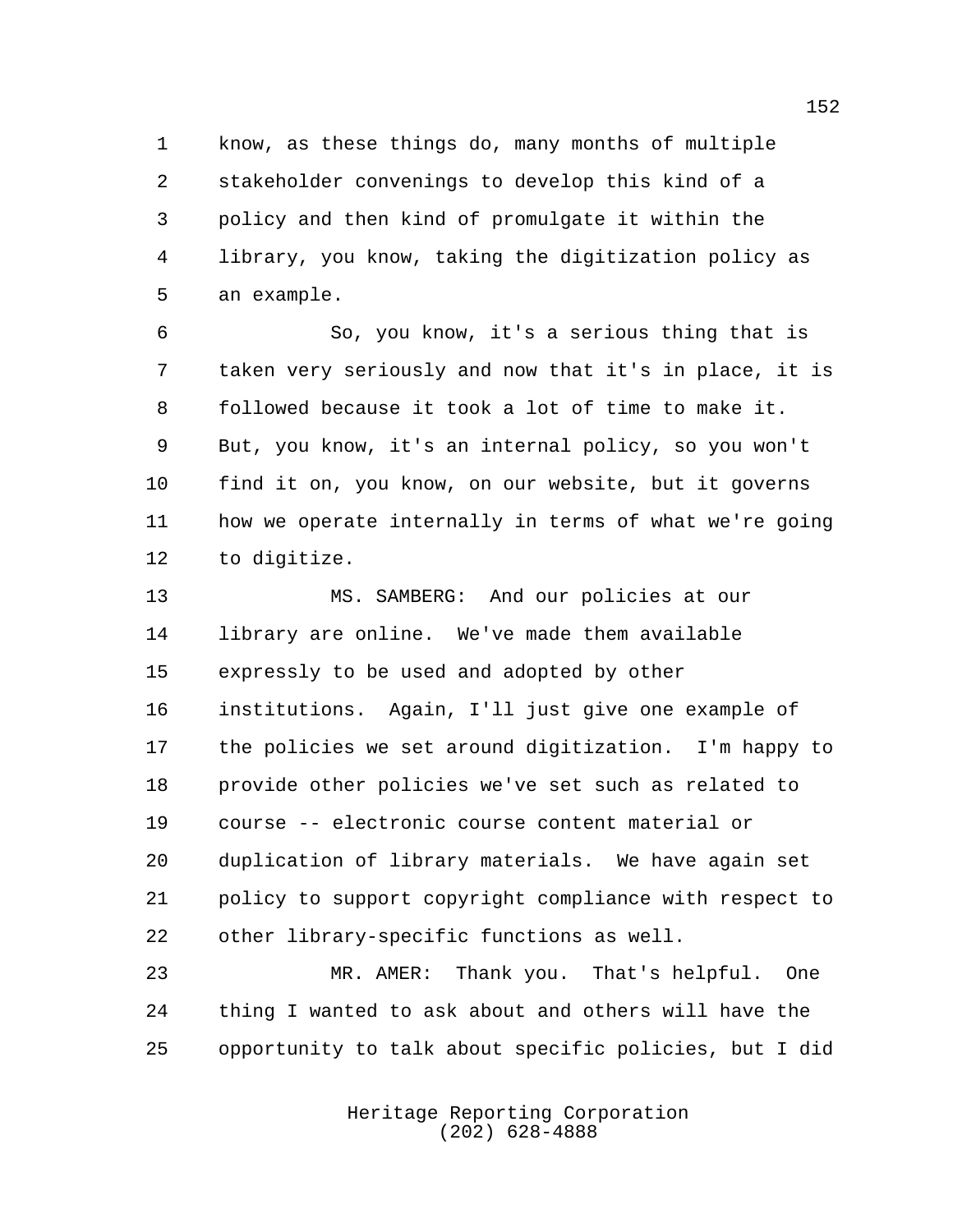want to ask a question that we were discussing during the last panels, which is that we really heard a very clear message from the state representatives, who have been here, and that sovereign immunity is not something that they assert very frequently. You know, it's sort of a last resort, I think people have mentioned.

 So I wonder -- but at the same time there's a lot of concern that we've heard in the comments expressed about the idea that sovereign immunity could be taken away. So I wonder, if you could talk a little bit about sort of what role you see sovereign immunity playing in terms of your institution's ability to carry out their work. And, you know, I think you can tell what I'm getting at. You know, if it's something that is rarely if ever asserted, does that -- how do you reconcile that with the idea that it's a threat to take it away?

 MR. SHONTZ: Well, I think -- go ahead, Mr. Evans, sorry.

 MR. EVANS: No, no, I was just going to say that, you know, I sort of see it as a catastrophic insurance policy to prevent tremendous damage to the treasury of the State of Arkansas, but more specifically to the financial resources of the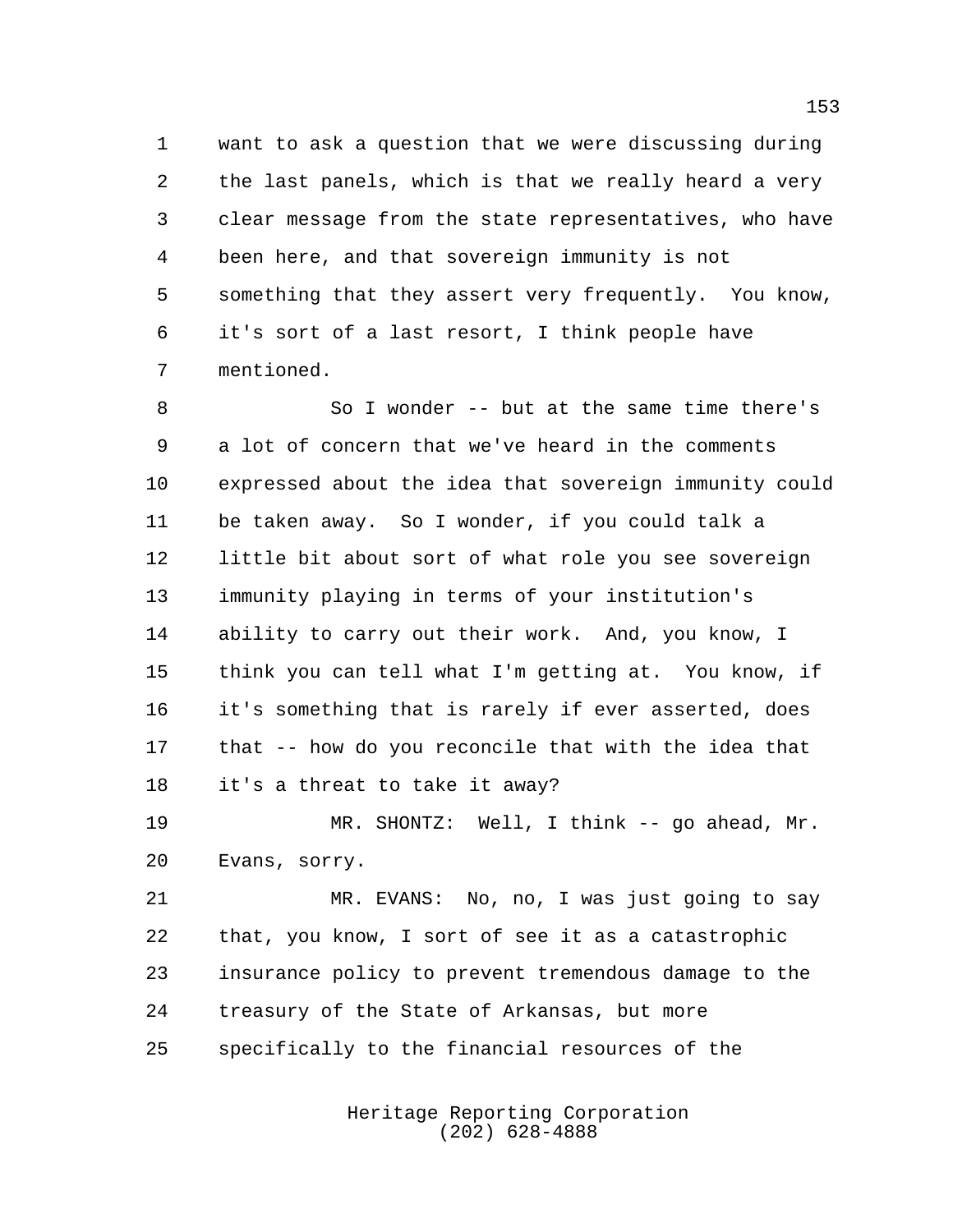University of Arkansas and its various campuses.

 The thing that I mentioned before though that may be different about the State of Arkansas is that we do have a State Claims Commission. So if an individual does feel aggrieved by an action of a state entity and particularly of the University of Arkansas, that then that claim can be brought in the State Claims Commission. You know, I've been representing the University, both inside and outside, for 35 years and so I've seen the kinds of complaints and actions taken against the University.

 But there have been very -- well, there's been only one federal lawsuit brought against the University of Arkansas for copyright infringement. It was in, I believe it was in 2007 and the damage portion of the claim was dismissed on sovereign immunity grounds, but the injunctive part was allowed to go forward. And the federal district court at the time had noted that that same plaintiff had brought a claim in the State Claims Commission and had been awarded \$15,000 for infringement of copyright, so the court basically dismissed the entire case because the judge took the position that the issue had been resolved within the State Claims Commission.

But over the years the claims that we have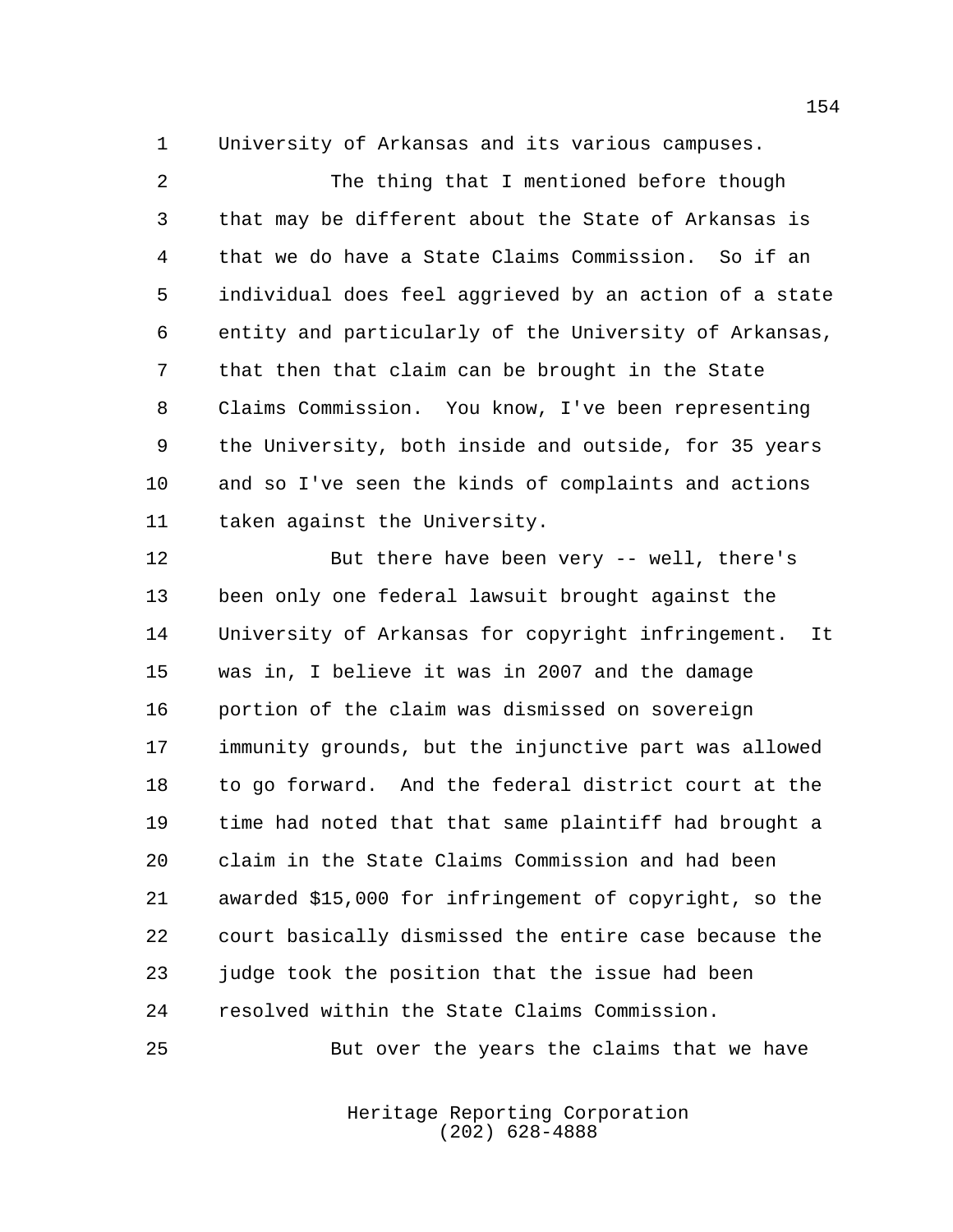received have been almost always involving a student who has downloaded a video game. In fact I get those probably on a biweekly basis where some student -- or for some reason in recent years Sims 4 has become very popular amongst students on a particular campus. But our position on that -- those come to me because I'm the designated agent under the DMCA and so I get all of those.

 And so I refer those as soon as I get them to the person in charge of our Information Technology Department on the respective campus and that person deals directly with the students and usually their computer privileges are suspended for a period of time as a deterrent. And if the person continues to do it, their privileges are terminated and that student may be subject to other disciplinary actions under the student conduct policy. So those are the kinds of the things that that we're dealing with.

 There have been a few instances where I've received claims of infringement because of the inadvertent use of a photograph on a newsletter. In fact the most recent one was a newsletter that had been published by our agriculture extension service, where we immediately took that down and responded to the individual and explained the actions taken.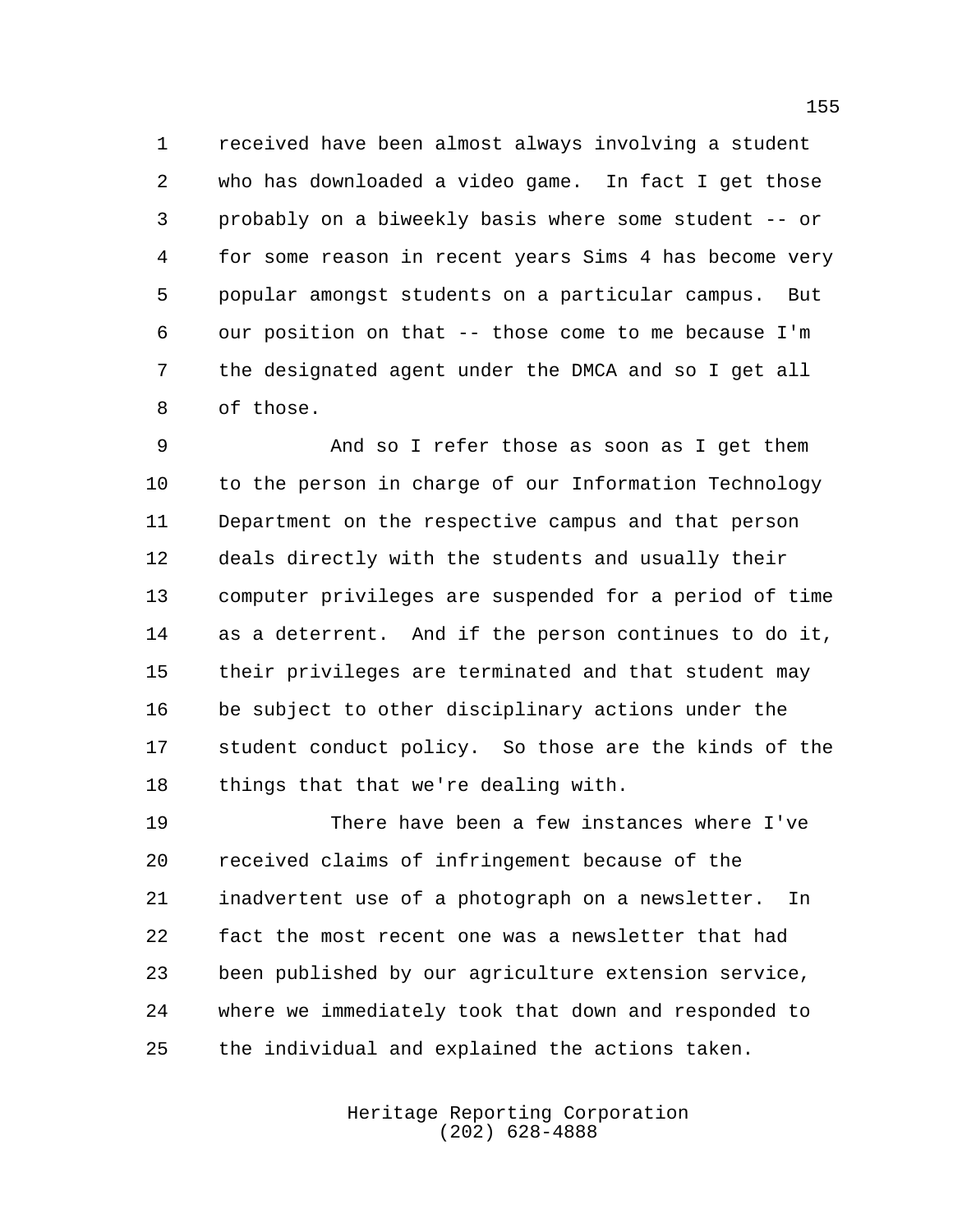Now to the extent that a license fee is demanded if we want to continue the use of the photograph, we pay the license fee. But when it's presented to us as a damage claim for past use, we have no authority to do that unless the individual brought -- presents a claim to the State Claims Commission.

8 MR. AMER: And I -- I'm sorry, go ahead. MR. SHONTZ: I was going to say that I think one of the things I would start by pointing out is what we're talking about here is abrogating a foundational constitutional right and that should never be taken lightly. It should never be treated in 14 the manner that should be sort of -- should be a very, very high standard probably to the point of beyond a reasonable doubt in the same way if you were going to contemplate legislation that's going to impinge or abrogate parts of First Amendment rights or any other -- you know, Fourth Amendment rights. I mean this is a constitutional right for states that we're talking about here. So there should be a very, very high bar to it.

 And what the -- what I'm hearing over this -- over the course of the multiple panels is -- and I think what Mr. Evans was just laying out is a great

> Heritage Reporting Corporation (202) 628-4888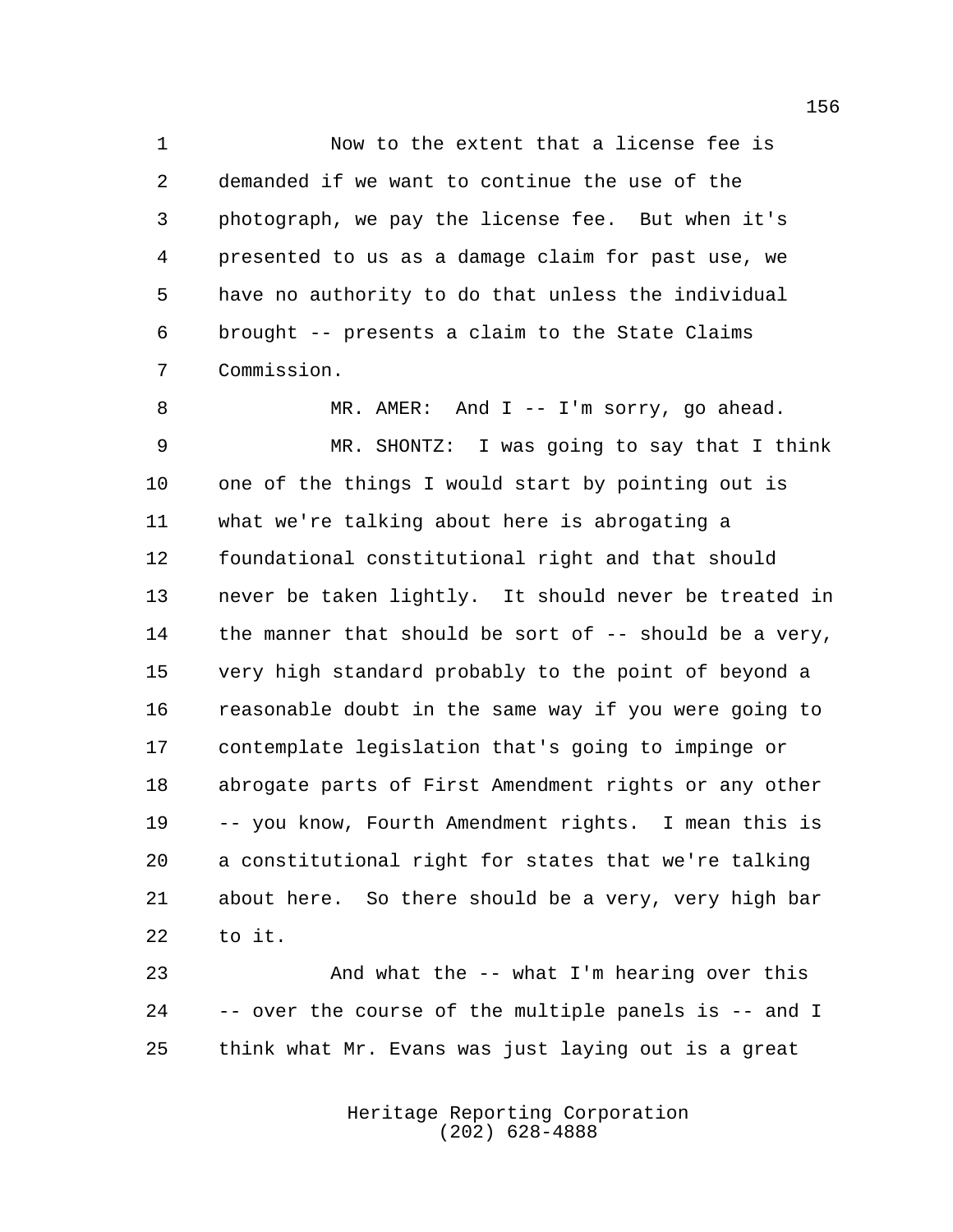example of it, is that the injunctive relief went forward. The harm that was alleged was taken care of. What was not permitted to go forward was -- was a large damage claim.

 And what seems to -- the theme that I'm hearing throughout these panels during the course of the day is really that folks are upset that they don't get to pursue statutory damages, that there isn't -- there isn't a big payday associated with it. But the realty is in my time -- I'm not aware of any lawsuits against the University of Illinois for copyright infringement. But what I am aware of and have dealt with personally are instances of, you know, claims that there was a misuse of a photograph or something of that nature and we address those and there have been times when we've settled for what were reasonable licensing fees.

 You know, we always take -- as a first step we -- the fact is we look at it -- as I said, we investigate it, we look as whether to there is a basis for an infringement claim. You know, generally, it's a very -- we're very quick to take down something that appears to infringe even if it -- even if there might be a fair use basis for it at the time. You know, we're very -- we're very quick to respond to copyright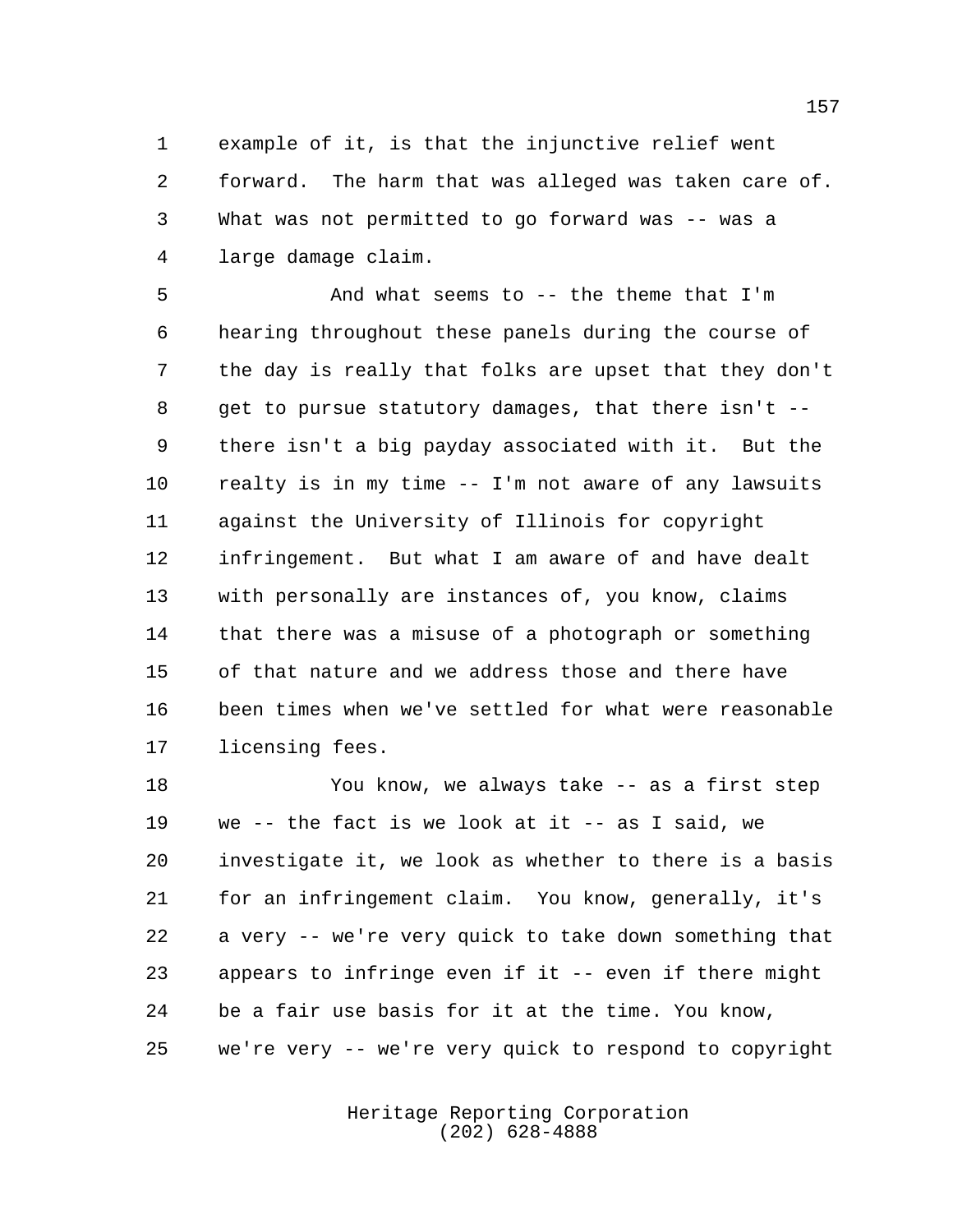owners and then investigate it and work with them.

 And if there is -- if there is a basis for, you know, a claim of licensing fees, there have been times when the University has settled for that. And that's really what we're talking about here is making the copyright owner whole and to get to abrogate a bedrock constitutional right for the states, just for the purposes of allowing people to pursue statutory damages, that seems like that should be a very, very, very high bar.

 MR. BUTLER: Yeah. Can I answer things, real quick? One is, one of the trends in my work almost for the last decade has been I've engaged in a lot of dialogues with different practice communities in an academic context and over and over again what we find is what we call a permissions culture and they -- academics generally are afraid to engage in anything they think might come within a mile of something unlawful.

 A part of that, part of that is they're lawful people and universities are conservative places, believe it or not, and they don't want to do things that are crazy. But part of it is that the word of statutory damages has traveled fast over the last couple of decades and people are aware of things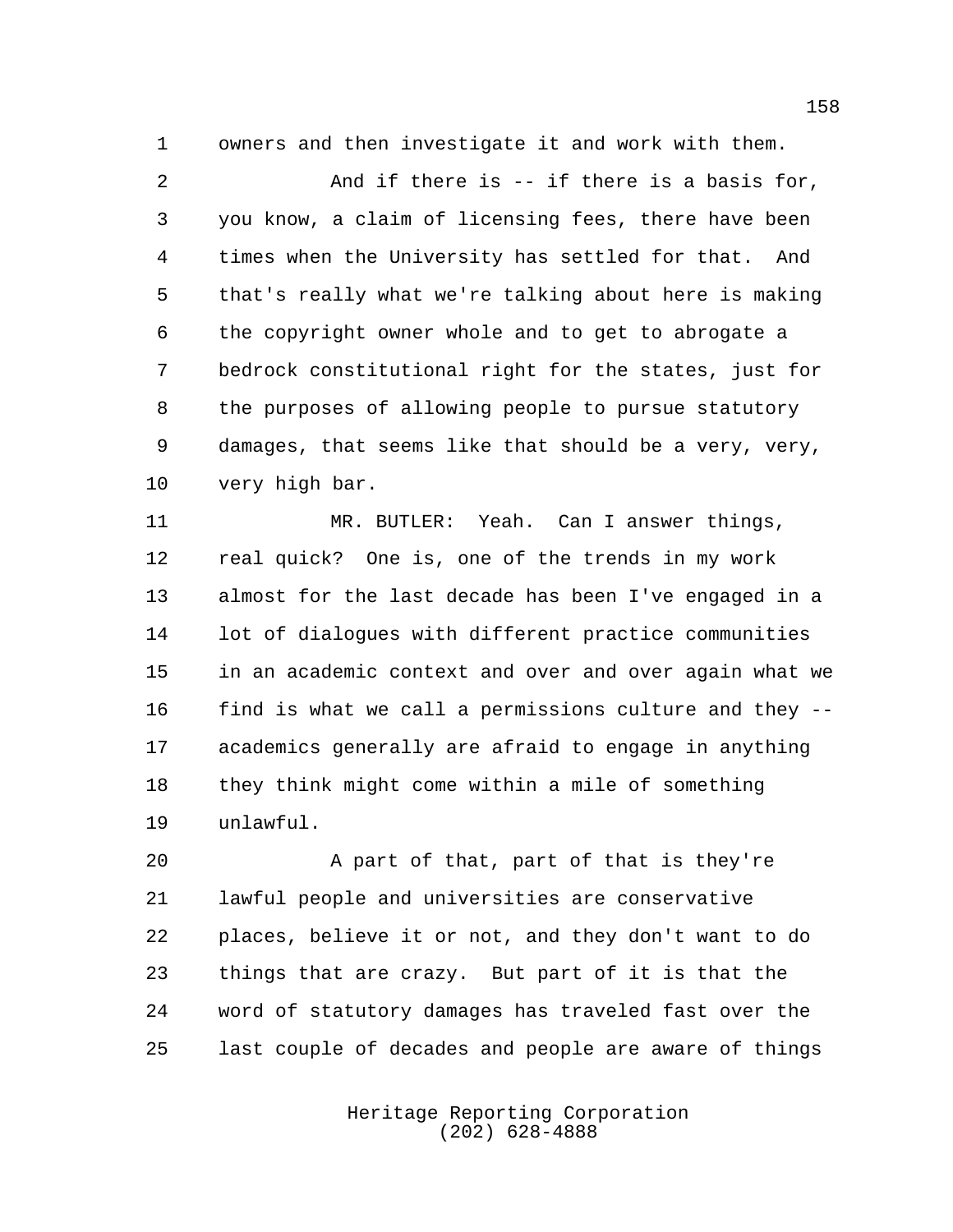like the Jamie Thomas-Rasset case. They feel that the stakes in copyright can be extraordinarily high and that chills them.

 And a part of what we've tried to do and the work that a lot of us have done on campuses is to help people understand that they have rights and that they should feel comfortable exercising those rights and they shouldn't be afraid that a troll is going to show up and shake them down.

 And that's the other point I wanted to make, which is I think a part of what state sovereign immunity seems demonstrably to do is to reduce the incentives to go chasing after big paydays by suing folks, institutions and folks who work at our institutions. And it wouldn't take too many stories about that to have a chilling effect again on lawful activity, things that are clearly fair use. You get a nasty letter and everyone in that academic community knows that someone in their community got a nasty letter when they tried to publish a screenshot from a video game or when they tried to -- and that really shapes practice and really chills teaching and scholarship.

 Even now with sovereign immunity in place and with not a huge amount of lawsuits as a result, I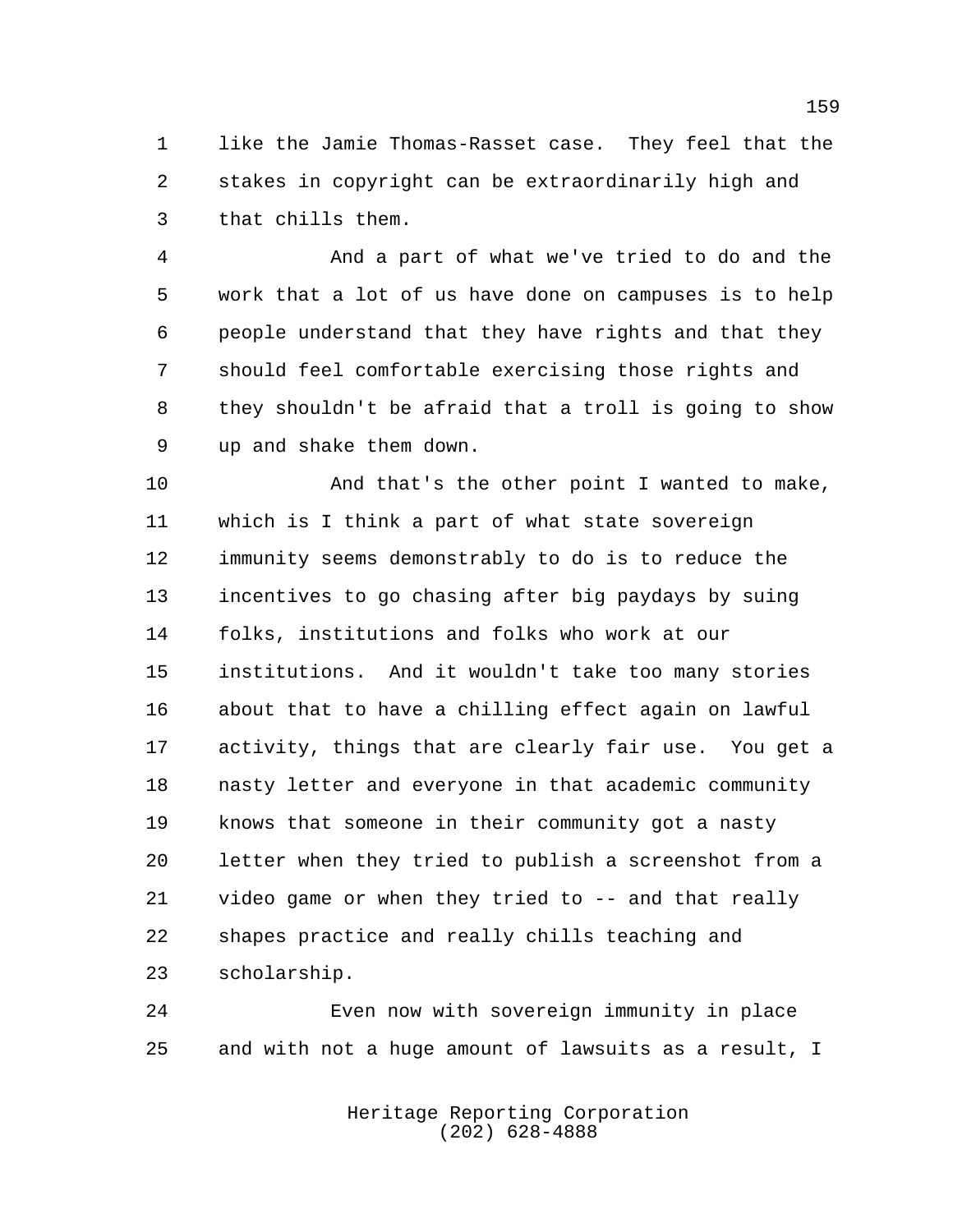really fear what would happen if the threshold came down and the folks with opportunistic lawsuits came out to play.

MS. SAMBERG: You're muted.

 MR. AMER: Thank you. Do you think that state institutions, universities and libraries in particular, are more susceptible to the sorts of lawsuits that you're describing or threats that you're describing compared to private institutions? Because it seems to me that a similar concern could be expressed by private institutions, but they are certainly subject to copyright suits when they do infringe.

 MR. BUTLER: That's a good question and it's a part of the kind of puzzle here that honestly I think the front-line practitioners in those private institutions do not behave as if -- or rather the front-line practitioners in public institutions don't behave as if they have carte blanche to infringe and I think that largely explains the difference. Everyone is behaving more or less responsibly and so I think that is a major part of why the entire community has similar kind of outcomes in terms of behavior.

MR. AMER: Ms. Samberg?

MS. SAMBERG: Yeah. Picking up on Brandon's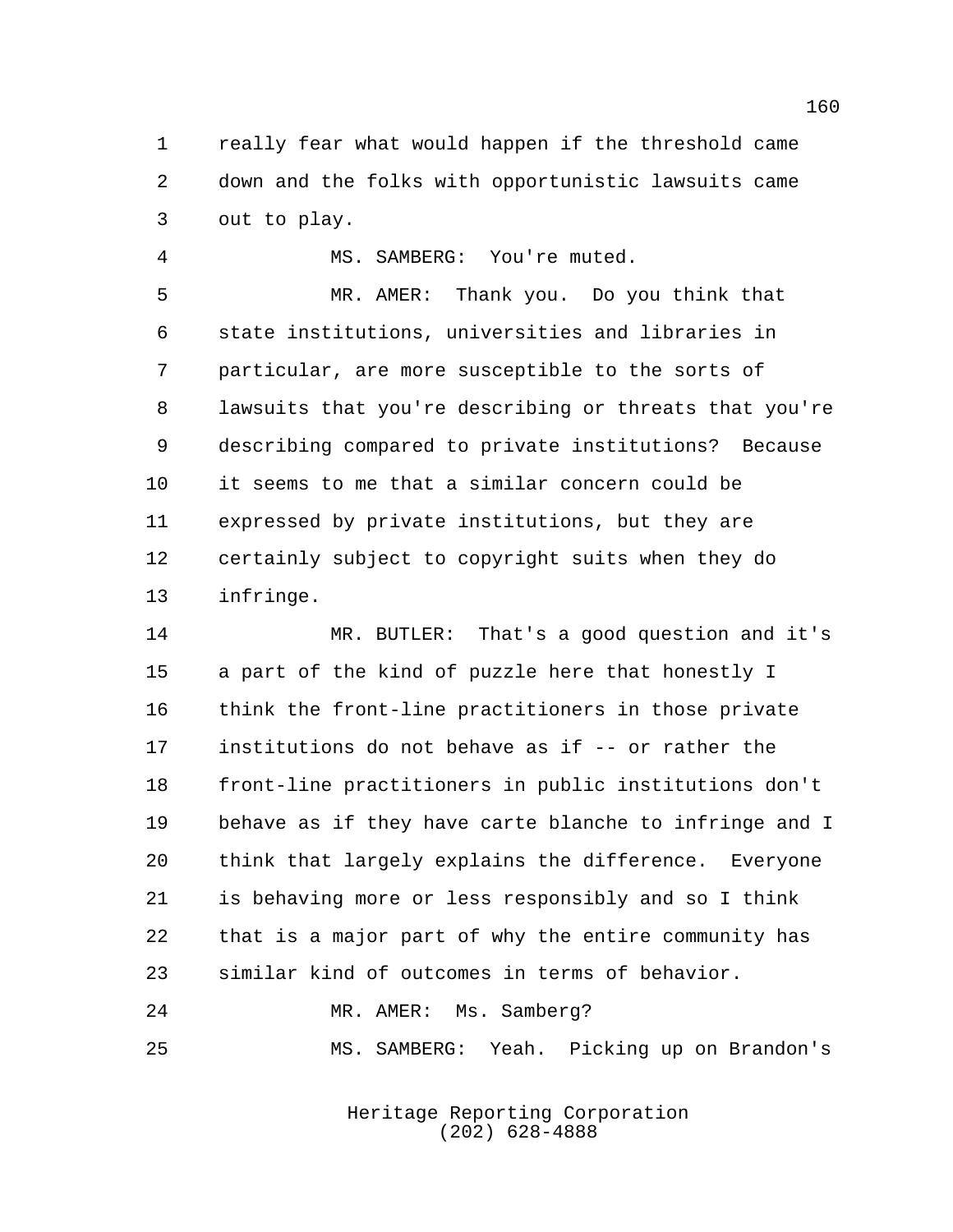point, the reputation of the university is at stake whenever the university is taking action with respect to its policies and decision-making on copyright.

 So before coming to UC Berkeley, I was six years at Stanford University and while I was in a slightly different role, I can say that we have the same kind of responsible behavior without formally calling them responsible access workflows or policies because universities as a whole are interested in their public relations and their community relations and they're very visible and high profile members of the community and take that seriously, which is why you see so much of proliferation of copyright policies regarding what people can do with other people's materials, what you can do with your own materials, what individual departments can do, and that isn't necessarily going to change private versus public.

18 But I will say that if we thought we were going to be sued constantly, every single time we made a decision, we wouldn't be able to make as robust uses of state resources as we are currently able to make to support scholarship. So for example, I mentioned the responsible access workflows. If we thought we were going to be sued constantly -- our responsible access workflows depend on having good information about the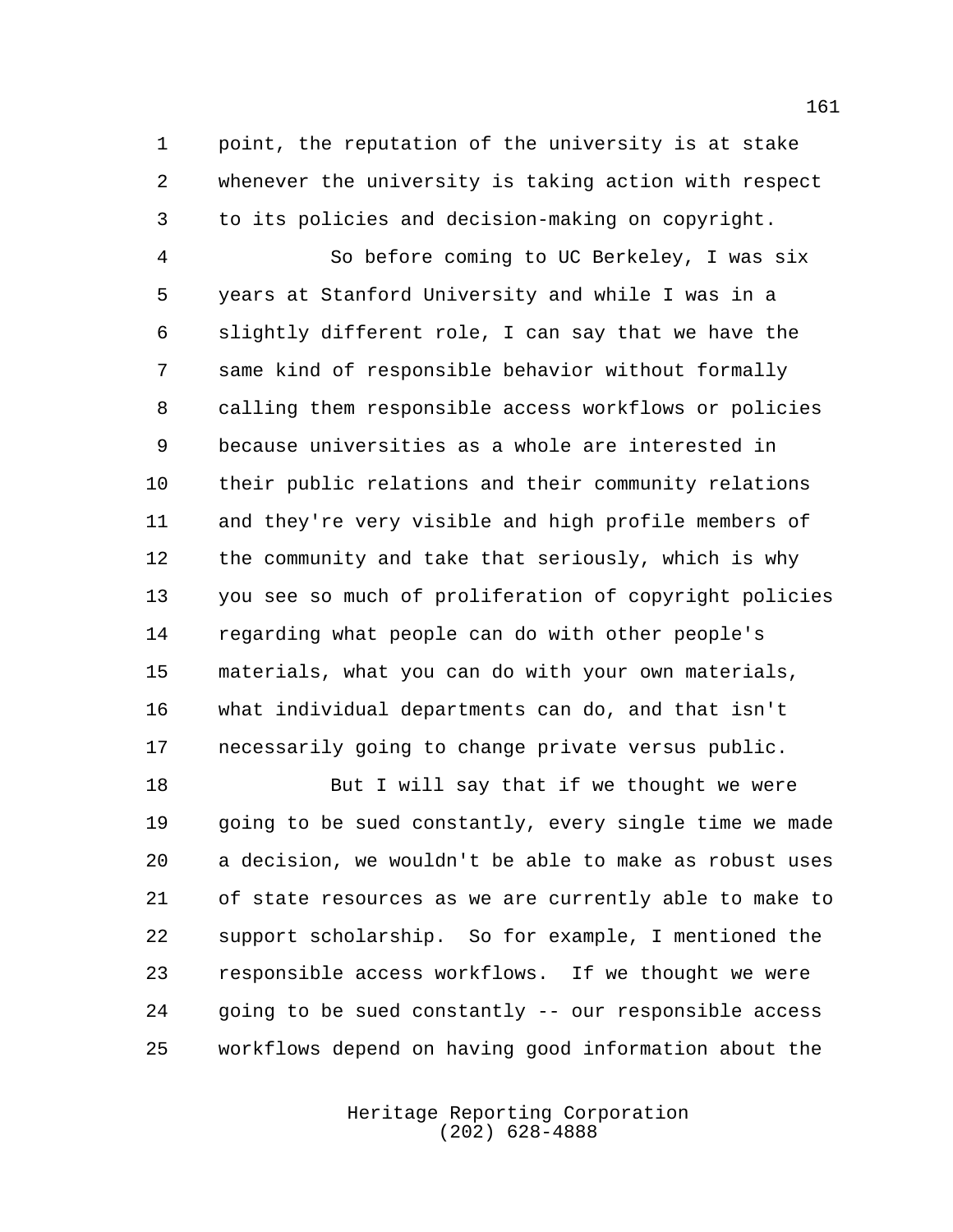collections that are in our possession or that we steward and the information that we have isn't always perfect.

 But we have the ability to rely on the metadata that we have, as well as exceptions like fair use or where applicable 108 to make informed decisions. If we felt though that we were going to get sued every single time and risk fair use or risk 108, then we would absolutely choose not to make this content available for the community and that harms the advancement of science and the useful arts. So taking away our sovereign immunity is directly in direct contravention to the purpose of the Copyright Act.

 MS. SMITH: If I could jump in for a second. I'm struggling with trying to figure out if there's not really a difference in actions between private and public universities, what role states' sovereign immunity is playing in ensuring that productive uses and fair uses and such continue to be enabled. And I also would like to understand any specific evidence of actions that may have been chilled because I think we're trying to get data here to consider. Thank you. MS. SAMBERG: I can give you two examples, one from when I was in a private context and one in a public context, which is in a private context at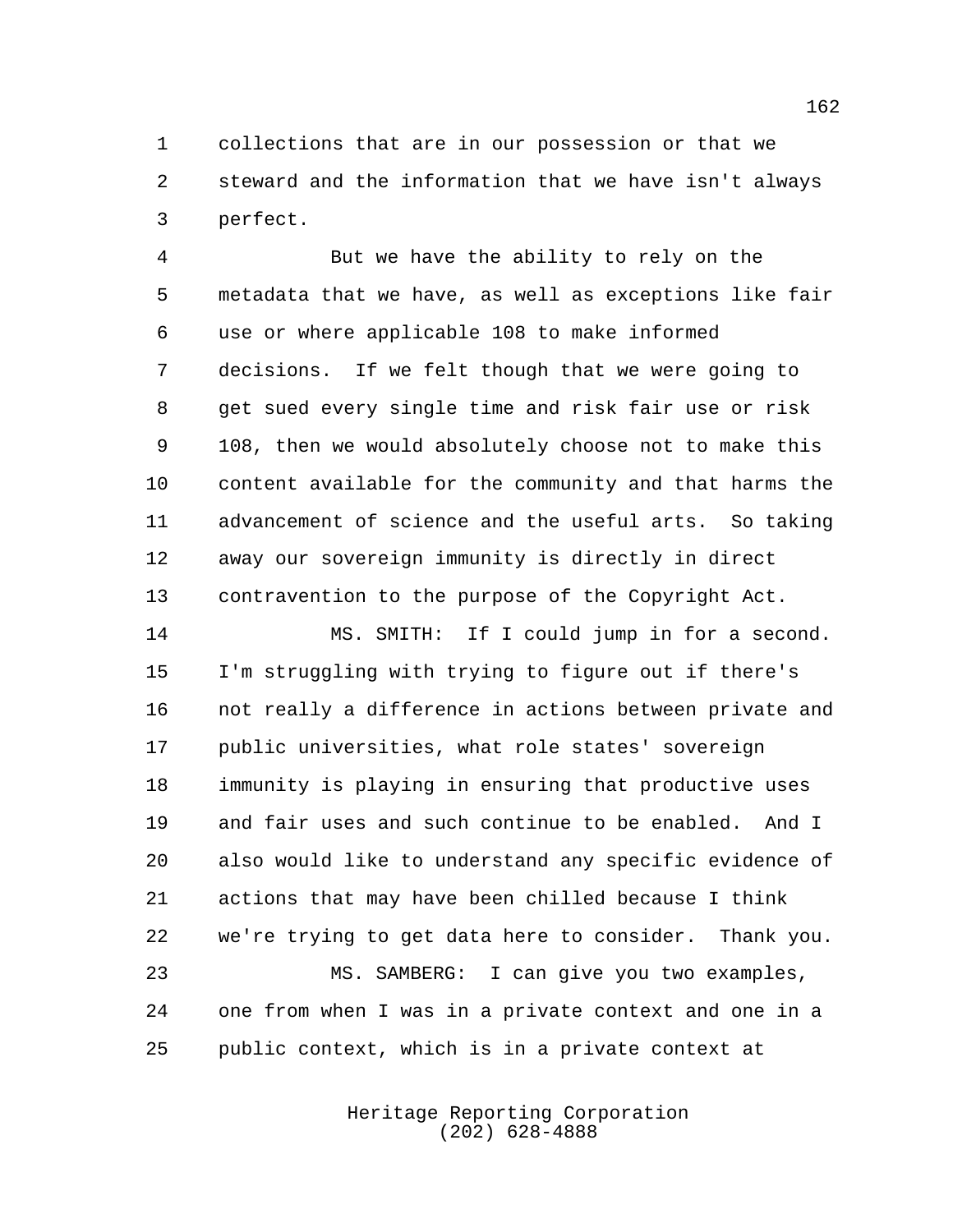Stanford, because we lacked certain information about a collection, we chose not to make that content available for research. And now because we have responsible access workflows and have good metadata at UC Berkeley and know that we have some level of protection to make -- not for us to rely on sovereign immunity, but to make us less attractive potential litigants, that we can go forward and make more content available for research.

 MS. SMITH: Did you feel that fair use was not sufficiently reliable in the Stanford example to proceed with the project?

 MS. SAMBERG: It was -- sorry, it was part of an overall examination and it deterred us from embarking kind of systematically on a digitization project.

 MR. AMER: Ms. Lanier, I think you raised your hand.

 MS. LANIER: Yeah. I think another important distinction to remember between private and public universities is that the things that we do at public universities are all FOIA-able and they're very transparent and we are accountable to both our constituents in Michigan and also to the broader public. So we need to make smart decisions about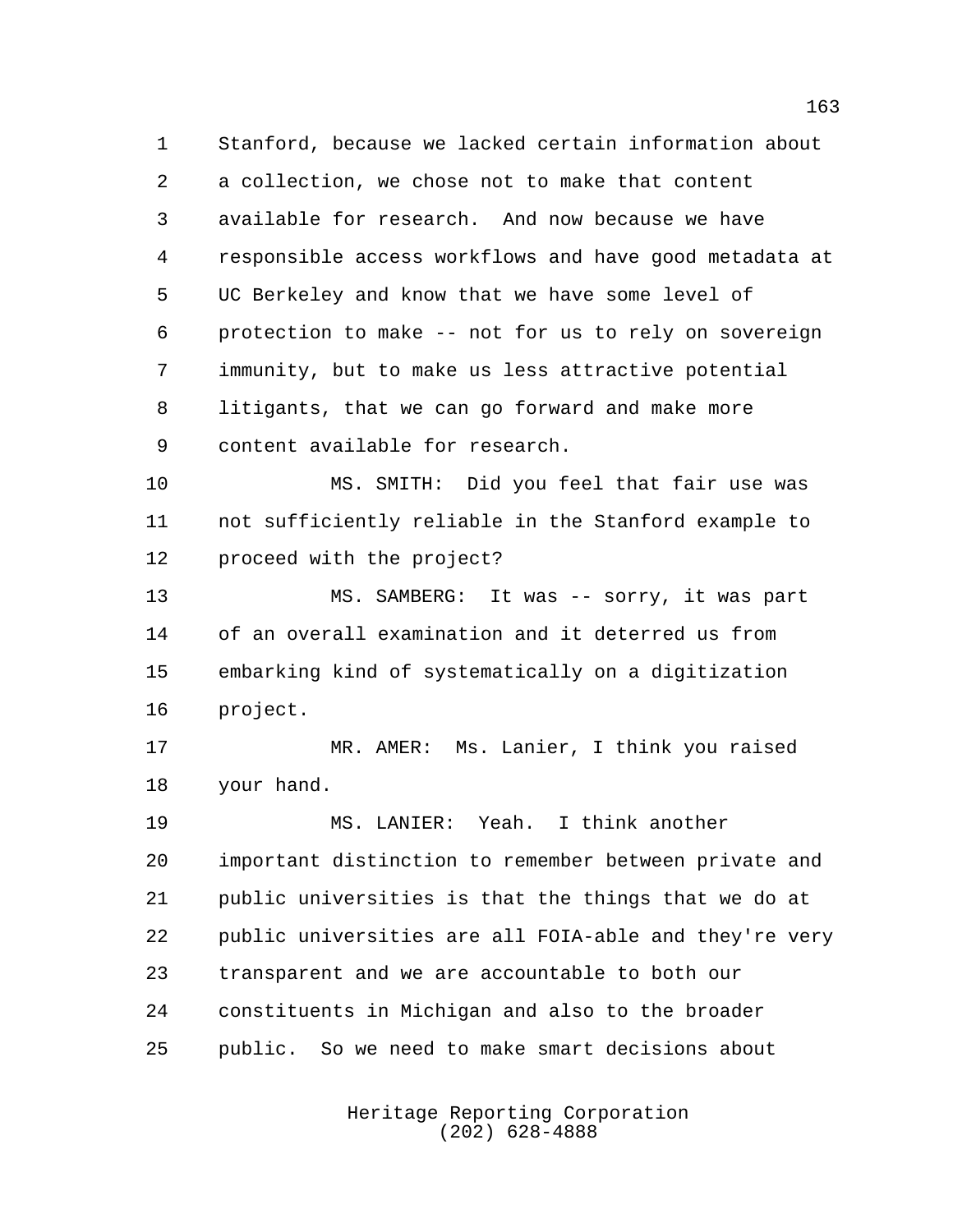copyright not only because we want to follow the law and it's the correct thing to do, but because what we do is very transparent and people can look into the agreements we've made, the things that we've done, and it can all be under public scrutiny.

 I think it's also important, sovereign -- you haven't seen large changes in the behavior of public universities when it comes to sovereign immunity because we're -- I think that we're all aware that there is a line there of widespread intentional and reckless copyright infringement that we don't want to cross.

 Sovereign immunity is important because emboldens us and our faculty and students to take advantage of our -- the rights given to us in the Copyright Act and it kind of insulates us in ways that help us make, to feel more comfortable relying on the various analyses of our faculty and staff and we don't want to lose that. And so we're very careful that we're not intentionally and recklessly infringing copyright because we are aware that if there is widespread intentional and reckless copyright infringement, which we do not believe that there is, that the sovereign immunity can be abrogated by Congress.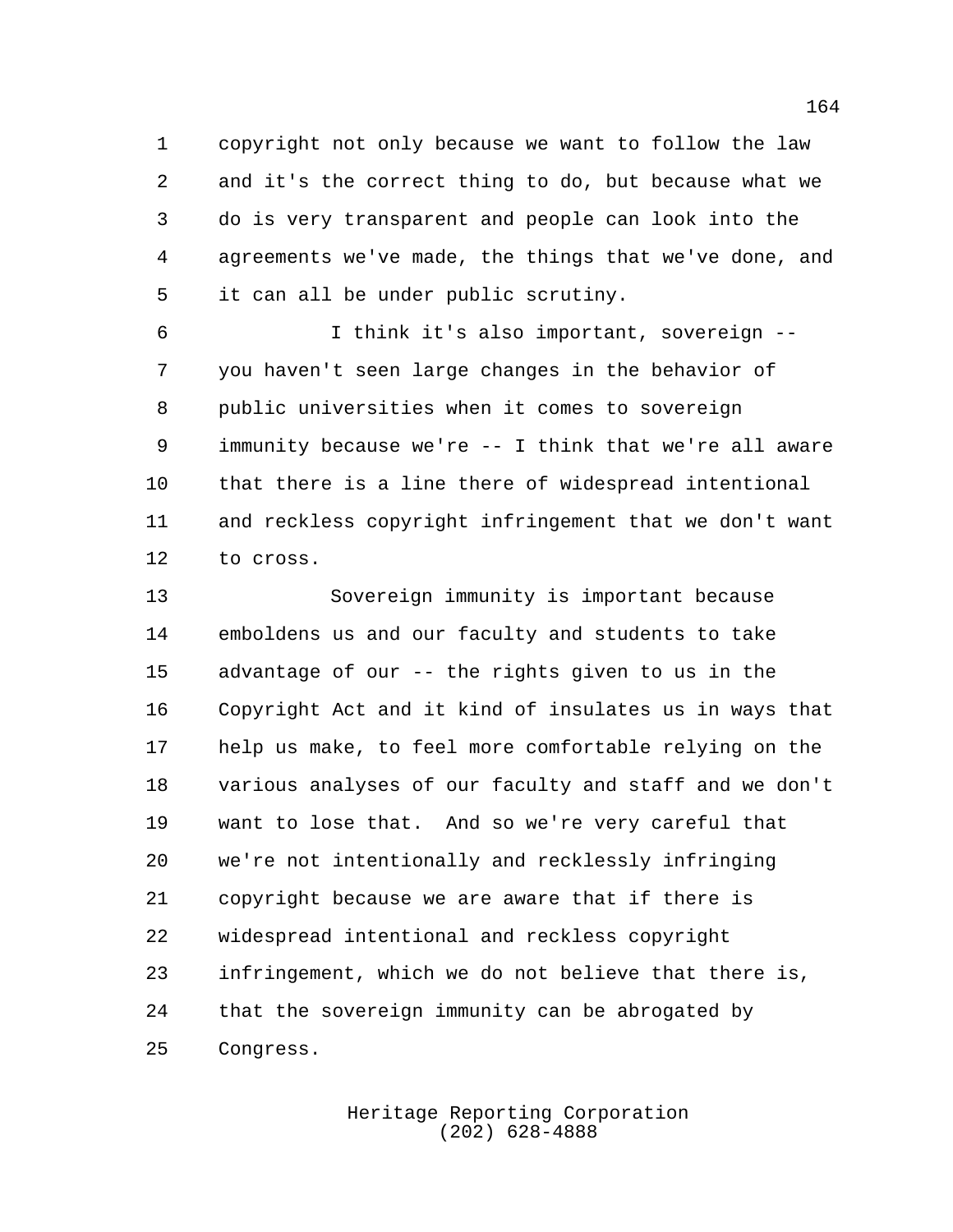1 MR. BUTLER: And to the point about failures, just really quickly and I apologize, I think we've seen some comments earlier in the roundtables that show the differences of opinion about the scope of that, right, and that we can't rely on our rights holder friends to agree with us about what is willful infringement, what is even infringement at all. And so, you know, there's sort of what we believe very strongly to be fair use and then there's whether we think it's going to draw a lawsuit and how devastating will that lawsuit be.

12 And I do know there's, you know -- anecdotally I can say private institutions do tend to be a little more conservative. There's none of them on the panel here, but I believe that that's true to 16 their detriment; that is not that they're less crazy, but rather that they're less able to take full advantage of their rights because there is a penumbra of litigation fear that pushes them back from the line of where the Copyright Act actually wants them to go because it's not worth incurring the ire of folks like Dr. Bell.

 MS. SMITH: I'm not sure we're going to be inclined to say that the need to resort to the judicial system sometimes to figure out fair use -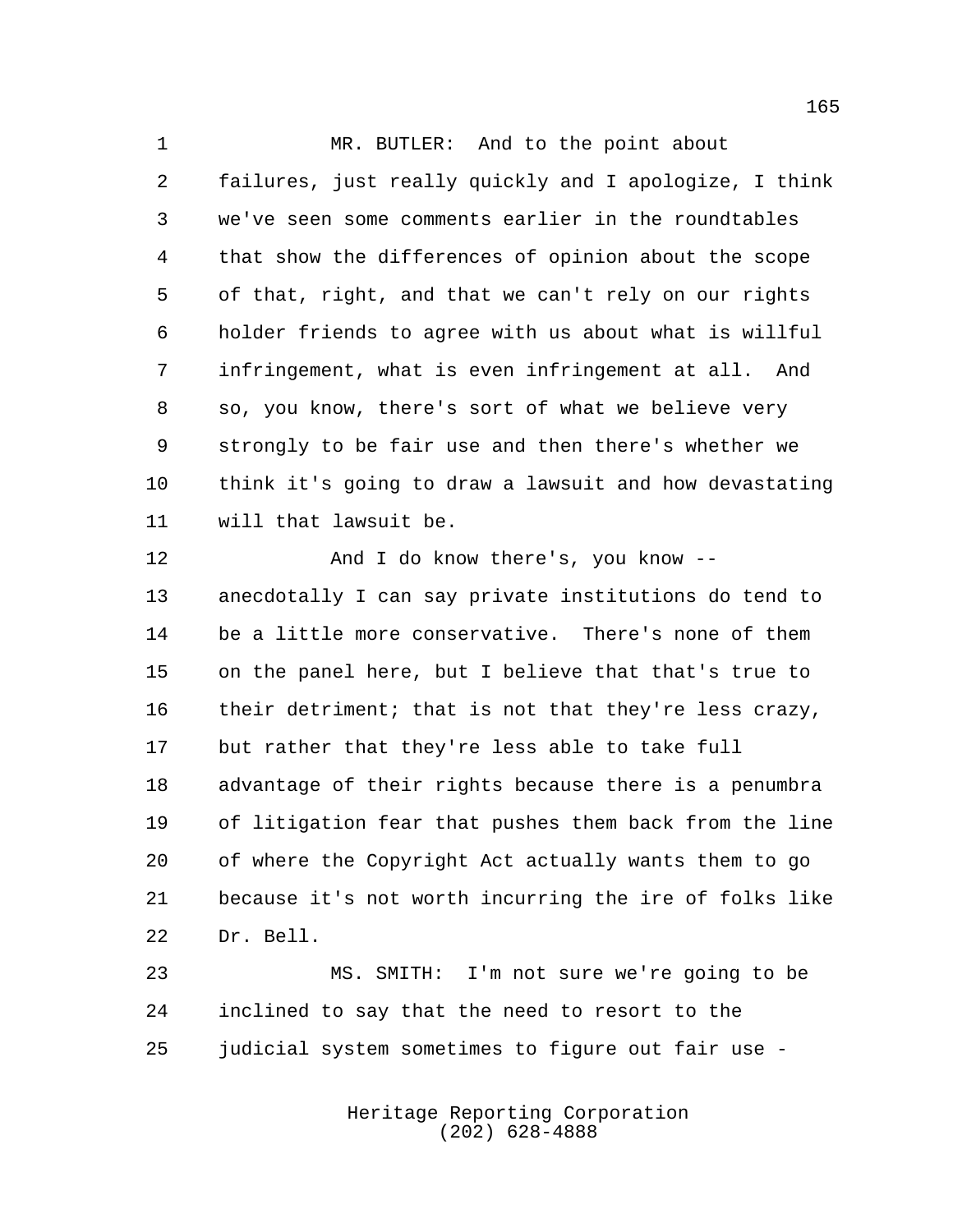because certainly people can have their day in court -- means there's an inability to exercise rights I mean on either side, right. But I think if you're stating that public universities are making uses that private institutions may not, it would be helpful to understand some examples of what those uses may be. Is that what you're saying?

 MR. BUTLER: That's what I'm saying and I think -- I mean one example, I think if you look at the participation of different institutions in the HathiTrust Digital Library in the early days, right, I think that if I'm remembering correctly, and you can go and look, the private institutions were more conservative in terms of what were they willing to place into that collection, which was ultimately vindicated as a fair use activity.

 You had institutions that were private and institutions from countries that didn't have a fair use doctrine, but that were going back and saying, you know, we're only going to put in materials that are clearly public domain even though again ultimately that was a lawful use that was blessed as a lawful use. And so those institutions weren't able to participate as fully because they feared the litigation risk more than public institutions did.

> Heritage Reporting Corporation (202) 628-4888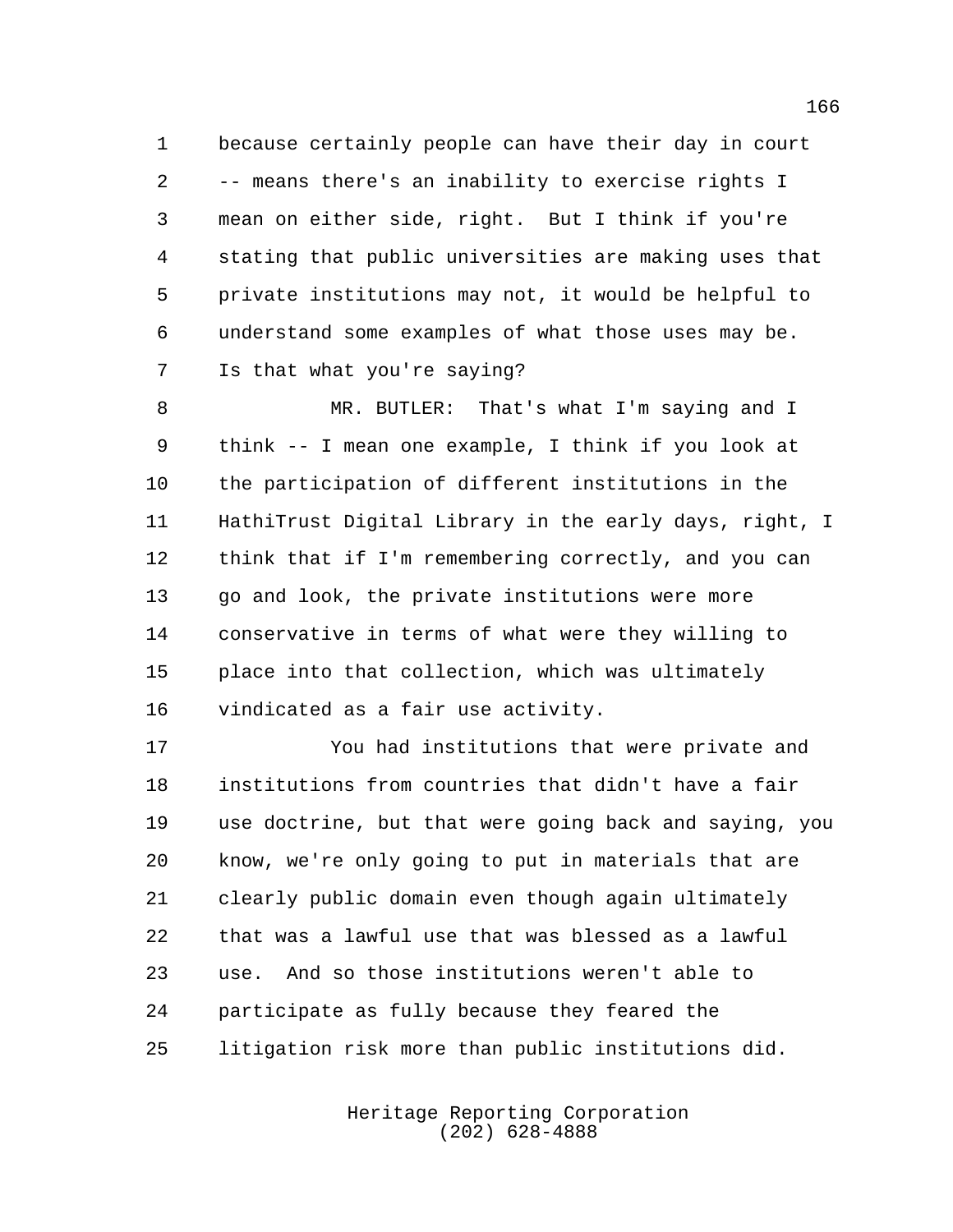MS. LANIER: And I don't think -- I totally agree with Mr. Butler's points, but I don't think that this is a question of public universities can do different things that private institutions can't. It's not like I can and cannot. It's a will and won't. Like public universities and private universities can do the same things. What the difference is what they will do and I think HathiTrust is a clear example there that Mr. Butler brought up. MS. SMITH: Yes. We're talking about judgments that public universities may make, that private universities wouldn't because they have the benefit of sovereign immunity, which might deter

 litigation for better or for worse; right? So, Mr. Evans, did you want to chime in on that?

 MR. EVANS: Yes, well, yeah, yeah. I wanted to jump in on something that Ms. Lanier had mentioned earlier in terms of being subject to the Freedom of Information Act. Well, I think it actually goes beyond that because the thing is, public universities have additional bosses beyond their presidents or their chancellors or their board of trustees. They also have bosses in the state legislature. And that's what we have to deal with.

You know, the state legislature would be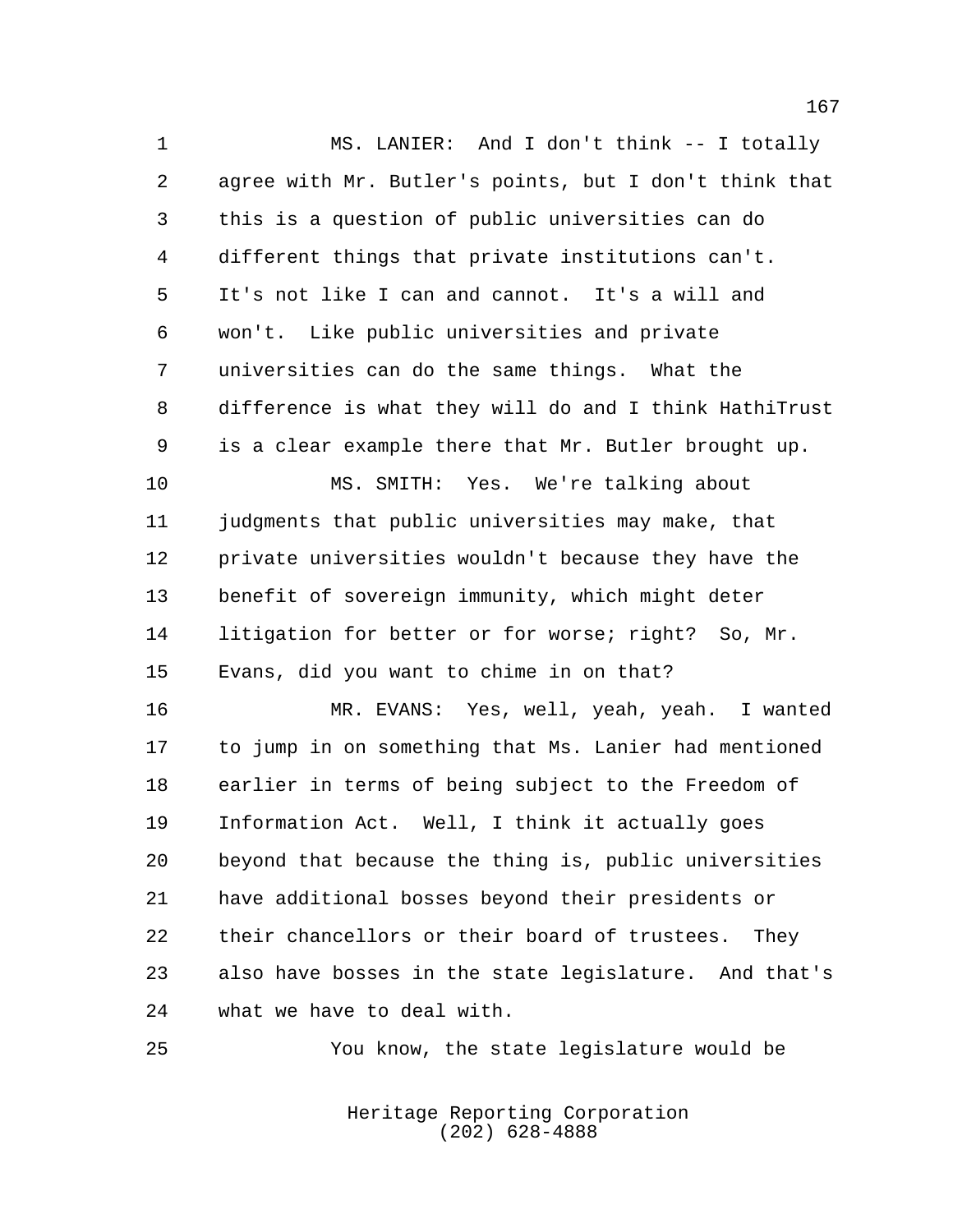very concerned if any of the institutions were subject to paying damages for copyright infringement. We get into the political realm at that point in terms of what some congressman who -- I'm sorry some state legislation who is in the district where one of our campuses is located and that particular campus with a major copyright infringement lawsuit literally has to throw -- and things like -- and those kinds of instances. So public universities have to be very concerned about taking actions that will upset members of the state legislature, who control the purses of those institutions. So it's being conservative not in terms of the uses of copyright materials. It's being conservative in damaging the financial resources of the university and those financial resources are controlled by the state legislature.

 MS. SMITH: This is my last question, but is there evidence of lawsuits or patterns of lawsuits or cease and desist letters, or other types of enforcement activities against private institutions that you are aware of to set a basis for the alternative behavior you're describing to by public institutions?

 MS. SAMBERG: I think that goes back to some of what -- the great point that Raven made about the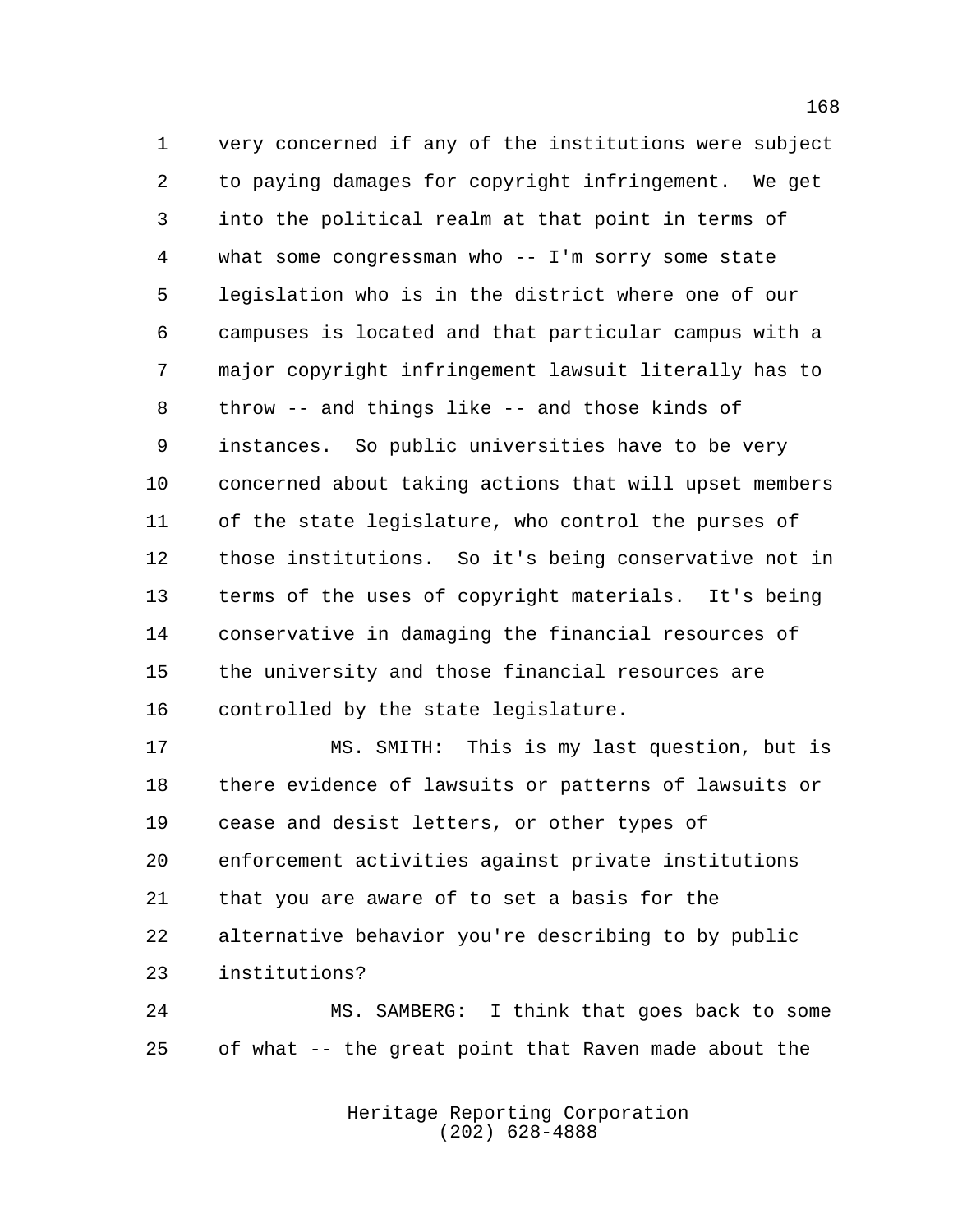will and the won't, which is far more eloquent than I was able to do with respect to our decision-making when I was at Stanford, which is that you're less likely to undertake the activities if you're worried about the result or outcome when you're at private institutions. And so I saw the same kind of -- although again I was in a different role, I saw the same kinds of complaints against individual actors, so again want to make sure we distinguish between people doing things that maybe they shouldn't do themselves versus what the institution does. But the institution as a whole or in itself doesn't make certain decisions because it fears statutory damages.

MR. SHONTZ: I think also --

 MS. SMITH: It does sound like perhaps a no, in terms of being aware of litigation or cease and desist letters or specific things received by private institutions, but -- okay.

 MR. SHONTZ: I also, I guess I have to object a little bit to the premise of the question because what we're talking about here is a discussion about abrogating a bedrock constitutional right and so the threshold should be extremely high. So rather than sort of a research study, which no one apparently here is aware of or has undertaken, comparing public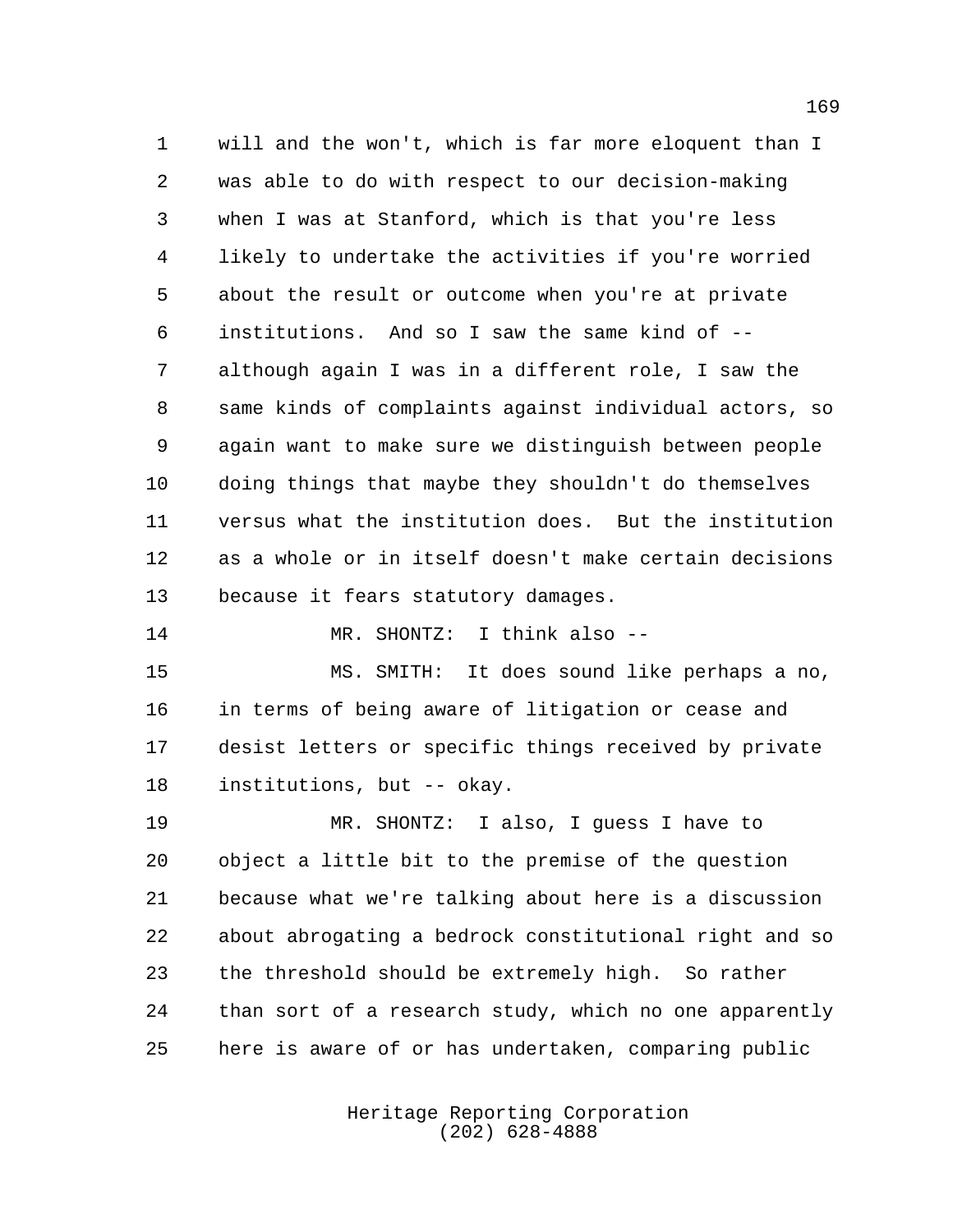and private institutions, which I don't even know how you would begin to conduct such a study since we keep -- the private institutions are going to keep quiet about their settlements and the like in that domain.

 What we're talking about is abrogating a constitutional right and so it should really be a discussion about what can be demonstrated that the public agencies, the states are misbehaving in the realm of copyright.

 And the answer is that there really is no evidence that we've seen and in fact is to the contrary to what we've seen is that we have dedicated staff, dedicated resources, hundreds of person hours per year consulting with people on our campuses, on our -- my counterpart's campuses and deep, thorough investigation into allegations of copyright to the point of almost sometimes being afraid of our own shadows.

 And it's not just -- it's not just images on a website. I mean I'm consulted by our -- we operate two performing art centers. We have multiple departments of fine arts, music, theater, dance, et cetera and all of those departments are very careful about the issues around copyright. They come to our office to consult about it. They come to our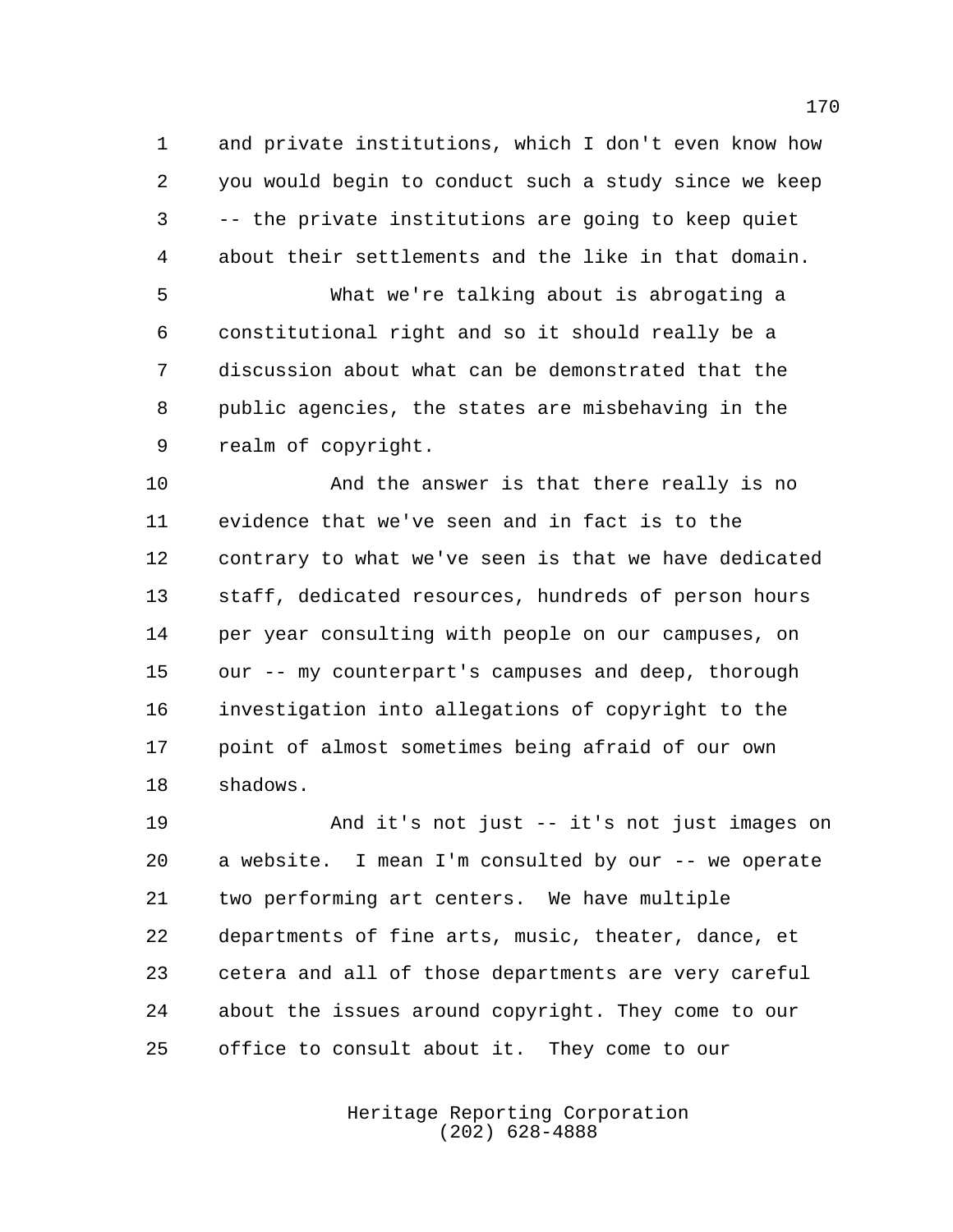copyright librarian to consult about it. And so it really seems to be just kind of a red herring to try to make a comparison in a vacuum between --

 MS. SMITH: Thank you, thank you. I think we need to move on because sort of the time, Mr. Amer. MR. AMER: Yes. Well, I would like to get Mr. Klaus's perspective on this, just as someone who has worked with state entities. I wonder what your perspective is in terms of how central a role or not sovereign immunity plays in your dealings with the state either in negotiations, litigation, or other areas.

 MR. KLAUS: Okay. I've been fascinated listening to the conversation. It's encouraging to hear about the extent of, the degree of I guess you could say that libraries go to -- various established, esteemed libraries go to, to comply with copyright law to reduce their -- mitigate their risk related to potential litigation. My experience has not been so much with libraries, although licensing materials to libraries, content to libraries certainly.

 It's been more with other agencies involving the states and those who may not be as educated or have as solid of policies in place. And, I know you're looking for specific data and specific examples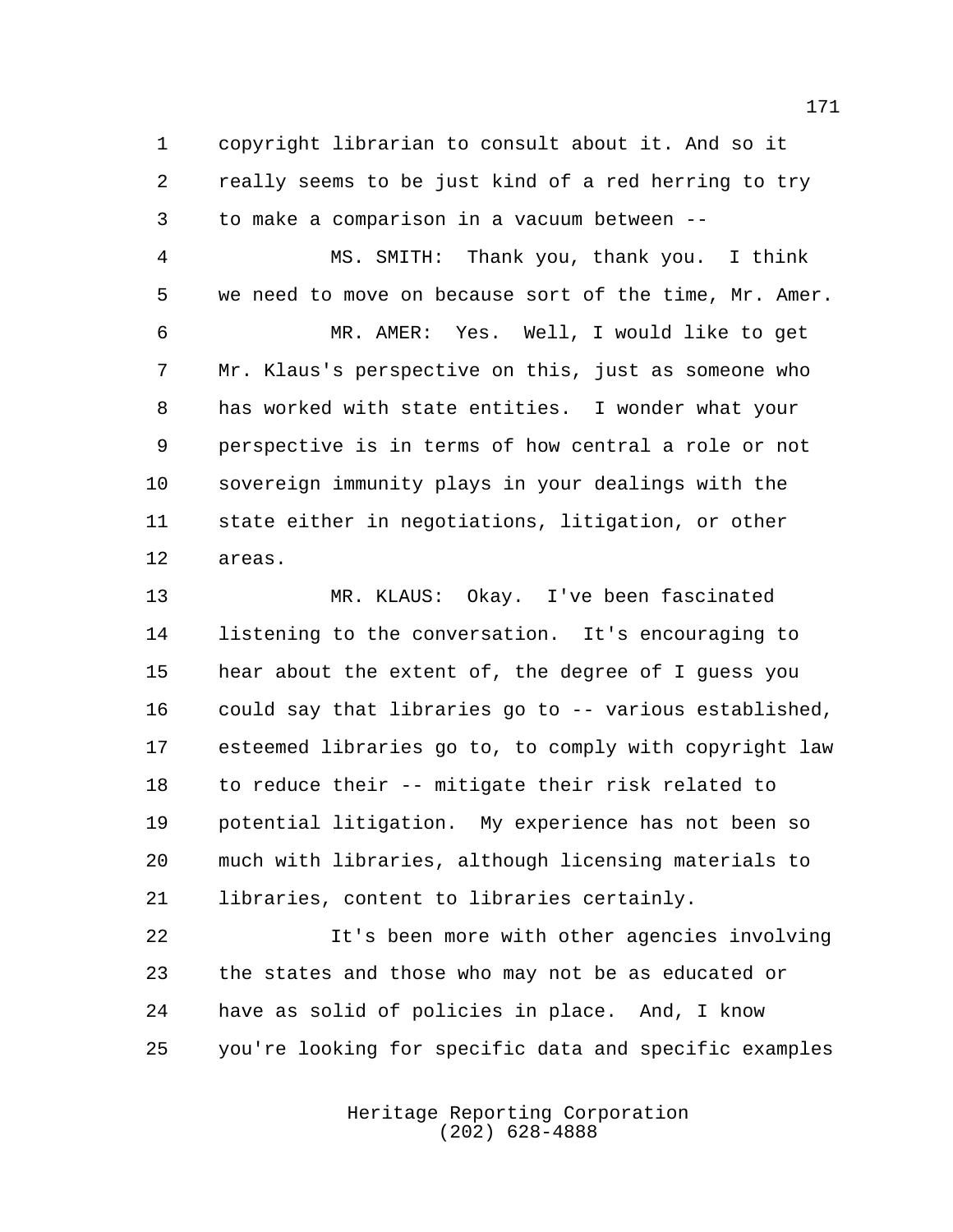and I can't share those for a couple of reasons. One is because, maybe as I suggested earlier, the inquiries that I receive sometimes are pretty fleeting. They're like, you know, what's my potential here. What can I do to stop this. And people have already mentioned, look, cease and desist letters, try to negotiate a license agreement.

 One of the things that was brought up in a previous panel was, you know, sounds like the libraries are pretty good with taking down potentially infringing materials. It's an ephemeral issue. But one of the panels brought up -- and I've represented photographers, so it's like what if my photograph is used and the market for that photograph is eviscerated.

 Then suddenly do the libraries still stand up and say, well, look, we're going to plead for mercy and if that doesn't work, then we're going to invoke the sovereign immunity. I mean at what point -- at what point is there value seen in a -- let's say even a minor work that's affected majorly for the content creator.

 MR. AMER: That's an interesting point. I mean, you make a good point in suggesting that it may well be -- it seems reasonable to think that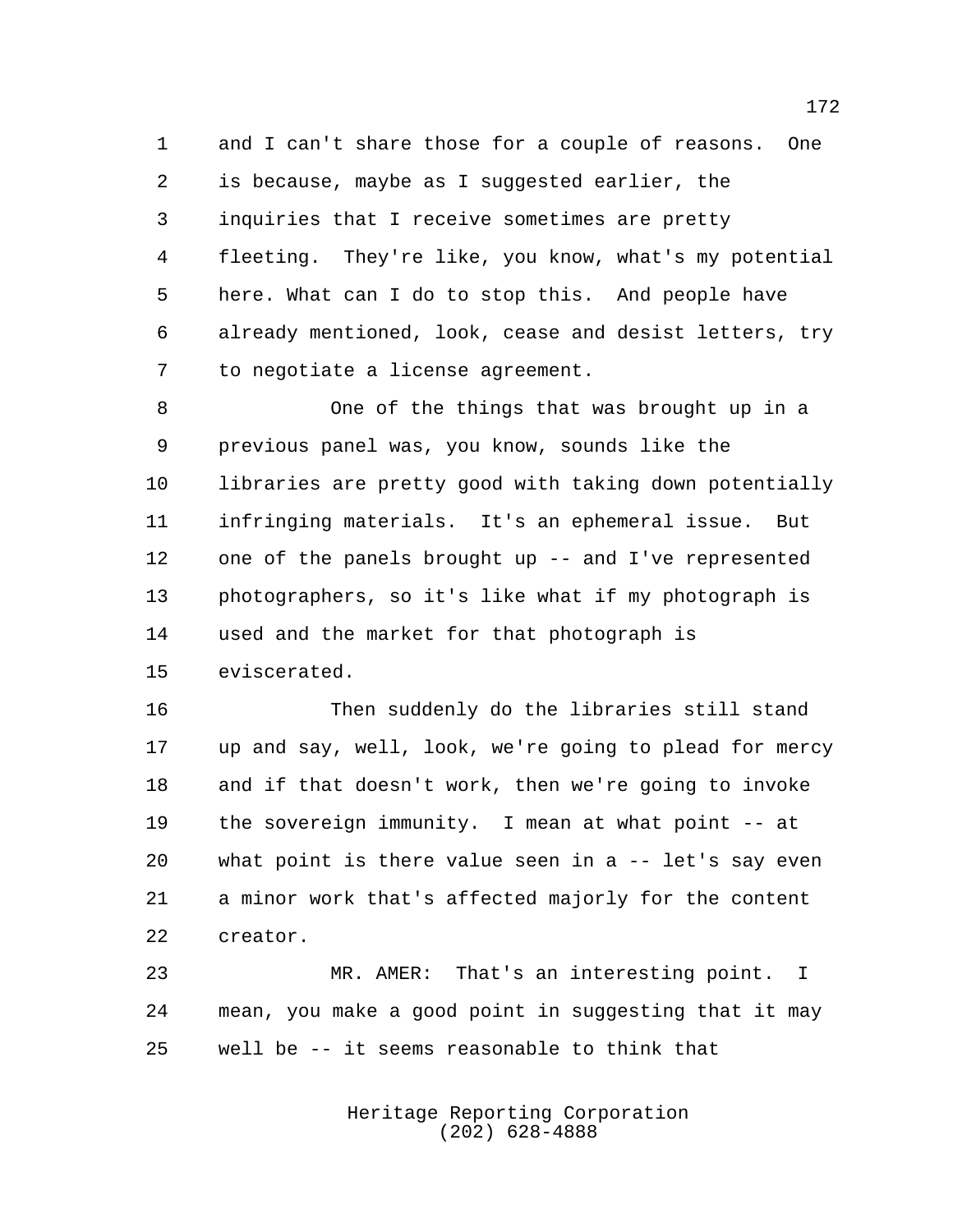libraries, university libraries are more well-versed and perhaps careful with respect to copyright than other state entities. Do you have experience working with or dealing with other state entities that in your experience would suggest that maybe there's a difference between libraries and universities compared to other state entities?

 MR. KLAUS: Well, nothing directly upon observation, okay, so -- and having talked with other attorneys that work in this space and other content creators there have been materials that, for example, photographs is probably the easiest example that states sometimes post hey, come see Tennessee a national photograph and it winds up, okay, so what's the agency that's responsible for that.

 There's also sometimes misunderstandings; the public might see a photograph on the state site or something like that and they'll assume that since the government is posting it, it's public domain. I mean I've had that question asked to me a lot. So there's a lot -- I think even within the library system, but potentially more so outside the library system within states.

 It's an education and a uniformed understanding that has to be I guess proliferated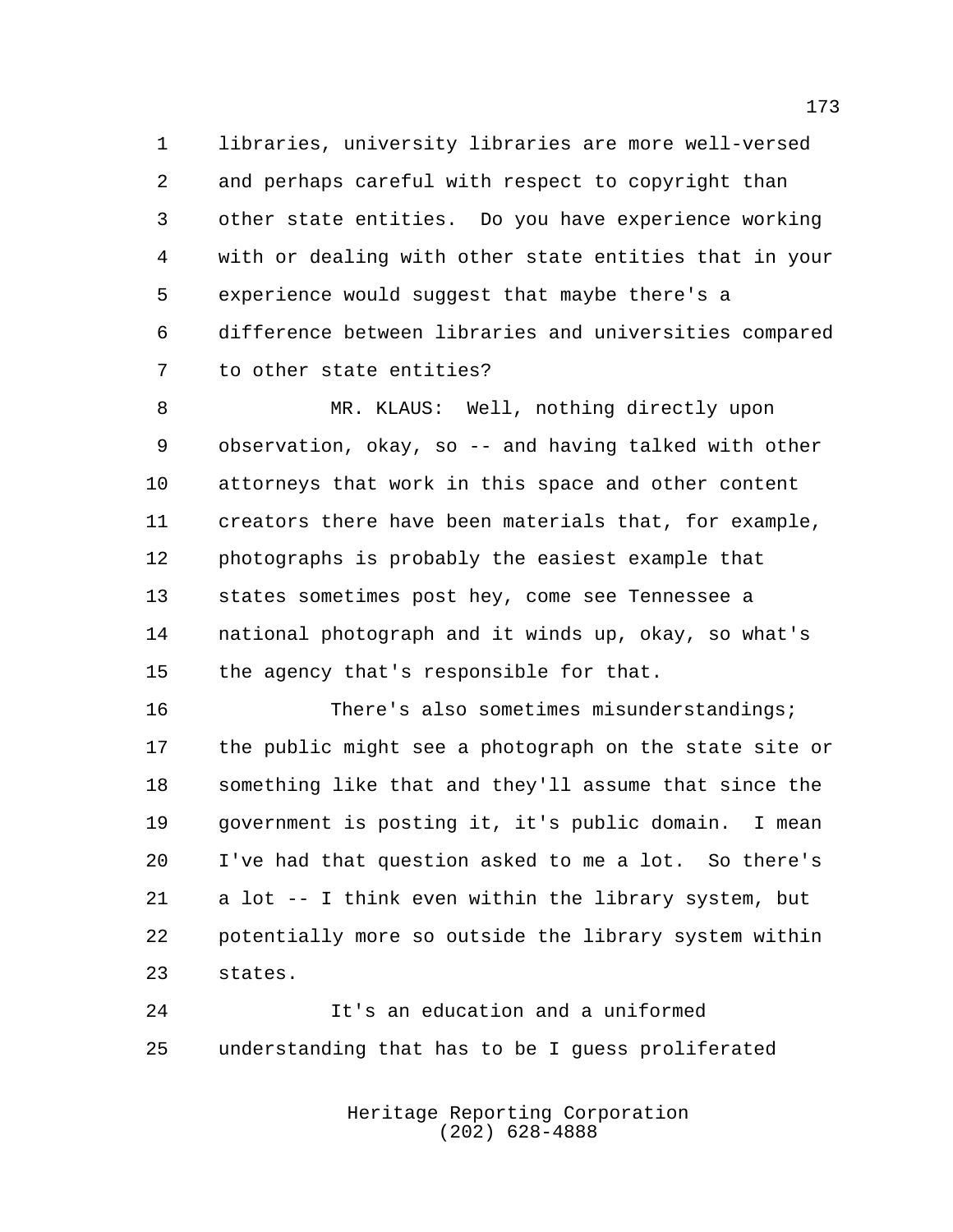across and that's a big task, right, that has to be proliferated across state agencies relative to copyright. Because I can tell you that if I had a conversation with a sheriff's department in Alaska about copyright versus University of Berkeley, you know, Berkeley, California, it's going to be an entirely different conversation because the knowledge is just not there and I guess the resources are less available to folks outside of the major content users, which in my -- from my point of view is universities among other agencies, but especially universities.

MR. AMER: Ms. Samberg?

 MS. SAMBERG: Mr. Klaus, I want to give you some good news. It's not a complete panacea to the problem, but the some good news is that we within libraries at universities are involved in national organizations that provide training beyond universities to other state agencies and institutions. And I agree, it is not as robust to the non-university community because we ourselves, are employed in a certain context and only have so many hours of the day and I would love to see more state funds devoted to the education for other agencies.

 But I, myself, am on a -- am part of a national group that goes around and provides training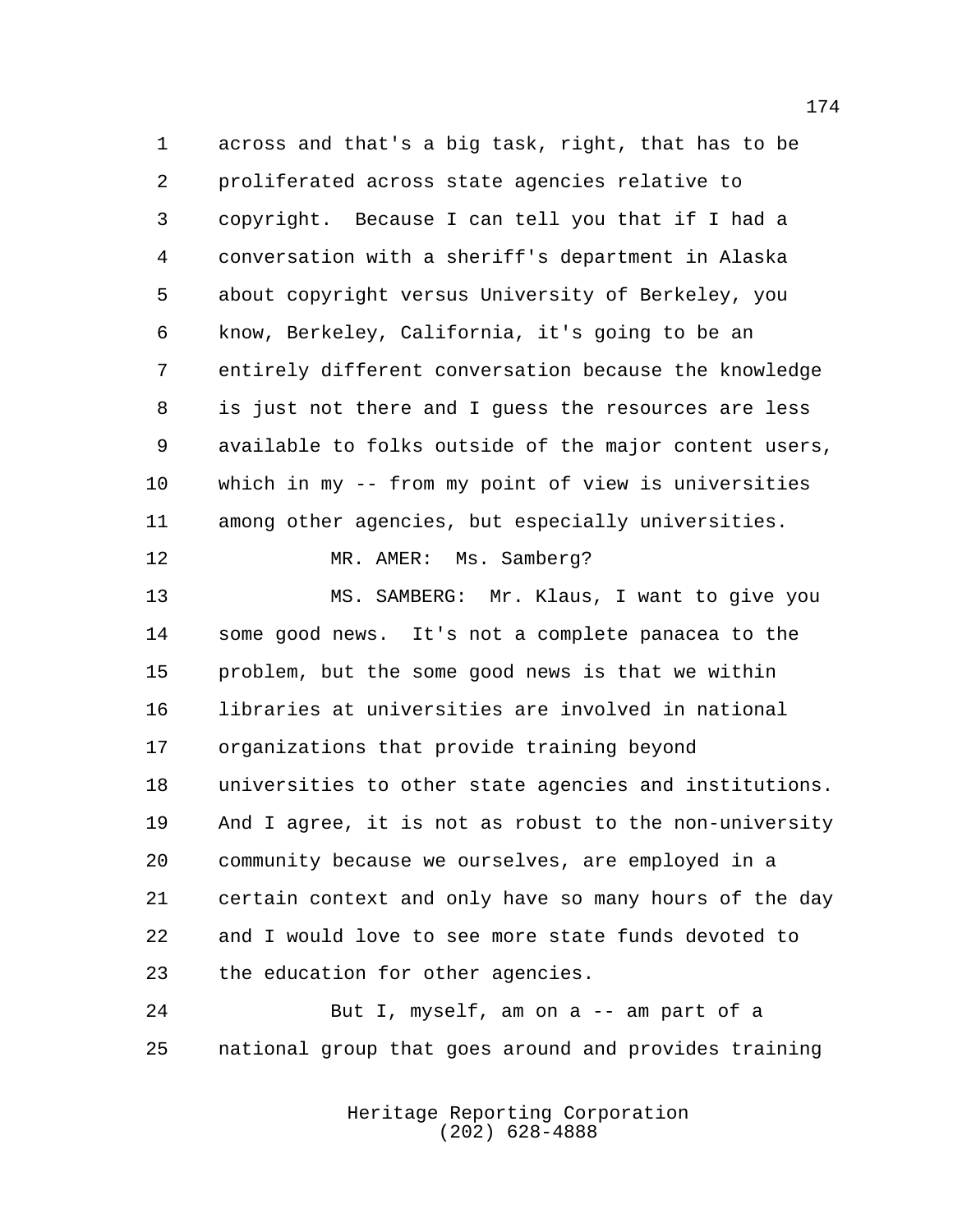on scholarly communication and copyright. There are -- and maybe Brandon can talk about this too, there's a copyright training program for HBCUs and for school districts. So we are there providing that beyond just a university community.

 But I do want to just make -- correct one thing. I don't think it was necessarily wrong, but 8 just to clarify it a little bit that you said, which is that you refer to the decisions acknowledging that the libraries are very responsible about the decisions we make, which I agree. But I want to just clarify that we're not just making decisions for ourselves. We are providing this training for our campuses and for the public.

 So we do it for the public through robust online content and through our consultations, which as a state university we provide not just to UC Berkeley requesters, but also to the public. So we're educating the public through those consultations and through our presentations.

 Just to give you a sense of scope, in 2019 to 2020, my office provided 1,380 consultations regarding copyright. That's 62 percent of all our consultations, we're these people, and that represented an increase of close to 60 percent over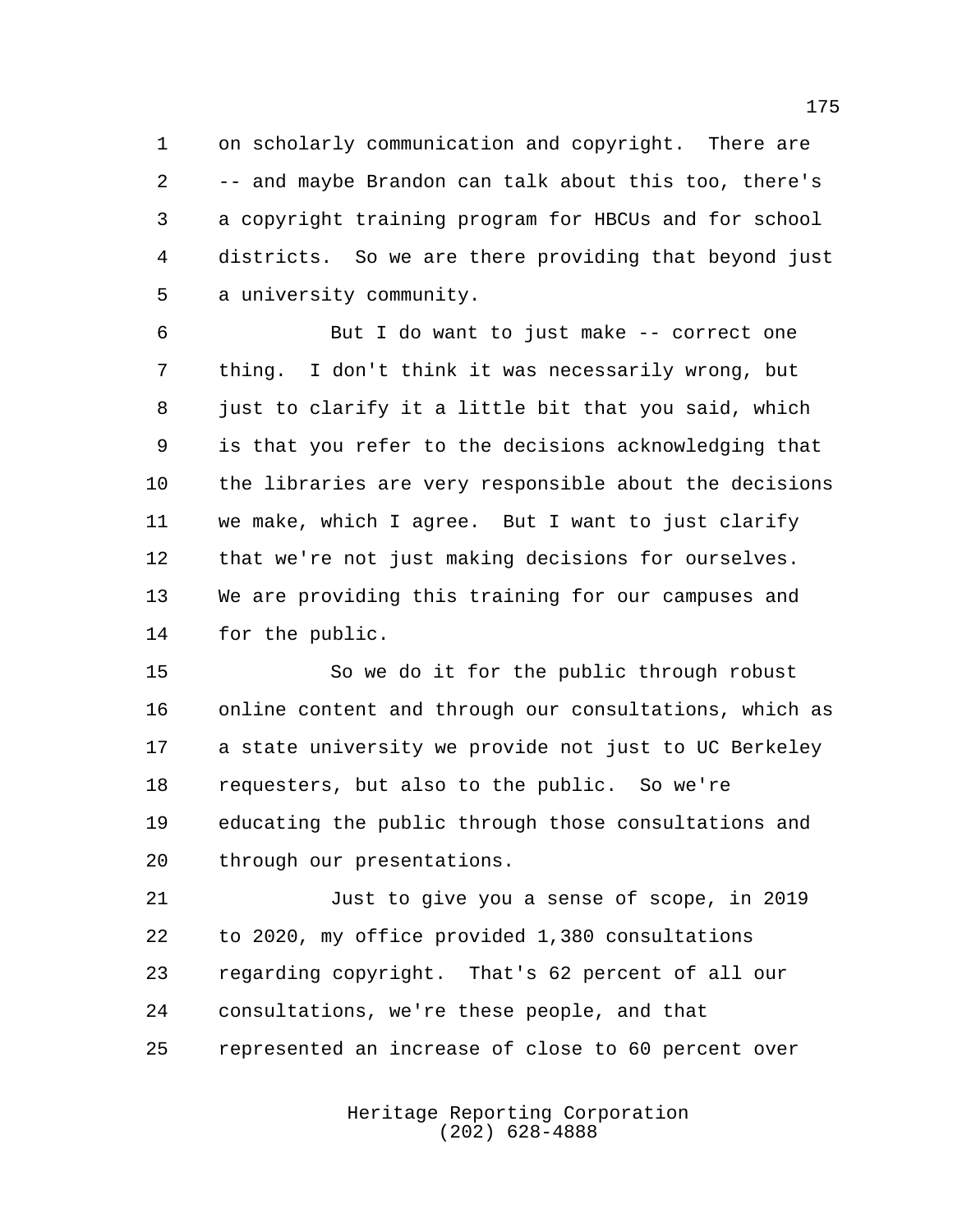the previous year and 1,239 percent since our first year, showing that we are reaching a good deal of campus and also that they are aware of their copyright responsibilities and that we're available to help.

 MS. SMITH: So what percentage of those consultations were outside of UC Berkeley to the general public or to other parts of California?

 MS. SAMBERG: I don't have that statistic on hand, but many of the ways in which the general public requests come up are because people want to utilize materials we have in our collections and their scholarship. And I can dig for -- I separate out that data and I can find more data for that if you'd like.

 MR. BUTLER: One thing I wanted to mention is that it sort of cuts both ways; that is if -- and I agree, I think -- I agree with Rachael and with Kurt, that libraries do a great job handling copyright and educating our communities about copyright. And the flip side of that is that libraries and campuses are really heavy users of copyrighted material and we're the ones that rely on fair use a lot and rely on 108 a lot and rely on 110 and 121, right, accessibility.

 I've worked in the accessibility community and they are terrified of copyright to the point again of, you know, they need to learn -- they're working on

> Heritage Reporting Corporation (202) 628-4888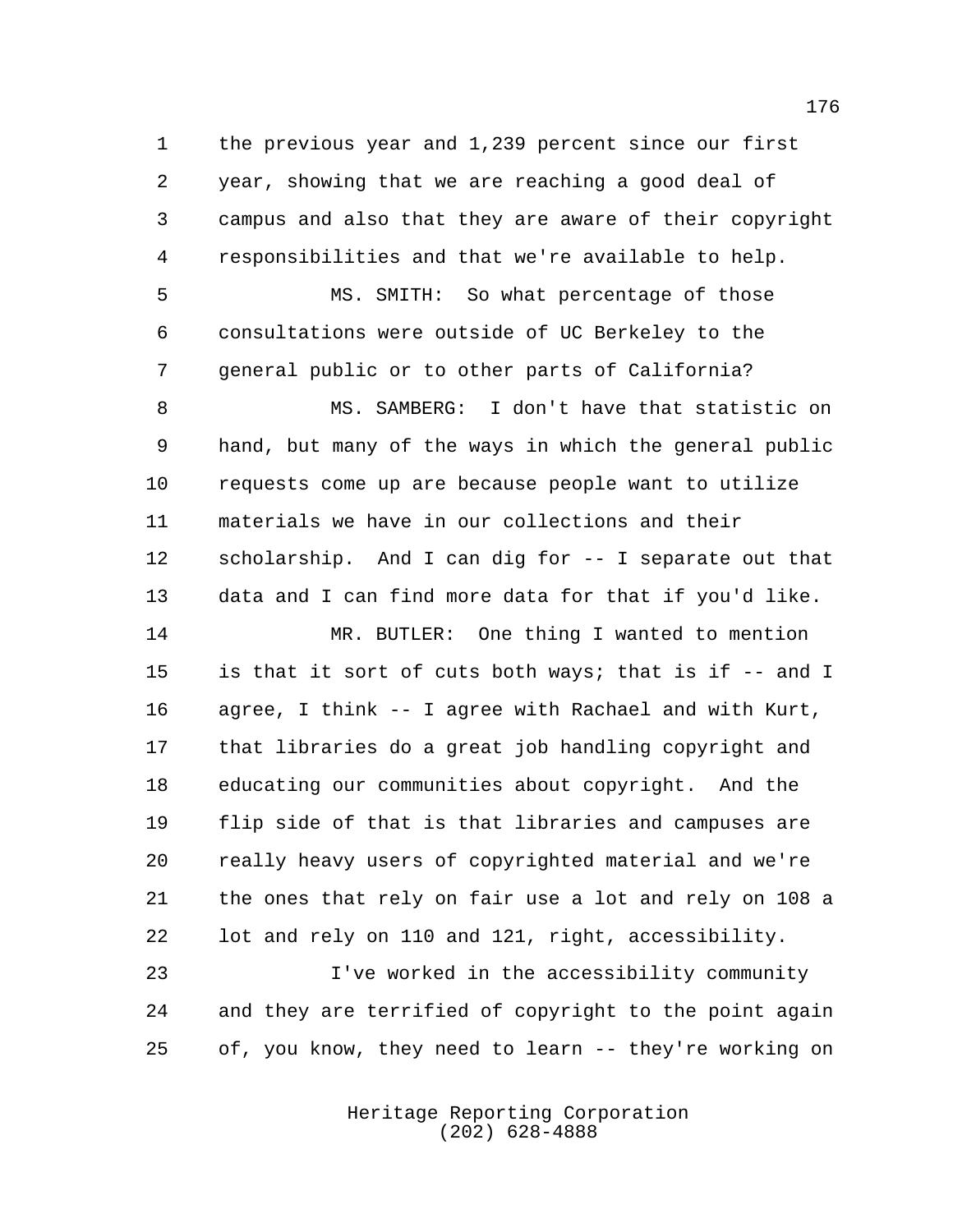learning more about their rights and not being so afraid. And so it would be a bad outcome and not proportional or tailored, as Cooper requires, I think, if what happens is, you know, state sovereign immunity is abrogated in a way that has a colossal -- that has an effect on the folks who are responsible users, who are the heaviest users because of, you know, the less heavy users, who are more likely to make a mistake or whatever, right. So we have to think about that too when we think about proportionality and tailoring. The reason we're all here is that we have so much at stake.

 MR. AMER: Great, thank you. There's a fair amount of overlap in these topics, but I think that we wanted to ask a few questions about the processes that are in place for addressing infringement claims by state institutions when they do arise. So I'm going to turn it over to Mark Gray to ask some questions on that.

 MR. GRAY: Sure. Thank you, Kevin. So one of the things I was curious about, I mean I think we spoke to it more in the last panel, but we've talked a little bit already today about the volume of consultations, but I'm curious for people who are coming from the state university side what is the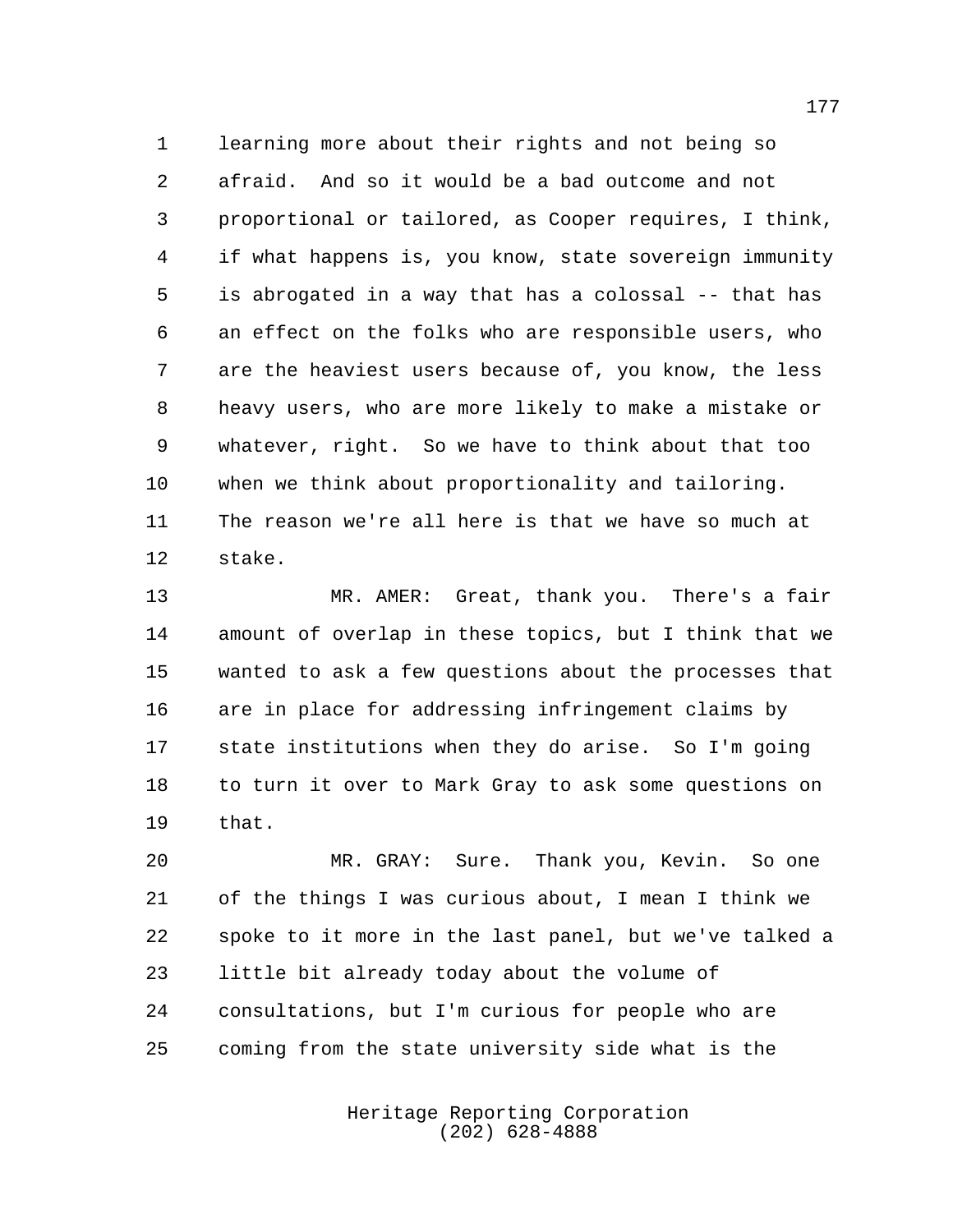general volume of copyright claims that you come across.

 Mr. Evans, you mentioned that you get a lot of DMCA claims just by virtue of being the DMCA designee for your university. But outside of that in terms of claims involving your university rather than student activity, what is the relative volume there and maybe some details about kind of what are common patterns you might see?

 MR. EVANS: Outside of the, you know, the claims of infringement from -- and they're primarily coming from one association. I think it's, you know, the Entertainment Software Association regarding the -- you know, some of our students that are rather enthusiastic about certain video games. We get very few claims and almost invariably they relate to illegal software download by a student.

 Occasionally, claims regarding, you know, a photograph that was used without permission, but those have been very rare. I get maybe one or two of those a year and those are usually resolved very amicably by agreeing to remove the allegedly infringing photograph once an investigation has been determined that the use was not fair. You know, we take immediate action regarding those kinds of claims. But beyond that,

> Heritage Reporting Corporation (202) 628-4888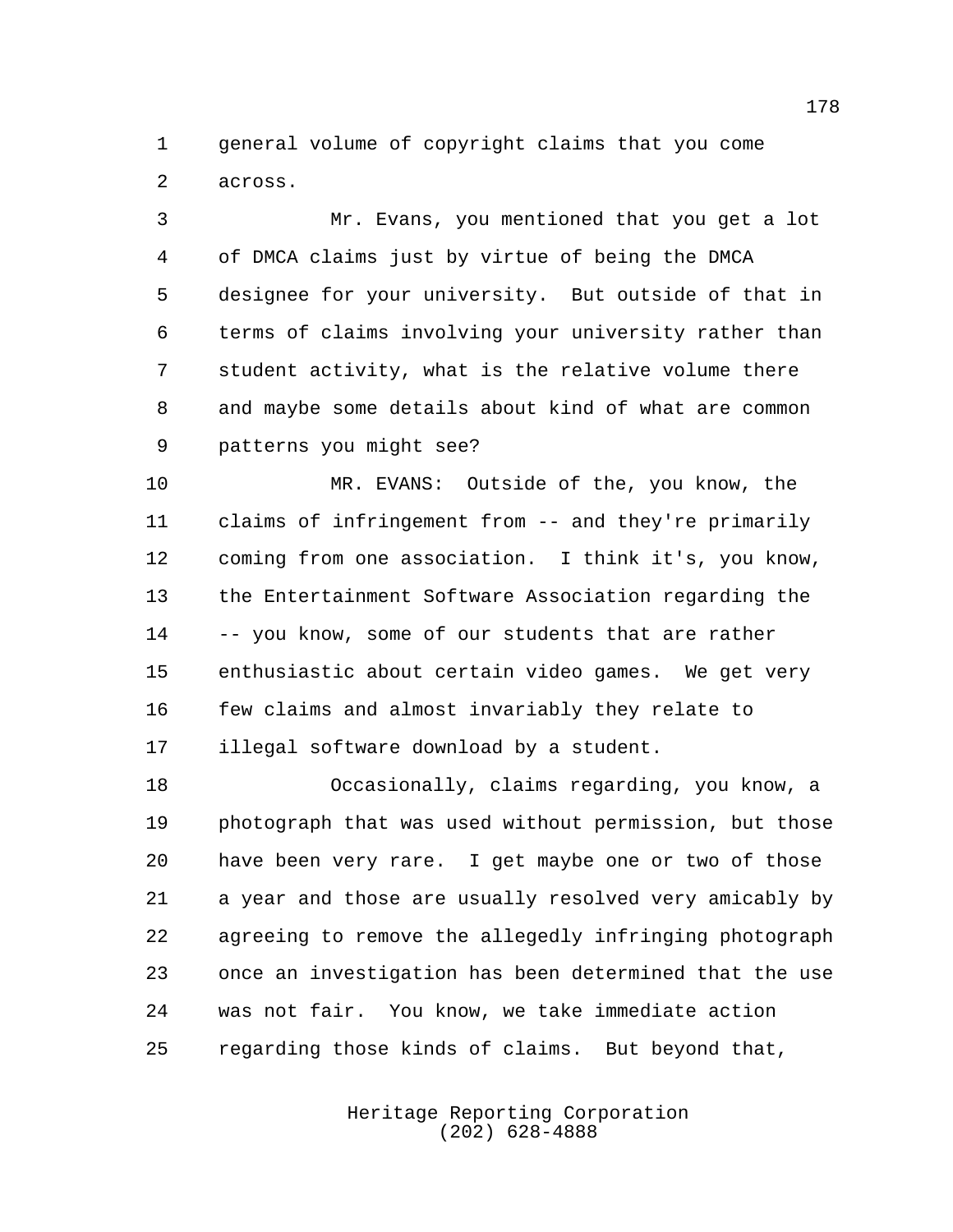it's almost always been an illegal download of software by a student.

 MR. GRAY: And then maybe as one quick follow-up question, you talked earlier about the State Claims Commission. Is that sort of like a quasi-state court proceeding? Is that more of an administrative proceeding? What's the flavor of that? MR. EVANS: Well, actually it falls under the jurisdiction of the state legislature. MR. GRAY: Okay. MR. EVANS: It was created, and I can't remember the exact date, but it was created really to address the use of primarily contract and injury claims against the state because of sovereign immunity and you have an injured party not being able to sue in either federal or state court because Amendment 20 to the Arkansas State Constitution basically says that states should never be a defendant in its courts. So we have sovereign immunity both at the state and at

the federal level.

 In response to that, the legislature created the State Claims Commission to provide some redress to those who believe they have somehow been injured both physically and financially by a state agency.

MR. GRAY: That's very interesting. Thank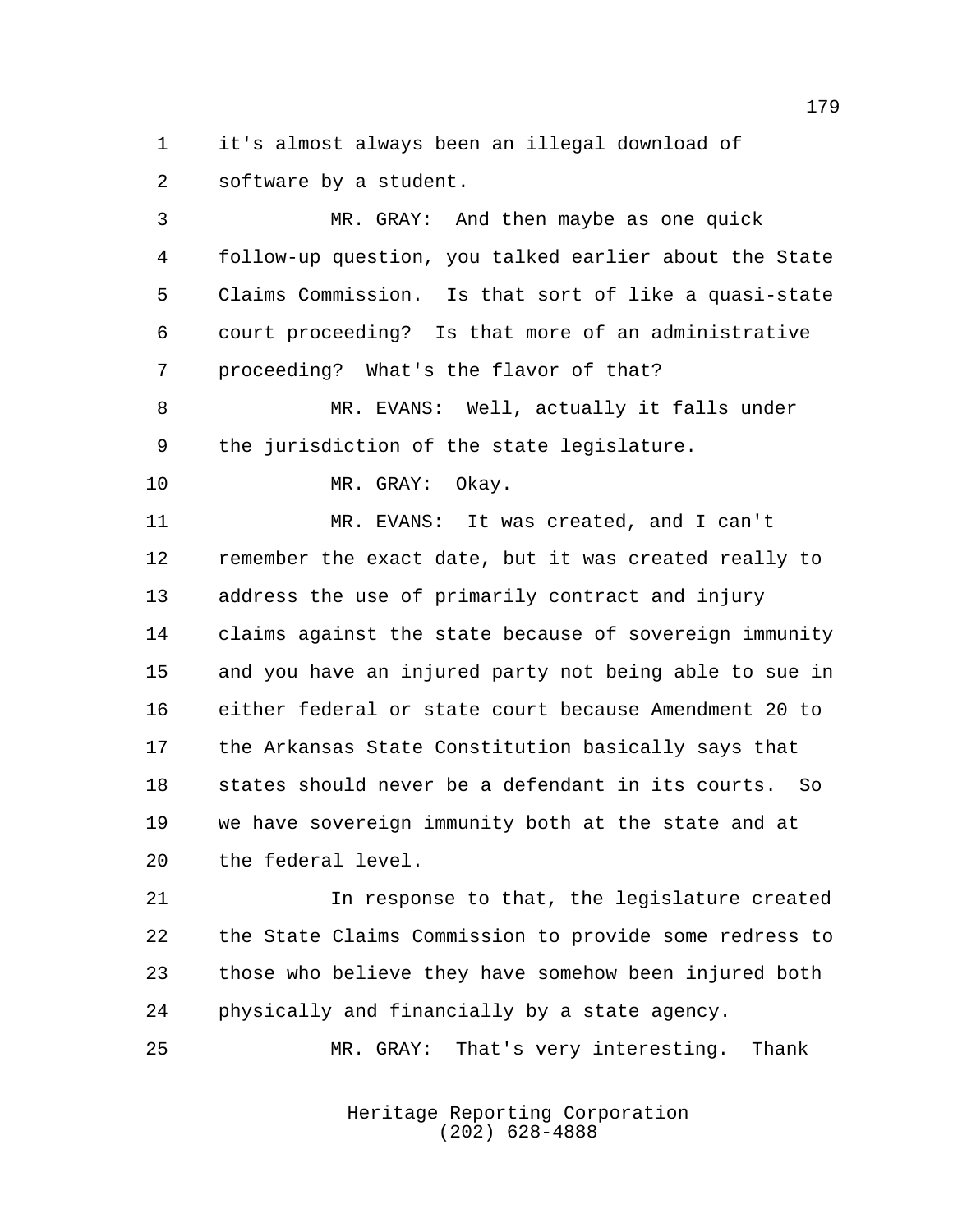you.

 MR. EVANS: And the Commission has authority to -- well, it's a three-person panel that makes the decision regarding whether or not an award of damages should be made to the complainant. MR. GRAY: And then anyone else? MR. SHONTZ: I'll just jump in and say, you know, my experience is probably very similar to Mr. Evans is. The volume of alleged copyright infringement demands that we get in the course of a year is extremely low. We're talking single digits. But, again, we take them all very seriously. That's kind of the point is we're stewards of the public resources and we have a duty to comply with the law. A duty to provide educational services to disseminate knowledge and we have to balance all that. And so we take all of these claims and allegations very, very seriously and in each case we look at them. In some cases there have been settlements for reasonable license fees. And that actually makes me want to go back to something Mr. Klaus has said and it's a little bit of a red herring to say that posting a photograph on a state website eviscerates the value for the photographer because the state would have had to pay a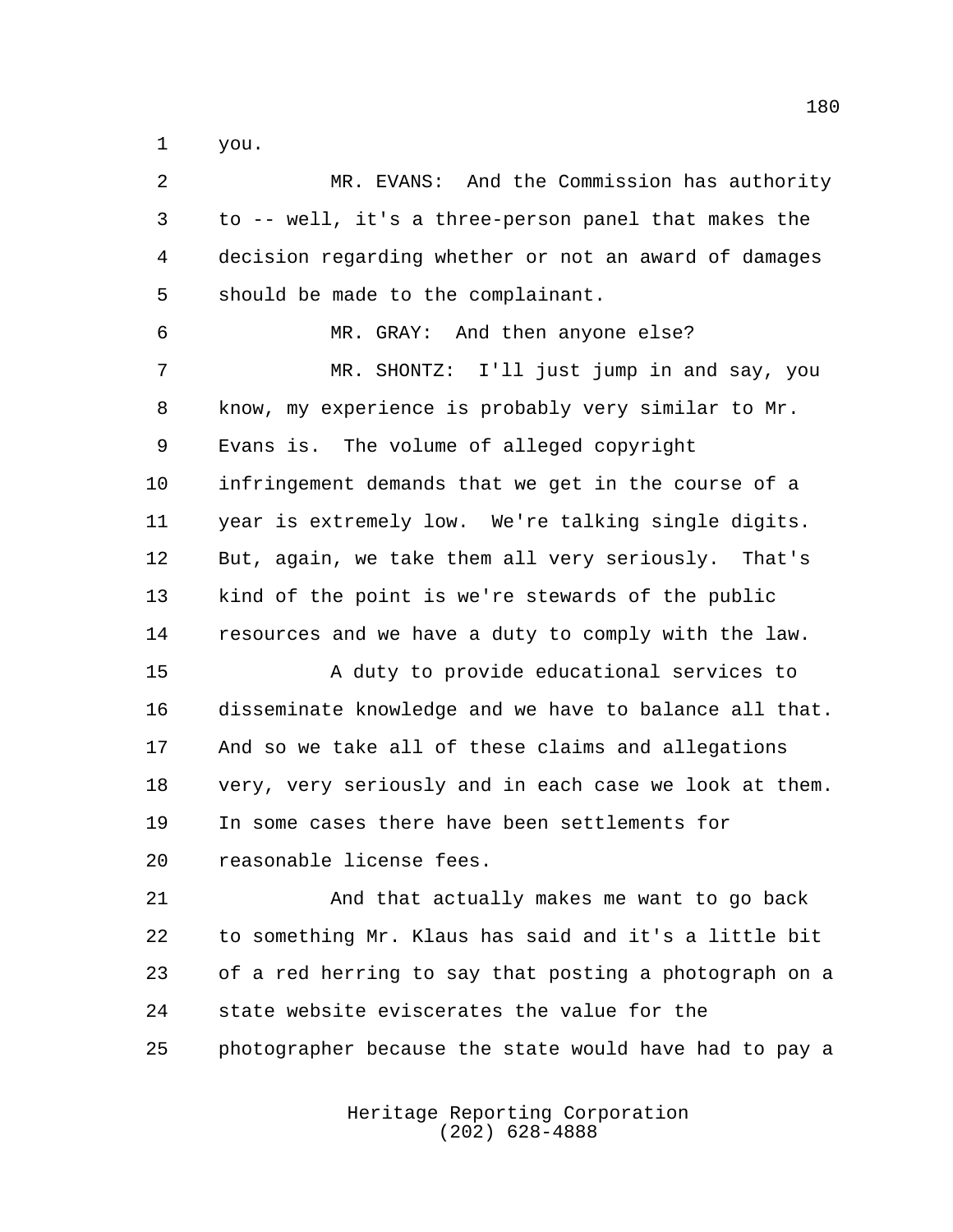license fee to that photographer for that use. And so to claim that somehow the value is eviscerated, that the photographer can't get any more value out of that photograph anymore is just a red herring.

 I mean we could have paid a reasonable license fee in the instances where there were an intentional unlicensed use of a photo, but a lot of times when these allegations come in they are making demands for expenses well over the purchase price of all the rights for the photograph and that's just completely unreasonable.

 MR. GRAY: So in the last panel we actually had someone bring up the photograph issue, I think it was Mr. Wassom, in the context of a book cover, right. Like the idea being that if a very recognizable photograph has already been on one book cover, no one is going to want their book to have the exact same cover. It's a different book. Do you see that as different from kind of the website issue? Mr. Shontz? MR. SHONTZ: Oh, sorry, I saw Ms. Samberg stick her hand up, so I was going to give her an -- MR. GRAY: Oh, I'm sorry. I've got a lot of things to keep track of. I missed you, Ms. Samberg, I'm sorry. We can get to you in a second. MR. SHONTZ: I didn't hear the particular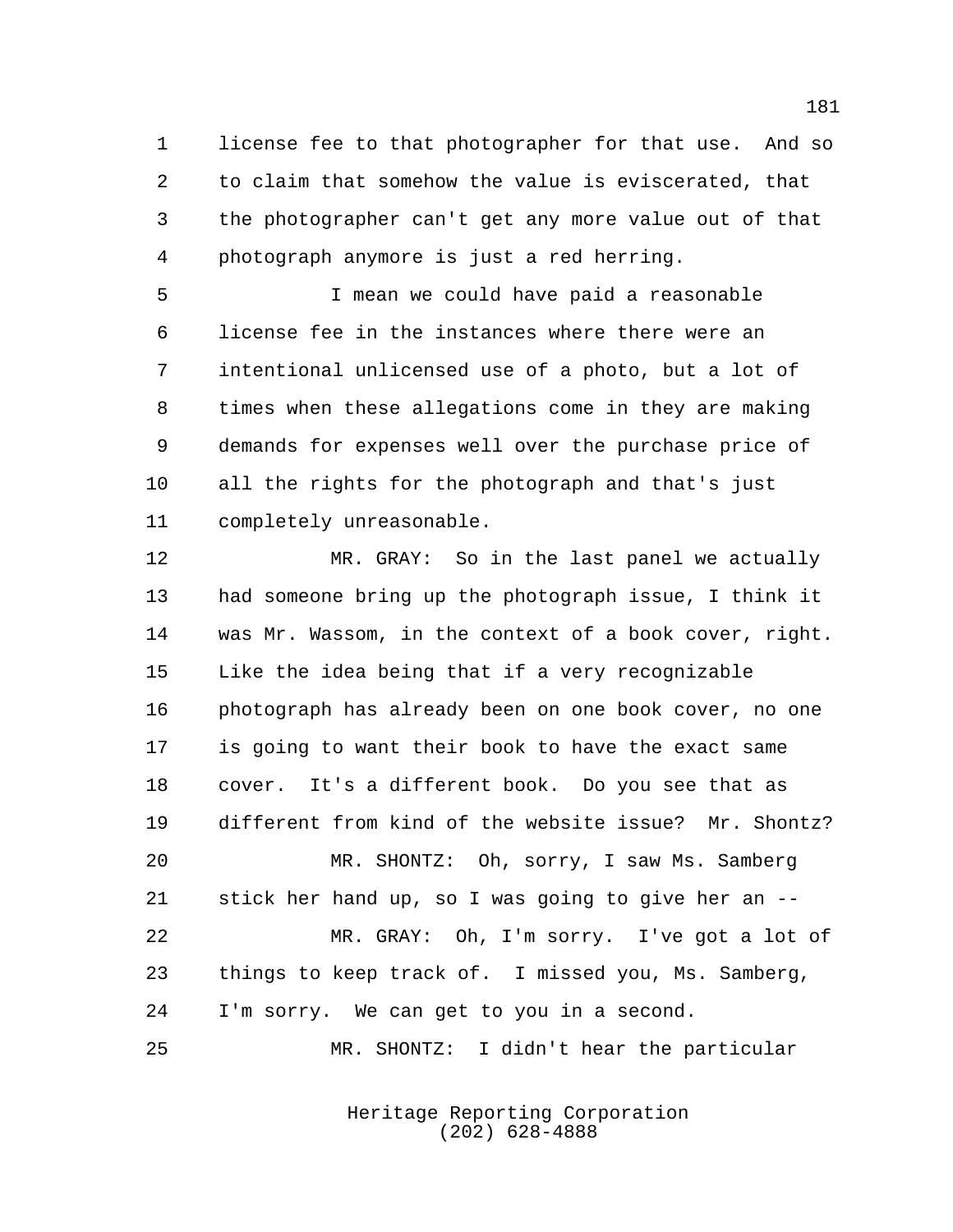example about the book cover, so if someone else heard that, that come up in an earlier panel, I would defer to them to provide some input.

 MS. SAMBERG: I just wanted to add that when that comment was made in the earlier panel, there wasn't any suggestion that I heard anyway, and I apologize if I misheard, but there was not a suggestion or evidence that the use of an image on a book was done by a state agency institution or actor. It seems very unlikely to me that in commercially wide publications, that a state actor like a university press would use images for books without paying a license fee.

14 I work very closely with the University of California Press and know what their policies are and I don't know of a single University Press that wouldn't license images to put on a book cover. So I'm not sure the question really has a good factual basis.

 MR. KLAUS: Right. And then I was using that as an example. That was from a previous panel and it was a book context, not the website. But the question that Mr. Shontz brought up is value and making a qualitative decision about the value of the creative product or the end product being, you know,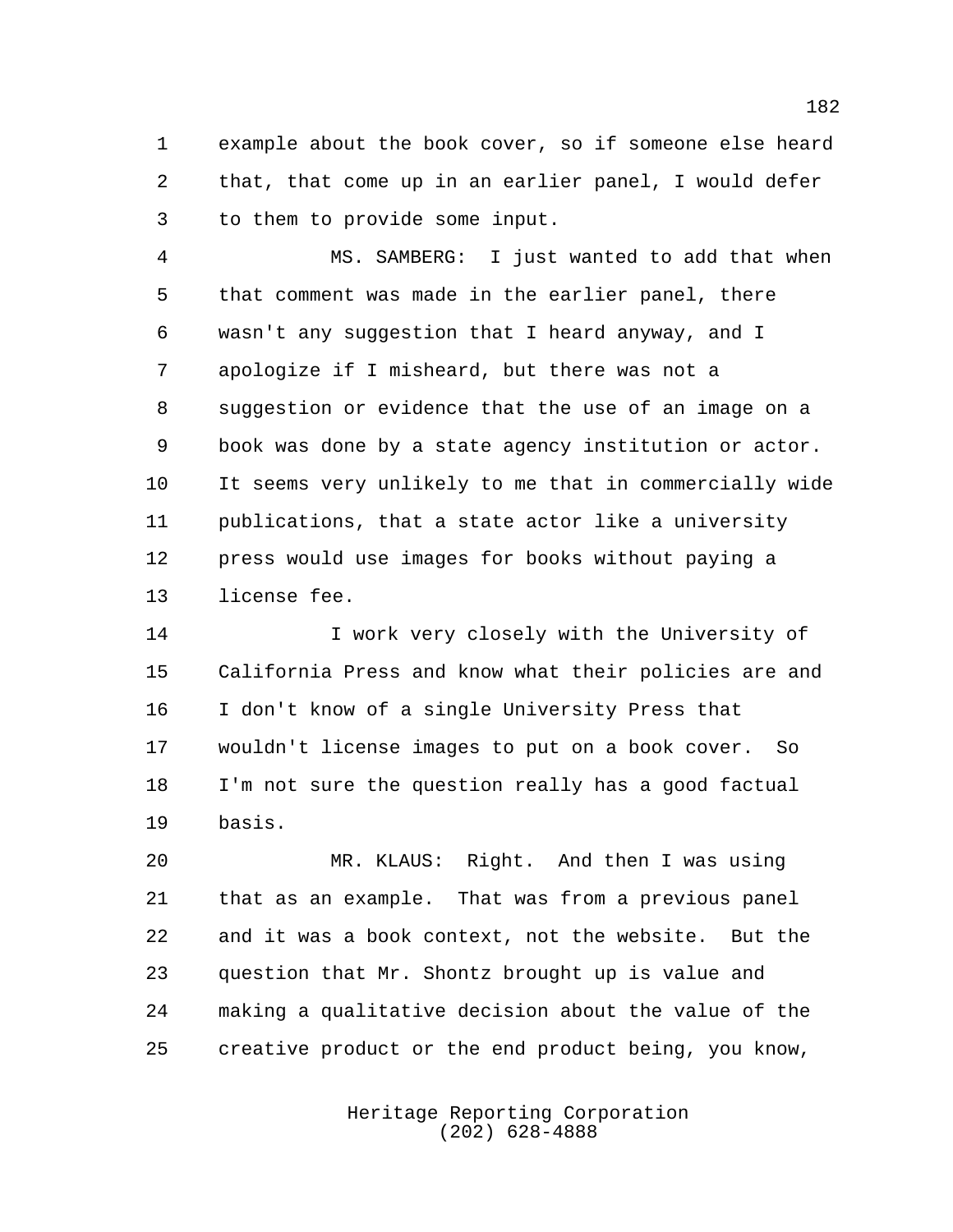the market -- the value of a person's creativity as expressed in content of course is what the market will bear.

 And if there's a wrongful user of that content, I don't see why -- and I'm not talking about statutory damages -- I don't see why under copyright they are not allowed to seek the highest value for that content as possible. I mean isn't that part of the contract? And if the value is eviscerated, whose call is that? I mean is it the university's right to make that call? I don't think so. I mean it's just -- it's a rhetorical question and I'm just kind of throwing it out there.

 MR. GRAY: Thank you. And then I guess as a next question, again, to keep -- going back to the last panel where I was also moderating, we heard the last panel from representatives from Colorado and Oklahoma about how when a copyright claim comes in, it gets routed to the AG's office specifically. Obviously, Mr. Evans, you mentioned there's kind of the Claims Commission process, but for everyone else how are claims routed, you know, to which office and generally how long does that time take to route? Ms. Samberg?

MS. SAMBERG: So, in our institution, as Mr.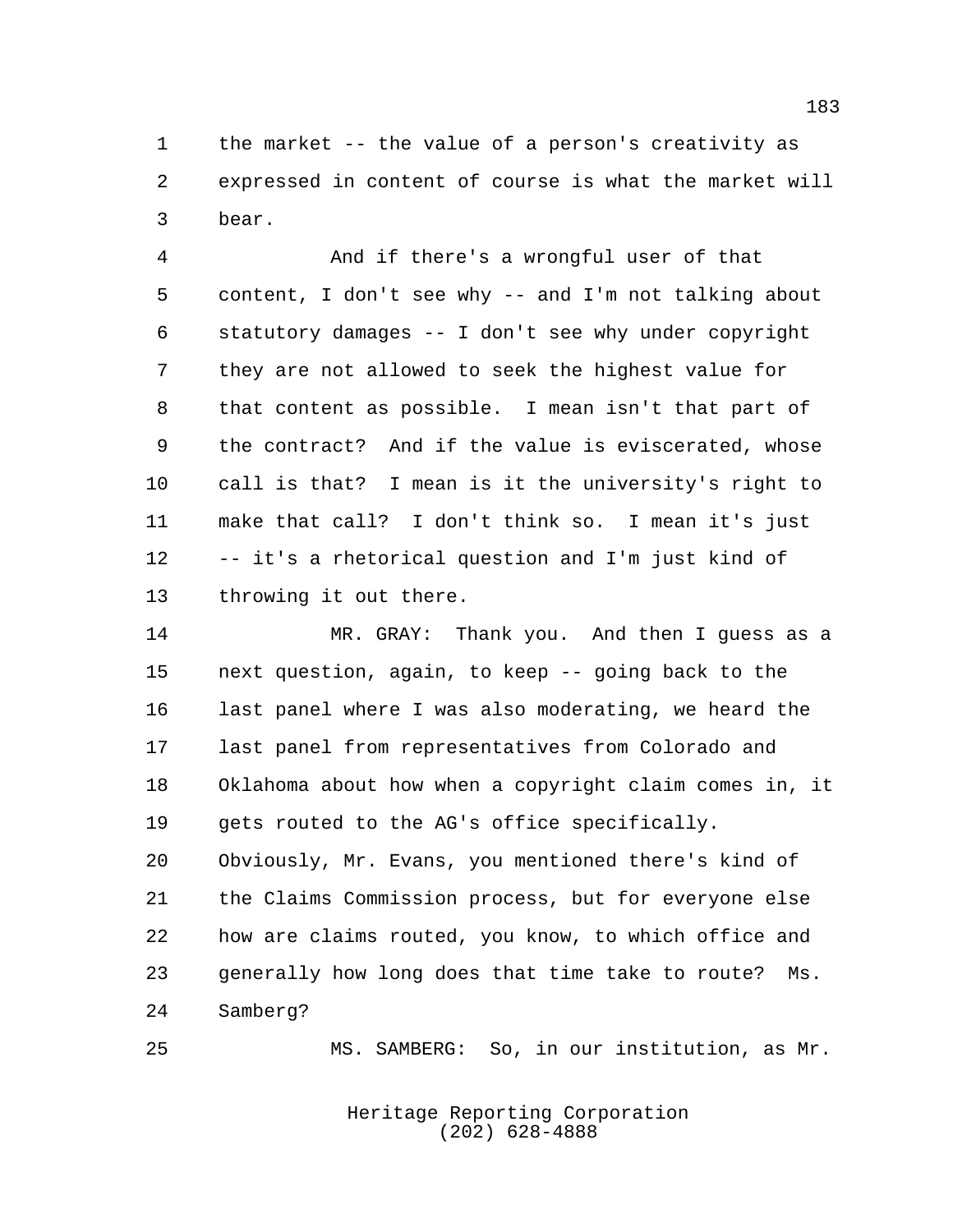Evans said, he's the DMCA agent of his. We have a DMCA agent at ours. And I can say that out of the five years that I -- for the first three years, I was actually a separate DMCA agent for the library until the rules changed on that and now we just use the main university one. Out of the five years, we have received zero claims. So I can't tell you the time it takes between receipt of the claim for when we will take it down. But through DMCA take downs, we've received zero claims. For all of the content that we make available online, zero in five years.

 We've received requests to take down content for other reasons, such as people asserting privacy or other things and again our community engagement policy addresses that, but zero related to copyright.

 MR. BUTLER: My experience is exactly the same. Since I've been at the University of Virginia, I have not seen any claims of copyright -- of DMCA or otherwise come across my desk, but the routing is the same. Our DMCA agent is in our general counsel's office and he vets all those claims and the word I got from him echoes what we've heard today. You can count the alleged infringements he's seen in the last five years on, you know, one hand.

MS. SMITH: And Mr. Butler, just to make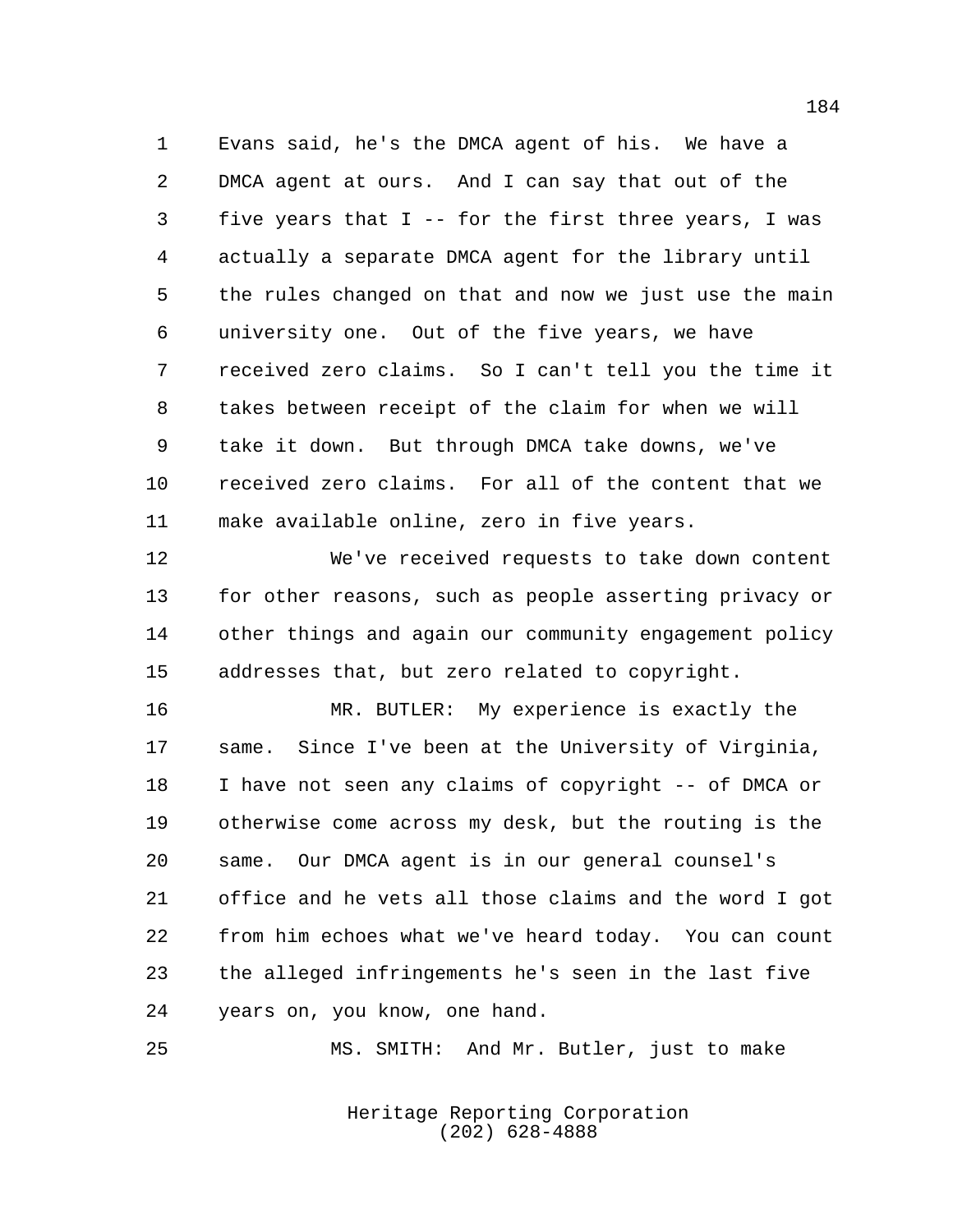sure I understand, I think I understand what you were saying, but you were saying that it's university-wide and not specific to the library programs? MR. BUTLER: (No verbal response.) MS. SMITH: Yes, I see nodding for the court reporter. Thank you. MS. LANIER: At the University of Michigan, our office works closely with our Office of General Counsel, who has someone on staff who handles copyright concerns, and we -- like I said, we work closely with them. So in talking with him and preparing for this meeting, it seems like our office has a lot of inquiries, but a lot of them are misunderstandings, like maybe misunderstandings about a license the University had purchased or how a creative comments license had worked. But we work -- our OGC works with potential complainants and sovereign immunity does not come up when dealing with those issues.

 MR. SHONTZ: In similar fashion, how it is with the University of Illinois that our -- part of the routing of the things depends on what the entry point is for the allegation of infringement because the person claiming infringement may go to -- may contact a sort of general email box for the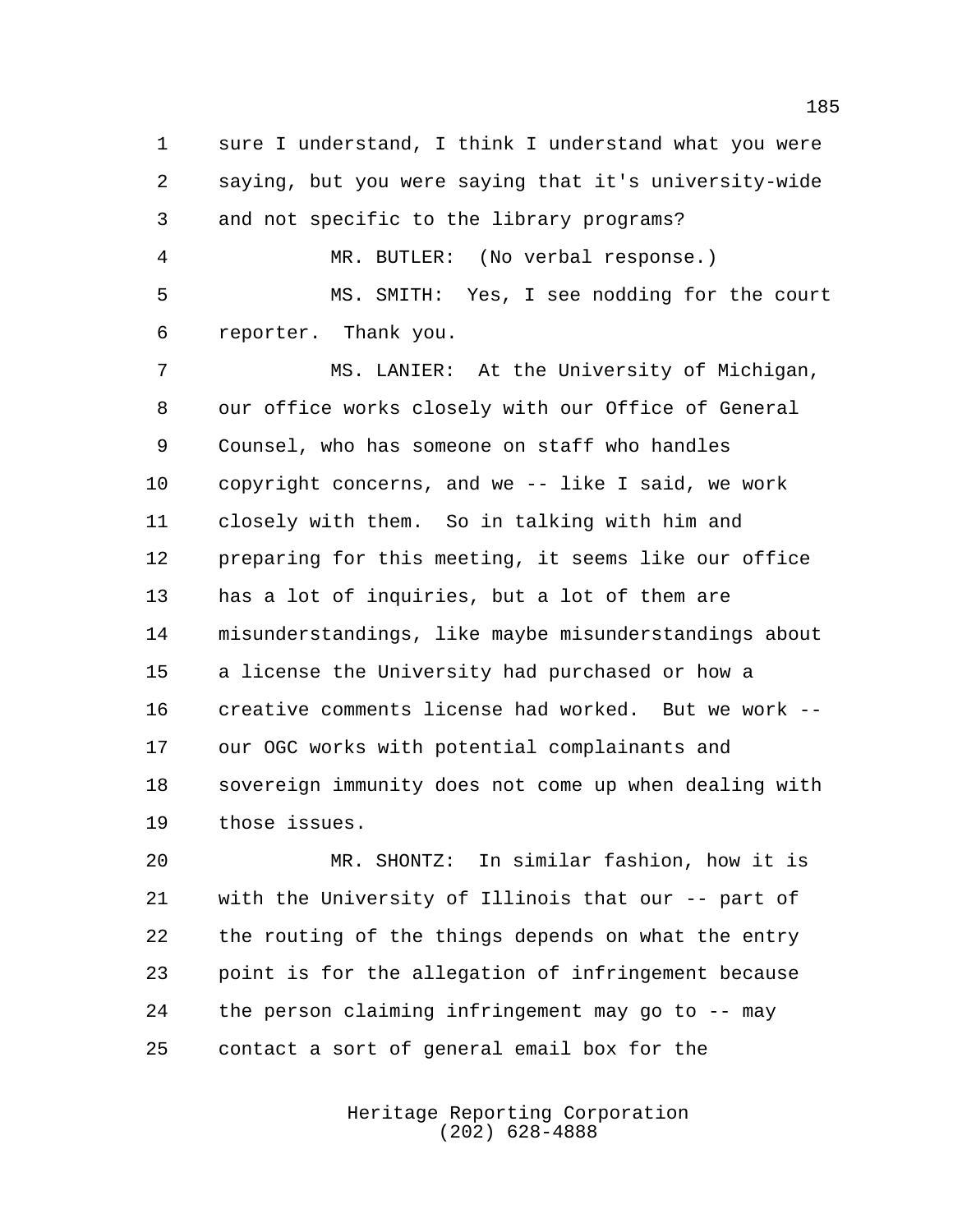University.

| 2  | They may try to contact an individual staff            |
|----|--------------------------------------------------------|
| 3  | member, who they think is linked to the website that   |
| 4  | has the purported infringement material and, you know, |
| 5  | so it's the -- but once a human being put eyeballs on  |
| 6  | a letter saying University has infringed my copyright, |
| 7  | please pay me x thousands of dollars in damages,       |
| 8  | they're very, generally very quick to get something    |
| 9  | over to our Office of University Counsel and then it   |
| 10 | will end up very quickly in my inbox to handle.        |
| 11 | MR. GRAY: Great. And then Ms. Dooley, do               |
| 12 | you have anything to add as well?                      |
| 13 | MS. DOOLEY: I do not, I'm sorry.                       |
| 14 | MR. GRAY: That's perfectly fine. And then,             |
| 15 | Mr. Klaus, you mentioned that there may be a           |
| 16 | distinction between universities and then other types  |
| 17 | of maybe non-educational state agencies. Have you      |
| 18 | noticed any peculiarities or differences in things     |
| 19 | like response time or routing of concerns between      |
| 20 | different types of agencies?                           |
| 21 | MR. KLAUS: Well, again, this is not                    |
| 22 | strictly in the context of copyright. It's more in     |
| 23 | the context of production, right, and the production   |
| 24 | -- I was the former Director of Business and Legal     |
| 25 | Affairs at National Geographic Channel and so I've got |
|    |                                                        |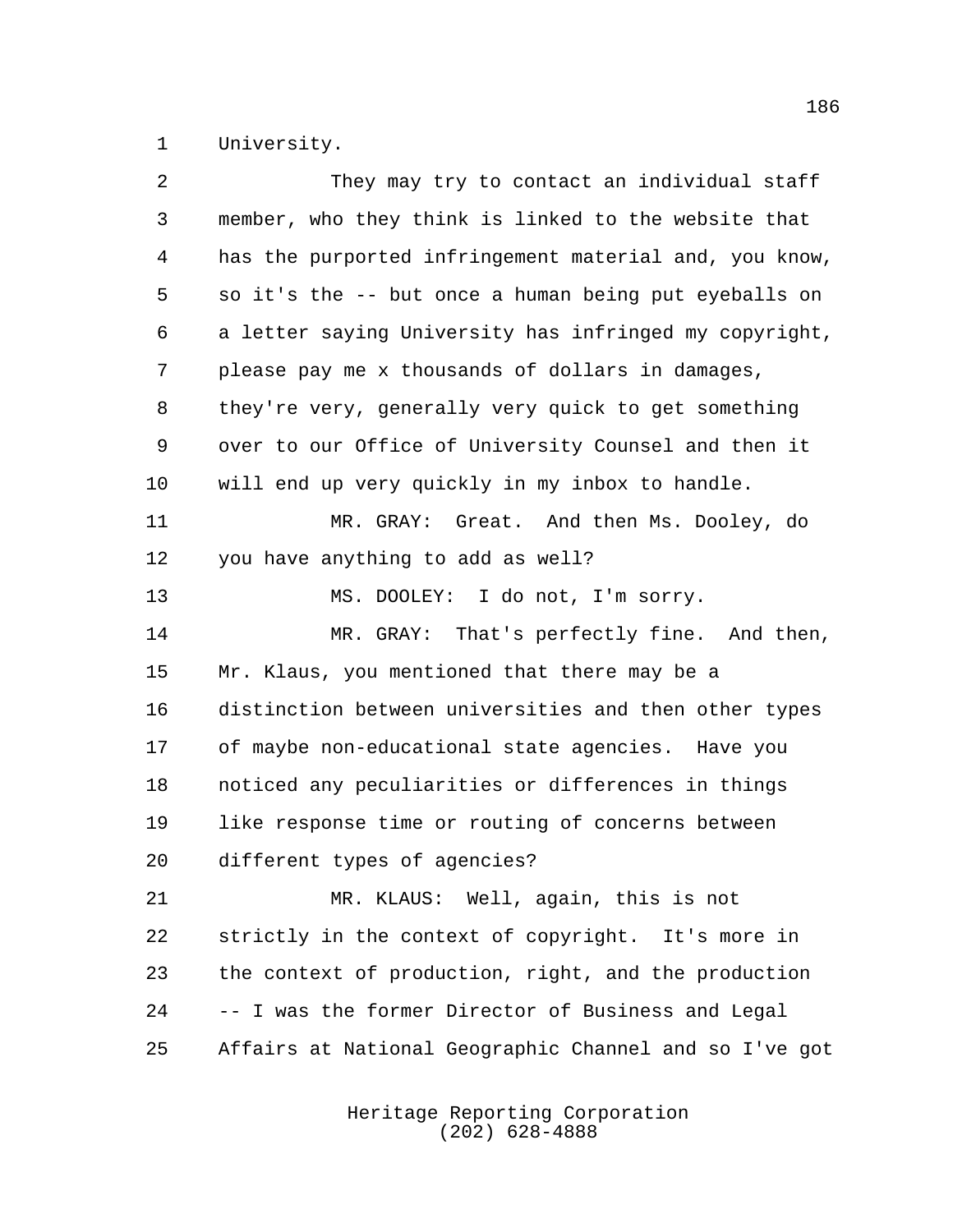it both from the inside, in-house point of view and outside counsel point of view. The response time varies.

 It really depends upon the interest of the agency and what you're doing or what you're proposing. So, if you don't have their attention, they're slow to respond. And so it's -- in the context of a copyright issue, I have no direct experience, like challenging an agency in that regard. But everything else is 10 like, if they're on board, they're very attentive.

11 But what I can say, however, that when topics do turn to copyright besides access, involving, you know, for example, a channel or a producer is going to own all the footage and there's no review rights of the materials and we're not going to give you the materials, that's where questions arise because that becomes a negotiating point, right, not so much a direct copyright infringement or a copyright control issue, but more of if you want access, then we want access to your materials. So that arises at some point and you have to be careful about how they can use those materials once you deliver them, if you deliver them.

 MR. GRAY: Great. And then one more question and if no one has experience on this, that's

> Heritage Reporting Corporation (202) 628-4888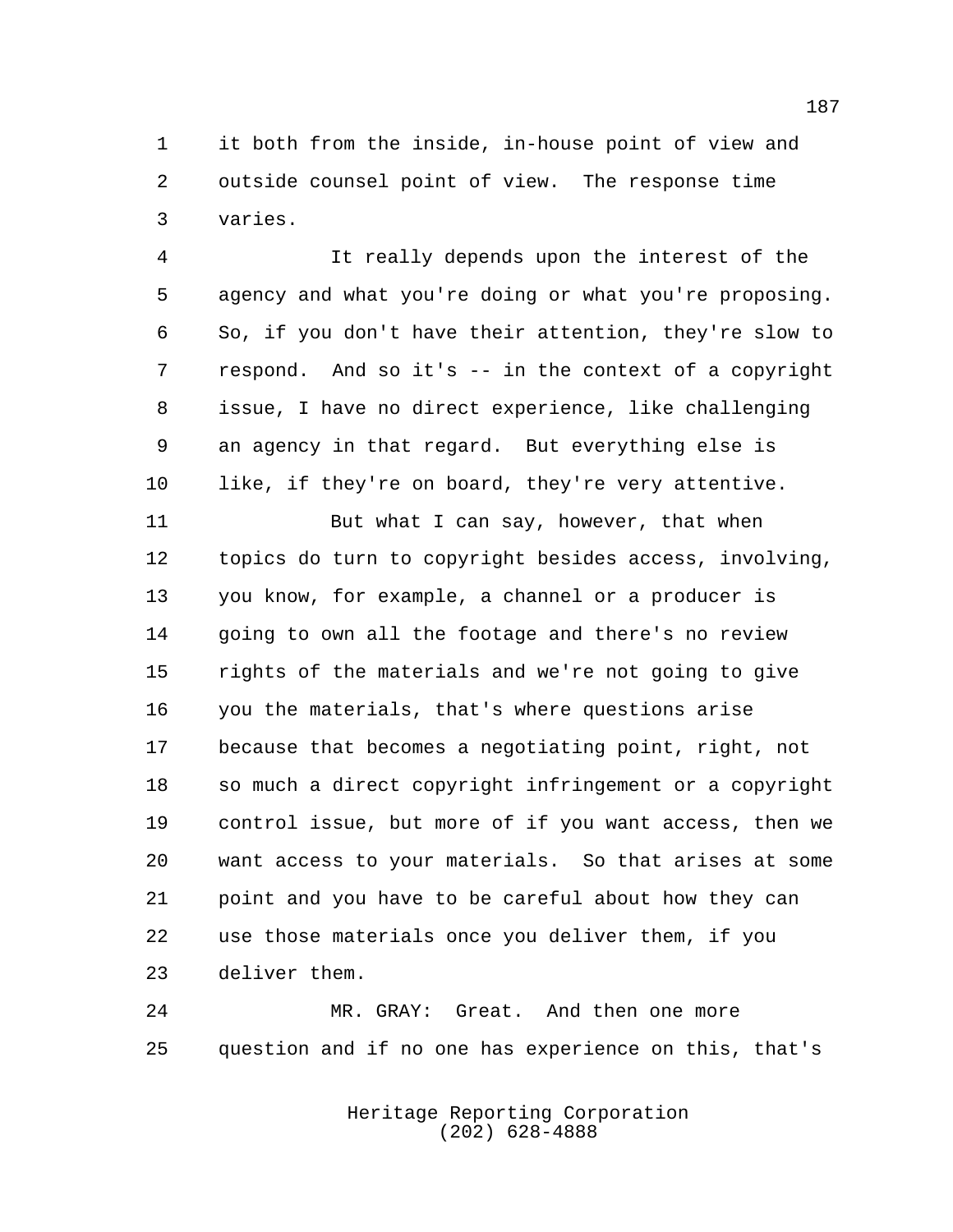totally fine. But are any of you with the state institutions aware of any sort of insurance contracts or sort of similar agreements that might cover inadvertent or intentional hypothetical infringement? MR. SHONTZ: Sorry, just to clarify, the question was whether any of the state institutions have insurance policies against infringement? Is that what  $-$  MR. GRAY: Yeah, that would cover these sorts of -- yeah, these sorts of claims. MR. SHONTZ: I'm not aware that our university has one. MR. BUTLER: I'm not either. MS. SAMBERG: I can't speak to that either, but it's an opportunity I think to talk about a related policy which is -- that the University of California has, which is that the University will defend in litigation, scholars or faculty who have made good faith fair use decisions in compliance with University policy. MR. GRAY: Does that include indemnification or just defense? MS. SAMBERG: As far as I know just defense. MR. GRAY: Okay. MR. SHONTZ: And, also, I should point out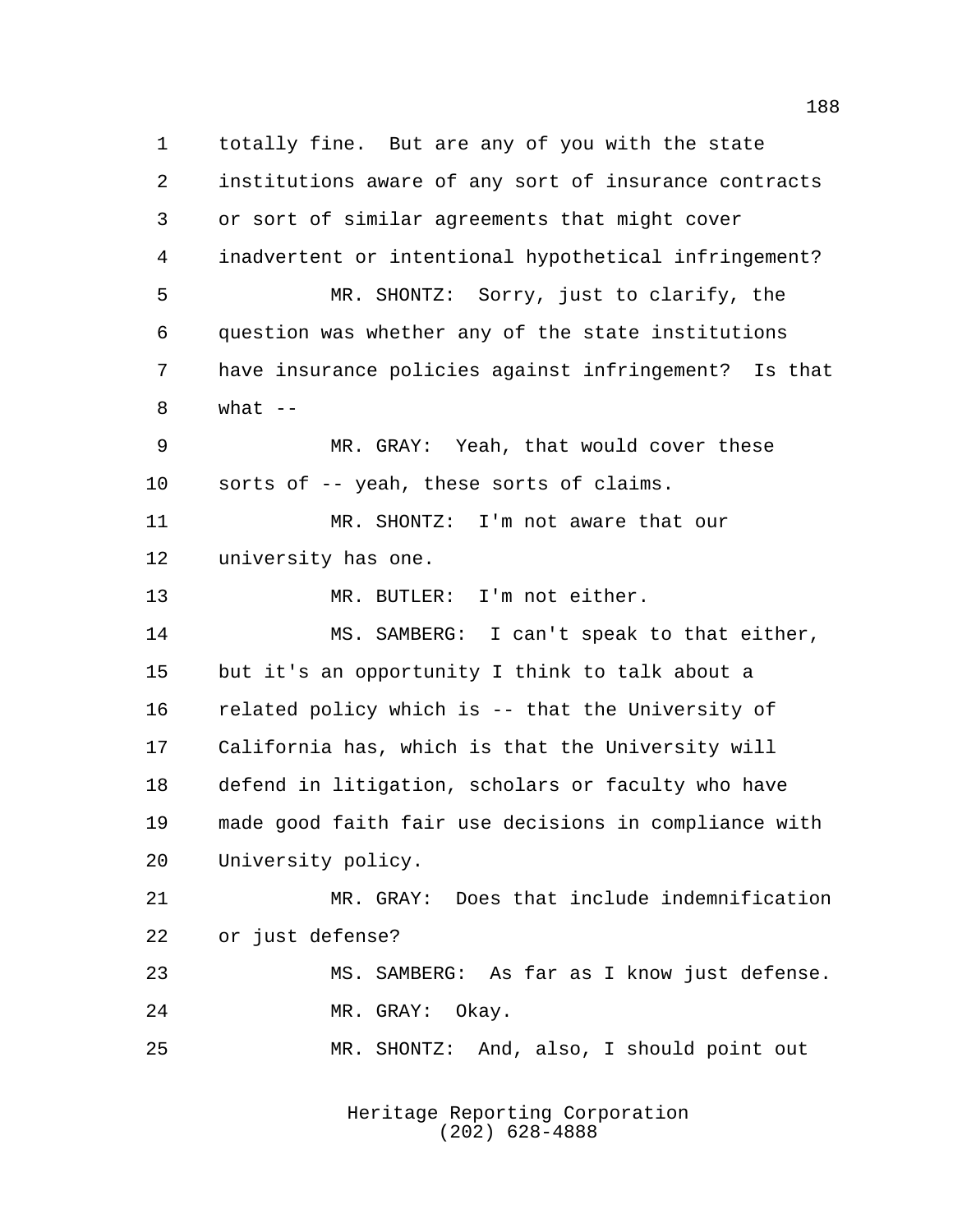the University of Illinois, at least, and I imagine my counterpart universities are the same, we have a self -- we're largely covered by our self-insurance policy, so something like this, which is a very low level activity, like I said, no more than single digits in a year or allegations wouldn't even rise to the necessity of like a separate third-party insurance coverage.

 MR. EVANS: Yeah. Our state law does cover the indemnification of employees who are acting in good faith in the course of their duties and responsibilities to the state entity.

 MR. GRAY: Great. Okay. Well, if no one else has anything else on that, I think I'm going to kick it back over to Kevin to get ready to wrap up.

 MR. AMER: Great. I don't think I have any further questions. Does anyone else from the Copyright Office have any additional questions? (No Response.)

 MR. AMER: Okay. So I think we can wrap this session up a few minutes early. Thank you all very, very much for your participation. It really is extremely valuable. We will be back at 3:45 for session four. Thank you very much.

(Whereupon, a brief recess was taken.)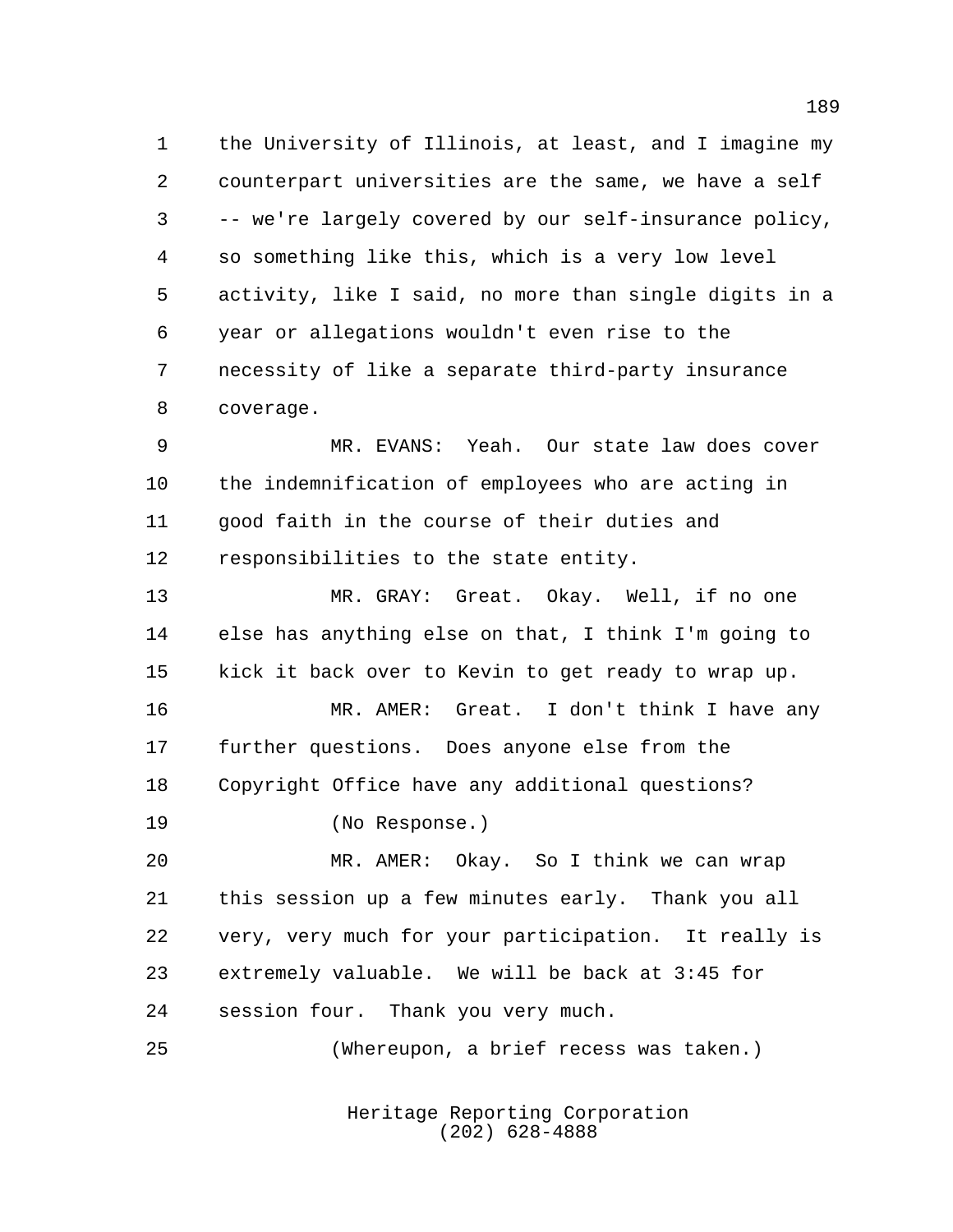MS. RUBEL: Hello everybody. My name is Jordana Rubel. I am Assistant General Counsel at the U.S. Copyright Office and I will be leading this panel along with my colleague, Jalyce Mangum. Before we begin the session, just a couple of quick reminders. If you're not speaking, please keep yourself muted, so that we minimize any extraneous noise and raise a hand either physically or with the raise hand button if you'd like to contribute. We'll do our best to call on you. We do ask that you keep your comments short, 11 just to ensure that you and your fellow panelists are able to contribute to the discussion. And we'll ask probing questions as we're able to and time permits.

 This session here is going to focus on existing remedies for infringement of copyrights by state entities. The topics that we hope to cover during this session include the existing remedies in federal court, the possibilities of bringing claims in state courts, and what are some of the obstacles to bringing claims like those, the types of damages available for claims brought in state court, and then the types of damages that are available -- sorry, and then the risk of concern about frivolous claims that might be brought either in federal or state court. So hopefully we'll get to all of those topics.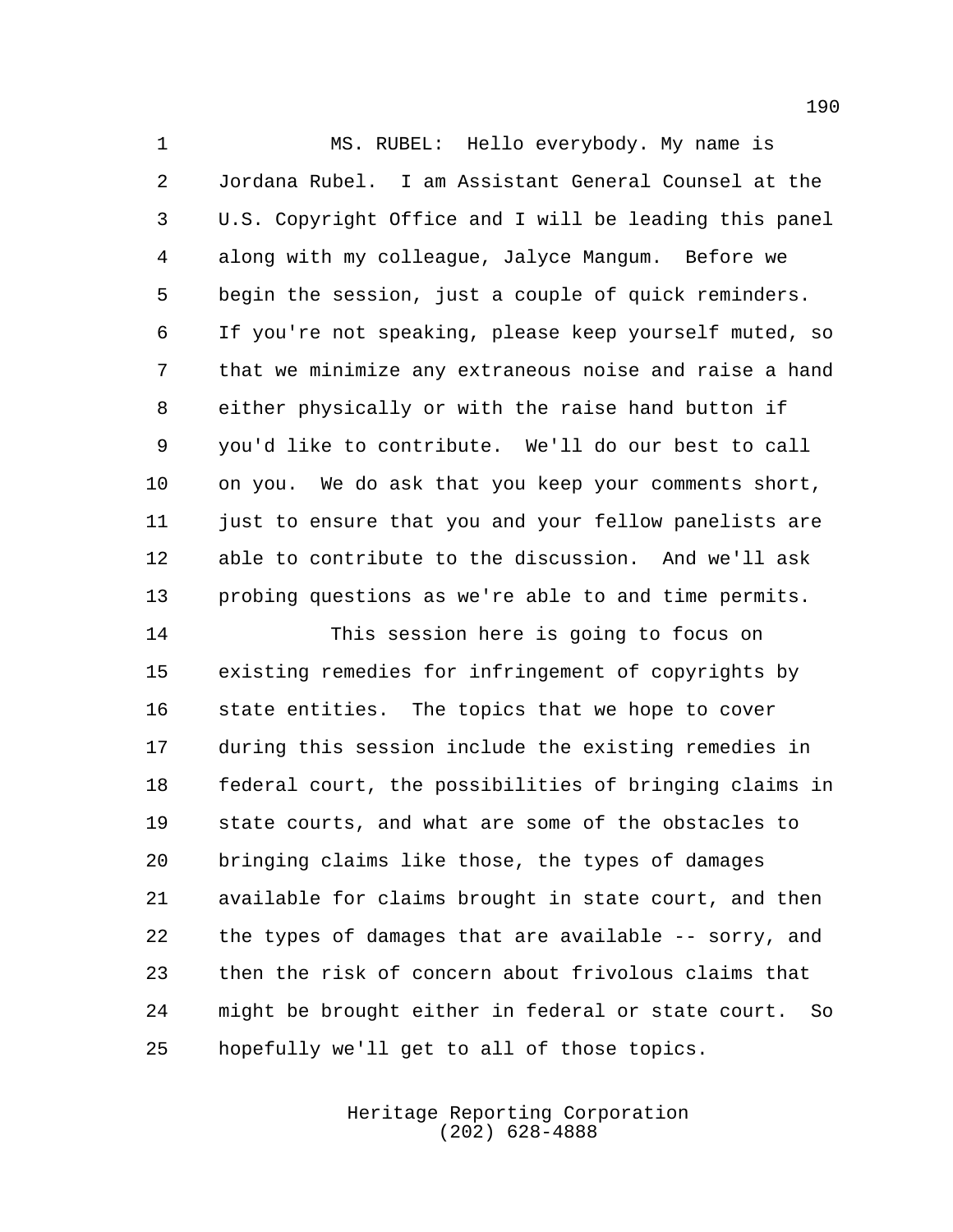Before I ask the first question, I'm just going to ask each of you to introduce yourselves and let us know your affiliation, if any. Mr. Madigan, can we start with you? MR. MADIGAN: Sure. Hi, everyone. I'm Kevin Madigan. I'm VP, Legal Policy and Copyright Counsel at the Copyright Alliance. 8 MS. RUBEL: Thanks. And Mr. Vockell? MR. VOCKELL: Hello. I'm Marc Vockell. I'm Assistant General Counsel for Intellectual Property Law for the University of Texas System, which is a university system of eight academic and six research institutions. By the way, two of those institutions include those that have contributed to the mRNA vaccine for COVID, so we're pretty proud of that. And I'm also speaking on behalf of the Association of American Universities and the Association of Public and Land-Grant Universities. MS. RUBEL: Thank you. Mr. Bynum, let's make sure we have addressed your issues. Hopefully, you're there and can speak. MR. BYNUM: Yes, I'm here. Thank you for being patient. MS. RUBEL: Sir, can you just quickly introduce yourself?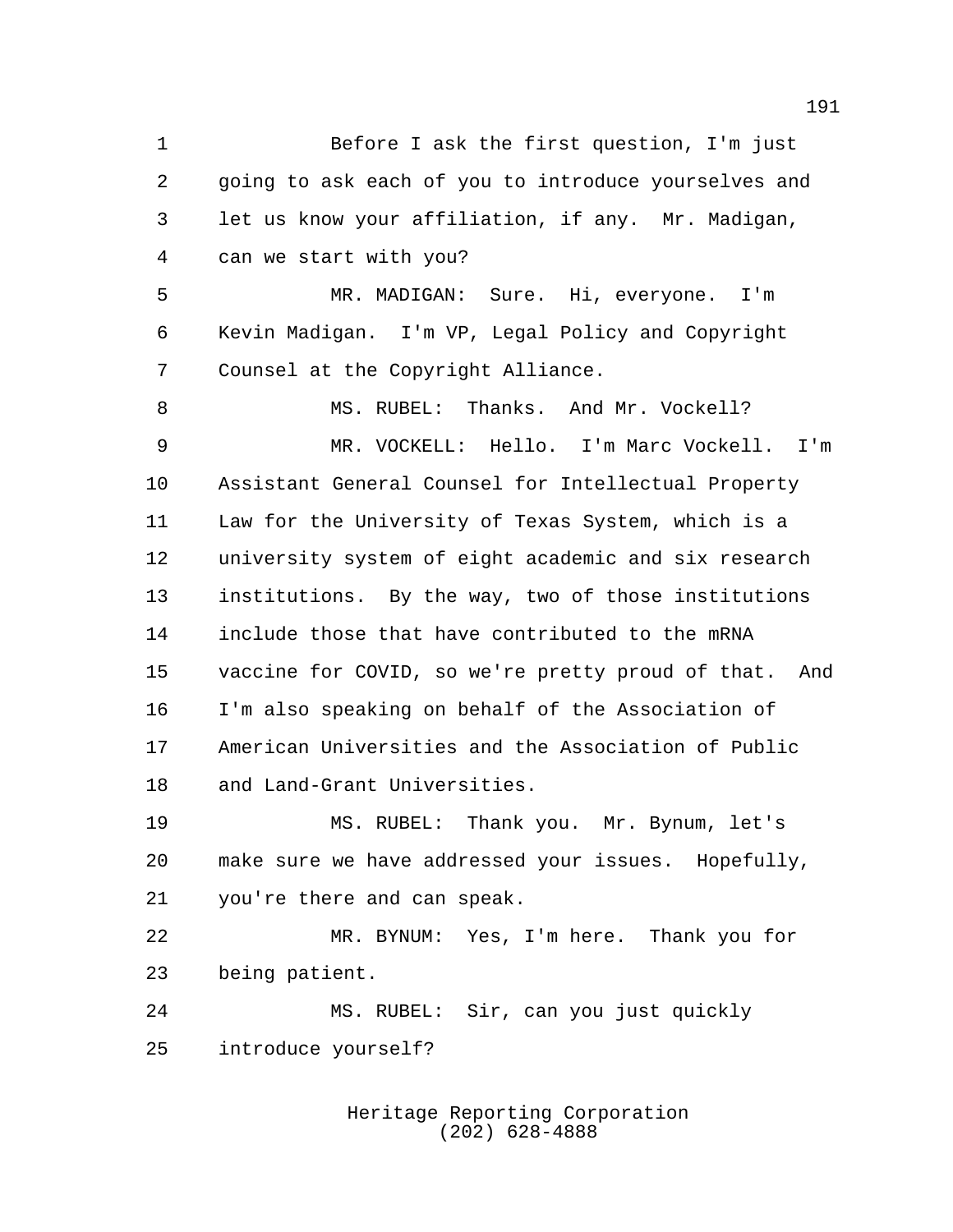MR. BYNUM: Yes. My name is Michael Bynum. I am from Birmingham, Alabama. I am a book editor. I am currently involved in the biggest copyright lawsuit in the country against Texas A&M University, which is now at the 5th Circuit. MS. RUBEL: All right. And we'll give you a chance to talk a little bit more about that this afternoon, we promise. MR. BYNUM: Thank you. 10 MS. RUBEL: Mr. Band? MR. BAND: Hi. I'm Jonathan Band. I represent the Library Copyright Alliance, which includes the American Library Association, the Association for Research Libraries, and the Association of College and Research Libraries. I'm also an adjunct professor at Georgetown, where I teach copyright law. 18 MS. RUBEL: Thank you. Ms. Olson? MS. OLSON: I'm Darcee Olson. I'm Copyright and Scholarly Communications Policy Director at Louisiana State University. MS. RUBEL: Thank you. Ms. Xu? MS. XU: Hi. I'm Yuanxiao Xu. I'm a Copyright Specialist at the University of Michigan Library Copyright Office. Our office provides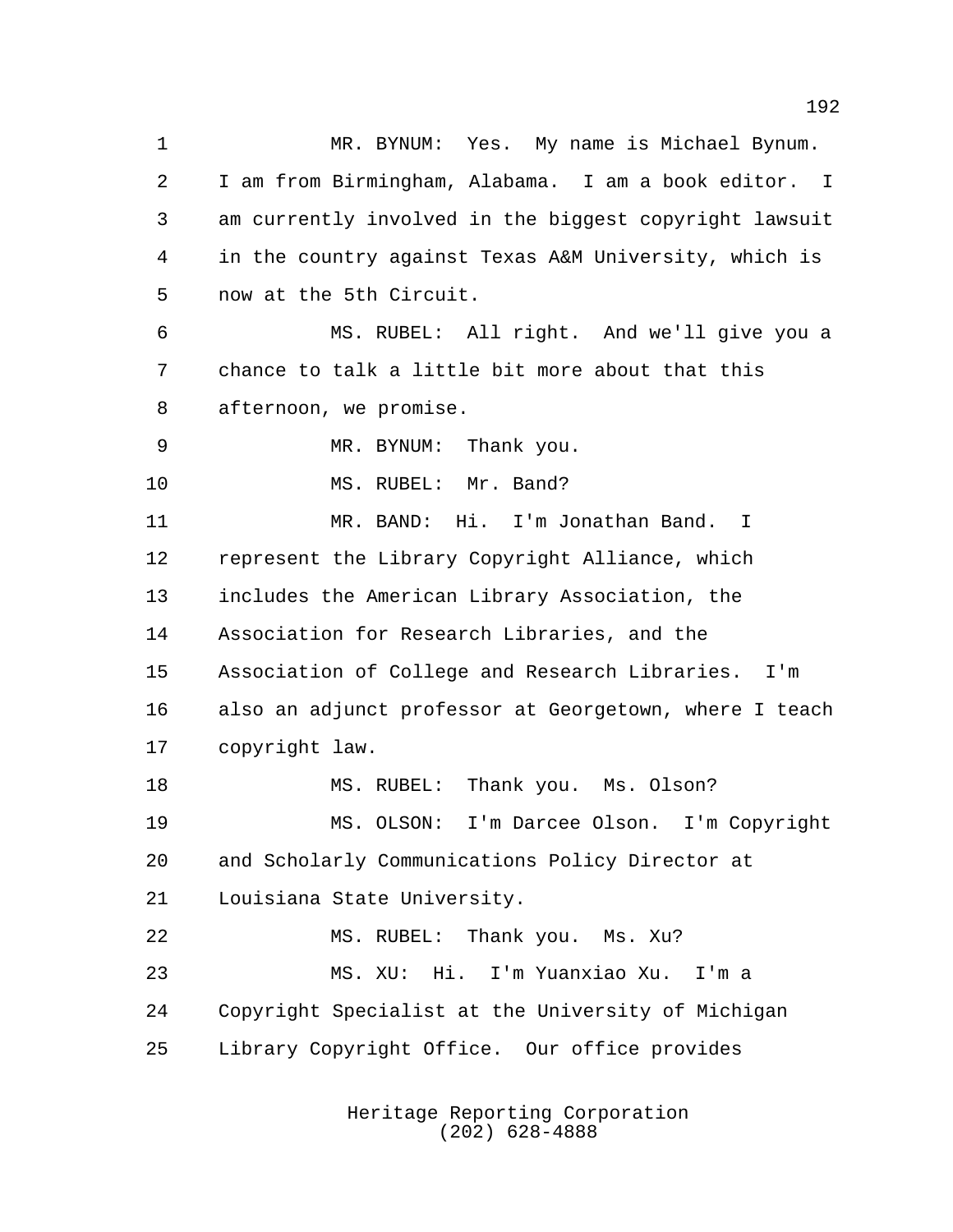educational information to the University community and the general public.

 MS. RUBEL: Thank you. And Ms. Calzada? MS. CALZADA: Hi. I'm Alicia Calzada. I'm the Deputy General Counsel for the National Press Photographers Association. Our organization is a trade organization that represents visual journalists of all mediums, digital, newspaper, print, and video as well.

 MS. RUBEL: Thank you, everyone. Hopefully, you'll see that we have a good mix of people representing copyright owners, as well as state entities here, and I'm going to do my best to zigzag where possible, so that we get to hear the views of those different stakeholders throughout this session.

 I want to start off by talking about the remedies that are available in federal courts currently, if there's infringement of a copyright by a state entity. You're probably aware that the Ex parte Young doctrine allows federal courts to hear claims against state entities if the only remedy that is sought is injunctive relief. So my first question is, and we'd like to hear both sides of this, why or why not -- why is an injunction a sufficient remedy or why is it not a sufficient remedy for copyright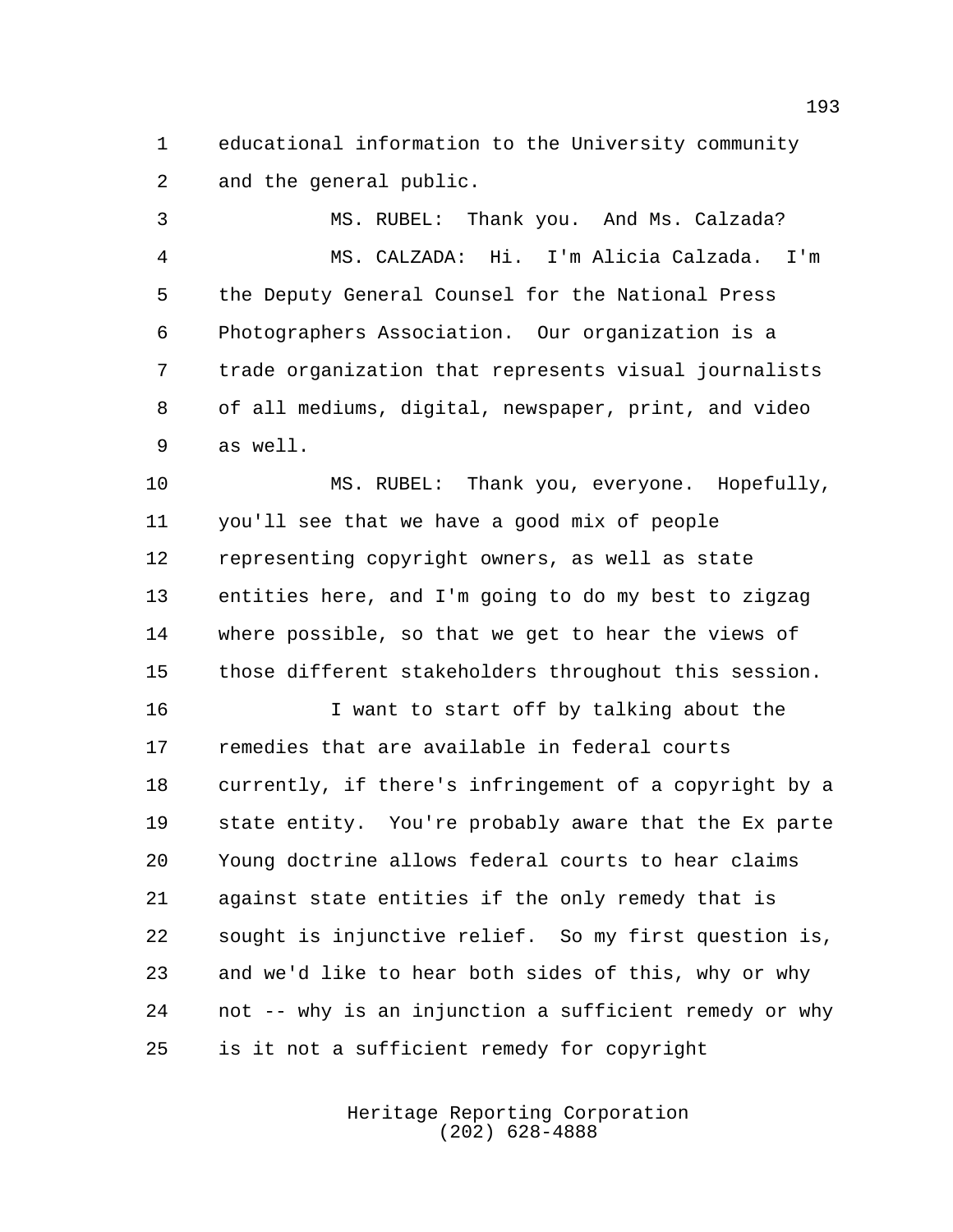infringement? And we'll go ahead and start with Mr. Bynum, if he wants to weigh in on that issue.

 MR. BYNUM: Well, I think Justice Breyer and Justice Kavanaugh said it best at the Allen v. Cooper hearing back in November last year, that if you don't the day before or the week before and store it all, it doesn't matter after the fact to get any type of an injunction because the damage is already done and that is the problem that I've had against Mr. Vockell's argument, is that after they came and stole my book, I don't have any other thing to be able to protect because they've already stole it and after the fact doesn't do any good.

 So the only way I can go after them is to try to seek some type of proper damages and every time we've tried to do that, whether it's going after them in state court or federal court, there is -- they keep waving sovereign immunity and, you know, you can't have it both ways.

 MS. RUBEL: Thanks, Mr. Bynum. Mr. Vockell, why don't we jump to you?

 MR. VOCKELL: Okay, thank you. And I should point out at the outset, of the institutions that are within the University of Texas System, Texas A&M is not one of them. There's a separate University of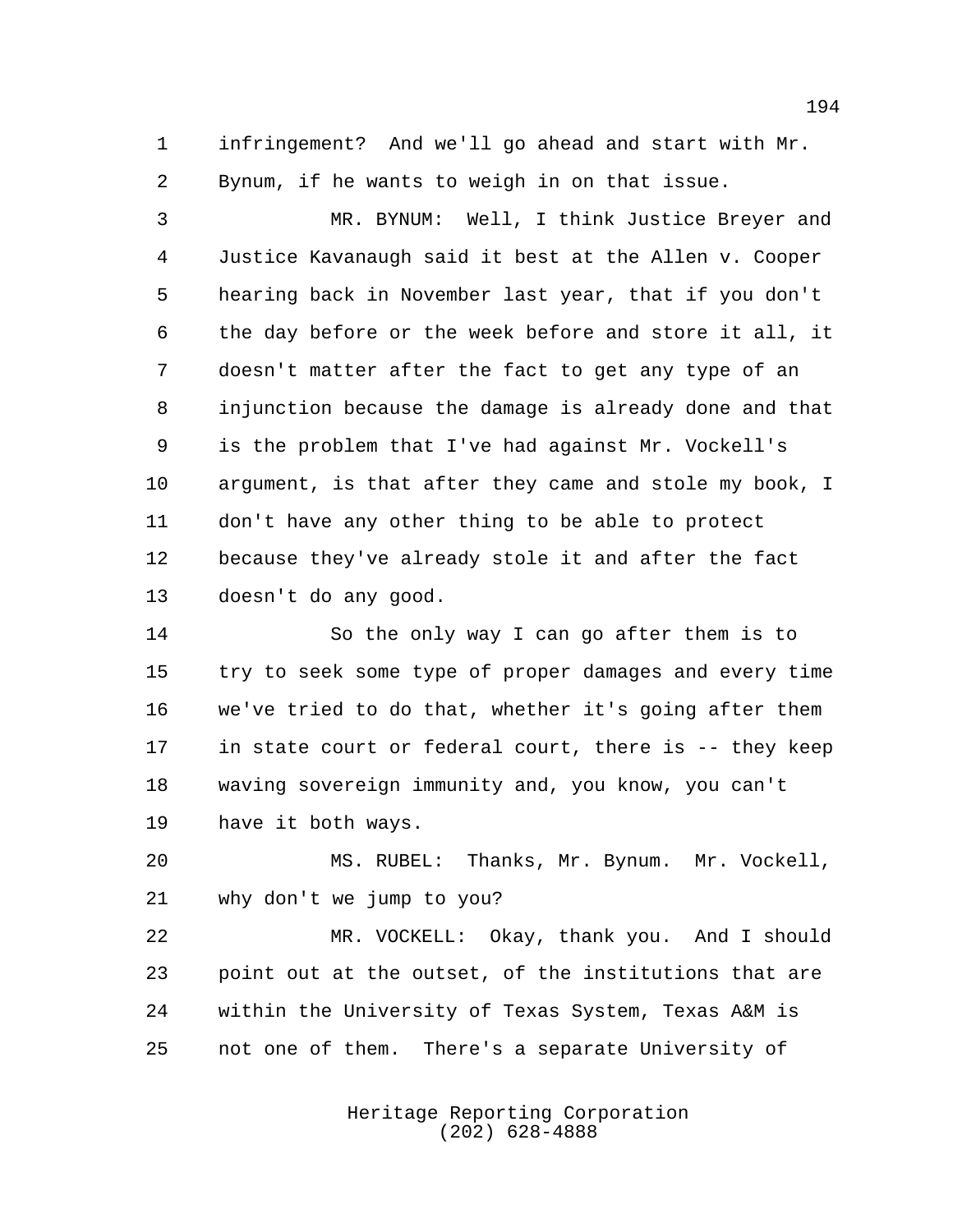Texas A&M System, a separate University of Houston System, and others within the State of Texas.

 I'd say that the injunction remedy has received kind of -- it's been minimized. But I think you shouldn't minimize the value of injunctions in a lot of intellectual property matters. In the patent context, for example, when the Supreme Court in 2006 ruled in the eBay case that injunctions were going to be much more difficult to get for patent owners, patent owners litigated as hard as they could. They tried to engage with Congress because they didn't have the leverage, that they wanted values, settlement values in patent cases dropped precipitously and a lot of patent owners actually filed suits voluntarily in the International Trade Commission where the only remedy is an injunction.

 So while there may be situations like Mr. Bynum mentioned, the Justice Breyer example where there are some situations where the injunction might not be the complete remedy to all harms, in a lot of situations it's a very strong remedy and it can drive good behavior and can drive high settlements.

 MS. RUBEL: Ms. Calzada, do you want to weigh in on this question?

MS. CALZADA: Sure. I'll just say that with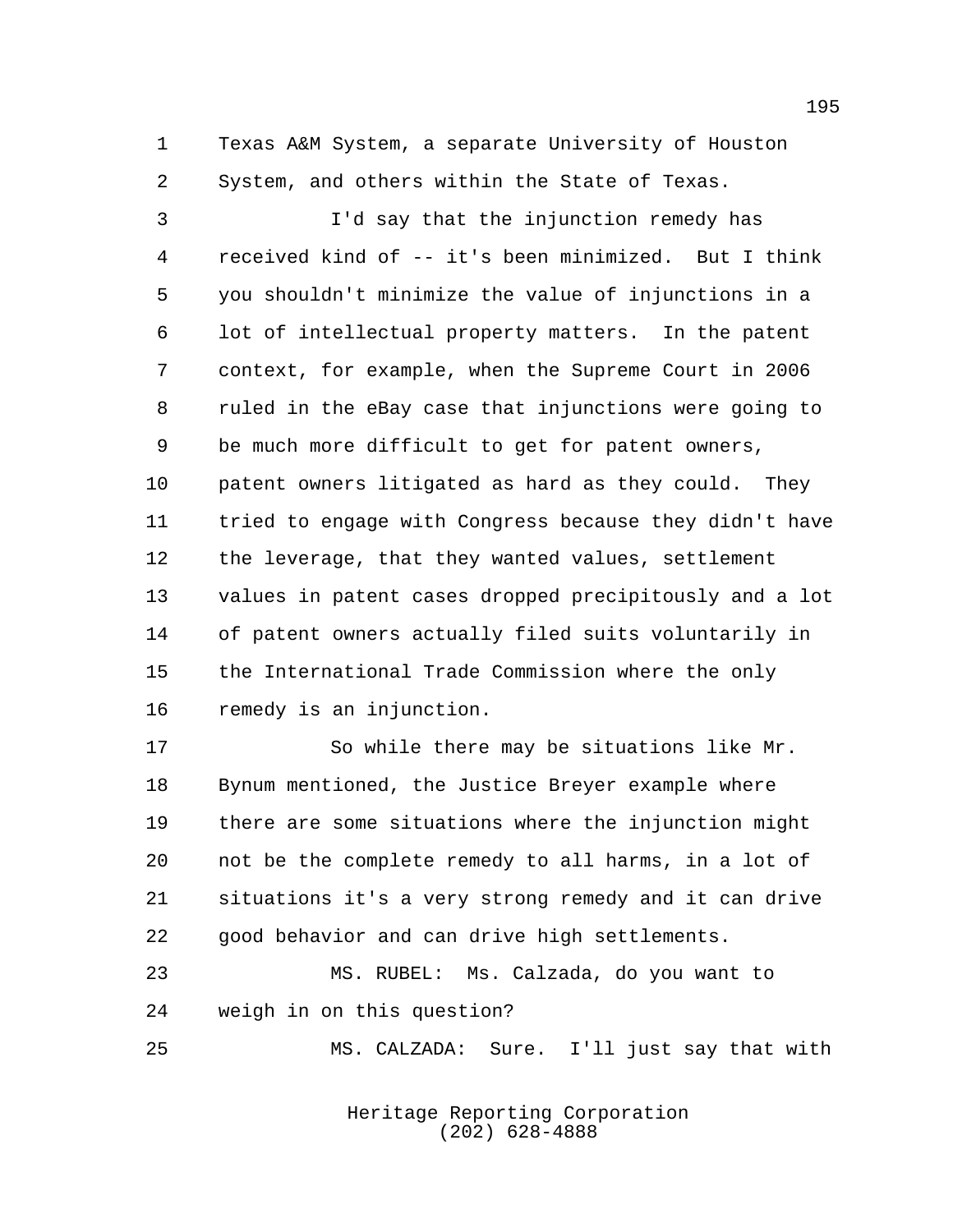respect to photographers, an injunction doesn't remedy the harm to the market that's occurred when someone has used your photograph and those that want to license your work suffer a market harm because they haven't had to pay -- or they have paid for it and their competitors, which are sometimes state entities, don't pay for it. And additionally, it harms the relationship that the photographer has with the client when their client pays for their work, pays to use their work and they see other people using it for free or in violation of an exclusivity license.

 Add that particular with photography, copyright can be a bit of a whack-a-mole problem. You know, you get one down and another one pops up. And a lot of photographers talk to us about how they feel like they're really playing whack-a-mole. Playing whack-a-mole in federal court is an expensive proposition and it's really not something that most photographers have the resources to engage in or the willingness or interest in engaging.

 These are people that do very hard work and any time they spend on infringement takes away from their business model. And so when they can't get compensated for their work, it's a huge business harm to them and their paying clients.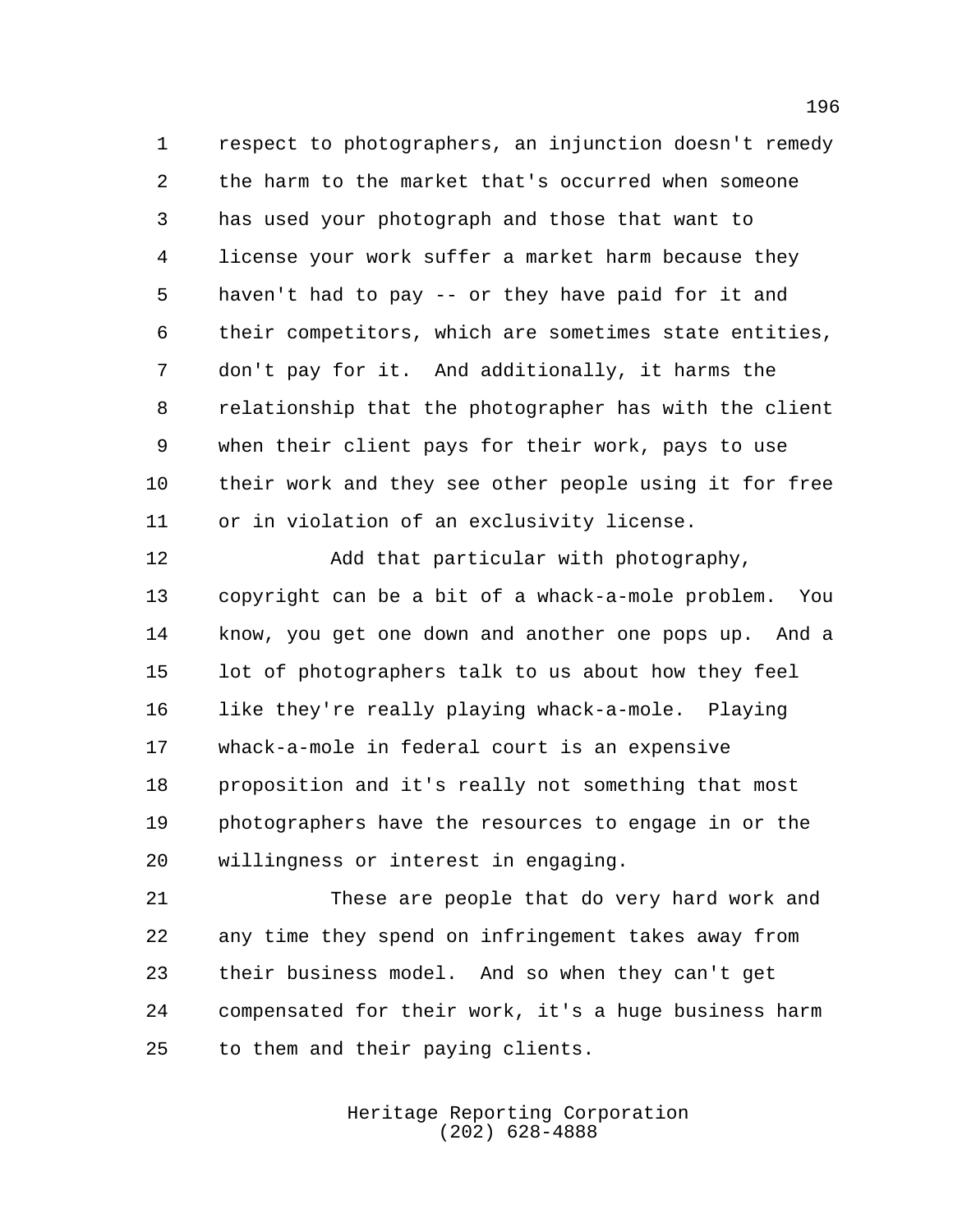MS. RUBEL: Ms. Olson, would you like to weigh in on the question of injunctions? Please make sure to unmute yourself.

 MS. OLSON: One of the things that was brought up earlier in addition to injunctive recourse under Ex parte Young, to bring claims against individuals. If you aren't going to bring a claim against a university, I believe that's Mr. Bynum's situation, is that the athletic department was deemed not to be responsible and he's now in a situation where he's claiming against a single individual for harm.

 I would think that there would be in addition to injunction in his case, non-disclosure agreement that I presume would be in place and so there would be contract remedies. So, again, I think there's a panoply of things under state law that would provide adequate remedies if we're just looking for a remedy to a harm, as opposed to statutory damages that go beyond what the actual harm was.

 MS. RUBEL: Yeah, those are good points and we will definitely hit on both of those as well. We'll talk to Mr. Bynum in just a moment about the possibility of bringing a suit against an individual in his personal capacity, so let's put a pin in that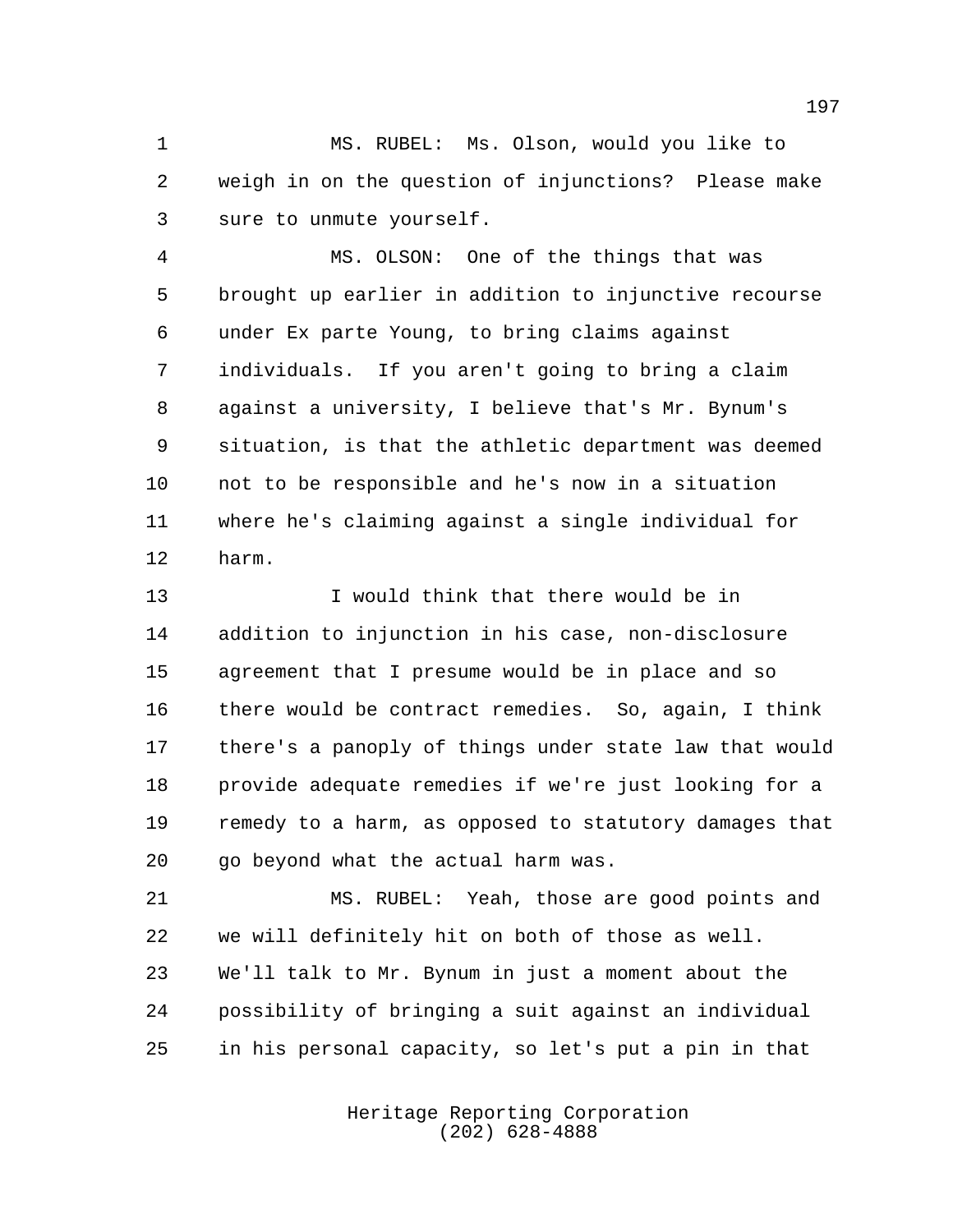for just a moment.

| $\overline{2}$ | Mr. Madigan, let's jump to you. I will                 |
|----------------|--------------------------------------------------------|
| 3              | point out as I'm passing the mic to you, looking at    |
| 4              | the survey evidence, I believe that the survey         |
| 5              | indicated that 50 percent of the participants said     |
| 6              | they would be willing to sue for an injunction only    |
| 7              | and nine percent said they would not be willing to sue |
| 8              | for an injunction only and there were a substantial    |
| 9              | number of respondents who said they didn't know. So    |
| 10             | hopefully you can touch on the survey responses when   |
| 11             | you opine on this question.                            |
| 12             | MR. MADIGAN: Yeah, I'd be happy to. I                  |
| 13             | actually just really quickly want to first comment     |
| 14             | though briefly on the last panel because I don't think |
| 15             | there were a lot of copyright owners represented on    |
| 16             | the last panel. We heard from university               |
| 17             | representatives about the compliance programs and      |
| 18             | robust copyright education programs that they have.    |

 And I have no doubt these programs and policies are mostly adhered to.

 But the problem is that infringement does happen and just because the programs exist or because universities are engines of creativity, it doesn't mean that they shouldn't be held accountable or to a lesser standard when infringement does happen. You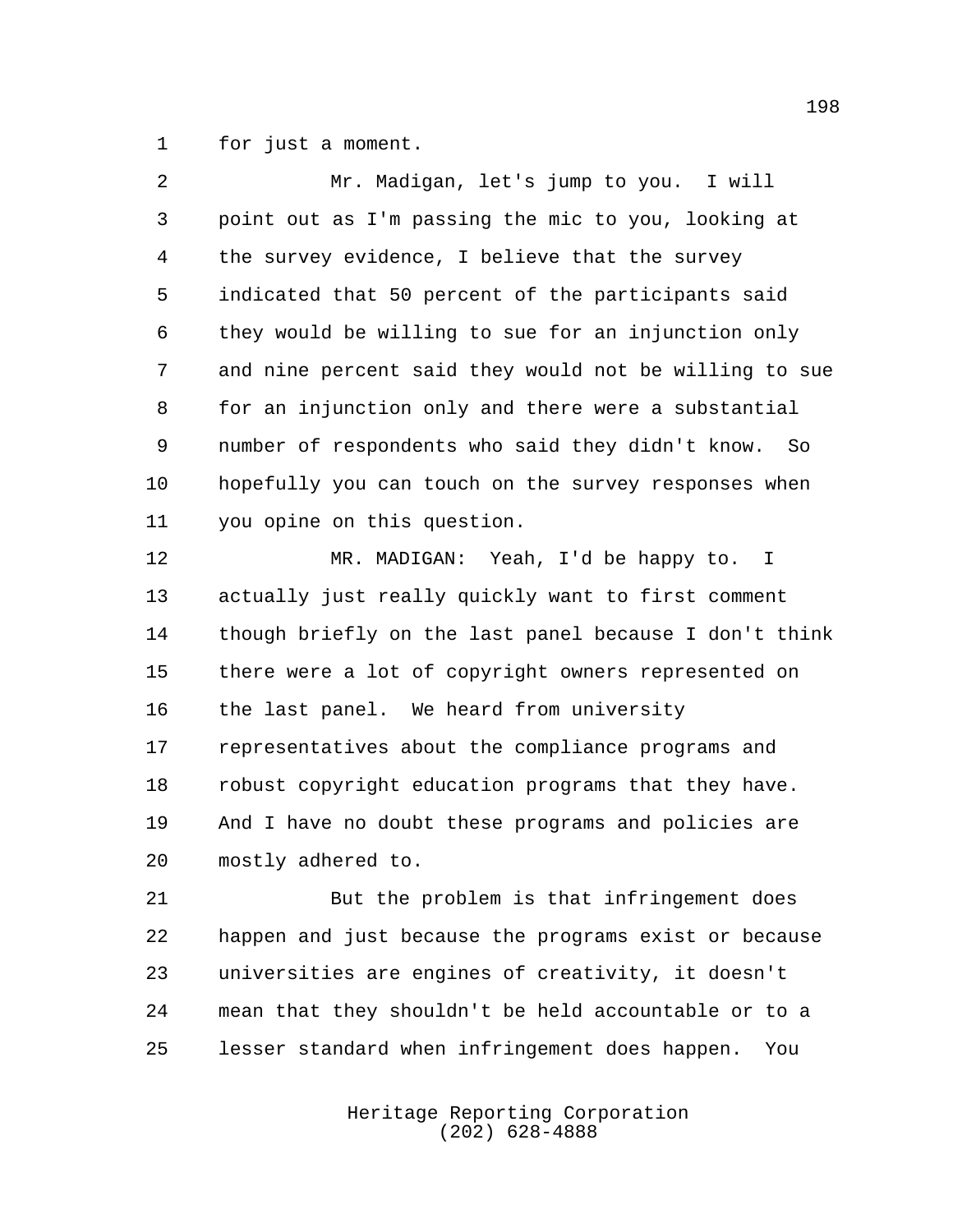know, these policies sound positive, but we also heard hostility towards basic elements of copyright, such as the availability of statutory damages, as if they were something that was undeserved or predatory. So I just wanted to point that out.

 But as to injunctions yes, those are the results of our survey. But when we then asked the folks who would not be willing to pursue injunctions, why they wouldn't, we heard a lot about how expensive they are, how they only offer prospective relief, how they do nothing to remedy for past injuries. As Ms. Calzada said, the injunctions don't make up for lost market share or lost licensing opportunities and they require ongoing monitoring to ensure compliance.

 And I just say as to Ex parte Young scenarios, while an injunction may stop infringement by an individual actor, it does nothing to prevent another state official from engaging in the same infringement down the line. And so I just don't feel that injunctions alone are adequate remedies at all.

 MS. RUBEL: Ms. Xu, do you want to add anything on this point?

 MS. XU: Yes. First, I would like to note that the Fourteenth Amendment doesn't guarantee people's right to statutory damages. And I think Mr.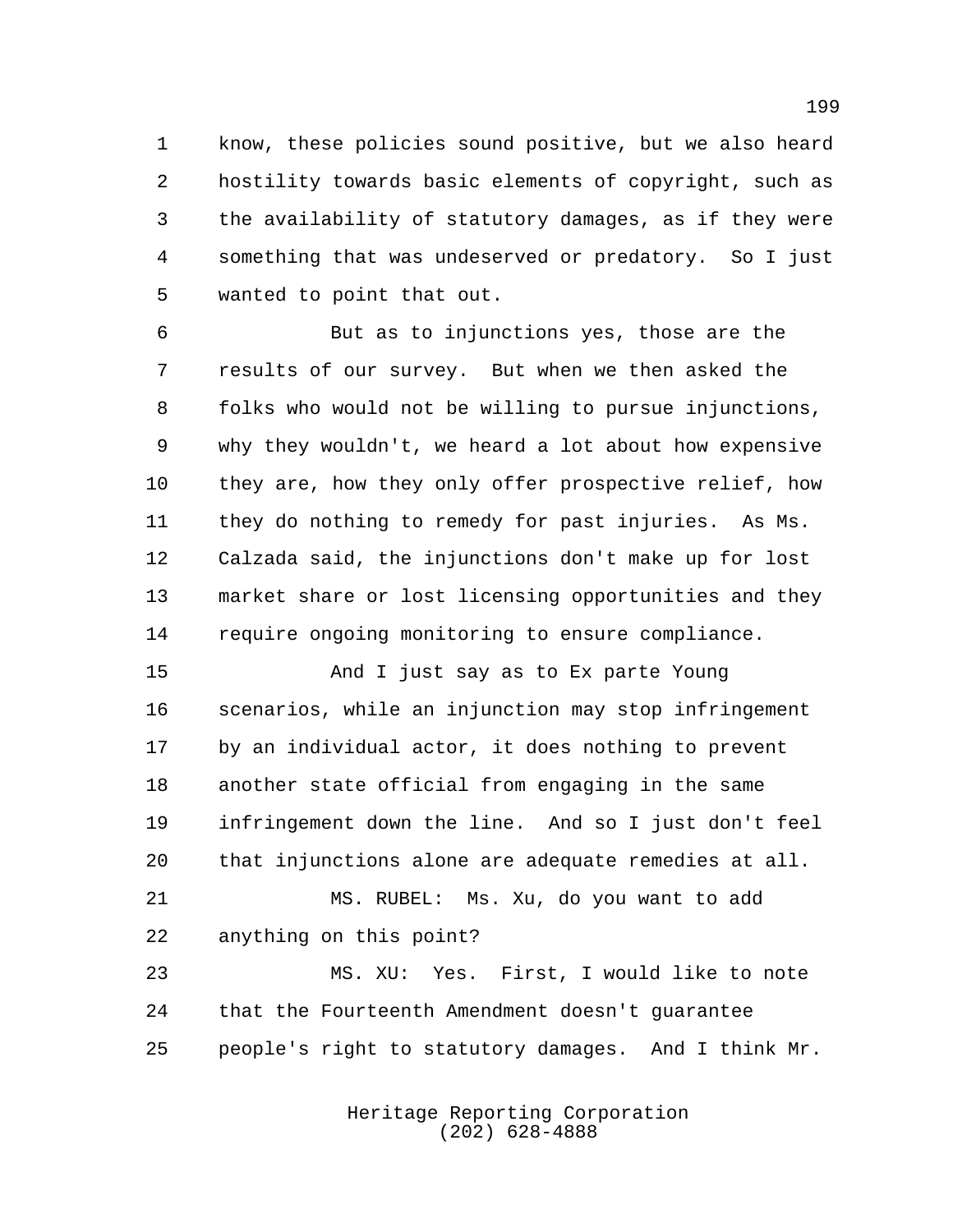Madigan mentioned how injunctions, that it doesn't discourage states from behaving badly, so to speak. But for example, in the Georgia State case, they are the prevailing party and they still had to pay three million dollars defending their claim, while the plaintiff only had to pay a little more than \$100,000.

 And to name another case that was on Mr. Bynum's list, one of the two cases in the past 20 years filed against the University of Michigan. That case in 2015, they wanted only \$500 from us and we spent more than \$10,000 defending ourselves because we perceived them as a bad actor. They still wanted us to pay when we already had a license. So the fact that injunctive relief is available is a deterrent to states infringing.

 MS. RUBEL: Okay. And we will get back to specifically talking about statutory damages because that does seem to be a point that people on both sides are quite concerned about appropriately. So we will touch on that in greater detail a little later in the conversation.

22 Let's talk about the second part of types of relief that are available in federal court, which Ms. Olson touched on a few minutes ago, which is the ability to sue an individual in their personal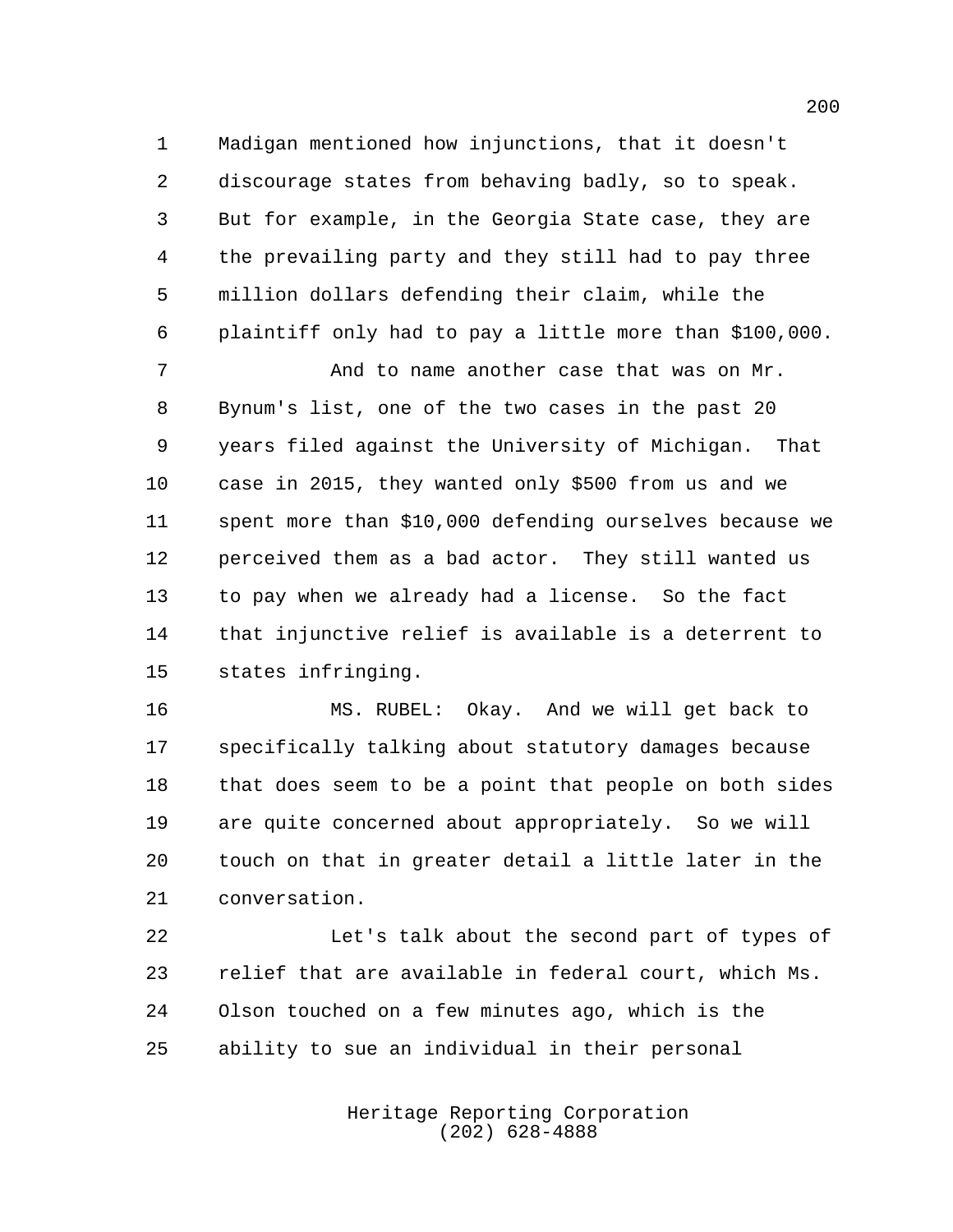capacity. Of course the standard requires that you're only able to do that -- or they would only lose their qualified immunity if you can show that they violated clearly established law.

 I know that Mr. Bynum has brought claims against at least one individual in his personal capacity. Maybe you can describe to us what was the process of identifying that individual and why did you seek to go that route and why you believe or maybe don't believe that suing an individual in their personal capacity could be a sufficient remedy, as I think Mr. Molnar was pointing out in the last panel that this was sort of the answer the problem. So I'd appreciate your response to that.

 MR. BYNUM: Well, in my situation the person that did -- that was heading up the actual PR -- athletic department PR department that was the main culprit in the stealing actually sent me an email and admits to everything that he did and the process of what they went through and how it ended up on the Internet. It was all very black and white. And so that part was easy. And we got a court and the judge ruled that government immunity got to go. He stripped him of it.

And then a year-and-a-half later, he decided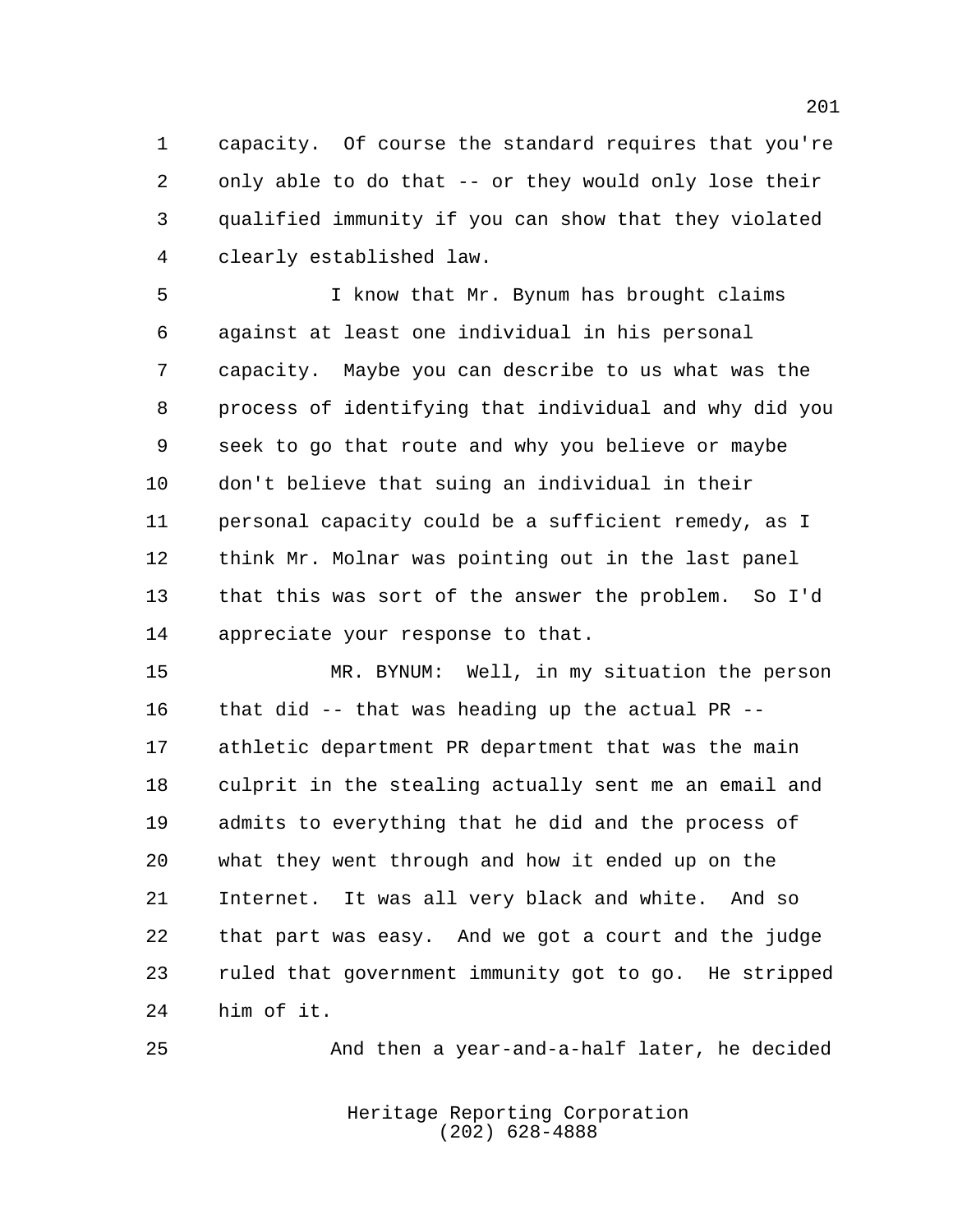he doesn't like that idea and so he decided that he wants to file to the Fifth Circuit and try to get his government immunity back. Well, you know, you wait too late and don't deal with that, then that becomes a big problem. But he's now trying to claim that he does have his immunity and that it's -- back to that whack-a-mole problem is that every time you turn around, everybody tries to keep claiming some type of immunity.

 But when he admits to you in black and white, yes, I put this on the Internet, yes, I had my secretary retype this into our computer system, you know, when they admit everything in black and white and then they go out and lie to the court, you know, it gets crazy. It's just like it's some story that you would never believe in real life that could happen, but it does.

 MS. RUBEL: Any other copyright owner side want to respond to the argument made by Mr. Molnar in the previous panel that, you know, basically this is the solution to the problem of sovereign immunity? And then Mr. Vockell, I did see you. I'll make sure we get you on this point as well.

(No Response.)

MS. RUBEL: All right. Seeing none, we'll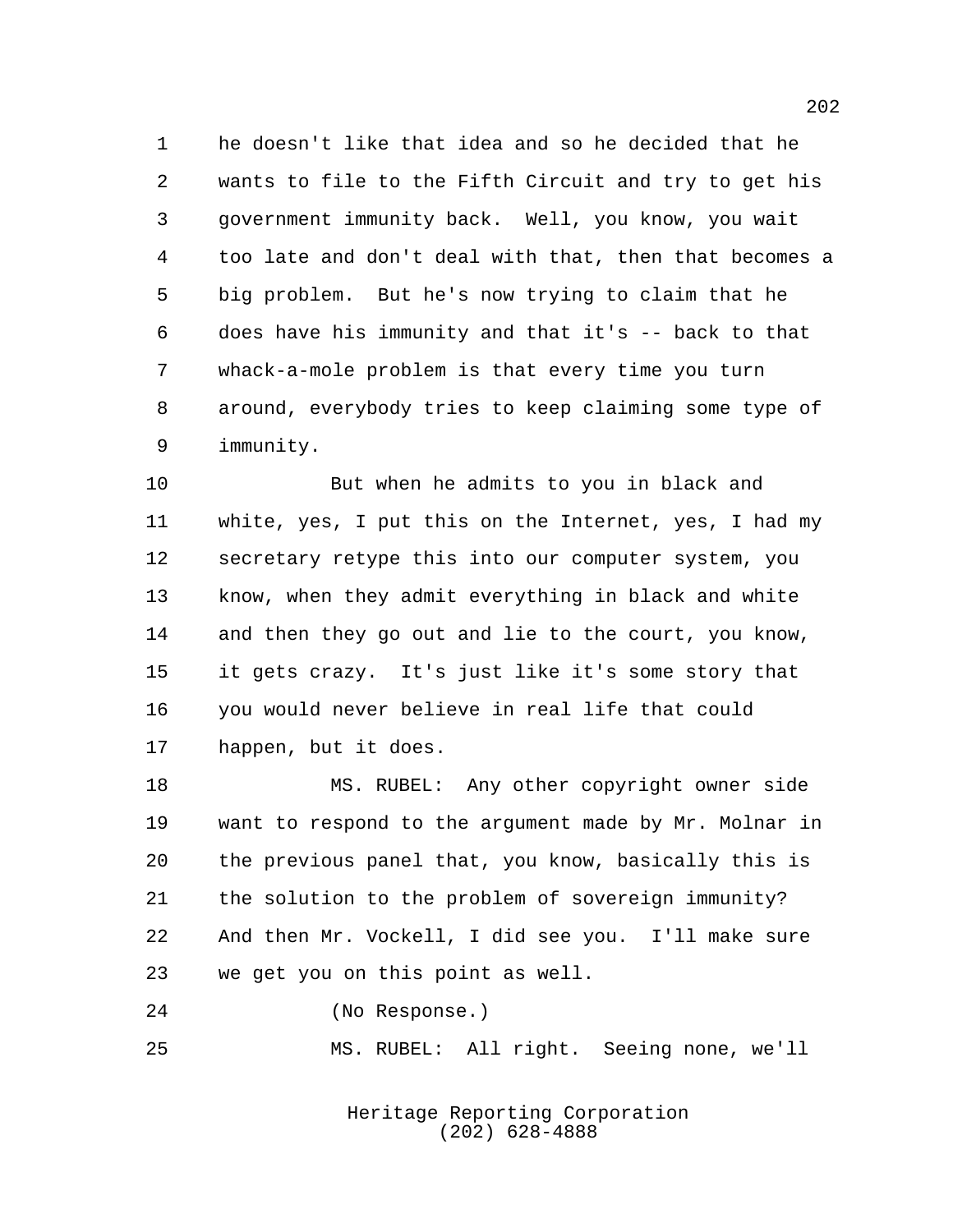go to Mr. Vockell.

| 2  | MR. VOCKELL: Yes. So like I said, I'm not              |
|----|--------------------------------------------------------|
| 3  | litigating Mr. Bynum's case, but I wanted to just make |
| 4  | sure some facts that are on the public record, the     |
| 5  | litigation record, are also on the record before the   |
| 6  | Copyright Office. Mr. Bynum's demand of Texas A&M was  |
| 7  | \$780 million. So it is the type of case that we       |
| 8  | discussed earlier, where sovereign immunity is         |
| 9  | important to protect taxpayers and the state and the   |
| 10 | state's role as a public steward.                      |
| 11 | And, secondly, with regard to the                      |
| 12 | litigation, there is a live bonafide dispute as to who |
| 13 | is the owner of the copyright and the actual author of |
| 14 | the material is not in the case. So I just want to     |
| 15 | make sure that's on the Copyright Office's record as   |
| 16 | well.                                                  |
| 17 | MS. RUBEL: Thank you. Mr. Band?                        |
| 18 | MR. BAND: I wanted to add that obviously in            |
| 19 | all these cases of infringement or alleged             |
| 20 | infringement, one never wants to go to court, right?   |
| 21 | Going to court should be the last resort. It's         |
| 22 | expensive. It's time consuming. And even if you have   |
| 23 | the facts on your side and the law on your side, it's  |
| 24 | still slow. That's the way the judicial system works.  |
| 25 | And what we've heard on the previous panels            |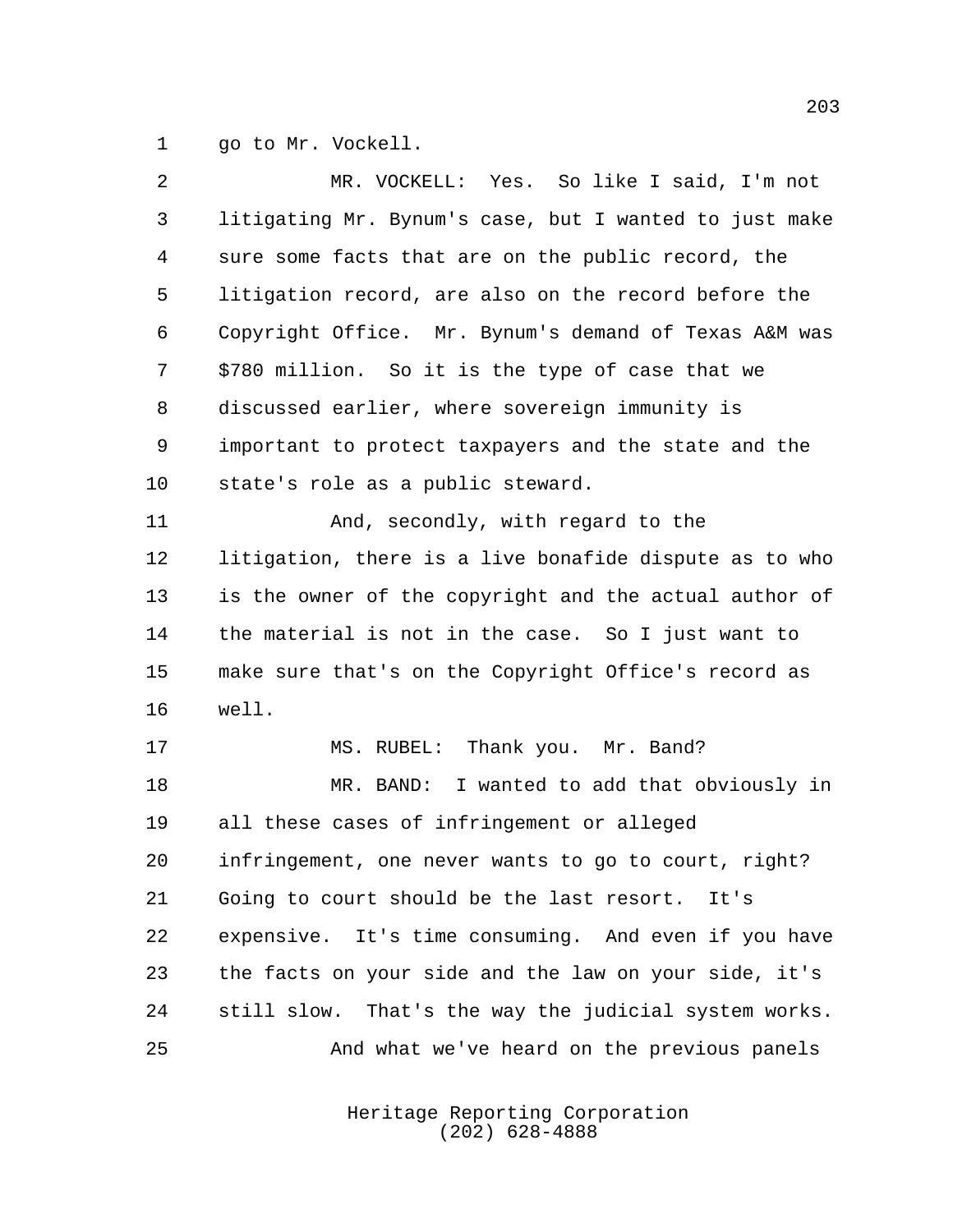is that state agencies generally, but libraries and universities in particular, are extremely responsive. So you don't have to go to court to get an injunction, whether it's under Ex parte Young or some other mention. You simply let people know that this is a problem and all the evidence that has been presented thus far shows that universities, libraries, and state institutions generally are extremely responsive and stop the infringement.

 Now that doesn't take care of all problems, but it takes care of a lot of problems. And so I just wanted to make that point, that there is something that happens before litigation and that again there's been no evidence that there is widespread disregard of the rights of rights holders when people say, yeah, there's a problem here.

 MS. RUBEL: Yeah, I do hear that and I think that university and libraries have been quite well represented in this panel and in also the previous panels. But we have noticed that they really are the most active participants from the state side and it raises the question about whether there are other state entities that are as familiar with or as -- who have policies that are as robust and are doing as good of a job as all the people who have spoken from the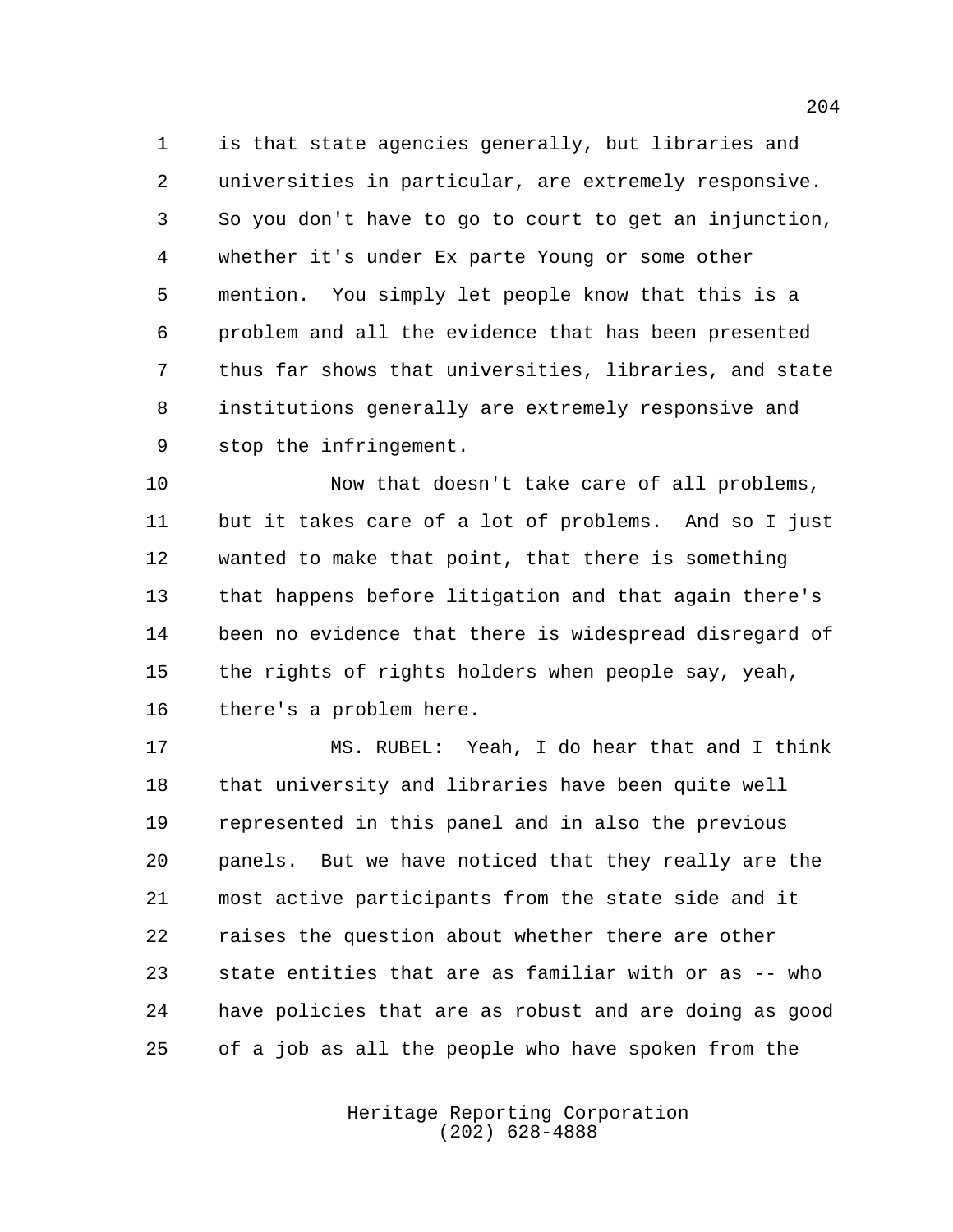state side have presented.

 Because we have heard examples this morning and throughout the day of people whose copyrights are being infringed and that when they do raise the issue, they're not -- they are coming up against responses that point to sovereign immunity perhaps among other possible defenses or limitations.

 MR. BAND: We did hear from at least two attorneys, who represent the state, right? They're from the Attorney General's Office, not from universities. So they're responding to the breadth of claims against the entire state. One was the State of Ohio. The other was the State of Colorado. So we're not talking about just universities, but the states as a whole. And again all of the evidence we've been receiving is this very scanty anecdotal evidence.

 Even the Copyright Alliance survey, they say they represent 1.8 million rights holders and they received, what, 150 examples of infringement. Google, in their transparency report indicates that they receive 90 million DMCA takedown notices every month, 90 million. What we've heard is that an entire university receives maybe five takedown notices an entire year and some of the libraries receive no takedown notices. So again if the issue here is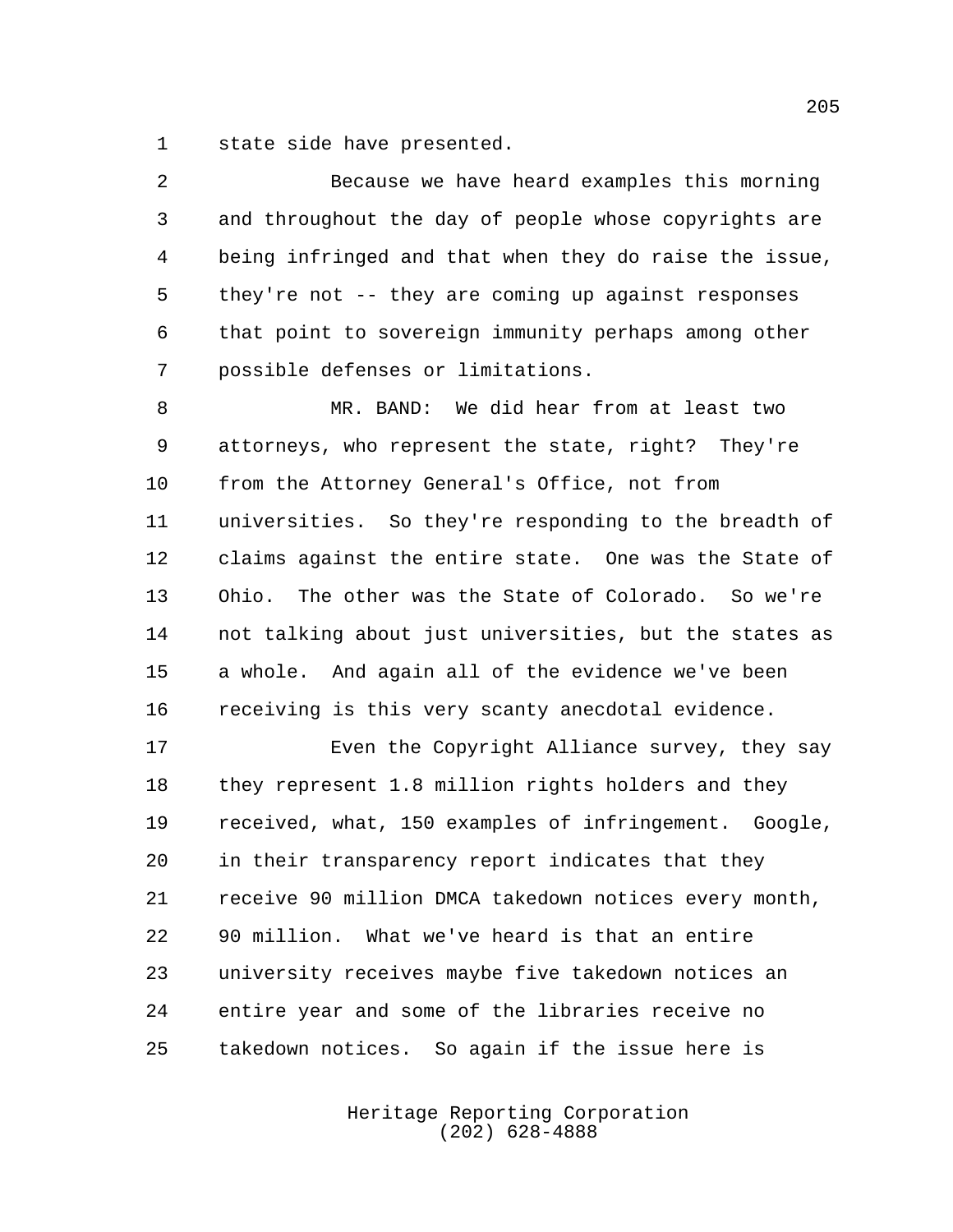widespread harm, widespread infringement, I mean this is in 2020, the amount of infringement we're talking about here is negligible.

 MS. RUBEL: I appreciate your comments, Mr. Band, but I do want to keep us focused on our current topic, which is remedies. We have discussed that point and other similar to that this morning. So I'm happy to let somebody respond to that, if they feel like they have something they want to add, but then I'm going to focus us on talking about remedies. Mr. Madigan, do you want to jump in quickly?

 MR. MADIGAN: Yeah. No, it sounds to me like Google facilitates a lot of infringement. But, you know, I talked about the survey already today. I don't think we need to spend much more time on it. But out of those 150 responses, you know, people were identifying several instances, sometimes hundreds each. So we can talk about that if we want.

 But, you know, just to go back to the Ex parte Young, I mean these have been recognized over the years by congressional hearings and by the Copyright Office as really incomplete remedies. I mean they don't compensate for past wrongs and it's unclear whether they deter future infringement. And I think these injunctions, they have to be coupled with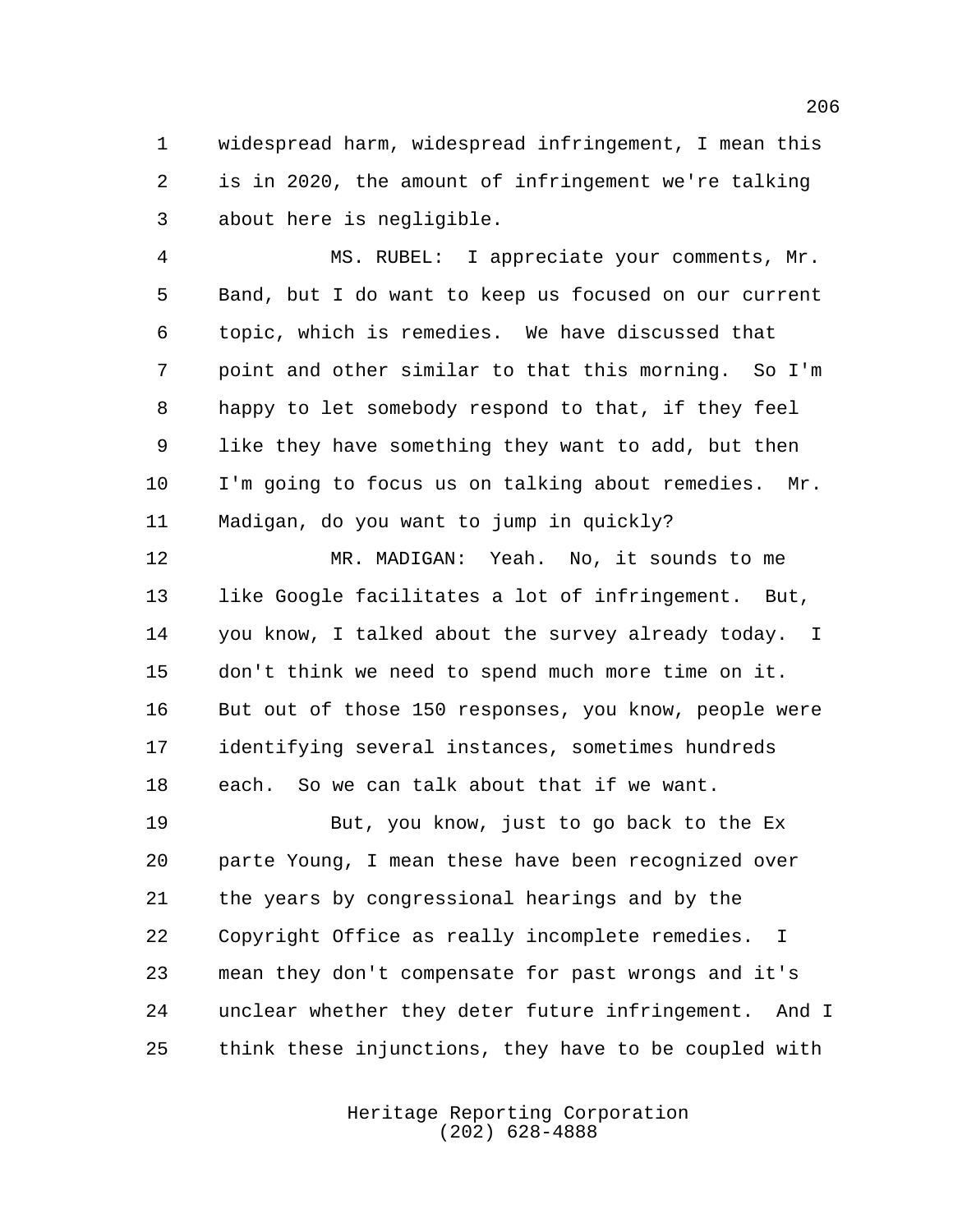the other available remedies under the Copyright Act, otherwise copyright owners are being deprived of their rights.

 MS. RUBEL: Okay. One more question about existing remedies before we move to state courts. A few of the comments raised the DMCA as a set of procedures through which copyright infringement issues are resolved. Does anybody want to talk about either side of the issue, whether how the DMCA takedown procedures weigh in to whether there are currently sufficient remedies for copyright infringement by state entities?

 MS. CALZADA: Well, I can state that while we haven't surveyed our members specifically on DMCA and state entities, just generally speaking we hear a 16 lot of responses about the DMCA being inadequate and I know there's completely different Copyright Office studies and projects on exploring that. But I think you can't bring that up in this context without recognizing the general inadequacy of the DMCA to provide relief to copyright holders.

 And I thought of one more thing to mention about the injunction question, which is that as journalist, we work in the First Amendment space a lot and whenever there is an injunction that relates to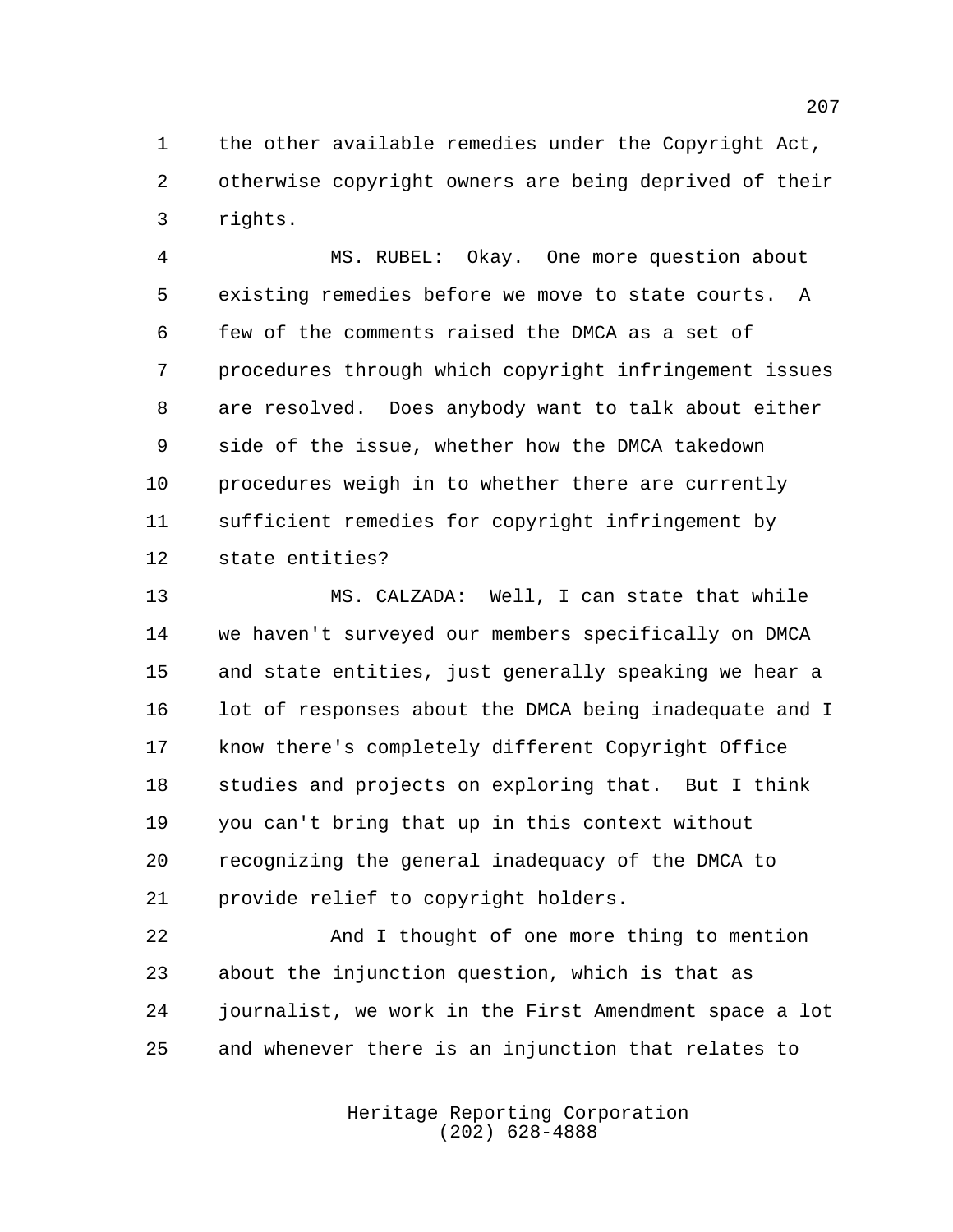speech, it is always very, very specific and tailored because courts are very reticent to issue broad injunctions related to speech prospectively.

 You know, they are generally of the opinion that speech that is harmful from the past can be punished, but they don't like to prospectively punish or ban future speech. And so any kind of injunction that you're going to get that relates to speech, which copyrighted works are speech, they're going to be very specific and tailored.

 And so the ability -- again, I haven't studied this issue, but I would question the ability to get broad injunctions about a state using a work or the works of a particular person. You know, I think it would probably have to be very specific. Maybe somebody else has examples that contradict this thinking, but to me you're not going to get a court to say the University of Houston can no longer commit copyright infringement.

 You're going to get a court -- if you sue for a successful injunction, you're going to get a court to say they're going to have to stop using this specific work. And it might not even be the whole state, it will be a specific -- whoever that specific defendant is and perhaps even in specific ways. And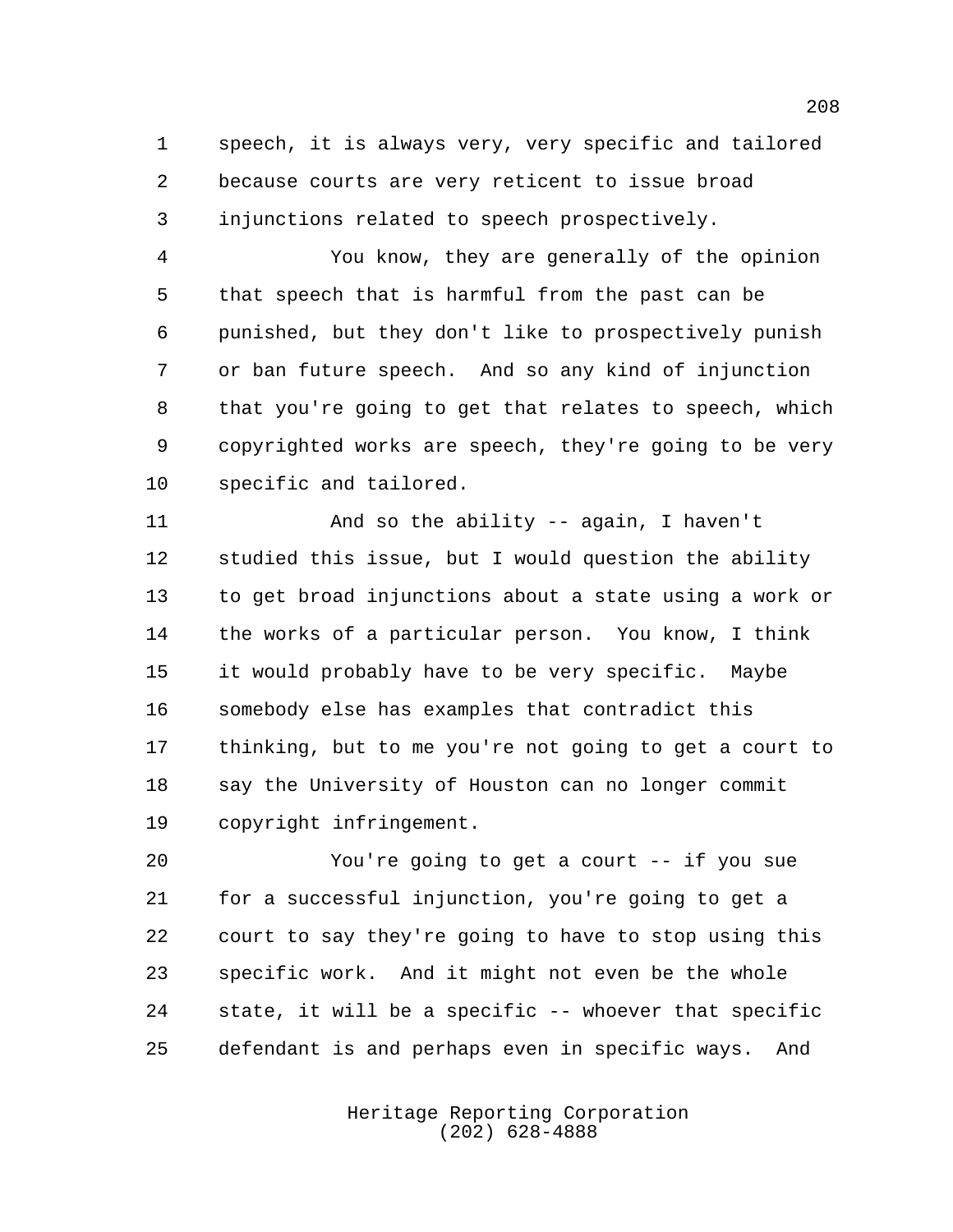so I think you really have to be cognizant of the fact that an injunction like that would be a minimal remedy in terms of preventing future harm.

 MS. RUBEL: Does anybody want to respond to that or to the DMCA issue? Mr. Band?

 MR. BAND: Just quickly on the DMCA issue, it is a very powerful tool for rights holder, so in another capacity, I represent publishers and when I send a takedown notice, the material comes down right away and the publishers are very happy that it happened so quickly. So it is a very powerful tool. Again, it doesn't take care of all situations, but certainly if materials are online and it again is a way of getting relief without having to go to court and without even having to send a cease and desist letter. You just send a DMCA takedown notice and the material disappears. My clients think I'm brilliant, but it's really very easy.

19 MS. RUBEL: Mr. Madigan?

 MR. MADIGAN: Yeah. I disagree that the DMCA gives copyright owners a powerful tool to deal with alleged say infringement or any infringement for that matter. The Copyright Office's recent 512 report and a continuing DMCA focus hearings before Congress have all made it abundantly clear that the notice and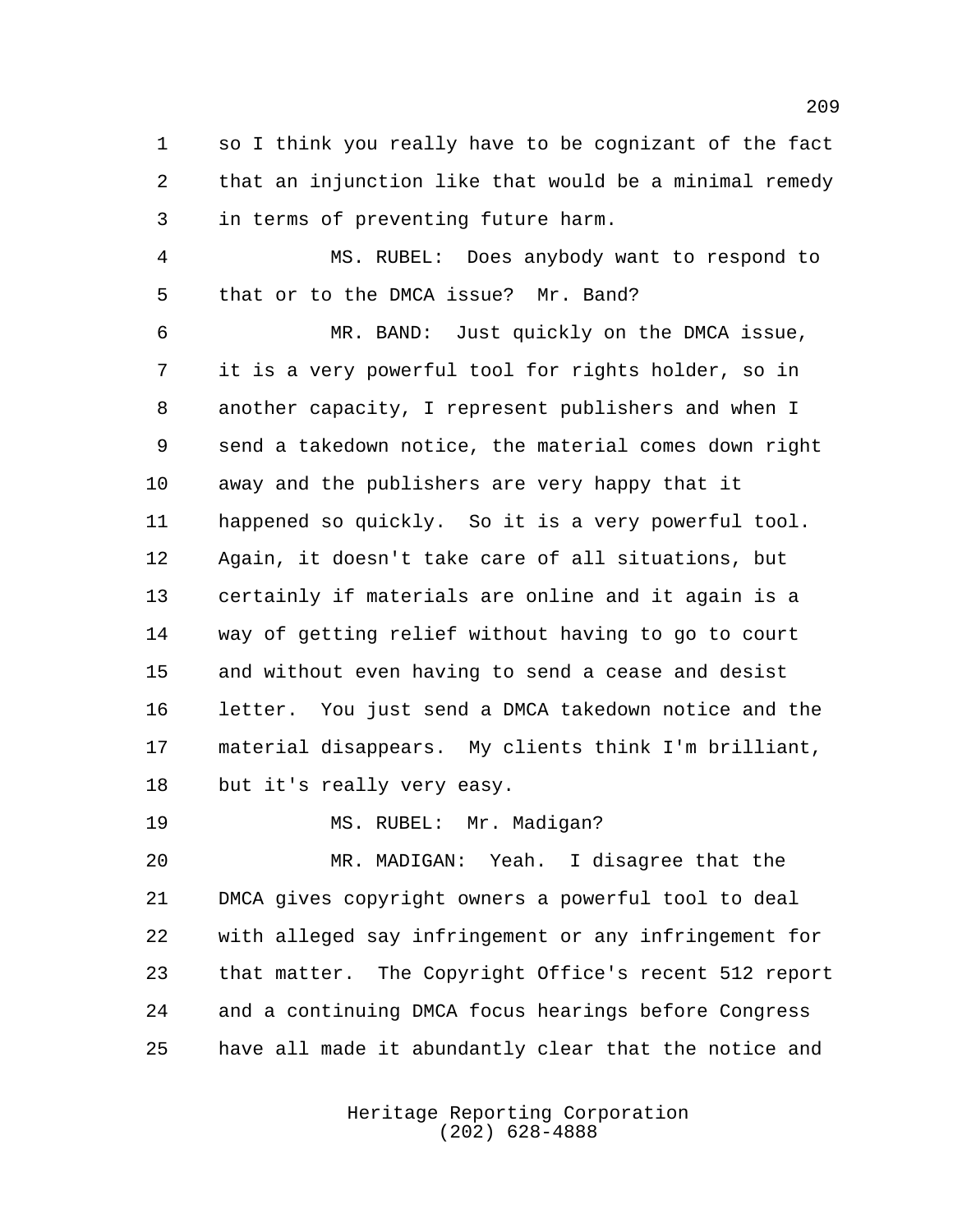takedown system is not an effective mechanism for copyright owners to combat infringement.

 Similar to an injunction, it may allow a copyright owner to stop one specific instance of infringement, but it doesn't compensate for harm done or it doesn't deter against future infringement. And the notice and takedown system is a constant uphill battle for copyright owners as to recurring infringement. And I just disagree that it's a powerful tool to combat and deter infringement. 11 MS. RUBEL: Ms. Xu? MS. XU: Mr. Madigan repeatedly mentioned how many instances of infringement there are. I wonder if they are actual infringement cases because in our own experience, we receive dozens of threats of claims each month and 90 percent of them are just frivolous claims. I know we will get to that later on, but I just wanted to address this now because of those, the majority from our experience, we already have a license. The companies representing the rights holders are not aware of those licenses and they assume we are infringing, but actually we're not. And then a lot of the other cases, we're relying on strong fair use. And we all know that fair

> Heritage Reporting Corporation (202) 628-4888

use is a user's right and if you're using something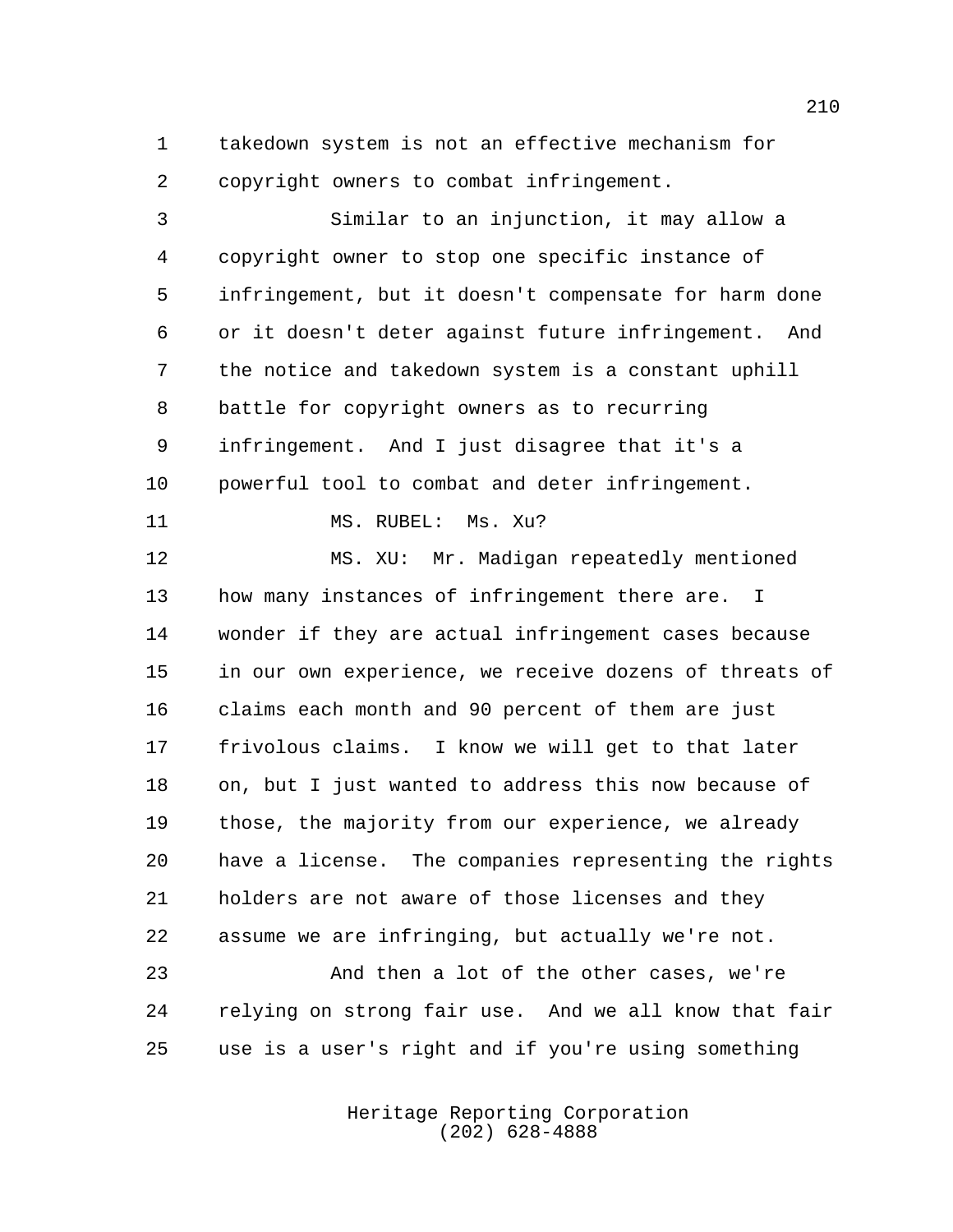based on fair use, we're not actually infringing even if we're doing it without permission. So I just wanted to question if those instances you refer to are actual infringement cases.

 MR. MADIGAN: Sure. You know, we talked about this a lot already in the first session, but just to say it again, I think, you know, we don't know if all the allegations are completely legitimate, but fair use would not be affected one way or the other, whether state sovereign immunity is adjusted or abrogated. Those limitations and exceptions will continue to exist regardless of what happens.

 So, you know, I've heard a lot today from universities that, oh, what we're doing is fair use and, you know, that's fine and nothing that happens in the future with state sovereign immunity will affect the universities or other state entities right to invoke that defense.

 MS. RUBEL: Ms. Olson, did you have a comment on this point?

 MS. OLSON: Yeah. Within sort of DMCA adjacent, within our vendor contracts, there's always a provision that allows us to -- or requires us to act swiftly if there's any kind of impropriety detected, any kind of misuse, whether it's an infringement,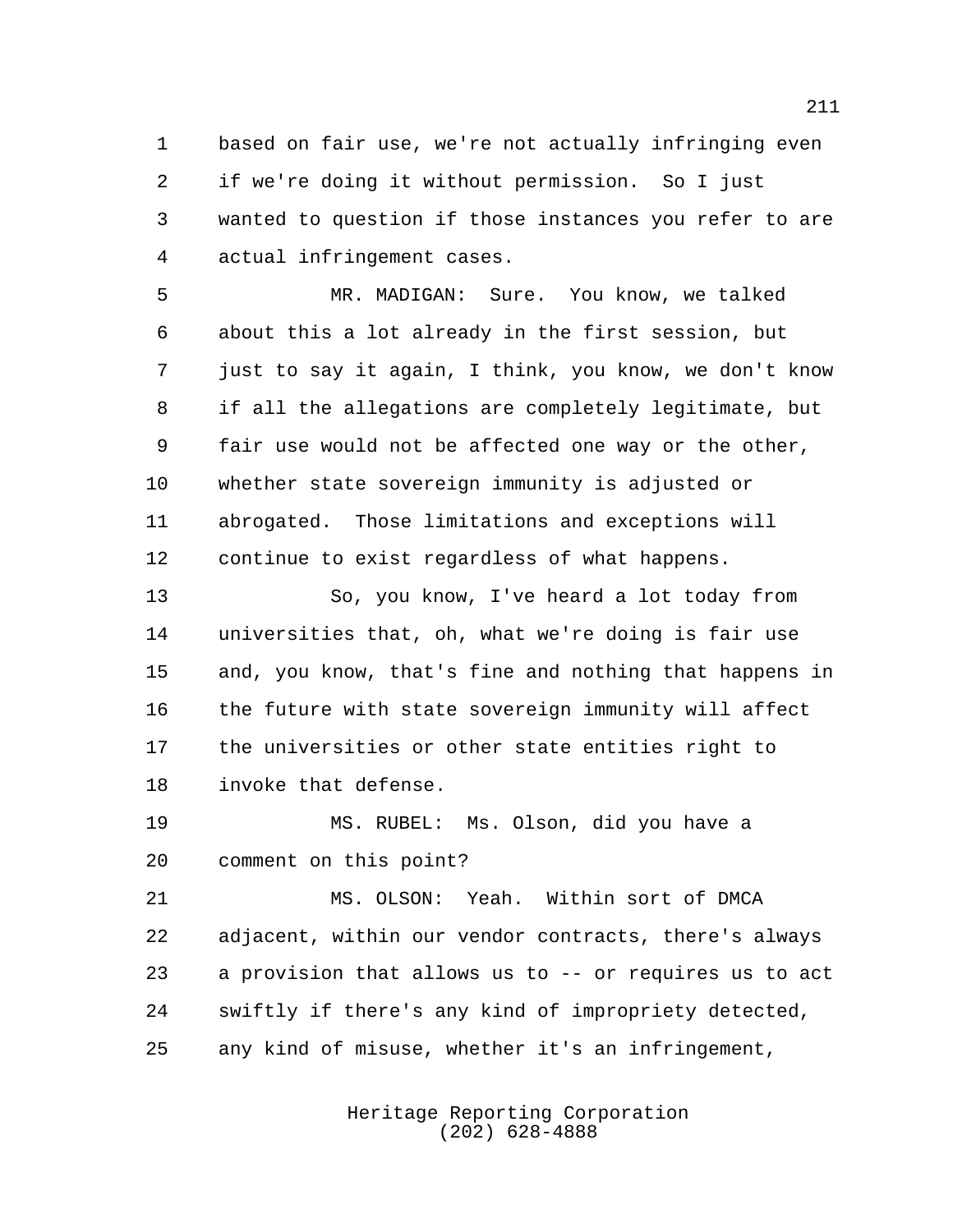whether it's excessive downloads, that we will shut off a user's account. And when we get to this instance recently was spider hacking and I got an inquiry whether spider hacking was a copyright infringement because nobody was quite sure what it meant.

 It's a way for hackers to overload a server and it turns out that if you're a grad student and you put a search term into your research, you pull up a list of articles and as you click to open the articles in Google, they each open in a separate tab. If you go back through and you open the tab, scan it, close it, open the next one, scan it, close it, it will trigger this spider hacking server overload report back to the vendor, who then contacts us, and apparently this is something that within IT is a pretty common occurrence.

 There's nothing being done wrong. The student is doing legitimate work, using resources that the library has licensed. It's a technical issue that crops up, but it results in students and faculty having their research stopped because the University doesn't want to risk that anything is going on. And again, this is built in to our vendor contracts. MS. RUBEL: I think I'll jump around a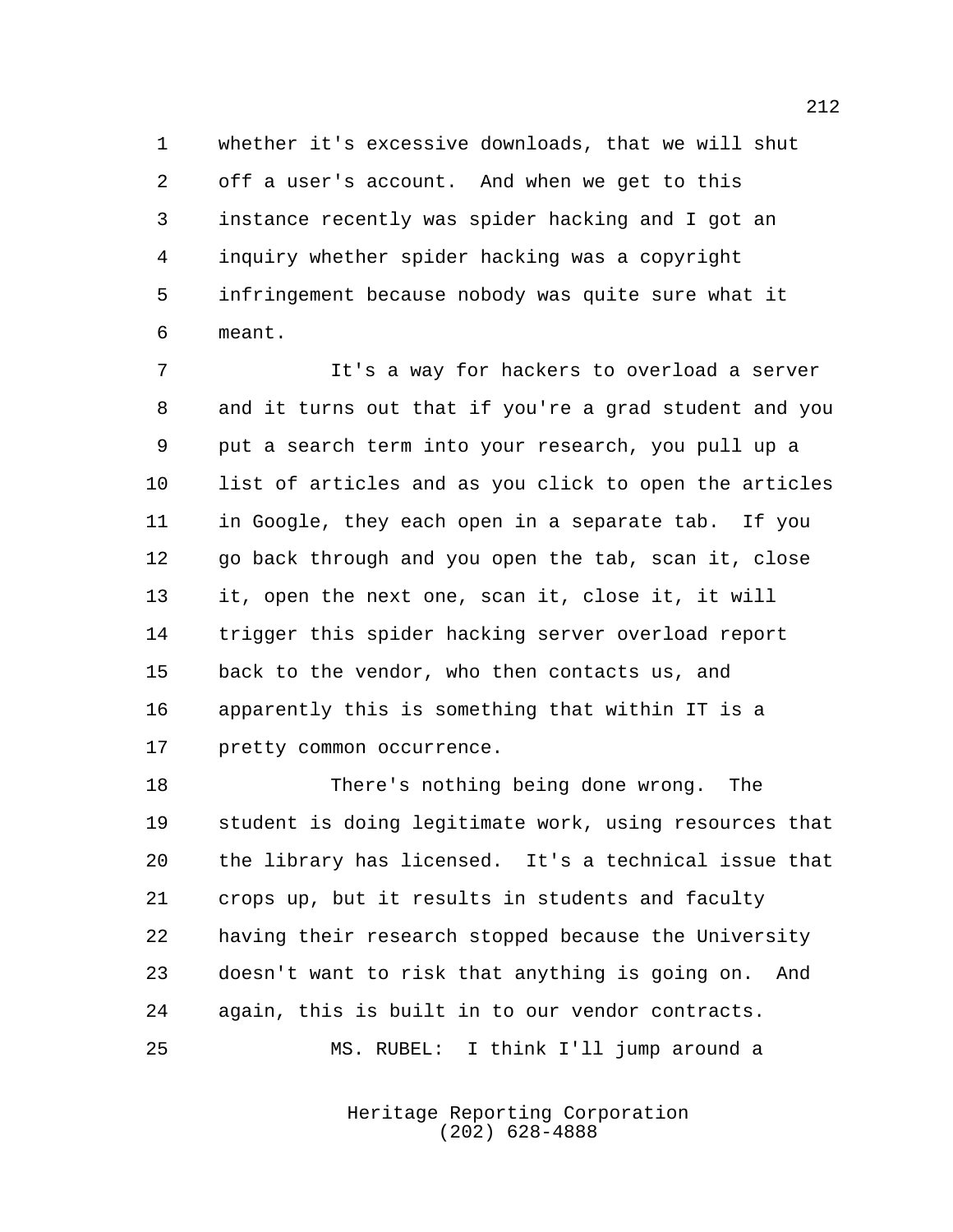little bit because we did hit on some of the state concerns about litigation. So let's go ahead and touch on some questions related to that and then we'll go back to some of my other topics related to claims that can be brought in state court.

 We did hear in the last panel and has already been addressed a little bit in this panel as well some concern from state entities that there would be a chilling effect, particularly on legitimate activities of state research institutions, if they had to worry about claims for damages being brought in federal court. So I would like to hear from state entity representatives, if you can be as specific as possible, we did hear in the last panel about the HathiTrust case and I think we've heard a little bit of other discussion about digitization efforts, but whether it's those kind of digitization efforts or other kinds of specific research activities that you're fearful might be chilled if sovereign immunity were abrogated.

21 MR. VOCKELL: I can speak to that.

22 MS. RUBEL: Mr. Vockell?

 MR. VOCKELL: I mean I think it goes beyond huge new initiatives to day-to-day instruction. And I know there was a discussion on the last panel, "well,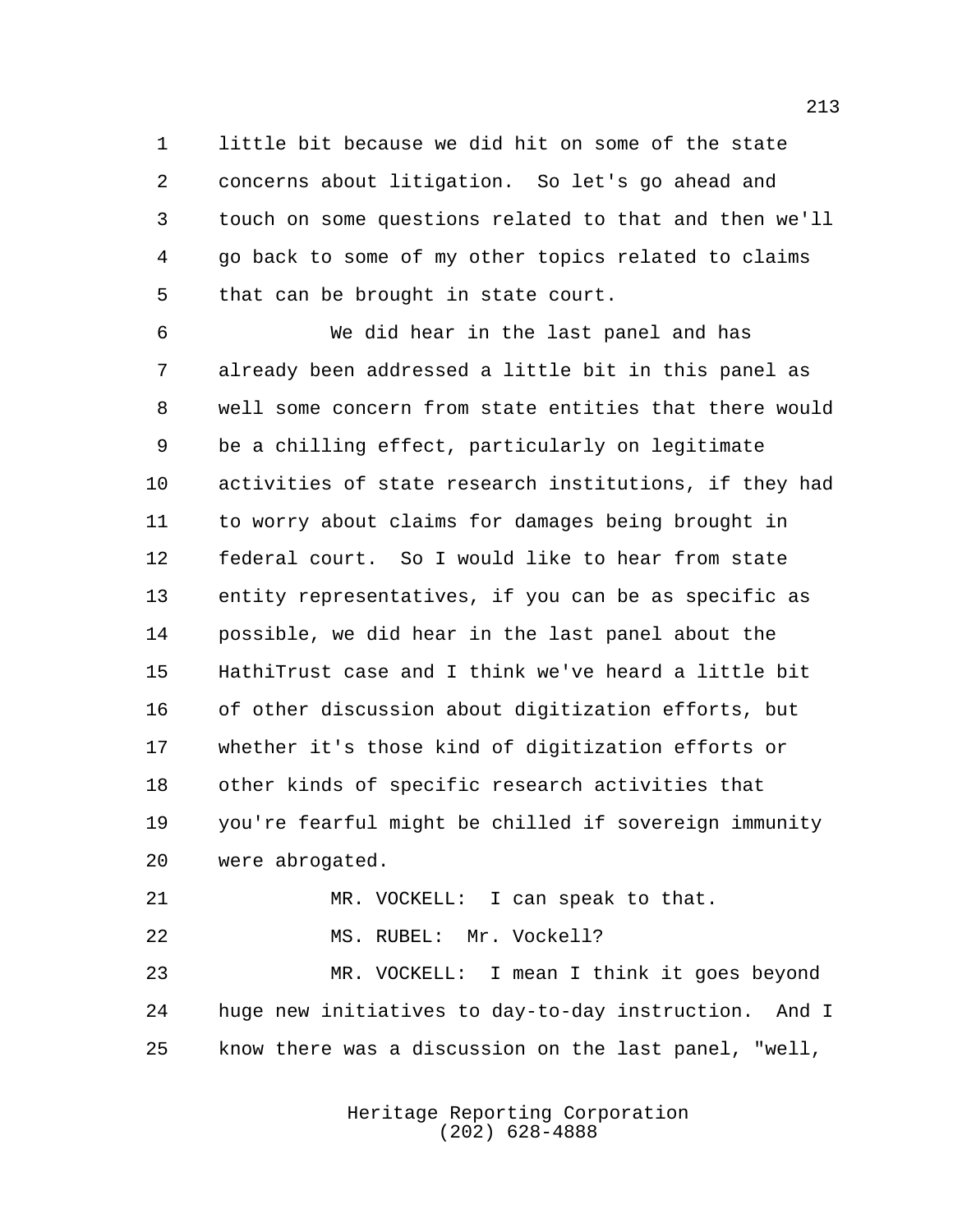it does not apply to private institutions." But there's a whole different deal with state institutions versus private institutions. I mean we're created by the state constitution.

 We're governed by a board of regents appointed by the governor. We have very specific rules. We're open to public records. So there are certain things that we have to do or we're restricted from doing because we're state entities. We have a public charge. We're seen as -- a lot of institutions in my system serve historically undeserved communities, first generation students.

 So, for example, when we had to go online with COVID, there was a huge need to put a lot of our instruction online and if -- it would have been a huge problem if our institutions would have thought, "Well, we can't do this online research out of, you know, the fear of copyright infringement." So I think it is important just in a day-to-day operation not to have our activities and serving as state institutions chilled.

 MS. RUBEL: Ms. Olson? MS. OLSON: I also at the beginning of COVID got a landslide of questions from faculty, who were terrified as they were trying to move down-based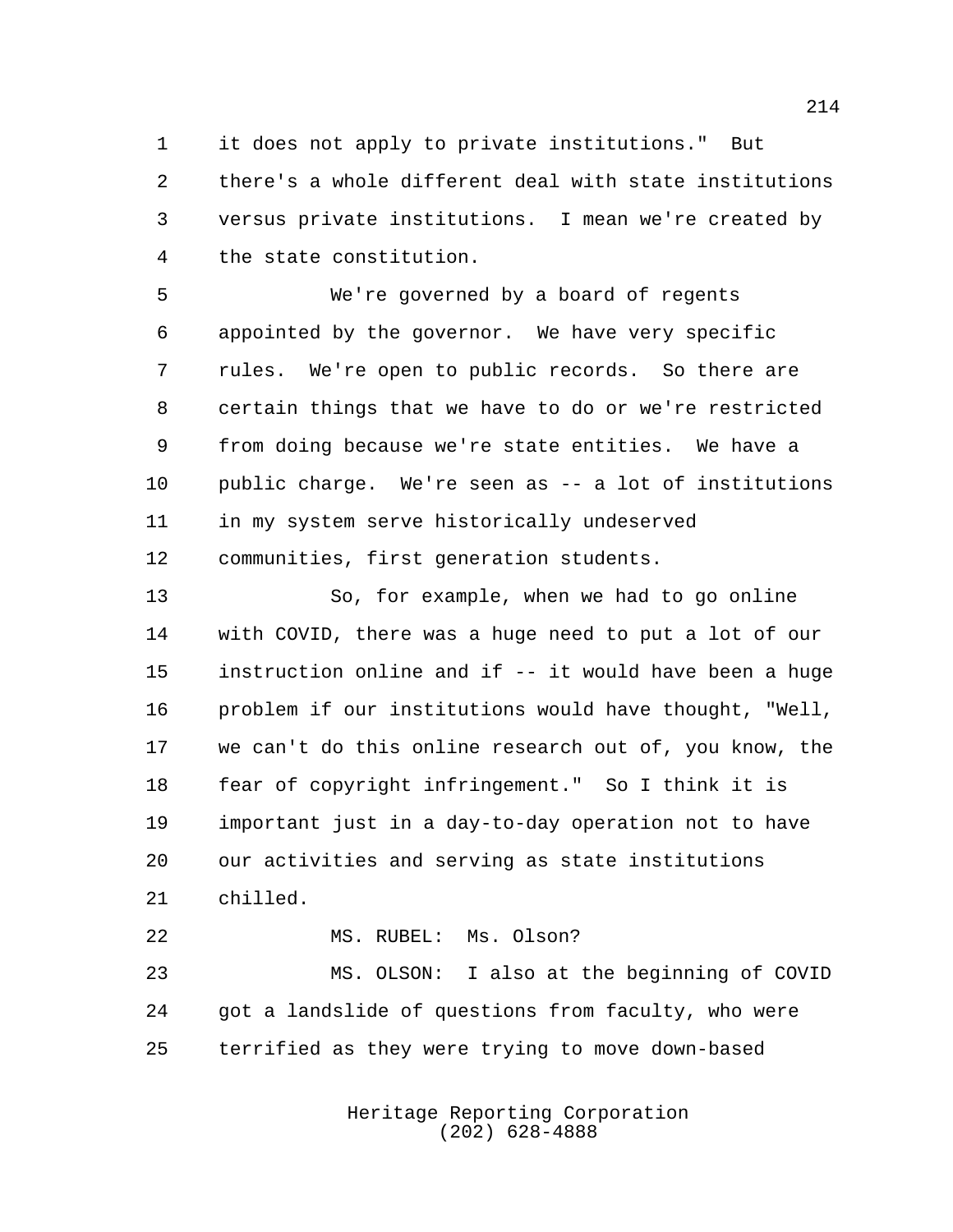courses online because they knew that the rules for what they could hand out in class -- what they could use as an in-class handout, they would run into problems with -- in making materials available online. They knew that students had gone home for spring break and then been told don't come back. So students who would purchase textbooks didn't have access to the materials they had purchased and faculty were frankly afraid to make them available because of the risk of being accused of infringing if they photocopied a chapter of a book and sent it to a student, so that they can keep up with their work.

 And again as Mr. Vockell said, this was a tremendous problem and something that left faculty very afraid.

 I've received a lot of questions about is something safe to use, is something within fair use. I have never, ever had a faculty member come to me and say, hey, can I get away with this under sovereign immunity. It's just not -- it's not where any of them are thinking. It's not something that's going to help any of them with promotion and tenure. That is faculty's goal, how do they get the promotion and tenure and it's not by bringing a lawsuit on to a university.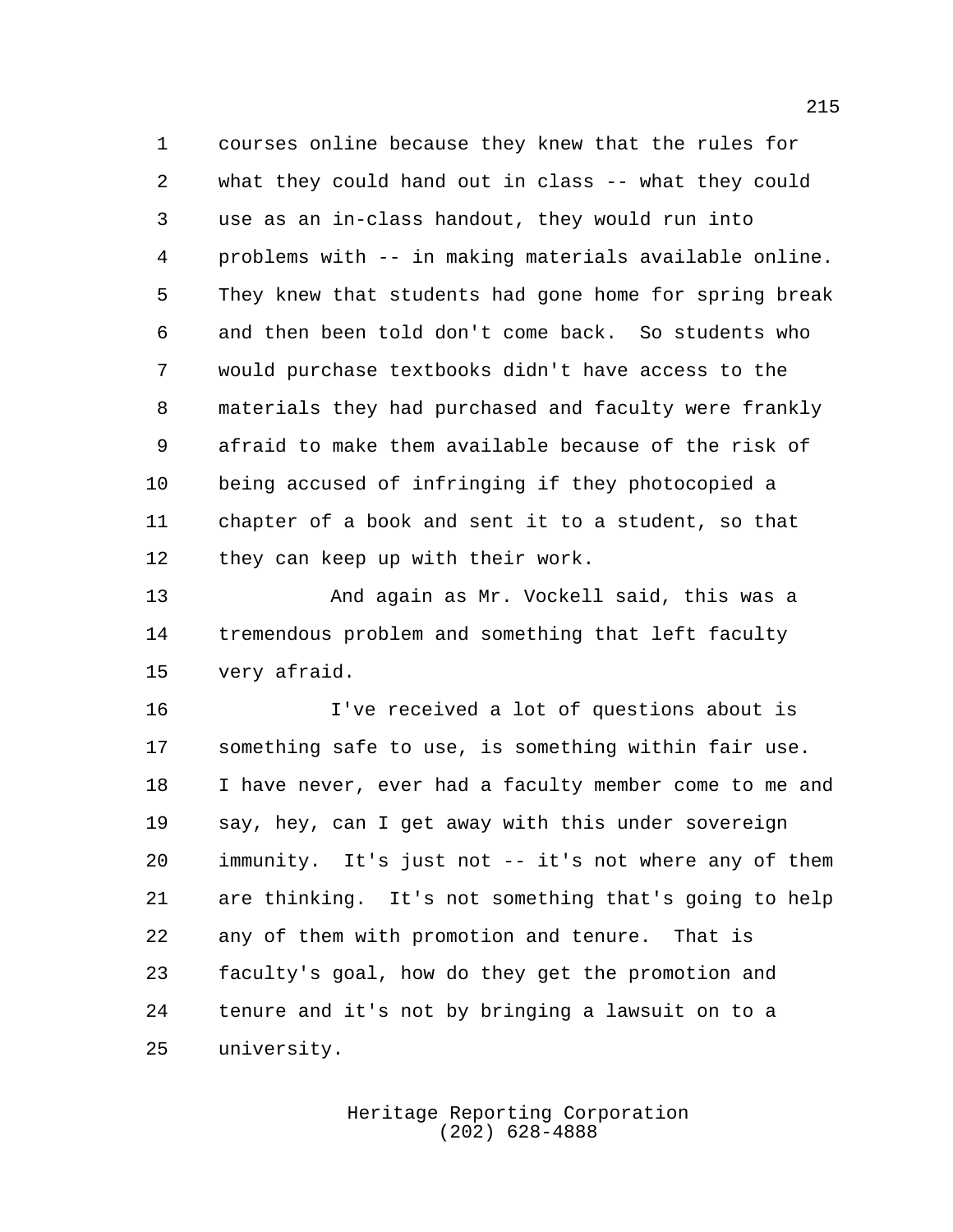1 MS. SMITH: Ms. Xu?

 MS. XU: So following that train of thought, frankly, I don't think we will see a lot of behavior changes at first at least from state actors because we already act very conscientiously and responsibly because of what Mr. Vockell mentioned. We are very transparent. Our record is transparent. We're subject to the state legislature. We have to act responsibly. We can't just go about infringing copyrights or we wouldn't even get any funds from our state legislature anymore. People will be upset with us. There are lots of responsibility, accountability that only state institutions are subject to. And I think realistically what we will see is a lot more misguided complaints by copyright holders, not even because they're copyright trolls, just because lots of people are uneducated on what

 copyright is. And that's what we already see. And right now people tend to be reasonable when we try to talk to them about why we're using something or if we made the mistake we negotiate a reasonable licensing fee.

 But I'm afraid that if we abrogate sovereign immunity, people will be lured by this promise of statutory damages and they will be more prone to just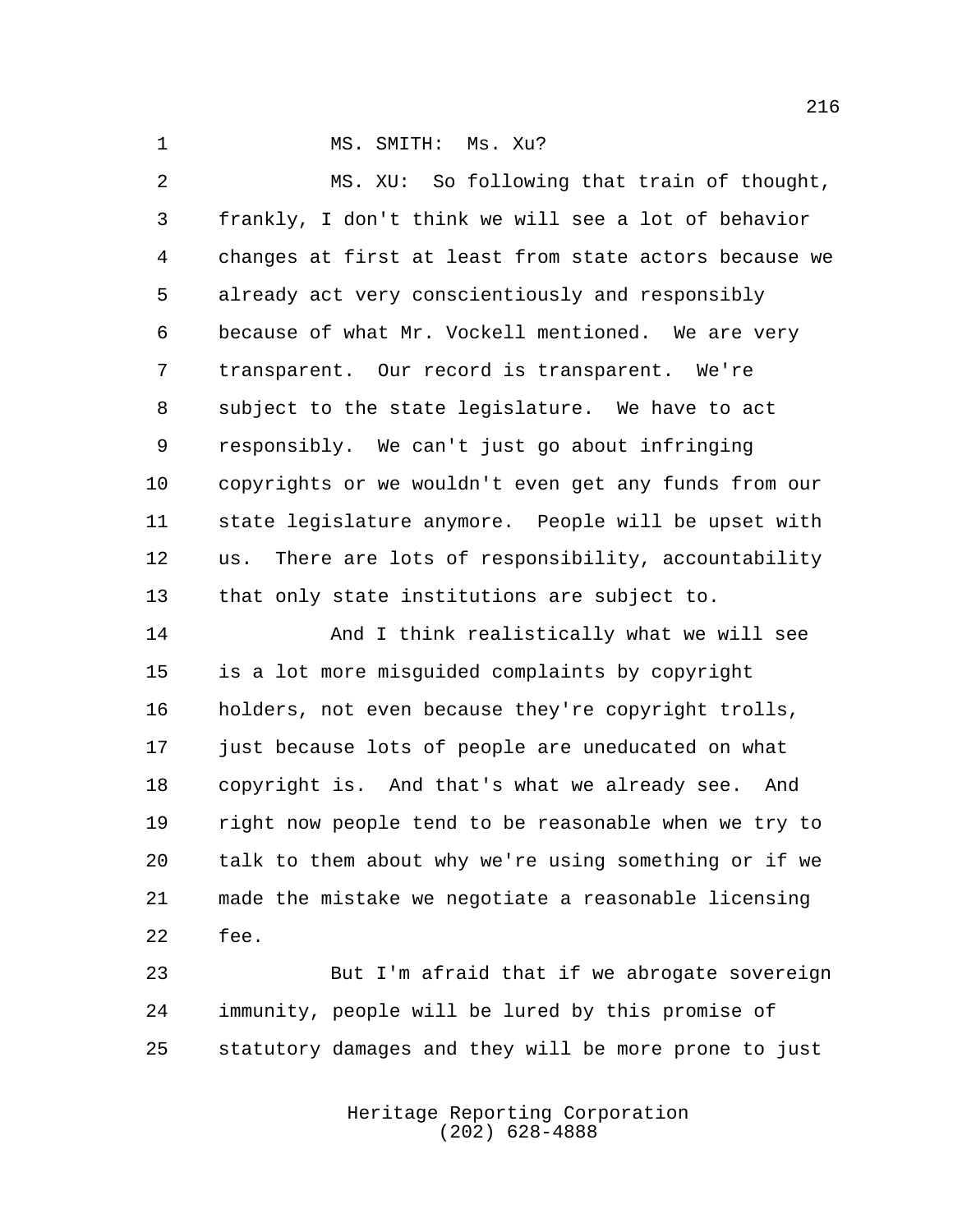keeping their suit going even though it's not a good suit and you know how expensive it can be for us to defend those suits. So we have to worry about the extra burden to taxpayers this is going to cost.

 MS. RUBEL: Yeah. That leads directly into my next question, which have to do with another concern that we sort of discussed in the comments and here today about concerns about frivolous litigation and that maybe what was driving that concern is this dangling carrot of statutory damages or what's perceived as a prize of statutory damages. So I'm interested in additional -- in hearing additional thoughts about that point on both sides. You know, do we think realistically this is a realistic fear that will unleash a flood of frivolous litigation or do we think that maybe this is a little overblown? Mr. Band?

 MR. BAND: So I think the fear of copyright trolls is real. Most of the lawsuits that are brought in this country are in fact by what many would consider to be copyright trolls. And the lure of statutory damages is significant and it really does drive much of the behavior on both sides, meaning it incentivizes rights holders to initiate litigation or to make unreasonable demands. We've heard many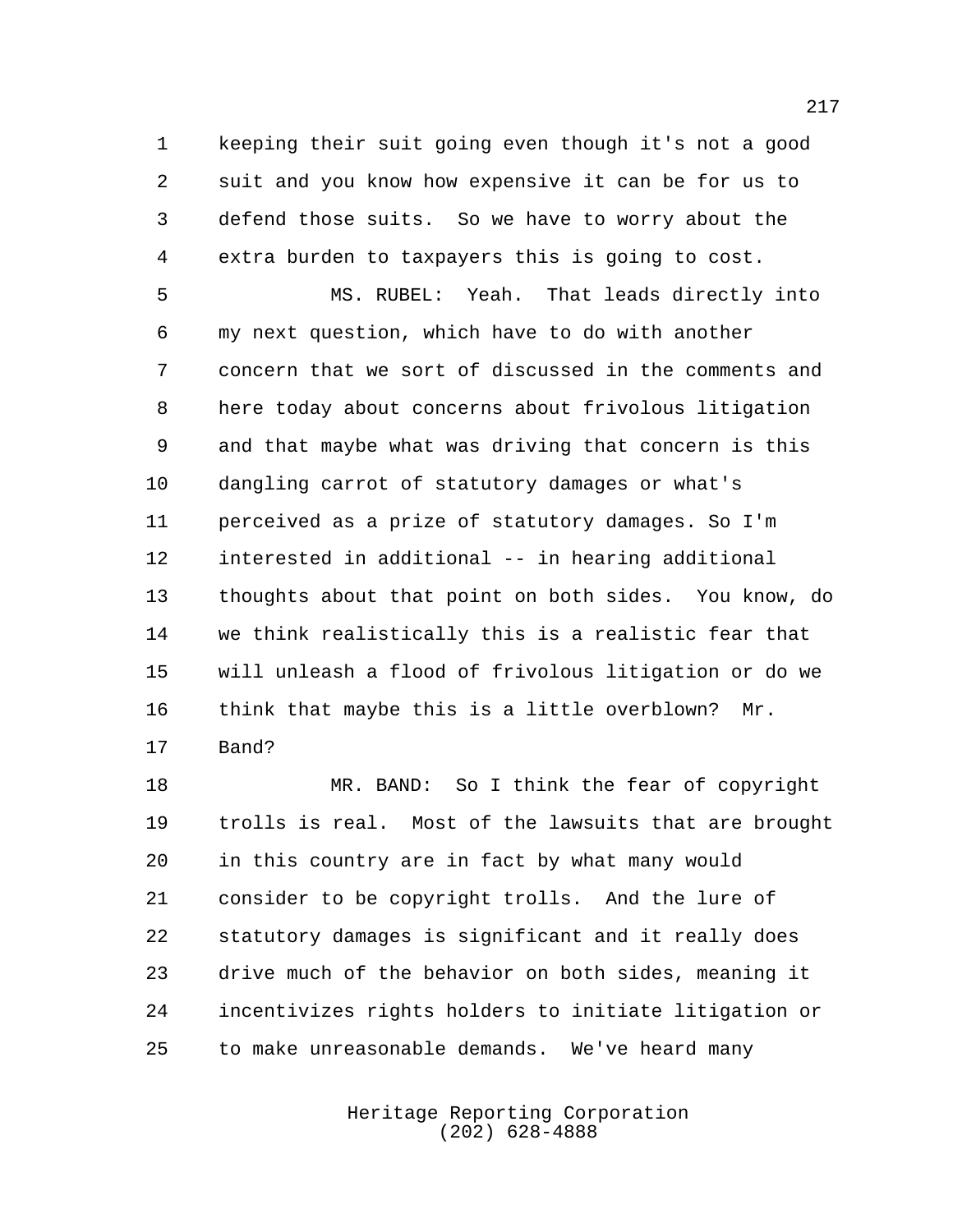examples of that throughout the day.

| 2  | On the other hand, the fear of statutory               |
|----|--------------------------------------------------------|
| 3  | damages does have a chilling effect. I routinely       |
| 4  | counsel clients and, whether it's a technology company |
| 5  | or private universities or public universities and     |
| 6  | when I start counseling, I do say, and, oh, by the     |
| 7  | way, if you're thinking of doing x or y, you do have   |
| 8  | the possibility of statutory damages-- obviously not   |
| 9  | right now, if it's a state entity. But if it's a       |
| 10 | private entity or private university, the threat of    |
| 11 | statutory damages is enormous.                         |
| 12 | We're dealing -- again, we're in 2020.                 |
| 13 | We're dealing with digital -- we're in the digital age |
| 14 | with the number of works we'll talk about as vast.     |
| 15 | And so I filed an amicus brief for the Library         |
| 16 | Copyright Alliance, and Brandon Butler mentioned this  |
| 17 | before, also for the Software Preservation Network in  |
| 18 | Allen v. Cooper, and we were talking about the         |
| 19 | chilling effect statutory damages would have on        |
| 20 | digital preservation efforts.                          |
| 21 | In the collections of libraries and                    |
| 22 | archives, we're talking about hundreds of millions, if |
| 23 | not billions of items and digitizing those, if we      |
| 24 | start doing the numbers, it gets very big very quickly |
| 25 | and it's very scary. And if you are a general          |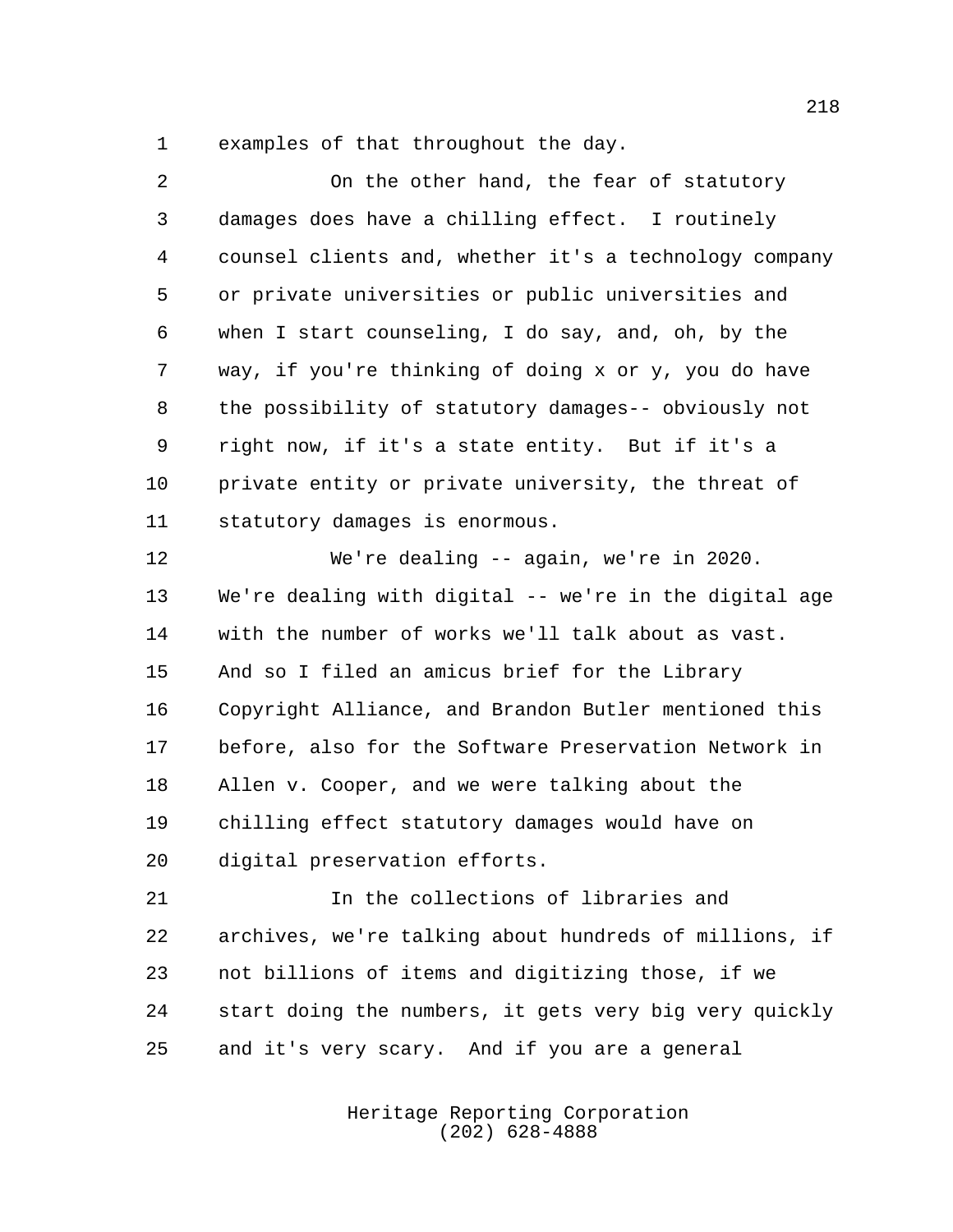counsel's office at a university and the library comes and says, well, we want to engage in this digitization effort and you start doing the numbers on the back of the envelope, you'll say, well, gee, that's all very well and good, but what you're proposing will subject us to a trillion dollars of damages, I don't think so. Or, start with the public domain stuff and then maybe you can work your way up to 1930 or 1940, but forget about 1950 or 1960. So it's a very real threat.

MS. RUBEL: Mr. Madigan?

 MR. MADIGAN: Yes. So I'm not aware of frivolous claims or the lure of statutory damages currently chilling the work or progress at private universities who have no sovereign immunity, nor is the fear of statutory damages chilling their ability to progress and do good work. You know, for universities to say that we can't reach our -- I'm sorry, state universities to say that we can't reach our full potential without, you know, bending the rules to the detriment of people who copyright is meant to protect, you know, it's an argument that can be made by anyone or any private organization.

 You know, a for-profit online user generated content platform could reach its full potential by finding holes in the law and bending the rules, but we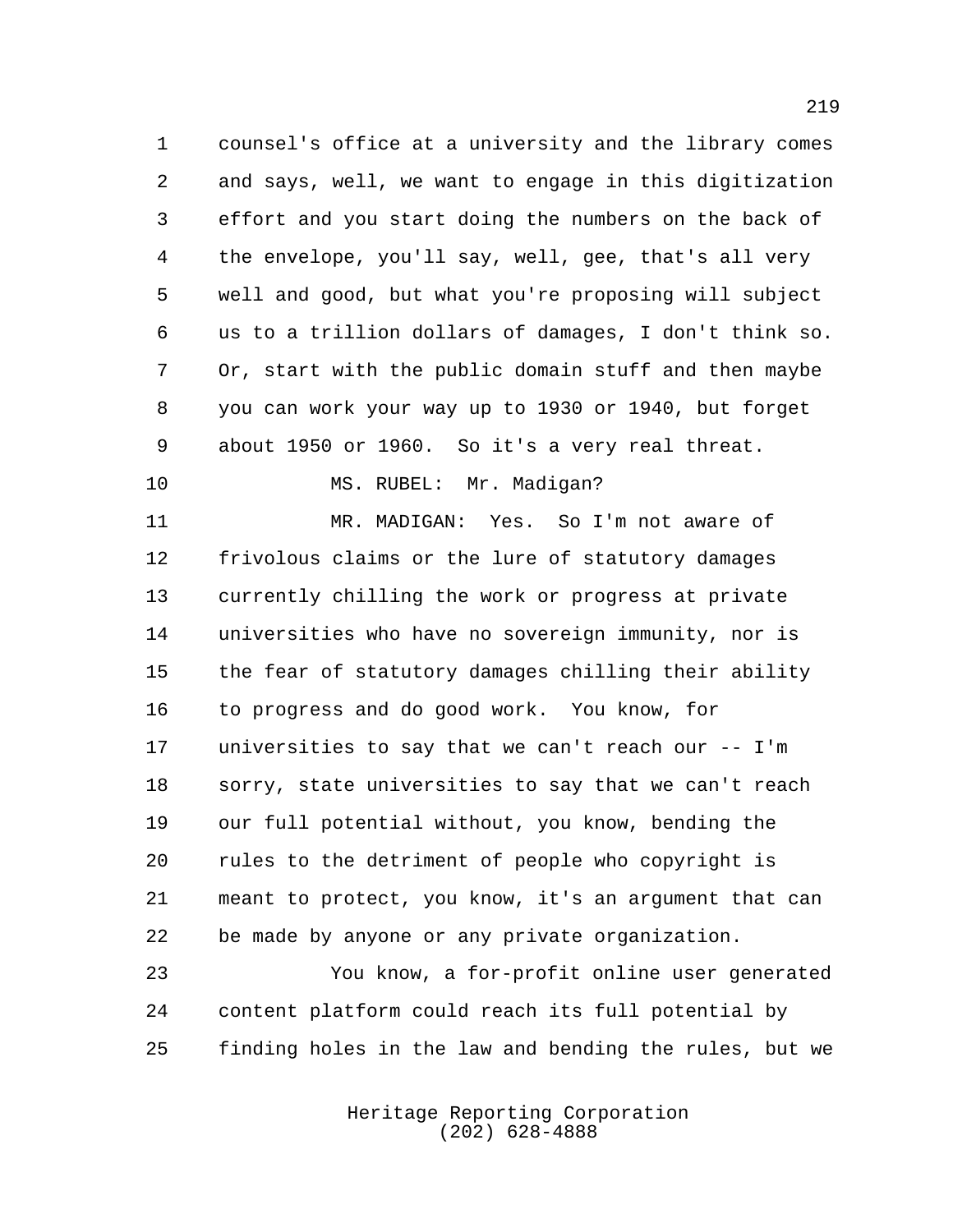try to stop that from happening.

| And I'm not sure that private universities             |
|--------------------------------------------------------|
| are really being held back from reaching their full    |
| potential because they're required to play by the      |
| rules. And to the example of HathiTrust, I'm not sure  |
| if choosing not to participate in a project that at    |
| the time wasn't clear whether it was fair use or not   |
| is really an example of keeping private universities   |
| from reaching their full potential.                    |
| MS. RUBEL: Ms. Calzada, did you want to                |
| weigh in here?                                         |
| MS. CALZADA: Yeah. I heard a lot of                    |
| commentary earlier about, and I don't know if you      |
| would call it testimony, but a lot of people speaking  |
| about how these universities are taking work down, but |
| they're not compensating for past use. So I don't      |
| hear fear of statutory damages. I hear fear of even    |
| just paying what it is worth to use a copyrighted      |
| work. So it's hard for me to accept the statutory      |
| damages worry when I don't hear people even willing to |
| pay what a work is worth.                              |
| MS. RUBEL: Mr. Vockell?                                |
| MR. VOCKELL: Yes. I heard a lot of the                 |
| institutions replying to Ms. Calzada, who said like    |
| our institution, that if there's a case where there    |
|                                                        |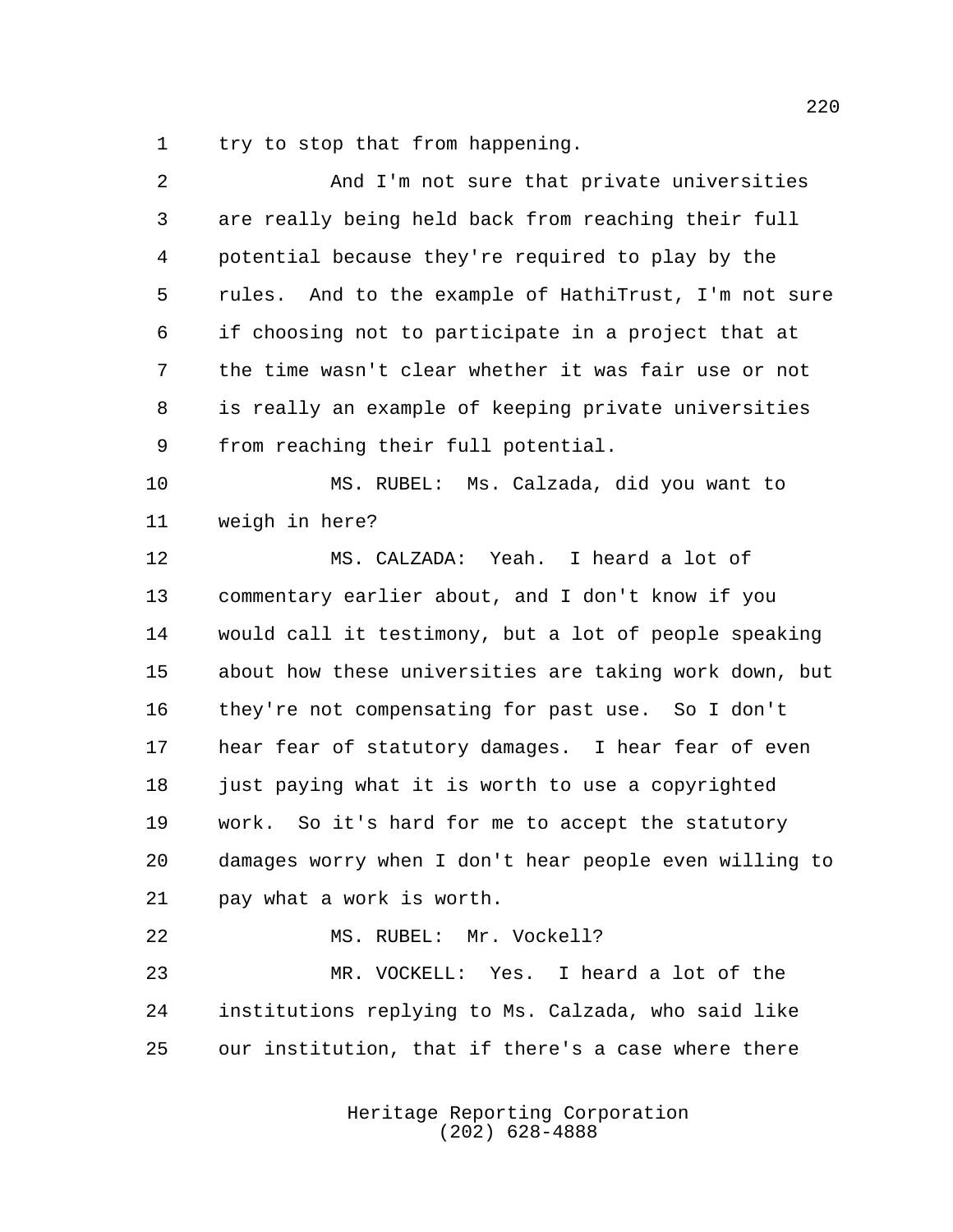was an actual infringement and compensation is appropriate, we will negotiate and we will pay a fee. So I don't think there was anybody saying that universities should never engage in paying anybody retrospectively when they inappropriately used copyrighted material.

 MS. CALZADA: I heard several say that when they were notified of an infringement, they took it down and if they wanted to use it in the future, that they would pay for it, but that they weren't settling on the value of the previous use. And I'll add that with sovereign immunity taking any level of a stick out of the equation, the normal market force of offering something that has value and negotiating over what that value is, is completely gone. You know, in a sense, all that's left is to say, I guess we're going to have to take whatever is offered and that's not really market forces.

 MS. RUBEL: Mr. Bynum, do you want to speak at all about the importance of being able to obtain statutory damages from the perspective of a copyright owner?

 MR. BYNUM: Well, first of all, I have a tremendous amount of respect for libraries. I've spent probably 25,000 hours in libraries doing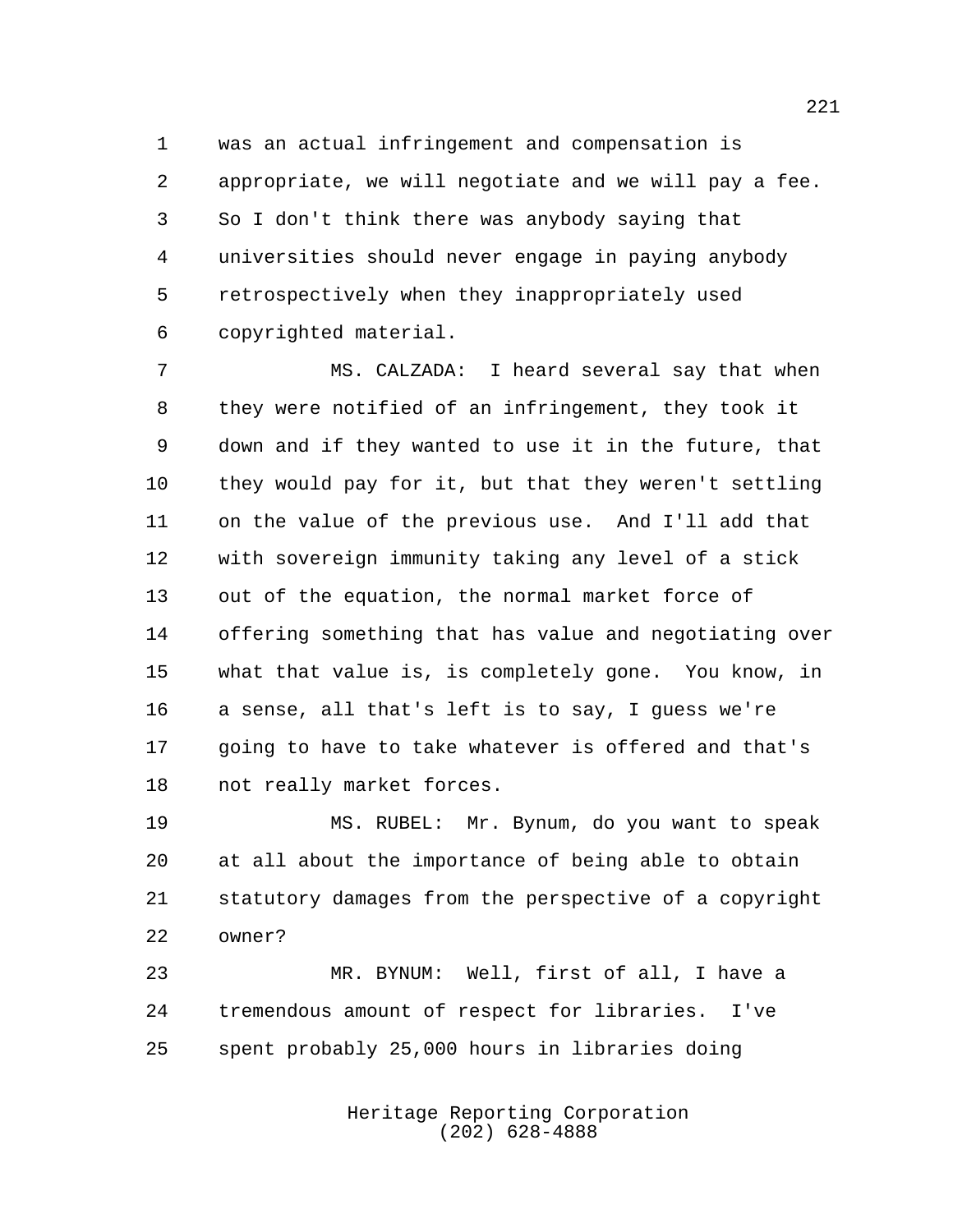research during my career and libraries are like a big part of any community, any university. It's the center of what's important. And most of the time that I've seen regarding libraries are rarely the ones that have done anything wrong.

 But the real damages should be -- like for example, in my friend Jim Olive's case against the University of Houston, they not only put his photograph on four different websites, they supplied that photograph to be used in an advertising campaign to support the University of Houston's Business School. I mean I don't know how far I've seen you can go in doing something, yet the University of Houston does not want to stand up and pay Jim for the illegal use of his photographs, which is the only proper thing to do.

 And, you know, so there has to be some accountability owed, whether it's a university or a state agency or somebody accountable. And the case that's most, you know, unique about this is the case against the Houston Interscholastic School Board that recently -- there was a \$9.2 million judgment and the only reason that case got as far as it did is that the law firm representing the Houston School Board forgot to claim sovereign immunity.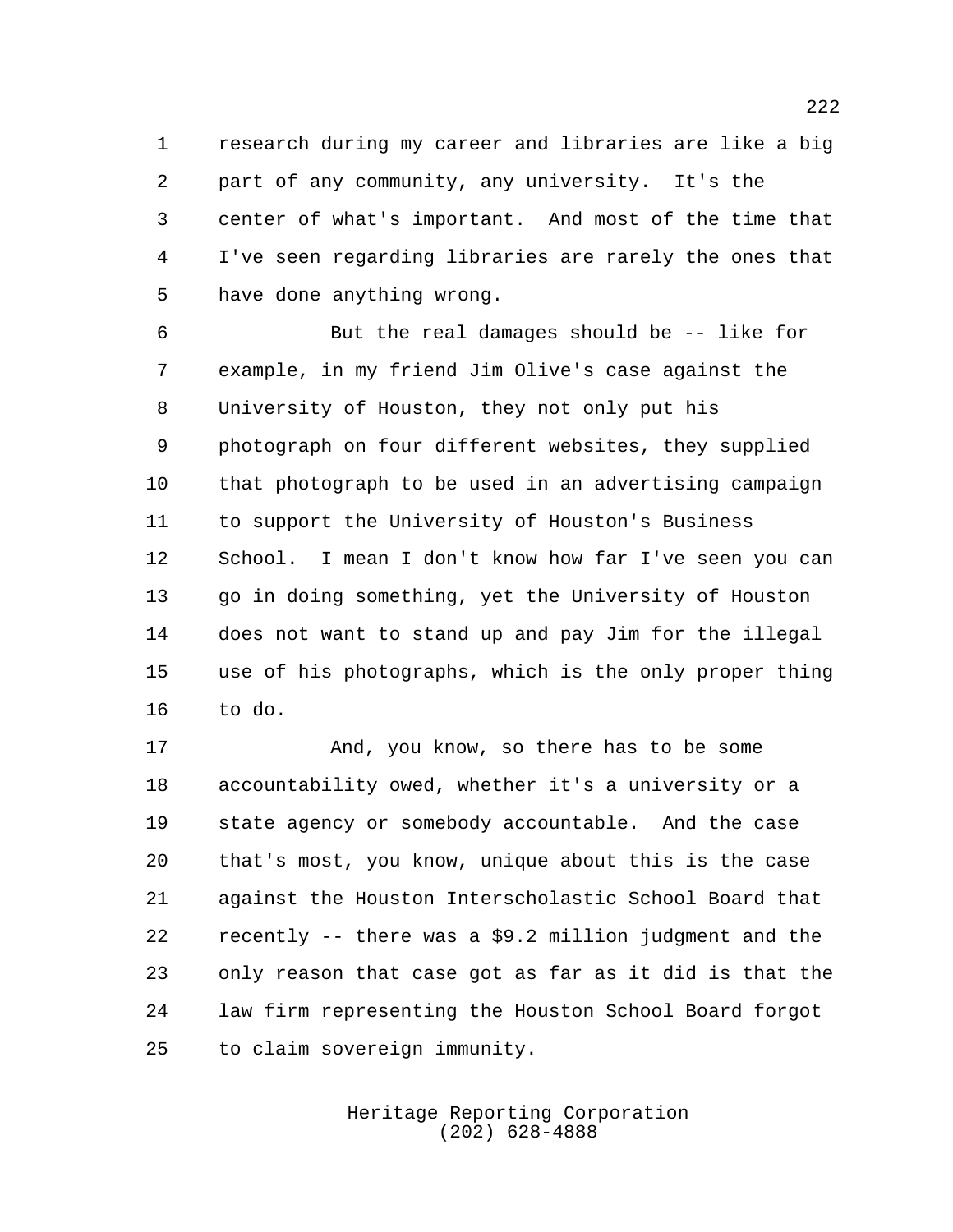But at least in that case, we were able to find out how the Houston School Board did all this amazing amount of copying and that school principals and other people that you should hold to account were not worried about sovereign immunity. And they just let people be reckless.

 You know, so there are stories like that everywhere. The State of Texas, for example, is the number one intellectual property infringer in the country for the last 20 years. There was more infringement against the State of Texas entities from 2015 to 2019 than for the past 20 years against the State of California, the number two infringer.

 You know, people have to be held accountable when things go amuck and we need to let them know that there are consequences. And that's what I've been fighting for, it's what Jim Olive has been fighting 18 for, it's what Rick Allen has been fighting for and other people like that across the country. We're just trying to stand up and say, no, you cannot do that. This is not right.

 MS. RUBEL: Thank you, Mr. Bynum. Ms. Xu, did you want to add something else with respect to statutory damages?

MS. XU: Not directly on that point. But I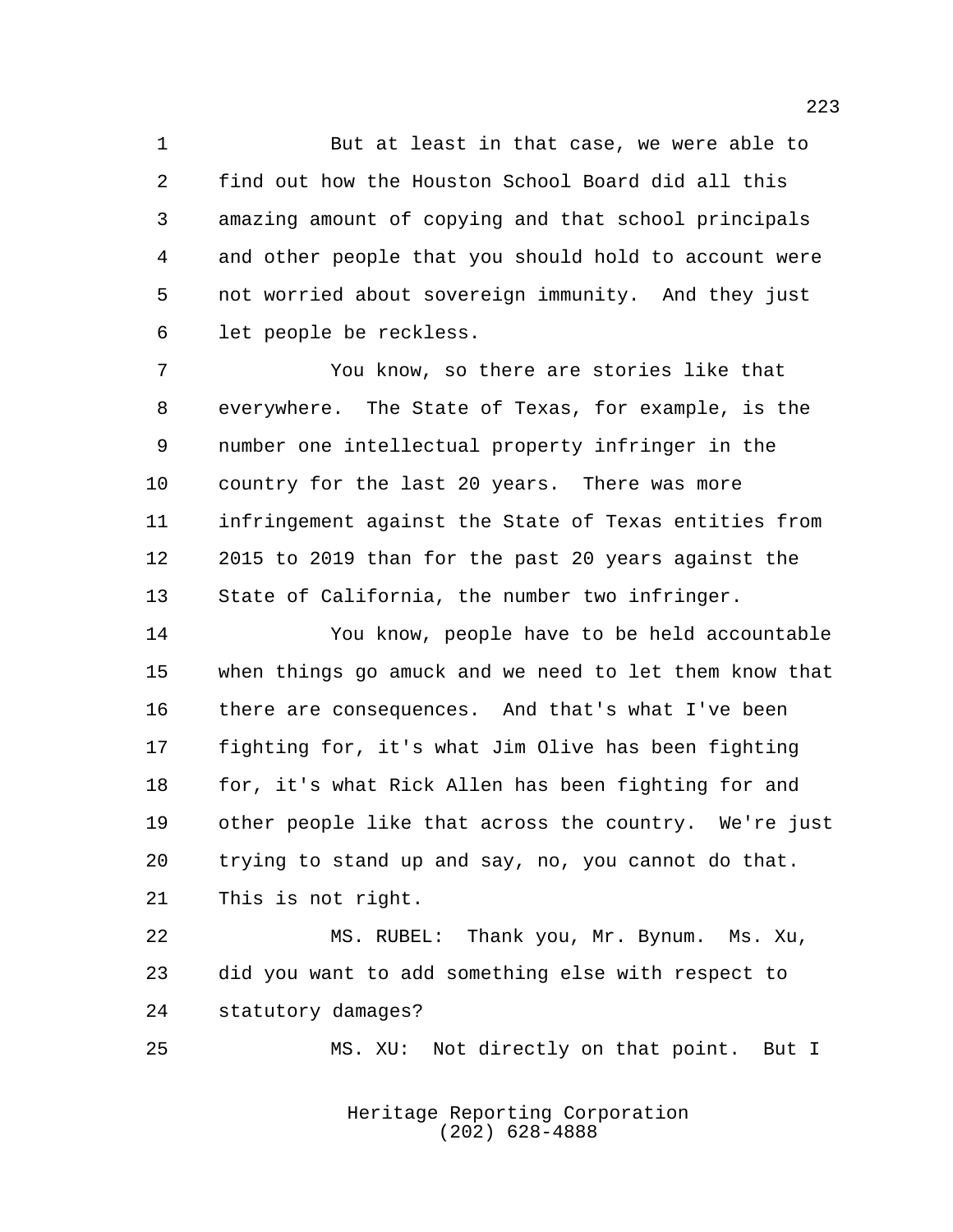noticed that some people have repeatedly mentioned how the university libraries are over represented, so to speak here. I think I can explain that quickly. It's because we are by and large in charge of licensing materials. For example, our library last year spent \$29 million on licensing materials. That's not including software and all the other school's individual licenses. I think that's why when we talk about university infringing, we, as the library, feel personally, you know, involved in this topic. It's not just that the libraries have good -- we have good behavior, so we can stay out of this kind of thing. And I'm not sure what topic we were on right now. I thought we were on frivolous claims. Are we past that point or can I go back to my -- MS. RUBEL: No, you're welcome to make another point about that. MS. XU: Okay. So I mentioned briefly earlier about the Campinha-Bacote case. I'm not sure how to pronounce that. That's listed in one of the cases in I think Mr. Bynum's spreadsheet. MR. BYNUM: I'm familiar with that, yes. MS. XU: Yeah. So that case, I think they actually filed against seven institutions and they were demanding \$500 from us, even though we already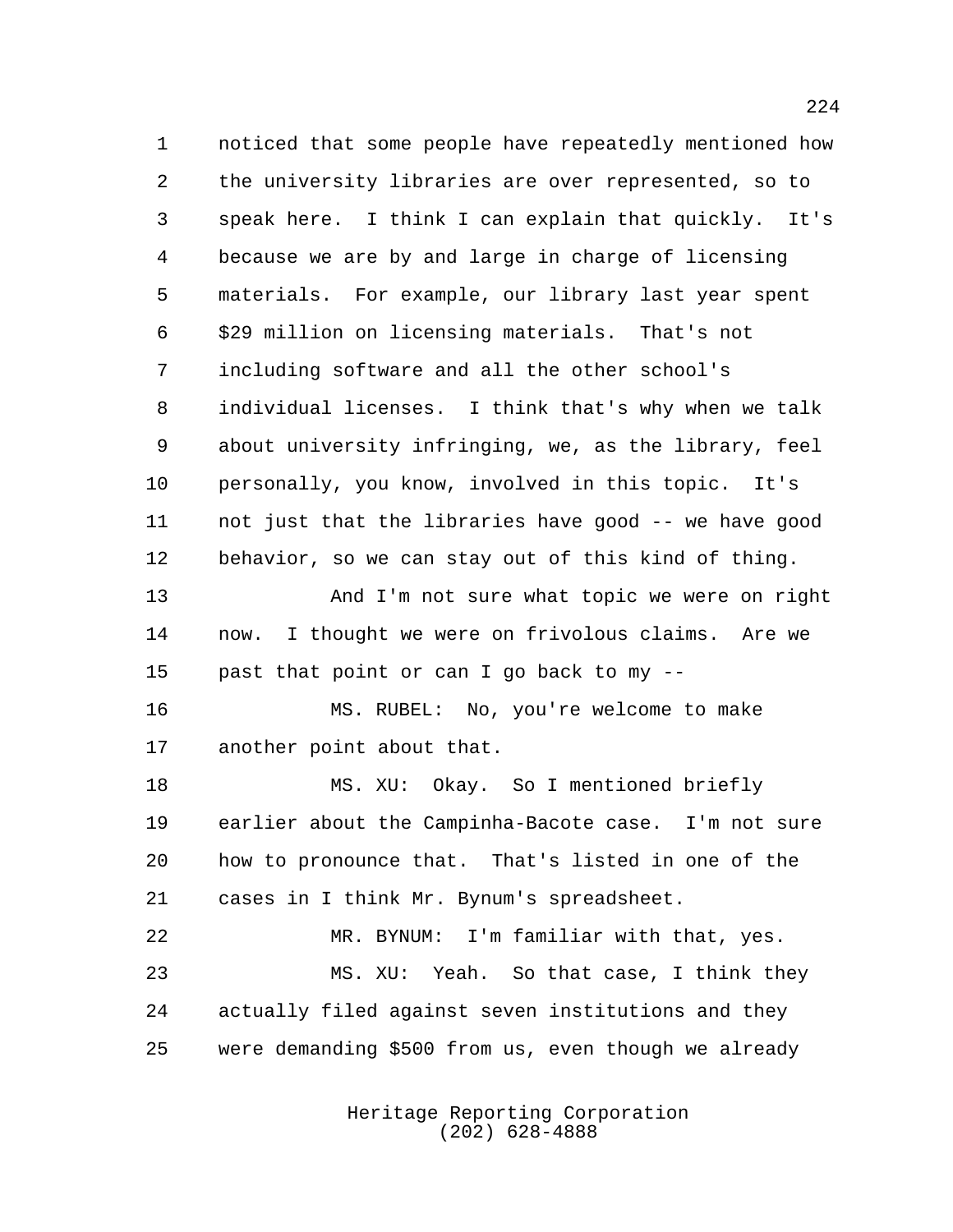had a license to use their material. So when we learned they are just throwing these threats against all these, our sister institutions, we decided to defend the case. And that case, even though we only hired a local law firm instead of a leading national firm, it still cost us more than \$10,000. So to me that's a good example of a frivolous lawsuit. 8 MS. RUBEL: Mr. Vockell, did you have another comment? MR. VOCKELL: Yes. I was just going to -- I believe Mr. Bynum was speaking about the DynaStudy case that was on his list. It was DynaStudy -- MR. BYNUM: Yes -- 14 MR. VOCKELL: -- versus --15 MR. BYNUM: -- DynaStudy, yes. MR. VOCKELL: Thank you, sir. You can see that case at 325 F.Supp 3rd at 767 out of the Southern District of Texas from 2017. That's a case where sovereign immunity was not a defense. And under Texas law, I think that's something we need to consider, you know, state to state. There are different laws and it kind of goes to the issue of state remedies, that the Texas legislature has different kinds of governmental immunity for different types of subdivisions. So a school district is not considered an arm of the state.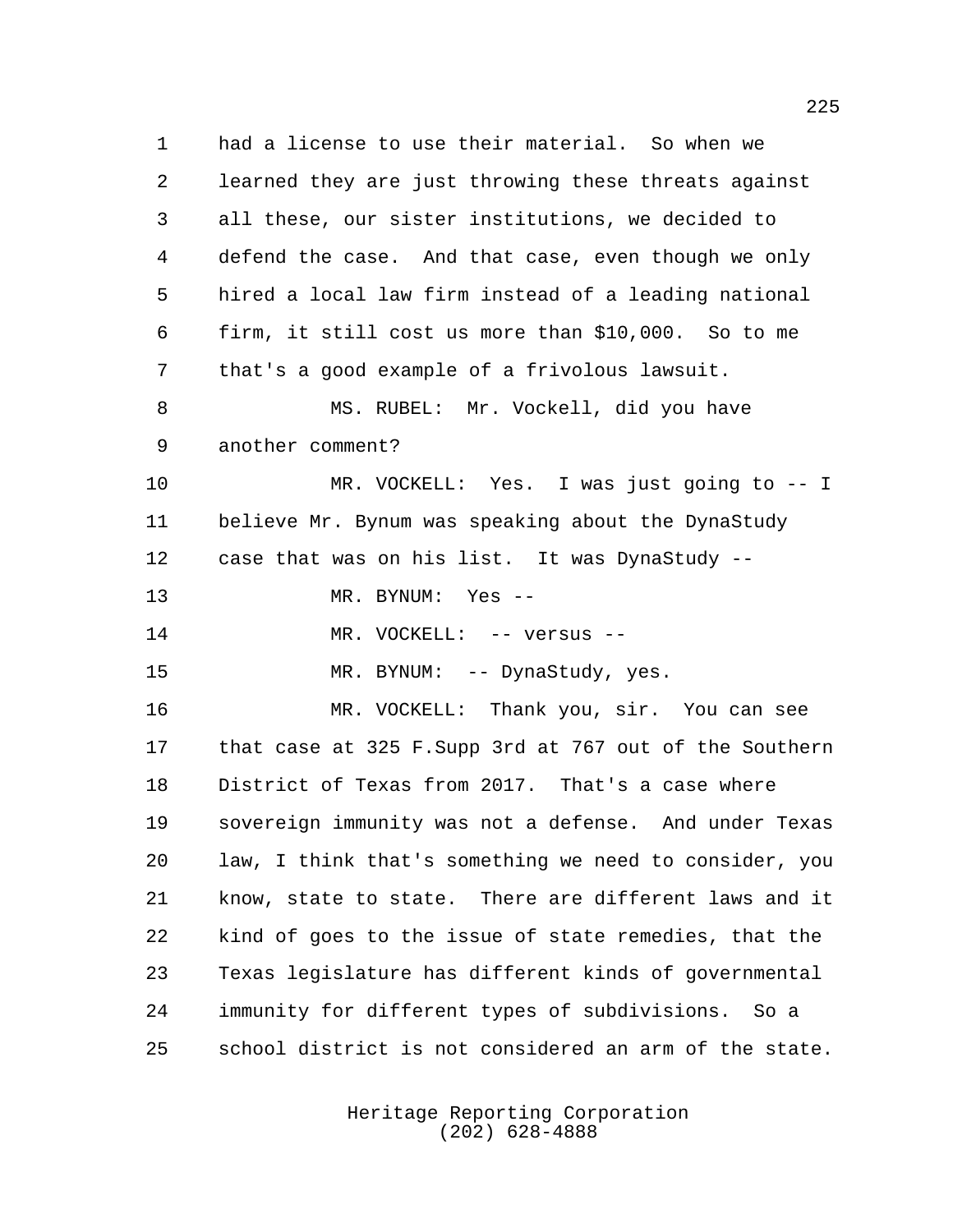And so, you know, that's a case and several of the independent school district cases by DynaStudy on the list are ones where there were settlements, as Mr. Bynum noted, nearly an eight-figure settlement.

 MR. BYNUM: When you stop and look, Houston School Board a year-and-a-half earlier won another case because they did use the sovereign immunity defense and that was a case decided by Judge Rosenthal, the chief judge in Houston, and she wouldn't make a mistake and if she ruled that that was a sovereign immunity case, she knew what she was doing. And a year-and-a-half later in the other case, the Bracewell law firm forgot to do that and that's what came up later. After the decision was made, all the hullabaloo came out and the stink, what happened on that school board, how it is allowed to happen like this.

 You know, the lady in Marble Falls that won the case, she got lucky and I'm glad it worked out good for her. But, you know, as her attorneys explained to me, you know, in all likelihood, if they had been doing -- the Bracewell firm had been doing their job properly, they would have filed the sovereign immunity just like the other case done by another law firm on behalf the Houston school board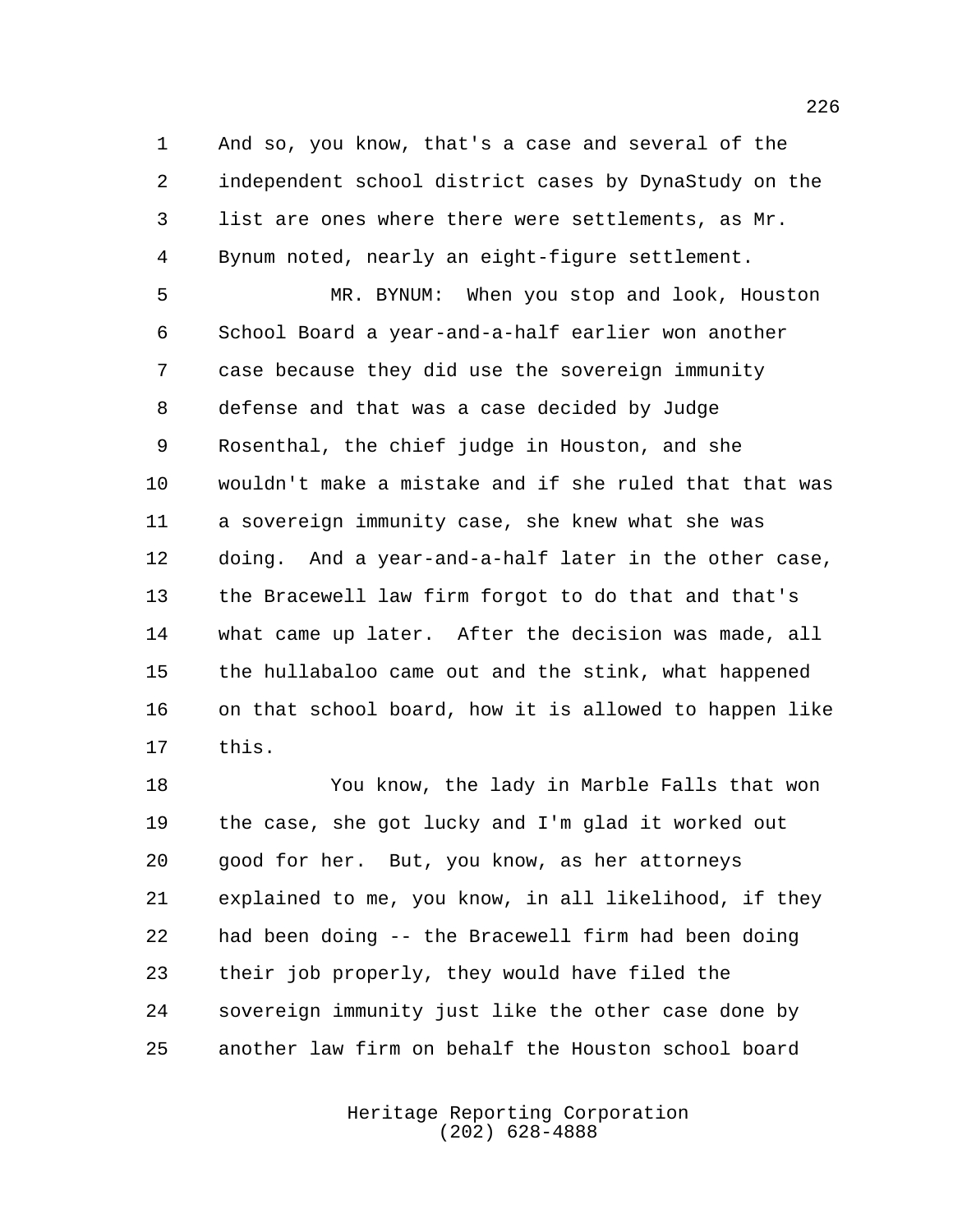and they won. Bracewell didn't do that and they lost when they got faced with the facts. That's the real story. And when we go to court in New Orleans, your friends and colleagues are going to find out what the real story is.

 MS. RUBEL: I think this is a good segue to talking about asserting claims in state courts, so I guess we're backing up in some ways. We have talked about available remedies in federal court. A lot of the comments did mention that there are remedies potentially available in state court. But I want to walk through some of the potential obstacles to bringing claims in state court and hear a little bit about folks' experience trying to assert those types of claims or anecdotes that they might have heard from copyright owners trying to assert claims in state courts.

18 So I want to start with preemption, which I think is probably the biggest obstacle. To what extent does preemption affect the ability to bring claims that are similar in substance to copyright infringement claims in state court? MS. CALZADA: I can speak to that.

MS. RUBEL: Ms. Calzada?

MS. CALZADA: Yeah. So and before I get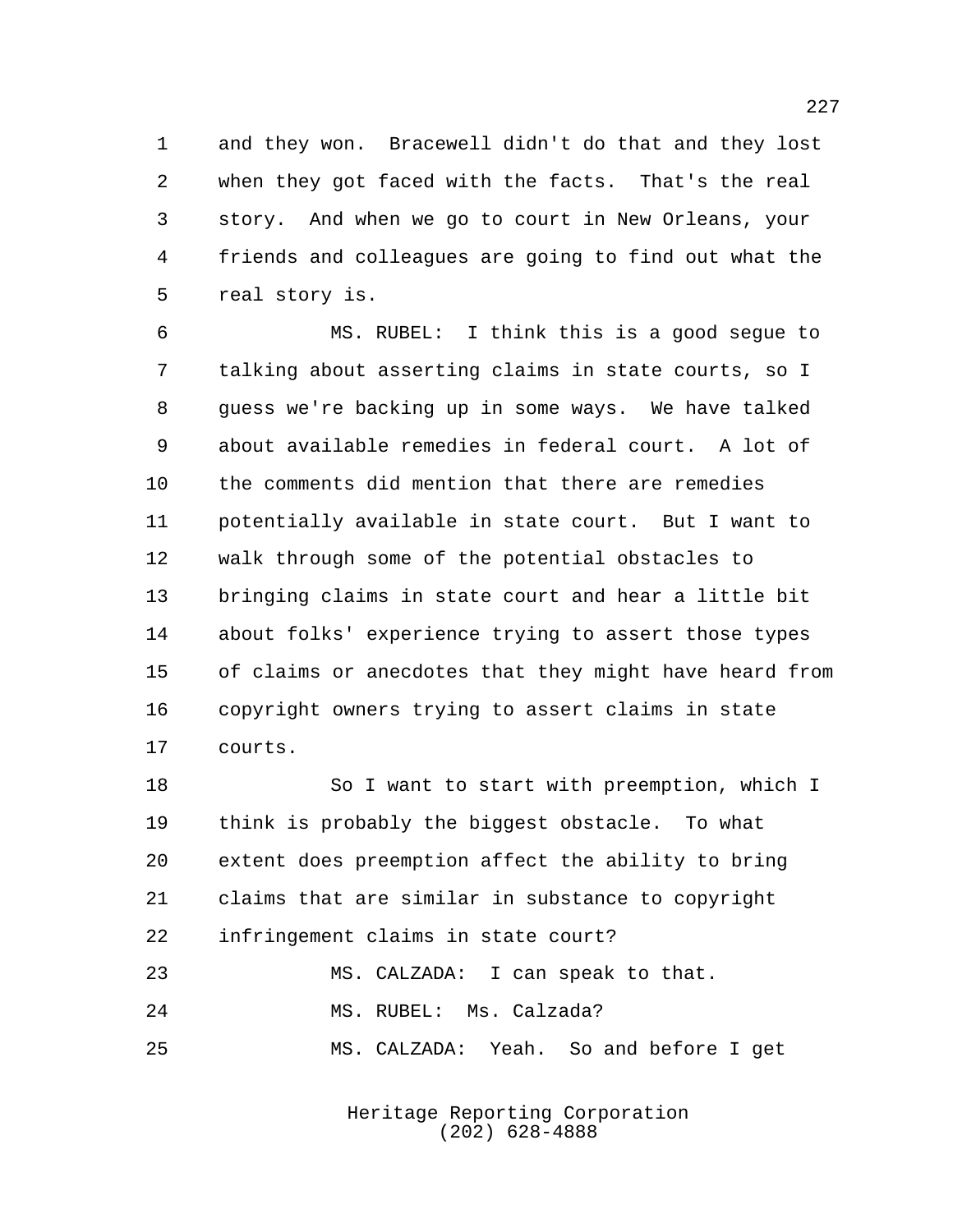into the detail of that, I just want to say the term copyright troll has kind of gotten out of control as a pejorative way to describe copyright owners, who have chosen to pursue their rights. And I think it's important to think about copyright owners as people who have ownership of intellectual property and have rights. What I wanted to talk about, NPPA filed an amicus brief in the case of Jim Olive v. the University of Houston. In that case, Jim Olive is an aerial photographer. These particular photos, he had to rent a helicopter and he suspended himself from the helicopter with a harness to take these very unusual and unique photographs.

 They were infringed by the University, which removed the copyright and attribution information and used it on several web pages promoting the business school. So this wasn't a library or scholarly use. This was marketing, something that every business entity in the state uses or does on some level. So there's no fair use question here.

 And the Fifth Circuit at the time had already held that sovereign immunity protected state entities from copyright infringement suits. And so he filed a state law takings claim and the state did file a plea to the jurisdiction, arguing that the claim was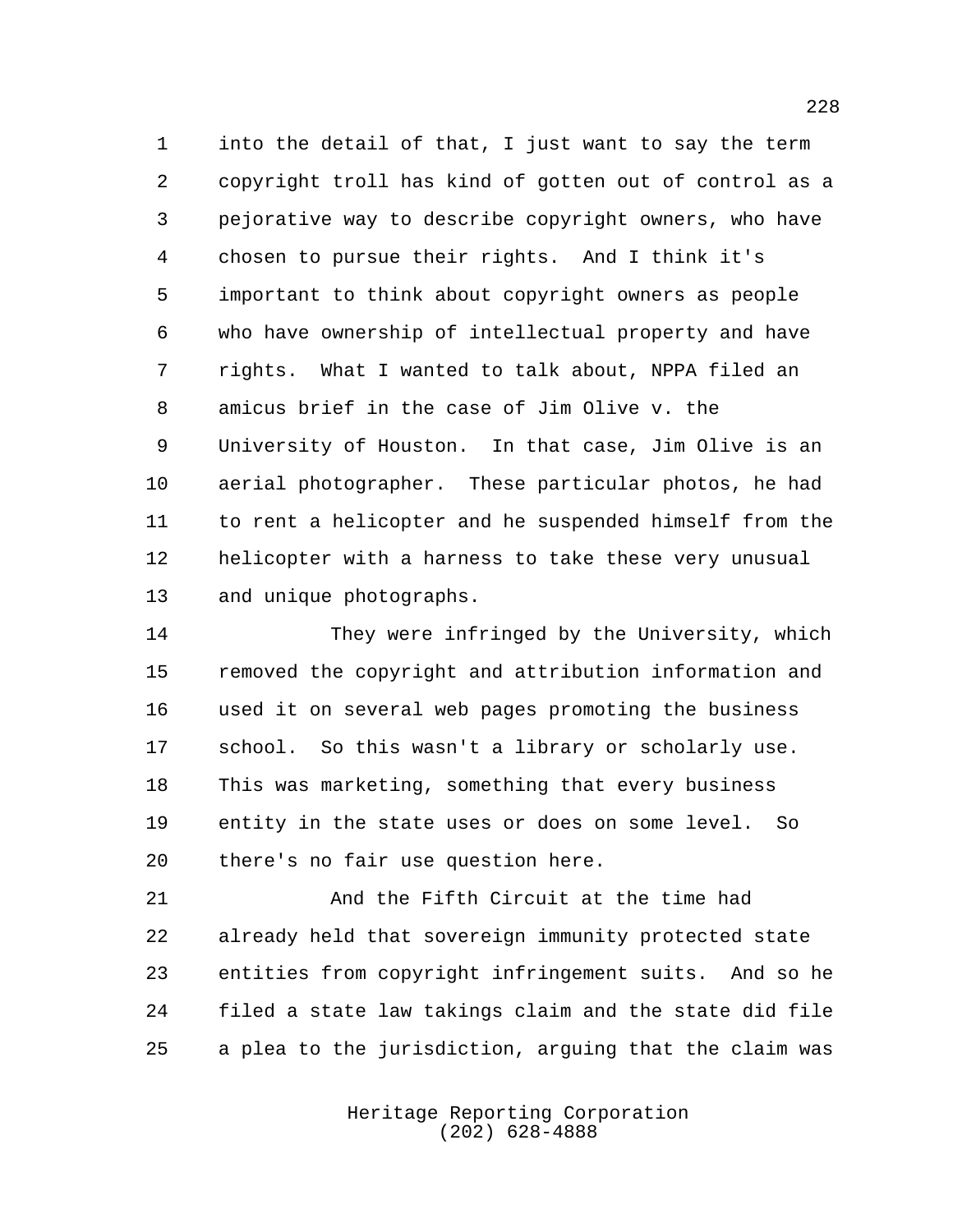preempted by the Copyright Act and it wasn't a valid takings claim.

 The district court initially denied the jurisdiction, but an intermediate appellate court concluded that copyright infringement was not a takings claim and they had an extensive discussion in the opinion about preemption and how copyright applied to this case and how sovereign immunity fit into a copyright infringement claim against a state entity and ultimately held that it was not a takings claim. MS. RUBEL: Yeah, that's a great example and

 we will discuss that specific case and the availability of a takings claim in just a moment. Mr. Band?

 MR. BAND: Yes. So preemption is not a problem in the vast majority of cases and that's because in the vast majority of cases -- again we're talking about we're in 2020, in the vast majority of the cases, the content is licensed by the state entity, whether it's a college, university, a state government, whatever it is, they're licensing the material and so there's always a contract action. And even though I might disagree with some of the preemption jurisprudence with respect to shrinkwrap licenses and click-on licenses and -- browser app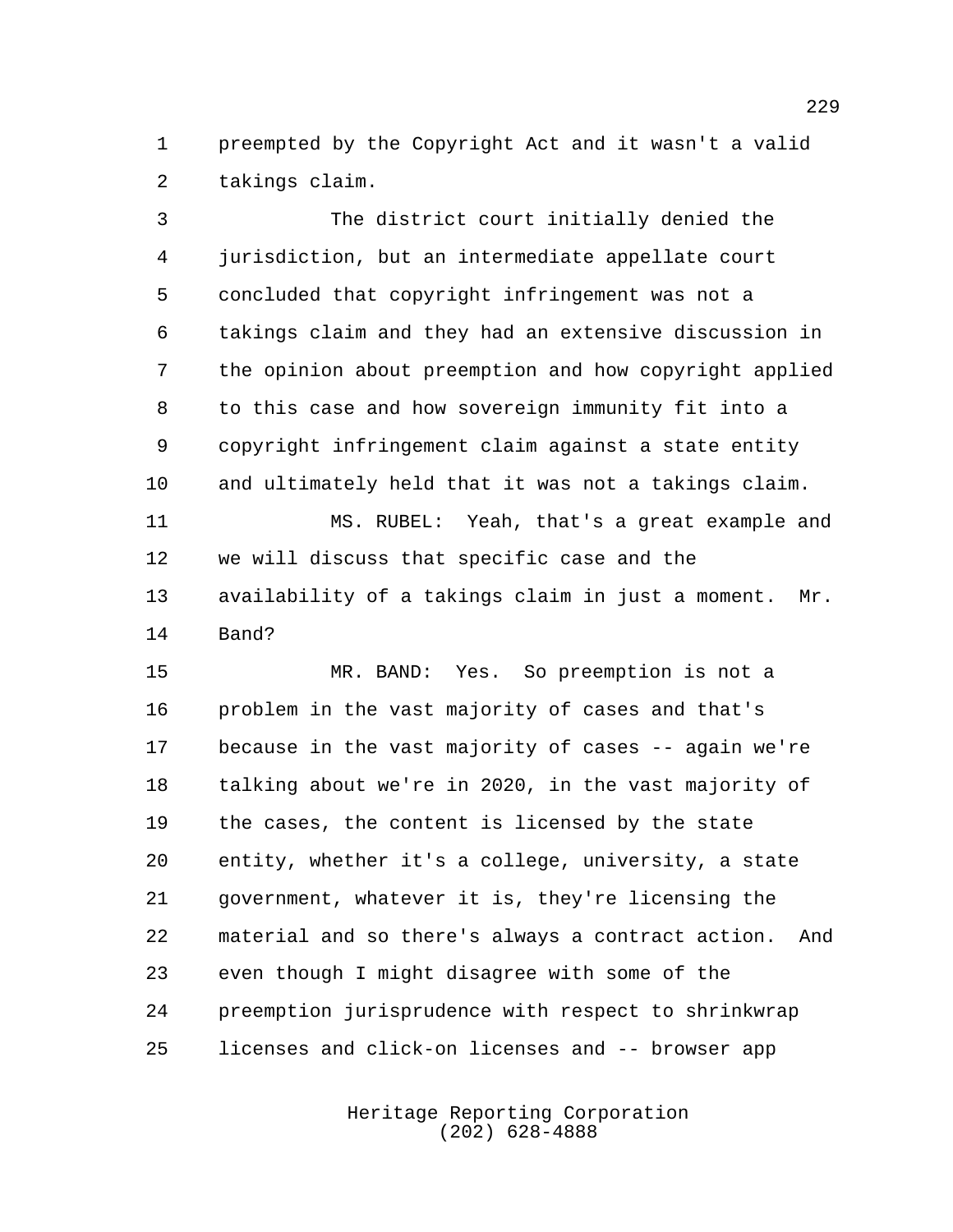licenses, and so on, courts typically, especially in an interaction when consumers aren't involved, courts are not preempting those claims.

 They're finding that there is an extra element and so there is a contract action. And so many of the cases we've talked about today, there was a contract action. We heard about the American Chemical Society and these tests, well, those tests were licensed and so there is a license action that can be brought, a contract action in so many other cases.

 We are talking about some of these cases 13 like the photographer hanging out of a plane. I mean that is the oddball. That is the exception. That is the outlier case in 2020, and in 2020 -- I wouldn't be surprised if 95 percent of the content that ultimately is the subject of what might be disputed is licensed and could be resolved or could be addressed in state court or in federal court even under a breach of contract theory, so no preemption.

 MS. RUBEL: That is a theme that we saw in the comments, the notion that the increased digitization of copyright works made it less likely that a claim would be entirely preempted because of the availability of a breach of contract claim. So --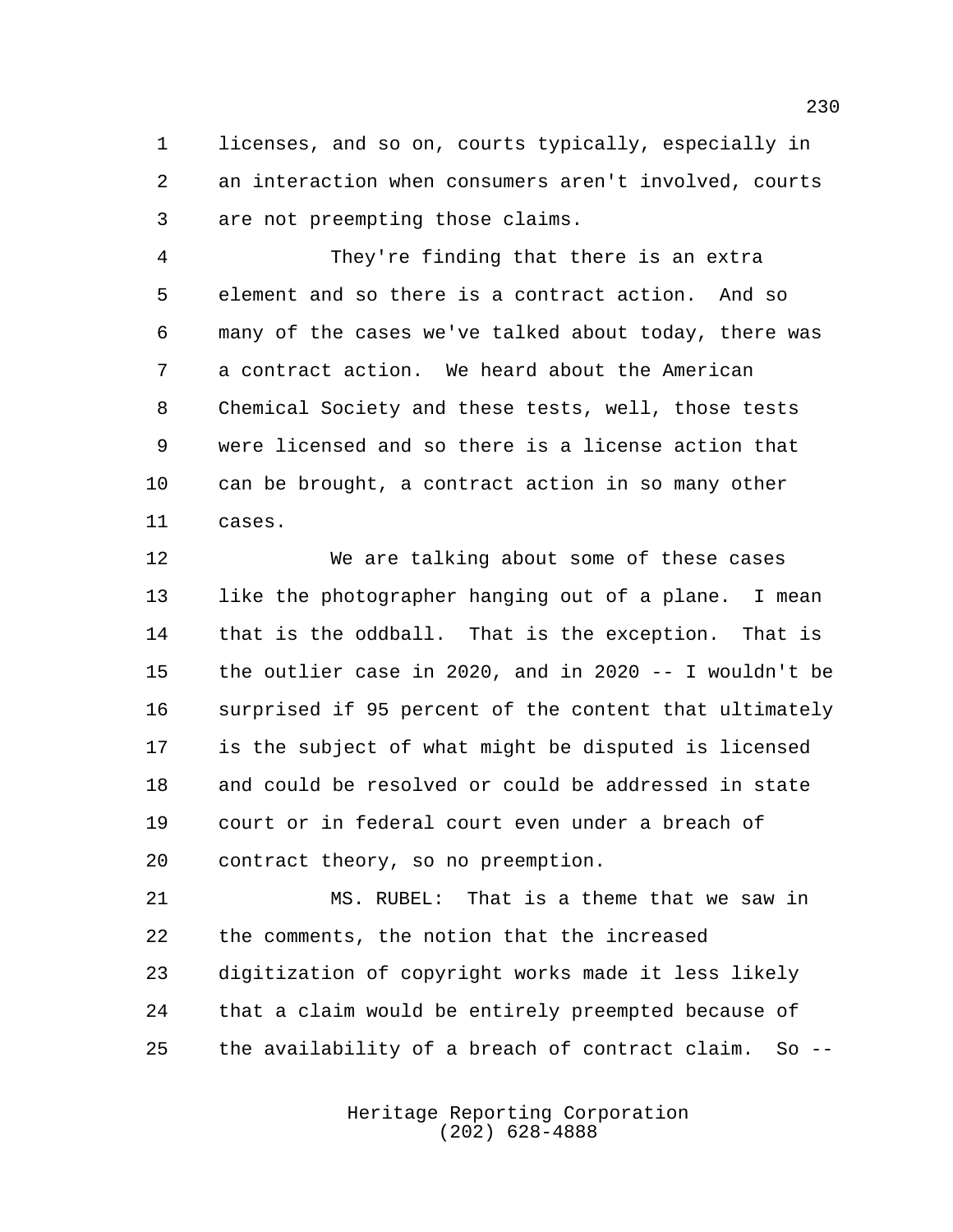MR. BYNUM: Jordana, can I note one thing, please?

MS. RUBEL: Yes, please.

 MR. BYNUM: Yes. All right, the most famous copyright case in the last 25 years is the Denise Chavez case against the University of Houston's Arte Publico Press Division and it made three trips to the Fifth Circuit. But at the end of the day, her attorney, David Gunn, who is with the Beck Redden firm now, but he represented her in all three cases and today, he will tell you that case should have been no more than a breach of contract case.

 It never should have been blown up and got to the Fifth Circuit three times because at the end of the day, the University of Houston kept wanting to reprint her little book, 2,000 copies at a time, because it was a Hispanic book that was selling well. And she didn't do a lot of designing the book and not making changes to it, you know, and she wanted somebody else to publish the book. And they had a big dispute over her contract and she kept saying, no. And at some point, you got to respect, you know, when somebody says, no, I don't want you to reprint this book.

And that was what that fight was all about.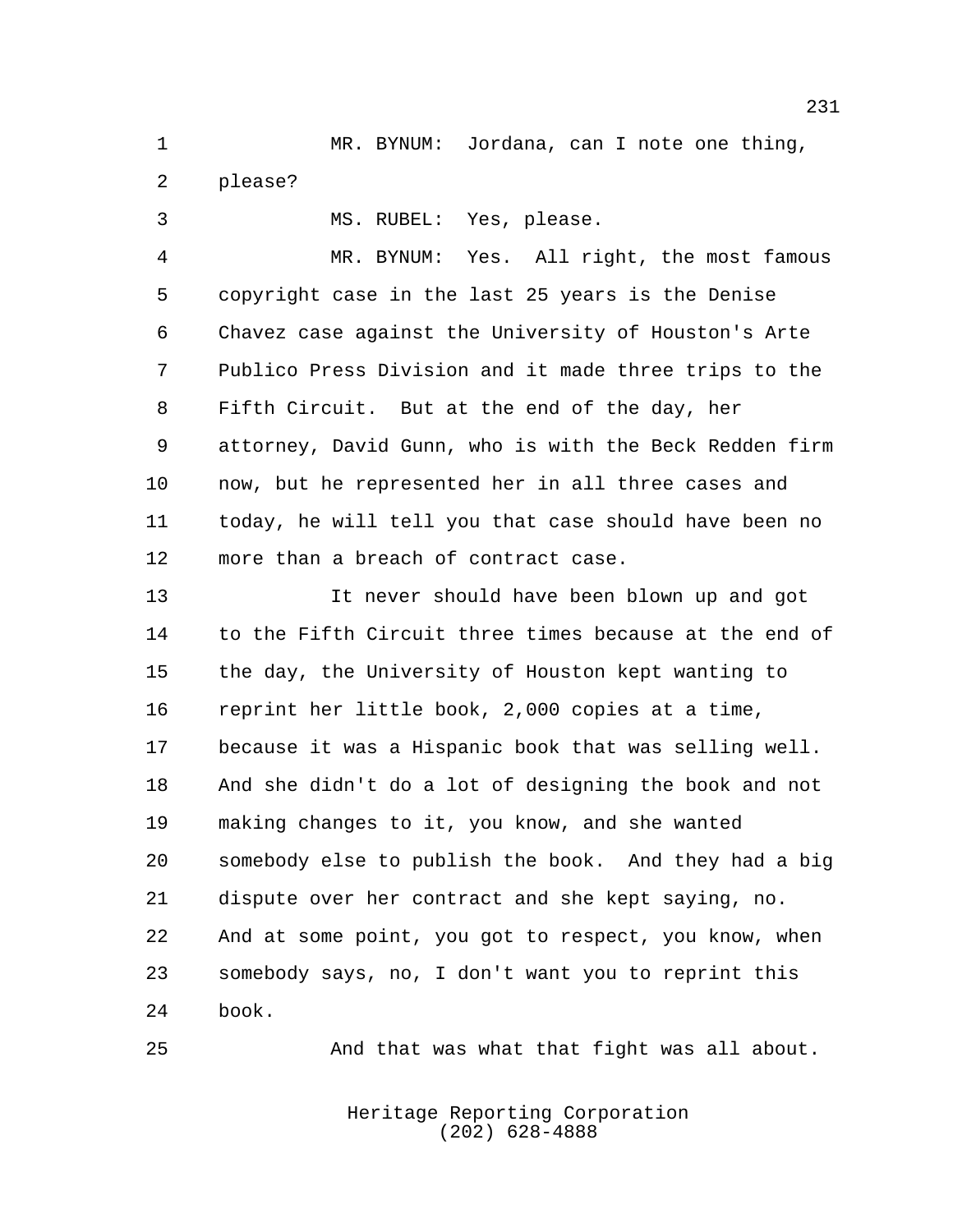And the Chavez case turned out to be the biggest copyright lawsuit in this country for the last 25 years regarding sovereign immunity and everything has evolved around that. But at the end of the day, that case was nothing more than a breach of contract case. It should have been handled in a state court and moved on.

 MR. BAND: And I'll just add that Allen v. Cooper is also really a contract case. There was a contract that the parties disagreed on and things spun out of control. But I think part of the reason why this --

 MR. BYNUM: I agree, I agree with you and I think Rick Allen would also agree with you. But the problem is the State of North Carolina won't sit down and have a proper discussion about the breach of contract.

 MR. BAND: Well, what I -- MS. RUBEL: Let's let Mr. Band finish, please.

 MR. BAND: Yeah. My point is I think again every case is different, but the appeal for plaintiffs and the reason why they prefer copyright as opposed to contract is the possibility of statutory damages. Under a contract claim, you don't get statutory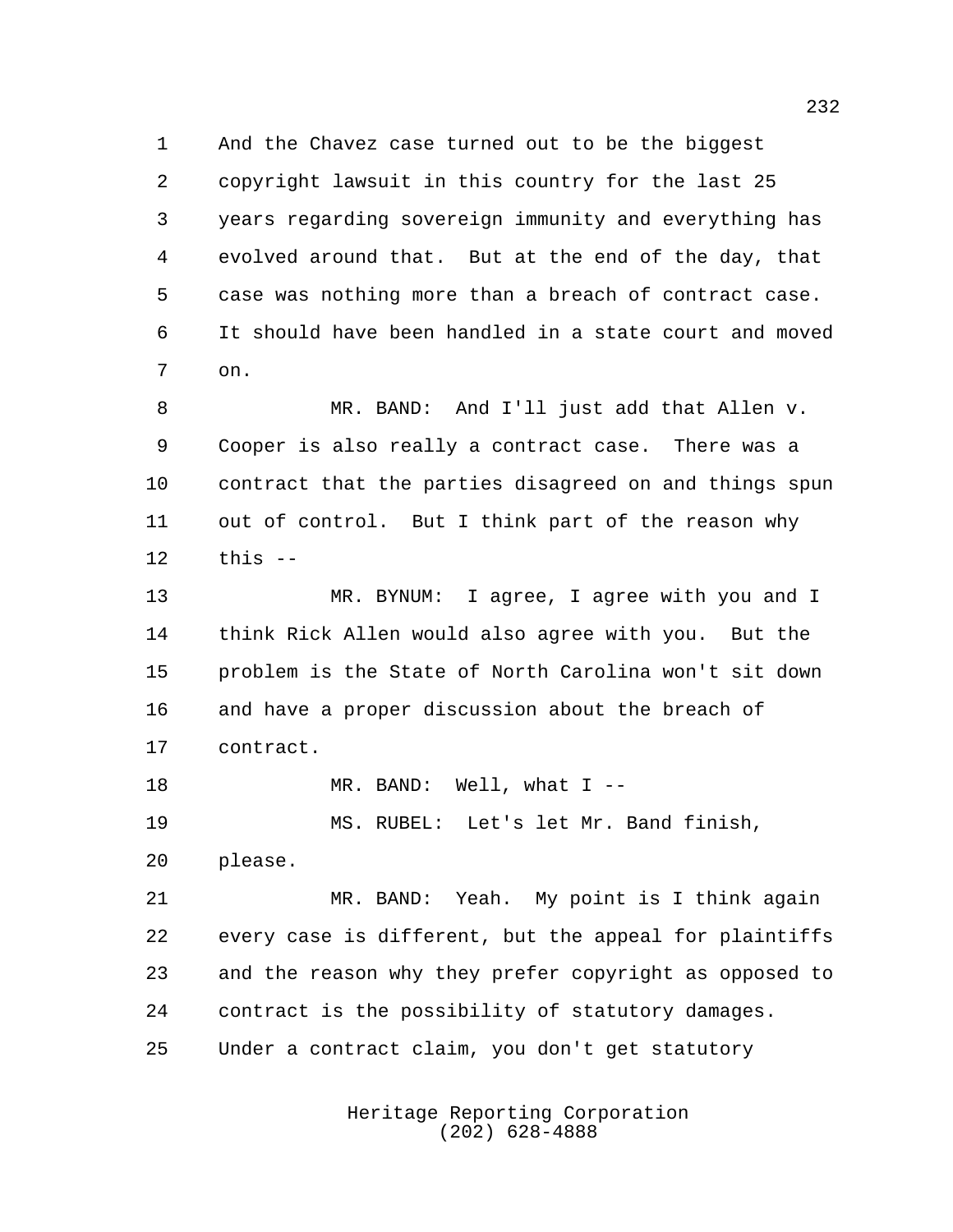damages. You're limited to the actual damages or whatever the damages are in the contract, whereas if you get statutory damages, gee, of course that's much more attractive.

 MS. RUBEL: Anybody from the copyright owner side want to respond?

 MS. CALZADA: Yeah. I'll just say that some courts do look at a contract case and say, no, this is about copyright. This belongs in federal court and they will reject contract claims that are at their core about copyright violation. And so you can't say that you can just bring a contract claim when there's a copyright question and you'll get relief. That just doesn't always happen.

 MS. RUBEL: Yeah. I have seen examples, especially when you're talking about states that aren't familiar -- that aren't in the regular practice with handling copyright cases and they're looking for an opportunity to pass it off to somebody else, where the analysis might not always be consistent with the preemption jurisprudence. Any other points about preemption?

MR. VOCKELL: Oh, I'm sorry.

MS. RUBEL: Yeah, Mr. Vockell?

MR. VOCKELL: I would just agree with what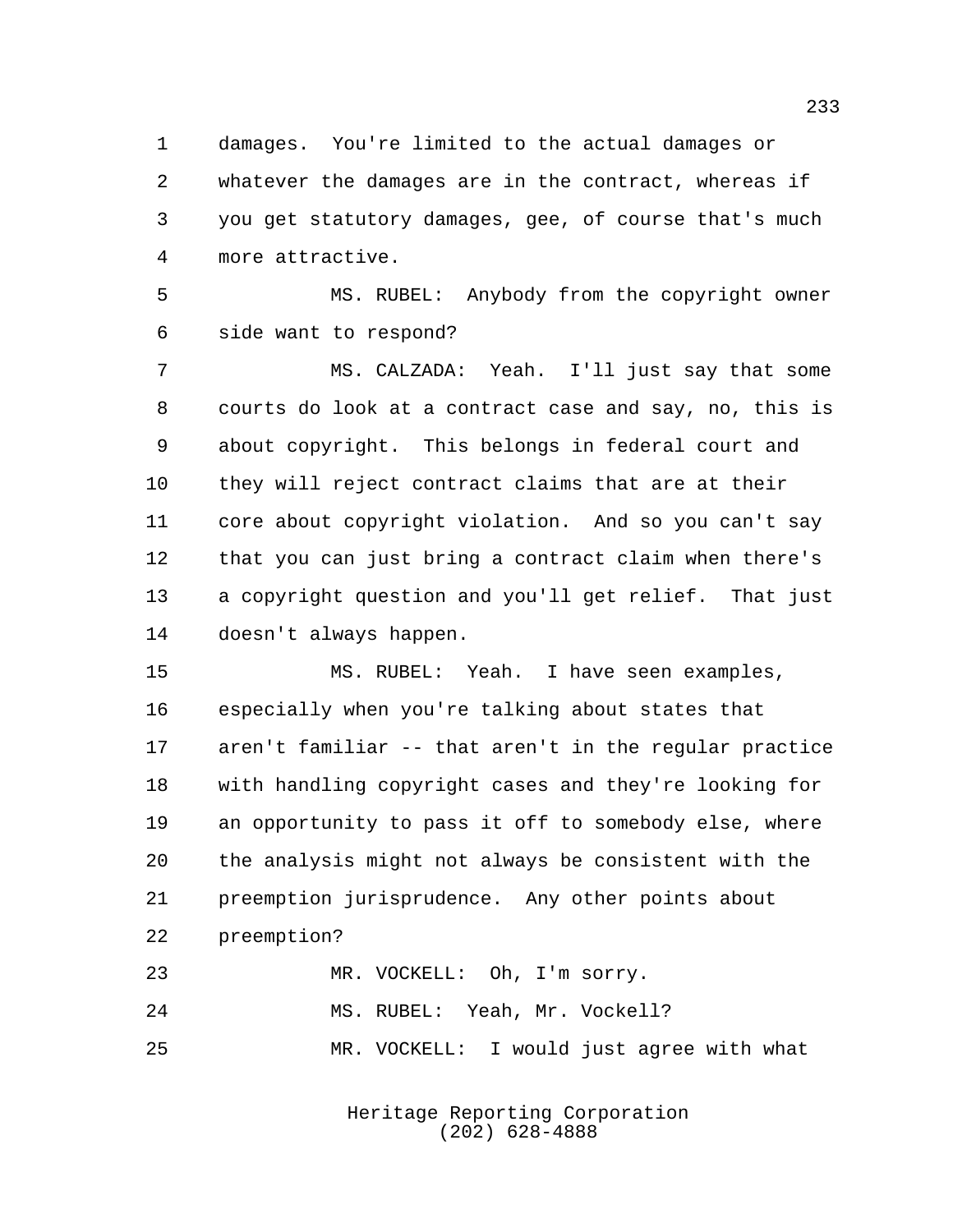Mr. Band and Mr. Bynum said about contract can be an appropriate remedy a lot of times. And just to share for your record, for example, Section 2260 of the Texas Government Code abrogates sovereign immunity for contract claims and has a process to handle it. So, yeah, so software licenses, copyright licenses, all those can be litigated.

 MS. RUBEL: And just because you point -- and not to put you on the spot here, but is there any limitation on the kinds of damages that can be obtained or any cap or is that fully subject to being litigated?

 MR. VOCKELL: Yes. There is -- on the contract claims, there is a cap of \$250,000 that can be raised by legislative action, which is somewhat more routine than you would think.

 MS. RUBEL: Yeah. I think it's quite common to have caps at somewhere in that neighborhood or even lower. Ms. Xu?

 MS. XU: Yeah. So when you bring claims in the State Claims Board, Commissions, whatever they are called, you don't have to worry about preemption. I think in the previous session this was mentioned briefly. So for example in Michigan, if you have a claim under \$1,000, you can bring it in the State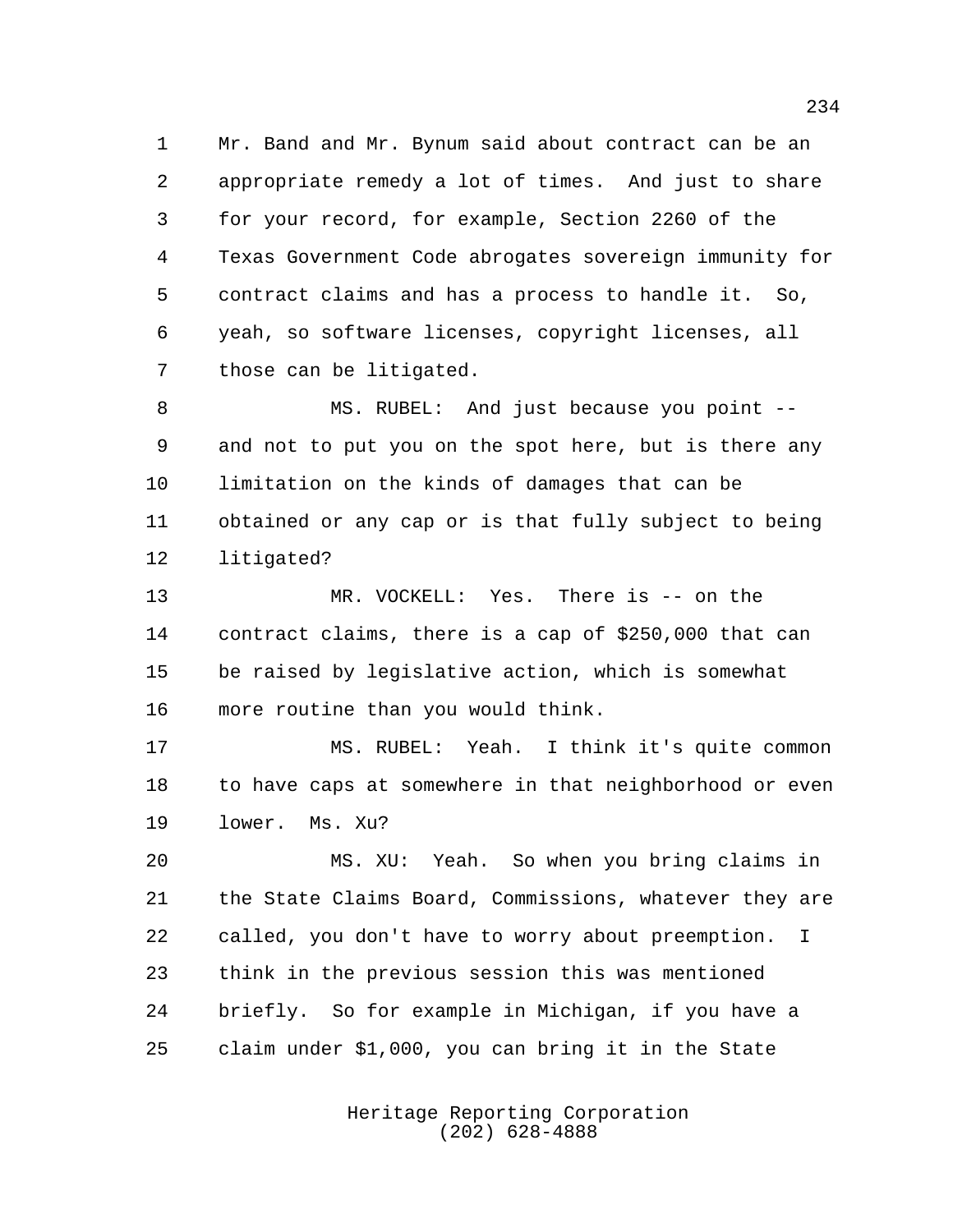Administrative Board. If it's above that amount, you can bring it in the Court of Claims. And I think most other states, if not all of them, have something like that. For example, in Arkansas, there was a case called Infomath v. University of Arkansas, where their claims commission awarded them \$15,000 damages against the state.

 And I also want to mention that we also represent copyright holders. Most of our students and faculty create copyrighted works and we care very much about their copyright. And if people were to infringe their rights, no matter if the infringer is a state or individual, we will try to help them as much as we can. I just noticed you referred to the other side as "the copyright holder." But we're also copyright holders.

 MS. RUBEL: Understand, thank you for clarifying that point.

 MR. BYNUM: And, Jordana, I wanted to note one last thing, if I could, that you started out talking about getting these injunctions against people, so something doesn't happen again and also in trying to tie in the breach of contract part of it. There was a case just like this that had both parts of this. It was a case against the University of Georgia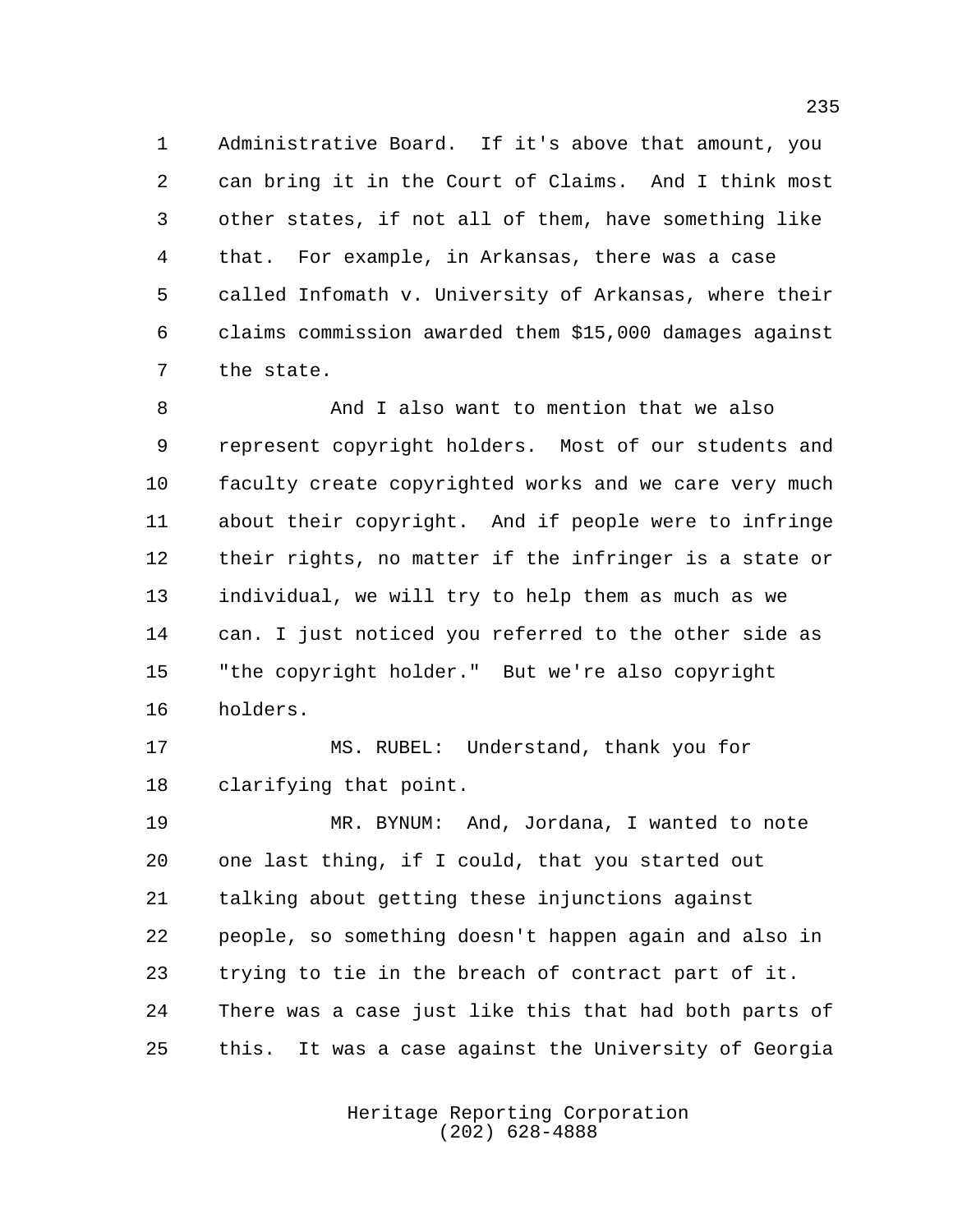about 10 or 12 years ago. And in that case, there was a professor that was teaching students how to take pharmacy, the national pharmacy test, except he was using old tests to help teach his students with and the National Pharmacy Board said, no, you're doing this the wrong way.

 They ended up suing him for copyright infringement. They ended up -- did get an injunction because the professor had said he was not going to do this again, signed the contract, and then came back and was teaching the class again. So they did get an injunction against him to stop him from doing that in the future. And then they went to state court and ended up getting a \$300,000 settlement against the University of Georgia for breaching their first contract.

 So there are some merits in an injunction 18 for certain things and I will agree with that with any of the other folks. There is a certain merit to that and there's also certain merits of taking some of these cases to getting the small claims court -- not small claims, but getting the breach of contract part of it dealt with in state court.

 But in my case, for example, I never had a contract with Texas A&M. They were just people that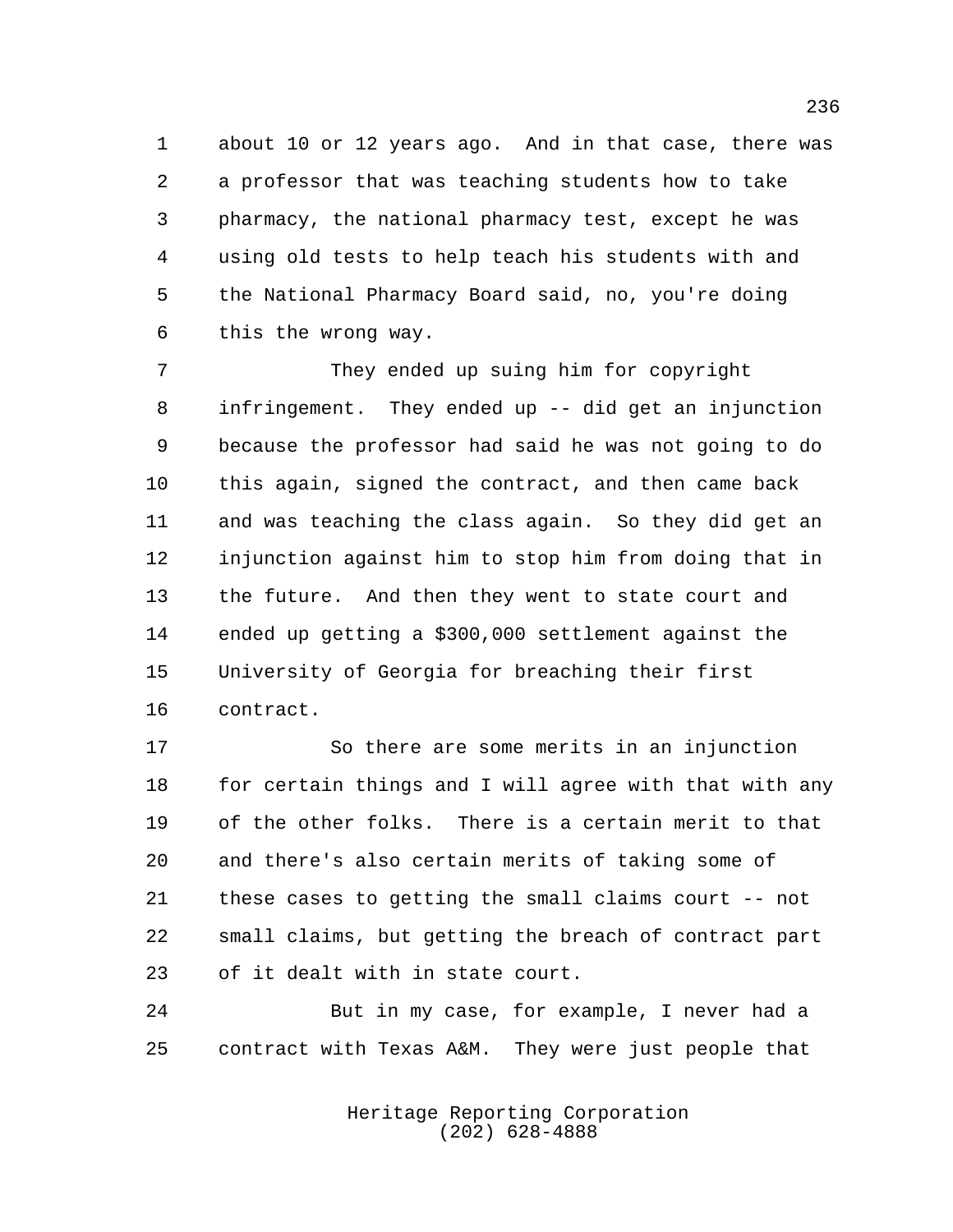came in the middle of the night and took my work and posted it out to 350,000 people. It's those type of people and the type of people that take Jim Olive's stuff and do all the stuff they did with his photographs, you know.

 It's just when you have people like that out there doing really bad stuff, they're the people you got to hold -- be able to hold up and hold them accountable, you know, because that is real intentional effect. When you have people doing lesser things, there should be lesser remedies, you know, to hold them accountable.

 And I don't want to hold libraries responsible because libraries are great places. They do so many good things. But occasionally one may do something wrong. But if you look at all the legal cases in the last 30 years, you will find very few lawsuits against libraries because they're not the one causing all the mischief. It's some of these other people out there, they're causing the real difficult stuff, and that's the reason why we need to be able to hold states accountable for when they cross that line and do the real stupid stuff and don't want to deal with it and try to get it sorted out.

MS. RUBEL: Thanks, Mr. Bynum.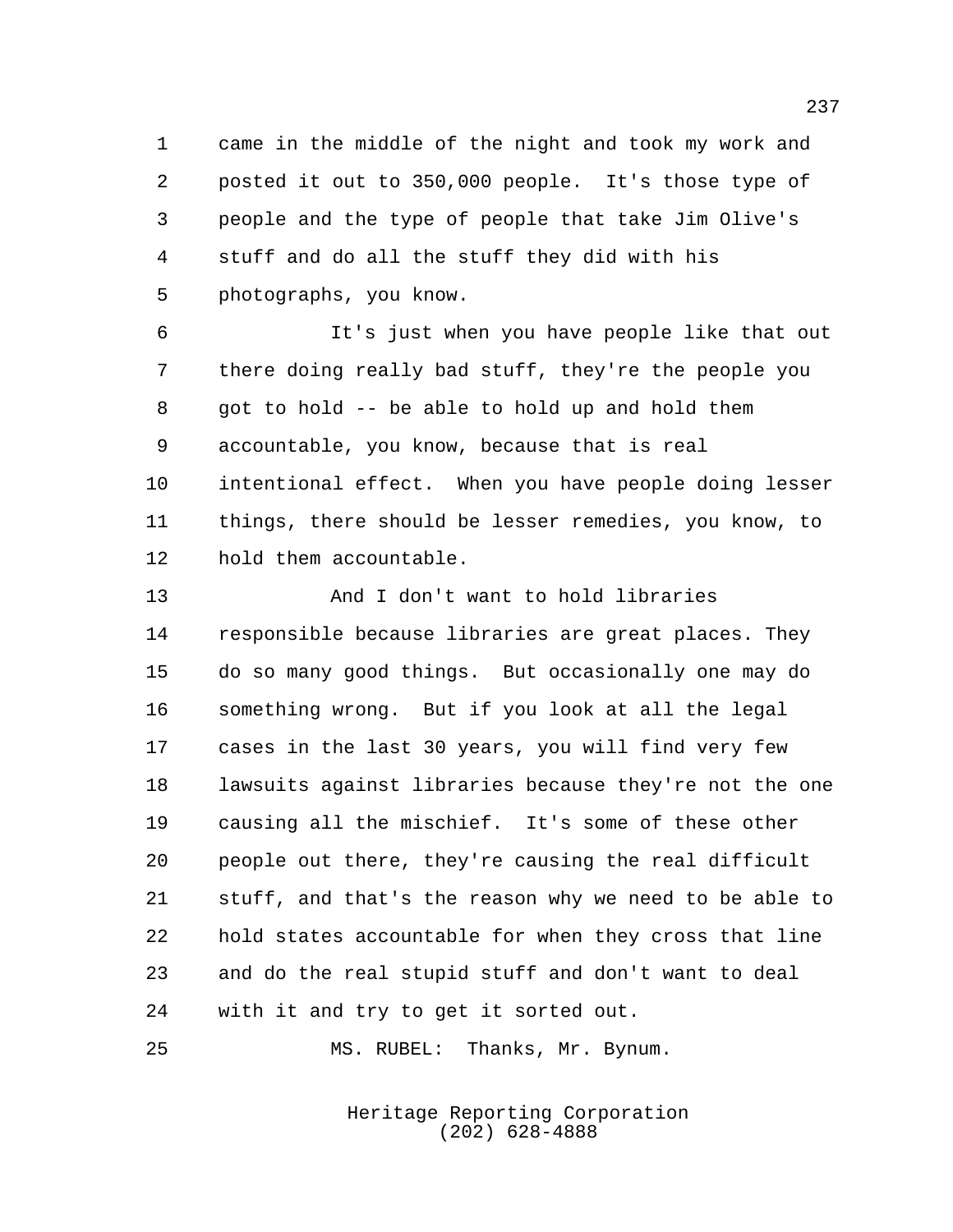1 MR. BYNUM: Thank you. MS. RUBEL: Another point, another issue that might arise when one tries to assert a claim in state court is state immunity. And I know a panelist from Arkansas discussed this previously and there may be other states that have similar laws that either, you know, entirely restrict the ability to bring a claim against the state in state court of set caps or other limitations on the type of claim that may be brought against a state. I know Ms. Xu just talked about another avenue for bringing claims up to a certain dollar amount in her state. Others might have other experiences. I'd be interested in hearing if anybody has comments on the issue of state immunity in state courts. MS. XU: Just a quick note, I don't think there's a cap in Michigan for the Court of Claims. MS. RUBEL: Oh, I'm sorry, I thought you said that you were able to bring a claim -- MS. XU: Oh, that's for State Administrative Board. MS. RUBEL: I see. Mr. Vockell? MR. VOCKELL: Yes. So there is a process in

Texas for if there's a case where the state has full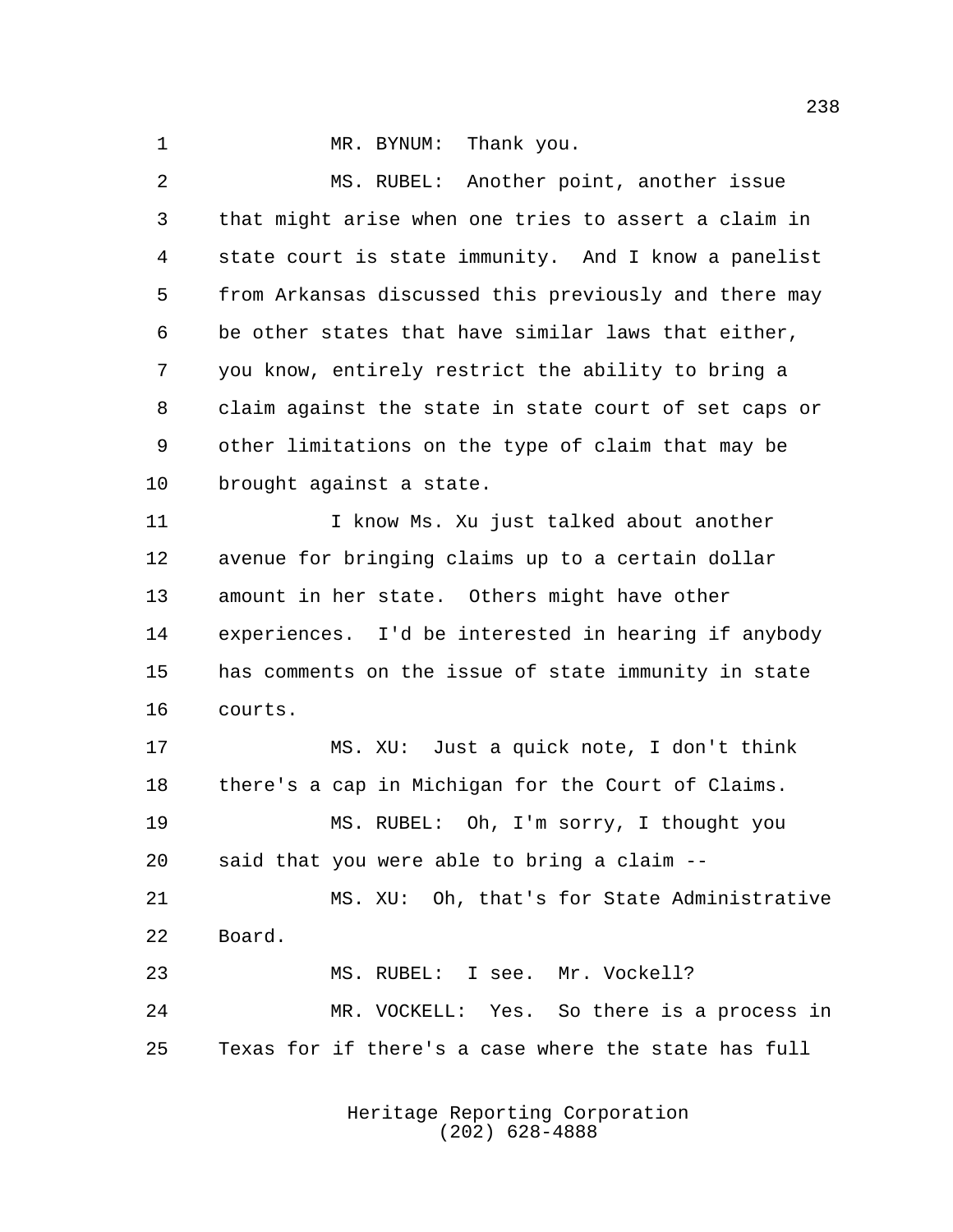sovereign immunity, wouldn't be able to be served, it would be a case that would make Mr. Madigan very upset because he doesn't like sovereign immunity -- that you can get a legislative waiver if it's a unique case where sovereign immunity shouldn't bar the claim. And you all can look, there's a case, the

 Railroad Commission v. Gulf Energy from the Supreme Court of Texas in 2016. So that is, you know -- it's not the most common remedy, but it's a remedy. Allen v. Cooper talked about is there due process, well, here's a process for egregious cases.

 MS. RUBEL: Do you know if that has been raised in Mr. Olive's case in Texas?

 MR. VOCKELL: I don't. To the best of my knowledge, Mr. Olive's case is pending before the Texas Supreme Court on the specific issue of whether a takings claim is cognizable for a breach of copyright. So he may have a -- there may be a state remedy, you know, for takings in Texas after the Supreme Court rules on that.

 MS. RUBEL: Any other comments on state immunity or other procedures through which one can sue a state?

 (No Response.) MS. RUBEL: All right. Let's talk about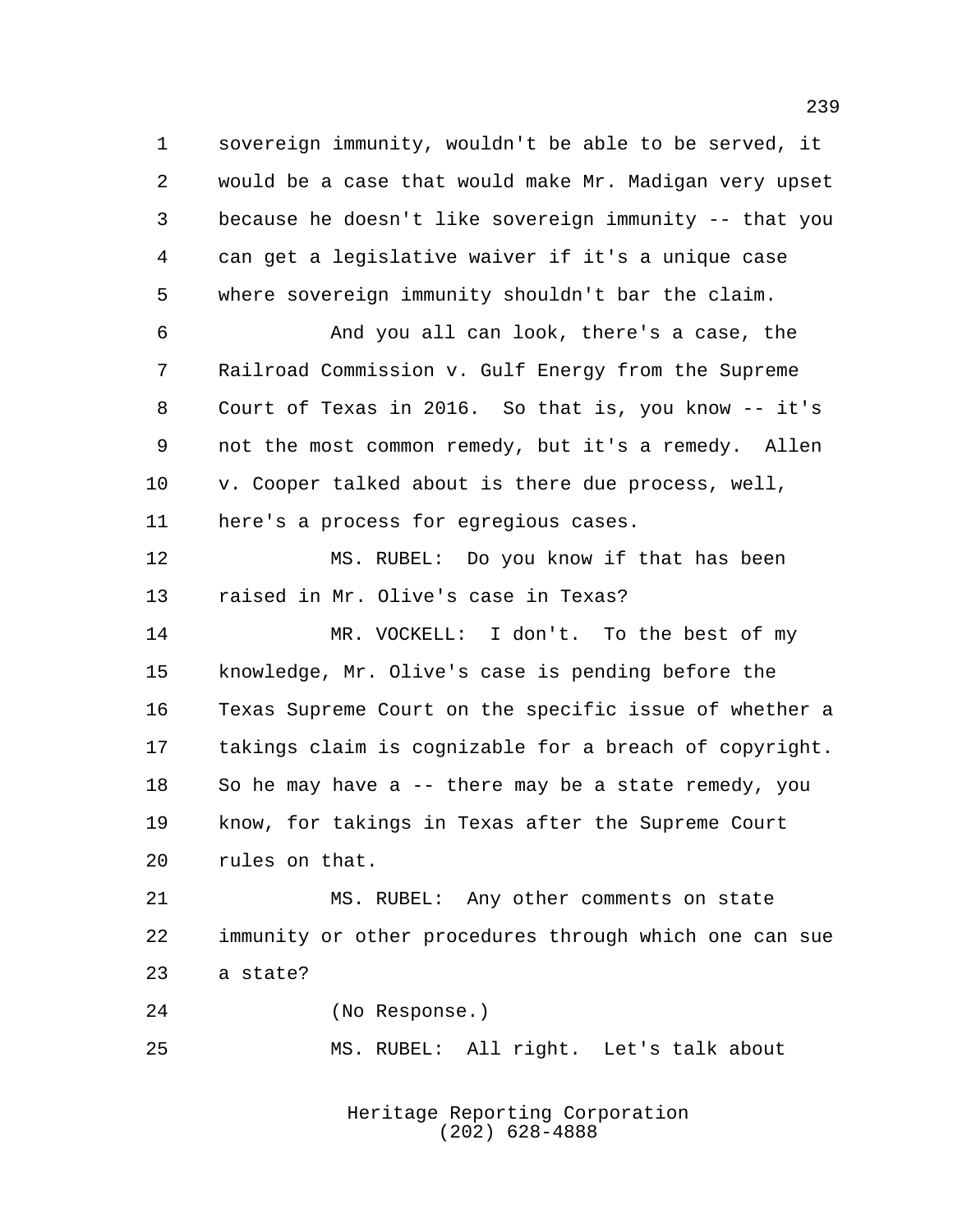takings claims then. We've talked a little bit just now about Mr. Olive's claim against the University of Houston. In that case, as Mr. Vockell just summarized and Ms. Calzada talked about this as well a few minutes ago, the Texas Court of Appeals held that there was no takings claim available under the Texas state constitution or the U.S. Constitution for copyright infringement. And my question is, do you think that case was correctly decided? MS. CALZADA: Well, we filed -- 11 MS. RUBEL: Ms. Calzada? MS. CALZADA: We filed an amicus brief urging that the intermediate court holding be overturned, so I guess we would have to say no, we don't believe that was correctly decided. Part of the intermediate court's argument was that, the discussion was that because they didn't take the whole copyright, it wasn't a takings in the way other takings would be considered and they compared it to other sort of interferences and, you know, meaningless trespasses. 21 I have the term right here, hang on, the

 specific term used was transitory invasion, you know, so something along the lines of the state walking across your land. I think that that ignored the damage, as I discussed earlier, the market damage that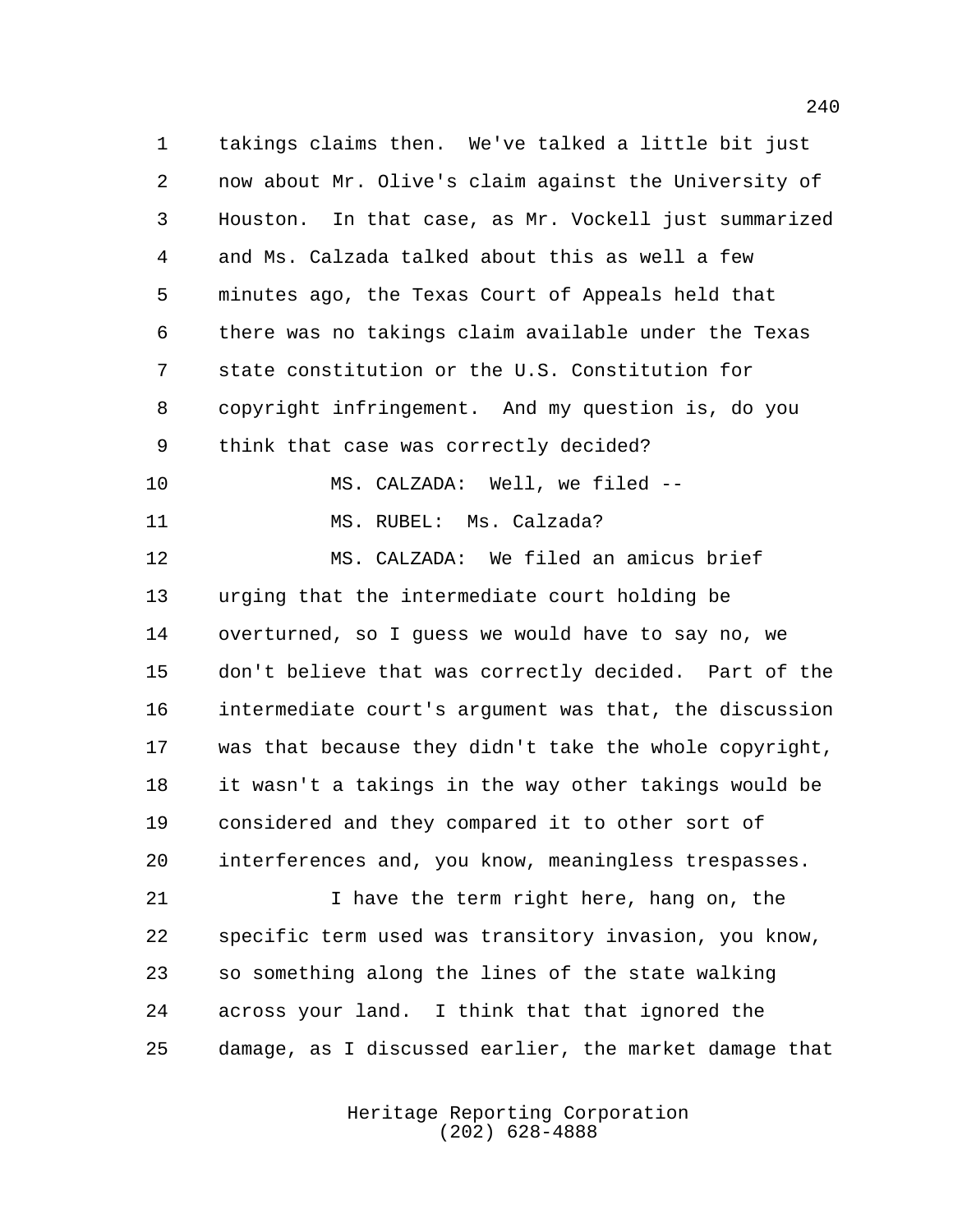happens when an infringement takes place.

 Remember, this was a unique image of the City of Houston and so a photographer is going to license their work in various genres and sometimes will offer exclusivity. And you're definitely not going to want two universities in Houston to use the same photograph. And so if he had a private university that wanted to license his work, they're not going to want to license it because a competing university is using the work. And so to just sort of say, "well, he still owns his copyright, it's not like they took the copyright from him," ignores the damage to his intellectual property.

14 And we talked extensively in our briefing about how using a work without permission does damage the intellectual property. It damages the rights and relationships that you have with licensees and it damages exclusivity or the potential for -- I mean even the potential for exclusivity is limited when people know that someone can come along and infringe with impunity and so it's very difficult to offer exclusivity when you know that that's not really possible.

 And so I think it's really -- I'm hopeful that the Supreme Court of Texas will understand that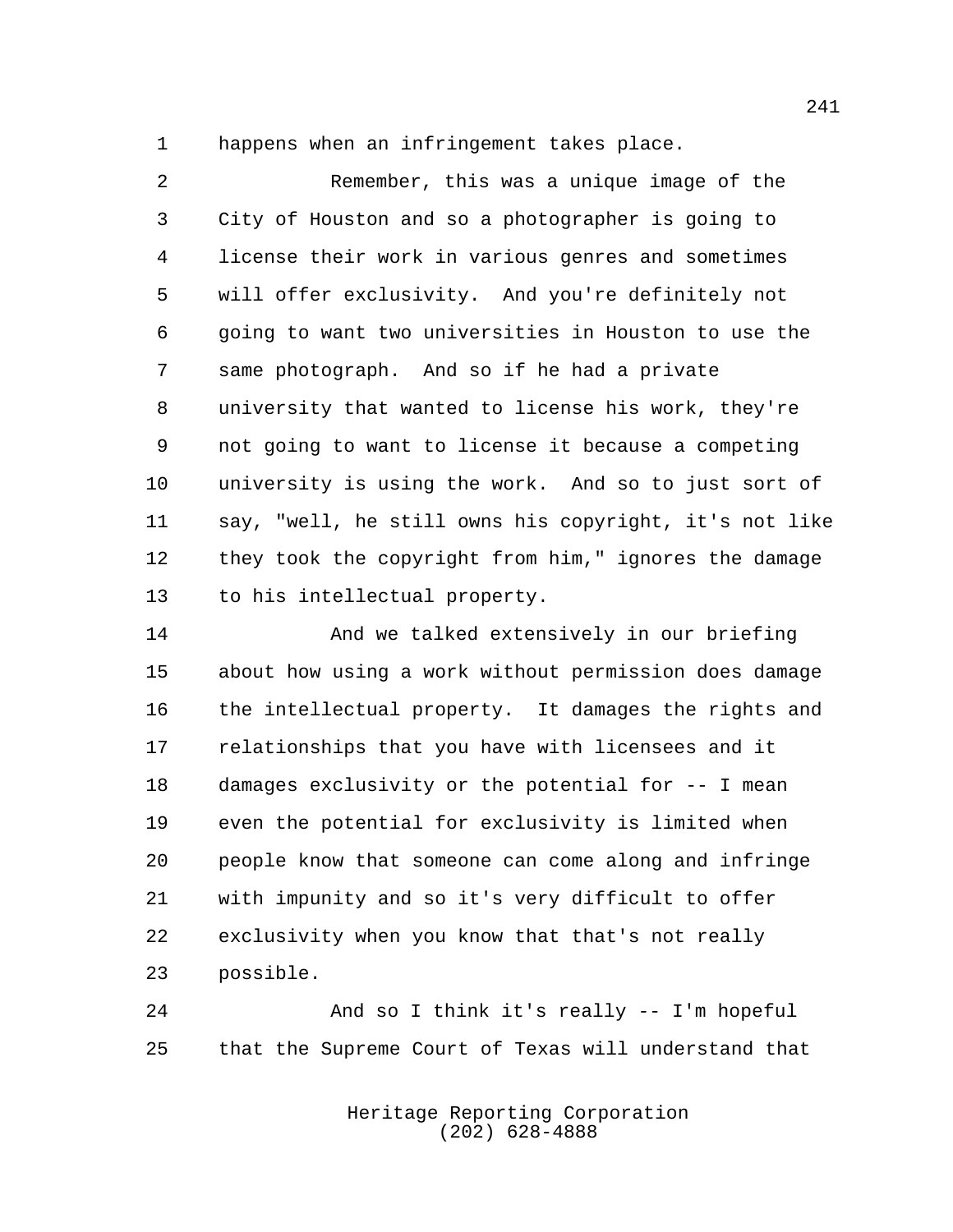there is more to the value of intellectual property than just owning it and that the use of it has a value and when it's taken, it's taken a piece of it, a chunk of it and sometimes a very valuable chunk.

 MS. RUBEL: Ms. Olson, did you want to say something about that?

 MS. OLSON: We've talked a lot about exclusivity and I was -- two competing thoughts came up in this. One is, I know Mr. Olive allowed a newspaper to come into his studio and take photographs of a dozen or so of his works. Would the newspaper running an article sympathetic to Mr. Olive featuring fairly decent size reproductions of his work jeopardize exclusivity? And seriously, I really don't know if that would that be something that -- how that would impact. And then there was a comment that was made in an earlier session that I also -- I'll stop with the question I asked exclusivity first.

 MS. RUBEL: All right. We'll come back to you. Ms. Calzada, did you want to respond to that? MS. CALZADA: Yeah, sure. No, because you

 don't have a company that is in the business of marketing the university, that is using it for the purpose of marketing the university, that is competing with an existing client. And also, you have -- I mean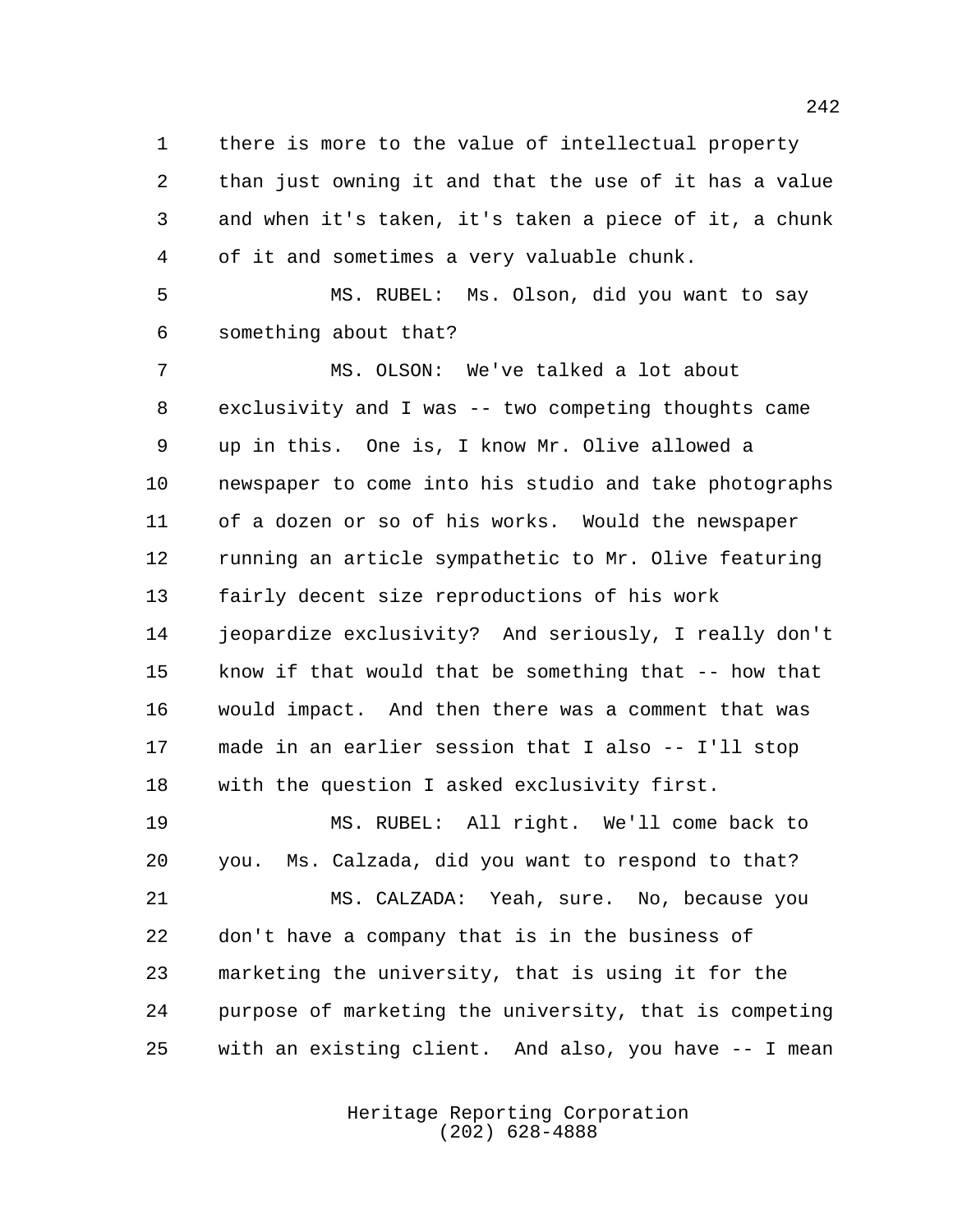that was with permission, you know. If he had exclusivity concerns, he chose to let them in. He has control over that.

 You know, there's certainly a fair use argument when you're reporting about a lawsuit that involves a photograph. And so there's other questions there, but I think that's a disingenuous question to say that that's threatens exclusivity, reporting on the lawsuit. To me, they're two different -- they're in separate columns of use and questions.

11 MS. RUBEL: Mr. Band?

 MR. BAND: So when Ms. Calzada was talking about the trespass, I just wanted to mention one more thing related to trespass and also preemption because I don't know the list of legal theories you're going to get to. So I just want to mention that one of the other state theories that can be applicable if the fact situation doesn't allow for a contract action would be trespass to chattels. So if a university doesn't have a license to the content, but let's say is going on to someone's server -- again we're talking in the year 2020 and this happens, where people someone might go on to a server and get access that way to the photo without a license, there can be a trespass to chattels action.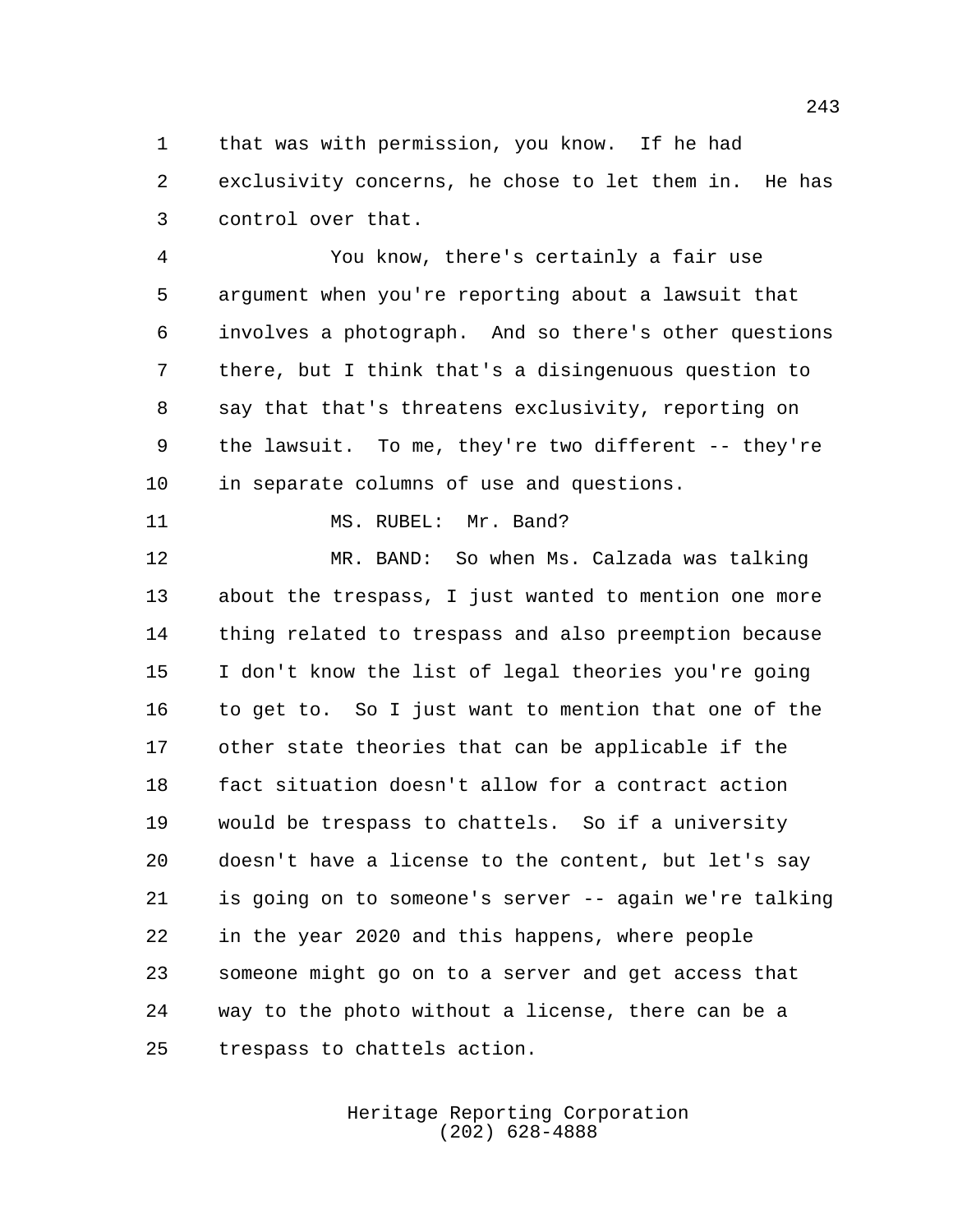Similarly, a lot of states have state versions of the Computer Fraud and Abuse Act, which reached going on to a computer and taking something without authorization. That, too, would not be preempted and would be subject to liability under state law. So depending on the fact pattern, there's often a way to get to the state actor who is behaving badly.

MS. CALZADA: Can I --

10 MS. RUBEL: Sure.

 MS. CALZADA: -- add on to that? I think we're twisting ourselves into a pretzel, trying to come up with other ways that we can bring what is in essence a copyright infringement lawsuit when what needs to happen is for copyright remedies to be available. I think we could probably expand -- I mean there's a lot of creative mental energy in this room and I'm sure that we can all expand on different creative ways to approach copyright.

 But in the end, it's copyright and a copyright infringement should be addressed as a copyright infringement and we shouldn't have to do somersaults. And these are all theories. None of these have been tested or successfully tested, I should say. And so I think the ultimate question is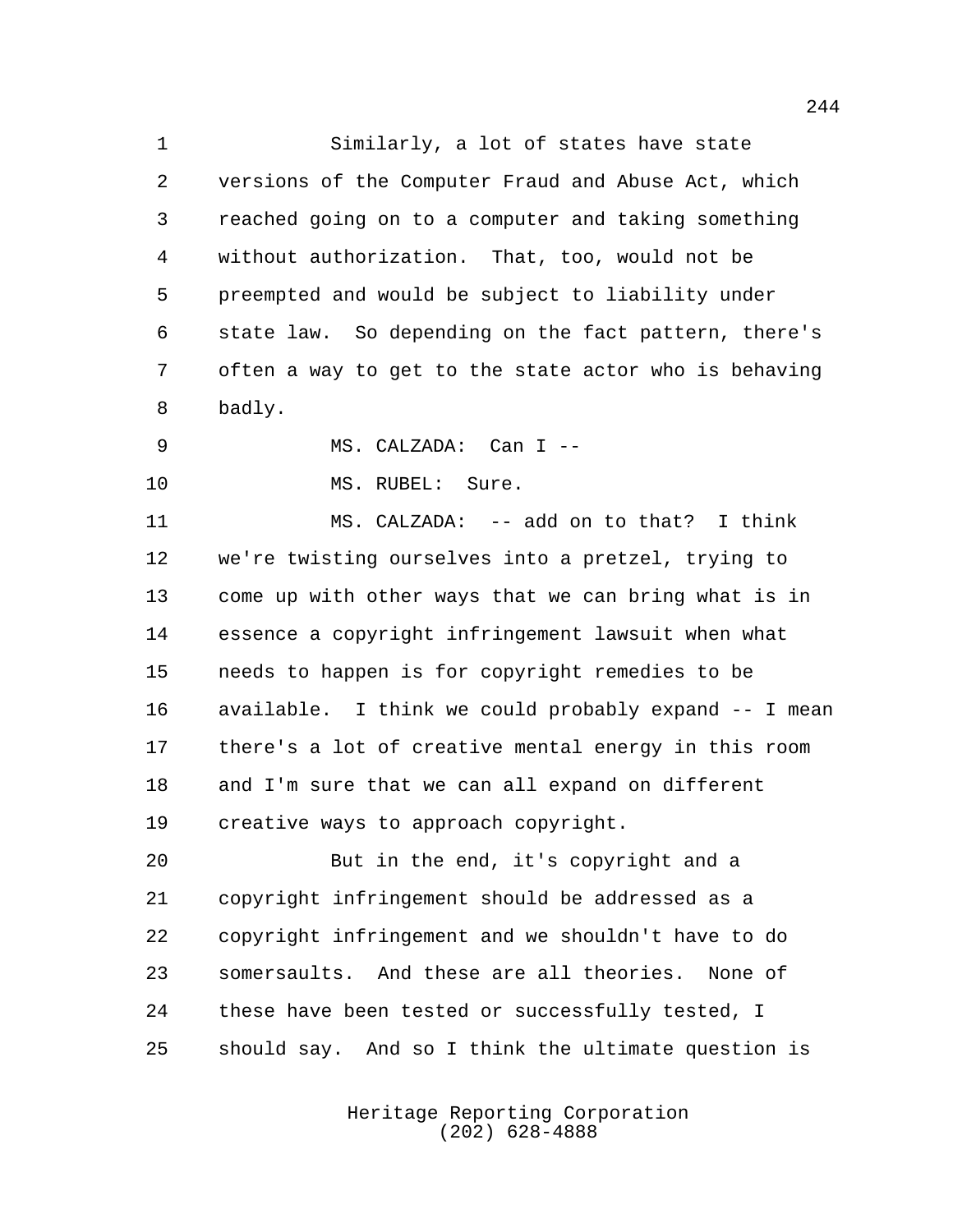why shouldn't a copyright holder have a right to protect their copyright?

 MR. BAND: Well, because the Constitution says that in this situation, things have to be handled differently. Take it up with the Supreme Court, although they've already decided it, okay. So that's why we're here. That's why we're trying to figure out what's constitutional.

9 MS. RUBEL: Mr. Madigan?

 MR. MADIGAN: I was going to say, yes, they already decided it, but obviously they -- I think they said "something is amiss" and if -- you know, Congress should act to stop states from acting like pirates. And it's just sort of, you know, their hands were tied and I understand we're here to try to provide some sort of record to help them to see if Congress can act.

 But as I said earlier in an earlier session, there's no magic number of infringements that is going to trigger Congress to act. So I think like Alicia said we should think about these things at a more fundamental level, like is state sovereign immunity truly serving the purposes of our copyright system. MS. RUBEL: I want to just pose one final question and we'll give you a chance to respond, Mr.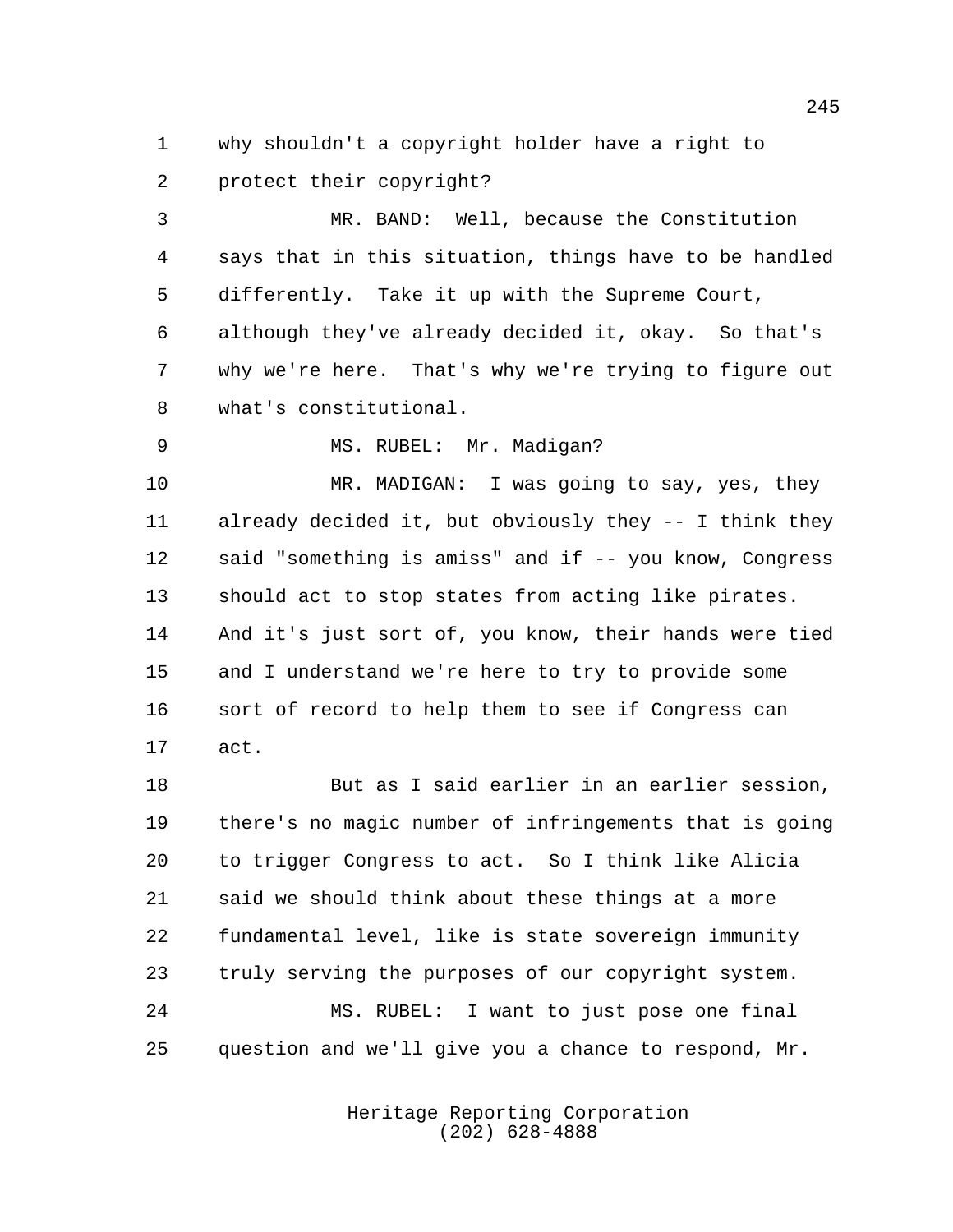Vockell, to my question or to the one Mr. Madigan just raised. One option that's on the table is for Congress, if it decides that there's a sufficient record, to pass another statute abrogating state sovereign immunity.

 There is another -- or there's probably other solutions as well and one possibility that was raised in the Oman report way back when is amending the Copyright Act to take away exclusive jurisdiction of the federal courts to handle copyright infringement claims.

 Does anybody have any thoughts about how far that potential solution could go towards addressing some of the issues that we've been discussing today? Mr. Vockell, I'm going to let you jump in because I know you had a comment before and if you want to touch on that question as well, please do so.

 MR. VOCKELL: Well, I don't know -- I was going to go off Mr. Madigan's good sound bite that I kind of lost now. He mentioned the Supreme Court talking about states acting like pirates and I think we haven't seen that evidence here. We've seen some disagreements and concerns about what's the effectiveness of the individual remedies. We've talked about in terms of relief DMCA, Ex parte Young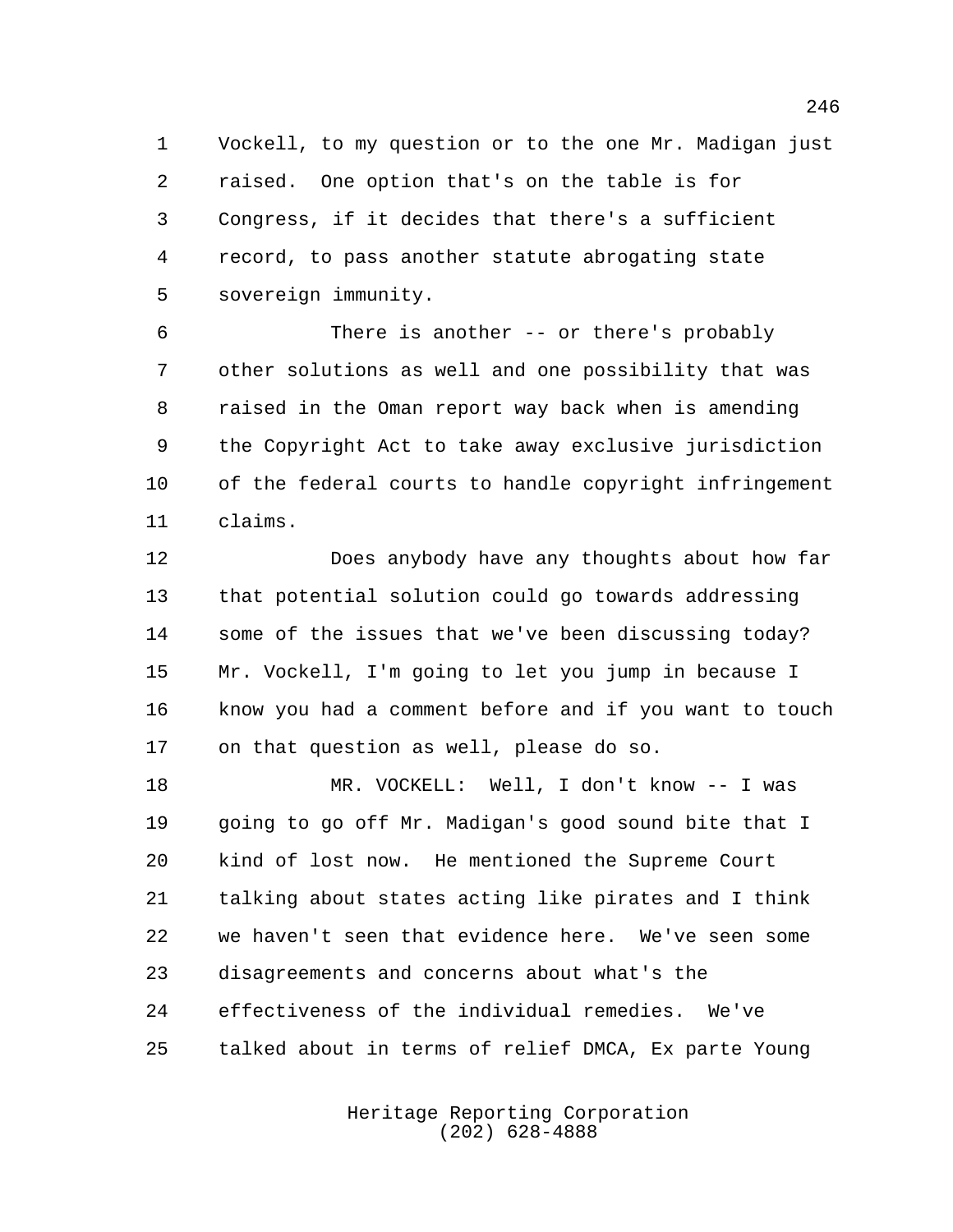takings, breach of contract, and whether they do or don't cover everything.

 But to eliminate a constitutional right, like John said, the Eleventh Amendment, there's a high standard that needs to be reached, a widespread pattern of intentional or at least reckless infringement. So I don't think there's been any evidence that that high standard has been met. And so I think taking a second shot at the CRCA probably isn't a good idea. I haven't thought about other -- you know, your other revamp of the entire copyright litigation system.

 MS. RUBEL: Just throwing that out at you at the last second, Mr. Band?

 MR. VOCKELL: I don't think it's necessary based on what we said about how the system is. You know, the claims we're hearing from Mr. Bynum, Mr. Olive, the other panelists are like the tip of the iceberg. This huge iceberg under the water is what we've talked about, where our libraries spending \$60 million, California spending \$100 million, we're buying all the licenses. The system is working. That's really the story here.

 MR. BAND: Yeah, if I may? I think the idea of giving state courts jurisdiction over copyright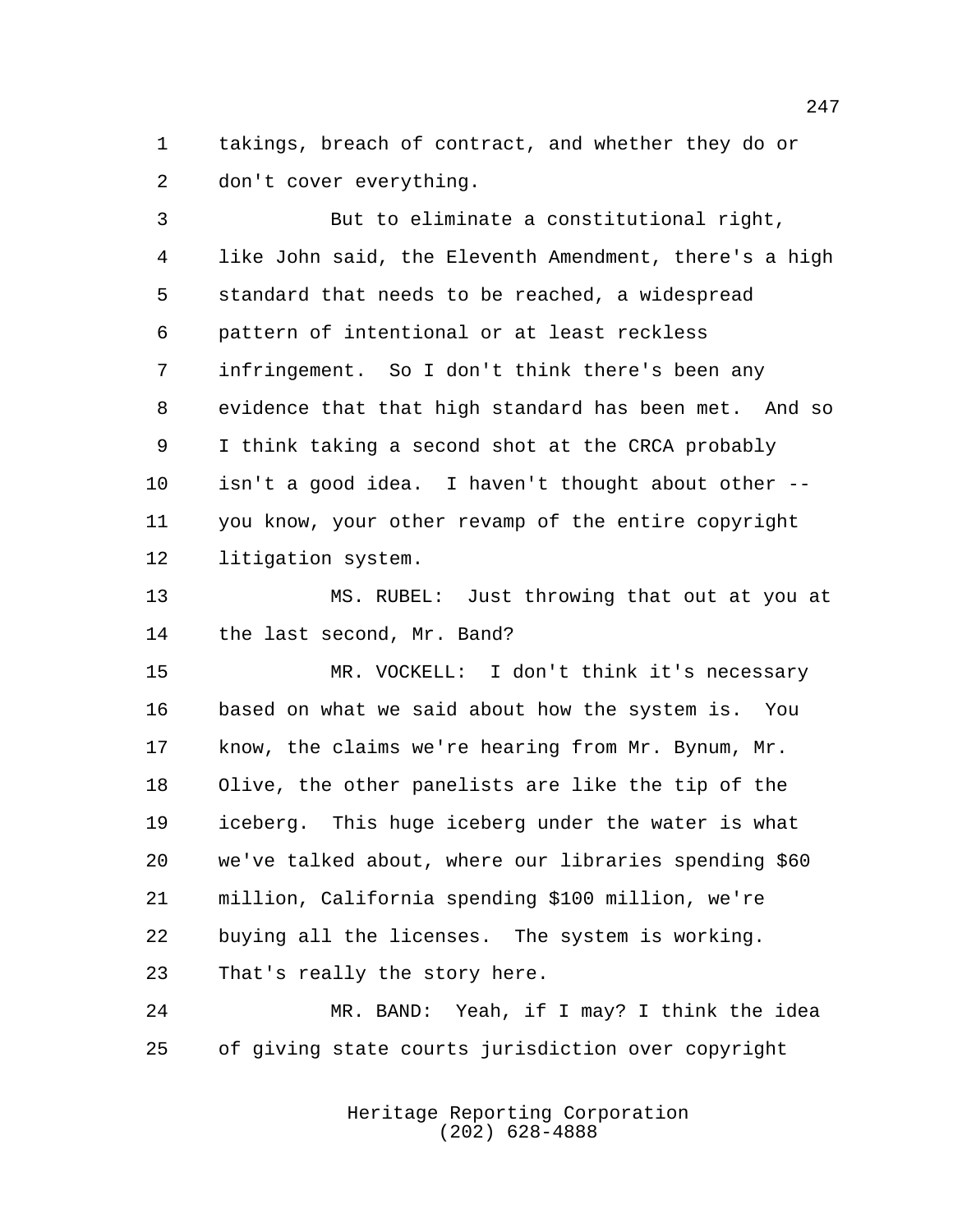cases would be disastrous. It's complicated enough where you have conflicts among circuits, and there's a reason, whether it was a great idea or not, patent for Congress to give exclusive appellate jurisdiction for patents to one court.

 But to have 50 different state courts interpreting copyright law, I think it would just be 8 such a complete mess especially given that -- and again this gets back to the underlying point -- copyright is complicated. Copyright isn't easy and it's complicated in large measure because of fair use. And fair use, as Justice Ginsburg said, is a built-in accommodation to the First Amendment.

 So in many ways, people who don't like fair use or think fair use is messy, well, the problem is the First Amendment, just like the problem here is the Eleventh Amendment and we don't want to get all these state courts starting to interpret the copyright law in 50 different ways.

MS. RUBEL: Ms. Xu?

 MS. XU: Yeah. The question was whether we should abrogate sovereign immunity or abrogate preemption and my answer to that is neither, because we don't see widespread, intentional, reckless infringement by state actors. I think it's better to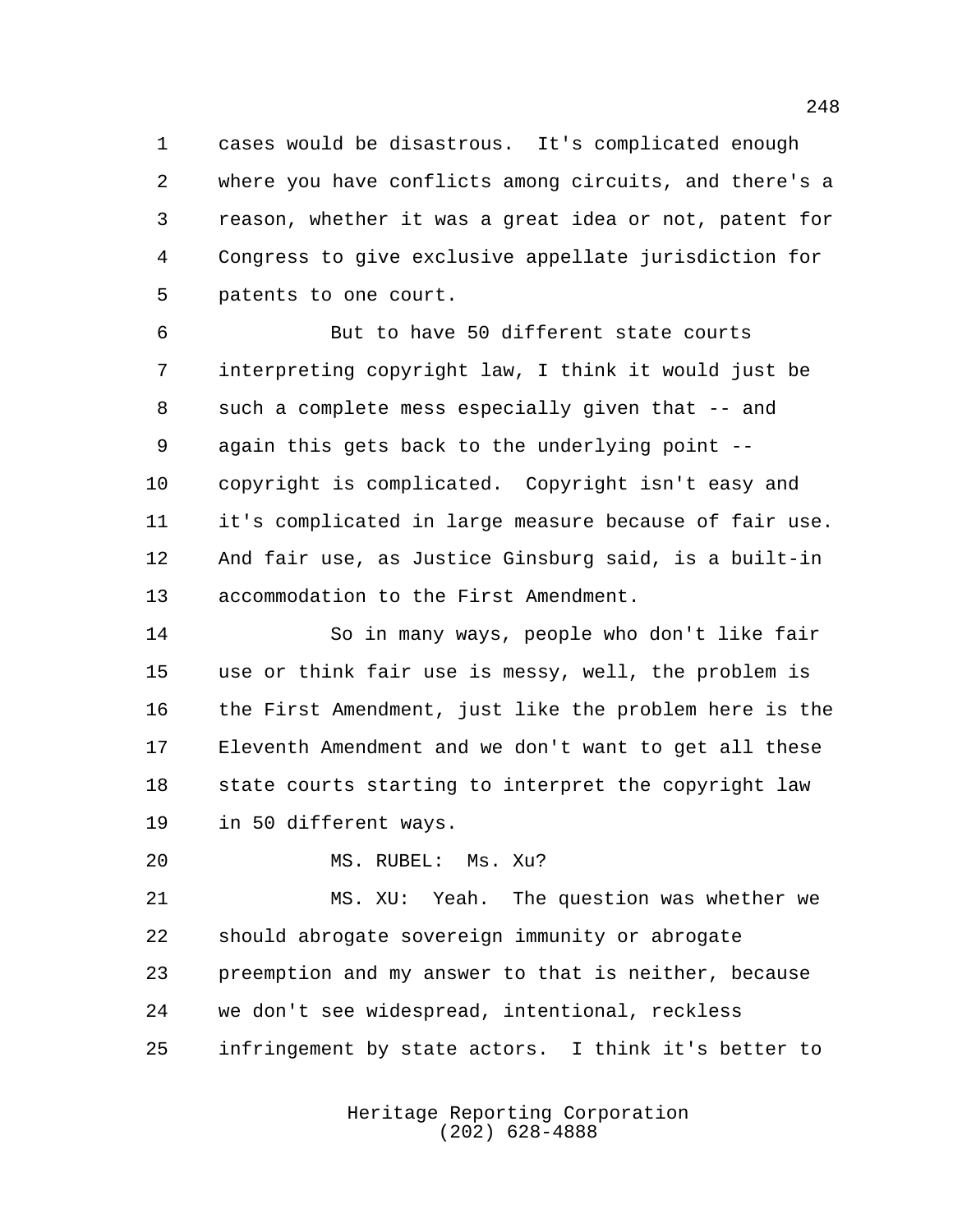focus on numbers instead of anecdotes. So last year state actors contributed 11 percent of the total GDP.

 And how many state infringement do we see? It's far less than one percent. So Congress' effort and energy is better spent elsewhere if it wants to educate the general public on what copyright is and how to contain copyright infringement. State actors are definitely not the big infringer here.

 MS. MANGUM: If I may ask one question just in terms of remedy. Is twisting, as Ms. Calzada said, these copyright claims into a breach of contract or tort claims, is that a threat or a danger to the integrity of copyright law and consistency of copyright law application in and of itself? Ms. Calzada, if you can comment on that or Mr. Madigan.

 MS. CALZADA: I think that goes to the same, almost the same question about state law, you know. I think it could result in more uneven application of copyright law. We haven't addressed the question of whether giving states jurisdiction over copyright law would solve the sovereign immunity problem.

 But we did comment on that in the small claims process very, very early, maybe eight years ago when we were looking for solutions to the problem of small copyright claims and just generally felt that it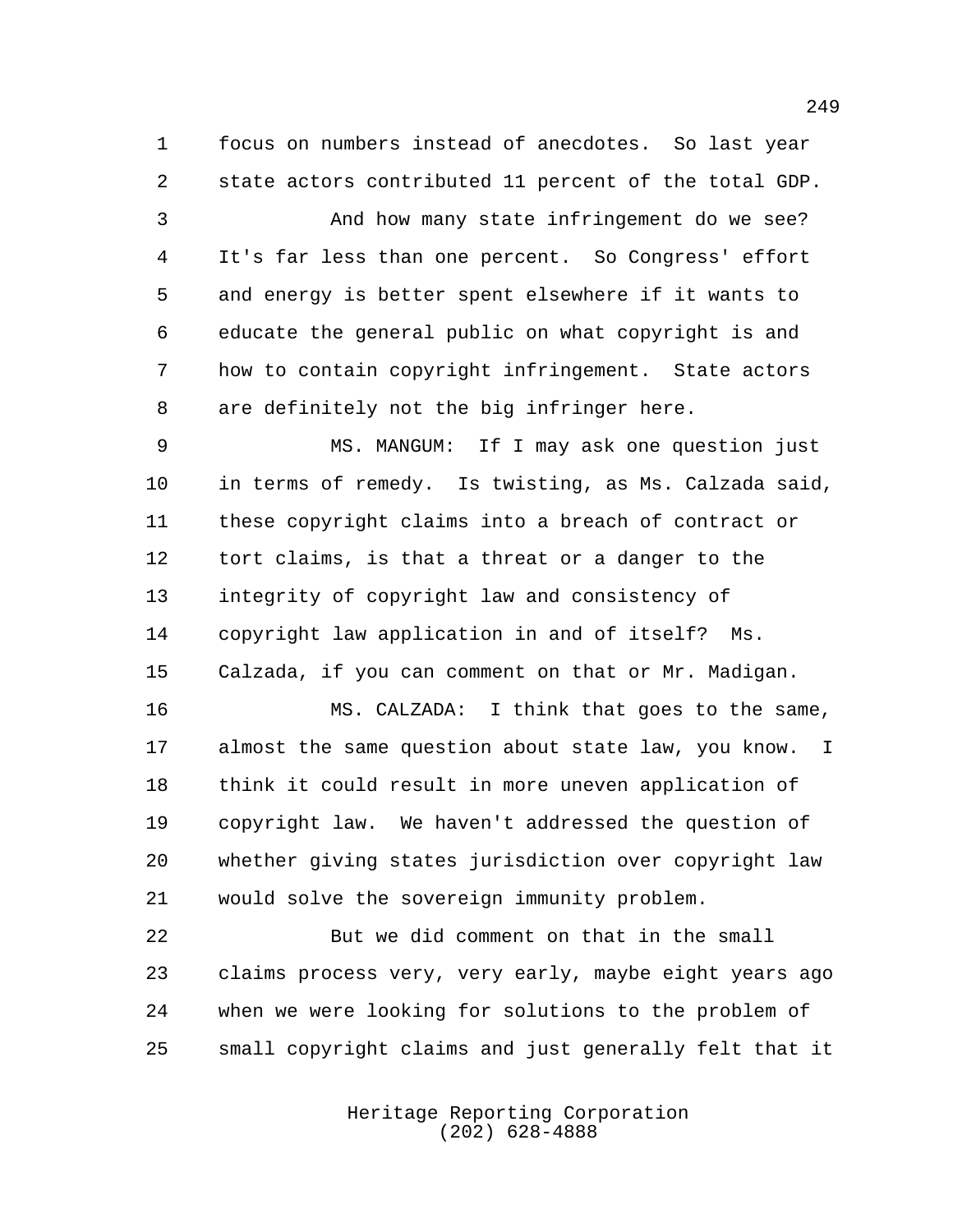was risky to the idea of assurances and consistent application of copyright law, as you say, which really given the stakes and the importance need to be consistent. But I think there's no question that the system is broken and when a system is broken, you need to think outside the box.

 And if I could touch for a second on Mr. Band's point about the First Amendment. You know, again, we represent visual journalists and there is a fundamental difference between copyright infringement and other intellectual property infringement because of this First Amendment point. But when a state infringes someone's copyright, they violate the right against compelled publication and compelled speech and that is also a very important First Amendment right 16 that I think hasn't really been talked about here. But there is a First Amendment protection against compelled speech and when a state takes a photograph and uses it against the wishes of a copyright holder, they violate that person's First Amendment right.

 Additionally, at least two copyright infringement cases where sovereign immunity was held related to the VARA and involved the destruction of a copyrighted work, which also affects the First Amendment. And so I think that it's very important to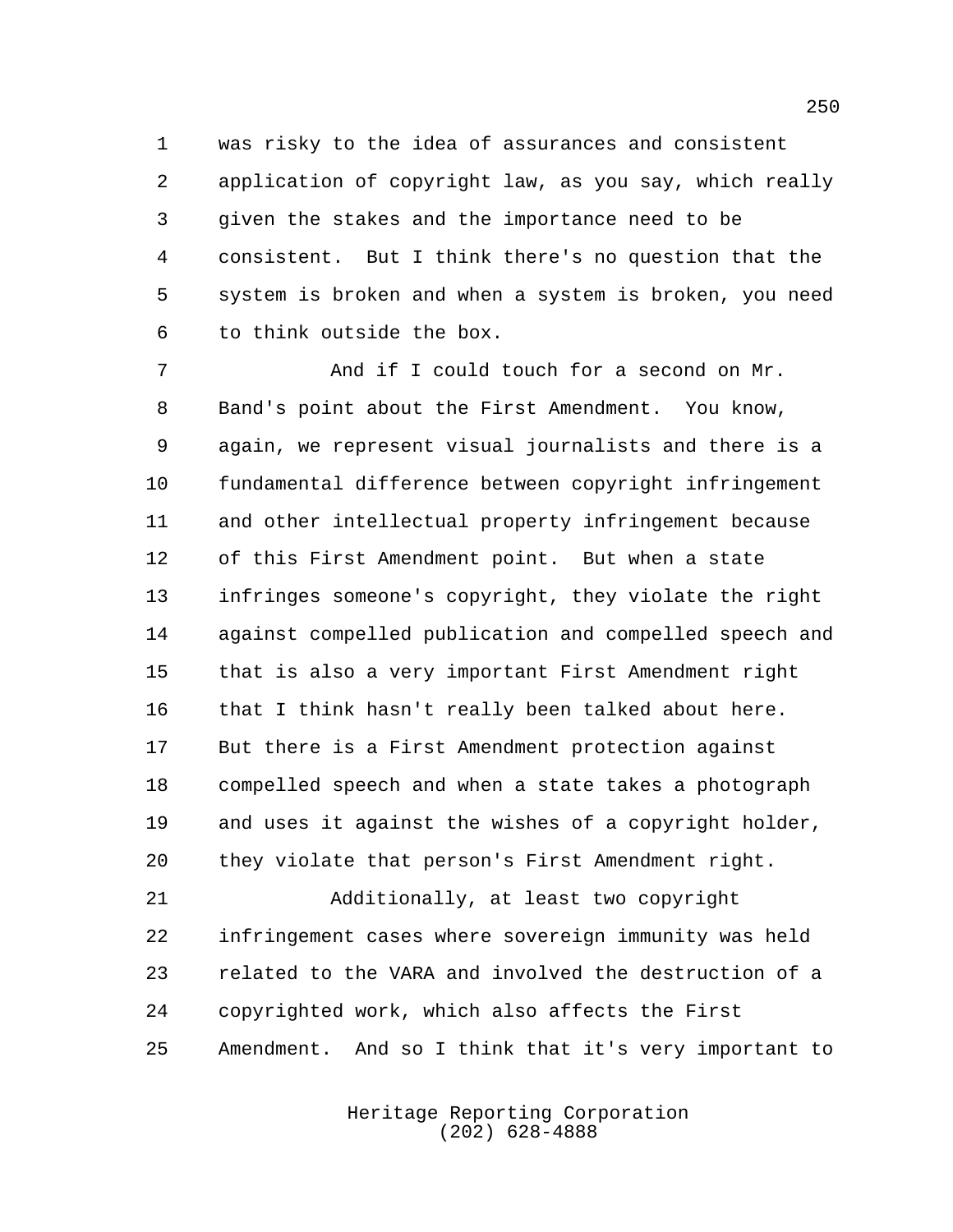consider the balance of the First Amendment interests of the copyright holder, who has a right to decide how their speech is used as a part of their First Amendment right.

 MS. RUBEL: Mr. Vockell, we're going to give you the last word because we're just about to be out of time.

 MR. VOCKELL: Well, I appreciated Ms. Magnum's question. And to the point of uniformity of copyright, I worked in the private sector and the public sector and here at the -- you know, just at the University of Texas alone, we have over 50 professionals -- librarians, licensing agents -- focusing on making sure we do comply with copyright. So I think concern about the uniformity of applying copyright, we're in a -- state universities probably apply copyright more uniformly than almost any other institution I can think of.

 MS. RUBEL: Many thanks to all of you for participating. I think this has been a useful discussion. All four panels were interesting and informative. I'm going to pass the mic over to Regan Smith. I think she's going to talk to Mr. Bynum a little bit more and then we're going to get to public comments. Sorry, Regan, I think you're still muted.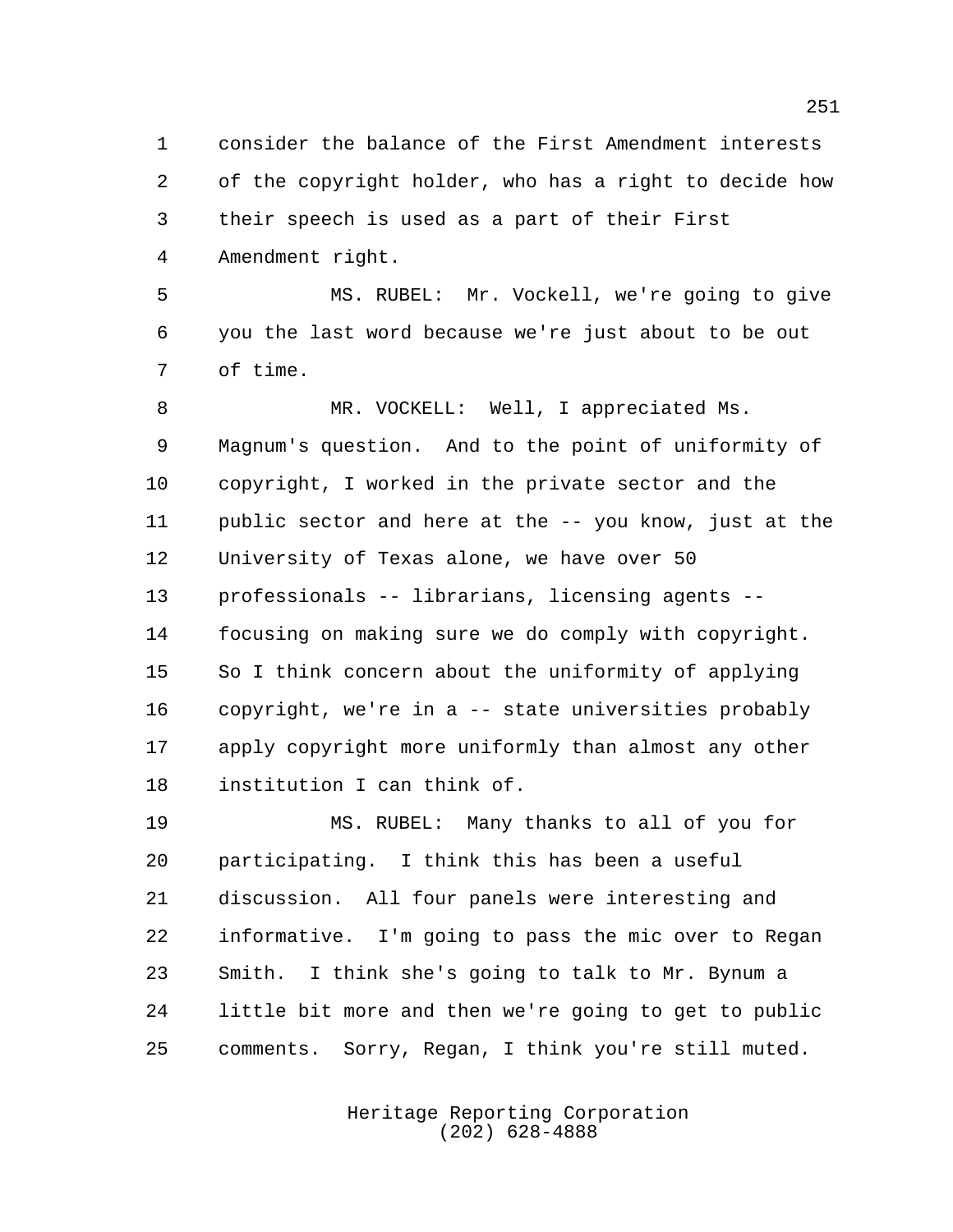MS. SMITH: All right. Thank you, Ms. Rubel. We're turning to the section of the day that we call the audience participation or open mic participation, but we're going to start with Mr. Bynum, since he was having technical difficulties on an earlier panel he was scheduled to be on. So, Mr. Bynum, this is your opportunity to share for the record any materials that you intended to and did not get a chance to get out yet. And we'll go through -- we have four others who have signed up for the audience participation segment. And just so people know, when we get to them, it will be Janice Pilch, Jeff Sedlik, Alicia Calzada, and Kevin Madigan. So, Mr. Bynum, are you there? MR. BYNUM: Yes, I am here. 17 MS. SMITH: Thank you. MR. BYNUM: First of all, I very much enjoyed listening to all of the other people on this last panel. They all are very articulate and they bring great views to be considered and discussed. And several of them, I'd probably like to sit down and have a beer with just to hear more of their ideas as we go down the road. But, you know, most importantly is that, you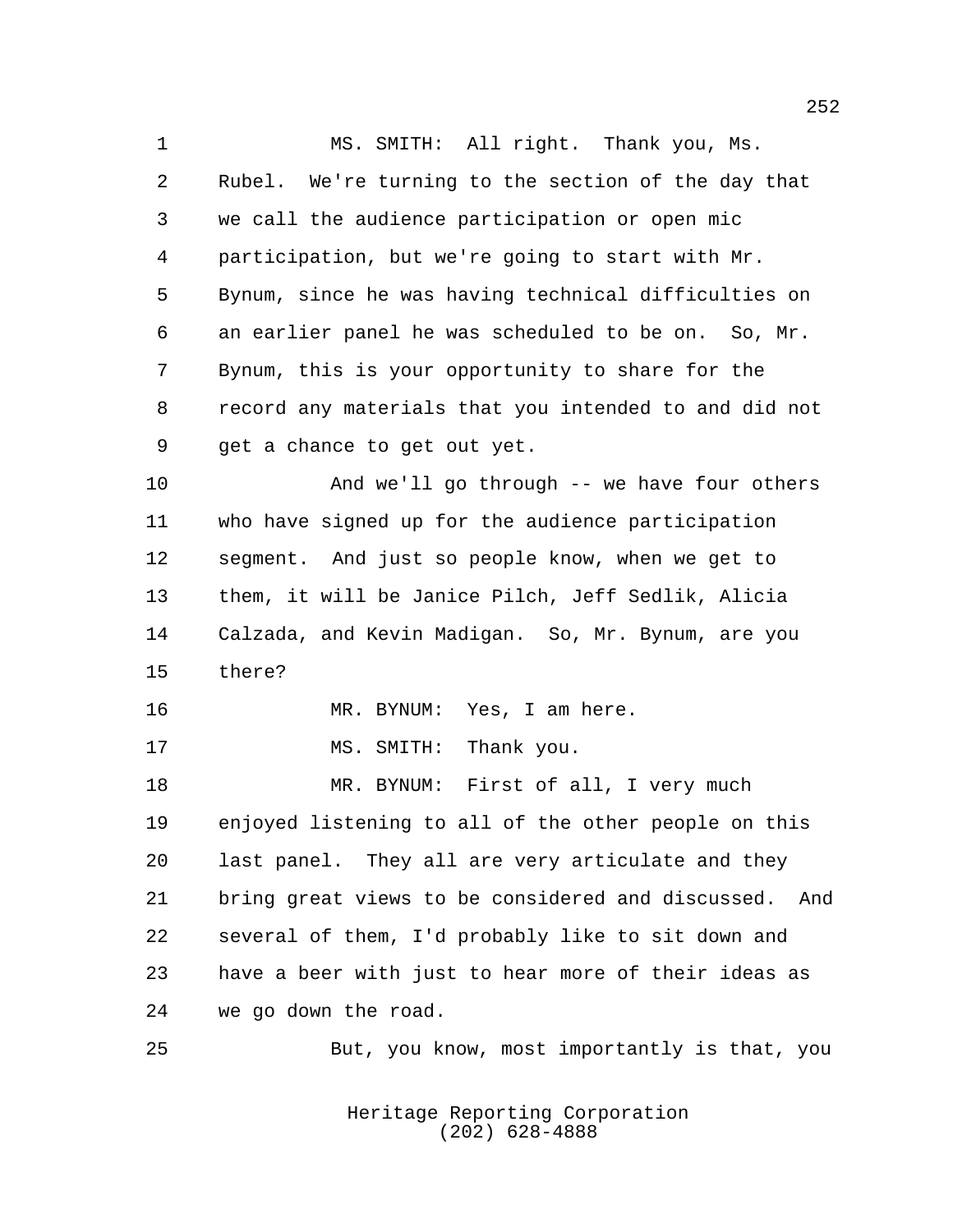know, when you have this type of problem, you know, the one big thing that we've discovered in doing the tremendous amount of research that we had to do for this case is that you don't have a lot of examples of people going out there and doing big time intentional theft. A lot of it starts out with just pure stupid stuff that instead of dealing with it early, it grows and takes on a whole new momentum and it just builds from there.

 And I can definitely tell you that Jim Olive would say the same thing. Rick Olive -- I'm sorry, Rick Allen would tell you the same thing. My friend up in Kentucky, a great photographer up here that took on the University of Kentucky when he was having a problem with his photographs being improperly used by their basketball program. He had -- it was largely started with this stupid stuff and the University refused to sit down and work through the problem.

 And it's just that when people quit talking to each other and not trying to find a solution to how to deal with it, then you have to find another way to get to the bottom of the problem and that's where all these difficult lawsuits really grow from there. And, you know, and I think that if all of us -- it's when we get to the point where we can't talk to each other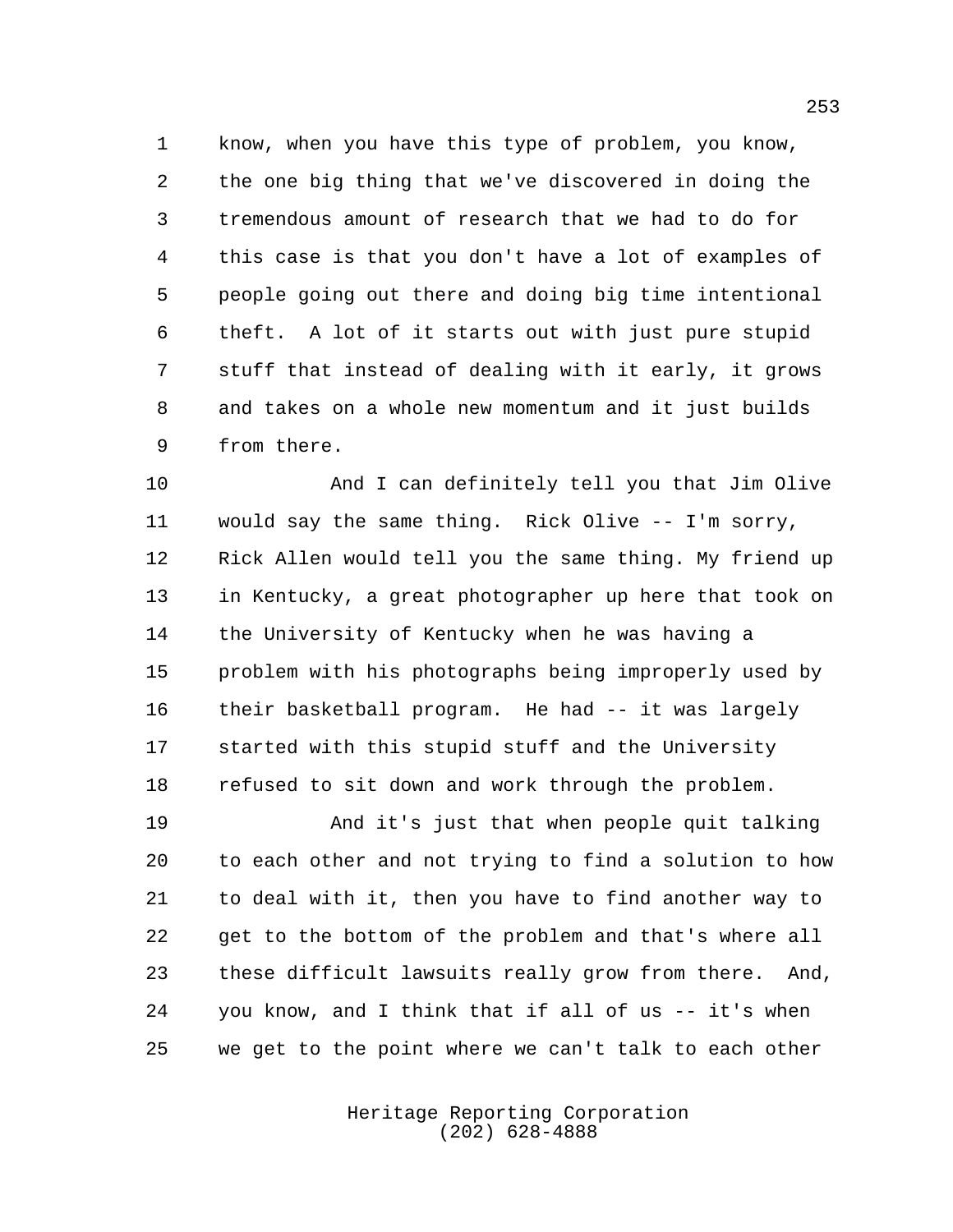that we need to stop and step back for a minute and think about this because talking through problems deals with 99 percent of the issues in front of us. And -- MS. SMITH: Mr. Bynum? Mr. Bynum? MR. BYNUM: Yes. MS. SMITH: I want to make sure I understand how this connects a little bit closer to the standard the Supreme Court has set out. So in your comment, you have identified 160 cases of copyright infringement since 2000; is that right? MR. BYNUM: 158, yes, 158. MS. SMITH: 158, okay. And so the Supreme Court has said that Congress should base future legislation upon the record that is widespread and also demonstrates intentional and reckless infringement. Can you speak a little bit about the 158 cases and whether they represent that or rather, perhaps, honest mistakes, which is another phrase that the Court opinion also touched upon as an alternative situation of potential infringement? MR. BYNUM: Yeah. When we were trying to round off that list to make it as good as possible, we threw out probably 25 or 30 cases that were marginal, that did have questions and we tried to pick the cases

> Heritage Reporting Corporation (202) 628-4888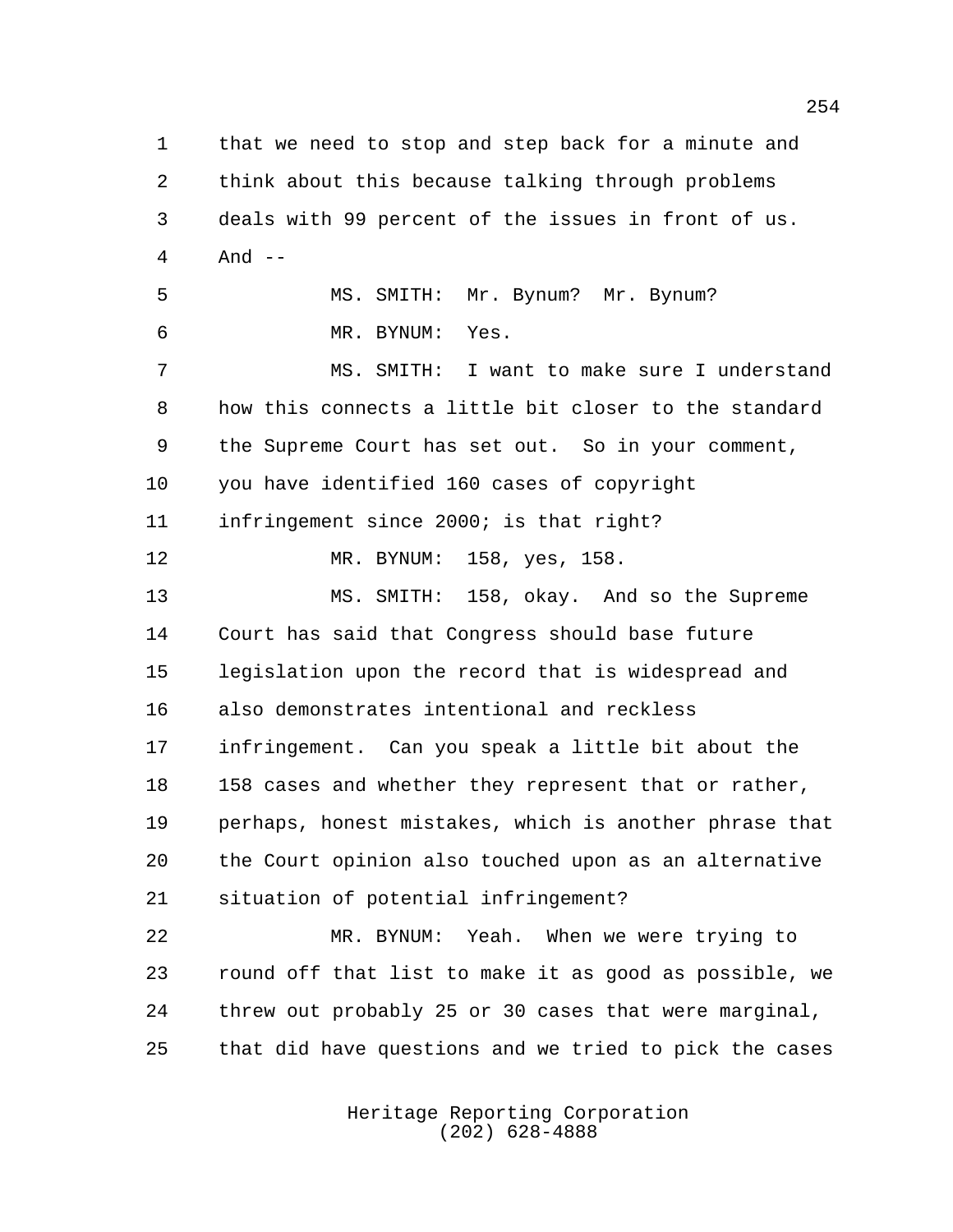that were based on real problems. And some were worse than others, but these were real cases and these are all cases that came out since this Chavez ruling in February of 2000. And I -- MS. SMITH: And when you say real problems, just to stop, how did you define a real problem? Did that go through the standard of recklessness and reckless or intentional -- MR. BYNUM: A definable infringement, a definable infringement. MS. SMITH: Do you know whether fair use was considered in some of these cases or not? MR. BYNUM: We threw out probably four cases that were marginal that probably could be considered fair use. So we tried to sharpen our knives and get the cases that could stand on their own two feet as best possible. And even out of that 158, there may 18 have been three, four, or five that even they maybe should have been tossed out. But at the end of the day, there were at least 150 hardcore cases where we felt that these were real copyright infringement. We had a lot of lawyers look at this so it wasn't just me deciding or somebody like me deciding. We had real people with real

knowledge about copyright looking at these and they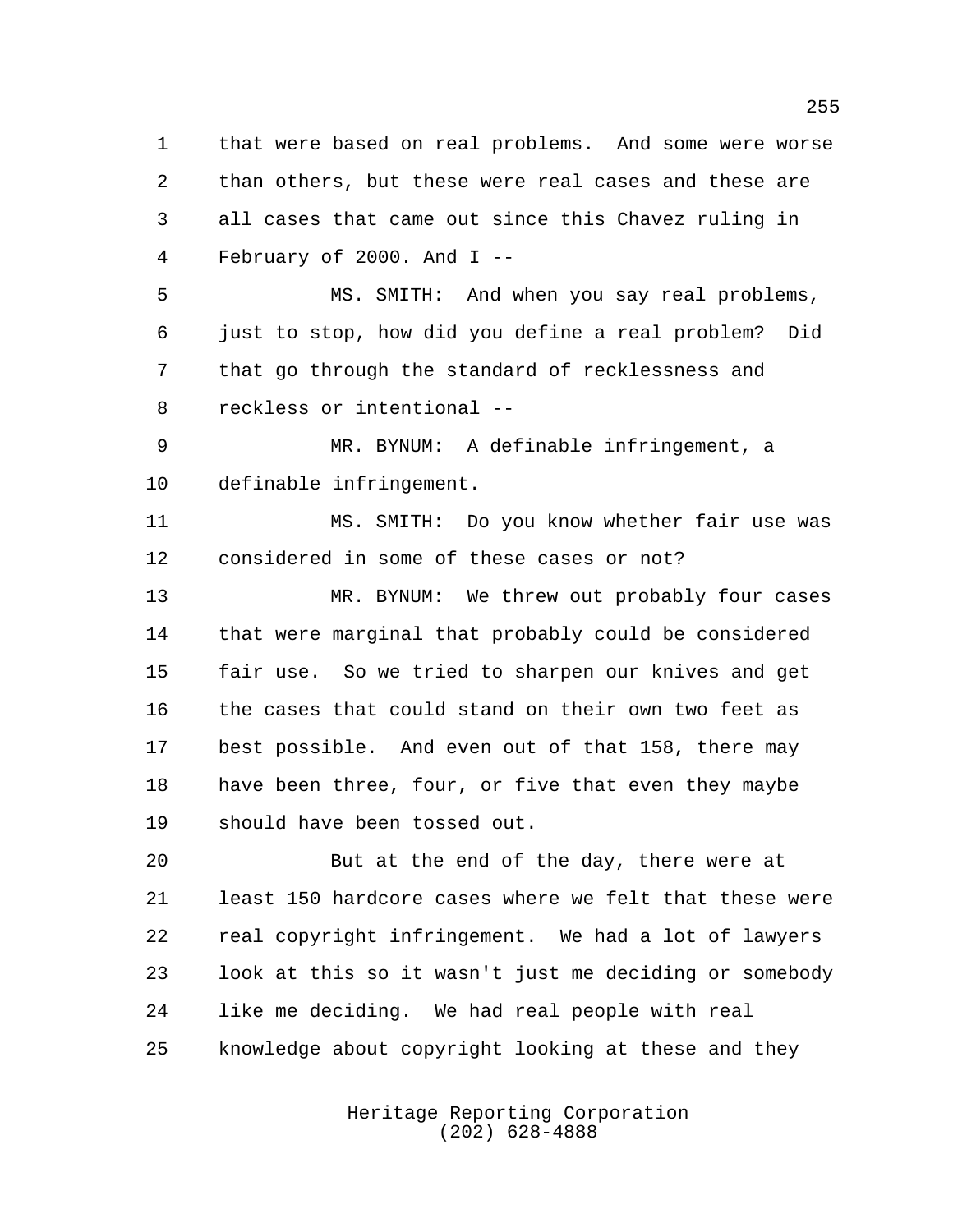were the ones telling us, toss that case, toss that case and that's what we did.

 MS. SMITH: So those are cases that are filed. Do you have a sense for whether that is representative of the universe out there? Are people likely to file cases? Or do you think there's a magnitude of instances where people do not bring claims, but experience a similar infringement? MR. BYNUM: Based on conversations that I've had with other people, a lot of people just didn't even try to take it to court because they felt like they knew where the answer was going to be and that was with a no. And it was the people that were the most frustrated, the people that felt like they had the best case possible, those are the ones that, you know, wrote a check, paid their lawyers, and said we're going to file this case no matter what. And, you know, but --

 MS. SMITH: All right. Have you seen any -- MR. BYNUM: -- you know, as the total amount I would imagine that for every case that got filed, maybe four or five didn't.

 MS. SMITH: And is that sort of your hunch or do you have a more -- or any other explanation for the basis based on the people you have talked to --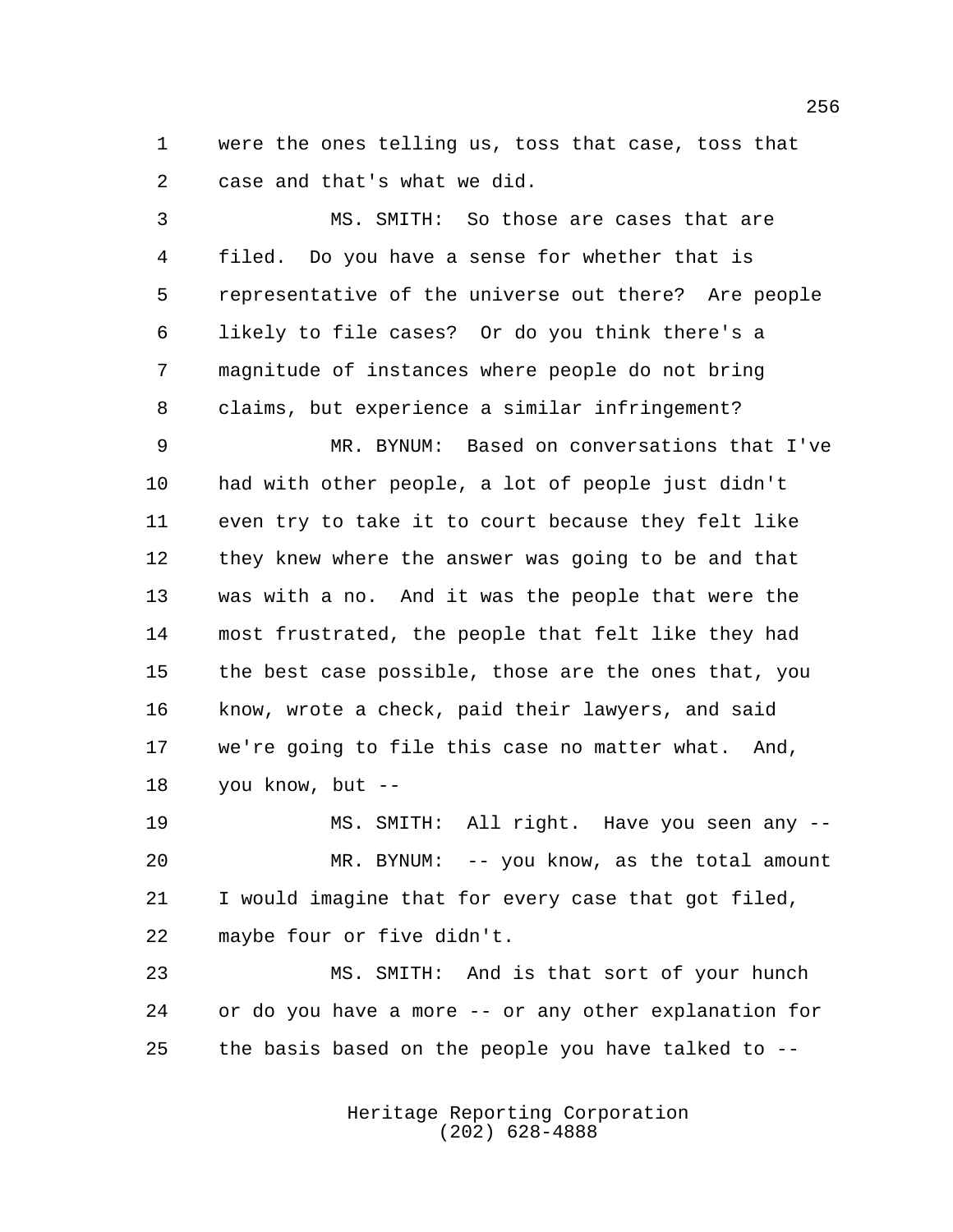MR. BYNUM: It's just based on the brief conversations I've had with people in the last six years, what they told me what their experiences were. MS. SMITH: And have you noticed any further change in trends since the Allen v. Cooper decision? MR. BYNUM: Not -- well, actually what I have noticed in the -- since the Allen v. Cooper case was going to the Supreme Court, there has been a lot less cases filed for copyright infringement against state actors. You know, in the last 18 months or so, the number of cases have pretty much dried up for right now. And that doesn't mean that the problems still aren't ongoing. It's just a lot of people are leery about spending new money, going after new cases until they see will Congress pass a better law this time that will stand up. MS. SMITH: Mr. Amer, do you have any questions for Mr. Bynum, or? MR. AMER: No, I don't think I have anything further. MS. SMITH: Okay. Mr. Bynum, is there anything else you'd like to conclude with in a minute or two that you would have said on panel two, if not for the technical difficulties? MR. BYNUM: The only thing that I really

> Heritage Reporting Corporation (202) 628-4888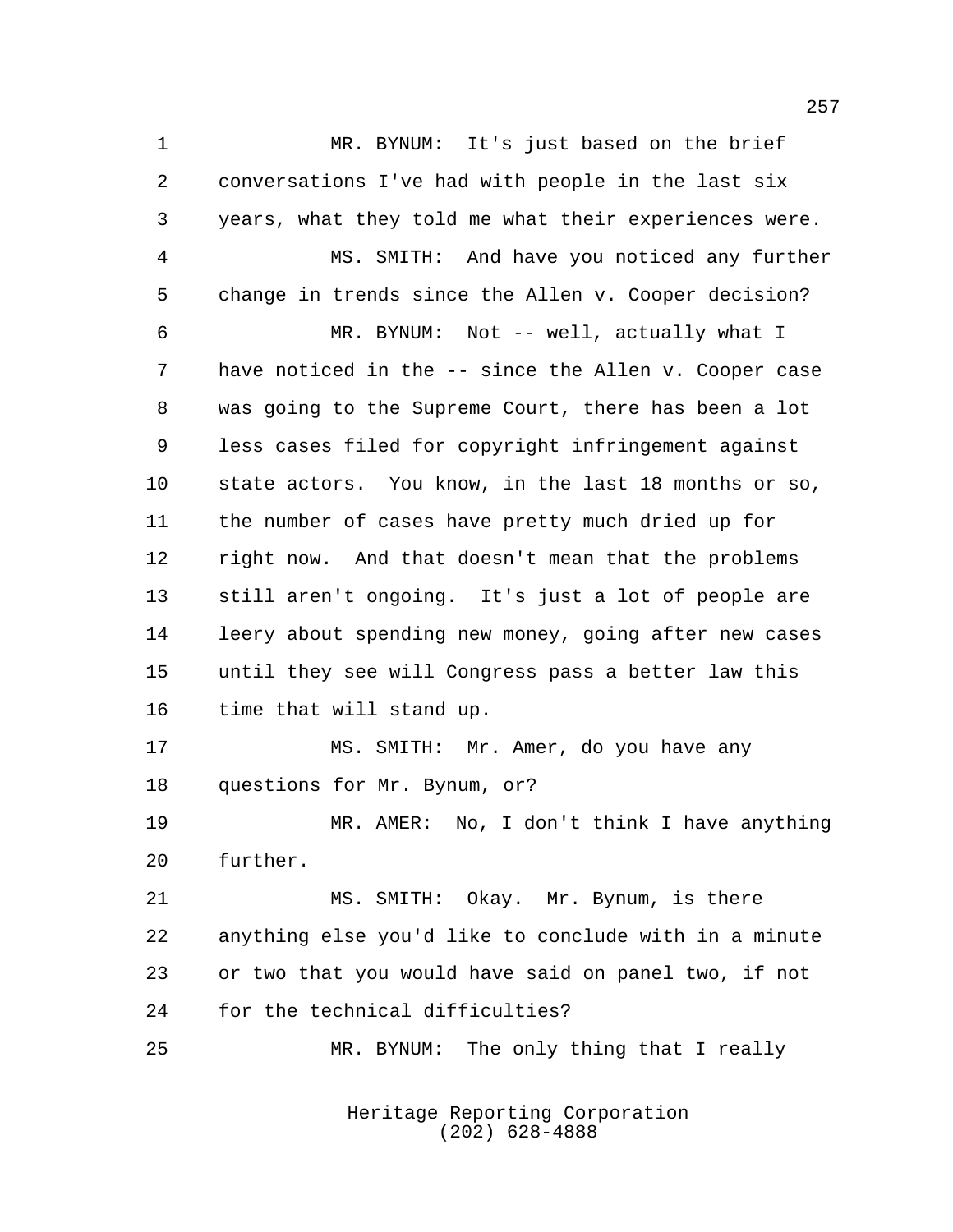wanted to focus on is that when you pursue a case like this, you know, and you're really serious about trying to get to the bottom of what happened, you know, there is a tremendous amount of, you know, mental energy. There's a tremendous amount of cost. I mean I was told that when this case first got started, it was going to cost me \$350,000 and I have spent five times that amount.

 So when you go to pursue a case like this, you better hitch up your wagon and prepare to fight hard. It's just -- and it shouldn't be that way. It should be when you have somebody that admits to you in an email, yes, I did this, this is how we did this and this is what happened, and when you have that kind of simple confession you should be able to resolve those type of questions real quick and not get to where we've gotten to right now.

 And a university trying to hide behind sovereign immunity is ridiculous, especially in a situation like this or in the case of what Jim Olive has had to go through. So I'm just trying to share with others that you've got to really fight for what you believe in and be prepared to fight hard.

 MS. SMITH: Thank you. Well, I'm glad -- MR. BYNUM: Thank you.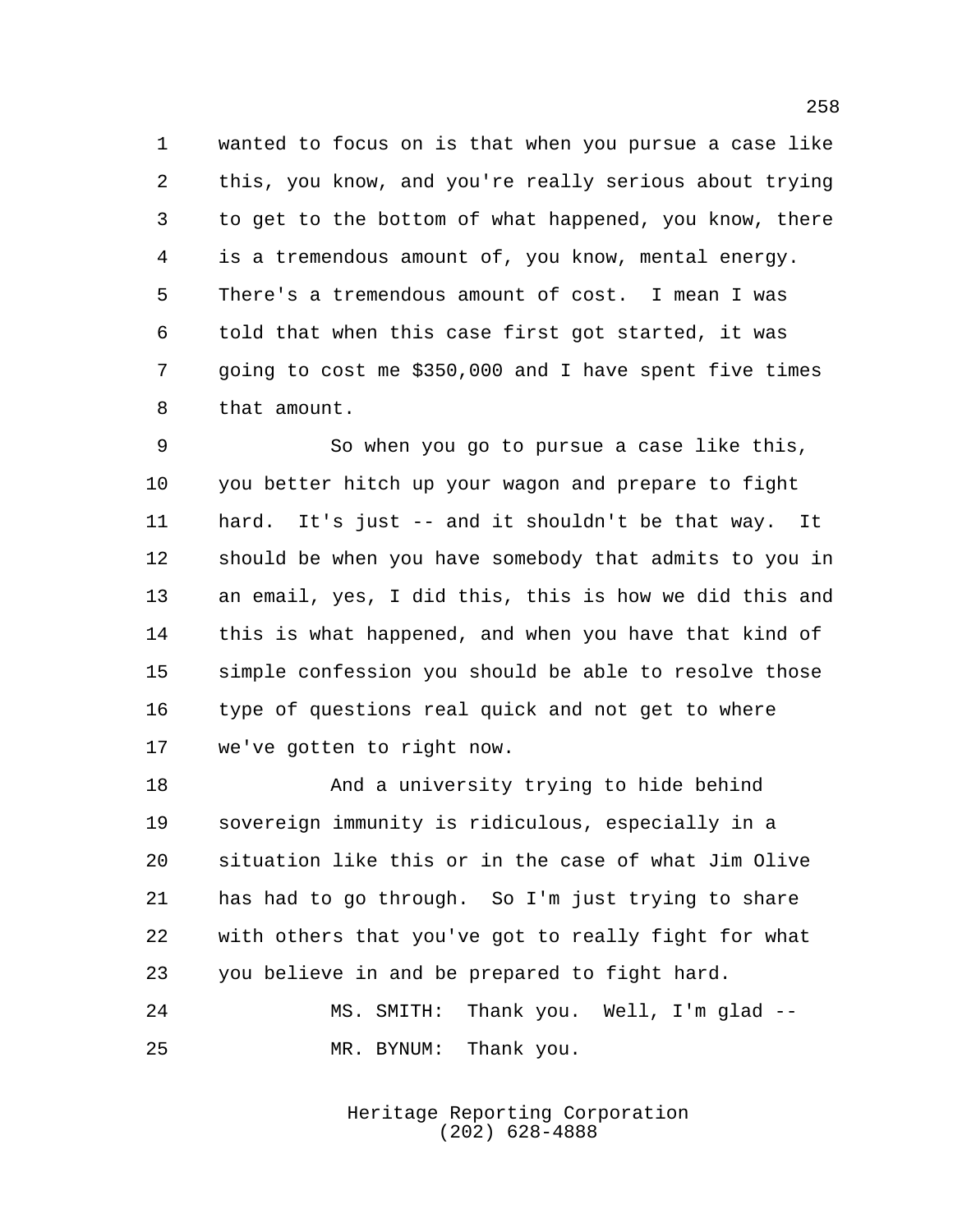1 MS. SMITH: -- we got to hear from you today. Thank you. Thank you for your participation. I think moving on to the others who have signed up to contribute; is Janice Pilch ready to -- yes, I see her. MS. PILCH: I think -- and hope you can hear me as well. Can you? Great. 8 MS. SMITH: Yes, we can hear you. MS. PILCH: Great. MS. SMITH: Please go head. MS. PILCH: Great. Good afternoon. My name is Janice Pilch. I'm a member of the library faculty and a copyright specialist at Rutgers University, but I'm speaking solely in a personal capacity as a member of the public. These comments do not reflect or are not associated with any opinion, policy, or practice of Rutgers University. They are based on 20 years of library experience focused on copyright. Almost half of the participants at today's roundtable are from state-run libraries and universities offering similar views, depicting a broad compliance culture and good faith activity, such that there would seem to be no reason for concern about losing state sovereign immunity, but there appears to be concern. I'd like to raise additional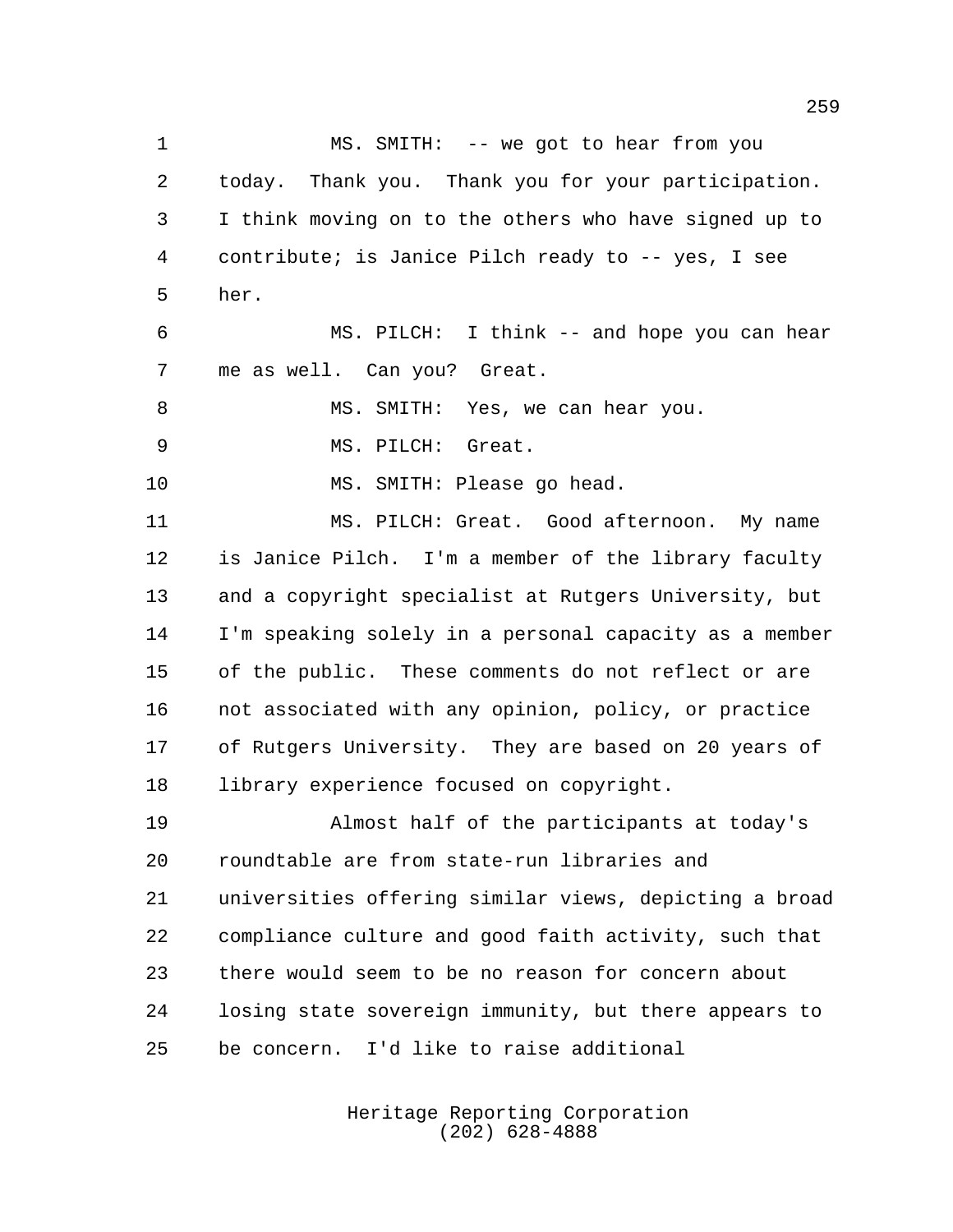considerations and I have a five points to make.

 On the first point, that state-run universities and libraries and their employees take copyright seriously, are risk adverse, even overwhelmingly cautious and fearful about copyright. I think it's true that some faculty, staff, and administrators continue to adhere to a compliance culture. But what I see and have experienced is that others have veered from it under the influence of a strong push in the last 16 years since the start of mass digitization to move beyond the boundaries of copyright law and to change public perception of it, in particular by promoting new interpretations of fair use.

 Such interpretations are promoted by library organizations, working in broad advocacy coalitions with technology companies, civil society organizations, law school centers and programs, and individuals. It's also called and referred to as "drinking the Kool-Aid." This terminology has been used.

 Attitudes about copyright are much -- are not as positive as they used to be. In reality, I would say there's a lot of hostility toward copyright, including at state institutions and this affects the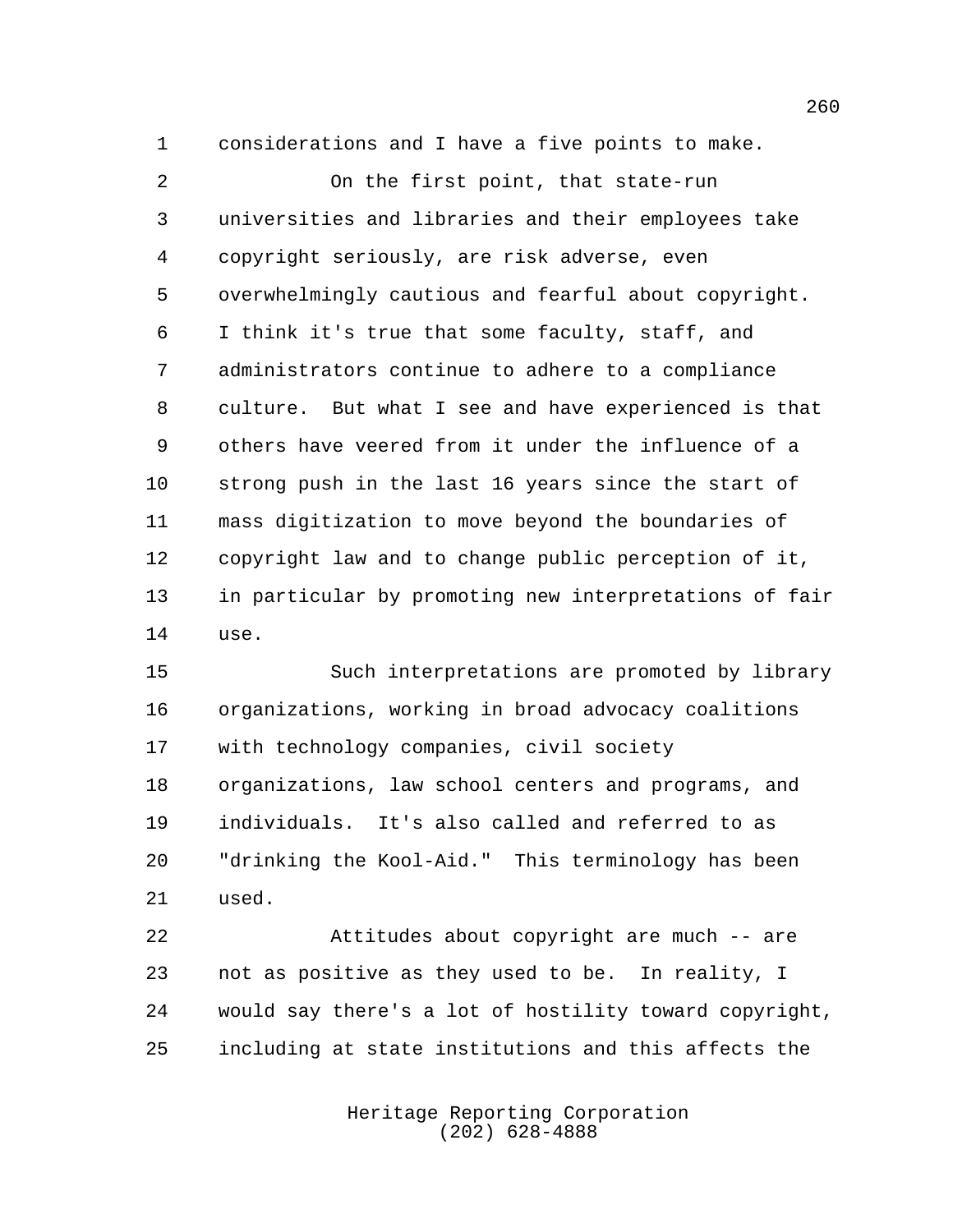approaches to copyright and practice. Evidence of this can be seen, for example, in the broad support for the Internet Archive's controlled digital lending activity from hundreds of signatories, including state-run universities and libraries and their employees.

 That controlled digital lending is viewed by rights holders as illegal and that it directly undermines authors' livelihoods, but is supported by such a large number of state entities and their employees should be evidence of the decreased institutional support for copyright protections. Some institutions have or are apparently implementing CDL initiatives of their own despite the lawsuit.

 I think there's no question that state immunity will come into play if or when a state entity faces a similar lawsuit. And it doesn't help when state library administrators do things like characterize the author/plaintiffs in the Internet archive lawsuit as "whining about disrespect for the copyright value chain" and call the lawsuit misplaced and myopic. This type of communication of course makes many feel justified in exceeding the boundaries of copyright law. I would characterize that as a threat to the integrity of copyright law.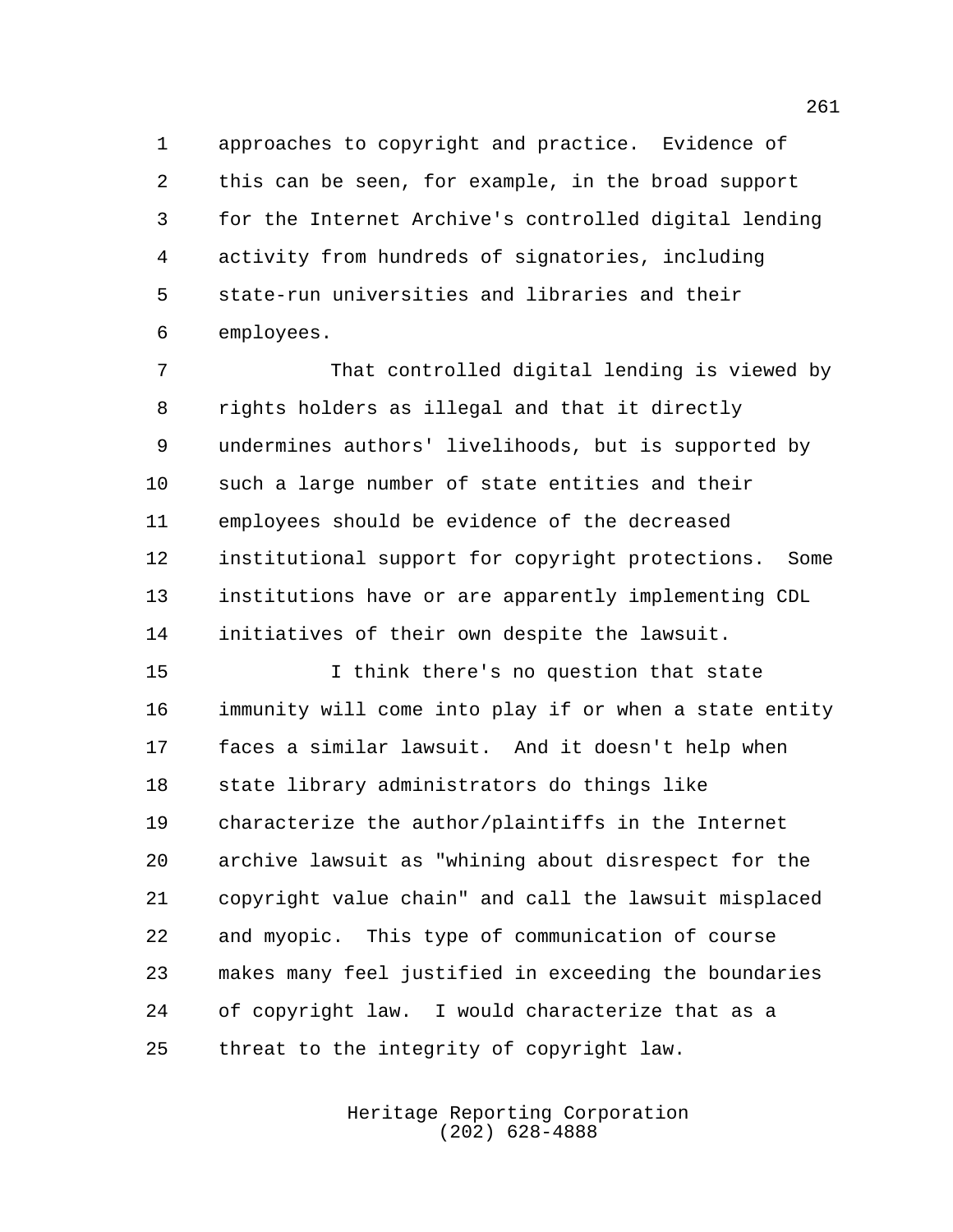Second point, on the matter that infringement by universities is rare and the number of complaints is small. There are lots of reasons why the copyright librarian or the general counsel's office doesn't see infringement, although I have heard broadly for many years anecdotally that it's quite common. Most infringement I think goes unmeasured.

 It's easy to say, I see no evidence of infringement when one is not looking for it or is unable to access the evidence. Also many rights holders are exhausted. They've just simply given up on takedown notices that don't work, but it doesn't mean that infringement isn't there. How frequently copyright owners claim that a state actor has infringed their rights is one thing. Actual violations are another and I think they're far more difficult to assess. But a culture that widely accepts or promotes infringement even, reframing it as fair use sometimes, will produce more violations.

 Third point is, on the matter that faculty and staff of state-run universities and libraries don't intentionally or recklessly infringe copyright law, history shows that on a large scale state universities and libraries do sometimes intentionally exceed traditional interpretations of copyright law

> Heritage Reporting Corporation (202) 628-4888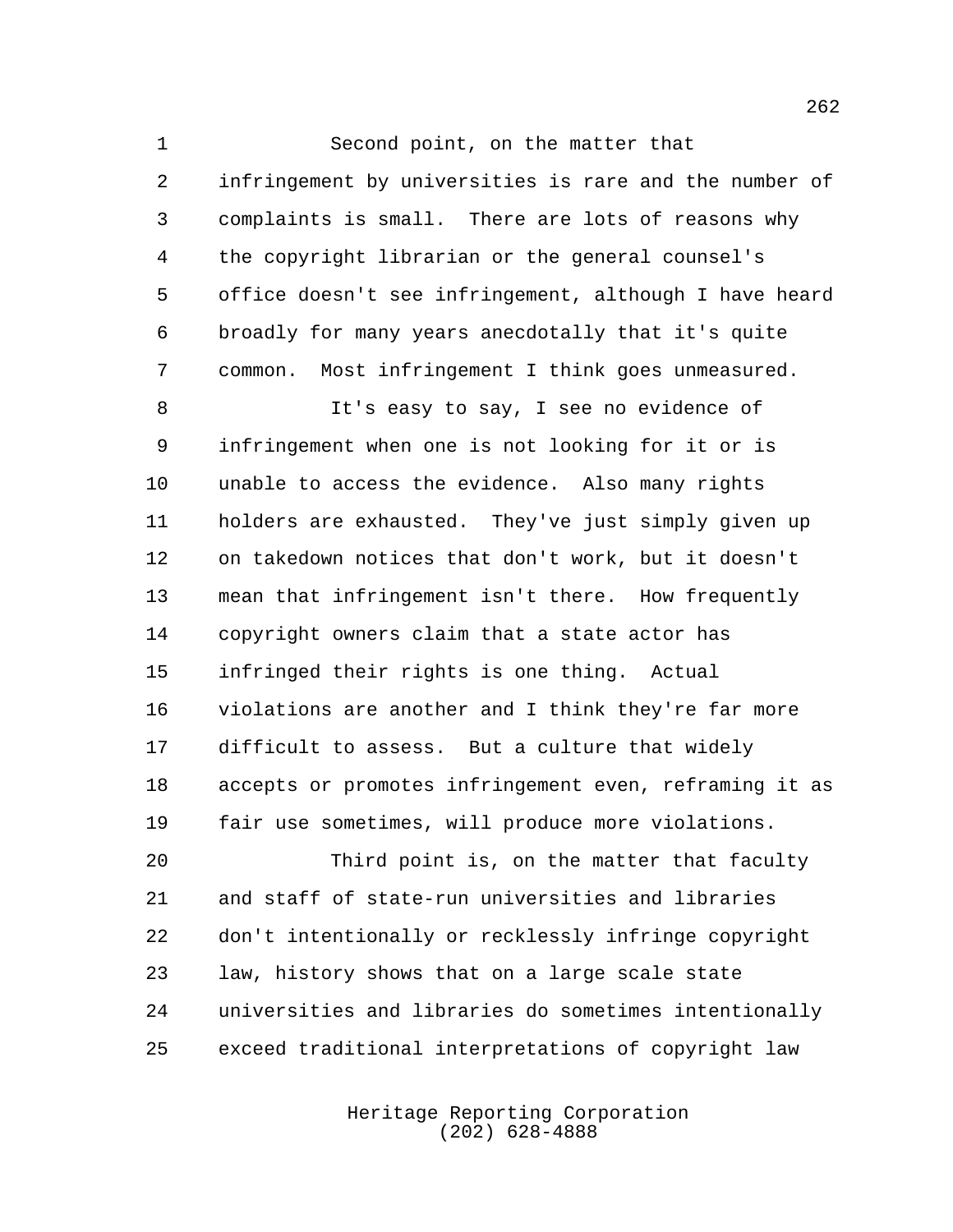when they're trying to test the boundaries of the law, especially by stretching interpretations of fair use.

 The Georgia State University case and the Google Books/HathiTrust case have been cited in written comments. The process to control digital lending is the most recent example. On a smaller scale, it's not uncommon for projects to be directed knowingly and consciously exceeding what many consider to be reasonable interpretations of fair use. The ambiguity of fair use, its function now is a belief system, believing that a use is fair sort of makes it fair, provides cover and state sovereign immunity provides an additional shield.

 My fourth point is, on the matter that state institutions invest heavily in copyright education and that copyright education is increasing, I would say that much of copyright education today is about expanding interpretations of limitations and exceptions, even veering into outrageous interpretations of fair use that happen just to correspond to the interests of technology corporations to get works online openly and keep them there and to maximize reuse without paying anyone for it and without sufficient regard for anyone's rights. In recent months, I've heard in copyright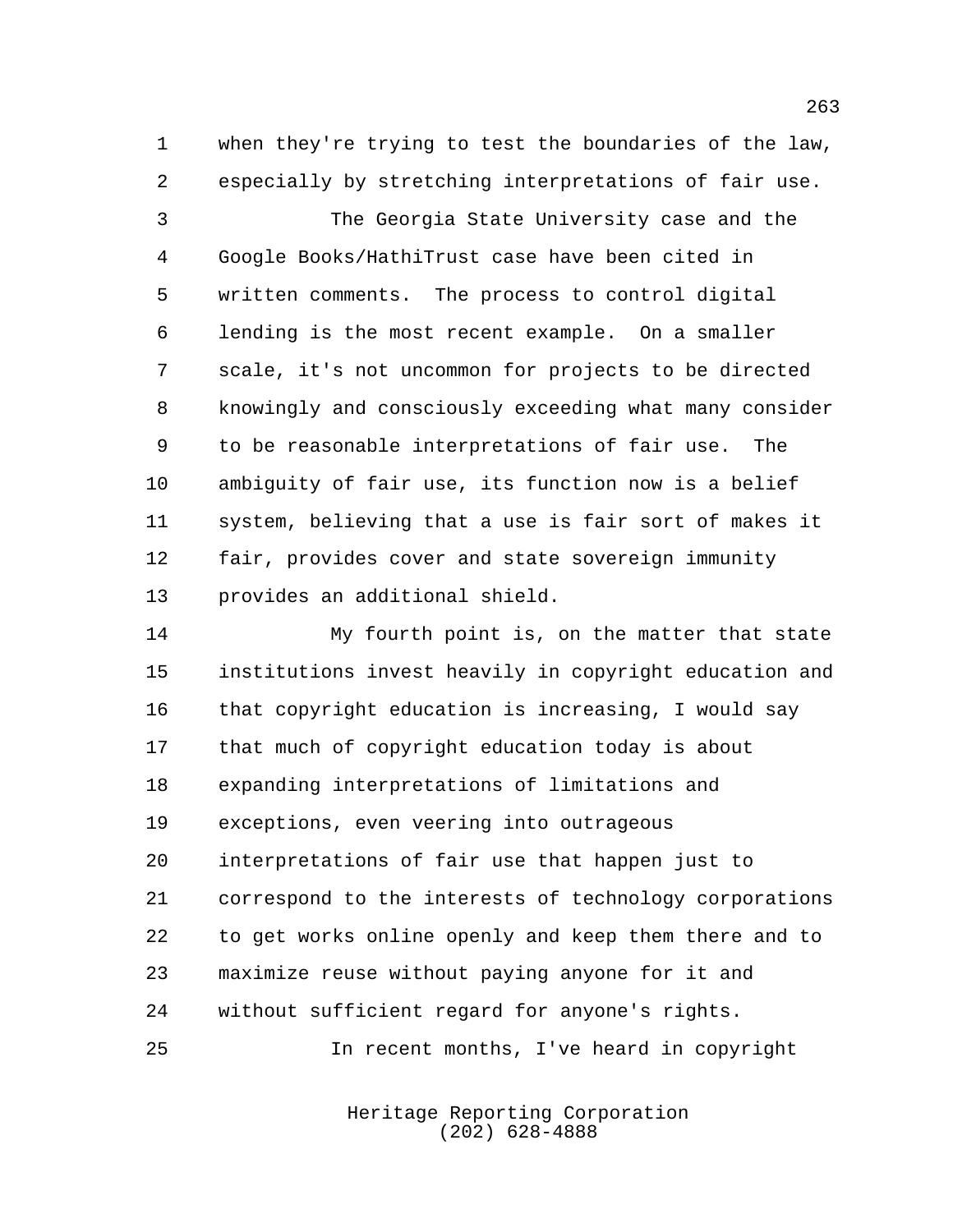education webinars sponsored by major and national entities and universities. I've heard that once someone has decided that use of a third-party work in an open educational resource is fair, it's fair for all future uses. In other words, that fair use functions like an open license. I've heard that fair use promotes the use of unlawful copies because it doesn't care whether a copy is lawful or not. In other words, that fair use functions as a label.

 Stick a label of fair use on an unlawful copy and it somehow magically transforms into a lawful copy. I think this is what was being said. I'm still not sure about it. And I've heard that controlled digital lending is permitted by U.S. law with an implication that it's also permitted in the European Union. So what are people afraid of with the implications that people should just do it because everyone else does? I seriously question the value and purpose of some copyright education initiatives, I think that's my point.

 Finally, on the matter of state policies and practices for minimizing copyright infringement and addressing claims, I would say the distance between policies and practices can be wide when it come to copyright. Universities and libraries can have very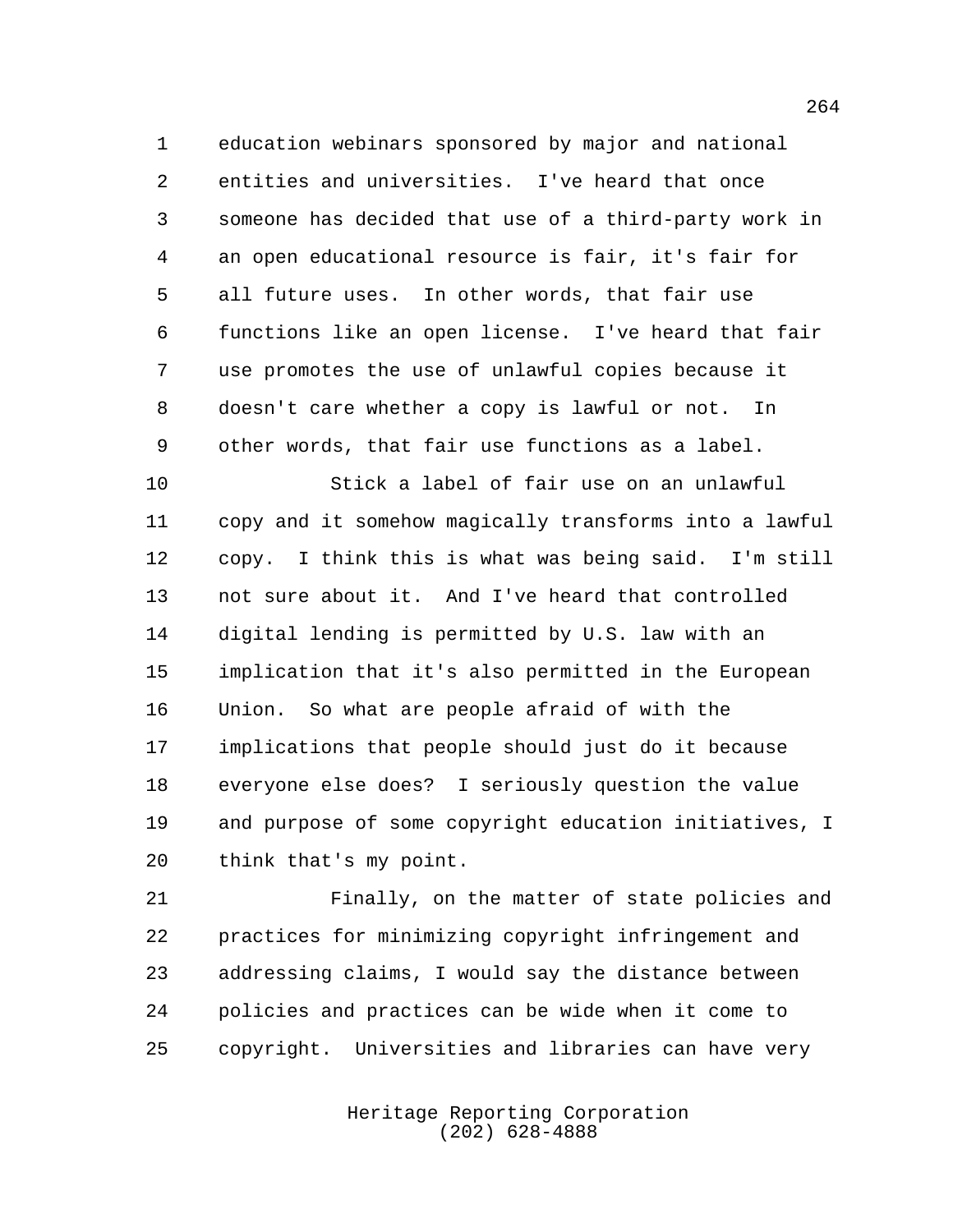good policies in place, while practices are developed to promote a looser environment to deregulate copyright by rationalizing uses that harm the interest of rights holders. Written policies are not where the action is.

 There's a real conflict today. Reasonable university and library policies can be cited as evidence of a compliance culture, while anti-copyright practices are widely promoted to break the law, by this I mean destroy the effect of copyright law. I would call this a threat to the integrity of copyright. Such rationalized practices encourage innumerable infringements that often go unnoticed, undetected, or unchallenged due to the expense of litigation and legal services. They nonetheless destroy livelihoods and are shielded by state sovereign immunity.

 In conclusion, I think that more needs to be done to study the cultural and contributory aspects of copyright infringement, the less quantifiable aspects. And I think the law needs to evolve beyond its current form to be fair in all respects. In addition to the possible abrogation of state sovereign immunity, I think that Congress needs to consider fair use reform. Fair use has been weaponized against rights.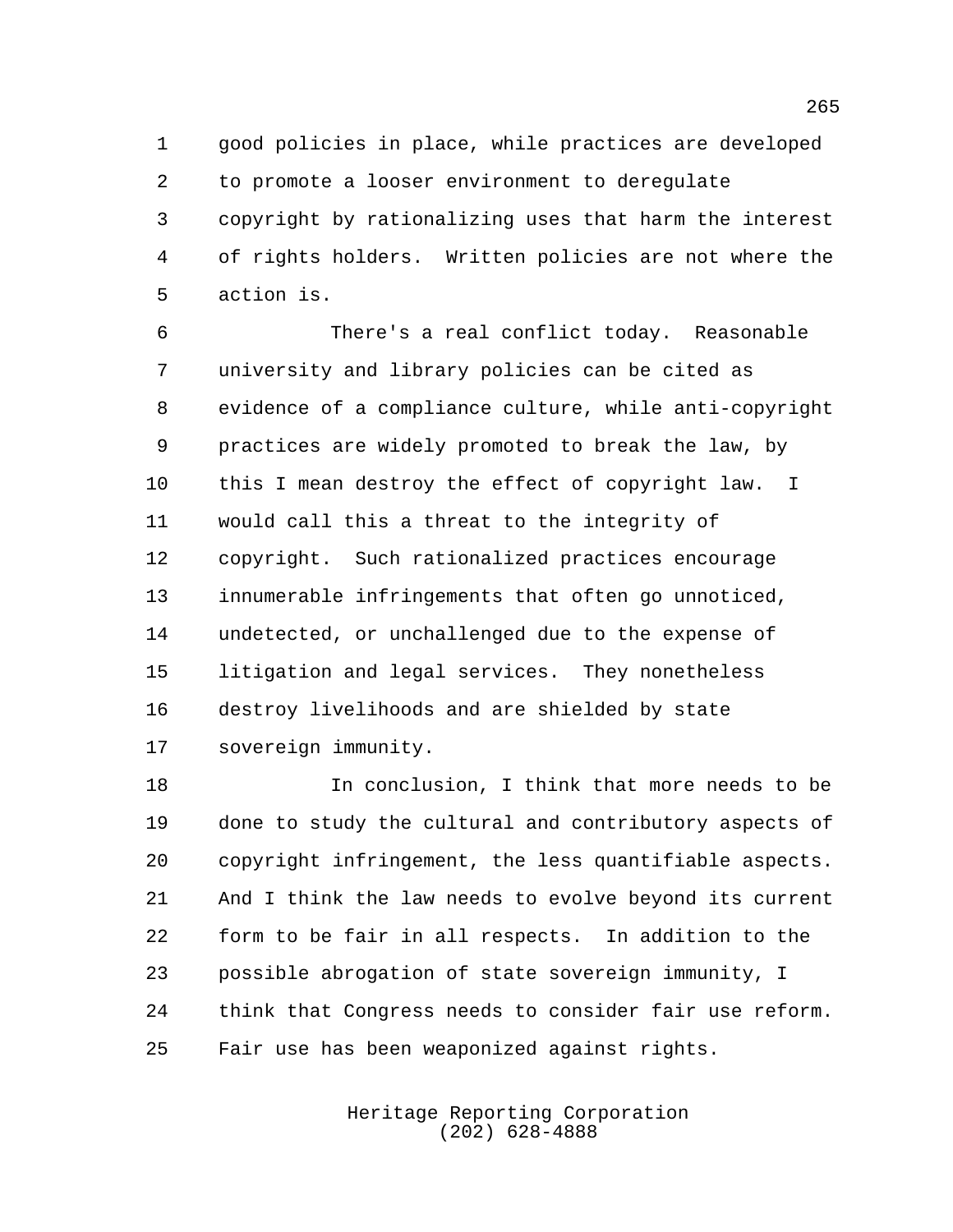Academic and library values have become almost indistinguishable from tech industry values that serve private interests and are being advanced by people at state-run libraries and universities. This is problematic and it doesn't serve the public.

 Thank you to the Copyright Office for providing to the public an opportunity to express our views. I'll end here.

 MS. SMITH: Thank you, Ms. Pilch. We appreciate the thought and time that went into that contribution in your participation today. I think moving on to the next person would be Mr. Sedlik. And I might ask you to be a bit briefer because I think the remaining speakers have already been on the panel today. So that was our first opportunity to hear from Ms. Pilch. Mr. Sedlik, what would you like to share?

 MR. SEDLIK: Three minutes and 15 seconds is all I need, Ms. Smith. Well, I appreciate the excellent work and the respect for artists' rights evinced by my fellow panelists from the museum, library, and education communities today, and by organizations like the ARL, the VRA, the OCLC, and others.

 The fact that many institutions demonstrate respect for artists' rights or pay license fees to

> Heritage Reporting Corporation (202) 628-4888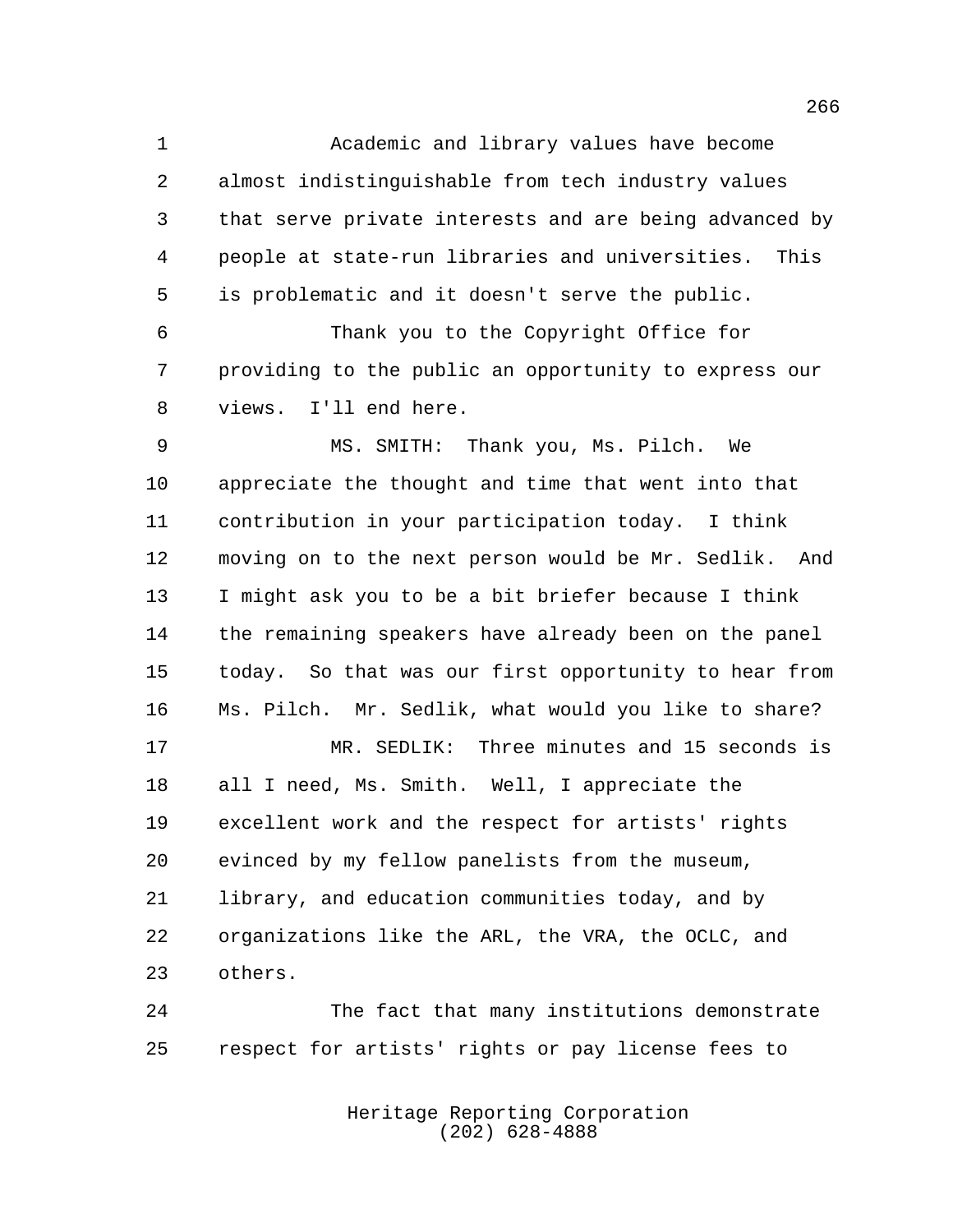some creators for some usages or make other earnest attempts to voluntarily comply with copyright law is wonderful, but provides virtually no protection to creators, whose exclusive rights and remedies with regard to infringements by state entities are effectively negated by sovereign immunity.

 Breach of contract is not a sufficient remedy because the vast majority of infringements do not involve a contractual relationship between the rights holder and the state entity. Rather, the state entity may obtain copies from sources such as Google images, social media, websites, and then distributes, displays, and otherwise uses those copies without the creators' knowledge. And with no contract, there are no contractual terms to breach. For the reasons that I described in session one, injunctive relief is also not an effective remedy.

 With no right to effective remedies under copyright law, creators' rights are severely prejudiced in their negotiations with states concerning unauthorized usage of their works and the shadow of sovereign immunity, creators find it impossible to secure legal representation on a contingency basis. As creators are unable to afford to retain an attorney on an hourly basis, creators are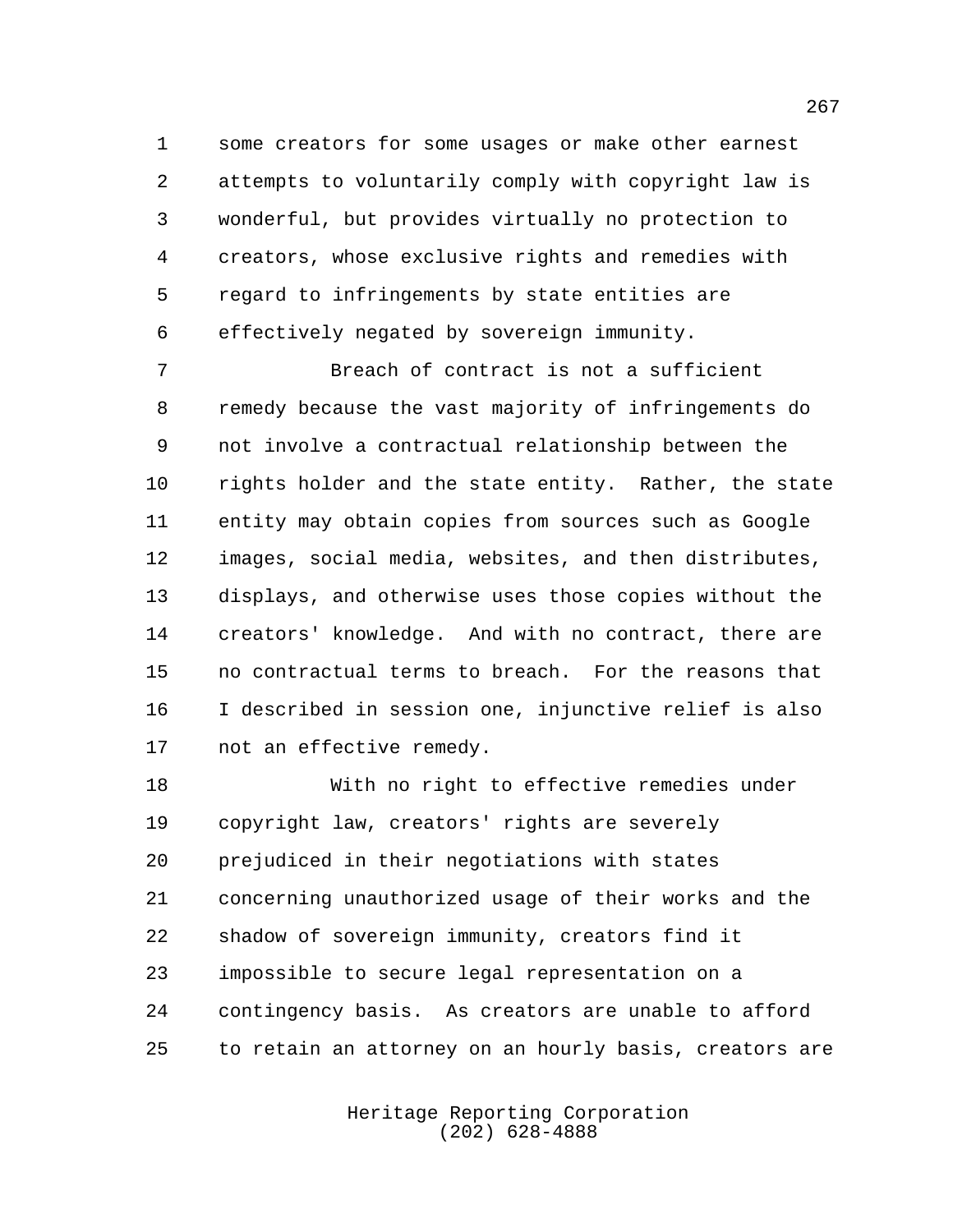left without effective recourse for copyright

infringement by state entities.

 When independent professional visual artists create new works, they typically do so with the intent to monetize those works throughout the lifetime of their copyrights by offering up their works for licensed use by public and private entities for usage that is not falling under the exceptions of fair use, 108, 110, or 121. Fair use and sovereign immunity are entirely separate legal constructs and must not be conflated.

 Much of the legitimate cultural heritage, education, research, and preservation activities of state entities with respect to copyrighted works falls under the exceptions of fair use or under section 108, 110, or 121. Reliance on sovereign immunity can have the unfortunate effect of emboldening state entities to proceed with unlicensed use of protected works without requisite analysis and in a manner that would otherwise require a license from rights holders.

21 11 In the earlier sessions, it was suggested that the quantity of 160 copyright decisions in the last 20 years serves as an accurate indicator of the scope of infringing activity by state entities. I disagree. In reality, only a fraction of state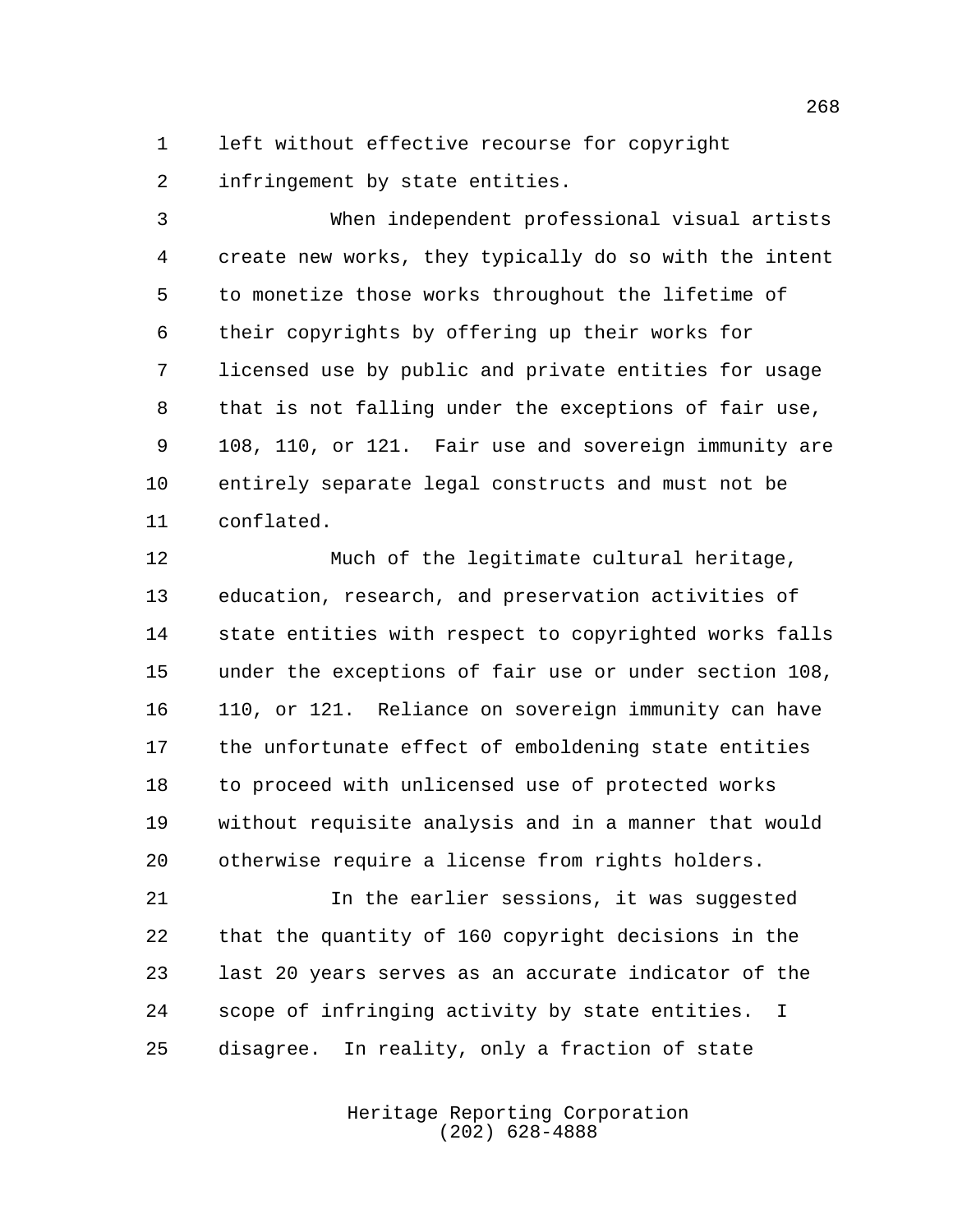infringements are discovered, only a fraction of discovered state infringements are pursued, only a fraction of pursued state infringements proceed to filing a complaint, and only a tiny fraction of those state infringements make it to pretrial, adjudication, or tried to verdict or judgment. For these reasons, the quantity of 160 decisions is not a reasonable measure and it is reasonable to expect that the scope of infringing activity by state entities is exponentially greater.

 Lastly, my good friend, Mr. Band, suggested that we must consider the Constitution. Accordingly, Article I of the Constitution, considered in the context of Section I of the Fourteenth Amendment, presents a compelling foundation for consideration of the protections that must be enjoyed by creators in order to provide them with an adequate incentive to create new works for the ultimate benefit of society.

 Article I, Section 8, Clause 8 of the Constitution established that Congress was empowered to create a copyright law to promote the progress of science and useful arts, by securing for limited time to creators and inventors the exclusive right to their respective writings and discoveries. In tandem, in drafting Section I of the Fourteenth Amendment,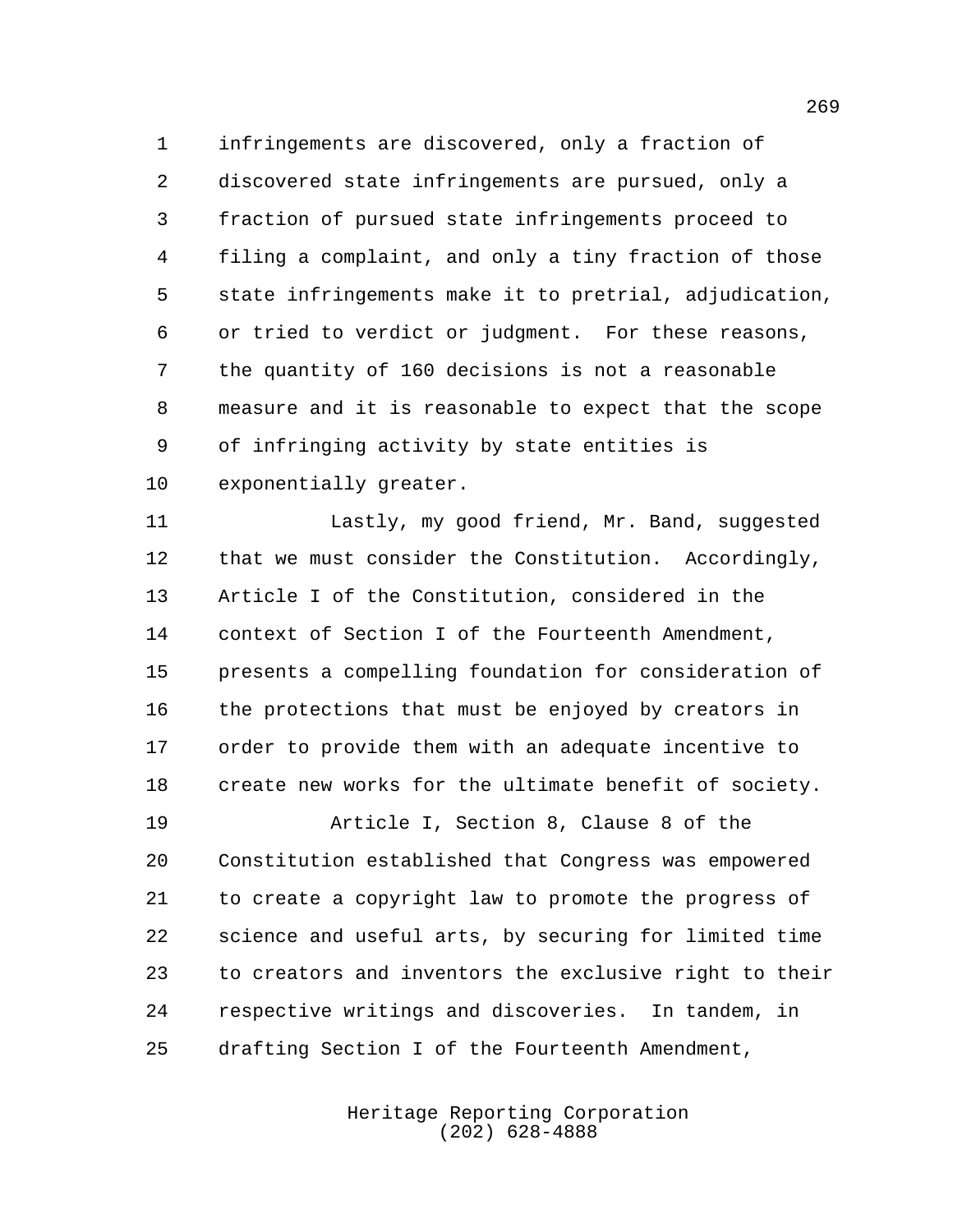Congress made it clear their intent to act within the spirit of Clause 8 by specifying in crystal clear terms that states may not deprive any person of life, liberty, or property without due process of law.

 Thank you for the opportunity to participate today.

 MS. SMITH: Thank you and thank you, Mr. Sedlik for participating. I think the next participant is Ms. Calzada. Are you ready?

 MS. CALZADA: Yeah. Hi, thanks. I appreciate the chance to talk again, mostly wanted to be available in case you had questions about our First Amendment assertions and maybe expand a little bit on what I was saying earlier about how much of a First Amendment problem it is when the government is using the work of journalists in particular. Journalists have an ethical obligation not to be mouthpieces of the government and when their work is used to promote government ideas or concepts, they bristle more than just a little bit.

 You know, I work mostly with journalists and I'm in -- I also have a private practice and a lot of my clients are journalists. And I'll you that news organizations and individual journalists will often look the other way when just an average individual or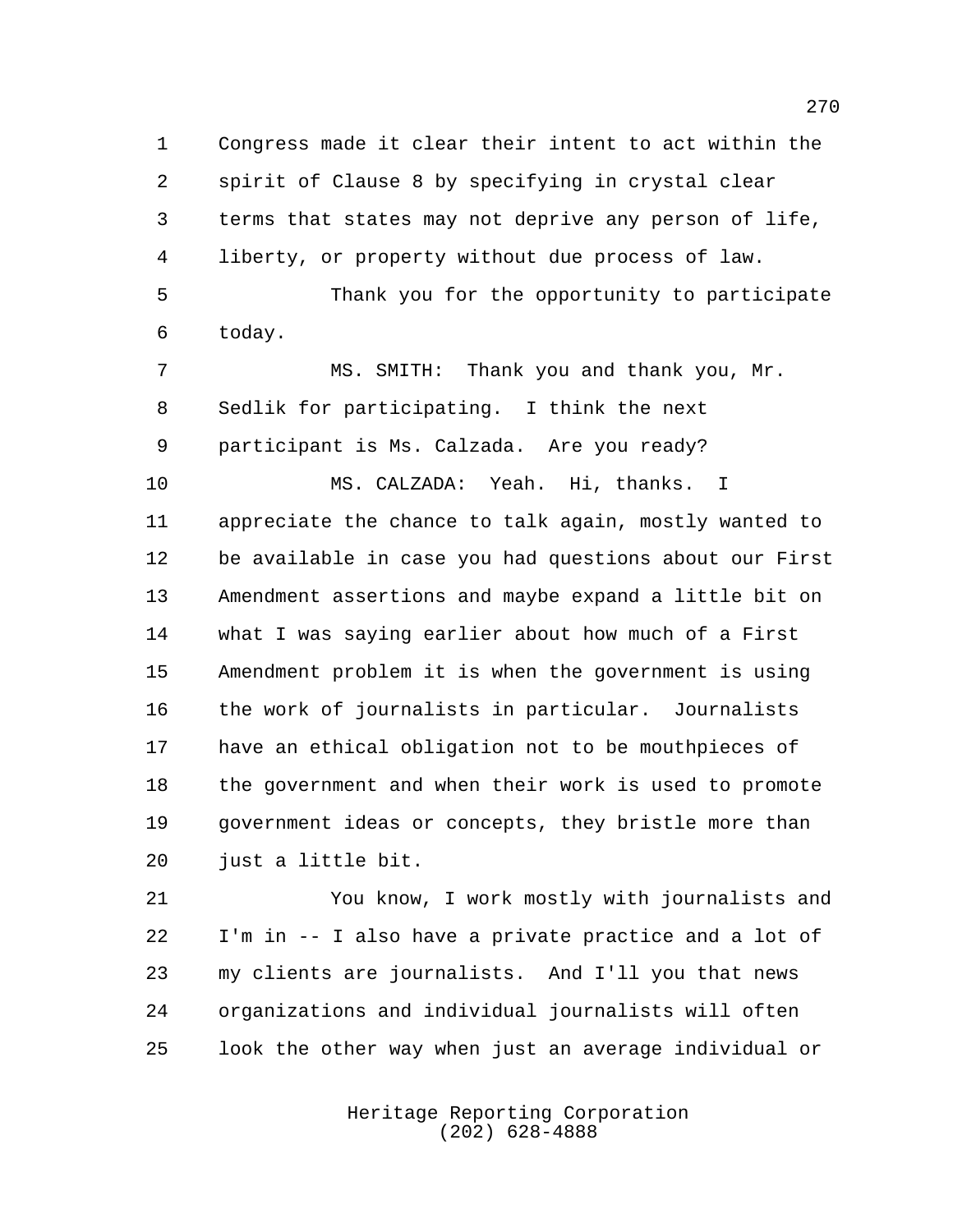a company infringes their work because it's a huge burden on them and they need to get up the next day and do more work. But when they see a politician or a government official violating their copyright, they immediately snap to action and they are concerned about the ethical problem of having government speak with their work. And so I did want to just see if you had any questions or thoughts or wanted me to expand on any of that, Regan.

 MS. SMITH: I mean one question is whether there are specific instances that you would like to draw to our attention more than -- in addition to the written comments and testimony, this would be a good 14 time to do that. And Mr. Amer, if you have more questions, please jump in.

 MS. CALZADA: So I did make -- well, I'll wait for Kevin.

 MR. AMER: No, I had the same question, just if you have any specific examples of the type of situation you're talking about, that would be helpful.

 MS. CALZADA: Well, I have seen, like I said, circumstances, some of which relate to clients, where they've seen politicians use their work to try to pursue a specific message. We highlighted several instances in our comments that I would refer you to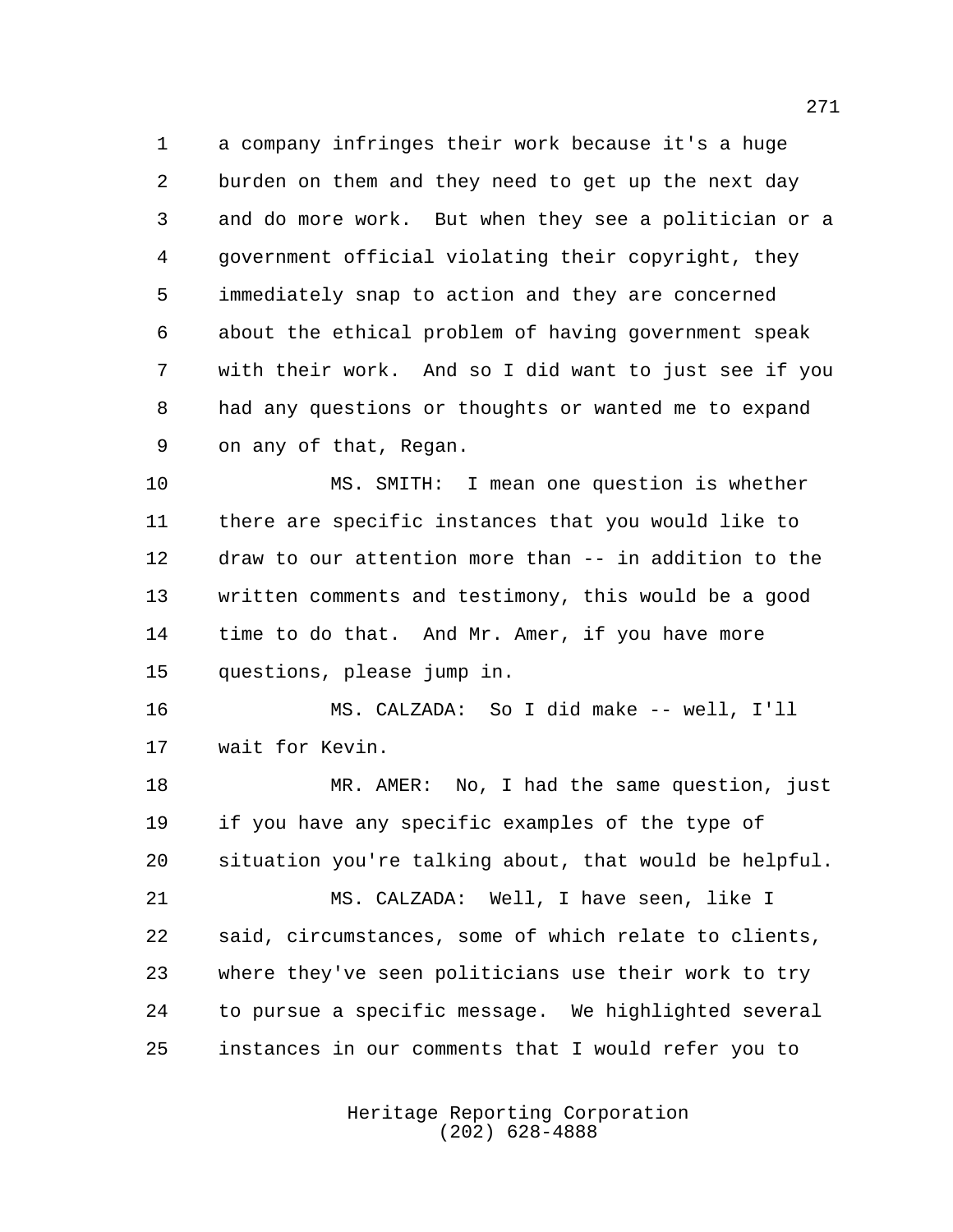just for the interest of time. And really any of these uses that you see are the government speaking using the words of the copyright owner.

 And so you can really -- Rick Allen was forced -- was compelled to speak the message of the State of North Carolina with his work and it was used in a way that presented their speech, their message, and he was compelled to speak their message using his work. And so any of these cases really you can look at from a First Amendment perspective of how that use is compelled speech of the speaker.

 MS. SMITH: Thank you very much. We appreciate you elaborating on that. I think that it was certainly helpful to hear from you. Is there anything else or if not, it's fine to --

 MS. CALZADA: You know, I did have one other thing to say about the question of intent. In Brammer v. Violent Hues, the Fourth Circuit kind of disposed of the false notion of merely negligent infringement and how that when an infringer thinks that an image is freely available, that's actually not a reasonable belief given that all contemporary photographs are presumptively under copyright and that the presumption should always be that a work is under copyright until you find otherwise.

> Heritage Reporting Corporation (202) 628-4888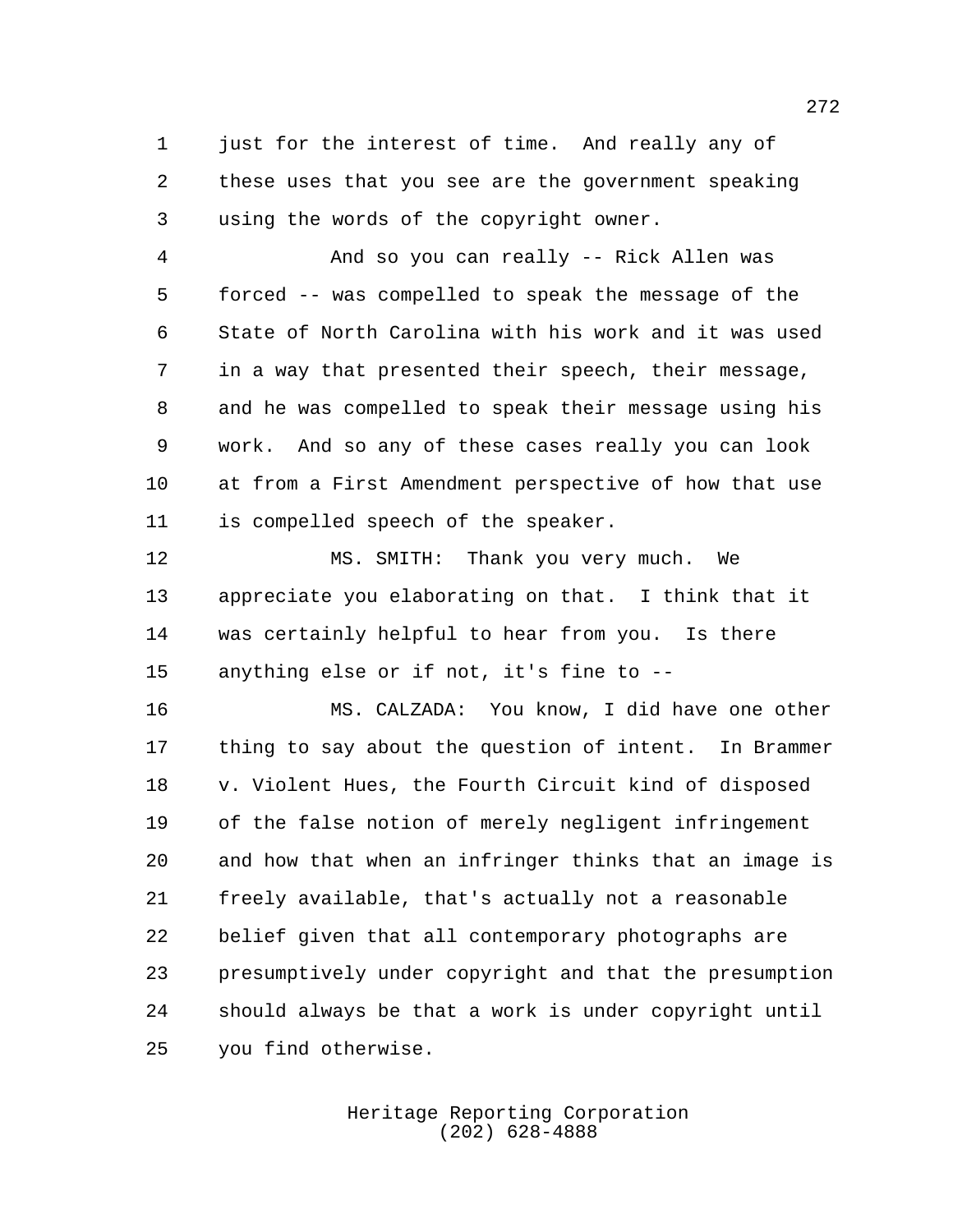And so I think it's important to, when you have this conversation about is it intentional, to consider the point that all contemporary work should be presumptively under copyright and it's incumbent on the user to find out otherwise. MS. SMITH: Thank you. Thank you, Ms. Calzada. MS. CALZADA: I appreciate the opportunity. MS. SMITH: Thank you and again we really appreciate your thoughtful contribution. Mr. Madigan, do we have you? 12 MR. MADIGAN: Yep. Can you hear me? MS. SMITH: Yep. Go ahead. MR. MADIGAN: Yeah, I'll be very brief because I want to give others who maybe haven't had a chance to talk today a chance to chime in. But I just wanted to respond. There was an argument in some of the comments opposed to abrogating state sovereign immunity that said immunity must be preserved to protect taxpayer resources because the public will ultimately foot the bill for defending against meritless lawsuits. And I would just say that state universities are sometimes massive owners of IP themselves and they use the same public tax dollars to register and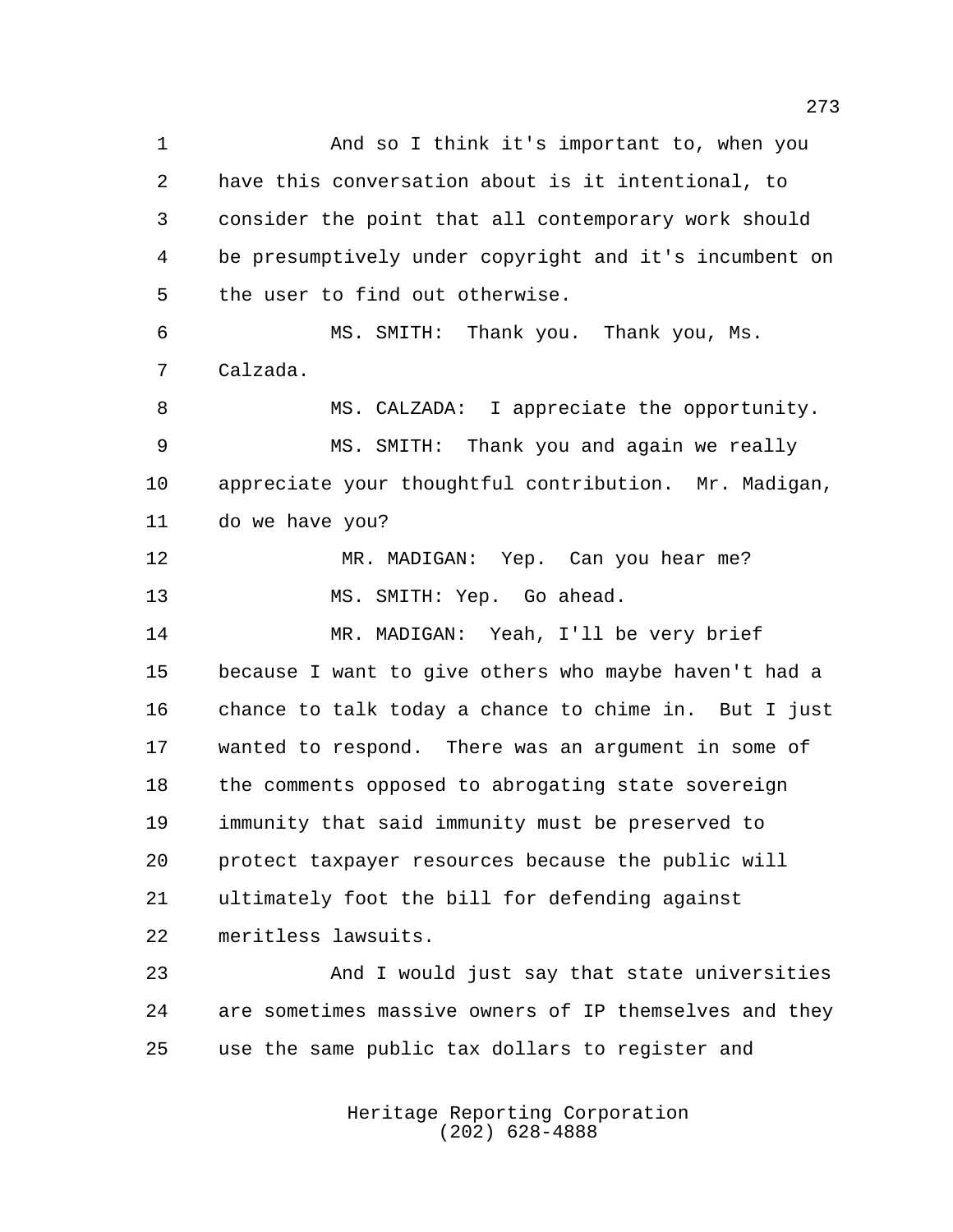enforce their IP rights. So I just think we need to be clear that it goes both ways. We detail in our comments some of the initial research we did about the amount of copyrights owned by universities and some instances of enforcement against individuals or small businesses.

 And I think the tax argument sort of also disregards this sort of long-term benefits to the public that results from copyright laws that respect and protect the rights of copyright owners and creators. And so I just think those things need to be considered alongside any claims that abrogation of state sovereign immunity will harm the taxpaying public.

 So that was just what I wanted to get in. And I also wanted to thank you all so much for hosting this today. I might have to jump off a little bit before six. I just wanted to get that in there now. MS. SMITH: Well, thank you and thank you for participating and for following up on that issue, we appreciate it. I think though you might be the last speaker. So, we might be at a conclusion now, unless anyone from the Copyright Office side wants to chime in. Going once, twice? No?

(No response.)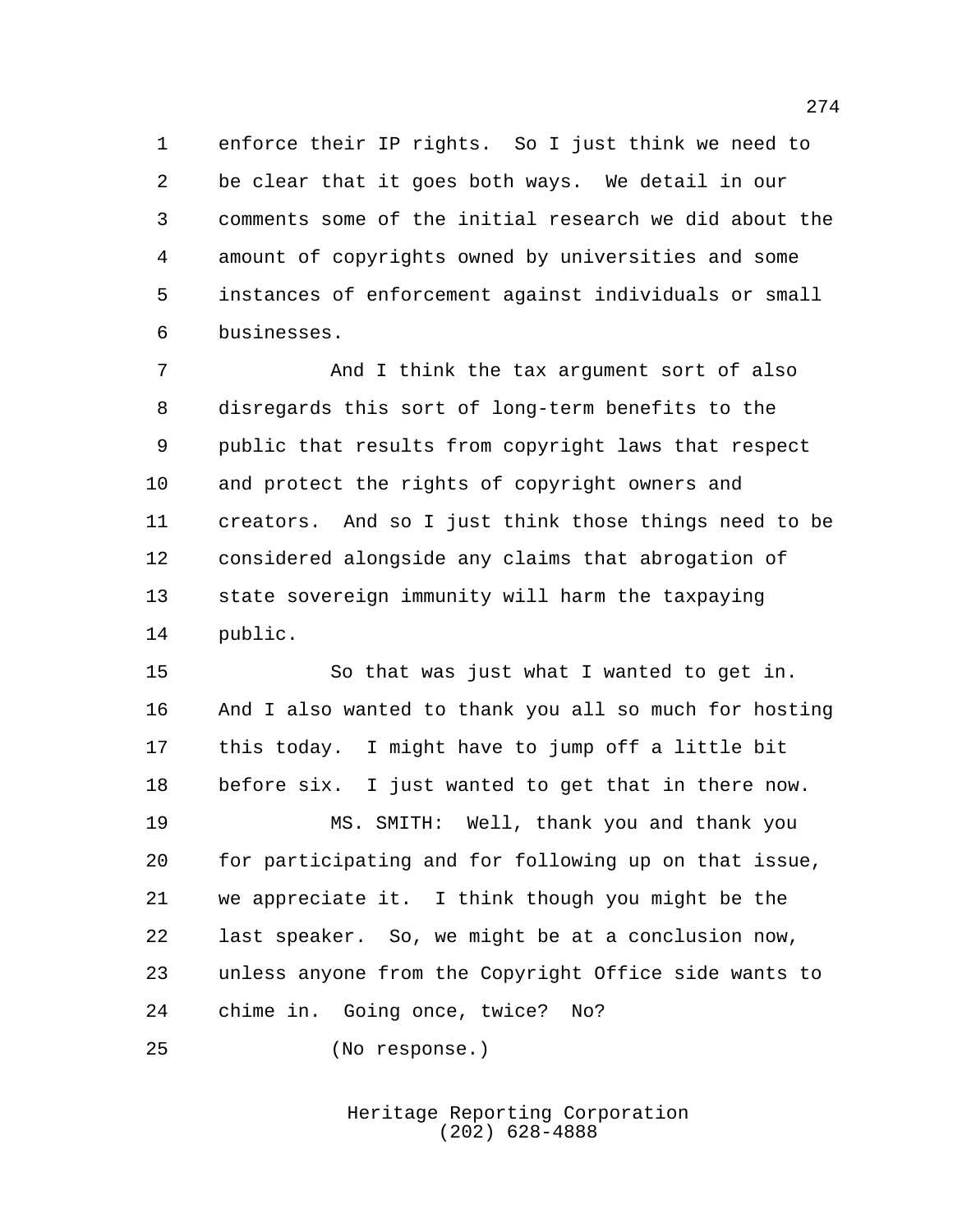MS. SMITH: Okay. So thank you everyone for participating or listening to the session today. Just as a reminder, the transcript will be posted on the Copyright Office website for the Study's docket, as well as a video that will be made available on the Copyright Office's YouTube channel, and any subsequent action in our analysis will also be made public on the study website. So thanks very much everyone and have a good night. (Whereupon, at 6:00 p.m., the meeting was adjourned.) // // // // // // // //  $20 / /$  // // // // //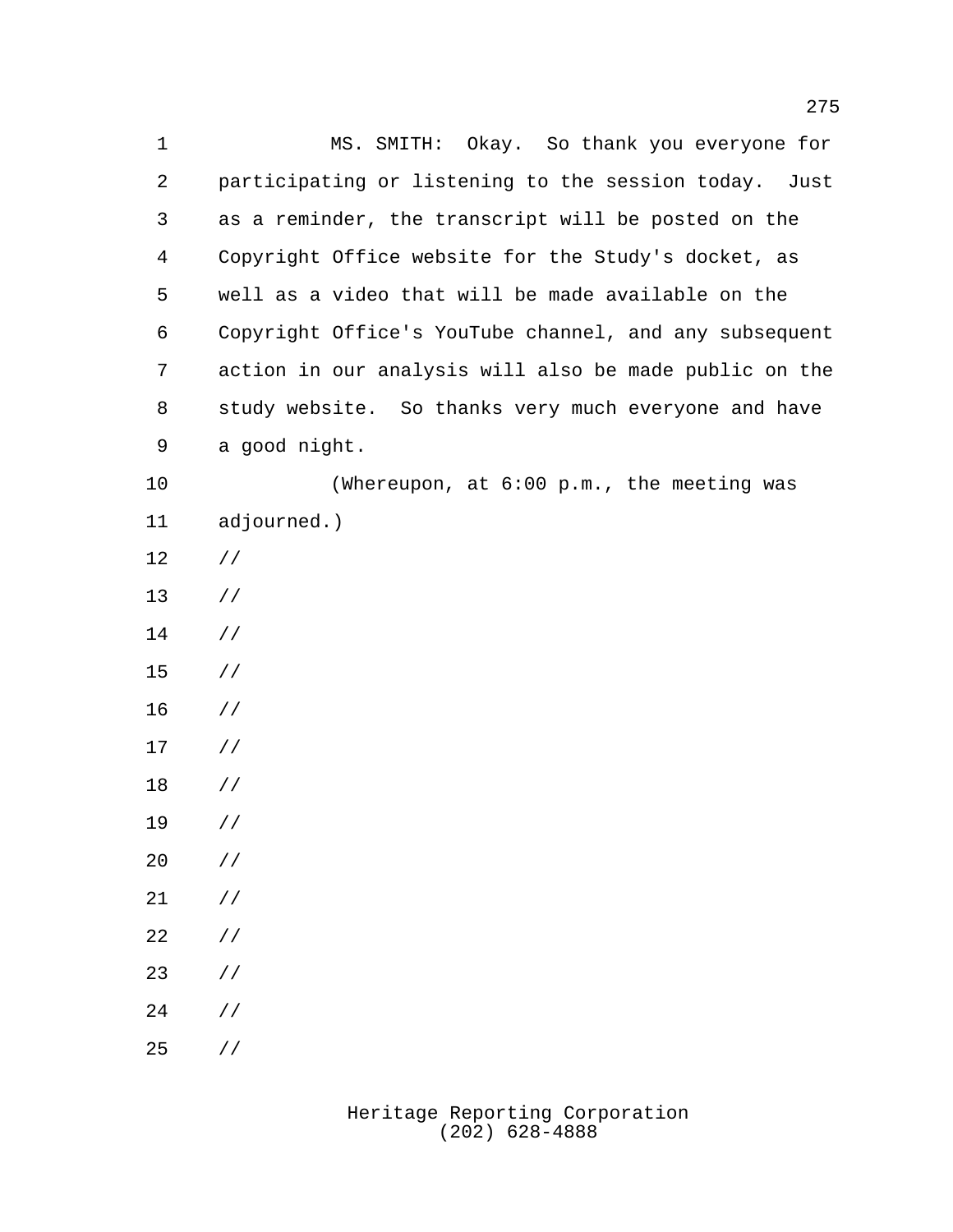## REPORTER'S CERTIFICATE

DOCKET NO.: N/A

CASE TITLE: Sovereign Immunity Roundtables

DATE: December 11, 2010

LOCATION: Washington, D.C.

I hereby certify that the proceedings and evidence are contained fully and accurately on the digital recording and notes reported by me at the meeting in the above case before the Library of Congress.

Date: December 22, 2020

Angela Brown Official Reporter Heritage Reporting Corporation Suite 206 1220 L Street, N.W. Washington, D.C. 20005-4018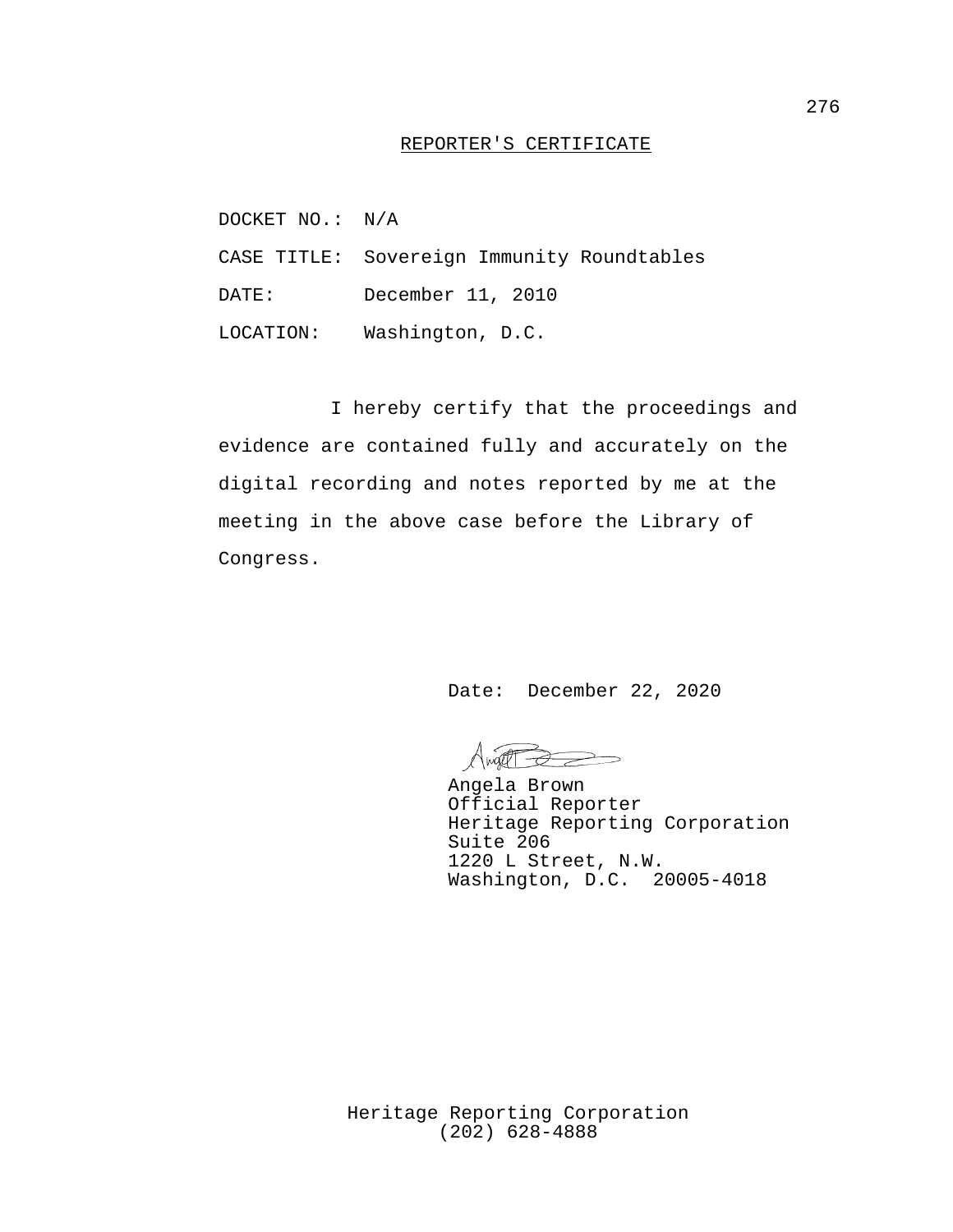| \$                                      | 121 [3] 176:22 268:9,16                   | 232:2 254:24               | A                                                   | 13                                                |
|-----------------------------------------|-------------------------------------------|----------------------------|-----------------------------------------------------|---------------------------------------------------|
| \$1,000 [2] 127:12 234:25               | 130 [1] 97:17                             | 25,000 [1] 221:25          | A&M [12] 40:6 41:5 42:1 43:                         | according [2] 51:18 111:4                         |
| \$1,900 [1] 47:7                        | 13988 [1] 33:11                           | 250 [1] 46:5               |                                                     | Accordingly [1] 269:12                            |
| \$10 [1] 122:12                         | 14 [2] 67:8 112:8                         | 29 [1] 112:5               | 9 44:1,10 65:19 192:4 194:<br>24 195:1 203:6 236:25 | account [5] 13:22 19:20                           |
| \$10,000 [3] 127:11 200:11              | 15 [2] 28:13 266:17                       | 3                          | $a.m$ [1] $3:2$                                     | 118:20 212:2 223:4                                |
| 225:6                                   | 15,000 [1] 26:24                          | 3,900 [1] 51:13            | AAU [1] 111:13                                      | accountability [2] 216:12                         |
| \$100 [2] 121:8 247:21                  | 150 [3] 205:19 206:16 255:                | 3:00 [3] 7:7 132:9 133:14  | abandoned [1] 91:18                                 | 222:18                                            |
| \$100,000 [1] 200:6                     | 21                                        | 3:45 [1] 189:23            | ability [14] 4:18 22:14 38:1,                       | accountable [8] 39:4 163:                         |
| \$120,000 [2] 112:9 127:11              | 158 [5] 254:12,12,13,18                   | 30 [4] 40:12 125:13 237:17 | 7,24 124:24 153:14 162:4                            | 23 198:24 222:19 223:14                           |
| \$15,000 [4] 35:18 37:4 154:            | 255:17                                    | 254:24                     | 200:25 208:11,12 219:15                             | 237:9.12.22                                       |
| 21 235:6                                | 16 [1] 260:10                             | 300 [1] 47:5               | 227:20 238:7                                        | accurate [2] 12:12 268:23                         |
| \$16 [2] 69:4 70:15                     | 160 [6] 86:14,20 91:7 254:                | 301 [1] 49:5               | able [44] 3:9 7:2 36:17 46:                         | accused [1] 215:10                                |
| \$2,000 [1] 112:10                      | 10 268:22 269:7                           | 32,000 [1] 123:3           | 25 47:22 49:13 50:9 73:22                           | acknowledge [1] 48:5                              |
| \$22 [1] 47:11                          | 17,000 [1] 123:4                          | 325 [1] 225:17             | 76:8 83:1 88:12 92:3,4 97:                          | acknowledged [1] 82:6                             |
| \$250,000 [1] 234:14                    | 18 [1] 257:10                             | 35 [1] 154:9               | 22 103:7,9,9,11,21,24 106:                          | acknowledging [2] 127:1                           |
| \$29 [2] 122:10 224:6                   | 19 [9] 80:11 81:20 82:14 84:              | 350,000 [1] 237:2          | 1 107:4 108:21 109:3 124:                           | 175:9                                             |
| \$3.4 [1] 48:1                          | 6 86:4,19 87:13,13 89:3<br>1930 [1] 219:8 | 36 [2] 84:7,11             | 21,24 135:17 161:20,21                              | across [14] 29:1 33:19 50:                        |
| \$300,000 [1] 236:14                    | 1934 [1] 102:3                            | 3d [1] 130:12              | 165:17 166:23 169:2 179:                            | 21 92:22 142:25 144:14                            |
| \$350,000 [2] 35:6 258:7                | 1940 [1] 219:8                            | 3rd [1] 225:17             | 15 190:12,13 194:11 201:2                           | 145:21 146:19 174:1,2<br>178:2 184:19 223:19 240: |
| \$360 [1] 47:5                          | 1950 [1] 219:9                            |                            | 221:20 223:1 237:8,21                               | 24                                                |
| \$500 [2] 200:10 224:25                 | 1960 [1] 219:9                            | 4                          | 238:20 239:1 258:15                                 | ACS [1] 102:2                                     |
| \$60 [1] 247:20                         | 1983 [7] 61:3,11,22 62:16                 | 4 [1] 155:4                | above [1] 235:1                                     | Act [31] 4:13,21,25 36:7 37:                      |
| \$7.3 [1] 47:12                         | 94:25 95:18,21                            | 4,400 [1] 37:23            | above-entitled [1] 132:13                           | 17 54:17 55:10 56:6 57:12                         |
| \$700 [1] 47:13                         | 1984 [1] 84:10                            | 4,500 [1] 46:10            | abrogate [7] 22:13 56:5                             | 58:21 83:15 96:14 106:5                           |
| \$780 [1] 203:7                         | 1987 [1] 90:10                            | 40 [1] 40:12               | 156:18 158:6 216:23 248:                            | 112:14 139:14 141:3 162:                          |
| \$9.2 [1] 222:22                        | 1988 [1] 4:8                              | 5                          | 22,22                                               | 13 164:16 165:20 167:19                           |
|                                         | 1990 [2] 4:13 72:15                       | 5,500 [1] 51:12            | abrogated [5] 22:23 164:                            | 207:1 211:23 216:5,8 229:                         |
|                                         | 1990s [1] 15:9                            | 5:15 [2] 7:12 133:15       | 24 177:5 211:11 213:20                              | 1 244:2 245:13,17,20 246:                         |
| // [25] 132:15,16,17,18,19,20,          |                                           | 50 [7] 13:8 96:17 146:17   | abrogates [1] 234:4                                 | 9 270:1                                           |
| 21, 22, 23, 24, 25 275: 12, 13,         | $\mathbf 2$                               | 198:5 248:6,19 251:12      | abrogating [8] 5:3 74:14                            | acting [6] 61:19 95:15,16                         |
| 14, 15, 16, 17, 18, 19, 20, 21,         | 2 [1] 111:22                              | 50,000 [1] 139:2           | 84:13 156:11 169:22 170:                            | 189:10 245:13 246:21                              |
| 22, 23, 24, 25                          | 2,000 [3] 50:12 51:14 231:                | 51,000 [1] 123:4           | 5 246:4 273:18                                      | action [23] 32:14,17 74:19                        |
|                                         | 16                                        | 512 [1] 209:23             | abrogation [4] 58:16 60:                            | 95:18 105:22,24 106:4                             |
| 1,239 [1] 176:1                         | 2,500 [1] 102:5                           | 53,000 [1] 46:9            | 19 265:23 274:12                                    | 128:11 144:23 154:5 161:                          |
| 1,380 [1] 175:22                        | 2:00 [1] 132:3                            | 56 [1] 67:12               | absent [2] 58:24 64:5                               | 2 178:24 229:22 230:5,7,9,                        |
| 1-F [1] 89:11                           | 2:01 [2] 132:14 133:2                     | 560 [1] 46:5               | Absolutely [6] 12:5 16:19<br>37:7 38:1 134:10 162:9 | 10 234:15 243:18,25 265:5                         |
| 1.8 [1] 205:18                          | 20 [9] 14:9 92:20 139:1 179:              | 57 [1] 130:12              | abstract [1] 81:3                                   | 271:5 275:7                                       |
| 1:20 [1] 132:12                         | 16 200:8 223:10,12 259:17<br>268:23       | 5th [1] 192:5              | abundantly [1] 209:25                               | actions [13] 49:24 60:8 75:                       |
| 10 [5] 67:17 78:18 98:18                | 200 [2] 58:6 146:14                       | 6                          | Abuse [1] 244:2                                     | 3 80:6 102:18 103:12 138:                         |
| 102:13 236:1                            | 2000 [3] 91:8 254:11 255:4                | 6,900 [1] 51:11            | academia [1] 29:20                                  | 12 154:10 155:16,25 162:                          |
| 10:05 [1] 3:2                           | 2000s [2] 14:6 15:10                      | 6:00 [1] 275:10            | Academic [6] 142:24 143:                            | 16,21 168:10                                      |
| 100 [1] 13:5                            | 2006 [1] 195:7                            | 60 [4] 13:14 16:18 104:4   | 14 158:15 159:18 191:12                             | active [3] 102:12 147:20                          |
| 100,000 [1] 123:2                       | 2007 [1] 154:15                           | 175:25                     | 266:1                                               | 204:21                                            |
| 101 [1] 139:11                          | 2009 [1] 46:2                             | 600 [1] 13:4               | academics [2] 36:19 158:                            | activities [7] 151:17 168:                        |
| 107 [1] 19:8                            | 2010s [1] 14:6                            | 62 [1] 175:23              | 17                                                  | 20 169:4 213:10,18 214:20                         |
| 108 [7] 19:8 30:1 162:6,9               | 2012 [1] 93:5                             | 657 [4] 13:4,15 15:18 18:7 | accept [1] 220:19                                   | 268:13<br>activity [13] 47:10 57:14 80:           |
| 176:21 268:9,15                         | 2013 [1] 37:4                             | 68 [1] 67:14               | accepting [1] 16:24                                 | 23 87:6 112:25 159:17                             |
| 11 [6] 43:7,7,11 98:18 132:<br>14 249:2 | 2015 [4] 36:3 41:6 200:10                 | 7                          | accepts [1] 262:18                                  | 166:16 178:7 189:5 259:                           |
| 11:30 [2] 6:17 63:23                    | 223:12                                    |                            | access [17] 63:8 135:12                             | 22 261:4 268:24 269:9                             |
| 11:45 [1] 63:24                         | 2016 [2] 41:9 239:8                       | 767 [1] 225:17             | 136:3,5 142:2 148:10 149:                           | actor [9] 49:24 73:3 113:1                        |
| 11:50 [1] 75:15                         | 2017 [3] 46:3,16 225:18                   | 8                          | 18 161:8,23,24 163:4 187:                           | 182:9,11 199:17 200:12                            |
| 110 [4] 19:8 176:22 268:9,              | 2019 [6] 14:7 15:12 112:3,5               | 8 [3] 269:19,19 270:2      | 12, 19, 20 215: 7 243: 23 262:                      | 244:7 262:14                                      |
| 16                                      | 175:21 223:12                             | 80 [1] 41:17               | 10                                                  | actors [14] 8:2 53:18 54:11                       |
| 115 [1] 13:10                           | 2020 [11] 84:10 111:23 112:               |                            | accessed [1] 6:18                                   | 64:13 73:4 81:6 144:19                            |
| 11th [10] 84:20 90:16 94:8,             | 8 132:14 175:22 206:2                     | 9                          | accessibility [2] 176:22,                           | 146:8 169:8 216:4 248:25                          |
| 20 95:7 121:1 127:5,8,16                | 218:12 229:18 230:15,15                   | 9,000 [2] 46:4 51:10       | 23                                                  | 249:2,7 257:10                                    |
| 130:20                                  | 243:22                                    | 90 [3] 205:21,22 210:16    | accessible [3] 3:23 87:7                            | acts [5] 37:17 52:21 53:10                        |
| 12 [4] 102:13 125:12 137:9              | 2260 [1] 234:3                            | 90s [2] 14:5 15:10         | 150:12                                              | 55:19 59:14                                       |
| 236:1                                   | 23 [1] 67:12                              | 95 [1] 230:16              | accessing [2] 6:22 63:16                            | actual [13] 8:1 16:13 36:17                       |
| 120 [1] 125:14                          | 24 [1] 40:9                               | 985 [1] 130:12             | accidental [2] 49:18 56:17                          | 47:11 120:23 197:20 201:                          |
|                                         | 25 [5] 29:20 37:13 231:5                  | 99 [1] 254:3               | accommodation [1] 248:                              |                                                   |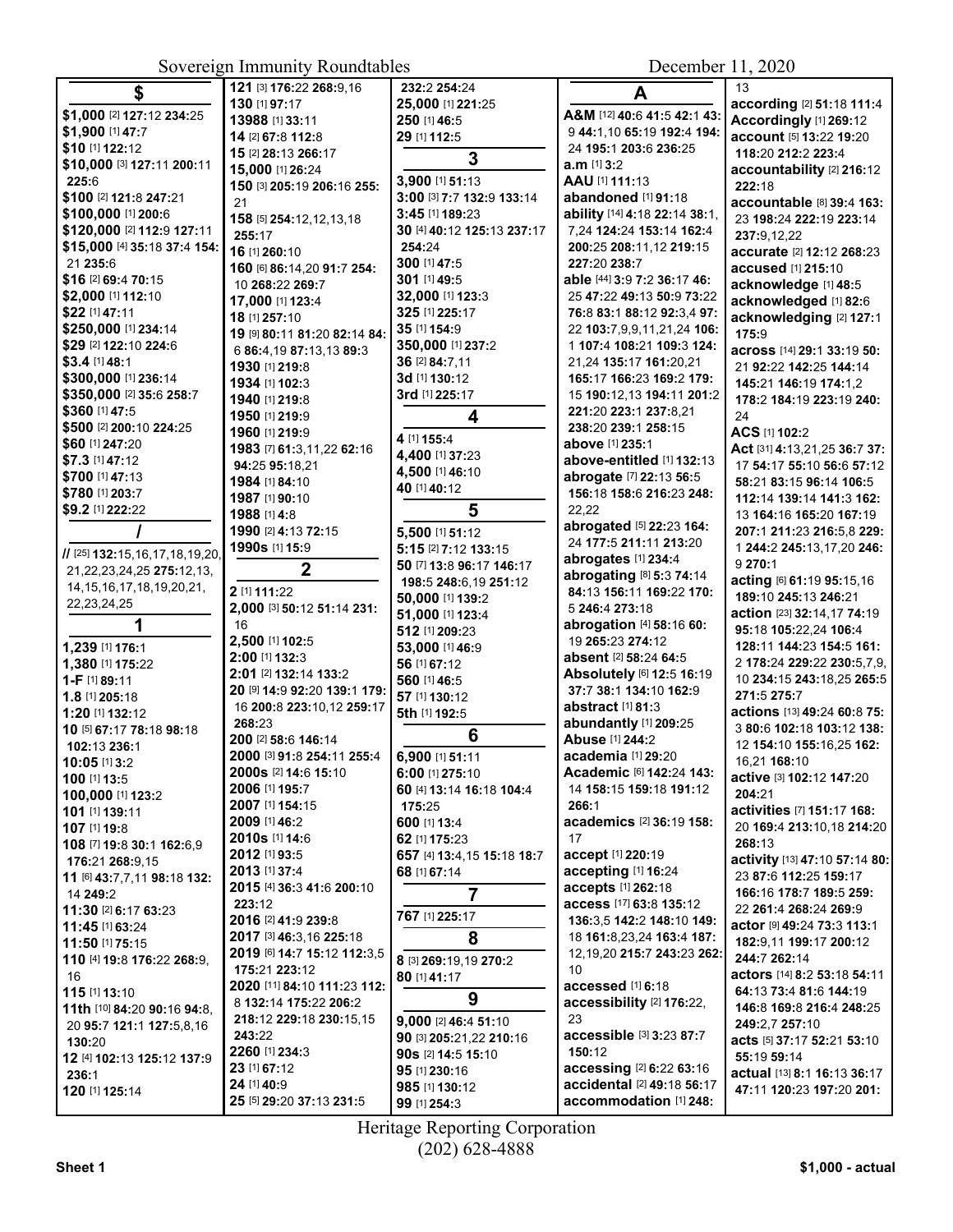| 16 203:13 210:14 211:4                       | administrative [5] 7:4 100:              | 17,20 204:1                    | allow [5] 25:12 48:25 94:6      | 191:17 192:13 230:7              |
|----------------------------------------------|------------------------------------------|--------------------------------|---------------------------------|----------------------------------|
| 221:1 233:1 262:15                           | 25 179:6 235:1 238:21                    | agency [18] 46:14 48:7,23      | 210:3 243:18                    | amicably [1] 178:21              |
| actually [61] 8:19 20:7 21:9                 | <b>administrator</b> [1] <b>28:12</b>    | 60:8 69:20 71:21 72:1,6        | allowed [4] 154:17 183:7        | amicus [7] 44:18 135:7           |
| 23:10,14,16 26:11 32:19                      | administrators [2] 260:7                 | 95:6 113:10 114:14 120:        | 226:16 242:9                    | 136:10 137:16 218:15 228:        |
| 33:14 53:21 56:22 60:20,                     | 261:18                                   | 24 173:15 179:24 182:9         | allowing [3] 96:4 111:1         | 8 240:12                         |
| 24 66:9 69:13 70:21 79:25                    | admire [1] 89:7                          | 187:5.9 222:19                 | 158:8                           | <b>amiss</b> [1] <b>245:</b> 12  |
| 81:16 82:16 85:10.16.22                      | admit [1] 202:13                         | agent [5] 155:7 184:1,2,4,     | allows [3] 25:10 193:20         | among [8] 45:4 69:16 85:9        |
| 87:18 91:21 92:3 93:12 94:                   | admits [3] 201:19 202:10                 | 20                             | 211:23                          | 128:7 147:17 174:11 205:         |
| 11 98:16 101:22 102:9                        | 258:12                                   | agents [2] 49:1 251:13         | alluded [1] 22:11               | 6 248:2                          |
| 103:14 104:10,20 105:13                      | adopt [1] 29:7                           | aggrieved [2] 96:22 154:5      | almost [21] 15:20 46:21 51:     | amongst [1] 155:5                |
| 109:19 110:22 111:3 115:                     | adoptable [1] 149:14                     | ago [6] 107:22 112:9 200:      | 11, 13, 14 60: 21 81: 19 85:    | amount [20] 26:23 34:23          |
| 16 124:20 131:9 134:17,24                    | adopted [7] 26:11 27:9 32:               | 24 236:1 240:5 249:23          | 21 86:14 103:17 126:11          | 35:9 70:16,19 84:12 100:4        |
| 141:15 144:14 145:1 146:                     | 25 110:14 149:15 150:7                   | agree [18] 30:12 55:24 91:     | 143:4 155:1 158:13 170:         | 159:25 177:14 206:2 221:         |
| 2 150:18 165:20 167:19                       | 152:15                                   | 10 129:19,23 140:11,24         | 17 178:16 179:1 249:17          | 24 223:3 235:1 238:13            |
| 179:8 180:21 181:12 184:                     | adopting [2] 62:11 150:22                | 165:6 167:2 174:19 175:        | 251:17 259:19 266:2             | 253:3 256:20 258:4,5,8           |
| 4 195:14 198:13 201:18                       | <b>adults</b> [1] 43:19                  | 11 176:16,16 232:13,13,14      | alone [3] 31:24 199:20 251:     | 274:4                            |
| 210:22 211:1 224:24 257:                     | advance [2] 4:1 6:7                      | 233:25 236:18                  | 12                              | amounted [1] 93:10               |
| 6 272:21                                     | advanced [1] 266:3                       | agreed [1] 48:1                | alongside [1] 274:12            | <b>amounts</b> [1] 71:6          |
| adaptable [1] 149:14                         | advancement [1] 162:11                   | agreeing [1] 178:22            | alphabetically [1] 11:10        | <b>amuck</b> [1] 223:15          |
| adapted [1] 149:16                           | advancing [1] 112:13                     | agreement [10] 35:12,15,       | already [25] 35:10 64:3 82:     | analogy [2] 60:11,25             |
| add [14] 70:13 124:18 125:                   | advantage [3] 27:19 164:                 | 15 37:3 54:7 69:25 70:12,      | 8 87:14.19 107:21 126:25        | analyses [2] 23:10 164:18        |
| 3 149:20 182:4 186:12                        | 15 165:18                                | 24 172:7 197:15                | 149:15 172:6 177:23 181:        | analysis [13] 4:2 14:24 48:      |
| 196:12 199:21 203:18 206:                    | adverse [1] 260:4                        | agreements [5] 71:1 72:        | 16 194:8,12 200:13 206:14       | 6 63:13 69:8 70:22 83:20         |
| 9 221:11 223:23 232:8                        | advertising [1] 222:10                   | 13 145:25 164:4 188:3          | 210:19 211:6 213:7 216:5,       | 86:24 87:10 117:25 233:          |
| 244:11                                       | advice [1] 30:8                          | agriculture [1] 155:23         | 18 224:25 228:22 245:6.11       | 20 268:19 275:7                  |
| addition [14] 29:18 31:12                    | advise [3] 30:23 77:20 139:              | ahead [6] 110:23 153:19        | 266:14                          | analyzing [2] 16:9 17:21         |
| 32:6 51:10.20 68:9 81:22                     | 13                                       | 156:8 194:1 213:2 273:13       | alternative [2] 168:22 254:     | <b>Andrea</b> [1] 9:24           |
| 96:20 128:8 145:16 197:5.                    | advised [1] 31:5                         | aid [1] 135:21                 | 20                              | <b>ANDREADIS [1] 106:21</b>      |
| 14 265:22 271:12                             | advises [1] 144:5                        | AIPLA [8] 79:18,21 84:4,9,     | although [5] 108:10 169:7       | <b>anecdotal</b> [5] 27:14 52:12 |
| <b>additional</b> [9] 7:3 73:9 151:          | Advisor [4] 9:4,5 28:13                  | 18 90:3,8 124:12               | 171:20 245:6 262:5              | 69:6 124:14 205:16               |
| 19 167:21 189:18 217:12,                     | 135:5                                    | AIPLA's [6] 80:2,11 86:4,      | amazing [1] 223:3               | anecdotally [3] 81:25 165:       |
| 12 259:25 263:13                             | advocacy [1] 260:16                      | 15 87:10 123:15                | ambiguity [1] 263:10            | 13 262:6                         |
| additionally [2] 196:7 250:                  | aerial [1] 228:10                        | ALA [1] 21:5                   | amending [1] 246:8              | anecdotes [2] 227:15 249:        |
| 21                                           | <b>Affairs [1] 186:25</b>                | Alabama [3] 34:9,17 192:2      | <b>Amendment</b> [32] 84:20 90: | 1                                |
| address [16] 31:6 36:14,17                   | affect [3] 56:6 211:16 227:              | Alaska [1] 174:4               | 17 94:8,20 95:7 121:2 127:      | Angeles [1] 51:13                |
| 37:20 59:11 120:4 133:6,                     | 20                                       | Alicia [3] 193:4 245:20 252:   | 5,8,16 130:21 156:18,19         | Angus [1] 78:15                  |
| 21 134:7 144:17 145:2                        | affected [3] 136:25 172:21               | 13                             | 179:16 199:24 207:24 247:       | Ann [1] 123:1                    |
| 147:4.6 157:15 179:13                        | 211:9                                    | allegation [3] 92:22 147:4     | 4 248:13,16,17 250:8,12,        | Anne's [1] 35:13                 |
| 210:18                                       | affecting [2] 66:23 73:3                 | 185:23                         | 15, 17, 20, 25 251: 1, 4 269:   | annual [2] 96:14 139:9           |
| addressed [10] 17:18 50:3                    | affects [3] 56:7 250:24 260:             | allegations [9] 92:14,19,      | 14,25 270:13,15 272:10          | anonymous [2] 99:7 110:5         |
| 56:8 83:15 88:13 191:20                      | 25                                       | 25 97:6 170:16 180:17          | Amer [92] 8:23,24,24 25:18      | another [29] 21:5 48:13 69:      |
| 213:7 230:18 244:21 249:                     | affiliated [1] 78:19                     | 181:8 189:6 211:8              | 43:14,24 44:12 56:24 57:1       | 1 72:22 75:21 83:21 85:4         |
| 19                                           | <b>affiliation</b> [2] <b>9:</b> 9 191:3 | alleged [11] 8:11 24:20 68:    |                                 | 87:25 109:23 122:3 143:          |
| <b>addresses</b> [1] <b>184:15</b>           | affiliations [1] 30:7                    | 23 85:11,12 114:14 157:2       | 25 78:12.23 79:7.14.22 82:      | 10 163:19 196:14 199:18          |
| addressing [4] 111:25 177:                   | afford [5] 100:17,18 126:3               | 180:9 184:23 203:19 209:       | 17 83:12,24 86:1,11 88:2        | 200:7 209:8 217:6 224:17         |
| 16 246:13 264:23                             | 137:20 267:24                            | 22                             | 91:2 92:11 93:3,20,23 94:       | 225:9 226:6,25 238:2,2,11        |
| adequate [4] 25:9 197:18                     | <b>afoul</b> [1] <b>139:</b> 18          | allegedly [1] 178:22           | 24 95:14 96:1 97:4 98:11,       | 246:4.6 253:21 254:19            |
| 199:20 269:17                                | afraid [9] 73:16 158:17 159:             | alleging [3] 92:16 97:10       | 14 99:11 100:9 101:10,14        | 262:16                           |
| adhere [3] 96:13 151:18                      | 8 170:17 177:2 215:9.15                  | 112:17                         | 104:6,11,13 105:2,10,15,        | answer [10] 28:17 58:18          |
| 260:7                                        | 216:23 264:16                            | Allen [40] 4:24 9:13,14,15,    | 18 106:10,15,18,20 107:2        | 67:12 96:4 124:11 158:11         |
| adhered [1] 198:20                           | African-Americans [1] 26:                | 16,16 34:8,14 35:8 39:1,6      | 112:15 117:19 119:1,25          | 170:10 201:13 248:23 256:        |
| adherence [2] 63:11 147:                     | 14                                       | 44:18 46:24 48:6,7,18,22       | 126:7 127:19 128:19 129:        | 12                               |
| 12                                           | aftermath [1] 135:24                     | 55:23 56:3 57:25 58:24 62:     | 17,21 130:5 131:24 133:3        | <b>answered</b> [1] 67:20        |
| <b>adherents</b> [1] <b>127:</b> 25          | afternoon [2] 192:8 259:11               | 14, 15 64: 23 71: 20 82: 3, 20 | 137:25 138:18.21 141:5          | answering [1] 67:13              |
| adjacent [1] 211:22                          | AG's [1] 183:19                          | 107:13 117:21 129:10 194:      | 142:19 143:17 145:4 147:        | anti-copyright [1] 265:8         |
| adjourned [1] 275:11                         | age [2] 45:18 218:13                     | 4 218:18 223:18 232:8,14       | 8 149:22 150:25 152:23          | anticipate [1] 8:5               |
| adjudication [1] 269:5                       | agencies [33] 10:21 33:2,                | 239:9 253:12 257:5,7 272:      | 156:8 160:5,24 163:17           | anxiety [1] 136:20               |
| adjunct [1] 192:16                           | 13,23 71:15 77:20,24 80:                 | 4                              | 171:5,6 172:23 174:12           | Anybody [10] 40:23 43:20         |
| adjust [2] 22:13 45:11                       | 15 92:9,15,23 93:1,9 120:                | Alliance [16] 10:12,15 11:     | 177:13 189:16,20 257:17,        | 63:5 207:8 209:4 221:3,4         |
| adjusted [1] 211:10                          | 12, 14, 15, 18 122: 6 129: 5, 8,         | 23 12:7,16 17:3,13 29:15       | 19 271:14,18                    | 233:5 238:14 246:12              |
| adjusting [1] 6:12<br>administered [1] 103:1 | 14 130:8,10 141:24 170:8                 | 50:3,11 97:10 111:12 191:      | American [10] 11:16 18:9        | anyone's [1] 263:24              |
|                                              | 171:22 174:2,11,18,23 186:               | 7 192:12 205:17 218:16         | 20:15 79:10,17 101:18,24        | anyway [4] 57:10 113:3           |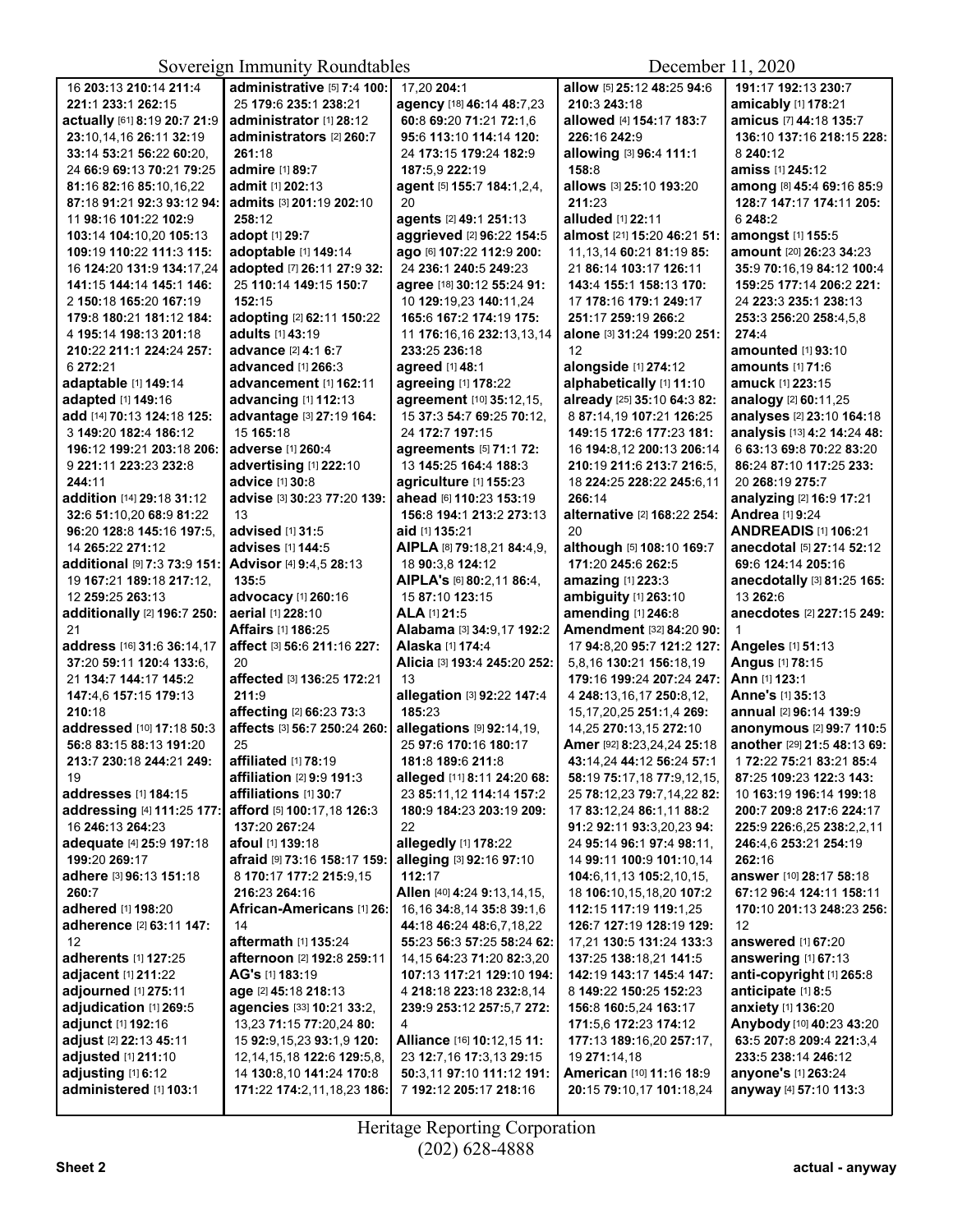| 148:22 182:6                | 240:16 243:5 273:17 274:        | 9 259:16                           | 130:3 136:4 140:21 148:8                              | 17                              |
|-----------------------------|---------------------------------|------------------------------------|-------------------------------------------------------|---------------------------------|
| apartments [1] 41:6         | $\overline{7}$                  | <b>Association [15] 11:15.16</b>   | 149:6 152:14 162:10 163:                              | <b>base</b> [1] 254:14          |
| APLU [2] 111:13 145:19      | arguments [1] 111:25            | 30:7 79:18 135:2 145:10.           | 3.9 174:9 176:4 184:11                                | based [14] 27:14 79:16 84:      |
| apologies [1] 138:22        | arise [4] 134:8 177:17 187:     | 16 178:12,13 191:16,17             | 190:21,22 193:17 200:14,                              | 25 90:14 124:13 140:25          |
| apologize [4] 6:7 103:19    | 16 238:3                        | 192:13,14,15 193:6                 | 23 207:1 215:4,9 227:9,11                             | 149:11 211:1 247:16 255:        |
| 165:2 182:7                 | arises [1] 187:20               | associations [3] 29:17,23          | 240:6 244:16 270:12 272:                              | 1 256:9,25 257:1 259:17         |
| app [1] 229:25              | Arkansas [12] 139:1 140:        | 134:25                             | 21 275:5                                              | <b>bases</b> [1] <b>147:12</b>  |
| appalling [1] 101:9         | 13, 16 153: 24 154: 1, 3, 6, 14 | assume [4] 35:9 94:25 173:         | avenue [1] 238:12                                     | basic [2] 56:10 199:2           |
| apparently [4] 101:15 169:  | 179:17 235:4,5 238:5            | 18 210:22                          | average [2] 92:21 270:25                              | <b>basically</b> [9] 33:7,11,20 |
| 24 212:16 261:13            | ARL [1] 266:22                  | assuming [2] 61:13 128:5           | avoid [5] 4:16 76:1 94:21                             | 120:4 123:15 139:24 154:        |
| appeal [1] 232:22           | arm [1] 225:25                  | assurances [1] 250:1               | 127:8 134:6                                           | 22 179:17 202:20                |
| Appeals [1] 240:5           | around [12] 17:1 42:23 75:      | assure [1] 35:6                    | award [1] 180:4                                       | basis [16] 4:12 5:3 67:4        |
| appear [4] 47:15 56:14 65:  | 14 98:23 102:3 130:20           | astray [1] 148:24                  | awarded [2] 154:21 235:6                              | 113:4 128:11 139:9.21           |
| 5115:12                     | 152:17 170:24 174:25 202:       | athletic [2] 197:9 201:17          | aware [31] 18:3 46:15 51:                             | 155:3 157:20,24 158:2           |
| appears [2] 157:23 259:24   | 8 212:25 232:4                  | attach [1] 16:15                   | 18 61:8 65:3 85:19 114:12                             | 168:21 182:19 256:25 267:       |
| appellate [2] 229:4 248:4   | arrangement [2] 69:14           | attempt [1] 59:21                  | 121:6.16 122:20 136:25                                | 24,25                           |
| applicable [2] 162:6 243:   | 127:1                           | attempted [6] 34:11 39:13          | 140:10 141:2 142:14,15                                | basketball [2] 125:13 253:      |
| 17                          | array [1] 135:11                | 44:23.25 52:3 72:4                 | 146:4 147:24 157:10,12                                | 16                              |
| application [3] 249:14,18   | Art [3] 10:25 29:20 170:21      | attempting [1] 115:2               | 158:25 164:9,21 168:21                                | battle [1] 210:8                |
| 250:2                       | Arte [1] 231:6                  | attempts [1] 267:2                 | 169:16,25 176:3 188:2,11                              | bear [1] 183:3                  |
| applied [1] 229:7           | article [7] 47:5,8 51:7 52:     | attend [2] 26:14 30:3              | 193:19 210:21 219:11                                  | <b>bearing [1] 143:3</b>        |
| applies [5] 19:11 95:25     | 10 242:12 269:13,19             | attention [9] 26:17 42:16,         | away [13] 37:18 38:20 43:                             | became [2] 46:15 92:3           |
| 130:13,14,16                | articles [11] 18:11 46:4,5,5,   | 17 68:24 70:11 105:5 126:          | 12 46:7 106:14,17 153:11,                             | Beck [1] 231:9                  |
| apply [9] 8:14 19:4,7 49:2  | 9.13 47:15 48:16 51:11          | 19 187:6 271:12                    | 18 162:12 196:22 209:10                               | <b>become</b> [4] 119:18 130:19 |
| 83:18 85:18 130:1 214:1     | 212:10.10                       | attentive [1] 187:10               | 215:19 246:9                                          | 155:4 266:1                     |
| 251:17                      | articulate [2] 128:10 252:      | attest [2] 23:3 65:8               | B                                                     | <b>becomes</b> [2] 187:17 202:4 |
| applying [1] 251:15         | 20                              | <b>Attitudes</b> [1] <b>260:22</b> |                                                       | bedrock [2] 158:7 169:22        |
| appointed [1] 214:6         | articulated [2] 76:22 107:8     | Attorney [13] 9:3,5 10:20          | <b>B.V</b> [1] 90:11                                  | Bee [1] 51:13                   |
| appreciate [18] 4:4 6:9 39: | artist [1] 53:21                | 77:18,19 79:1,2 130:4,19           | back [51] 5:9 12:6 22:8 23:                           | beer [1] 252:23                 |
| 7 44:15 52:23,25 54:14      | artists [4] 29:16 72:10,17      | 141:19 205:10 231:9 267:           | 18 34:20 43:13 52:18 64:                              | began [6] 40:3,4 42:20 46:      |
| 106:25 110:25 201:14 206:   | 268:3                           | 25                                 | 17 65:21 74:12 75:17 76:8                             | 18,19 66:14                     |
| 4 266:10,18 270:11 272:13   | artists' [2] 266:19,25          | attorney's [1] 119:11              | 86:12 88:3 91:4 92:9 93:6                             | begin [8] 5:13 8:17 40:2,2      |
| 273:8,10 274:21             | arts [3] 162:11 170:22 269:     | attorneys [10] 5:21 82:11          | 98:11 108:17 115:25 117:                              | 42:25 44:4 170:2 190:5          |
| appreciated [2] 64:10 251:  | 22                              | 119:16,18,19 129:25,25             | 17 118:1 121:20 129:7                                 | Beginning [4] 7:12 130:11,      |
| 8                           | ascertain [1] 51:21             | 173:10 205:9 226:20                | 130:10 131:15 133:3 165:                              | 25 214:23                       |
| approach [9] 14:12 17:20    | ASERL [8] 135:9,14,19,22,       | attorneys' [2] 64:22 112:9         | 19 166:19 168:24 180:21                               | begins [1] 132:3                |
| 24:12 42:23,25 43:2 44:25   | 25 136:7,9 137:12               | attractive [2] 163:7 233:4         | 183:15 189:15,23 194:5                                | behalf [10] 3:13 11:14 77:      |
| 53:12 244:19                | aside [3] 23:16 84:20 90:24     | attribution [7] 99:7 110:4,        | 200:16 202:3,6 206:19                                 | 23 79:17,20,21 82:12 144:       |
| approached [1] 50:23        | asks [1] 113:10                 | 5,5,6 127:14 228:15                | 212:12,15 213:4 215:6                                 | 8 191:16 226:25                 |
| approaches [2] 94:22 261:   | aspect [2] 71:25 128:21         | audience [3] 132:6 252:3,          | 219:3 220:3 224:15 236:                               | behave [3] 60:4 160:17,19       |
|                             | aspects [2] 265:19,20           | 11                                 | 10 242:19 246:8 248:9                                 | behaving [3] 160:21 200:2       |
| appropriate [8] 59:1 69:14  | assert [11] 47:22 54:8 71:8     | audio [4] 6:2 106:22 133:9         | 254:1                                                 | 244:7                           |
| 116:18 117:1 147:7 149:2    | 94:3,8 126:11,15 153:5          | 138:24                             | background [5] 12:14 42:                              | behavior [11] 101:8 122:8       |
| 221:2 234:2                 | 227:14,16 238:3                 | author [3] 26:22 99:21 203:        | 9 45:3 53:2 104:7                                     | 144:11 160:23 161:7 164:        |
| appropriately [1] 200:19    | asserted [4] 100:10 126:19      | 13                                 | <b>backing [1] 227:8</b>                              | 7 168:22 195:22 216:3           |
| approximately [7] 46:4,9,   | 127:5 153:16                    | author's [1] 114:15                | <b>backup</b> [1] 54:25                               | 217:23 224:12                   |
| 10 47:4,7,11 121:8          | asserting [2] 184:13 227:7      | author/plaintiffs [1] 261:         | bad [7] 28:1 53:18 119:22<br>122:8 177:2 200:12 237:7 | behind [4] 59:16,16 62:24       |
| April [1] 112:5             | assertions [1] 270:13           | 19                                 |                                                       | 258:18                          |
| Arbor [1] 123:1             | assess [5] 88:15 94:15          | authority [7] 32:25 74:22          | <b>badly</b> [2] 200:2 244:8<br><b>bag</b> [1] 49:12  | belief [2] 263:10 272:22        |
| archive [1] 261:20          | 113:17,17 262:17                | 140:11,15,24 156:5 180:2           | balance [4] 4:20 96:25 180:                           | believe [39] 12:21 21:8 22:     |
| Archive's [1] 261:3         | assessed [2] 139:20 140:        | authorization [3] 46:3 62:         | 16 251:1                                              | 16 39:13 53:17 58:9 67:18       |
| archives [1] 218:22         | 16                              | 5 244:4                            | <b>ban</b> [1] 208:7                                  | 68:2 72:15 74:23 80:4 82:       |
| area [4] 52:20 65:24 102:10 | assessing [5] 26:7 57:24        | authorized [2] 115:7 142:          | <b>Band</b> [24] <b>192:10,11,11 203:</b>             | 14 101:12 108:1 123:25          |
| 124:22                      | 76:17 80:9 112:19               | 16                                 | 17,18 205:8 206:5 209:5,6                             | 124:3 125:3.4 130:25 140:       |
| areas [3] 8:7 26:8 171:12   | assessment [7] 5:2 25:21        | authors [6] 65:7 85:23 89:         | 217:17,18 229:14,15 232:8,                            | 18 141:6 142:20 143:18          |
| aren't [8] 17:11 68:25 129: | 26:4 88:19 93:25 113:11         | 1111:8,9 120:19                    | 18, 19, 21 234: 1 243: 11, 12                         | 147:6 150:2 154:15 158:         |
| 9 197:7 230:2 233:17,17     | 148:25                          | authors' [5] 92:17 93:1            | 245:3 247:14,24 269:11                                | 22 164:23 165:8,15 179:23       |
| 257:13                      | asset [3] 32:9 63:14,17         | 120:13,15 261:9                    | <b>Band's [1] 250:8</b>                               | 197:8 198:4 201:9,10 202:       |
| argue [1] 109:6             | <b>Assistant [4] 9:1 77:18</b>  | availability [4] 92:5 199:3        | bar [3] 156:21 158:10 239:5                           | 16 225:11 240:15 258:23         |
| arguing [1] 228:25          | 190:2 191:10                    | 229:13 230:25                      | <b>barely</b> [1] 106:20                              | believed [3] 12:12 29:8 67:     |
| argument [10] 56:19,23 83:  | Associate [2] 10:4 138:24       | available [33] 13:25 16:6          | bargaining [1] 123:17                                 | 15                              |
| 17 194:10 202:19 219:21     | associated [3] 106:8 157:       | 80:12 85:1 91:25 124:15            | Barron's [3] 10:6 46:5 47:                            | believing [1] 263:11            |
|                             |                                 |                                    |                                                       |                                 |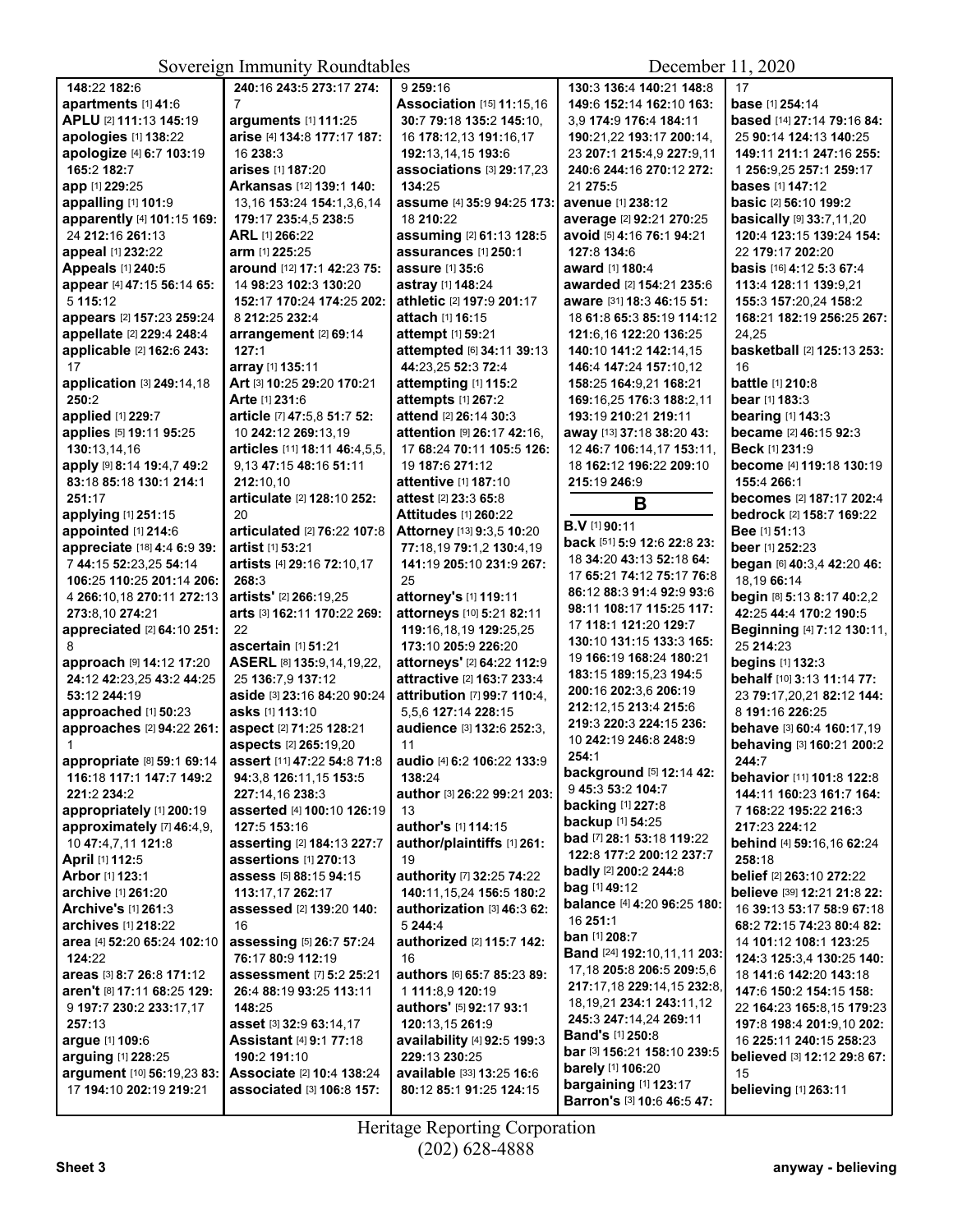|                                                       | 50                                                          |                                                             | DUUUHUU 11, $2020$                                |                                                              |
|-------------------------------------------------------|-------------------------------------------------------------|-------------------------------------------------------------|---------------------------------------------------|--------------------------------------------------------------|
| Bell [29] 77:6.7.7 97:8.15                            | 270:13,20 274:17                                            | 218:16                                                      | <b>business</b> [16] 37:12 41:24                  | 10 271:16,21 272:16 273:7,                                   |
| 98:13,18 99:13 100:14                                 | bite [1] 246:19                                             | <b>Brandon's [1] 160:25</b>                                 | 42:10 45:7 70:5 104:19                            | 8                                                            |
| 107:23 108:3,5 109:20,25                              | biweekly [1] 155:3                                          | <b>brands</b> [1] <b>101:2</b>                              | 120:23,23 138:2 186:24                            | came [11] 41:19 42:8 160:1,                                  |
| 110:2,16 111:2,4,10,12                                | black [4] 40:11 201:21 202:                                 | brazenly [1] 127:7                                          | 196:23,24 222:11 228:16,                          | 2 194:10 226:14,15 236:10                                    |
| 112:3,4,7 119:4,5 124:7                               | 10.13                                                       | brazenness [1] 45:23                                        | 18 242:22                                         | 237:1 242:8 255:3                                            |
| 125:2,5 165:22                                        | Blackbeard [1] 35:13                                        | breach [12] 230:19.25 231:                                  | businesses [4] 17:10 31:                          | campaign [1] 222:10                                          |
| <b>Bell's</b> [1] 111:14                              | Blackbeard's [1] 35:20                                      | 12 232:5, 16 235:23 236:22                                  | 21 32:3 274:6                                     | Campinha-Bacote [1]                                          |
| <b>belongs</b> [1] 233:9                              | <b>blanche</b> [1] 160:19                                   | 239:17 247:1 249:11 267:                                    | Butler [16] 134:8,10,11 149:                      | 224:19                                                       |
| bending [2] 219:19,25                                 | blasted $[1]$ 24:3                                          | 7,15                                                        | 24 151:23 158:11 160:14                           | camps [1] 41:11                                              |
| benefit [5] 4:5 7:3 23:14                             | <b>blessed</b> [1] 166:22                                   | <b>breached</b> [1] 72:13                                   | 165:1 166:8 167:9 176:14                          | campus [12] 29:4 123:1                                       |
| 167:13 269:18                                         | blessing $[1]$ 60:23                                        | breaching [1] 236:15                                        | 184:16,25 185:4 188:13                            | 144:2,6,15 146:19 148:2,3                                    |
| <b>benefits</b> [1] 274:8                             | <b>blocking</b> [1] 122:8                                   | breadth [2] 80:14 205:11                                    | 218:16                                            | 155:5.11 168:6 176:3                                         |
| <b>Bennett</b> [1] 141:12                             | <b>blogger</b> [1] 46:16                                    | break [6] 6:18 63:25 75:12                                  | <b>Butler's [1] 167:2</b>                         |                                                              |
| <b>Benson</b> [19] 9:18,19,20 14:                     | blogger's [1] 46:19                                         | 118:21 215:5 265:9                                          | <b>button</b> [2] 5:25 190:8                      | campus-wide [3] 151:8,10,<br>11                              |
|                                                       | blown [1] 231:13                                            |                                                             |                                                   |                                                              |
| 20 17:18,23 20:24 24:19                               |                                                             | Breyer [2] 194:3 195:18                                     | buy [2] 108:22 126:4                              | campuses [13] 78:18 121:                                     |
| 27:16 29:3 53:16,17 55:1                              | <b>board</b> [16] <b>29:1 129:11 145:</b>                   | brief [13] 44:18 74:9 75:11                                 | buying [1] 247:22                                 | 12 135:22 137:13 139:1,10                                    |
| 56:4 57:6 68:21 69:2 70:4,                            | 22 167:22 187:10 214:5                                      | 97:12 110:25 134:4 135:7                                    | Bynum [72] 77:9,13 80:5                           | 154:1 159:5 168:6 170:14,                                    |
| 13                                                    | 222:21,24 223:2 226:6,16,                                   | 189:25 218:15 228:8 240:                                    | 86:6,8,13 90:3,8 101:12                           | 15 175:13 176:19                                             |
| Berkeley [8] 143:23 149:9                             | 25 234:21 235:1 236:5                                       | 12 257:1 273:14                                             | 104:10,12 106:12,12,13,15,                        | <b>canary</b> [1] <b>39:</b> 2                               |
| 161:4 163:5 174:5,6 175:                              | 238:22                                                      | <b>briefer</b> [1] 266:13                                   | 16, 18, 19, 21, 25 118: 3 124:                    | candidly [2] 47:2 48:3                                       |
| 17 176:6                                              | <b>boards</b> [1] 81:1                                      | <b>briefing</b> [1] 241:14                                  | 8 191:19,22 192:1,1,9 194:                        | cannot [3] 139:16 167:5                                      |
| besides [1] 187:12                                    | body [1] 99:9                                               | briefly [7] 57:20 111:2 118:                                | 2,3,20 195:18 197:23 201:                         | 223:20                                                       |
| <b>best</b> [15] 5:23 34:14 49:7                      | <b>bonafide</b> [1] 203:12                                  | 14 128:20 198:14 224:18                                     | 5,15 221:19,23 223:22 224:                        | cap [3] 234:11,14 238:18                                     |
| 64:5 75:15 119:18 135:17                              | <b>bono</b> [1] <b>111:</b> 8                               | 234:24                                                      | 22 225:11,13,15 226:4,5                           | capacity [18] 61:4,22 94:12                                  |
| 136:7 137:14 190:9 193:                               | book [40] 21:4,5 26:18,19,                                  | <b>briefs</b> [1] 136:10                                    | 231:1.4 232:13 234:1 235:                         | 95:1,3,12,16 102:6 111:8                                     |
| 13 194:4 239:14 255:17                                | 20,21 40:9 41:23,23 43:15                                   | <b>bright</b> [1] 74:18                                     | 19 237:25 238:1 247:17                            | 130:15,17,20 197:25 201:1,                                   |
| 256:15                                                | 66:7,7 67:22 72:21,22,24,                                   | <b>brilliant</b> [1] 209:17                                 | 251:23 252:5.7.14.16.18                           | 7,11 209:8 259:14                                            |
| better [8] 45:13,14 119:23                            | 25 73:23 80:19 98:20,22,                                    | bring [20] 32:14 42:16,17                                   | 254:5,5,6,12,22 255:9,13                          | caps [2] 234:18 238:8                                        |
| 167:14 248:25 249:5 257:                              | 23 111:3 125:8 181:14,16,                                   | 88:3 95:18,20 181:13 197:                                   | 256:9,20 257:1,6,18,21,25                         | card [1] 129:2                                               |
| 15 258:10                                             | 17,18 182:1,9,17,22 192:2                                   | 6,7 207:19 227:20 233:12                                    | 258:25                                            | cards [1] 16:12                                              |
| between [24] 24:18 31:15                              | 194:10 215:11 231:16,17,                                    | 234:20,25 235:2 238:7,20                                    | Bynum's [5] 197:8 200:8                           | Care [6] 157:2 204:10,11                                     |
|                                                       |                                                             |                                                             |                                                   |                                                              |
| 46:2 48:2 60:6 66:16 74:                              | 18,20,24                                                    | 244:13 252:21 256:7                                         | 203:3,6 224:21                                    | 209:12 235:10 264:8                                          |
| 13 81:18 118:17 120:24                                | <b>bookend</b> [1] 37:18                                    | bringing [7] 81:23 190:18,                                  |                                                   | career [2] 41:13 222:1                                       |
| 126:14 128:4 142:23 162:                              | books [11] 18:11 21:8 42:                                   | 20 197:24 215:24 227:13                                     | C                                                 | careers [1] 67:25                                            |
| 16 163:20 169:9 171:3                                 | 12 73:19 80:19 98:12,18,                                    | 238:12                                                      | calculation [1] 121:3                             | careful [8] 29:1 31:10 105:                                  |
| 173:6 184:8 186:16,19                                 | 24 100:3 108:23 182:12                                      | bristle [1] 270:19                                          | California [21] 32:25 33:9,                       | 17 113:22 164:19 170:23                                      |
| 250:10 264:23 267:9                                   | Books/HathiTrust [1] 263:                                   | broaching [1] 18:18                                         | 11, 12, 19 44: 19 45: 25 78:                      | 173:2 187:21                                                 |
| beyond [11] 60:1 156:15                               | 4                                                           | broad [11] 9:11 24:14 33:5,                                 | 18 85:24 90:10 111:7 112:                         | carefully [3] 90:7,25 112:                                   |
| 167:20.21 174:17 175:4                                | boot [1] 41:10                                              | 24 81:4 135:11 208:2,13                                     | 7 119:7 121:8 151:9 174:6                         | 16                                                           |
| 178:25 197:20 213:23 260:                             | bosses [2] 167:21,23                                        | 259:21 260:16 261:2                                         | 176:7 182:15 188:17 223:                          |                                                              |
| 11 265:21                                             |                                                             |                                                             | 13 247:21                                         | Carolina [11] 34:10 35:11,<br>19,24 36:15 37:22,24 38:       |
| big [14] 36:20 37:12 134:25                           | both [26] 28:14, 19, 25 46:13,<br>25 81:9 121:22 126:5 134: | Broadcasting [1] 74:20<br><b>broader</b> [6] 8:10 11:21 75: | California's [1] 78:16                            |                                                              |
| 137:19 157:9 159:13 174:                              | 6 143:2 146:20 151:18                                       | 7 76:14 112:21 163:24                                       | <b>call</b> [19] <b>5:</b> 22,22 7:13 <b>9:</b> 8 | 18 126:16 232:15 272:6<br>carrot [1] 217:10                  |
| 1 202:5 218:24 222:1 231:                             | 154:9 163:23 176:15 179:                                    |                                                             | 35:20 39:10 43:4 48:15 62:                        | carry [1] 153:14                                             |
| 20 249:8 253:2,5                                      | 19,23 187:1 193:23 194:19                                   | <b>broadly</b> [2] <b>76:16 262:6</b>                       | 3 72:8 106:22 158:16 183:                         | carte [1] 160:19                                             |
|                                                       |                                                             | broken [2] 250:5,5                                          | 10,11 190:9 220:14 252:3                          |                                                              |
| bigger $[1]$ 35:8                                     | 197:22 200:18 217:13,23<br>235:24 274:2                     | brought [28] 39:21 54:9 68:                                 | 261:21 265:11                                     | case [123] 19:13,16 35:5 36:                                 |
| <b>biggest</b> [5] 27:22 51:16                        |                                                             | 24 80:3,6 83:4 95:9 105:5                                   | called [12] 14:19 16:11 43:                       | 17 37:17,21,25 38:2,3,11,                                    |
| 192:3 227:19 232:1                                    | <b>bothers</b> [1] <b>99:</b> 21                            | 107:20 126:18 140:5 154:                                    | 12 90:11 98:23 101:25                             | 22 39:1 46:22 48:18 50:24                                    |
| Bill [5] 11:12 34:19,21,24                            | <b>bottom</b> [3] 42:3 253:22                               | 7,13,19 156:6 167:9 172:8,                                  | 139:11 142:10 148:23 234:                         | 56:9,17 62:16 68:11 82:12                                    |
| 273:21                                                | 258:3                                                       | 12 182:23 190:21,24 197:5                                   | 22 235:5 260:19                                   | 83:20,21 87:25 90:10 95:5,                                   |
| <b>billions</b> [1] 218:23                            | Bound [3] 40:7 42:2 129:                                    | 201:5 213:5,11 217:19                                       | calling [1] 161:8                                 | 5,25 108:13 110:21 111:11                                    |
| <b>bills</b> [1] 38:15                                | 25                                                          | 230:10 238:10                                               | calls [2] 66:4 113:20                             | 112:3,4,6 115:15 117:22                                      |
| biochemistry [1] 79:12                                | <b>boundaries</b> [4] 23:13 260:                            | <b>browser</b> [1] 229:25                                   | CalPERS [18] 45:24 46:2,3,                        | 118:23 119:7,8,9,19 124:                                     |
| Birmingham [1] 192:2                                  | 11 261:23 263:1                                             | <b>build</b> [1] 148:1                                      | 8,12,20,20 47:6,10,23 48:1,                       | 13, 17, 19 127: 9 129: 7, 10                                 |
| bit [36] 8:3 13:2 15:14 63:                           | box [3] 7:7 185:25 250:6                                    | <b>builds</b> [1] 253:8                                     | 8 50:3,24 51:9,20 52:15                           | 130:12 135:7 141:1 154:                                      |
| 22,23 74:10 75:6 80:7 84:                             | <b>boxes</b> [1] <b>137:10</b>                              | <b>built</b> [1] 212:24                                     | 68:11                                             | 22 159:1 180:18 195:8                                        |
| 3 107:22,24 110:13 112:22                             | <b>Bracewell</b> [3] 226:13,22                              | <b>built-in</b> [1] <b>248:12</b>                           | Calzada [35] 193:3,4,4 195:                       | 197:14 200:3,7,10 203:3,7,                                   |
| 126:13 131:24 135:8 147:                              | 227:1                                                       | <b>bulk</b> [1] 134:15                                      | 23,25 199:12 207:13 220:                          | 14 213:15 220:25 222:7,19,                                   |
| 12 153:12 169:20 175:8                                | <b>Brammer</b> [1] 272:17                                   | <b>bullet</b> [4] 84:8,9,16 85:5                            | 10, 12, 24 221: 7 227: 23, 24,                    | 20,23 223:1 224:19,23 225:                                   |
| 177:23 180:22 192:7 196:                              | <b>branch</b> [1] 77:20                                     | bunch [1] 100:3                                             | 25 233:7 240:4,10,11,12                           | 4,4,12,17,18 226:1,7,8,11,                                   |
| 13 213:1,7,15 227:13 240:<br>1 251:24 254:8,17 266:13 | <b>brand</b> [2] 3:10 98:5<br>Brandon [3] 134:11 175:2      | burden [2] 217:4 271:2<br><b>bureaus</b> [2] 81:1 129:13    | 242:20,21 243:12 244:9,11                         | 12, 19, 24 228: 8, 9 229: 8, 12<br>230:15 231:5,6,11,12 232: |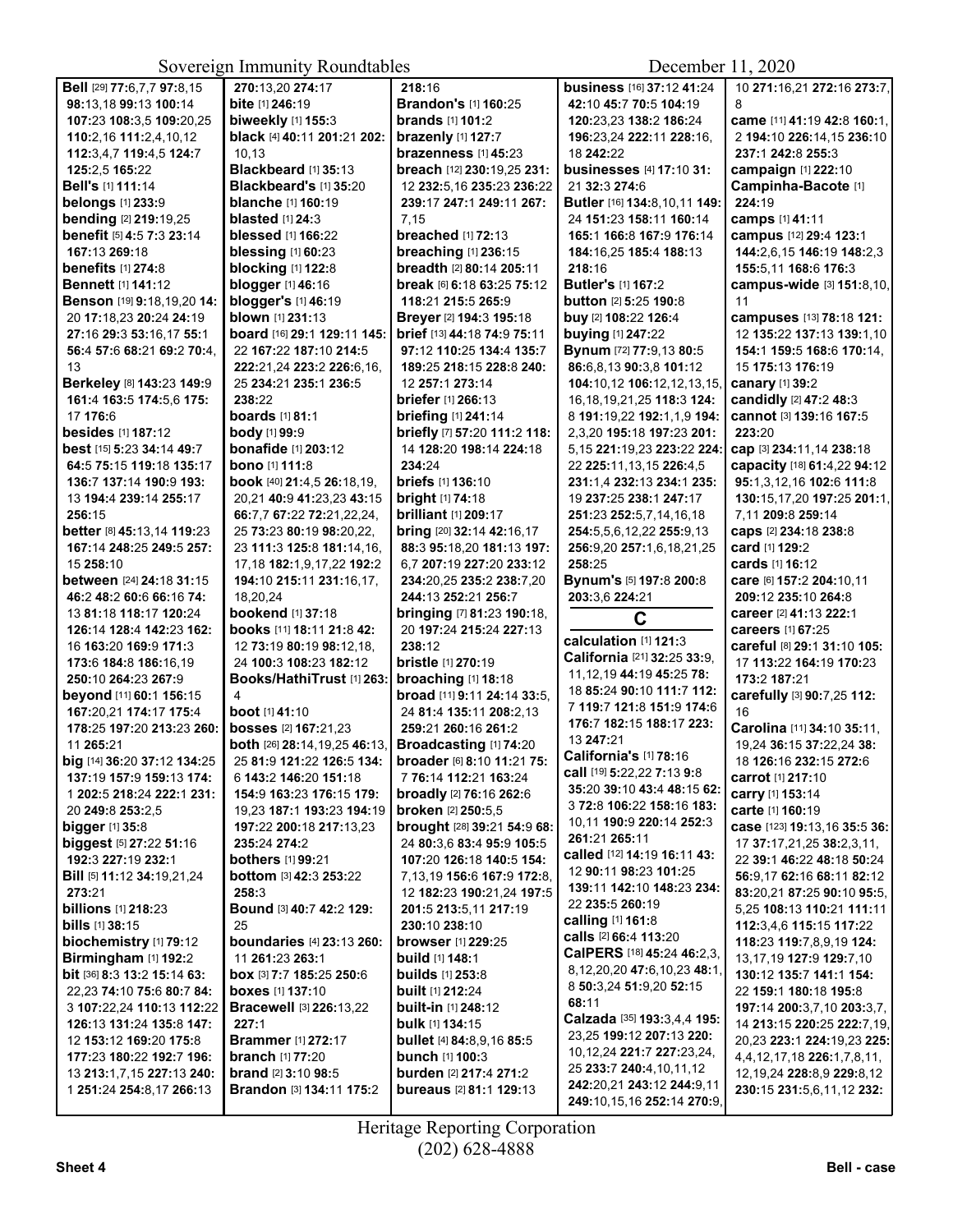|                                    | $\ldots$                      |                                  |                                 |                                        |
|------------------------------------|-------------------------------|----------------------------------|---------------------------------|----------------------------------------|
| 1,5,5,9,22 233:8 235:4,24,         | 245:25 252:9 270:11 273:      | 16 71:16 90:15 93:24 95:4,       | 2 196:25 209:17 218:4           | Coming [9] 21:5 30:8 36:22             |
| 25 236:1.24 238:25 239:2.          | 16,16                         | 22 97:25 109:2,10,12 117:        | 270:23 271:22                   | 115:25 137:13 161:4 177:               |
| 4,6,13,15 240:3,9 253:4            | chancellors [1] 167:22        | 3 128:23 140:5,20 150:6          | close [8] 25:7 113:19 120:      | 25 178:12 205:5                        |
| 256:1,2,15,17,21 257:7             | change [6] 106:22 117:9       | 154:7,16,20 156:4,6 157:4,       | 22 132:1,9 175:25 212:12,       | commence [1] 5:20                      |
| 258:1,6,9,20 263:3,4 270:          | 136:8 161:17 257:5 260:       | 21 158:3 181:2 183:18            | 13                              | comment [18] 15:3 17:18,               |
| 12                                 | 12                            | 184:8 197:7 200:5 202:5          | closed [1] 43:3                 | 24 19:13 20:6 28:7 74:9                |
| cases [95] 14:10 49:8 54:          | changed [1] 184:5             | 222:25 228:24,25 229:2,6,        | closely [5] 137:15 142:25       | 92:13 108:6 182:5 198:13               |
| 24 60:11 68:11 80:12,14,           | changes [5] 4:11 48:6 164:    | 9,10,13 230:24,25 232:25         | 182:14 185:8,11                 | 211:20 225:9 242:16 246:               |
| 16,24 81:13,16,21,25 82:           | 7 216:4 231:19                | 233:12 234:25 238:3,8,9,         | closer [2] 45:13 254:8          | 16 249:15,22 254:9                     |
| 13, 14, 25 83: 2, 8, 13 84: 9 85:  | changing [1] 40:4             | 20 239:5,17 240:2,6 262:         | closing [2] 32:12 74:12         | commentary [1] 220:13                  |
| 16, 16 86: 4, 8, 14, 19 87: 7, 11, | channel [5] 7:19 56:15 186:   | 14                               | club [1] 112:10                 | commentators [1] 22:20                 |
| 14, 18 88: 6, 11, 14, 18, 21 89:   | 25 187:13 275:6               | claimed [1] 108:15               | Coaches [1] 125:10              | <b>comments</b> [53] <b>4:10 6:13</b>  |
| 2,3 90:2 91:8,11,17,21 92:         | chapter [1] 215:11            | claiming [6] 97:14 108:11        | coal [1] 39:2                   | 7:3,14 15:6 16:5 17:15 23:             |
| 13 100:11, 15, 16 109:1 112:       | chapters [1] 80:19            | 109:22 185:24 197:11 202:        | Coalition [1] 11:1              | 3 30:12,16 34:8 39:7 44:               |
| 17 117:10 119:24 126:18            | characterize [2] 261:19,24    | 8                                | coalitions [1] 260:16           | 15 50:4,23 53:24 58:12 74:             |
| 127:6 136:10,10 137:15,15          | charge [3] 155:10 214:10      | claims [96] 25:24 47:1 48:8.     | Code [2] 33:11 234:4            | 25 76:9 77:23 82:19 87:17              |
| 147:13 180:19 195:13 200:          | 224:4                         | 11 49:6,6,7 76:19 79:4 81:       | cogent [1] 108:13               | 89:14,14 97:9 118:8,15,24              |
| 8 203:19 210:14,23 211:4           | charged [2] 47:4,7            | 23 82:22 83:2,3 94:15,16         | cognizable [2] 118:19 239:      | 121:5 123:12.15 132:8                  |
| 224:21 226:2 229:16.17.19          |                               | 95:21 96:7 97:3 100:10           | 17                              |                                        |
|                                    | chasing [1] 159:13            |                                  |                                 | 135:4,4 147:15 153:9 165:              |
| 230:6,11,12 231:10 233:18          | chat [6] 7:6 65:12,15 76:6    | 107:19 108:18 112:19 126:        | cognizant [2] 94:14 209:1       | 3 185:16 190:10 206:4                  |
| 236:21 237:17 239:11 248:          | 132:7 133:14                  | 22 127:10 140:16,20,25           | cohort [1] 54:12                | 207:6 217:7 227:10 230:                |
| 1 250:22 254:10,18,24,25           | chats [1] 137:12              | 154:4,8,20,24,25 155:20          | cold [1] 48:5                   | 22 238:15 239:21 251:25                |
| 255:2,3,12,13,16,21 256:3,         | chattels [2] 243:19,25        | 156:6 157:13 177:16 178:         | collapse [1] 124:10             | 259:15 263:5 271:13,25                 |
| 6 257:9.11.14 272:9                | Chavez [4] 14:10 231:6        | 1,4,6,11,16,18,25 179:5,14,      | colleague [4] 34:5 107:10       | 273:18 274:3                           |
| <b>cash</b> [1] 48:2               | 232:1 255:3                   | 22 180:17 183:21,22 184:7,       | 119:3 190:4                     | commercial [2] 23:5 141:               |
| cast [1] 49:9                      | check [3] 50:17 75:12 256:    | 10,18,21 188:10 190:18,20,       | colleagues [5] 8:18,20          | 19                                     |
| catastrophic [1] 153:22            | 16                            | 21,23 193:20 197:6 201:5         | 121:20 133:18 227:4             | commercially [1] 182:10                |
| categories [1] 144:18              | checklist [1] 137:9           | 205:12 210:16,17 213:4,11        | collect [1] 100:5               | commercials [1] 141:16                 |
| caused [1] 75:2                    | Chemical [5] 79:10 101:18,    | 219:12 224:14 227:7,13,15,       | collecting [1] 45:8             | <b>Commission [14] 140:16.</b>         |
| causing [3] 52:8 237:19,20         | 23,24 230:8                   | 16,21,22 230:3 233:10 234:       | collection [4] 148:20 150:      | 20 154:4,8,20,24 156:7                 |
| cautious [1] 260:5                 | chemist [1] 103:18            | 5, 14, 20, 21 235: 2, 6 236: 21, | 14 163:2 166:15                 | 179:5,22 180:2 183:21                  |
| CDL [1] 261:13                     | chemistry [7] 79:12 102:4,    | 22 238:12,18 240:1 246:11        | collections [10] 122:10         | 195:15 235:6 239:7                     |
| cease [18] 64:22 65:17 69:         | 10,11,13 104:25 124:23        | 247:17 249:11,12,23,25           | 148:7,7,12 149:19 150:2,8       | commissions [3] 80:25                  |
| 12,23 71:22 79:4 93:7,11,          | chief [3] 94:18 145:8 226:9   | 256:8 264:23 274:12              | 162:1 176:11 218:21             | 129:13 234:21                          |
| 18 97:24 100:19 108:11             | children [1] 42:11            | <b>Clarification [3] 4:13,25</b> | collectively [2] 123:20 145:    | commit [2] 118:17 208:18               |
| 127:6,15 168:19 169:16             | chilled [3] 162:21 213:19     | 36:7                             | 23                              | committed [2] 27:3 89:12               |
| 172:6 209:15                       | 214:21                        | clarify [6] 43:24 69:18 151:     | College [10] 10:25 29:21        | <b>common</b> [10] 35:1 50:15          |
| Center [5] 10:25 29:20 142:        | chilling [8] 134:20 136:18    | 1 175:8,11 188:5                 | 37:22 41:13,18 42:10 62:        | 126:21 135:20 150:18 178:              |
| 24 143:14 222:3                    | 159:16 213:9 218:3,19         | clarifying [3] 43:15 104:15      | 23 96:23 192:15 229:20          | 8 212:17 234:17 239:9                  |
| centers [3] 78:19 170:21           | 219:13.15                     | 235:18                           | college-level [1] 43:21         | 262:7                                  |
| 260:18                             | chills [2] 159:3,22           | class [3] 113:13 215:2 236:      | colleges [4] 27:10 30:22        | commonly [1] 102:22                    |
|                                    | chime [5] 5:24 8:4 167:15     |                                  | 93:9.9                          | communicating [1] 45:8                 |
| central [2] 4:20 171:9             |                               | 11                               |                                 |                                        |
| CEO [1] 11:1                       | 273:16 274:24                 | classes [5] 41:15,16 43:21,      | color [1] 40:10                 | Communication [4] 143:                 |
| certain [13] 6:21 15:22 35:        | choose [1] 162:9              | 22,23                            | Colorado [5] 61:9 77:19         | 22,23 175:1 261:22                     |
| 9 66:8 163:1 169:12 174:           | choosing [2] 120:6 220:6      | classroom [1] 42:7               | 120:14 183:17 205:13            | Communications [2] 135:                |
| 21 178:15 214:8 236:18,19,         | chose [2] 163:2 243:2         | Clause [2] 269:19 270:2          | <b>colossal</b> [1] 177:5       | 14 192:20                              |
| 20 238:12                          | chosen [1] 228:4              | clear [22] 14:4 19:15 24:23      | columns [1] 243:10              | communities [7] 50:17 68:              |
| certainly [28] 17:7 20:19          | Christi [3] 9:25 41:9 65:21   | 57:7 69:8,11,19 73:1 82:         | combat [2] 210:2,10             | 9,10 158:14 176:18 214:12              |
| 22:4,6 27:8 32:14 36:24            | <b>chunk</b> [2] 242:3,4      | 21 87:15 88:5 94:16 101:         | combine [1] 134:3               | 266:21                                 |
| 37:20 52:4,23 60:21 86:24          | circle [1] 130:10             | 22 105:2 126:9 153:3 167:        | come [32] 70:10,24 76:8 79:     | <b>community</b> [16] <b>68:15 98:</b> |
| 87:5,9 96:17,18 103:24             | Circuit [7] 19:16 192:5 202:  | 9 209:25 220:7 270:1.2           | 5 93:15 95:22 103:17 116:       | 7 136:7 148:23 159:18.19               |
| 112:15 126:14 130:8 137:           | 2 228:21 231:8,14 272:18      | 274:2                            | 24 122:7,17 131:16,18 143:      | 160:22 161:10,12 162:10                |
| 1,21 160:12 166:1 171:21           | <b>circuits</b> [1] 248:2     | clear-cut [1] 119:23             | 16 155:6 158:18 170:24,25       | 174:20 175:5 176:23 184:               |
| 209:13 243:4 272:14                | circumstance [1] 95:17        | cleared [1] 119:21               | 173:13 176:10 178:1 181:        | 14 193:1 222:2                         |
| cetera [6] 18:11 30:1,21 79:       | circumstances [4] 61:1        | clearly [8] 26:14 61:18 99:      | 8 182:2 184:19 185:18           | companies [2] 210:20 260:              |
| 5 88:16 170:23                     | 70:1 136:9 271:22             | 4 113:20 119:8 159:17            | 215:6,18 241:20 242:10,19       | 17                                     |
| chain [1] 261:21                   | cite [2] 33:9 128:7           | 166:21 201:4                     | 244:13 261:16 264:24            | Company [6] 10:5 35:12,                |
| chair [1] 116:25                   | cited [3] 88:24 263:4 265:7   | <b>click</b> [1] 212:10          | <b>comes</b> [8] 4:22 56:7 71:5 | 15 218:4 242:22 271:1                  |
| challenge [1] 32:11                | city [5] $40:1660:14,15111$ : | <b>click-on</b> [1] 229:25       | 105:22 164:8 183:18 209:        | <b>compare</b> [1] 135:17              |
| challenged [1] 14:10               | 19 241:3                      | client [3] 196:8,9 242:25        | 9 219:1                         | compared [5] 27:10 87:18               |
| challenging [1] 187:8              | civil [1] 260:17              | clientele $[1]$ 42:13            | comfortable [2] 159:7 164:      | 160:9 173:6 240:19                     |
| chance [7] 136:17 192:7            | claim [53] 25:25 61:11 62:    | clients [8] 77:24 79:20 142:     | 17                              | <b>comparing [1] 169:25</b>            |
|                                    |                               |                                  |                                 |                                        |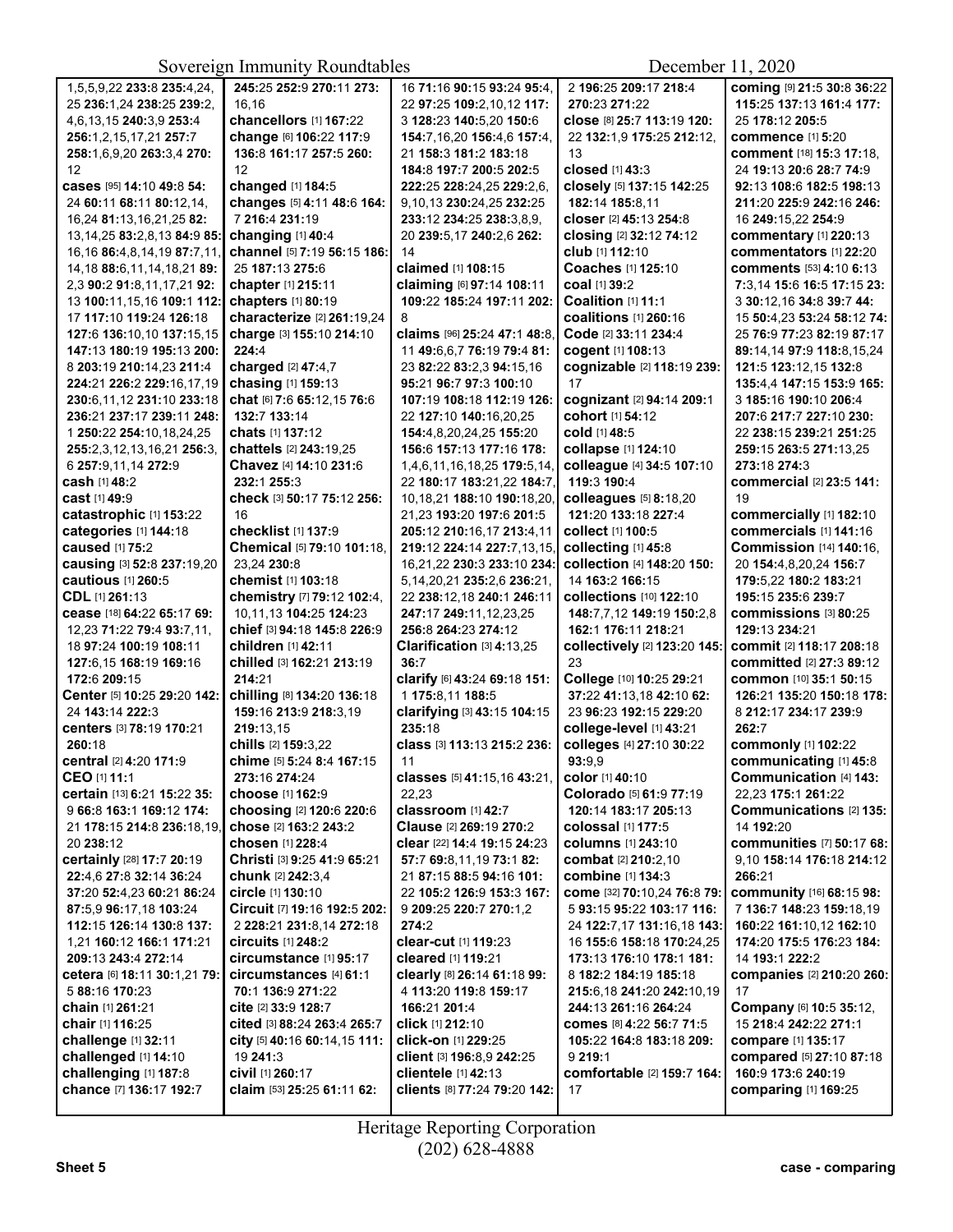Sovereign Immunity Roundtables December 11, 2020

| comparison [1] 171:3         | concluding [3] 67:5 73:12    | constitutional [26] 4:16       | 8,10,12 234:1,5,14 235:23       | 17 48:24 49:4,6,11,17,23          |
|------------------------------|------------------------------|--------------------------------|---------------------------------|-----------------------------------|
| compelled [6] 250:14,14,     | 113:5                        | 24:19,22,25 25:6,17 26:7,      | 236:10.16.22.25 243:18          | 50:7,8,22 55:20,25 56:11,         |
| 18 272:5,8,11                | conclusion [2] 265:18 274:   | 12, 15 27:3 53:23 54:13 58:    | 247:1 249:11 267:7.14           | 12 58:1,2,20 61:2,11 62:4         |
|                              | 22                           |                                |                                 |                                   |
| compelling [2] 12:22 269:    |                              | 16 59:24 60:19 76:25 78:       | contracting [3] 72:11,12        | 64:6,24,25 67:2,15 68:6,17,       |
| 15                           | conclusions [2] 12:2 124:    | 22 117:20,24 156:12,20         | 145:24                          | 23 71:20 72:23 73:21 75:2.        |
| compensate [2] 206:23        | 13                           | 158:7 169:22 170:6 245:8       | contracts [6] 66:18 125:20.     | 4,8,19 76:15 77:3 78:3,17,        |
| 210:5                        | condemnation [1] 49:7        | 247:3                          | 21 188:2 211:22 212:24          | 20 79:4,6 80:3 82:22 84:          |
|                              |                              |                                |                                 |                                   |
| compensated [1] 196:24       | conduct [11] 8:12 18:2 19:   | constitutionally-protect       | contractual [2] 267:9,15        | 17 85:7,19 88:8,10 91:8           |
| compensating [1] 220:16      | 25 56:1 57:9,15,16 64:7      | ed [3] 84:14 85:9 128:16       | contradict [1] 208:16           | 94:11,17 95:3,4,23 96:7,15,       |
| compensation [1] 221:1       | 113:4 155:17 170:2           | constraints [1] 6:10           | contrary [2] 62:5 170:12        | 22, 25, 25 97: 3, 5, 10, 19 98:   |
|                              |                              |                                |                                 |                                   |
| compete [1] 108:24           | conducted [2] 3:17 12:15     | constructive [1] 110:8         | contravention [1] 162:13        | 20.21 99:7.17 107:14 109:         |
| competing [3] 241:9 242:8,   | <b>confession [1] 258:15</b> | <b>constructs</b> [1] 268:10   | contribute [3] 190:9.12         | 1,11 111:11,21 112:14 113:        |
| 24                           | confidence [1] 150:10        | consult [4] 143:7,11 170:      | 259:4                           | 24 114:1,9,19,22,25 115:7,        |
|                              |                              |                                |                                 |                                   |
| competition [1] 38:12        | confidentially [1] 13:22     | 25 171:1                       | contributed [2] 191:14          | 13 117:9,11,15,23 118:17          |
| competitors [1] 196:6        | conflated [1] 268:11         | consultant [1] 10:15           | 249:2                           | 119:15 120:6 122:21 126:          |
| compiled [2] 12:21 46:12     | <b>conflict</b> [1] 265:6    | consultations [8] 144:1        | contributing [2] 15:2 75:       | 22 127:4,22,23,23,23,25           |
|                              |                              |                                |                                 |                                   |
| complainant [1] 180:5        | conflicts [1] 248:2          | 146:15 175:16,19,22,24         | 10                              | 128:8 129:9,15 130:9 131:         |
| complainants [1] 185:17      | <b>confusion</b> [1] 114:10  | 176:6 177:24                   | contribution [2] 266:11         | 16,17 134:13,20 135:1,13,         |
| complaint [4] 54:6 91:18     | Congress [25] 4:9,15 17:5,   | <b>consulted</b> [1] 170:20    | 273:10                          | 16,19 136:1,16,19,20,21           |
|                              |                              |                                |                                 |                                   |
| 149:8 269:4                  | 21 24:12,24 52:21 72:4,15    | consulting [3] 21:4 28:19      | contributions [1] 4:1           | 138:2,5,5,6,7,10,10,15 139:       |
| complaints [11] 29:25 54:    | 74:21 75:1 122:5 164:25      | 170:14                         | contributory [1] 265:19         | 6,11,12,14,17,18 140:18           |
| 2.20.21.22 55:2 114:4 154:   | 195:11 209:24 245:12.16.     | <b>consumers</b> [1] 230:2     | control [8] 63:2,2 168:11       | 141:3 142:23 143:7.15.21          |
| 10 169:8 216:15 262:3        |                              | <b>consumes</b> [1] 148:6      |                                 | 144:3.7 145:22 146:1.11.          |
|                              | 20 246:3 248:4 254:14        |                                | 187:19 228:2 232:11 243:        |                                   |
| complete [4] 4:19 174:14     | 257:15 265:24 269:20 270:    | <b>consuming [1] 203:22</b>    | 3 263:5                         | 12, 17, 22 147: 3, 21 148: 11     |
| 195:20 248:8                 | 1                            | <b>contact</b> [6] 32:13 70:23 | controlled [4] 168:16 261:      | 149:7,11 151:10,13 152:21         |
| completely [5] 115:1 181:    | Congress' [2] 5:5 249:4      | 148:24 150:3 185:25 186:       | 3.7 264:13                      | 154:14,21 157:11,25 158:6         |
|                              |                              |                                |                                 |                                   |
| 11 207:17 211:8 221:15       | congressional [2] 74:19      | $\overline{2}$                 | convenings [1] 152:2            | 159:2 160:12 161:3.13             |
| completion [1] 15:16         | 206:21                       | contacted [1] 105:3            | conversation [10] 28:21         | 162:13 164:1,11,16,21,22          |
| compliance [13] 135:21       | congressman [1] 168:4        | <b>contacts</b> [1] 212:15     | 47:20 57:21 122:18 124:         | 165:20 168:2,7,13 170:9,          |
|                              |                              |                                |                                 |                                   |
| 138:6.7.9 147:2.7 152:21     | <b>connect</b> [1] 59:18     | <b>contain</b> [1] 249:7       | 18 171:14 174:4,7 200:21        | 16,24 171:1,17 173:2 174:         |
| 188:19 198:17 199:14 259:    | connected [2] 68:15 103:     | contemplate [1] 156:17         | 273:2                           | 3,5 175:1,3,23 176:3,17,18,       |
| 22 260:7 265:8               | 15                           | contemporary [2] 272:22        | conversations [4] 46:20         | 24 178:1 180:9 183:6,18           |
|                              |                              |                                |                                 |                                   |
| complicated [3] 248:1,10,    | connects [1] 254:8           | 273:3                          | 136:6 256:9 257:2               | 184:15,18 185:10 186:6,22         |
| 11                           | conscientiously [1] 216:5    | content [31] 51:17 72:2 93:    | converted [1] 35:21             | 187:7,12,18,18 189:18 190:        |
| comply [10] 137:23 145:20,   | consciously [1] 263:8        | 2 116:6 120:17 121:9,14,       | Cooper [22] 4:24 9:16 35:8      | 3 191:6,7 192:3,12,17,19,         |
|                              |                              |                                |                                 |                                   |
| 22 146:10,16 148:11 171:     | consequences [2] 116:13      | 15 123:16 141:21 142:4         | 39:2 46:24 48:6,7,18,22         | 24,25 193:12,18,25 196:13         |
| 17 180:14 251:14 267:2       | 223:16                       | 148:6 149:6 152:19 162:        | 71:20 82:20 107:13 129:         | 198:15.18 199:2 202:18            |
| complying [2] 146:21 151:    | conservative [5] 158:21      | 10 163:2,9 171:21 172:21       | 10 135:7 136:11 177:3           | 203:6, 13, 15 205: 17 206: 22     |
|                              |                              |                                |                                 |                                   |
| 12                           | 165:14 166:14 168:12,14      | 173:10 174:9 175:16 183:       | 194:4 218:18 232:9 239:         | 207:1,2,7,11,17,21 208:19         |
| component [3] 102:24         | consider [14] 19:18 30:24    | 2,5,8 184:10,12 219:24         | 10 257:5.7                      | 209:21.23 210:2.4.8 212:4         |
| 117:7 121:24                 | 62:13 65:9 75:6 76:16 162:   | 229:19 230:16 243:20           | coordinate [1] 137:22           | 214:18 216:15.16.18 217:          |
|                              |                              | context [23] 25:1 64:13 68:    |                                 | 18,21 218:16 219:20 221:          |
| comport [1] 151:20           | 22 217:21 225:20 251:1       |                                | cop [3] 60:12,12,15             |                                   |
| comprised [1] 139:1          | 263:8 265:24 269:12 273:     | 6 75:7 84:3 115:24 116:4       | copied [4] 40:19 51:11 99:      | 21 227:16,21 228:2,3,5,15,        |
| comprises [2] 78:18 103:5    | 3                            | 118:9 126:24 151:17 158:       | 23 111:4                        | 23 229:1,5,7,9 230:23 231:        |
| computer [4] 155:13 202:     | considerable [1] 141:1       | 15 162:24,25,25 174:21         | COPIES [8] 26:20,21 108:23      | 5 232:2,23 233:5,9,11,13,         |
|                              |                              |                                |                                 |                                   |
| 12 244:2,3                   | consideration [3] 5:6 22:    | 181:14 182:22 186:22,23        | 109:9 231:16 264:7 267:         | 18 234:6 235:9,11,15,15           |
| conceivable [2] 48:16 53:    | 10 269:15                    | 187:7 195:7 207:19 269:        | 11,13                           | 236:7 239:17 240:8,17             |
| 5                            | considerations [2] 8:9       | 14                             | copy [4] 51:6 264:8,11,12       | 241:11,12 244:14,15,19,20,        |
|                              |                              |                                |                                 |                                   |
| <b>concepts</b> [1] 270:19   | 260:1                        | contexts [3] 62:9,12 151:      | copying [2] 58:25 223:3         | 21,22 245:1,2,23 246:9,10         |
| concern [13] 4:7 53:23 99:   | considered [9] 18:22 95:     | 13                             | Copyright [432] 3:7,13,18       | 247:11,25 248:7,10,10,18          |
| 25 108:20 153:9 160:10       | 24 225:25 240:19 252:21      | contingency [1] 267:24         | 4:2,8,12,18,21,25 5:15,21       | 249:6,7,11,13,14,19,20,25         |
|                              |                              |                                |                                 |                                   |
| 190:23 213:8 217:7,9 251:    | 255:12,14 269:13 274:12      | continue [9] 22:22 72:2 82:    | <b>7:12,18,24 8:18,20 9:20</b>  | 250:2,10,13,19,21 251:2,          |
| 15 259:23,25                 | consistency [1] 249:13       | 24 103:12 106:2 156:2          | 10:11,12 11:7,23 12:6,7,9,      | 10, 14, 16, 17 254: 10 255: 22,   |
| concerned [7] 52:9.15 107:   | consistent [5] 93:17 136:    | 162:19 211:12 260:7            | 13, 16, 24, 25 15: 20 16: 2 17: | 25 257:9 259:13,18 260:4,         |
| 14 168:1,10 200:19 271:5     | 12 233:20 250:1,4            | continued [2] 65:2 99:10       | 3,5,13 18:9,25 19:7 20:12       |                                   |
|                              |                              |                                |                                 | 5, 12, 22, 24 261: 1, 12, 21, 24, |
| <b>concerning [1] 267:21</b> | <b>constant</b> [1] 210:7    | continues [1] 155:14           | 21:21 22:17 23:17 24:17         | 25 262:4, 14, 22, 25 263: 15,     |
| concerns [13] 8:1 17:25      | constantly [2] 161:19,24     | continuing [1] 209:24          | 25:2,5,14,20 26:16 27:1,2,      | 16,17,25 264:19,22,25 265:        |
| 18:6,21 25:22 54:13 143:     | constituents [1] 163:24      | contours [1] 69:9              | 17 28:6,13,18,21 29:15 30:      | 3,10,12,20 266:6 267:2,19         |
|                              |                              |                                |                                 |                                   |
| 15 185:10 186:19 213:2       | Constitution [12] 26:10 31:  | contract [35] 41:4 179:13      | 16,23 31:19 32:1,23 33:14,      | 268:1,22 269:21 271:4             |
| 217:8 243:2 246:23           | 20 32:1 87:15 179:17 214:    | 183:9 197:16 229:22 230:       | 17 34:18 35:5,18 36:6,6         | 272:3,23,24 273:4 274:9,          |
| conclude [1] 257:22          |                              |                                |                                 |                                   |
|                              |                              |                                |                                 |                                   |
|                              | 4 240:7,7 245:3 269:12,13,   | 5,7,10,20,25 231:12,21         | 37:16,25 38:2,5,24 39:4         | 10,23 275:4,6                     |
| concluded [1] 229:5          | 20                           | 232:5,9,10,17,24,25 233:2,     | 42:3 44:23 45:19,21 47:1,       | copyright's [1] 36:23             |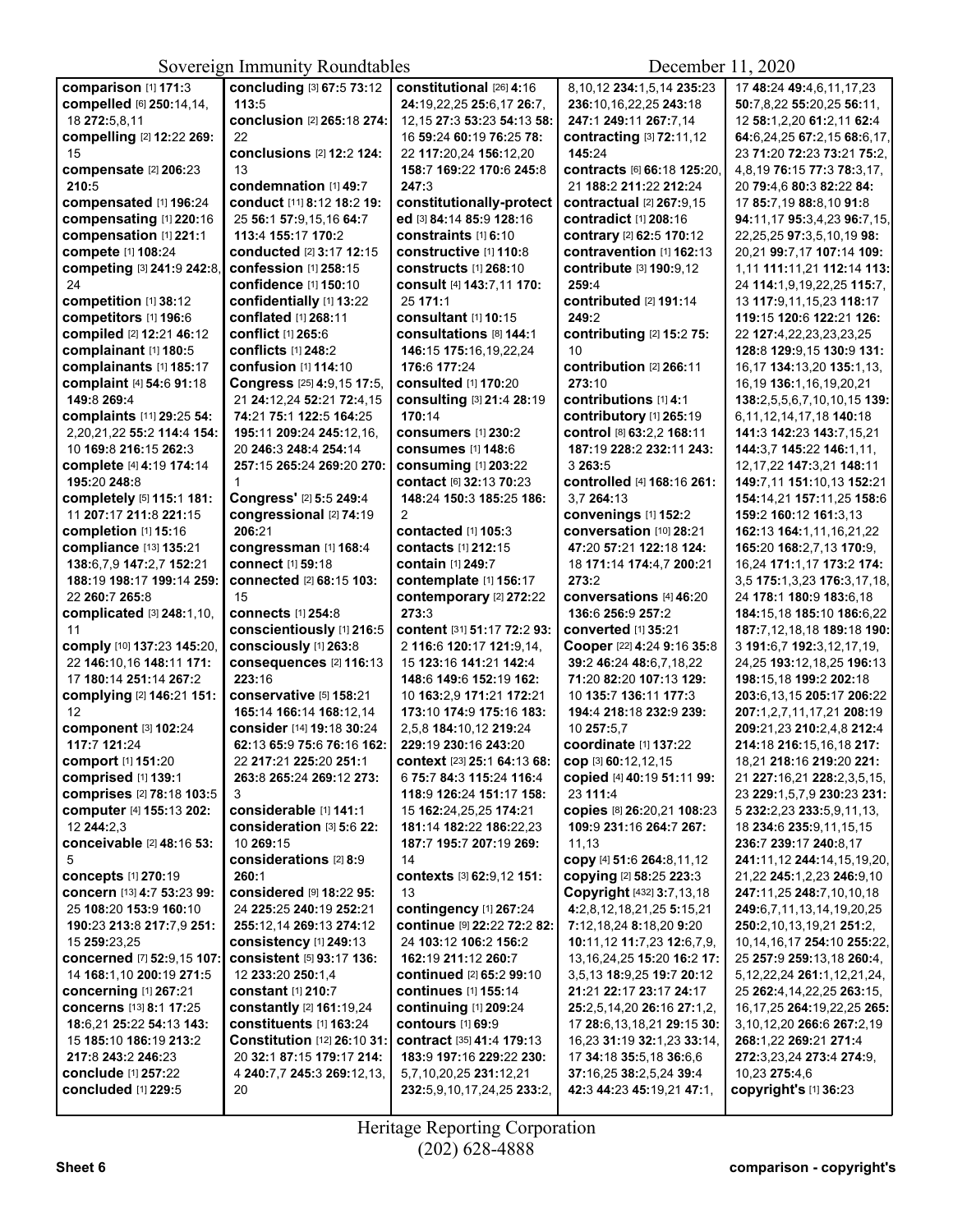| copyright-protected [1]                   | 172:1 190:5                               | 131:18 182:25 185:16 244:            | damper $[1]$ 43:5            | $\overline{7}$                                   |
|-------------------------------------------|-------------------------------------------|--------------------------------------|------------------------------|--------------------------------------------------|
| 14:13                                     | coupled [1] 206:25                        | 17,19                                | dance [1] 170:22             | decreased [1] 261:11                             |
| copyright-related [2] 144:                | course [28] 17:25 19:5 45:                | creativity [2] 183:1 198:23          | danger [1] 249:12            | dedicated [3] 145:25 170:                        |
| 10,16                                     | 2 49:3 52:10 71:2 72:14                   | creator [7] 17:8 36:9 37:9           | dangling [1] 217:10          | 12,13                                            |
| copyright-wise [1] 62:10                  | 78:6 84:11 90:13 93:10                    | 38:14 69:1 74:2 172:22               | Darcee [1] 192:19            | deemed [2] 116:16 197:9                          |
| copyrighted [13] 18:11 23:                | 101:21 110:7 125:19 129:                  | creators [31] 12:13,16 16:1          | data [13] 18:1 19:25 20:1,2, | deep [3] 29:23 126:1 170:                        |
| 15 81:6 113:15 147:19                     | 11 131:9 136:9 146:15                     | 17:10 19:18 20:12 21:7 23:           | 10 83:7 91:19 124:12,16      | 15                                               |
| 148:6 176:20 208:9 220:                   | 152:19,19 156:24 157:6                    | 2 27:17 29:3,4,22 30:25              | 162:22 171:25 176:13,13      | deeper [1] 86:25                                 |
| 18 221:6 235:10 250:24                    | 180:10 183:2 189:11 201:                  | 31:17 32:12 65:8 80:22 81:           | databases [4] 70:17 80:13,   | defend [4] 22:14 188:18                          |
| 268:14                                    | 1 233:3 261:22                            | 4 82:10,12 127:24 129:10             | 20 87:8                      | 217:3 225:4                                      |
| copyrights [18] 20:18 34:                 | courses [5] 41:18 143:2,3,                | 173:11 267:1,4,22,24,25              | date [2] 68:8 179:12         | defendant [5] 90:14,15                           |
| 11 36:10,11 37:23 47:24                   | 3 215:1                                   | 269:16,23 274:11                     | David [1] 231:9              | 112:11 179:18 208:25                             |
| 49:15 69:5 70:7 96:11,13                  | Court [86] 7:20 13:23 16:22               | creators' [2] 267:14,19              | day [25] 6:20 7:1,16 17:16   | <b>defendants</b> [4] 80:24 84:                  |
| 101:3 102:7 190:15 205:3                  | 24:23 25:1 34:4 36:5 38:7                 | credible [3] 96:6 97:3 144:          | 45:18 48:6 76:5,7 81:12,     | 21 112:1 128:24                                  |
| 216:10 268:6 274:4                        | 49:2.2.3 52:25 54:23 74:                  | 24                                   | 12 132:14 133:13 147:1       | defended [1] 36:11                               |
| core [1] 233:11                           | 21 76:22 82:3,5,7,20 90:19                | credit [3] 41:15,16 143:3            | 157:7 166:1 174:21 194:6     | defending [3] 200:5,11                           |
| cores [1] 144:9                           | 97:22 107:9,14 111:24                     | criminal [1] 138:11                  | 205:3 218:1 231:8,15 232:    | 273:21                                           |
| corporations [2] 45:6 263:                | 117:21 126:17 128:24 137:                 | <b>crisis</b> [1] 135:24             | 4 252:2 255:20 271:2         | defense [9] 53:6 126:21                          |
| 21                                        | 15,15 154:18,22 166:1 179:                | <b>critical</b> [2] <b>5:4 19:21</b> | day-to-day [2] 213:24 214:   | 127:17 128:21 188:22.23                          |
| Corpus [3] 9:25 41:8 65:21                | 6,16 185:5 190:18,21,24                   | <b>crops</b> [1] 212:21              | 19                           | 211:18 225:19 226:8                              |
| <b>correct</b> [10] 5:17 35:7 56:         | 194:17.17 195:7 196:17                    | cross [2] 164:12 237:22              | daylight [1] 118:16          | <b>defenses</b> [17] <b>84:</b> 22 <b>85:</b> 10 |
| 25 59:8 73:4 98:14 103:11                 | 200:23 201:22 202:14 203:                 | crystal [1] 270:2                    | days [1] 166:11              | 87:23 88:7,15 90:5,22 91:                        |
| 131:8 164:2 175:6                         | 20,21 204:3 208:17,20,22                  | culprit [1] 201:18                   | DBL [1] 141:14               | 25 92:5,8 96:8 100:12 120:                       |
| <b>correcting [1] 105:24</b>              | 209:14 213:5,12 227:3,9,                  | cultural [4] 78:11 149:16            | de [2] 89:22 112:1           | 5 128:8.12 130:3 205:7                           |
| corrective [7] 96:21 105:                 | 11, 13, 22 229: 3, 4 230: 19,             | 265:19 268:12                        | de-monetize [1] 38:20        | defensible [1] 129:6                             |
| 22 106:4 131:1,5,10,14                    | 19 232:6 233:9 235:2 236:                 | culture [5] 158:16 259:22            | deal [10] 41:14 93:8 95:5    | defer [2] 36:22 182:2                            |
|                                           |                                           |                                      |                              |                                                  |
| correctly [4] 59:6 166:12                 | 13,21,23 238:4,8,18 239:8,                | 260:8 262:17 265:8                   | 167:24 176:2 202:4 209:      | definable [2] 255:9,10                           |
| 240:9.15                                  | 16,19 240:5,13 241:25 245:                | <b>curious</b> [4] 70:15 111:11      | 21 214:2 237:23 253:21       | define [2] 21:14 255:6                           |
| correspond [1] 263:21                     | 5 246:20 248:5 254:9,14,                  | 177:21,24                            | dealing [9] 34:22 48:13 66:  | definitely [4] 197:22 241:5                      |
| corresponds [1] 14:9                      | 20 256:11 257:8                           | <b>current</b> [3] 4:22 206:5 265:   | 2 155:18 173:4 185:18        | 249:8 253:10                                     |
| corroborated [1] 16:24                    | Court's [5] 4:24 57:16 59:                | 21                                   | 218:12.13 253:7              | definition [2] 21:22 25:16                       |
| <b>cost</b> [11] <b>32:17 34:22 35:</b> 4 | 12 90:12 240:16                           | currently [10] 50:19,20 102:         | dealings [1] 171:10          | degree [3] 118:18 143:2                          |
| 81:22 117:15 125:8 128:                   | courtesy [1] 11:6                         | 5 122:9 123:3 161:21 192:            | deals [2] 155:12 254:3       | 171:15                                           |
| 13 217:4 225:6 258:5,7                    | courtroom [1] 119:12                      | 3 193:18 207:10 219:13               | dealt [2] 157:12 236:23      | deliver [2] 187:22,23                            |
| costs [4] 35:5 85:22 106:8                | <b>courts</b> [20] <b>32:8 64:5 95:23</b> | <b>curriculum [1] 110:15</b>         | Dean [4] 11:5 57:1 59:25     | demand [1] 203:6                                 |
| 112:11                                    | 100:10 179:18 190:19 193:                 | curtain [1] 62:25                    | 121:21                       | demanded [1] 156:2                               |
| couldn't [2] 101:1 110:7                  | 17,20 207:5 208:2 227:7,                  | customers [4] 71:2 104:18,           | death [1] 82:6               | demanding [1] 224:25                             |
| Counsel [28] 3:20 5:14 8:                 | 17 230:1.2 233:8 238:16                   | 20,25                                | decade [3] 122:2 134:15      | demands [5] 112:12,13                            |
| 25 9:2 10:4,11 11:13 54:1                 | 246:10 247:25 248:6.18                    | cut [4] 6:8 67:25 108:17             | 158:13                       | 180:10 181:9 217:25                              |
| 71:6 75:18 78:16 79:1,4                   | cover [16] 6:5 72:21,22,24,               | 129:21                               | decades [3] 80:4 82:5 158:   | democracy [1] 50:18                              |
| 81:10.10 93:5 139:4 140:8.                | 25 181:14,16,18 182:1,17                  | cuts [1] 176:15                      | 25                           | demonstrably [1] 159:12                          |
| 23 145:8 185:9 186:9 187:                 | 188:3,9 189:9 190:16 247:                 | D                                    | December [2] 36:3 132:14     | <b>demonstrate</b> [4] <b>55:</b> 5,21           |
| 2 190:2 191:7,10 193:5                    | 2 263:12                                  |                                      | decent [1] 242:13            | 138:17 266:24                                    |
| 218:4                                     | <b>coverage</b> [1] 189:8                 | $D.C$ [1] 141:13                     | decide [2] 128:24 251:2      | demonstrated [1] 170:7                           |
| COUNSel's [4] 71:10 184:20                | <b>covered</b> [1] 189:3                  | daily [1] 46:12                      | decided [11] 42:7 82:8 201:  | demonstrates [1] 254:16                          |
| 219:1 262:4                               | COVID [6] 42:21 43:5 135:                 | damage [9] 153:23 154:15             | 25 202:1 225:3 226:8 240:    | <b>denied</b> [1] 229:3                          |
| counseling [1] 218:6                      | 24 191:15 214:14,23                       | 156:4 157:4 194:8 240:25,            | 9.15 245:6.11 264:3          | Denise [1] 231:5                                 |
| counselors [2] 65:24 66:1                 | Craig [1] 10:3                            | 25 241:12,15                         | decides $[1]$ 246:3          | Department [12] 34:16 95:                        |
| <b>count</b> [2] 25:6 184:22              | crazy [3] 158:23 165:16                   | <b>damaged</b> [1] <b>125:24</b>     | deciding [4] 112:24 128:22   | 6 116:24,25 141:17 148:3                         |
| <b>counted</b> [1] 93:7                   | 202:15                                    | damages [57] 47:11,12 61:            | 255:23,24                    | 151:22 155:11 174:4 197:                         |
| counterpart [1] 189:2                     | CRCA [9] 14:11 72:15 82:4                 | 2 68:12 83:2,9 93:21 103:            | decision [15] 4:24 48:7 75:  | 9 201:17,17                                      |
| counterpart's [1] 170:15                  | 8 83:14,22 92:1,7 247:9                   | 9,10 105:23 140:5,12,15,             | 1 82:3,20 88:23 90:12 111:   | departments $[9]$ 104:21,                        |
| counterparts [1] 145:18                   | create [13] 15:8 18:2 21:7,               | 15, 20, 24 157: 8 158: 9, 24         | 23 116:21 121:24 161:20      | 25 144:6, 15, 21 151:5 161:                      |
| counting [1] 13:12                        | 7, 13 22: 5 31: 14, 15 117: 17            | 168:2 169:13 180:4 183:6             | 180:4 182:24 226:14 257:     | 16 170:22,23                                     |
| <b>countless</b> [1] 13:13                | 235:10 268:4 269:18,21                    | 186:7 190:20,22 194:15               | 5                            | depend [6] 4:3 37:13 68:15                       |
| <b>countries</b> [1] <b>166:18</b>        | created [8] 15:19 56:8 151:               | 197:19 199:3,25 200:17               | decision-making [3] 144:     | 69:6 119:16 161:25                               |
| COUNTY [6] 144:14 192:4                   | 16,20 179:11,12,21 214:3                  | 213:11 216:25 217:10,11,             | 16 161:3 169:2               | depending [2] 102:10 244:                        |
| 217:20 223:10,19 232:2                    | creates [2] 31:12 74:25                   | 22 218:3,8,11,19 219:6,12,           | decisionmakers [1] 50:17     | 6                                                |
| <b>counts</b> [1] 85:21                   | creating [4] 21:10 31:2 45:               | 15 220:17,20 221:21 222:6            | decisions [15] 80:12 82:7    | depends [2] 185:22 187:4                         |
| couple [12] 14:17 43:14 64:               | 770:5                                     | 223:24 232:24 233:1,1,2,3            | 86:25 91:21 119:22 144:7     | depicting [1] 259:21                             |
| 175:23 88:24 104:14 108:                  | creations [1] 31:19                       | 234:10 235:6 241:16,18               | 162:7 163:25 169:12 175:     | deprivation [1] 25:2                             |
| 20 134:25 136:13 158:25                   | creative [7] 31:18 80:22                  | damaging [3] 125:16 126:             | 9,10,12 188:19 268:22 269:   | deprive [1] 270:3                                |
|                                           |                                           | 5 168:14                             |                              |                                                  |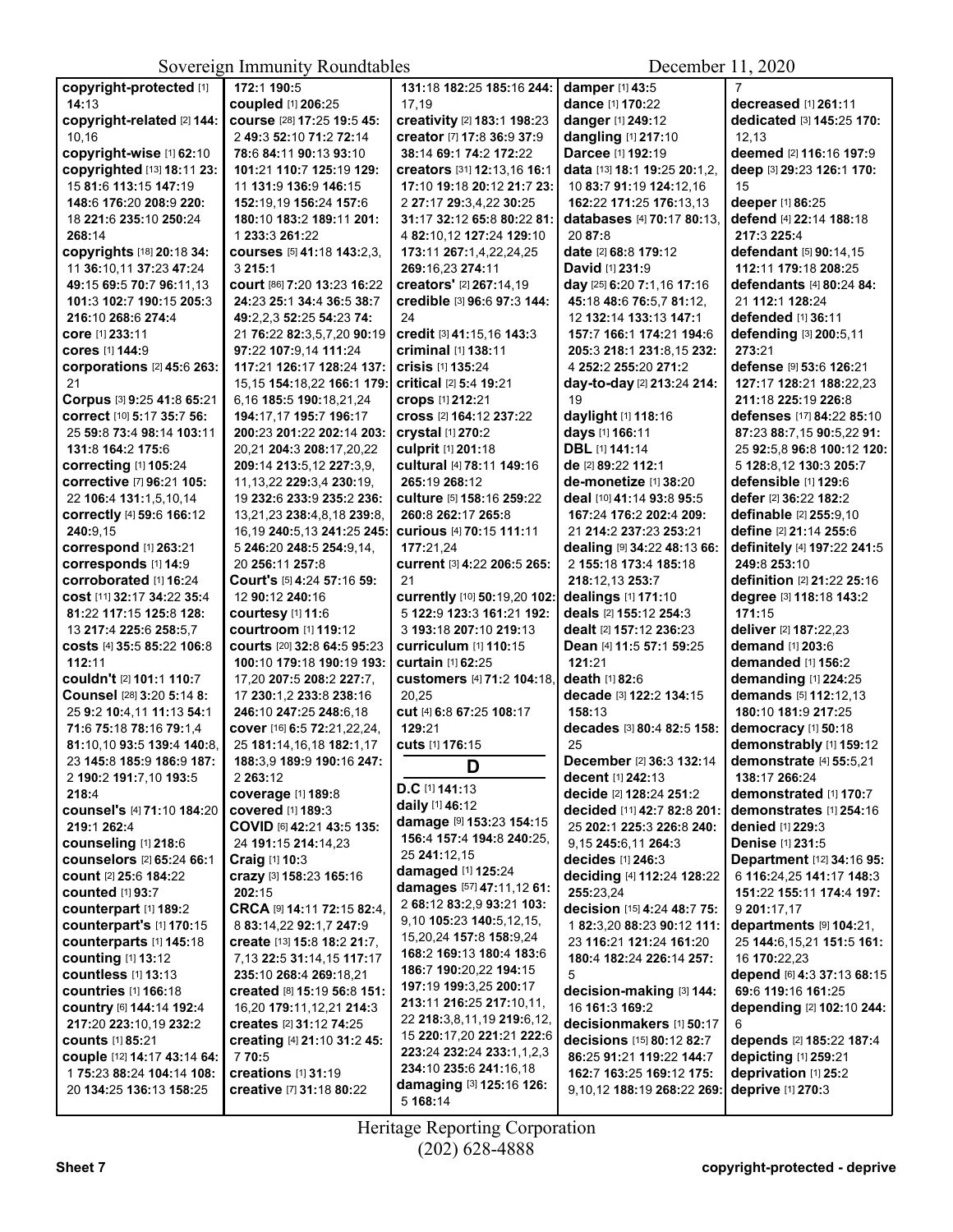| deprived [1] 207:2           | developed [2] 137:7 265:1    | disagreements [1] 246:23                 | distinguished [1] 118:10         | 15 221:9 232:15 252:22.24        |
|------------------------------|------------------------------|------------------------------------------|----------------------------------|----------------------------------|
| deprives [1] 25:14           | developing [2] 28:18 143:    | disagrees [1] 148:22                     | distributed [3] 99:1,17,22       | 253:18                           |
|                              |                              |                                          |                                  |                                  |
| Deputy [3] 8:24 75:18 193:   |                              | disappears [1] 209:17                    | distributes [1] 267:12           | down-based [1] 214:25            |
| 5                            | development [3] 23:11,18     | disastrous [1] 248:1                     | district [22] 40:14 41:9 65:     | download [3] 38:18 178:          |
| deregulate [1] 265:2         | 28:20                        | disciplinary [2] 138:12                  | 22 66:20 90:12 95:23 109:        | 17 179:1                         |
| derivative [1] 99:23         | developments [2] 28:25       | 155:16                                   | 23 110:11 111:17,18,19,22,       | downloaded [2] 127:13            |
| derivatives [1] 99:16        | 32:15                        | disciplined [1] 123:7                    | 24 112:5,7 130:12 154:18         | 155:2                            |
| describe [11] 12:1 34:10     | Devin [1] 77:18              | disclaim [1] 79:19                       | 168:5 225:18,25 226:2            | downloads [2] 70:22 212:         |
| 39:12 44:20 50:7 60:9 67:    | devoted [2] 128:2 174:22     | disclaimer [1] 77:22                     | 229:3                            |                                  |
| 21 98:14 118:11 201:7        | dialogues [1] 158:14         | disclose [1] 105:12                      | districts [6] 40:17 66:21        | <b>downs</b> [1] <b>184:</b> 9   |
| 228:3                        | differ [2] 67:3 124:5        | disclosure [2] 113:13,16                 | 108:14 122:21,22 175:4           | dozen [1] 242:11                 |
| described [4] 34:8 50:5 64:  | difference [8] 31:15 33:16   | disclosures [1] 96:15                    | dive [1] 22:3                    | dozens [2] 13:12 210:15          |
| 21 267:16                    | 60:6 160:20 162:16 167:8     | <b>disconnect</b> [4] <b>126:13 127:</b> | <b>diverse</b> [1] 80:17         | drafting [1] 269:25              |
| describing [3] 160:8,9 168:  | 173:6 250:10                 | 21 128:4,18                              | dividing [1] 144:17              | draw [3] 80:8 165:10 271:        |
| 22                           | differences [5] 28:17 67:5,  | discount [1] 121:18                      | division [4] 41:1 101:22,23      | 12                               |
| description [1] 57:9         | 6 165:4 186:18               | discounts [1] 126:1                      | 231:7                            | <b>drawn</b> [1] 16:3            |
| descriptor [1] 19:14         | different [40] 41:6 48:14    | discourage [1] 200:2                     | DMCA [26] 19:17 136:24,25        | drew [1] 15:20                   |
| deserts [1] 50:21            | 49:8 54:15,17 60:11 67:10    | discover [2] 30:25 31:9                  | 137:6 155:7 178:4,4 184:1,       | <b>dried</b> [1] <b>257:11</b>   |
| deserve [1] 32:1             | 72:6.11 80:11 81:20 92:23    |                                          |                                  | drill [4] 58:20 83:6 133:23      |
|                              |                              | discovered [7] 14:3 30:24                | 2,4,9,18,20 205:21 207:6,9,      |                                  |
| Design [3] 10:25 14:18 29:   | 94:22 115:1,17 148:3 151:    | 42:21 44:22 253:2 269:1.2                | 14, 16, 20 209: 5, 6, 16, 21, 24 | 147:10                           |
| 21                           | 5,6 154:3 158:14 161:6       | discoveries [1] 269:24                   | 211:21 246:25                    | drinking [1] 260:20              |
| designated [1] 155:7         | 166:10 167:4 169:7 174:7     | discovery [1] 128:13                     | doc [1] 98:3                     | drive [4] 123:21 195:21,22       |
| designation [1] 33:17        | 181:18.19 186:20 193:15      | discrepancy [1] 81:17                    | <b>docket</b> [1] 275:4          | 217:23                           |
| designed [3] 12:11 41:21     | 207:17 214:2 222:9 225:      | discuss [3] 78:21 118:8                  | Doctorate [1] 98:3               | drives [1] 63:6                  |
| 134:6                        | 21,23,24 232:22 243:9 244:   | 229:12                                   | doctrine [5] 23:9,11 58:5        | driving [1] 217:9                |
| designee [1] 178:5           | 18 248:6,19                  | discussed [9] 112:22 121:                | 166:19 193:20                    | dropped [2] 105:9 195:13         |
| designing [2] 73:19 231:     | differently [1] 245:5        | 24 124:14 203:8 206:6                    | doing [30] 26:4 28:5 48:24       | dual [2] 41:15,16                |
| 18                           | difficult [8] 25:23 100:5    | 217:7 238:5 240:25 252:                  | 70:21 98:16 109:4 113:2          | due [10] 12:19 13:24 25:3        |
| designs [1] 80:20            | 109:4 195:9 237:20 241:      | 21                                       | 144:23 150:23 169:10 187:        | 36:18 67:16,25 111:10            |
| desire [1] 48:23             | 21 253:23 262:17             | discussing [3] 59:13 153:                | 5 204:24 211:2,14 212:19         | 239:10 265:14 270:4              |
| desist [16] 64:22 65:18 69:  | difficulties [2] 252:5 257:  | 1 246:14                                 | 214:9 218:7,24 219:3 221:        | Duke [1] 28:16                   |
| 23 79:4 93:7,11,19 97:24     | 24                           | discussion [14] 5:4,8 75:                | 25 222:13 226:12,22,22           | Dunlap [1] 141:12                |
|                              |                              |                                          |                                  |                                  |
| 100:20 108:11 127:6,15       | dig [2] 86:25 176:12         | 10 114:23 118:16 169:21                  | 236:5,12 237:7,10 253:2,5        | duplication [1] 152:20           |
| 168:19 169:17 172:6 209:     | digital [14] 45:18 63:14,17  | 170:7 190:12 213:16,25                   | dollar [1] 238:12                | during [9] 32:1 72:22 112:       |
| 15                           | 150:2,8 166:11 193:8 218:    | 229:6 232:16 240:16 251:                 | dollars [9] 87:22 104:3 121:     | 22 115:22 135:23 153:1           |
| desk [1] 184:19              | 13, 13, 20 261: 3, 7 263: 5  | 21                                       | 13 122:15 145:23 186:7           | 157:6 190:17 222:1               |
| despite [1] 261:14           | 264:14                       | discussions [2] 62:12 128:               | 200:5 219:6 273:25               | duties [3] 139:5 146:5 189:      |
| destroy [2] 265:10,16        | digitization [10] 148:7,13   | 5                                        | domain [5] 35:22 166:21          | 11                               |
| destroyed [1] 117:16         | 152:4,17 163:15 213:16,17    | disheartening [1] 68:18                  | 170:4 173:19 219:7               | duty [3] 128:16 180:14,15        |
| destroys [1] 117:13          | 219:2 230:23 260:11          | disingenuous [1] 243:7                   | done [15] 33:3 85:12 86:24       | DynaStudy [4] 225:11,12,         |
| destruction [1] 250:23       | digitize [2] 150:14 152:12   | dismiss [2] 89:4 90:4                    | 107:15 115:16 136:14 159:        | 15 226:2                         |
| detail [5] 44:19 112:19 200: | digitizing [2] 150:11 218:   | dismissal [1] 48:10                      | 5 164:4 182:9 194:8 210:5        | Е                                |
| 20 228:1 274:2               | 23                           | dismissed [6] 85:2 89:4                  | 212:18 222:5 226:24 265:         |                                  |
| details [2] 59:17 178:8      | digits [2] 180:11 189:5      | 95:7 123:7 154:16,22                     | 19                               | each [18] 33:6 83:8 86:25        |
| detected [2] 15:6 211:24     | diligent [1] 145:19          | dismissing [1] 128:11                    | Dooley [5] 137:25 138:1,2        | 87:25 99:6 133:23 135:15         |
| deter [5] 81:25 167:13 206:  | direct [7] 11:22 38:12 78:3  | display $[1]$ 47:8                       | 186:11.13                        | 143:6 145:24 147:4 150:          |
| 24 210:6.10                  | 118:5 162:12 187:8,18        | displays [1] 267:13                      | doors [1] 43:3                   | 24 180:18 191:2 206:18           |
| determination [3] 84:20      | directed [4] 15:23 16:1 22:  |                                          | doubt [2] 156:16 198:19          | 210:16 212:11 253:20,25          |
| 113:19 148:21                | 18 263:7                     | disposed [1] 272:18                      |                                  | earlier [24] 49:21 59:7 64:      |
|                              |                              | dispute [2] 203:12 231:21                | <b>doubts</b> [1] <b>49:</b> 9   | 23 84:8 114:3 138:24 165:        |
| determine [9] 20:21 21:24    | directions [1] 62:6          | disputed [1] 230:17                      | Douglas [3] 53:25 55:2           | 3 167:18 172:2 179:4 182:        |
| 52:21 53:8 58:21 64:7 83:    | directly [14] 16:3 28:16 48: | disregard [2] 63:20 204:14               | 145:7                            | 2.5 197:5 203:8 220:13           |
| 191:1292:4                   | 17 58:18 71:11 102:22        | disregards [1] 274:8                     | Dow [16] 10:4 44:17,22 45:       | 224:19 226:6 240:25 242:         |
| determined [1] 178:23        | 106:23 109:15 155:12 162:    | disrespect [1] 261:20                    | 3,7,16,19 46:6,6 47:3,4,14       |                                  |
| determining [1] 139:7        | 12 173:8 217:5 223:25        | disseminate [1] 180:16                   | 48:16 49:12 51:10.20             | 17 245:18,18 252:6 268:21        |
| deterred [2] 12:18 163:14    | 261:8                        | disseminated [3] 99:1,2,                 | down [37] 4:25 19:17 34:21       | 270:14                           |
| deterrent [3] 100:21 155:    | director [6] 79:10 102:17    | 24                                       | 41:24 43:1 53:4 54:4 58:         | early [7] 15:10 42:22 85:2       |
| 14 200:14                    | 134:11 143:22 186:24 192:    | disservice [1] 23:17                     | 20 83:6 112:18 116:7 123:        | 166:11 189:21 249:23 253:        |
| detracts [1] 123:16          | 20                           | distance [1] 264:23                      | 21 131:12,13 133:23 135:         | 7                                |
| detriment [2] 165:16 219:    | disagree [7] 69:9 97:20      | distinction [4] 27:9 146:3               | 25 147:10 149:1,7,10 150:        | <b>earnest</b> [1] <b>267:</b> 1 |
| 20                           | 131:12 209:20 210:9 229:     | 163:20 186:16                            | 5 155:24 157:22 159:9            | easiest [1] 173:12               |
| devastating [1] 165:10       | 23 268:25                    | distinguish [3] 24:18 83:                | 160:2 172:10 184:9,12            | <b>Eastern</b> [1] 7:7           |
| develop [2] 102:14 152:2     | disagreed [1] 232:10         | 14 169:9                                 | 196:14 199:19 209:9 220:         | Easy [12] 9:25 39:9 40:23        |
|                              |                              |                                          |                                  | 41:1 51:5 94:5 110:9 119:        |
|                              |                              |                                          |                                  |                                  |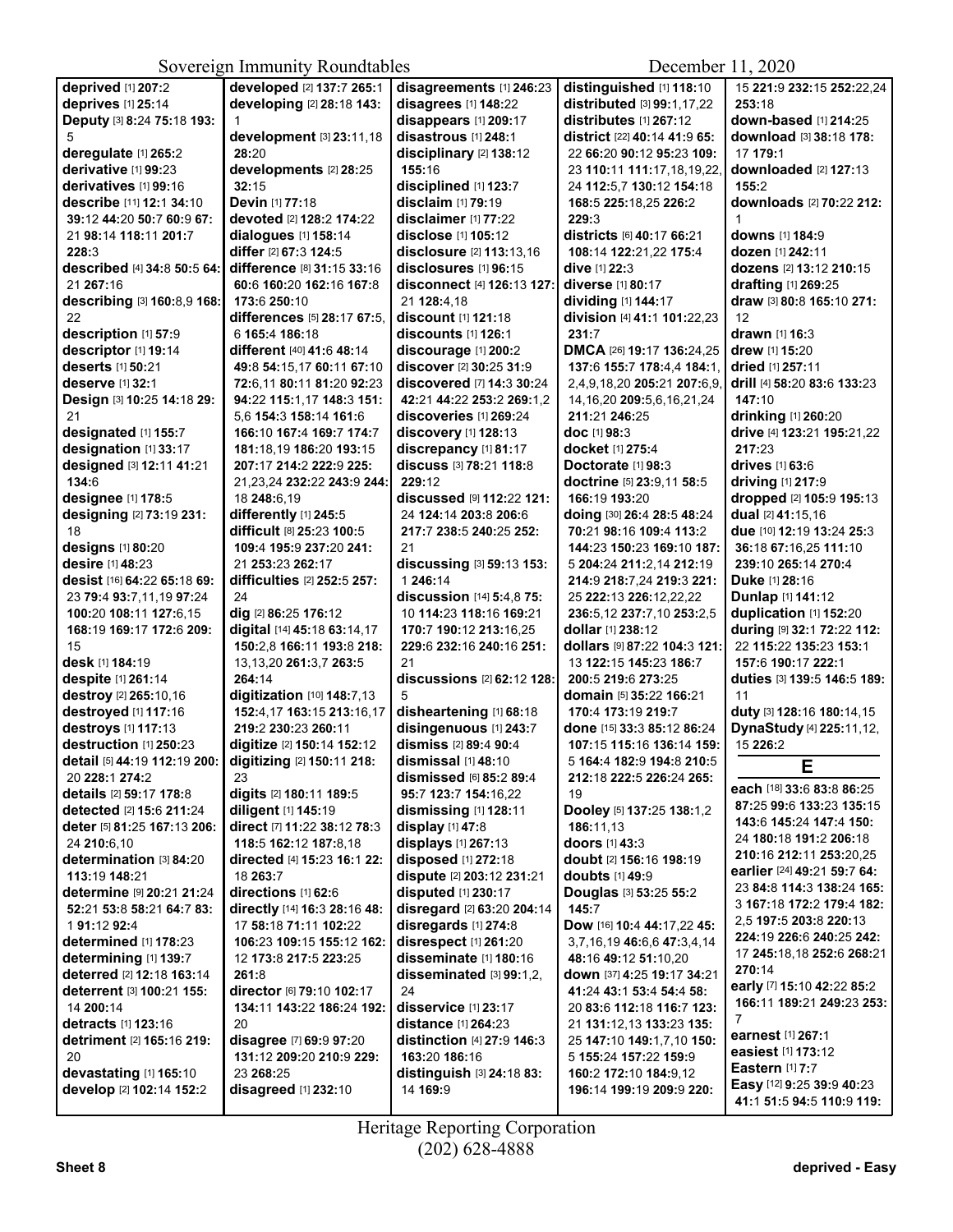| 17 201:22 209:18 248:10                       | elsewhere [1] 249:5                          | engines [1] 198:23                           | 11 51:4 68:5,14,18 118:21                           | 170:11 182:8 198:4 204:6.                            |
|-----------------------------------------------|----------------------------------------------|----------------------------------------------|-----------------------------------------------------|------------------------------------------------------|
| 262:8                                         | elucidation [1] 89:21                        | enjoyed [2] 252:19 269:16                    | 130:18 174:11 230:1 233:                            | 14 205:15,16 246:22 247:8                            |
| eBay [1] 195:8                                | email [6] 46:12 47:5 51:7                    | enormous [3] 70:16,19                        | 16 248:8 258:19 263:2                               | 261:1,11 262:8,10 265:8                              |
| echo [5] 37:7 59:25 121:5.                    | 185:25 201:18 258:13                         | 218:11                                       | essence [1] 244:14                                  | evidenced [1] 137:21                                 |
| 19 149:24                                     | emails [2] 24:5 92:16                        | enough [3] 53:22 57:12                       | essentially [4] 83:14,16                            | evinced [1] 266:20                                   |
| echoes [1] 184:22                             | embarking [1] 163:15                         | 248:1                                        | 139:3,11                                            | eviscerated [3] 172:15                               |
| economic [5] 20:18,25 21:                     | embarrassing [1] 99:20                       | ensure [8] 3:21 63:10 120:                   | establish [2] 85:10 118:13                          | 181:2 183:9                                          |
| 2,13 52:8                                     | embodies [1] 123:2                           | 14 135:1,11 139:17 190:11                    | established [4] 78:8 171:                           | eviscerates [1] 180:24                               |
| ecosystem [1] 122:19                          | emboldening [1] 268:17                       | 199:14                                       | 16 201:4 269:20                                     | evolve [1] 265:21                                    |
| <b>ECRL [1] 21:4</b>                          | emboldens [1] 164:14                         | ensuring [1] 162:18                          | esteemed [1] 171:17                                 | evolved [1] 232:4                                    |
| edition [2] 47:16,17                          | empathy [1] 53:19                            | enter [1] 121:3                              | et [6] 18:11 30:1,21 79:5 88:                       | Ex [6] 193:19 197:6 199:15                           |
| editor [1] 192:2                              | emphasis [1] 57:22                           | entered [1] 126:25                           | 15 170:22                                           | 204:4 206:19 246:25                                  |
| educate [5] 33:6 55:15 143:                   | emphasize [1] 58:4                           | entering [1] 72:8                            | ethical [2] 270:17 271:6                            | <b>exact</b> [4] 21:14 37:8 179:12                   |
| 6 144:15 249:6                                | employed [3] 60:15 72:10                     | entertain [1] 131:19                         | European [1] 264:15                                 | 181:17                                               |
| educated [1] 171:23                           | 174:20                                       | entertainment [2] 141:14                     | evaluate [3] 54:22 64:6,14                          | exactly [4] 51:9 57:23 99:                           |
| educating [5] 33:13,22,23                     | employee [7] 60:9 62:3 95:                   | 178:13                                       | evaluates [1] 150:13                                | 11 184:16                                            |
| 175:19 176:18                                 | 15 115:5, 15, 21 116:12                      | enthusiastic [1] 178:15                      | evaluating [3] 8:9 17:6 24:                         | exam [8] 39:20 41:8,12,16                            |
| Education [15] 3:21 33:21                     | employees [26] 26:24 27:                     | entire [8] 20:15 78:17 154:                  | 13                                                  | 43:20,23 44:10 124:19                                |
| 96:14 101:23 131:4 173:                       | 19 33:2,7,14,20,22 44:20                     | 22 160:22 205:12,22,24                       | Evans [17] 138:18,20,22                             | Examination [2] 101:25                               |
| 24 174:23 198:18 263:15,                      | 60:2,3,5 61:5 96:24 97:18                    | 247:11                                       | 153:20,21 156:25 167:15,                            | 163:14                                               |
| 16,17 264:1,19 266:21 268:                    | 98:9 101:4,5,6,7 102:18                      | entirely [9] 3:18 15:20 22:                  | 16 178:3.10 179:8.11 180:                           | Examinations [1] 79:11                               |
| 13                                            | 123:5 144:12 189:10 260:                     | 11 84:16 85:5 174:7 230:                     | 2,9 183:20 184:1 189:9                              | examine [1] 147:5                                    |
| educational [16] 18:12 19:                    | 3 261:6,11                                   | 24 238:7 268:10                              | even [60] 6:8 24:20,20 27:1                         | example [46] 26:13 53:3                              |
| 6,9,12 21:10 22:5 64:11,13                    | employer [2] 62:1,6                          | entities [53] 12:11,17 13:                   | 30:15 32:13 34:25 36:11                             | 57:6 58:25 83:3 90:7 96:                             |
| 77:21 78:11 81:1 96:23                        | employment [6] 31:16 61:                     | 19 30:11 31:9 33:23 49:13.                   | 40:18 42:2 43:2 45:21 48:                           | 22 99:5,15 100:22 113:9                              |
| 123:18 180:15 193:1 264:                      | 20 115:24 116:4,7 123:8                      | 22 52:1 58:1 64:11 67:9,                     | 25 65:23 66:10 69:19 71:                            | 115:4 120:22 127:12 135:                             |
| 4                                             | empowered [1] 269:20                         | 12 68:17,22 81:4,5,11,24                     | 20 72:14 92:25 101:4 113:                           | 23 146:12 151:13 152:5,16                            |
| educator [2] 21:3 31:12                       | enabled [2] 59:9 162:19                      | 85:6,17 91:24 92:6 93:8                      | 13,16 114:13 115:2,12 124:                          | 157:1 161:22 163:11 166:                             |
| educators [4] 31:14,15 42:                    | encompasses [2] 81:3                         | 97:11 103:13 123:17 124:                     | 2 149:9,10 157:23,23 159:                           | 9 167:9 173:11,12 182:1,                             |
| 8 134:18                                      | 129:8                                        | 6 171:8 173:3,4,7 190:16                     | 24 165:7 166:21 170:1                               | 21 187:13 195:7,18 200:3                             |
| effect [14] 22:14 77:1 100:                   | encountered [4] 13:6 23:4                    | 193:13,21 196:6 204:23                       | 172:20 173:21 189:6 203:                            | 214:13 220:5,8 222:7 223:                            |
| 21 116:18 136:18 151:4                        | 36:25 105:3                                  | 207:12,15 211:17 213:8                       | 22 205:17 208:23,25 209:                            | 8 224:5 225:7 229:11 234:                            |
| 159:16 177:6 213:9 218:3,                     | encourage [1] 265:12                         | 214:9 223:11 228:23 261:                     | 15 211:1 216:10,16 217:1                            | 3,24 235:4 236:24 261:2                              |
| 19 237:10 265:10 268:17                       | encouraging [3] 4:16 122:                    | 10 264:2 267:5 268:2,7,14,                   | 220:17,20 224:25 225:4                              | 263:6                                                |
| effective [5] 124:25 210:1                    | 20 171:14                                    | 17,24 269:9                                  | 229:23 230:19 234:18 241:                           | examples [30] 8:10 50:24                             |
| 267:17,18 268:1                               | end [12] 38:14 76:5,7 133:                   | entitled [2] 90:16 95:19                     | 19 255:17,18 256:11 260:4                           | 53:8,9 57:5 58:11,12 59:                             |
| effectively [1] 267:6                         | 12 182:25 186:10 231:8,14                    | entity [41] 13:7 23:12 26:9,                 | 262:18 263:19                                       | 13 64:20 76:18 80:18 84:7,                           |
| effectiveness [1] 246:24                      | 232:4 244:20 255:20 266:                     | 11 31:23 34:13 37:3 38:25                    | event [4] 3:9,16,23 7:17                            | 11,15 97:1 110:13 123:25                             |
| effects [2] 8:15 134:20                       | 8                                            | 39:16 44:25 48:14.21 57:6.                   | eventually [1] 7:19                                 | 124:18 131:5 138:9 162:                              |
| effort [6] 103:24 141:1 147:                  |                                              |                                              |                                                     |                                                      |
|                                               | endeavor [2] 45:17,17                        | 12 58:2 67:4 69:20 79:3                      | everybody [6] 38:4,17 43:                           | 23 166:6 171:25 205:2,19                             |
| 2 148:15 219:3 249:4                          | ended [5] 85:21 201:20                       | 101:25 105:4 106:9 109:                      | 8 78:14 190:1 202:8<br>everyone [24] 3:6,13 5:18,   | 208:16 218:1 233:15 253:<br>4 271:19                 |
| efforts [5] 33:6 83:14 213:                   | 236:7,8,14                                   | 24 110:16 114:21 115:1                       |                                                     |                                                      |
| 16,17 218:20                                  | <b>Energy</b> [4] 239:7 244:17               | 134:6 140:14,19 141:7                        | 24 6:11,14 10:10 16:20 20:                          | exams [6] 102:6,9,14,21                              |
| egregious [1] 239:11                          | 249:5 258:4                                  | 154:6 189:12 193:19 213:                     | 23 35:10 56:7 75:17 104:8                           | 103:3 104:16                                         |
| eight [3] 99:6 191:12 249:                    | enforce [12] 34:11,12 36:6                   | 13 218:9,10 228:19 229:9,                    | 132:4 133:3,7 159:18 160:                           | exceed [1] 262:25                                    |
| 23                                            | 37:25 38:2.5 39:14 44:23                     | 20 261:16 267:10.11                          | 20 183:21 191:5 193:10                              | exceeding [2] 261:23 263:                            |
| eight-figure [1] 226:4                        | 52:3 58:1,2 274:1                            | entity's [2] 22:14 68:24<br>entry [1] 185:22 | 264:18 275:1,8                                      | 8                                                    |
| Eighty [1] 41:7<br>either [23] 12:18 61:9 64: | enforcement [4] 13:24 94:<br>18 168:20 274:5 | envelope [1] 219:4                           | everyone's [1] 101:22<br>everything [11] 19:12 28:5 | exceedingly [1] 126:10<br>excellent [2] 146:2 266:19 |
|                                               |                                              |                                              |                                                     | <b>except</b> [2] 77:20 236:3                        |
| 25 68:20 69:12 91:17 102:                     | enforcing $[1]$ 49:14                        | environment [3] 106:2                        | 37:7 38:17 43:1 55:16 187:                          |                                                      |
| 19,20 103:3 114:11 116:10                     | engage [11] 48:24 49:22                      | 122:19 265:2                                 | 9 201:19 202:13 232:3                               | <b>exception [3] 22:16 143:</b>                      |
| 123:6 126:10 143:10 166:                      | 136:24 137:14.16 142:11                      | envision [1] 6:15                            | 247:2                                               | 10 230:14                                            |
| 3 171:11 179:16 188:13,14                     | 158:17 195:11 196:19 219:                    | ephemeral [1] 172:11                         | everywhere [2] 41:21 223:                           | exceptions [12] 8:13 19:3,                           |
| 190:8,24 207:8 238:6                          | 2221:4                                       | equation [1] 221:13<br>equipment [1] 38:16   | 8<br>evidence [51] 8:1,9 12:22                      | 7,15 22:10 29:5 52:24 162:                           |
| elaborating $[1]$ 272:13                      | engaged [3] 48:14 62:4                       |                                              |                                                     | 5 211:11 263:19 268:8,15                             |
| electronic [2] 70:17 152:<br>19               | 158:13                                       | equitable [1] 38:7                           | 17:22 18:19 19:22,23,24                             | <b>excess</b> [1] 35:5                               |
|                                               | engagement [2] 148:23                        | equity [1] 38:22                             | 25:22 26:3 53:23 57:23 58:                          | <b>excessive</b> [1] 212:1                           |
| element [2] 21:16 230:5<br>elements [1] 199:2 | 184:14                                       | equivalent [1] 63:20                         | 7,14,15 74:24 75:22 76:11,                          | excited [2] 3:8 11:19                                |
| Eleventh [2] 247:4 248:17                     | engaging [2] 196:20 199:<br>18               | <b>era</b> [1] 33:15<br>err [1] 148:19       | 15,16 79:25 80:8 84:1,19                            | exclusive [5] 49:3 246:9<br>248:4 267:4 269:23       |
| eliminate [1] 247:3                           | engineering [2] 42:9 90:                     | erroneous [1] 57:14                          | 88:10,18 89:7,9,15 91:7<br>107:7 112:23 119:11 124: | exclusivity [10] 196:11                              |
| eloquent [1] 169:1                            | 11                                           | especially [14] 32:24 38:                    | 4 144:25 162:20 168:18                              | 241:5,18,19,22 242:8,14,                             |
|                                               |                                              |                                              |                                                     |                                                      |
|                                               |                                              |                                              |                                                     |                                                      |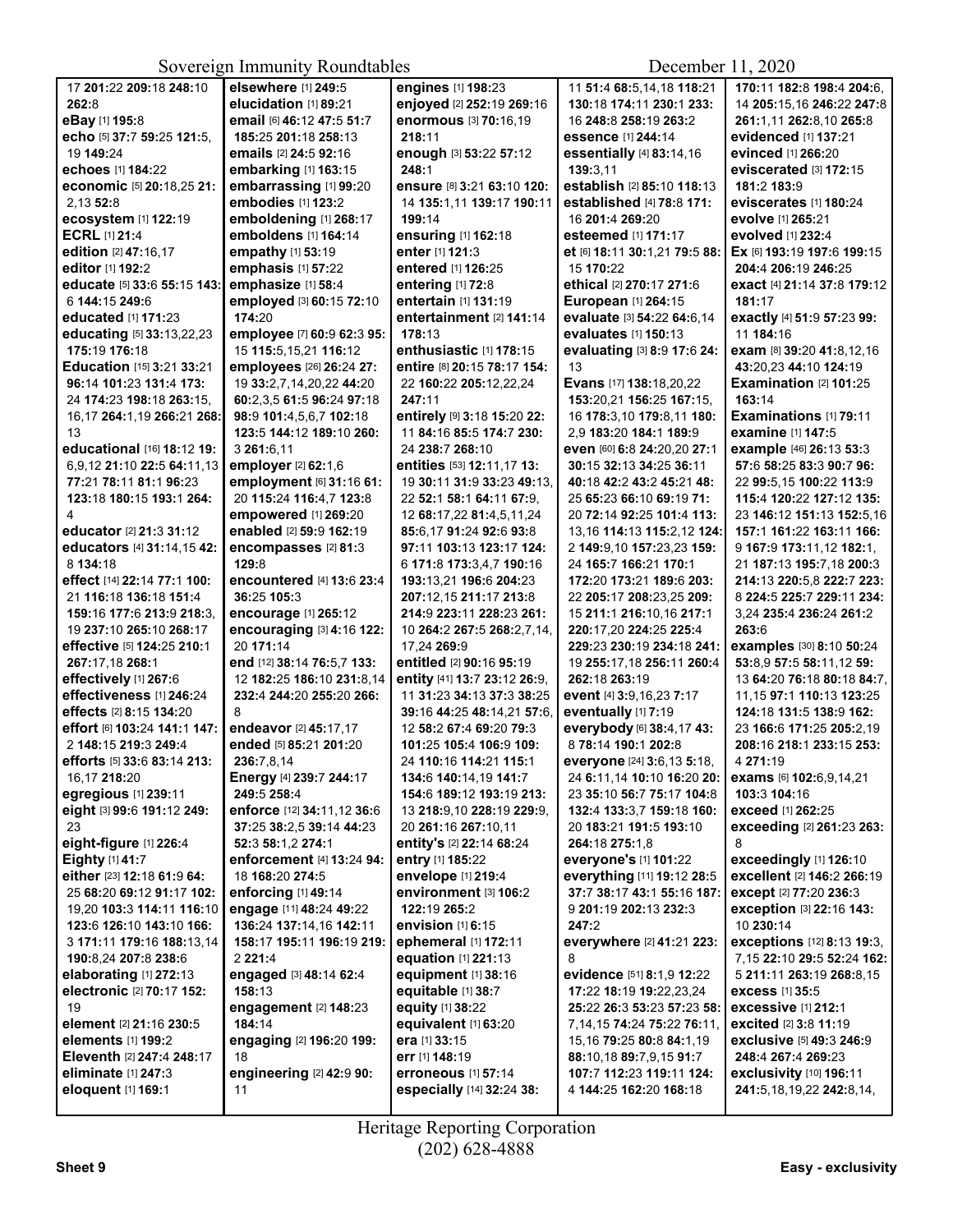|                                         | $\mathcal{L}$                        |                                                 | $P^{\text{c}}$                 |                                          |
|-----------------------------------------|--------------------------------------|-------------------------------------------------|--------------------------------|------------------------------------------|
| 18 243:2,8                              | expressing [1] 126:10                | 22,23 112:5 113:5,11,18,                        | feedback [1] 12:9              | fine [7] 87:3 112:19 170:22              |
| <b>executive [1] 77:20</b>              | expressly [4] 148:8,11 149:          | 20 117:12 129:1.2 139:8                         | feel [21] 13:17 15:24 18:14,   | 186:14 188:1 211:15 272:                 |
| exemption [2] 137:6,10                  | 1 152:15                             | 140:3 143:10 148:21 157:                        | 15, 16 21: 15 39: 1 53: 21 55: | 15                                       |
| exercise [2] 129:2 166:2                | extension [1] 155:23                 | 24 159:17 162:5,8,19 163:                       | 10 87:5 134:21 154:5 159:      | finish [2] 120:8 232:19                  |
| exercising [2] 12:19 159:7              | extensive [2] 88:24 229:6            | 10 165:9,25 166:16,18 176:                      | 1.7 163:10 164:17 196:15       | fired [1] 123:7                          |
| <b>exhausted</b> [1] 262:11             | extensively [1] 241:14               | 21 177:13 178:24 188:19                         | 199:19 206:8 224:9 261:        | firm [10] 79:16,20 141:12                |
| exhaustive [1] 86:22                    | extent [15] 25:23,24 67:3            | 210:24,24 211:1,9,14 215:                       | 23                             | 222:24 225:5,6 226:13,22,                |
| exist [2] 198:22 211:12                 | 75:2 83:1 88:6 107:6 140:            | 17 220:7 228:20 243:4                           | feeling [1] 66:19              | 25 231:9                                 |
| existed $[1]$ 46:22                     | 4 141:18 142:2 147:21                | 248:11, 12, 14, 15 255:11, 15                   | fees [10] 67:23 68:24 70:15    | <b>firmer</b> [1] 48:9                   |
| existence [1] 46:17                     | 148:19 156:1 171:15 227:             | 260:13 262:19 263:2,9,10,                       | 112:10 123:22 145:24 157:      | first [63] 3:16,17 5:15 6:17             |
|                                         | 20                                   | 11, 12, 20 264: 4, 4, 5, 6, 9, 10               | 17 158:3 180:20 266:25         | 7:25 8:8 9:12 11:21,22 14:               |
| existing [4] 190:15,17 207:<br>5 242:25 | extortionate [1] 112:13              | 265:22,24,25 268:8,9,15                         |                                |                                          |
| exists [1] 35:10                        |                                      |                                                 | feet [1] 255:16                | 21 20:11 24:16 27:15 29:                 |
|                                         | extra [3] 151:19 217:4 230:          | fairly [6] 57:25 82:21 100:3                    | Fellow [5] 9:6 30:6 145:18     | 22 46:15 54:3 56:4 75:24                 |
| exorbitant [2] 112:12 121:              | 4                                    | 103:6 150:18 242:13                             | 190:11 266:20                  | 76:13,14 84:8 86:3 91:16                 |
| 10                                      | extraneous [3] 6:3 76:1              | faith [4] 57:13 188:19 189:                     | felt [5] 162:7 249:25 255:21   | 99:13 112:22 114:18 118:                 |
| expand [4] 244:16,18 270:               | 190:7                                | 11 259:22                                       | 256:11,14                      | 5 120:3 128:21 136:22                    |
| 13 271:8                                | extraordinarily [1] 159:2            | faithfully [1] 130:1                            | few [18] 5:16 6:14 8:7 13:4    | 142:12 156:18 157:18 176:                |
| expanding [1] 263:18                    | extrapolation [1] 124:15             | fall [2] 57:15 92:9                             | 15:9 19:6 53:18 96:19 108:     | 1 184:3 191:1 193:22 198:                |
| expect [4] 48:17 87:25 93:              | extremely [6] 145:19 169:            | falling [2] 92:7 268:8                          | 10 133:7 155:19 177:15         | 13 199:23 207:24 211:6                   |
| 18 269:8                                | 23 180:11 189:23 204:2,8             | falls [4] 104:1 179:8 226:18                    | 178:16 189:21 200:24 207:      | 214:12 216:4 221:23 236:                 |
| expelled [1] 123:7                      | eye [1] 19:21                        | 268:14                                          | 6 237:17 240:4                 | 15 242:18 248:13.16 250:8.               |
| expense [1] 265:14                      | eyeballs [1] 186:5                   | false [1] 272:19                                | fiduciary [1] 128:15           | 12, 15, 17, 20, 24 251: 1, 3             |
| expenses [1] 181:9                      | F                                    | familiar [5] 40:5 130:19                        | field [3] 119:14,15 150:20     | 252:18 258:6 260:2 266:                  |
| expensive [7] 45:9,17 119:              |                                      | 204:23 224:22 233:17                            | Fifth [4] 202:2 228:21 231:    | 15 270:12,14 272:10                      |
| 18 196:17 199:9 203:22                  | F.Supp [1] 225:17                    | familiarity [1] 114:9                           | 8,14                           | fit [3] 14:19 104:23 229:8               |
| 217:2                                   | face [4] 81:7 91:7 115:13,           | families [3] 31:17,22 32:3                      | fight [4] 231:25 258:10,22,    | five [17] 6:16 36:16 41:5 44:            |
| experience [31] 12:10 24:               | 24                                   | famous [1] 231:4                                | 23                             | 8 78:19 102:17 104:5 149:                |
| 10,14 27:6 35:7 39:12 44:               | Facebook [1] 125:20                  | far [19] 30:12 40:18 50:20                      | fighting [4] 81:13 223:17,     | 8 184:3,6,11,23 205:23                   |
| 16 61:1 72:9 73:2.8 74:7                | faced [1] 227:2                      | 85:15 89:3 91:19 112:18                         | 17,18                          | 255:18 256:22 258:7 260:                 |
| 77:2 103:6 116:10,12 121:               | faces [1] 261:17                     | 117:7 121:6 138:4 147:1                         | figure [5] 21:23 107:19 162:   | 1                                        |
| 23 134:15,23 171:19 173:3,              | facilitates [1] 206:13               | 169:1 188:23 204:7 222:                         | 15 165:25 245:7                | fixture [1] 135:20                       |
| 5 180:8 184:16 187:8,25                 | fact [34] 22:19 23:3 25:22           | 12,23 246:12 249:4 262:16                       | figured [2] 47:18 115:22       | flavor [1] 179:7                         |
| 210:15,19 227:14 256:8                  | 26:24 61:25 62:5 82:19 83:           | fared [1] 111:15                                | file [5] 140:19 202:2 228:24   | fleeting [1] 172:4                       |
| 259:18                                  | 10 86:22 88:6,12 91:7 92:            | fascinated [1] 171:13                           | 256:6,17                       | flip [1] 176:19                          |
| experienced [8] 12:17 13:               | 1 103:1,18 113:14 115:7              | fashion [1] 185:20                              | filed [27] 36:3 44:18 61:11    | flood [1] 217:15                         |
| 9 37:8 73:15 97:6 101:20                | 117:9,22 118:16 126:14               | fast [1] 158:24                                 | 62:16 81:16,19 82:1,11 88:     | Florida [4] 14:10 82:21 83:              |
|                                         | 145:1 155:2,22 157:19                |                                                 | 6 91:8,17,17 100:9 119:20      | 17 122:3                                 |
| 102:16 260:8                            | 170:11 194:7,12 200:13               | <b>favor</b> [1] <b>111:23</b><br>FCC [1] 74:20 |                                |                                          |
| experiences [3] 29:11 238:<br>14 257:3  | 209:1 217:20 243:18 244:             |                                                 | 135:4 195:14 200:9 218:        | focus [6] 52:20 190:14 206:              |
|                                         | 6 266:24                             | fear [13] 73:21,24 92:6 134:                    | 15 224:24 226:23 228:7,24      | 10 209:24 249:1 258:1                    |
| experiencing [2] 98:16                  | <b>facto</b> [1] <b>89:</b> 22       | 20 160:1 165:19 214:18                          | 240:10,12 256:4,21 257:9       | focused [4] 20:16 136:15                 |
| 141:22                                  | <b>factor</b> [2] <b>18:17 140:3</b> | 217:14,18 218:2 219:15                          | filers [1] 137:16              | 206:5 259:18                             |
| expert [1] 62:24                        | factors [1] 119:20                   | 220:17,17                                       | filing [2] 61:2 269:4          | focuses [2] 46:16 133:20                 |
| expertise [2] 4:5 136:4                 | facts [4] 36:17 203:4,23             | feared [1] 166:24                               | films [1] 141:17               | focusing [2] 53:4 251:14                 |
| experts [3] 19:1,2 135:20               | 227:2                                | fearful [2] 213:19 260:5                        | final [5] 7:1 23:20 74:8 102:  | FOIA-able [1] 163:22                     |
| expired [1] 65:2                        | factual [1] 182:18                   | <b>fears</b> [1] <b>169:13</b>                  | 8 245:24                       | folks [21] 8:3 21:9 53:20 76:            |
| expiring [1] 65:3                       | faculty [26] 104:21 106:1            | <b>feature</b> [1] <b>141:17</b>                | finally [7] 7:17 8:14 11:10    | 19 91:5 112:17 135:1 137:                |
| explain [5] 16:17 19:2 139:             | 116:20 127:24 138:16 139:            | featured [1] 72:25                              | 76:25 79:14 82:5 264:21        | 12 146:3,25 150:1,22 157:                |
| 19 140:3 224:3                          | 3,13 142:25 143:12 144:2             | featuring [1] 242:12                            | financial $[9]$ 46:16 94:2     | 7 159:14,14 160:2 165:21                 |
| explained [3] 82:3 155:25               |                                      | February [2] 42:22 255:4                        | 128:9,15 131:19 140:10         | 174:9 177:6 199:8 236:19                 |
| 226:21                                  | 146:8, 16, 18, 21 164: 14, 18        | federal [24] 36:13,22,23 38:                    | 153:25 168:14,15               | folks' [1] 227:14                        |
| explaining [1] 137:7                    | 188:18 212:21 214:24 215:            | 24 49:2,3 96:15 122:5 154:                      | financially [2] 128:14 179:    | follow [8] 20:8 25:18 36:13              |
| explains [1] 160:20                     | 8,14,18 235:10 259:12 260:           | 13,18 179:16,20 190:18,24                       | 24                             | 76:12 93:4 126:7 130:23                  |
| explanation [2] 118:25                  | 6 262:20                             | 193:17,20 194:17 196:17                         | find [21] 59:6,8 94:1,10 101:  | 164:1                                    |
| 256:24                                  | faculty's [1] 215:23                 | 200:23 213:12 227:9 230:                        | 8 110:9 122:22 142:14          | follow-up [1] 179:4                      |
| explicitly [1] 139:19                   | <b>failing</b> [2] 41:8,17           | 19 233:9 246:10                                 | 150:1,18 152:10 158:16         | followed [2] 36:12 152:8                 |
| exploring [1] 207:18                    | failure [2] 39:3 119:10              | federalism [1] 58:7                             | 176:13 223:2 227:4 237:        | <b>following</b> [7] <b>4:23 48:7,22</b> |
| exponentially [1] 269:10                | <b>failures</b> [1] <b>165:2</b>     | federalist [1] 58:17                            | 17 253:20,21 267:22 272:       | 94:21 117:11 216:2 274:                  |
| expound [1] 50:7                        | fair [93] 18:22 19:11,19 22:         | fee [14] 68:22,23 69:18,21                      | 25 273:5                       | 20                                       |
| express [3] 62:4 148:14                 | 8, 15, 18, 19 23: 6, 8, 10, 11, 14,  | 70:3 81:7 116:22 156:1,3                        | finding [4] 32:12 115:6        | font [2] 40:10,11                        |
| 266:7                                   | 19 25:25 29:5,25 30:19 38:           | 181:1,6 182:13 216:22                           | 219:25 230:4                   | <b>foot</b> [1] <b>273:21</b>            |
| expressed [3] 153:10 160:               | 23 48:16 49:20 52:24 53:5            | 221:2                                           | findings $[1]$ 4:11            | footage [2] 67:24 187:14                 |
| 11 183:2                                | 57:14 63:13 69:10 87:18              | feed [2] 31:16,21                               | finds [1] 71:21                | football [1] 125:14                      |
|                                         | 97:1 108:24 109:6 111:20,            |                                                 |                                |                                          |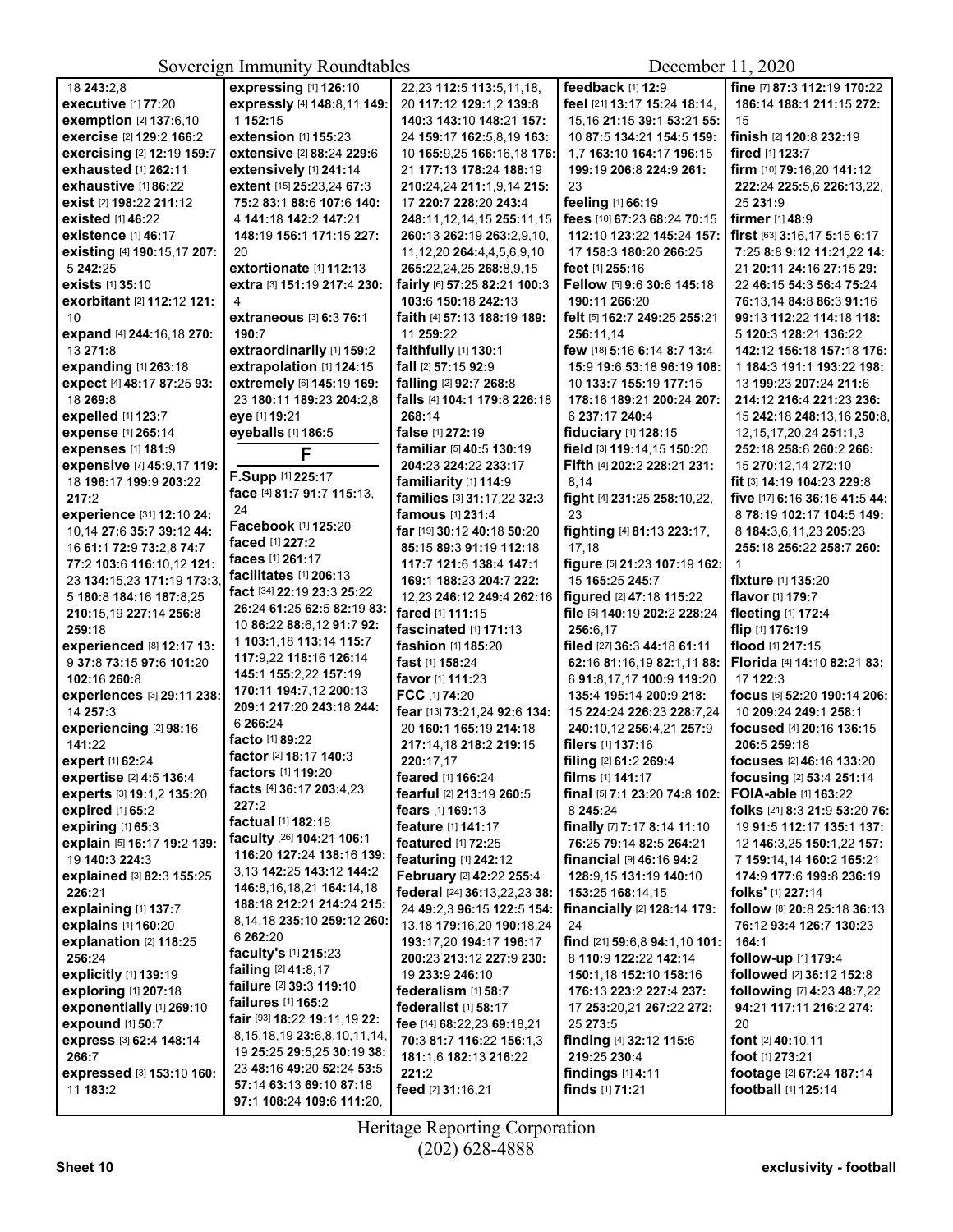| for-profit [1] 219:23           | fully [4] 84:23 87:23 166:24                       | 21 236:14,21,22                                 | 186:11,14 187:24 188:9,21,                      | 24 97:21 106:3 160:1 198:                      |
|---------------------------------|----------------------------------------------------|-------------------------------------------------|-------------------------------------------------|------------------------------------------------|
| force [2] 116:18 221:13         | 234:11                                             | gingerly [1] 62:11                              | 24 189:13                                       | 22,25 202:17 226:16 233:                       |
| forced [1] 272:5                | fully-litigated [2] 85:16 88:                      | Ginsburg [1] 248:12                             | great [33] 26:19 77:25 79:                      | 14 235:22 244:15 263:20                        |
| forces [1] 221:18               | 21                                                 | give [19] 5:23 7:8 64:2 97:                     | 22 91:24 92:5 97:4 98:2                         | happened [7] 42:21 44:21                       |
| foremost [2] 24:16 27:15        | fun [1] 37:24                                      | 12 110:13 113:8 138:9                           | 110:10 111:7 119:1,13                           | 51:9 209:11 226:15 258:3.                      |
| forget [1] 219:8                | function [2] 50:19 263:10                          | 151:25 152:16 162:23 174:                       | 127:21 133:14 141:9 142:                        | 14                                             |
| forgive [1] 77:16               | functions [3] 152:22 264:6,                        | 13 175:21 181:21 187:15                         | 19 143:17 147:8 156:25                          | happening [3] 27:21 68:9                       |
| forgot [2] 222:24 226:13        | 9                                                  | 192:6 245:25 248:4 251:5                        | 168:25 176:17 177:13 186:                       | 220:1                                          |
| form [2] 83:21 265:22           | fund [2] 45:24,25                                  | 273:15                                          | 11 187:24 189:13.16 229:                        | happens [7] 148:18 177:4                       |
| formal [1] 147:23               | fundamental [4] 58:6,17                            | Given [11] 6:4 34:22 37:1                       | 11 237:14 248:3 252:21                          | 204:13 211:12,15 241:1                         |
| formally [1] 161:7              | 245:22 250:10                                      | 40:13 48:4 62:11 164:15                         | 253:13 259:7,9,11                               | 243:22                                         |
| format [3] 3:22 6:11 7:22       | funding [1] 96:16                                  | 248:8 250:3 262:11 272:                         | greater [3] 96:18 200:20                        | happy [13] 16:5,14,19,19                       |
| former [2] 113:8 186:24         | funds [3] 116:24 174:22                            | 22                                              | 269:10                                          | 59:21 109:13 125:25 131:                       |
| forth [3] 40:20 43:4 74:13      | 216:10                                             | gives [2] 146:17 209:21                         | greatest [1] 136:2                              | 19 134:23 152:17 198:12                        |
| fortune [1] 98:6                | further [8] 49:5 56:10 74:                         | giving [3] 60:16 247:25                         | greedy [1] 32:4                                 | 206:8 209:10                                   |
| forward [8] 5:7 53:2 66:2       | 22 75:3 87:10 189:17 257:                          | 249:20                                          | ground [1] 131:25                               |                                                |
|                                 | 4,20                                               |                                                 |                                                 | hard [10] 51:4 55:8 60:14                      |
| 69:25 154:18 157:2,3 163:       | futile [2] 82:11,13                                | glad [3] 74:3 226:19 258:24                     | grounds [3] 90:15 95:8                          | 63:6 83:7 195:10 196:21                        |
| 8<br>found [8] 13:18 22:25 26:9 | futility [2] 13:24 81:23                           | glance [1] 40:24<br>goal [3] 100:19 135:21 215: | 154:17<br>group [10] 21:1 68:16 78:8            | 220:19 258:11,23<br>hardcore [1] 255:21        |
|                                 |                                                    | 23                                              |                                                 |                                                |
| 35:12,16 44:7 66:6 116:5        | future [12] 69:21 71:18,23                         |                                                 | 102:1 104:4 135:3,6,9,14                        | harder [1] 8:5                                 |
| <b>foundation</b> [1] 269:15    | 206:24 208:7 209:3 210:6                           | goals [3] 12:25 75:4,7                          | 174:25                                          | harm [14] 52:8 75:2 157:2                      |
| foundational [2] 43:22          | 211:16 221:9 236:13 254:                           | Google [6] 63:7 205:19                          | groups [1] 134:14                               | 196:2,4,24 197:12,19,20                        |
| 156:12                          | 14 264:5                                           | 206:13 212:11 263:4 267:                        | grow [1] 253:23                                 | 206:1 209:3 210:5 265:3                        |
| foundations [2] 80:25 129:      | G                                                  | 11                                              | growing [1] 12:24                               | 274:13                                         |
| 13                              | game [2] 155:2 159:21                              | got [29] 63:23 65:20 66:13                      | grows [1] 253:7                                 | harmed [1] 125:22                              |
| founding [1] 78:8               | <b>games</b> [1] 178:15                            | 77:17 97:25 98:2,10 109:                        | guarantee [1] 199:24                            | harmful [1] 208:5                              |
| four [11] 44:8 93:9 102:12      | gather [3] 15:25 24:1 95:18                        | 10.14 110:3 127:15 159:19                       | quess [18] 13:3 37:21 40:                       | <b>harms</b> [4] <b>31:23 162:10</b>           |
| 140:2 189:24 222:9 251:         | gathered [1] 124:12                                | 181:22 184:21 186:25 201:                       | 21 44:1 86:4,11,16 115:19                       | 195:20 196:7                                   |
| 21 252:10 255:13,18 256:        | gathering [1] 83:7                                 | 22,23 212:3 214:24 222:23                       | 126:8 137:17 169:19 171:                        | <b>harness</b> [1] <b>228:12</b>               |
| 22                              | gave [3] 44:5 99:7 110:18                          | 226:19 227:2 231:13,22                          | 15 173:25 174:8 183:14                          | <b>hat</b> [1] <b>134:</b> 24                  |
| Fourteenth [3] 199:24 269:      | GDP [1] 249:2                                      | 237:8 256:21 258:6,22                           | 221:16 227:8 240:14                             | HathiTrust [6] 85:23 89:1                      |
| 14,25                           | <b>geared</b> [1] 78:9                             | 259:1                                           | guidance [3] 146:20 148:9                       | 166:11 167:8 213:15 220:                       |
| Fourth [3] 156:19 263:14        | gee [3] 110:6 219:4 233:3                          | gotten [4] 12:3 116:14 228:                     | 151:11                                          | 5                                              |
| 272:18                          | geez [1] 109:2                                     | 2 258:17                                        | guide [2] 144:15,22                             | <b>hats</b> [1] <b>137:18</b>                  |
| fraction [4] 268:25 269:1,3,    | General [32] 3:20 5:14 8:                          | govern [2] 151:20,21                            | Guild [2] 85:23 89:1                            | <b>HBCUs [1] 175:3</b>                         |
| 4                               | 25 9:1 10:4 11:13 18:5 24:                         | governed [3] 147:22 151:7                       | Gulf [1] 239:7                                  | head [1] 259:10                                |
| frame [1] 20:21                 | 11 53:12 54:1 71:10 75:18                          | 214:5                                           | gun [1] 87:4                                    | heading [2] 63:25 201:16                       |
| frankly [4] 46:23 134:19        | 77:19 78:16 79:2,2 102:10                          | governing [1] 99:9                              | Gunn [1] 231:9                                  | headphones [1] 138:23                          |
| 215:8 216:3                     | 146:24 176:7,9 178:1 184:                          | Government [16] 33:11 35:                       | Н                                               | healthy [1] 50:18                              |
| <b>Fraud [1] 244:2</b>          | 20 185:8,25 190:2 191:10                           | 3 46:1 74:23 142:6 173:19                       | hackers [1] 212:7                               | hear [42] 6:11 11:19 21:20                     |
| Frederick [1] 9:15              | 193:2.5 207:20 218:25                              | 201:23 202:3 229:21 234:                        | hacking [3] 212:3,4,14                          | 25:21 27:12 29:11,13 31:7,                     |
| free [6] 33:17 55:17 115:4,6,   | 249:6 262:4                                        | 4 270:15,18,19 271:4,6                          | half [2] 35:19 259:19                           | 8,9 48:9 53:3 104:12 106:                      |
| 9 196:10                        | General's [2] 77:19 205:10                         | 272:2                                           | halted [1] 66:12                                | 20 107:4 108:3 124:7,8                         |
| Freedom [1] 167:18              | generally [16] 26:8 49:1 69:                       | governmental [3] 26:9,10                        | hand [17] 5:25 6:1 52:23 53:                    | 138:20,21 171:15 181:25                        |
| freely [2] 66:20 272:21         | 21 101:19 107:19 143:13                            | 225:23                                          | 10,13 73:11 83:25 91:3 96:                      | 193:14,20,23 204:17 205:8                      |
| frequently [3] 143:8 153:5      | 145:19 157:21 158:17 183:                          | governments [1] 142:1                           | 2 163:18 176:9 181:21                           | 207:15 213:6,12,14 220:17,                     |
| 262:13                          | 23 186:8 204:1,8 207:15                            | governor [1] 214:6                              | 184:24 190:7,8 215:2 218:                       | 17,20 227:13 252:23 259:1,                     |
| friend [3] 222:7 253:12 269:    | 208:4 249:25                                       | governs [1] 152:10                              | 2                                               | 6,8 266:15 272:14 273:12                       |
| 11                              | generated [1] 219:23                               | grad [1] 212:8                                  | <b>handed</b> $[1]$ 44:3                        | heard [39] 28:22 29:6 35:4                     |
| friends [2] 165:6 227:4         | generation [1] 214:12                              | graduate [1] 123:4                              | handful [1] 92:18                               | 41:7 52:5.16 58:11 82:19                       |
| frivolous [10] 28:3 127:18      | generators [1] 147:19                              | granted [1] 90:13                               | handle [6] 78:16 119:16                         | 84:17 89:20 107:21 128:                        |
| 128:23 190:23 210:17 217:       | genres [1] 241:4                                   | granular [1] 91:12                              | 145:25 186:10 234:5 246:                        | 22 146:25 147:18 153:2,9                       |
| 8.15 219:12 224:14 225:7        |                                                    | graph [1] 15:8                                  |                                                 | 182:1,6 183:16 184:22                          |
| front [4] 7:22 39:25 141:20     | Geographic [1] 186:25<br>Georgetown [1] 192:16     | graphic [1] 80:19                               | 10<br>handled [2] 232:6 245:4                   | <b>198:16 199:1,9 203:25</b>                   |
| 254:3                           |                                                    | grateful [4] 3:18 59:19 75:                     |                                                 | <b>205:</b> 2,22 <b>211:</b> 13 <b>213:</b> 15 |
| front-line [2] 160:16,18        | Georgia [7] 85:20,22 88:25                         | 19 133:19                                       | handles [1] 185:9                               | 217:25 220:12,23 221:7                         |
| <b>frustrated</b> [1] 256:14    | 200:3 235:25 236:15 263:<br>3                      | GRAY [35] 9:5,5 104:9,12                        | handling [3] 147:13 176:                        | 227:15 230:7 262:5 263:                        |
| frustrations [1] 36:8           |                                                    | 107:10,12 108:4 109:17,21                       | 17 233:18                                       | 25 264:2,6,13                                  |
|                                 |                                                    |                                                 |                                                 |                                                |
| full [16] 24:4 29:4 46:10,12    | gets [5] 117:9 183:19 202:                         | 110:1,10,21 114:2 115:19                        | handout [1] 215:3                               | hearing [9] 64:10 128:25                       |
| 51:6,16 60:22 86:20 93:6        | 15 218:24 248:9                                    | 116:2,9 117:4 132:5 133:                        | <b>hands</b> [1] <b>245:14</b>                  | 129:4 156:23 157:6 194:5                       |
| 130:21 165:17 219:19,24         | getting [13] 5:17 14:15 74:                        | 18 177:18,20 179:3,10,25                        | hang [1] 240:21                                 | 217:12 238:14 247:17                           |
| 220:3,9 238:25                  | 4 100:3 105:23 109:15<br>121:18 153:15 209:14 235: | 180:6 181:12,22 183:14                          | hanging [1] 230:13<br>happen [14] 31:4 35:1 54: | hearings [2] 206:21 209:                       |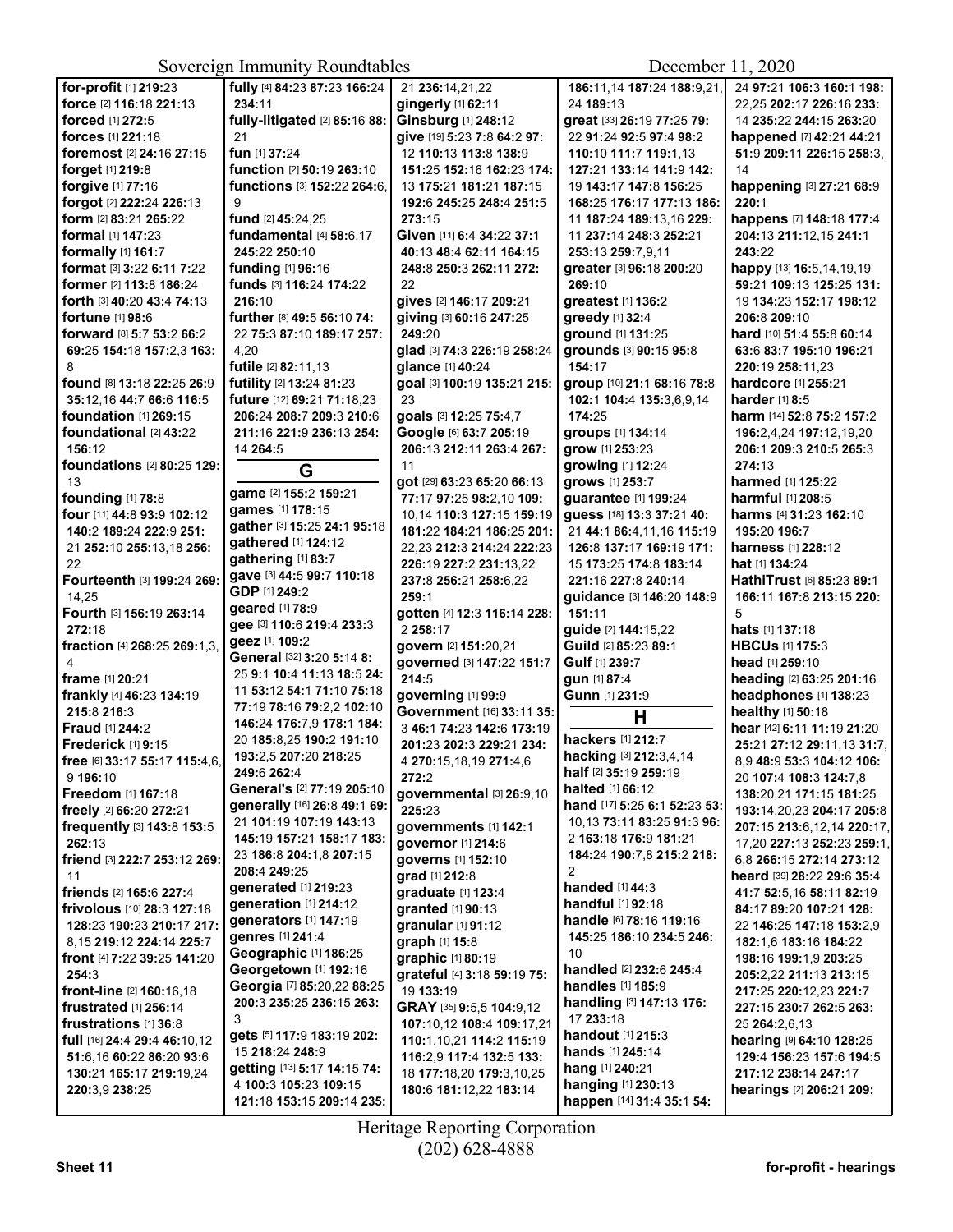| 24                             | 250:19 251:2 267:10             | 15 97:16 247:19,19               | 14 221:12 222:25 223:5                  | 9 35:24 80:24 102:18                |
|--------------------------------|---------------------------------|----------------------------------|-----------------------------------------|-------------------------------------|
| heart [2] 98:22 111:3          | holders [17] 45:21 47:18        | idea [9] 79:6 153:10,17 181:     | 225:19,24 226:7,11,24 228:              | includes [1] 192:13                 |
| heaviest [1] 177:7             | 49:11 68:7 119:15 204:15        | 15 202:1 247:10,24 248:3         | 22 229:8 232:3 234:4 238:               | including [17] 3:7 18:10            |
| heavily [1] 263:15             | 205:18 207:21 210:21 216:       | 250:1                            | 4,15 239:1,3,5,22 245:22                | 22:1 29:5 62:25 67:22 90:           |
| heavy [2] 176:20 177:8         | 16 217:24 235:9,16 261:8        | ideas [2] 252:23 270:19          | 246:5 248:22 249:21 250:                | 15 97:2 112:1 131:19 143:           |
| held [11] 49:23 61:24 74:21    | 262:11 265:4 268:20             | identified [5] 80:11 97:16       | 22 258:19 259:24 261:16                 | 1 147:3 149:2 150:5 224:7           |
| 137:11 198:24 220:3 223:       | holding [3] 23:18 49:12         | 116:5 147:9 254:10               | 263:12 265:17,23 267:6,22               | 260:25 261:4                        |
| 14 228:22 229:10 240:5         | 240:13                          | identify [2] 85:6 91:21          | 268:9,16 273:19,19 274:13               | income [2] 31:16,18                 |
| 250:22                         | holes [1] 219:25                | identifying [3] 76:19 201:8      | <b>impact</b> [2] <b>92:9 242:16</b>    | incomplete [2] 72:16 206:           |
| helicopter [2] 228:11,12       | home [4] 44:6 49:3 145:15       | 206:17                           | impacted [2] 50:9 80:23                 | 22                                  |
| hello [6] 8:23 34:7 106:19     | 215:5                           | ignored [3] 64:23,25 240:        | impinge [1] 156:17                      | <b>incorrect</b> [2] 32:7 148:21    |
| 138:1 190:1 191:9              | honest [3] 53:1 126:1 254:      | 24                               | implementing [1] 261:13                 | increase [2] 15:11 175:25           |
| help [18] 6:24 39:19 40:2      | 19                              | ignores [1] 241:12               | implicated [1] 8:13                     | increased [1] 230:22                |
| 41:11 42:8 43:17 59:19         | honestly [1] 160:15             | illegal [8] 37:5 109:10,15,      | implication [1] 264:15                  | increasing [3] 14:4,5 263:          |
| 106:22 107:1 135:11 159:       | honorable [1] 129:6             | 21 178:17 179:1 222:14           | implications [1] 264:17                 | 16                                  |
| 5 164:17 176:4 215:21          | hook [1] 94:7                   | 261:8                            | importance [4] 5:1 52:23                | increasingly [2] 12:25 30:          |
| 235:13 236:4 245:16 261:       | hope [6] 10:17 77:15 136:       | Illinois [9] 9:21 69:4 145:9,    | 221:20 250:3                            | 10                                  |
| 17                             | 16 142:17 190:16 259:6          | 12,18 146:13 157:11 185:         | important [44] 13:7 14:1                | incumbent [1] 273:4                 |
| helpful [17] 16:9,22 20:9      | hopeful [1] 241:24              | 21 189:1                         | 16:23 18:17 22:10 23:13                 | incurred [1] 67:21                  |
| 29:10 31:24 34:5 64:10,15      | hopefully [4] 190:25 191:       | illiterate [1] 99:19             | 24:17 26:7 27:16 32:23 33:              | incurring [1] 165:21                |
| 101:10 132:3 133:10 144:       | 20 193:10 198:10                | illuminating [1] 5:7             | 4 59:22 68:5 70:6 71:24                 | indemnification [4] 61:21,          |
| 13 147:9 152:23 166:5          | hoping [1] 8:7                  | <b>illustrators</b> [1] 30:8     | 74:16.23 82:2 86:2 88:4                 | 25 188:21 189:10                    |
| 271:20 272:14                  | hospitals [1] 81:2              | IM'ing [1] 106:23                | 92:24 99:25 103:10.11                   | indemnify [4] 61:5,16,18            |
| helping [6] 39:18 44:4 134:    | host [2] 28:20 137:11           | image [9] 34:17 114:20,21        | 114:18,24 115:11 117:7                  | 94:13                               |
| 17 135:1,21 146:10             | hosted [1] 135:25               | 115:7,14,17 182:8 241:2          | 120:11, 12, 18 126: 21 146: 3           | independent [7] 21:3 40:            |
| helps [2] 41:12 66:9           | hostility [2] 199:2 260:24      | 272:20                           | 147:18 163:20 164:6,13                  | 17 41:9 65:21 146:8 226:2           |
| heritage [2] 149:16 268:12     | hosting [3] 78:21 148:13        | images [10] 35:25 37:13          | 203:9 214:19 222:3 228:5                | 268:3                               |
| heroes [1] 150:19              | 274:16                          | 63:7 115:4,6,9 170:19 182:       | 250:15,25 273:1                         | index [1] 111:22                    |
| herring [3] 171:2 180:23       | hosts [1] 135:19                | 12,17 267:12                     | Importantly [2] 148:17                  | indicated [1] 198:5                 |
| 181:4                          | hourly [1] 267:25               | imagine [3] 62:17 189:1          | 252:25                                  | <b>indicates</b> [1] <b>205:2</b> 0 |
| hesitant [2] 32:13,14          | hours [5] 136:1 146:9 170:      | 256:21                           | impose [2] 60:14 96:23                  | indicative [1] 87:5                 |
| hesitated [1] 126:15           | 13 174:21 221:25                | immediate [1] 178:24             | impossible [1] 267:23                   | indicator [1] 268:23                |
| Hi [14] 10:14, 19 11:4, 12 79: | housekeeping [3] 65:10          | immediately [9] 18:24 46:        | impress [1] 139:24                      | indistinguishable [1] 266:          |
| 9.15 121:19 134:11 142:21      | 75:23 133:8                     | 21 54:4 69:12 103:17 116:        | improperly [1] 253:15                   | $\overline{2}$                      |
| 191:5 192:11,23 193:4          | Houston [15] 195:1 208:18       | 6 150:5 155:24 271:5             | impropriety [1] 211:24                  | individual [45] 8:10 12:16          |
| 270:10                         | 222:8, 13, 21, 24 223: 226:     | immunity [172] 3:15 4:6,17       | impunity [1] 241:21                     | 16:1,10,13 17:8,10 29:22            |
| hide [1] 258:18                | 5,9,25 228:9 231:15 240:3       | 5:4 8:15 12:20 18:18 22:         | in-class [1] 215:3                      | 32:21 33:3 34:3 52:5 61:            |
| high [23] 39:22 40:13,16,20    | 241:3,6                         | 13,21,22 23:8,9,16 24:24         | in-depth [1] 118:25                     | 10,12,14,24 83:4 94:10 95:          |
| 42:14 43:16 44:3 58:8 65:      | Houston's [2] 222:11 231:       | 27:23 28:3,23 29:9 30:18,        | in-house [3] 81:10 139:4                | 2.4.11 116:19 117:2 139:            |
| 25 66:8.8 104:25 128:2         | 6                               | 19 33:5.25 34:13 39:15 42:       | 187:1                                   | 21 144:12,19 146:14 154:5           |
| 150:9 156:15.21 158:10         | However [3] 111:10 151:7        | 18 43:10.13 44:24 46:21          | inability [1] 166:2                     | 155:25 156:5 161:16 169:            |
| 159:2 161:11 169:23 195:       | 187:11                          | 48:10,18 49:13 52:2 54:8,        | inadequacy [1] 207:20                   | 8 186:2 197:11.24 199:17            |
| 22 247:4,8                     | <b>Hues</b> [1] <b>272:</b> 18  | 24 58:5,24 61:23 62:8 67:        | <b>inadequate</b> [2] <b>12:23 207:</b> | 200:25 201:6,8,10 224:8             |
| higher [6] 13:19 77:21 79:     | huge [9] 33:15 35:4 159:25      | 6 71:9 74:14 75:6 77:1 82:       | 16                                      | 235:13 246:24 270:24,25             |
| 24 81:20 91:20 96:13           | 196:24 213:24 214:14,15         | 22 83:11,18 84:14,21 85:3,       | inadvertent [3] 65:5 155:               | individuals [9] 23:2 130:           |
| highest [3] 22:24 151:24       | 247:19 271:1                    | 9,18 88:13,22 89:19 90:5,        | 21 188:4                                | 15,16 139:19 140:22 144:            |
| 183:7                          | hugely [2] 98:25 126:4          | 13, 16, 24 92: 2 94: 3, 6, 8 95: | inadvertently [1] 26:25                 | 23 197:7 260:19 274:5               |
| highlight [1] 111:12           | hullabaloo [1] 226:15           | 19,24 96:8 97:23,25 98:10        | inappropriate [1] 110:4                 | indulgences [1] 111:1               |
| highlighted [1] 271:24         | human [2] 98:19 186:5           | 100:12.17 101:1 103:17           | inappropriately [1] 221:5               | industrial [4] 47:6 48:15           |
| himself [1] 228:11             | <b>hunch</b> [1] <b>256:</b> 23 | 105:8 107:25 108:10,12,16        | inbox [1] 186:10                        | 53:5 70:9                           |
| hinders [1] 23:10              | hundreds [9] 46:13 87:22        | 111:20 120:5 121:2,5,16,         | incentive [1] 269:17                    | industrial-scale [1] 49:22          |
| hired [1] 225:5                | 100:16 104:2 146:9 170:         | 23 122:7 123:10.16 126:12.       | incentives [1] 159:13                   | industry [2] 46:17 266:2            |
| Hispanic [1] 231:17            | 13 206:17 218:22 261:4          | 15,20 127:6 128:7,11,16          | incentivizes [1] 217:24                 | inequity [1] 37:20                  |
| historically [1] 214:11        | hurdle [1] 62:9                 | 129:3,24 130:13,21 134:22        | incident [3] 39:11,12 50:5              | inevitably [1] 81:19                |
| history [1] 262:23             | hurts [1] 100:7                 | 139:22 140:7 149:5 153:4,        | incidental [1] 49:19                    | influence [1] 260:9                 |
| hit [2] 197:22 213:1           | husband [1] 53:20               | 10,13 154:17 159:12,24           | incidents [2] 34:9,10                   | <b>Infomath</b> [1] 235:5           |
| hitch [1] 258:10               | hypothetical [2] 115:20         | 162:12,18 163:7 164:9,13,        | inclined [1] 165:24                     | inform [1] 144:14                   |
| hold [12] 9:10 29:23 39:3      | 188:4                           | 24 167:13 171:10 172:19          | include [11] 15:23 16:4 18:             | informal [1] 147:16                 |
| 66:13 102:7 223:4 237:8,8,     | Hypothetically [1] 116:15       | 177:4 179:14,19 185:18           | 22 21:11 63:15 80:17 81:9               | <b>Information</b> [28] 3:20 15:    |
| 8, 12, 13, 22                  | hypotheticals [1] 115:21        | 194:18 201:3,23 202:3,6,9,       | 122:13 188:21 190:17 191:               | 25 18:4 45:8 50:16 55:25            |
| holder [9] 71:21 117:15        |                                 | 21 203:8 205:6 211:10,16         | 14<br>included [6] 12:8 19:14 21:       | 58:15 63:15 64:24 78:5,6,           |
| 165:6 209:7 235:15 245:1       | iceberg [6] 51:3 81:14 82:      | 213:19 215:20 216:24 219:        |                                         | 10 114:20,22,25 115:14              |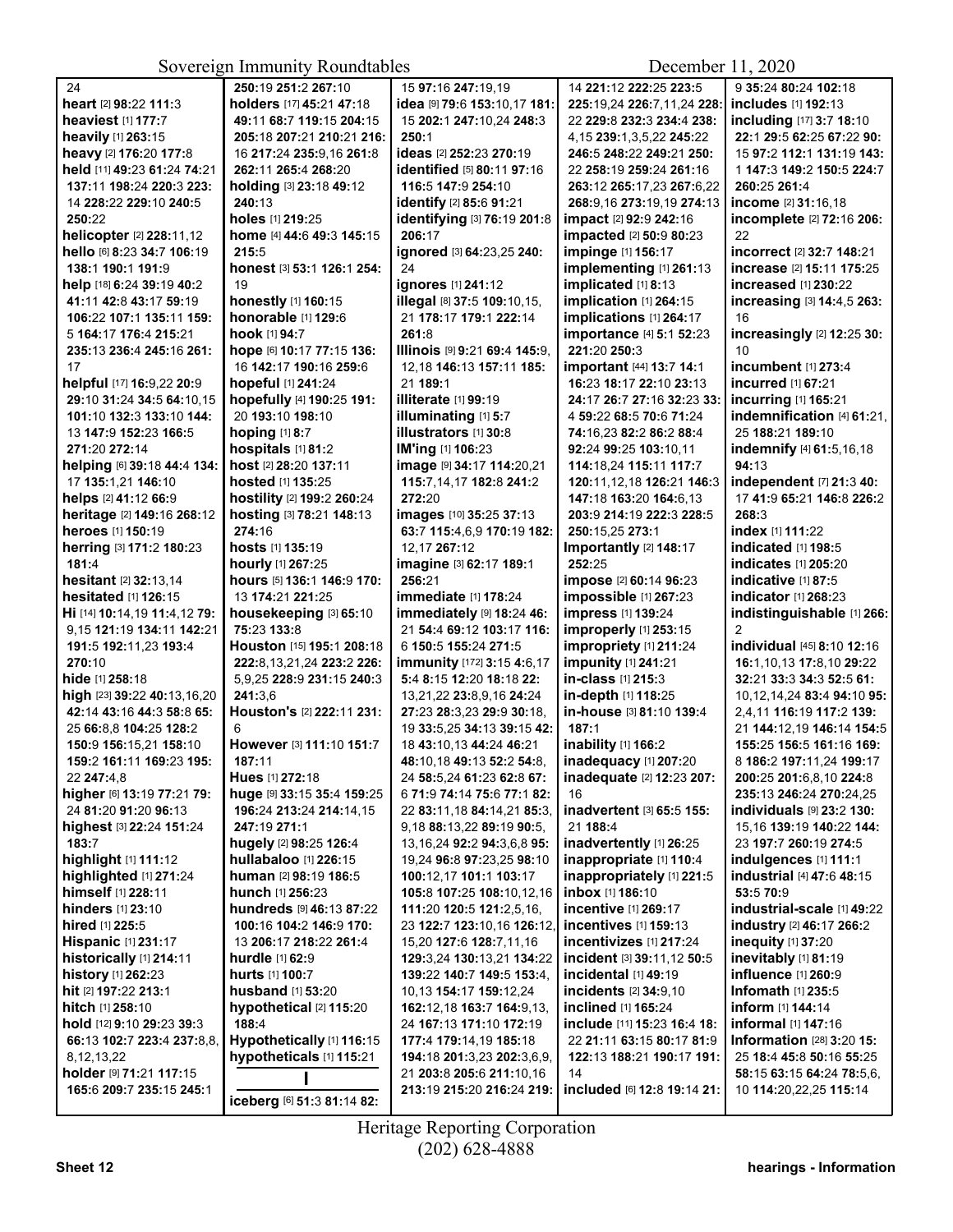| 116:8 124:14 134:1,12                                | 12:4 14:4 23:1 24:20,20                                | 12 53:1 54:6 55:6 62:10             | 252:8                            | invariably [1] 178:16             |
|------------------------------------------------------|--------------------------------------------------------|-------------------------------------|----------------------------------|-----------------------------------|
| 135:12 155:10 161:25 162:                            | 25:16 26:5 30:25 31:1,3,9                              | 65:1,6 84:6,10 96:19 111:           | intent [16] 55:5 56:18 59:       | invasion [1] 240:22               |
| 2 163:1 167:19 193:1 228:                            | 37:2 59:13 65:5 74:18 85:                              | 5 114:13 115:12 131:22              | 25 60:1 63:20 76:24 85:13        | <b>inventors</b> [1] 269:23       |
| 15                                                   | 11 97:10,13 98:8,15 100:                               | 134:7 155:19 157:13 168:            | 114:7 115:13 117:6.14            | <b>inverse</b> [1] 49:6           |
| informative [1] 251:22                               | 22 101:17,20 107:6,7 108:                              | 9 181:6 206:17 210:13               | 118:17,21 268:4 270:1            | invest [2] 137:22 263:15          |
| informed [3] 68:10 124:23                            | 7 184:23 245:19 265:13                                 | 211:3 256:7 271:11,25               | 272:17                           | investigate [2] 157:20 158:       |
| 162:6                                                | 267:5,8 269:1,2,3,5                                    | 274:5                               | intentional [43] 8:12 26:2       | 1                                 |
| infrastructure [1] 33:13                             | infringer [5] 223:9,13 235:                            | instead [6] 109:15 125:12           | 37:16,17 52:22 53:9 54:18        | investigating [1] 42:24           |
| infringe [14] 38:11 51:5 68:                         | 12 249:8 272:20                                        | 137:4 225:5 249:1 253:7             | 55:7,11,19 56:6 57:4,16          | investigation [3] 115:23          |
| 17 89:18 103:7 115:21                                | infringers [1] 70:18                                   | instill [1] 138:16                  | 58:22 59:4,9,15 60:13,21         | 170:16 178:23                     |
| 121:11 148:16 157:23 160:                            | infringes [2] 250:13 271:1                             | institute [4] 65:3 79:11            | 64:7 65:6 69:19 70:18 76:        | investigations [2] 46:19          |
| 13,19 235:11 241:20 262:                             | infringing [16] 30:15 81:8                             | 101:25 124:19                       | 23 85:12 107:6.8 112:25          | 105:14                            |
| 22                                                   | 93:1 100:1 113:25 164:20                               | institutes [1] 80:25                | 113:3,23 116:23 122:24           | invite [5] 86:7 87:10 91:5        |
| infringed [19] 13:18 30:10                           | 172:11 178:22 200:15 210:                              | institution [14] 63:4 89:17         | 164:10.22 181:7 188:4            | 133:24 134:9                      |
| 39:13 51:17 71:5,17 92:17                            | 22 211:1 215:10 216:9                                  | 103:22 125:7 134:16 135:            | 237:10 247:6 248:24 253:         | invites [1] 148:23                |
|                                                      | 224:9 268:24 269:9                                     |                                     |                                  | inviting [1] 57:19                |
| 97:18,18 98:24 99:1,6,14<br>116:13 140:19 186:6 205: |                                                        | 22 144:21 146:6 169:11,11           | 5 254:16 255:8 273:2             | invocation [1] 48:9               |
| 4 228:14 262:15                                      | inherently [1] 49:16<br>initial [7] 15:6 16:4 39:9 54: | 182:9 183:25 220:25 251:            | intentionality [9] 56:2 58:      | invoke [2] 172:18 211:18          |
|                                                      |                                                        | 18                                  | 9 62:22 64:1 117:24 118:9,       |                                   |
| infringement [217] 4:7 8:2,                          | 17 87:17 89:13 274:3                                   | institution's [1] 153:13            | 13,19 148:14                     | invoked [1] 46:20                 |
| 9 12:10,17,23,24 13:6,9,17                           | initially [3] 37:4 44:23 229:                          | institutional [4] 146:6,22          | intentionally [13] 27:1,20       | invoking [1] 22:15                |
| 14:3 15:2,5 16:17 18:19,                             | 3                                                      | 147:16 261:12                       | 41:2 55:4 70:8 107:15 114:       | involve [1] 267:9                 |
| 25 21:24 24:14,18,21 25:5                            | initiate [1] 217:24                                    | institutions [83] 19:6 27:7,        | 15 115:22 116:13 121:11          | involved [15] 28:24 35:12         |
| 26:1 31:5 34:23 36:15 37:                            | initiatives [4] 143:1 213:24                           | 10 29:24 30:2,4,17,21 35:2          | 164:20 262:22.24                 | 50:6 57:6 63:5 80:15 83:2         |
| 16,25 38:2 39:4 44:22 45:                            | 261:14 264:19                                          | 62:25 63:1 69:16 77:21 80:          | interact [4] 81:5 137:4 141:     | 116:3 143:14 150:8 174:           |
| 19,23 49:18,18,19,23 52:6,                           | injunction [23] 71:22 131:                             | 22 81:1 85:25 90:24 102:5.          | 23,24                            | 16 192:3 224:10 230:2             |
| 12, 14, 21 53: 10 54: 3 56: 17                       | 10,10 193:24 194:8 195:3,                              | 6,18 103:7,8,14 121:22              | interaction [1] 230:2            | 250:23                            |
| 57:4 58:22,23 59:9,14,16                             | 16.19 196:1 197:14 198:6.                              | 123:19,20 125:6 134:17              | interest [8] 98:1 101:11         | involves [2] 143:8 243:6          |
| 61:14 62:4 64:20 65:7 67:                            | 8 199:16 204:3 207:23,25                               | 135:25 136:2,5 137:3 149:           | 124:10 135:14 187:4 196:         | involving [10] 44:19 52:1         |
| 17 68:1 70:2 71:16 73:2,                             | 208:7,21 209:2 210:3 236:                              | 15, 16, 17 152: 16 159: 14, 15      | 20 265:3 272:1                   | 77:3 85:17,23 142:1 155:1         |
| 14,21 74:15 75:3,22 76:11,                           | 8,12,17                                                | 160:6,9,11,17,18 165:13             | interested [11] 7:5 27:12        | 171:22 178:6 187:12               |
| 20,23 79:6 80:3,5,9 81:23                            | injunctions [13] 72:16 195:                            | 166:5, 10, 13, 17, 18, 23, 25       | 76:3 104:16 132:9 133:11         | IP [8] 63:9,11,12 79:3 93:5       |
| 82:15 85:7,12 87:6 89:11,                            | 5,8 197:2 199:6,8,12,20                                | 167:4 168:1,12,20,23 169:           | 141:7 142:4 161:9 217:12         | 130:18 273:24 274:1               |
| 24 91:9 92:15,22 93:24 94:                           | 200:1 206:25 208:3,13                                  | 6,18 170:1,3 174:18 177:            | 238:14                           | ire [1] 165:21                    |
| 11, 17 95: 3, 23 96: 7, 25 97: 3,                    | 235:21                                                 | 17 188:2,6 191:13,13 194:           | interesting [6] 60:24 80:        | irrelevant [1] 22:21              |
| 6 99:4, 10, 12 100: 10 102:                          | injunctive [9] 31:24 72:14                             | 23 204:8 213:10 214:1,2,3,          | 14 82:17 172:23 179:25           | <b>Isaac</b> [1] 78:25            |
| 15 103:12 105:5 107:8,15,                            | 83:4 154:17 157:1 193:22                               | 10, 16, 20 216: 13 220: 24          | 251:21                           | isn't [17] 25:23 26:9 69:18       |
| 19 109:2,12,14 112:1,2,25                            | 197:5 200:14 267:16                                    | 224:24 225:3 260:25 261:            | interests [7] 4:21 9:11 29:      | 92:25 98:21,23,25 111:2           |
| 116:6,23 117:3,23 118:18                             | injured [2] 179:15,23                                  | 13 263:15 266:24                    | 17 74:23 251:1 263:21            | 137:21 157:8,9 161:16             |
| 121:12 122:25 127:4 131:                             | injuries [1] 199:11                                    | instruction [4] 151:12,14           | 266:3                            | 162:2 183:8 247:10 248:           |
| 2,6 133:7,21 134:7,8 138:                            | injury [1] 179:13                                      | 213:24 214:15                       | interferences [1] 240:20         | 10 262:13                         |
| 11 140:25 144:25 145:3                               | innocent [3] 109:12,14                                 | instructor [1] 106:5                | intermediate [3] 229:4           | issue [45] 4:6,16 8:11 35:4       |
| 147:5 148:15 149:12 154:                             | 112:2                                                  | instructors [2] 104:21 144:         | 240:13,16                        | 36:12,23,24 43:1 53:22 64:        |
| 14,21 <b>155:</b> 20 <b>157:</b> 12,21               | <b>innocently</b> [1] 115:17                           | 20                                  | <b>Internal</b> $[1]$ 152:9      | 2 <b>78:22 87:14 88:23 91:1</b> 3 |
| 164:11,23 165:7,7 168:2,7                            | <b>Innovation [2] 142:24 143:</b>                      | instrumentality [1] 45:25           | internally [1] 152:11            | 92:3 107:5 114:7 123:9            |
| 177:16 178:11 180:10 185:                            | 14                                                     | insulated [1] 29:8                  | International [2] 122:3          | 126:17 129:18 137:19 139:         |
| 23,24 186:4 187:18 188:4,                            | innumerable [1] 265:13                                 | <b>insulates</b> [1] <b>164:1</b> 6 | 195:15                           | 22,23 140:6,6 154:23 172:         |
| 7 190:15 193:18 194:1                                | input [1] 182:3                                        | <b>insurance</b> [5] 38:16 153:     | internationally [1] 50:13        | 11 181:13.19 187:8.19 194:        |
| 196:22 198:21,25 199:16,                             | inquiries [2] 172:3 185:13                             | 23 188:2,7 189:7                    | internet [9] 33:15,18 55:16      | 2 205:4,25 207:9 208:2,12         |
| 19 203:19,20 204:9 205:19                            | inquiry [5] 84:17,25 89:10,                            | intangible [1] 67:24                | 110:4 115:3 201:21 202:          | 209:5.6 212:20 225:22             |
| 206:1.2.13.24 207:7.11                               | 15 212:4                                               | integrity [3] 249:13 261:25         | 11 261:3,19                      | 238:2,15 239:16 274:20            |
| 208:19 209:22,22 210:2,5,                            | inside [3] 46:14 154:9 187:                            | 265:11                              | <b>interpret</b> [2] 32:8 248:18 | issued [1] 4:9                    |
| 6,9,10,13,14 211:4,25 212:                           | -1                                                     | intellectual [32] 10:20 27:         | interpretations [7] 260:13,      | issues [19] 11:22 24:11 36:       |
| 5 214:18 221:1,8 223:11                              | insight $[1]$ 54:21                                    | 18 28:6 35:21.25 37:11.19           | 15 262:25 263:2,9,18,20          | 23 41:11 79:6 87:1,13,21          |
| 227:22 228:23 229:5,9                                | insofar [1] 141:25                                     | 56:5 63:2 70:7 78:6,10 79:          | interpreting [2] 19:21 248:      | 90:19 119:23 143:13.15            |
| 236:8 240:8 241:1 244:14,                            | inspire [1] 125:10                                     | 1,17 101:17 114:15 120:15           | $\overline{7}$                   | 147:10 170:24 185:19 191:         |
| 21,22 246:10 247:7 248:25                            | inspiring [1] 111:6                                    | 122:15 139:4 140:8 145:8            | interrupt [1] 42:15              | 20 207:7 246:14 254:3             |
| 249:3,7 250:10,11,22 254:                            | instance [12] 16:17 51:1                               | 147:3,13,20 191:10 195:6            | Interscholastic [1] 222:21       | item [2] 71:9 150:5               |
| 11, 17, 21 255: 9, 10, 22 256:                       | 54:8 61:7 70:22 71:5 107:                              | 223:9 228:6 241:13,16               | interviews [1] 12:15             | items [5] 5:16 102:7 103:5        |
| 8 257:9 262:2,5,7,9,13,18                            | 25 114:13 115:20 131:8                                 | 242:1 250:11                        | introduce [4] 8:19 77:5          | 105:24 218:23                     |
| 264:22 265:20 268:2 272:                             | 210:4 212:3                                            | intend [4] 57:12 86:17,21           | 191:2,25                         | itself [6] 22:15 65:15 82:3       |
| 19                                                   | <b>instances</b> [35] <b>13:9,12 14:</b>               | 105:19                              | introduction [1] 139:12          | 144:21 169:12 249:14              |
| infringements [36] 8:11                              | 7 15:9 16:23 35:2 52:1,5,6,                            | intended [3] 72:5 113:3             | introductions [1] 134:3          | J                                 |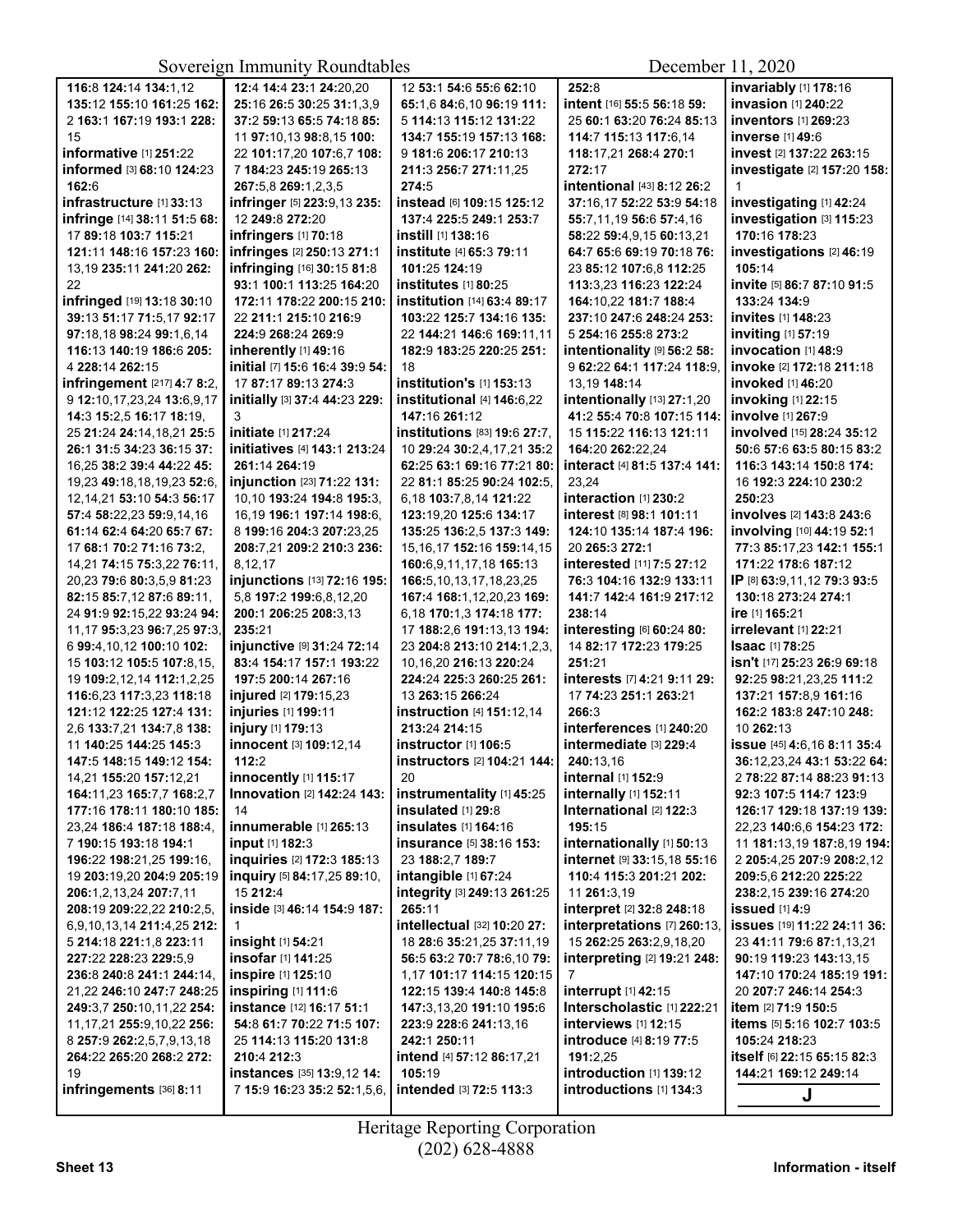| Jalyce [2] 9:3 190:4                    | 23 183:15 190:6,10 194:17        | 2.3 115:25 116:3 120:7.10                | 159:16 166:22,22 264:8,11    | 8 125:7 131:20 148:15                     |
|-----------------------------------------|----------------------------------|------------------------------------------|------------------------------|-------------------------------------------|
| Jamie [1] 159:1                         | 202:8 206:5 215:12 263:          | land [1] 240:24                          | lawfully [2] 143:9 150:12    | 160:21 163:7 165:16,17                    |
| Janice [3] 252:13 259:4,12              | 22                               | Land-Grant [3] 11:15 145:                | laws [5] 113:24 147:23 225:  | 169:3 174:8 177:7 230:23                  |
| January [1] 42:22                       | keeping [5] 50:17 68:10          | 11 191:18                                | 21 238:6 274:9               | 249:4 257:9 265:20                        |
| Jeff [2] 10:24 252:13                   | 149:6 217:1 220:8                | landslide [1] 214:24                     | lawsuit [19] 29:8 36:2 85:8  | lesser [3] 198:25 237:10,                 |
| jeopardize [1] 242:14                   | Keith [1] 77:7                   | language [1] 58:14                       | 128:23 154:13 165:10,11      | 11                                        |
| Jim [8] 222:7,14 223:17                 | Kentucky [8] 11:13,15 26:        | Lanier [8] 142:20,21,21                  | 168:7 192:3 215:24 225:7     | letter [7] 93:19 127:7,15                 |
| 228:8,9 237:3 253:10 258:               | 25 27:3 61:9 89:21 253:13,       | 163:17,19 167:1,17 185:7                 | 232:2 243:5,9 244:14 261:    | 159:18,20 186:6 209:16                    |
| 20                                      | 14                               | large [14] 18:8 21:1 47:23               | 14, 17, 20, 21               | letters [12] 30:17,20 64:22               |
| job [7] 37:10 38:14 55:15               | kept [2] 231:15,21               | 69:17 81:11 123:18 127:                  | lawsuits [11] 81:19 157:10   | 65:13,18 79:5 92:16 93:7,                 |
| 60:5 176:17 204:25 226:                 | KERN [11] 9:6,6 119:4 120:       | 23 146:7 157:4 164:7 224:                | 159:25 160:2,8 168:18,18     | 11 168:19 169:17 172:6                    |
| 23                                      | 1,3 123:11 124:9 125:2           | 4 248:11 261:10 262:23                   | 217:19 237:18 253:23 273:    | level [24] 38:13 58:13 59:                |
| Johannes [1] 10:14                      | 126:6 130:22 131:23              | large-scale [2] 52:14 70:9               | 22                           | 24 60:19 70:9 76:24 79:24                 |
| <b>John</b> [1] <b>247:</b> 4           | Kevin [19] 8:24 10:10 11:5       | largely [4] 146:8 160:20                 | lawyer [3] 103:18 134:13     | 83:7,19 84:24 89:4 91:12                  |
| Johnson [17] 9:23,24,24                 | 54:9 75:18 80:10 84:2 87:        | 189:3 253:16                             | 143:21                       | 107:8 117:23 118:19 151:                  |
| 39:8,17 42:20 43:19 44:2,               | 16 104:9 107:12,12 127:20        | larger [2] 17:12 123:9                   | lawyers [6] 43:8,11 103:20   | 3.4.24 163:5 179:20 189:4                 |
| 13,15 65:12,17 66:25 73:7,              | 130:22 134:10 177:20 189:        | largest [2] 45:6 70:14                   | 135:19 255:22 256:16         | 221:12 228:19 245:22                      |
| 13,14 74:6                              | 15 191:6 252:14 271:17           | <b>last</b> [43] <b>14:9 15:12 16:11</b> | $lay$ [1] 40:22              | <b>leverage</b> [1] 195:12                |
| joined [2] 53:25 135:7                  | key [5] 8:7 12:2 21:15 52:       | 28:13 44:8 72:8 73:10 139:               | laying [2] 146:19 156:25     | levied [1] 116:19                         |
| joining [1] 8:18                        | 20,23                            | 23 145:5 146:15 153:2,6                  | lead [2] 102:1 141:13        | Levine [8] 78:1,2,2 120:9                 |
| joins [1] 136:9                         | kick [2] 77:4 189:15             | 158:13,25 168:17 177:22                  | leaders [1] 150:20           | 121:19 129:18,19,23                       |
| Jonathan [1] 192:11                     | kind [44] 5:25 39:1 41:4 43:     | 181:12 183:16.17 184:23                  | leading [2] 190:3 225:5      | liability [7] 32:16 47:1 60:              |
| <b>Jones</b> [14] <b>10:4 44:</b> 17,22 | 4 62:24 63:25 87:16 99:3         | 194:5 198:14.16 201:12                   | leads [1] 217:5              | 14 112:2 134:21 139:25                    |
| 45:3,16,19 46:6,6 47:3,4,               | 101:8 110:15 115:23 123:         | 203:21 213:6,14,25 223:10                | Leahy [1] 4:23               | 244:5                                     |
| 14 49:12 51:10,20                       | 23 127:1 134:18,22,24 136:       | 224:5 231:5 232:2 235:20                 | learn [1] 176:25             | liable [3] 61:15,24 62:18                 |
| Jones' [1] 48:16                        | 3 138:8 150:22 152:2,3           | 237:17 247:14 249:1 251:                 | <b>learned</b> [1] 225:2     | liberal [1] 14:12                         |
| Jordana [4] 9:1 190:2 231:              | 160:15,23 161:7 163:15           | 6 252:20 257:2,10 260:10                 | learning [4] 102:21,23 143:  | liberty [1] 270:4                         |
| 1 235:19                                | 164:16 169:6 171:2 178:8         | 268:23 274:22                            | 1 177:1                      | librarian [6] 9:20 28:12                  |
| Journal [4] 10:6 45:4 46:5              | 180:13 181:19 183:12,20          | lasted [1] 50:6                          | least [27] 21:11 40:12 51:   | 138:2 146:12 171:1 262:4                  |
| 47:16                                   | 195:4 208:7 211:24,25            | Lastly [1] 269:11                        | 11,19 64:19 82:5 84:22 90:   | <b>librarians</b> [2] <b>146:1 251:13</b> |
| journalist [1] 207:24                   | 213:17 224:12 225:22 228:        | late [7] 14:5 15:10 42:22 63:            | 22 91:6 93:16 99:8 110:8     | Libraries [53] 9:21 11:6 19:              |
| journalists [7] 193:7 250:9             | 2 246:20 258:14 272:18           | 24 74:10 106:6 202:4                     | 116:16 123:19 126:23 142:    | 5 29:24 30:14,21 134:14,                  |
| 270:16,16,21,23,24                      | kinds [11] 27:25 55:19 150:      | lately [1] 51:1                          | 13 145:5 148:21 151:8        | 18 135:3,10,10 141:23 143:                |
| journals [1] 45:16                      | 17 154:10 155:17 168:8           | Later [12] 4:14 7:7 36:22                | 189:1 201:6 205:8 216:4      | 23 147:17 160:6 171:16,17,                |
| judge [6] 119:7,9 154:23                | 169:8 178:25 213:18 225:         | 41:25 66:6 90:18 136:17                  | 223:1 247:6 250:21 255:      | 20, 21, 21 172: 10, 16 173: 1,            |
| 201:22 226:8.9                          | 23 234:10                        | 200:20 201:25 210:17 226:                | 21                           | 1,6 174:16 175:10 176:17,                 |
| judges [1] 36:21                        | Klaus [10] 141:5,9,11 171:       | 12,14                                    | lecturer [1] 78:4            | 19 192:14,15 204:1,7,18                   |
| judgment [7] 54:23 75:1                 | 13 173:8 174:13 180:22           | launched [1] 12:7                        | led [1] 36:2                 | 205:24 218:21 221:24.25                   |
| 90:21 93:14 128:14 222:                 | 182:20 186:15,21                 | launching [1] 41:23                      | leery [1] 257:14             | 222:1,4 224:2,11 237:13,                  |
| 22 269:6                                | Klaus's [1] 171:7                | law [109] 11:6,7,7 25:10 26:             | left [4] 49:12 215:14 221:16 | 14,18 247:20 259:20 260:3                 |
| judgments [2] 74:22 167:                | knives [1] 255:15                | 8 31:19 35:20.20 36:13 37:               | 268:1                        | 261:5 262:21,24 264:25                    |
| 11                                      | knowing [1] 58:23                | 18 46:22 48:4 49:5 56:4,7,               | Legal [14] 10:11 12:14 38:   | 266:4                                     |
| judicial [2] 165:25 203:24              | knowingly [1] 263:8              | 8 58:20 61:18 71:19,25 72:               | 24 83:19 137:5 138:25        | library [44] 47:23 70:14 78:              |
| jump [12] 104:6 112:15 162:             | knowledge [13] 31:23 35:         | 3,5 78:7 79:3,16,17 82:21                | 140:23 186:24 191:6 237:     | 4 121:9,14 122:2,5,9 134:                 |
| 14 167:17 180:7 194:21                  | 10 36:1 50:10 51:24 63:9         | 87:5,15 94:4,12,18,21 109:               | 16 243:15 265:15 267:23      | 13,14 142:23 143:13 144:5                 |
| 198:2 206:11 212:25 246:                | 68:22 110:8 174:7 180:16         | 1 116:18 117:7,11 118:21,                | 268:10                       | 148:4,5,19 150:4 151:2,16,                |
| 15 271:15 274:17                        | 239:15 255:25 267:14             | 21,23 123:5 124:13 127:25                | legislation [4] 4:15 156:17  | 17 152:4,14,20 166:11 173:                |
| June [3] 12:6 46:15 111:22              | known [1] 110:7                  | 129:8 130:1,9 135:5 136:                 | 168:5 254:15                 | 21,22 184:4 185:3 192:12,                 |
| jurisdiction [8] 112:6 179:             | knows [2] 57:9 159:19            | 11 137:3,23 138:5,9,10,15                | legislative [5] 4:11 5:1 74: | 13,25 212:20 218:15 219:1                 |
| 9 228:25 229:4 246:9 247:               | <b>Kool-Aid</b> [1] 260:20       | 139:12,18 141:12,14,15                   | 21 234:15 239:4              | 224:5,9 228:17 259:12,18                  |
| 25 248:4 249:20                         | <b>Kristen [1] 79:9</b>          | 145:22 146:11,17,22 147:3,               | legislature [9] 167:23,25    | 260:15 261:18 265:7 266:                  |
| jurisprudence [4] 24:24                 | Kurt [2] 141:11 176:16           | 3,7 148:11 151:13 164:1                  | 168:11,16 179:9,21 216:8,    | 1,21                                      |
| 57:17 229:24 233:21                     |                                  | 171:17 180:14 189:9 191:                 | 11 225:23                    | library-specific [1] 152:22               |
| Justice [4] 194:3.4 195:18              | label [2] 264:9,10               | 11 192:17 197:17 201:4                   | legitimate [7] 29:2,25 130:  | license [49] 20:17 36:1 65:               |
| 248:12                                  | laboratories [1] 78:20           | 203:23 219:25 222:24 225:                | 3 211:8 212:19 213:9 268:    | 2,3 67:9 70:17 71:18 72:                  |
| justified [1] 261:23                    | lack [3] 63:10,11 114:9          | 5,20 226:13,25 228:24 244:               | 12                           | 10,12,21 81:7 101:2 104:                  |
| justify [1] 60:19                       | lackadaisical [1] 137:20         | 6 248:7,18 249:13,14,17,                 | lending [4] 261:3,7 263:6    | 22 120:17 121:15 122:11,                  |
| K                                       | lacked [1] 163:1                 | 19,20 250:2 257:15 260:12,               | 264:14                       | 16 123:17 124:24 125:7,17                 |
| <b>Kansas [2] 11:7 28:15</b>            | lacks [1] 127:9                  | 18 261:24,25 262:23,25                   | length [1] 63:22             | 126:3 142:13 145:24,25                    |
| Kavanaugh [1] 194:4                     | lady [1] 226:18                  | 263:1 264:14 265:9,10,21                 | lengthy [1] 80:5             | 156:1,3 172:7 180:20 181:                 |
| keep [15] 105:19 120:11                 | Laiho [14] 77:16,16,17,18        | 267:2,19 269:21 270:4                    | lens [1] 21:23               | 1,6 182:13,17 185:15,16                   |
| 133:9 149:19 170:2,3 181:               | <b>79:18 92:11,12 93:18 114:</b> | <b>lawful</b> [7] 113:6 158:21           | less [17] 96:17 105:23 112:  | 196:4,11 200:13 210:20                    |
|                                         |                                  |                                          |                              |                                           |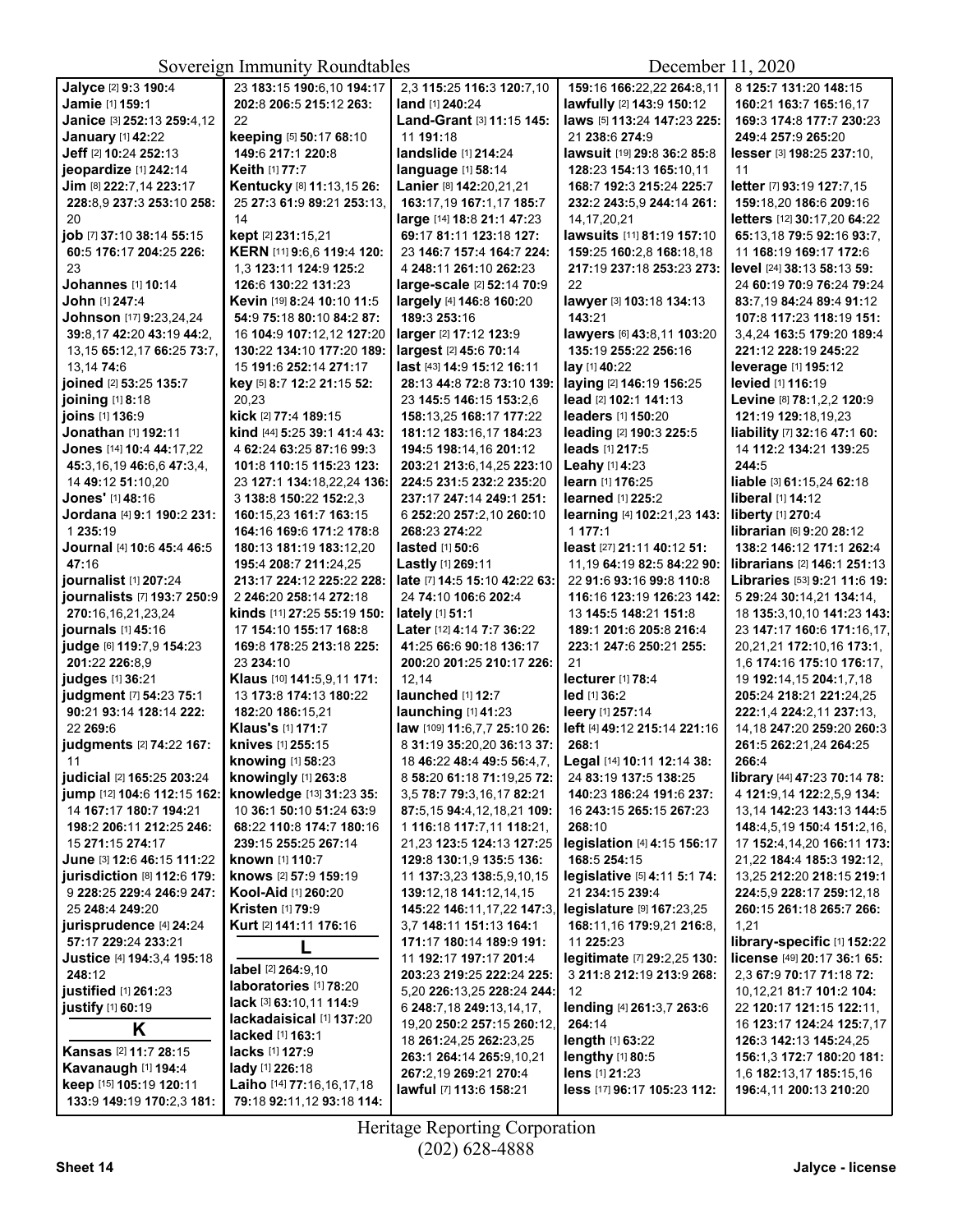| 225:1 230:9 241:4,8,9 243:    | litigate [4] 92:4 109:3,13   | looks [1] 83:24               | 12 200:1 206:11.12 209:19.  | Master's [1] 98:2              |
|-------------------------------|------------------------------|-------------------------------|-----------------------------|--------------------------------|
| 20,24 264:6 266:25 268:20     | 127:9                        | looser [1] 265:2              | 20 210:12 211:5 219:10,11   | material [12] 44:1 66:14       |
| licensed [6] 142:6 212:20     | litigated [7] 80:12 84:23    | Los [1] 51:12                 | 239:2 245:9,10 246:1 249:   | 117:12 152:19 176:20 186:      |
| 229:19 230:9,17 268:7         | 111:14,20 195:10 234:7,12    | lose [4] 32:16 71:1 164:19    | 15 252:14 273:10,12,14      | 4 203:14 209:9,17 221:6        |
| licensee [1] 67:4             | litigating [2] 87:22 203:3   | 201:2                         | Madigan's [1] 246:19        | 225:1 229:22                   |
| licensees [1] 241:17          | litigation [25] 36:16 81:22  | losing [2] 85:21 259:24       | magic [2] 74:17 245:19      | materials [41] 18:12 22:6      |
| licenses [18] 68:12 69:5      | 85:20 88:25 89:1 126:16      | <b>losses</b> [2] 67:21,24    | magically [3] 56:13,14 264: | 66:19 80:21 81:6 102:20.       |
| 114:10 121:18 122:13,14       | 127:18 128:5,6 165:19        | lost [14] 57:22 67:16,18,22,  | 11                          | 20 103:25 104:18 105:20        |
| 124:20 125:5,25 126:1         | 166:25 167:14 169:16 171:    | 22,25 72:18,19 111:19 112:    | Magna [1] 112:4             | 117:13,16 122:23 139:7,17      |
| 210:21 224:8 229:25.25        | 11.19 188:18 203:5.12 204:   | 3 199:12,13 227:1 246:20      | magnitude [2] 91:20 256:7   | 140:1 148:8,12 149:1,3         |
| 230:1 234:6,6 247:22          | 13 213:2 217:8,15,24 247:    | lot [77] 13:19 19:3 20:19 21: | Magnum's [1] 251:9          | 151:14.14 152:20 161:15.       |
| licensing [40] 8:15 31:18     | 12 265:15                    | 3.6 24:10 26:20 28:2 29:      | main [3] 98:22 184:5 201:   | 15 166:20 168:13 171:20        |
| 37:12 67:3,11,11,16,18,23     | litigator [3] 87:20 130:2    | 15 33:18 53:19 55:14 58:      | 17                          | 172:11 173:11 176:11 187:      |
| 68:23 69:14,25 70:12,15,      | 141:20                       | 10.11 68:13 90:2.2 101:5      | <b>maintain</b> [1] 45:5    | 15, 16, 20, 22 209: 13 215: 4, |
| 25 72:19 77:2 98:6 118:3      | little [44] 8:2,5 13:2 15:13 | 109:7 112:11 119:16,23        | major [7] 131:17 143:5,6    | 8 224:5,6 252:8                |
| 119:2 120:1,10,23 121:6,      | 17:2 20:23 44:7 45:10,12     | 120:17 121:15 129:5 137:      | 160:22 168:7 174:9 264:1    | Math [14] 9:25 39:8,25 40:9,   |
| 17 123:22 124:4 126:12,24     | 48:22 63:21 75:6 84:3 102:   | 23 141:25 147:2,25 152:8      | majority [6] 82:7 210:19    | 24 41:10,17,18,21 43:18,       |
| 128:1,3 157:17 158:3 171:     | 17 107:22,24 110:13 122:2    | 153:9 158:14 159:5 173:       | 229:16.17.18 267:8          | 23 66:2,3 73:16                |
| 20 199:13 216:21 224:4,6      | 126:13 133:22 135:8 147:     | 20,21 176:21,22 178:3 181:    | majorly [1] 172:21          | mathematics [3] 39:18 41:      |
| 229:21 251:13                 | 11 153:12 165:14 169:20      | 7,22 185:13,13 195:6,13,      | management [6] 55:25 63:    | 1,11                           |
| lie [1] 202:14                | 175:8 177:23 180:22 192:     | 20 196:15 198:15 199:9        | 14,17 64:24 102:21,23       | matter [21] 25:17 44:19 65:    |
| lieu [3] 96:20 131:3,9        | 7 200:6,20 213:1,7,15 217:   | 204:11 206:13 207:16,24       | managing [1] 144:3          | 11 85:23 87:15 93:15 96:       |
| life [4] 32:2 72:23 202:16    | 16 227:13 231:16 240:1       | 210:23 211:6.13 214:10.14     | mandate [1] 33:22           | 10 111:20 116:24 117:14        |
| 270:3                         | 251:24 254:8,17 270:13,20    | 215:16 216:3.15 220:12.14.    | mandates [1] 33:12          | 131:13 132:13 137:3 194:       |
| lifetime [2] 102:9 268:5      | 274:17                       | 23 227:9 231:18 234:2         | mandatory [1] 33:1          | 7 209:23 235:12 256:17         |
| $lift$ [1] $73:25$            | live [4] 102:11,13 135:2     | 242:7 244:1,17 253:4,6        | MANGUM [22] 9:3,3 34:6,7    | 262:1.20 263:14 264:21         |
| lifted [3] 40:11 42:4 73:17   | 203:12                       | 255:22 256:10 257:8,13        | 39:6 42:15 44:14 45:10,14   | matters [8] 13:22 78:17 85:    |
| light [1] 48:5                | livelihood [1] 42:6          | 260:24 270:22                 | 48:19 49:25 51:24 52:17,    | 2 111:15 119:16 133:8          |
| lightly [1] 156:13            | livelihoods [2] 261:9 265:   | lots [6] 122:23 127:24 147:   | 19 66:24,25 68:2,19 69:18   | 143:7 195:6                    |
| likelihood [1] 226:21         | 16                           | 19 216:12,17 262:3            | 71:12 190:4 249:9           | maximize [2] 8:6 263:23        |
| likely [7] 92:10 115:5 124:   | local [7] 44:3 50:14 66:20   | Louisiana [1] 192:21          | manner [3] 36:10 156:14     | McClatchy [1] 51:14            |
| 25 169:4 177:8 230:23         | 68:14 142:1,5 225:5          | Louisville [1] 99:5           | 268:19                      | mean [67] 16:16 20:11 23:      |
| 256:6                         | located [1] 168:6            | love [1] 174:22               | <b>manners</b> [1] 147:5    | 23,25 24:22 25:2,4,19 27:2     |
| limit [2] 6:6,12              | lock [1] 135:25              | low [2] 180:11 189:4          | many [43] 3:23 12:8 18:11   | 32:9 46:23 55:13 56:4,19,      |
| limitation [2] 22:16 234:10   | logical [1] 124:15           | lower [2] 82:7 234:19         | 22:20 29:17 31:13 40:8,18   | 21 57:5 69:22 82:18 83:16      |
| limitations [8] 8:14 22:9     | logistical [1] 5:16          | lucky [1] 226:19              | 45:21 50:20 65:23 67:20     | 88:4,11 91:6 93:25 95:21       |
| 52:24 140:4 205:7 211:11      | logistics [1] 15:14          | Ludwig [1] 141:12             | 90:21 93:7 97:20 100:24     | 106:9 109:22 110:14 112:       |
| 238:9 263:18                  | logo [3] 42:2,3 44:10        | lure [2] 217:21 219:12        | 102:5,8 103:13,19 109:2     | 23 113:1,3 117:6,15,19         |
| limited [7] 8:6 68:16 71:6    | long [7] 4:7 16:18,18 37:1   | lured [1] 216:24              | 111:9 114:5 131:21 139:     | 120:11,22 126:9,16 130:7       |
| 86:19 233:1 241:19 269:       | 102:9.14 183:23              |                               | 10 152:1 159:15 174:21      | 151:25 156:19 166:3,9          |
| 22                            | long-term [1] 274:8          | M                             | 176:9 210:13 217:20,25      | 170:20 172:19,24 173:19        |
| Linder [15] 10:2,3,4 44:17    | longer [4] 66:17 86:16 92:2  | MacDonald [24] 78:13,14,      | 230:6.10 237:15 248:14      | 177:21 181:5 183:8,10,11       |
| 45:1,10,12,15 46:8 48:21      | 208:18                       | 15 83:24 84:2 88:3,20 91:     | 249:3 251:19 261:23 262:    | 198:24 206:1,20,23 213:23      |
| 49:25 53:3 68:12 71:12.14     | longevity [1] 14:23          | 10 96:1,3 107:22 110:22,      | 6,10 263:8 266:24           | 214:3 222:12 230:13 241:       |
| line [6] 74:18 129:22 164:    | longstanding [1] 70:2        | 23,24 116:9,11 119:6 120:     | <b>mapped</b> [1] 47:9      | 18 242:25 244:16 257:12        |
| 10 165:19 199:19 237:22       | look [39] 5:7 20:21 26:8 30: | 8 121:4 127:19,20 130:1,      | Marble [1] 226:18           | 258:5 262:13 265:10 271:       |
| lines [3] 36:8 141:20 240:    | 15 32:23 33:5,21 40:1 44:    | 24 131:7                      | Marc [1] 191:9              | 10                             |
| 23                            | 4 49:6 55:7,18 56:1 57:11    | MacDonald's [2] 86:23 91:     | marginal [2] 254:24 255:    | meaning [3] 118:17 122:11      |
| link [11] 6:19,22 7:6,9 76:3, | 59:2 62:24 64:17 84:8 85:    | 23                            | 14                          | 217:23                         |
| 5,8 132:7,10 133:11,13        | 16 90:7,8 91:11 94:19 112:   | made [29] 24:23 34:24 54:5    | Maria [1] 10:19             | meaningful [1] 61:6            |
| linked [1] 186:3              | 16 157:19,20 164:3 166:9,    | 66:18 77:23 88:4 108:18       | Mark [6] 9:5 34:18 107:10   | meaningless [1] 240:20         |
| list [16] 16:5,8 37:1 51:16   | 13 172:6,17 180:18 226:5     | 125:16 130:11 131:25 136:     | 110:24 133:18 177:18        | means [10] 20:13 25:5,8 47:    |
| 66:9 80:5 85:5 86:14,16,      | 233:8 237:16 239:6 255:      | 4 152:14 161:19 164:4         | Market [13] 10:6 73:3,21    | 21 49:11 76:23 86:21 118:      |
| 22 200:8 212:10 225:12        | 23 270:25 272:9              | 168:25 180:5 182:5 188:       | 123:21 172:14 183:1,2       | 9 138:11 166:2                 |
| 226:3 243:15 254:23           | looked [6] 37:23 39:23 40:   | 19 202:19 209:25 216:21       | 196:2,4 199:13 221:13,18    | meant [4] 46:24 87:4 212:6     |
| listed [3] 12:8 80:2 224:20   | 5 83:13 89:13 90:25          | 219:22 226:14 230:23 231:     | 240:25                      | 219:21                         |
| listening [5] 56:3 146:3      | looking [18] 18:17 21:23     | 7 242:17 270:1 275:5,7        | marketing [4] 104:17 228:   | measure [4] 131:11,14 248:     |
| 171:14 252:19 275:2           | 25:16 53:19 58:10 59:12      | Madigan [49] 10:9,10,11       | 18 242:23,24                | 11 269:8                       |
| Listserv [1] 135:15           | 65:20 89:7 90:9 105:22       | 11:25 12:5 14:22 15:4,17      | marks [2] 55:4 64:25        | measures [6] 96:21 97:2        |
| literally [5] 37:18 99:2 137: | 112:24 171:25 197:18 198:    | 16:14 17:7 20:9,16 21:18,     | Marybeth [1] 4:14           | 117:1 131:1,5 149:2            |
| 8 143:25 168:7                | 3 233:18 249:24 255:25       | 25 22:3 23:22 24:3 29:14      | mass [2] 70:21 260:11       | <b>meat</b> [1] <b>40:</b> 12  |
| litigants [1] 163:8           | 262:9                        | 49:20 64:4,16 67:1,7 73:      | massive [2] 143:3 273:24    | mechanism [2] 62:2 210:1       |
|                               |                              | 12 74:8,11 191:3,5,6 198:2,   |                             |                                |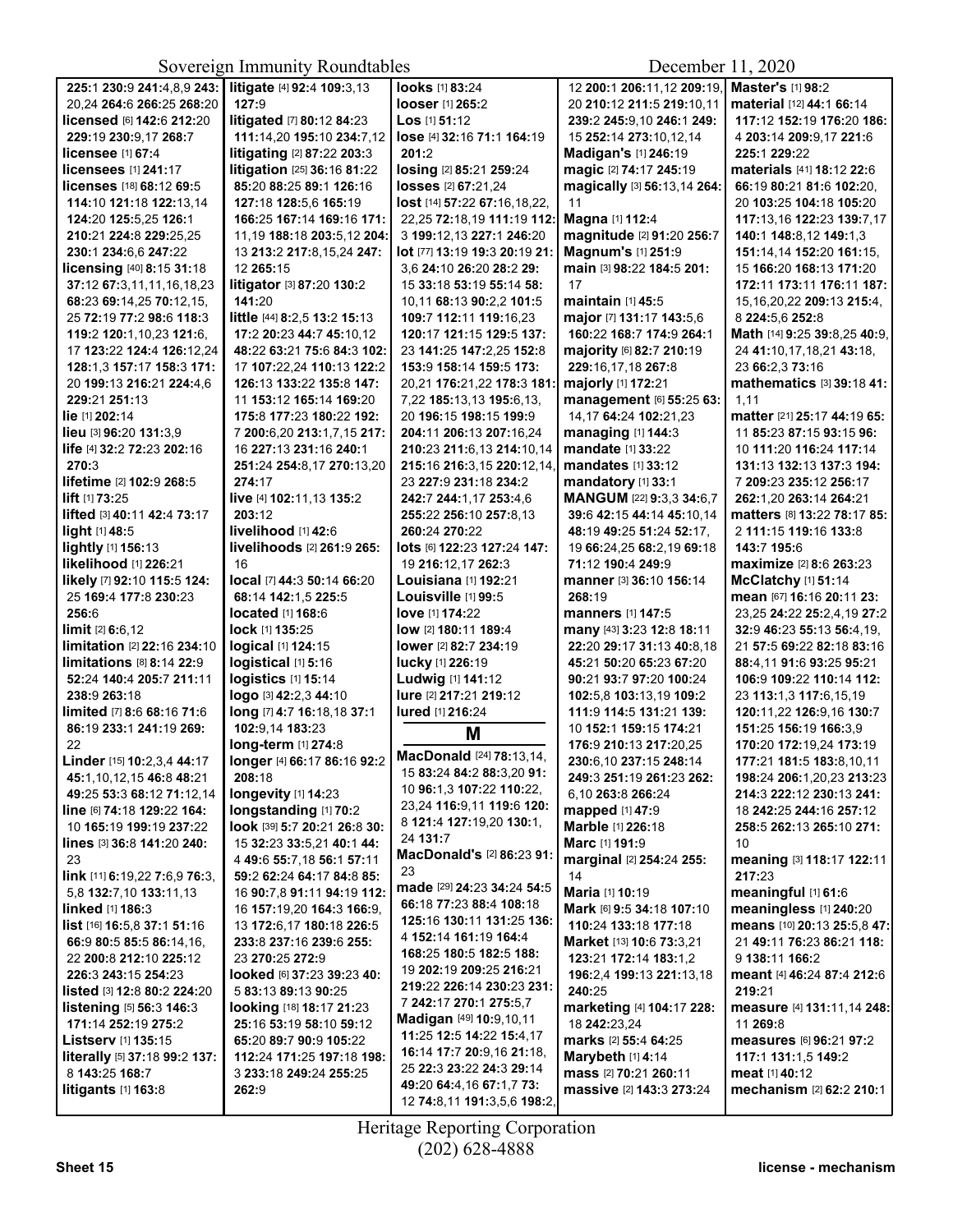Sovereign Immunity Roundtables December 11, 2020

| Media [12] 10:15 24:5 50:3,    | Michigan [19] 78:4,5 79:16        | mistakes [2] 53:1 254:19    | moved [1] 232:6                     | 273:6,6,8,9,13 274:19 275:                             |
|--------------------------------|-----------------------------------|-----------------------------|-------------------------------------|--------------------------------------------------------|
| 11, 12 125: 7, 15, 17, 23 141: | 85:24 108:14,16,19 110:11         | misunderstanding [1] 55:    | moving [3] 66:2 259:3 266:          | 1                                                      |
| 14,21 267:12                   | 12 111:18 122:1,9 142:22          | 15                          | 12                                  | much [42] 5:11 18:20 28:11                             |
| <b>mediation</b> [1] 35:17     | 163:24 185:7 192:24 200:          | misunderstandings [3]       | mRNA [1] 191:14                     | 36:2 44:14 48:9 49:25 68:                              |
| medical [1] 78:19              | 9 234:24 238:18                   | 173:16 185:14.14            | MS [351] 3:3,12 5:11 9:1,3,6,       | 19 73:18 81:20 106:9 115:                              |
| medium [1] 8:4                 | Michigan's [1] 123:1              | misuse [3] 68:23 157:14     | 7, 17, 18, 19, 22, 23, 24 10: 1, 8, | 5 121:1 132:4 134:1 141:5,                             |
| mediums [1] 193:8              | microphone [4] 46:7 76:1          | 211:25                      | 13, 16, 17, 19, 22 11: 2, 9, 18     | 7 142:19 143:19 148:15                                 |
| meeting [2] 185:12 275:10      | 106:14.17                         | misuses [1] 56:12           | 14:16,20 15:13 16:7,21 17:          | 149:22 161:13 171:20 177:                              |
| Melinda [2] 9:6 119:3          | mid [1] 14:5                      | misusing [1] 71:21          | 17, 18, 23 20: 7, 24 21: 17, 19     | 11 187:18 189:22,24 195:9                              |
| Melissa [1] 78:2               | middle [2] 42:9 237:1             | mitigate [1] 171:18         | 23:20,25 24:7,19 27:5,16            | 206:15 217:23 233:3 235:                               |
| member [9] 78:8 116:20,        | might [43] 16:9 54:16,18          | mix [1] 193:11              | 28:7,8,10 29:3,10 32:18,19,         | 10,13 252:18 257:11 260:                               |
| 20 135:22 145:12 186:3         | 55:10,25 57:12,13 61:2,5          | model [3] 104:16,22 196:    | 22 33:8,10 34:1,6,7 39:6,8,         | 22 263:17 268:12 270:14                                |
| 215:18 259:12,14               | 62:8.10 64:14 70:2 73:17          | 23                          | 17 42:15,20 43:19 44:2,13,          | 272:12 274:16 275:8                                    |
| members [17] 3:23 7:2 12:      | 82:1 102:11,13 116:19             | moderated [1] 5:21          | 14, 15 45: 10, 14 48: 19 49:        | muddy [1] 109:11                                       |
| 16 17:8,12 20:16 50:15,24      | 117:10 136:5 142:12 146:          | moderating [1] 183:16       | 25 51:24 52:17,18,19,19             | multi-year [1] 92:19                                   |
| 51:25 81:9 135:12 137:7        | 4 157:23 158:18 167:13            | Molnar [17] 78:24,25,25 93: | 53:16,16,17 54:14 55:1,22           | multiple [11] 13:9,11 28:24                            |
| 139:3 145:18 161:11 168:       | 173:17 178:9 188:3 190:           | 3,4,22 94:4 95:2,20 113:7   | 56:3,25 57:6 58:18 59:10            | 97:11 98:8 100:22 108:23                               |
| 10 207:14                      | 24 195:19 208:23 213:19           | 120:8,21 126:23 130:5,7     | 60:24 62:7,20 63:21 65:10,          | 134:17 152:1 156:24 170:                               |
| membership [1] 24:4            | 227:15 229:23 230:17 233:         | 201:12 202:19               | 12,17 66:22,24,25,25 68:2,          | 21                                                     |
| mental [2] 244:17 258:4        | 20 238:3.13 243:23 266:13         | moment [3] 197:23 198:1     | 19,20 69:2,18 70:4,13 71:           | multitudes [1] 56:9                                    |
| mentality [1] 48:23            | 274:17,21,22                      | 229:13                      | 12 72:7 73:1.6.7.12.14 74:          | municipality [1] 105:4                                 |
| mention [10] 47:14 78:7        | mile [1] 158:18                   | momentum [1] 253:8          | 6,6 75:9 78:1,2 79:8,9 101:         | Munter [9] 10:13,14,14 50:                             |
| 139:23 176:14 204:5 207:       | million [18] 47:11,12 48:1        | monetize [2] 38:19 268:5    | 16,21 104:14,20 105:7,12,           | 2,11 52:4,17 68:2,4                                    |
| 22 227:10 235:8 243:13,16      | 69:4 70:15 121:9 122:10,          | money [11] 26:20 28:2 34:   | 16,21 117:4,5 120:1,3,8             | murky [1] 103:16                                       |
| mentioned [37] 15:18 18:1      | 12 126:3 200:5 203:7 205:         | 23 38:10 68:13 70:17,19     | 121:19 123:11 124:9,19              | Murphy [16] 79:8,9,9 101:                              |
| 20:16 45:3 49:20 50:25 76:     | 18,21,22 222:22 224:6 247:        | 72:2 122:23 127:18 257:     | 125:2 126:6 129:18,19,23            | 16,21 104:14,20 105:7,12,                              |
| 11 79:23 86:3 88:21 93:20      | 21,21                             | 14                          | 130:22 131:23 137:25 138:           | 16,21 107:23 117:4,5 124:                              |
| 107:13,24 110:11 111:17        | millions [10] 68:13 99:3,24       | monitor [1] 13:16           | 1 142:20,21 143:17,19 146:          | 7,19                                                   |
| 114:4,19 121:21 130:24         | 109:8,9 121:13 122:14             | monitoring [2] 13:20 199:   | 2,24 147:24,25 151:5 152:           | museum [1] 266:20                                      |
| 149:14 153:7 154:2 161:        | 125:15 145:23 218:22              | 14                          | 13 160:4,24,25 162:14,23            | <b>museums</b> [1] 30:13                               |
| 22 167:17 172:6 178:3          | <b>Milwaukee</b> [1] <b>79:13</b> | Monkey [4] 7:6,9 15:19 76:  | 163:10,13,17,19 165:23              | <b>music</b> [1] 170:22                                |
| 183:20 186:15 195:18 200:      | mind [1] 120:12                   | 7                           | 167:1,10,17 168:17,24 169:          | must [4] 268:10 269:12,16                              |
| 1 210:12 216:6 218:16          | mindful [1] 34:2                  | month [2] 205:21 210:16     | 15 171:4 174:12,13 176:5,           | 273:19                                                 |
| 224:1,18 234:23 246:20         | mine [5] 39:2 55:12 56:13         | monthly [1] 137:12          | 8 181:20,23 182:4 183:23,           | mute [5] 3:6 6:2,8 75:25                               |
| mentor [1] 30:5                | 142:5 144:13                      | months [5] 41:25 112:9      | 25 184:25 185:5,7 186:11,           | 104:13                                                 |
| mercy [1] 172:17               | minimal [1] 209:2                 | 152:1 257:10 263:25         | 13 188:14,23 190:1 191:8,           | muted [13] 3:5,6 5:19 10:                              |
| merely [3] 60:1 61:25 272:     | minimis [1] 112:1                 | <b>MOOCS [1] 143:4</b>      | 19,24 192:6,10,18,18,19,            | 18 92:10 108:2 125:3,4                                 |
| 19                             | minimize [3] 6:2 190:7 195:       | Moody [1] 39:22             | 22, 22, 23 193: 3, 3, 4, 10 194:    | 133:9 138:19 160:4 190:6                               |
| merit [5] 53:22 94:15 127:7,   | 5                                 | Moreover [1] 116:21         | 20 195:23,23,25 197:1,1,4,          | 251:25                                                 |
| 9 236:19                       | minimized [1] 195:4               | morning [10] 3:13 8:24 9:   | 21 199:11,21,21,23 200:16,          | myopic [1] 261:22                                      |
| meritless [1] 273:22           | minimizing [1] 264:22             | 14, 19 10:3 76:13 77:17 78: | 23 202:18,25 203:17 204:            | myself [3] 18:10 79:20 174:                            |
| meritorious [12] 25:24 84:     | minimum [1] 47:12                 | 14 205:2 206:7              | 17 206:4 207:4,13 209:4,            | 24                                                     |
| 22 88:15 90:5,22 93:13 94:     | <b>Minnesota [1] 130:12</b>       | mortgage [1] 38:16          | 19 210:11,11,12 211:19,19,          | N                                                      |
| 1,16 96:7 97:20 127:10         | minor [1] 172:21                  | most [32] 12:12 14:6 16:2   | 21 212:25 213:22 214:22.            |                                                        |
| 128:12                         | minute [5] 22:9 107:22 137:       | 17:2,9 26:3 32:13 36:20     | 22,23 216:1,1,2 217:5 219:          | name [25] 5:14 9:9,19,24                               |
| merits [10] 87:24 88:12,23     | 2 254:1 257:22                    | 50:25,25 51:22 54:6 85:2    | 10 220:10,10,12,22,24 221:          | 10:3 11:5,12 23:16 42:4                                |
| 92:4 93:25 109:11 112:17       | minutes [9] 6:6 7:15 14:15        | 89:13 102:22 112:6 125:8    | 7,19 223:22,22,25 224:16,           | 75:18 77:7,12,18 78:2,15                               |
| 131:12 236:17,20               | 34:15 114:23 189:21 200:          | 126:4 155:22 196:18 204:    | 18,23 225:8 227:6,23,24,            | 95:11 98:21 138:1 141:11                               |
| mess [1] 248:8                 | 24 240:5 266:17                   | 21 217:19 222:3,20 231:4    | 24,25 229:11 230:21 231:3           | 143:20 145:7 190:1 192:1                               |
| message [6] 14:19 153:3        | misbehaving [3] 60:5,5            | 235:2.9 239:9 252:25 256:   | 232:19 233:5,7,15,24 234:           | 200:7 259:11                                           |
| 271:24 272:5,7,8               | 170:8                             | 14 262:7 263:6              | 8,17,19,20 235:17 237:25            | name's [1] 78:25                                       |
| messy [1] 248:15               | mischief [1] 237:19               | mostly [3] 198:20 270:11,   | 238:2,11,17,19,21,23 239:           | Namely [1] 8:8<br>narrow [1] 25:15                     |
| met [6] 65:24,25 66:1,1,5      | misconduct [1] 60:11              | 21                          | 12,21,25 240:4,10,11,11,            |                                                        |
| 247:8                          | misguided [1] 216:15              | motion [4] 62:16 89:4 90:4, | 12 242:5,5,7,19,20,21 243:          | nasty [2] 159:18,19<br><b>nation</b> [1] <b>123:</b> 6 |
| metadata [3] 149:3 162:5       | misheard [1] 182:7                | 14                          | 11,12 244:9,10,11 245:9,            | <b>national</b> [14] <b>50:14 78:19</b>                |
| 163:4                          | misplaced [1] 261:21              | motions [1] 90:20           | 24 247:13 248:20,20,21              |                                                        |
| methodology [2] 12:1 18:       | misrepresent [1] 125:23           | motivate [1] 125:11         | 249:9,10,14,16 251:5,8,19           | 99:9 141:11,16 173:14<br>174:16,25 186:25 193:5        |
| 3                              | missed [2] 108:6 181:23           | mouthpieces [1] 270:17      | 252:1,1,17 254:5,7,13 255:          | 225:5 236:3,5 264:1                                    |
| mic [12] 7:1 34:5 45:11 76:    | missing [1] 21:15                 | move [13] 32:21 39:8 44:17  | 5,11 256:3,19,23 257:4,17,          | <b>Natural [2] 34:16 95:6</b>                          |
| 4,9 91:16 132:8 133:12,15      | misstated [1] 110:5               | 50:2 53:2 56:16 76:18 101:  | 21 258:24 259:1,6,8,9,10,           | nature [5] 8:11 45:22 54:21                            |
| 198:3 251:22 252:3             | mistake [4] 148:18 177:8          | 12 120:1 171:5 207:5 214:   | 11 266:9,9,16,18 270:7,9,           | 98:15 157:15                                           |
| Michael [1] 192:1              | 216:21 226:10                     | 25 260:11                   | 10 271:10,16,21 272:12,16           | Nautilus [3] 9:15 35:21,25                             |
|                                |                                   |                             |                                     |                                                        |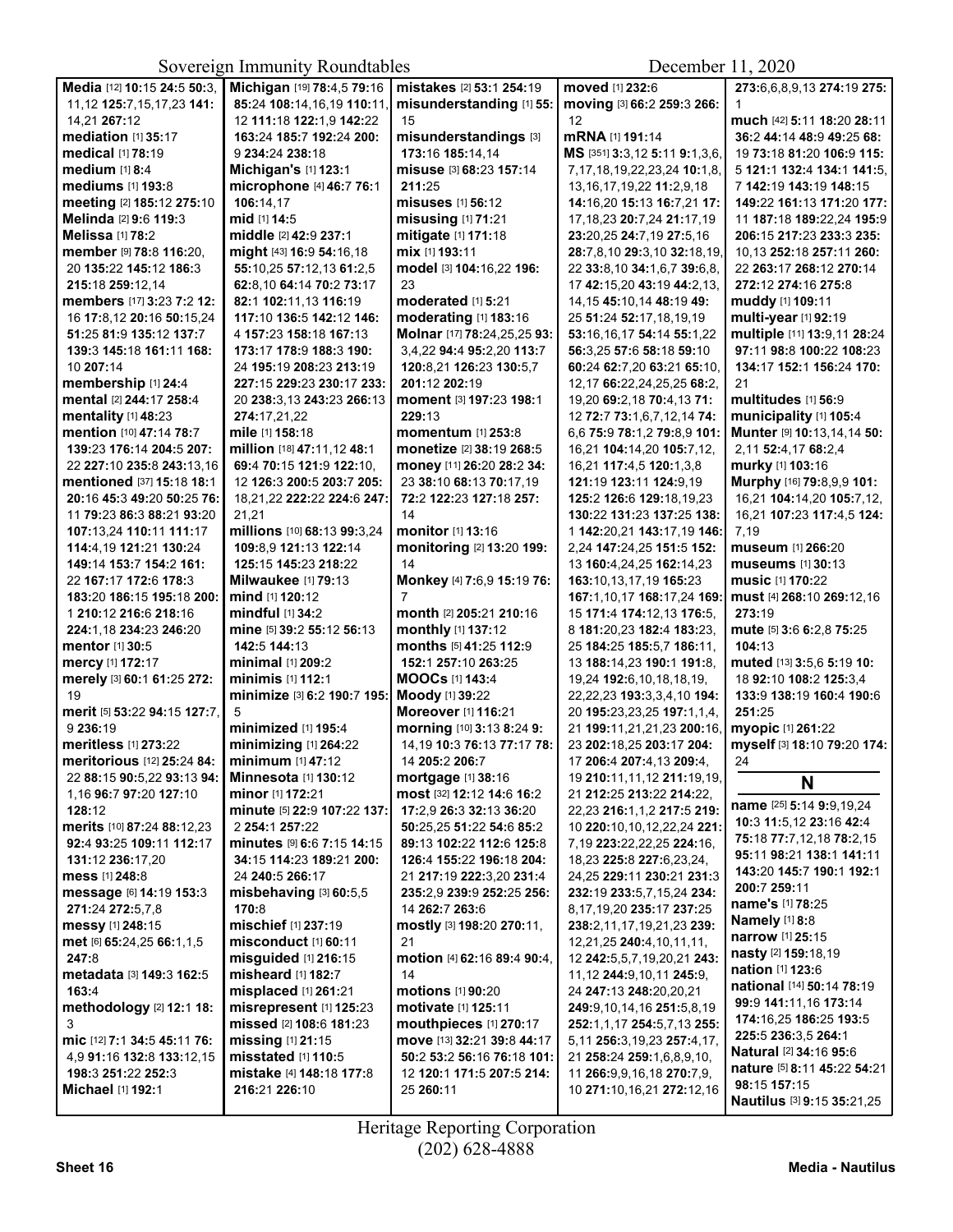Sovereign Immunity Roundtables

December 11, 2020

| nearly [1] 226:4                                | <b>newsrooms</b> [1] 45:5               | 23,25 262:12                                  | 268:6                                                    | once [11] 33:20 68:23 73:2                           |
|-------------------------------------------------|-----------------------------------------|-----------------------------------------------|----------------------------------------------------------|------------------------------------------------------|
| necessarily [10] 14:25 20:                      | next [16] 14:20 24:8 34:2               | notified [1] 221:8                            | offers [1] 143:25                                        | 91:25 92:1 93:19 178:23                              |
| 13 24:21 27:2 55:13 113:                        | 43:12 73:12,23 123:13                   | noting [3] 51:2 52:25 88:5                    | Office [79] 3:7,13,16,19,19,                             | 186:5 187:22 264:2 274:                              |
| 25 117:23 119:17 161:17                         | 132:3 142:20 143:18 183:                | notion [6] 32:6 71:15 72:1                    | 20 4:2.8 5:15.21 7:12.19.                                | 24                                                   |
| 175:7                                           | 15 212:13 217:6 266:12                  | 134:21 230:22 272:19                          | 24 8:18 11:20 14:17 15:21                                | one [145] 5:18 6:17,22 14:                           |
| necessary [1] 247:15                            | 270:8 271:2                             | notwithstanding [1] 83:                       | 16:8 17:5,21 21:21 22:17                                 | 23 15:4 16:15 17:24 18:6                             |
| necessitate [1] 84:13                           | night [3] 16:11 237:1 275:9             | 17                                            | 24:12,17 25:21 30:16,23                                  | 23:7,20 25:4,21 26:24 28:                            |
| necessity [1] 189:7                             | nine [5] 40:11 93:6,10 137:             | novel [1] 23:13                               | 32:23 43:2 47:20 50:4 52:                                | 21 34:16 36:9 37:24 38:18                            |
| need [42] 6:1,8,8,10 18:18                      | 2 198:7                                 | November [1] 194:5                            | 20 54:1,2 64:6 71:11 75:                                 | 44:2 45:5 50:25 51:6 52:                             |
| 30:24 31:25 41:7 42:23 51:                      | <b>Nineteen</b> [1] 84:11               | <b>NPPA [1] 228:7</b>                         | 19 76:15 77:19 78:3,16,21                                | 16,22 53:10 55:6,21 59:10                            |
| 5 57:11 58:13.23 69:13.20.                      | Ninth [1] 19:16                         | number [48] 6:4 12:15 18:6,                   | 85:19 87:9.9 88:10 89:9                                  | 64:9 65:10,25 70:14 71:11                            |
| 23,24 70:12 77:22 81:6 90:                      | <b>noble</b> [1] <b>129:</b> 6          | 8.10 22:24 27:24 35:7 40:                     | 92:20.21 100:24 107:17                                   | 72:20 73:10 75:11,12 82:                             |
| 25 91:11 95:12,17 106:21                        | nobody [2] 43:2 212:5                   | 25 62:25 74:17 80:2 81:11,                    | 120:13 136:1 142:23 143:                                 | 18 83:21 84:5.8 87:1 89:5.                           |
| 127:25 163:25 165:24 171:                       | nod [2] 7:8.9                           | 15, 16, 18, 25 82: 10 86: 2, 3, 8             | 23,25 144:4 170:25 175:22                                | 9 91:24 92:12.21 96:22 99:                           |
| 5 176:25 206:15 214:14                          | nodding [1] 185:5                       | 87:18,21 89:5 91:16,19,20                     | 183:19,22 184:21 185:8,8,                                | 8,22 100:12 101:14 106:11                            |
| 223:15 225:20 237:21 250:                       | NOI [7] 12:6,8 15:21 16:3               | 92:13,14 98:12 99:15 100:                     | 12 186:9 189:18 190:3                                    | 107:13,18,24 108:5,14,25                             |
| 3,5 254:1 266:18 271:2                          | 22:17 34:9 50:5                         | 3,10 102:16 108:7,18 110:                     | 192:25,25 203:6 205:10                                   | 114:17,18 116:1 123:14                               |
| 274:1.11<br>needs [10] 20:14 78:11 103:         | noise [4] 6:3 76:1 104:7<br>190:7       | 18, 19 114: 4, 13 198: 9 218:                 | 206:22 207:17 219:1 262:                                 | 124:11 130:23 132:5 135:                             |
| 2 151:18,21 244:15 247:5                        | non-disclosure [1] 197:                 | 14 223:9,13 245:19 257:11<br>261:10 262:2     | 5 266:6 274:23 275:4<br>Office's [10] 4:11 5:5 8:20      | 3 136:22 137:1 139:5,14<br>140:9,12,21 144:9,19 148: |
| 265:18,21,24                                    | 14                                      | numbers [10] 13:17,21 31:                     | 12:6 34:9 84:17 111:21                                   | 1,5,21 152:16,23 154:13                              |
| negated [1] 267:6                               | non-educational [1] 186:                | 11 47:9 82:24 83:8 96:6                       | 203:15 209:23 275:6                                      | 155:22 156:10 158:12,12                              |
| negligence [1] 118:18                           | 17                                      | 218:24 219:3 249:1                            | officer [2] 94:19 143:22                                 | 162:24,24 166:9 168:5                                |
| negligent [3] 25:5 26:1                         | non-existent [1] 12:23                  | numerous [3] 97:10 111:4                      | offices [4] 100:25 124:21                                | 169:24 172:1,8,12 175:6                              |
| 272:19                                          | non-negligent [2] 64:20                 | 126:18                                        | 144:13 145:24                                            | 176:14 177:20 178:12,20                              |
| negligently [1] 107:16                          | 65:6                                    | nursing [1] 73:16                             | official [8] 47:18 61:3 95:                              | 179:3 181:16,16 184:6,24                             |
| negligible [1] 206:3                            | non-profit [1] 112:10                   | O                                             | 17,19 130:15 151:4 199:18                                | 187:24,25 188:12 189:13                              |
| negotiate [8] 69:14 70:11                       | non-representative [1]                  |                                               | 271:4                                                    | 194:25 196:14,14 197:4                               |
| 71:18 120:6 142:13 172:7                        | 141:6                                   | object [1] 169:20                             | officials [2] 83:5 94:25                                 | 200:8 201:6 203:20 205:                              |
| 216:21 221:2                                    | non-state [1] 81:6                      | obligation [1] 270:17                         | offline [1] 106:23                                       | 12 207:4,22 210:4 211:9                              |
| negotiated [1] 66:17                            | non-university [1] 174:19               | observation [1] 173:9<br>observe [1] 29:2     | often [9] 50:25 68:21 71:7                               | 212:13 223:9 224:20 231:                             |
| negotiating [3] 48:13 187:                      | none [4] 120:22 165:14                  | observed [1] 90:23                            | 93:16 115:15 125:9 244:7                                 | 1 235:20 237:15,18 238:3                             |
| 17 221:14                                       | 202:25 244:23                           | obstacle [1] 227:19                           | 265:13 270:24                                            | 239:22 242:9 243:13.16                               |
| negotiation [2] 124:1 126:                      | nonetheless [1] 265:15                  | obstacles [2] 190:19 227:                     | oftentimes [2] 103:20,25                                 | 245:24 246:1,2,7 248:5                               |
| 25<br>negotiations [5] 66:23 77:                | nonsensical [1] 99:20<br>nor [1] 219:14 | 12                                            | OGC [1] 185:17                                           | 249:4,9 253:2 262:9,15<br>267:16 271:10 272:16       |
| 2 126:12 171:11 267:20                          | Normal [7] 98:21,23,25                  | obtain [6] 4:19 50:9 71:22                    | Ohio [14] 79:1,2,6 93:5 94:<br>5,12 97:24 111:18,22 113: | one-on-one [1] 146:14                                |
| neighborhood [2] 146:14                         | 104:17,19 111:2 221:13                  | 94:9 221:20 267:11                            | 9 119:19 120:21 130:8                                    |                                                      |
| 234:18                                          | norms [2] 147:17,22                     | obtained [5] 63:7 109:23                      | 205:13                                                   | 106:7 176:21 222:4 226:3                             |
| neither [1] 248:23                              | North [12] 34:10 35:11,19,              | 115:17 137:6 234:11                           | Okay [46] 7:9 15:13 17:17                                | 256:1.15                                             |
| Network [4] 135:6 136:15,                       | 24 36:15 37:22,24 38:18                 | obvious [2] 74:12 81:23                       | 20:7 21:17 24:7 33:8 34:1                                | ongoing [3] 105:13 199:14                            |
| 23 218:17                                       | 126:16 138:3 232:15 272:                | <b>obviously</b> [8] 22:9 69:23               | 43:24 44:12 45:15 53:16                                  | 257:13                                               |
| never [22] 18:12 26:17 28:                      |                                         | 103:4 126:16 183:20 203:                      | 60:4 62:7 63:21 86:11 96:                                | online [22] 3:22 47:19 80:                           |
| 21 29:6 59:23 66:4 72:21                        | Northeastern [1] 100:23                 | 18 218:8 245:11                               | 1 97:15 101:15 104:6,13                                  | 13 115:4 143:1,2,2,3 148:8,                          |
| 81:19 91:17 116:14 121:                         | Northern [1] 112:7                      | occasion [3] 96:16 141:22,                    | 105:21 106:10 107:2 110:                                 | 13 149:18 152:14 175:16                              |
| 23 122:6 149:10 156:13,13                       | notable [1] 114:6                       | 23<br><b>occasional</b> [1] 114:7             | 1,21 119:25 127:14 131:24                                | 184:11 209:13 214:13,15,                             |
| 179:18 202:16 203:20 215:                       | note [11] 13:7,14,21 53:23              | Occasionally [5] 70:10 92:                    | 150:16 169:18 171:13 173:                                | 17 215:1,4 219:23 263:22                             |
| 18 221:4 231:13 236:24                          | 59:22 69:3 132:5 199:23                 | 16, 18 178: 18 237: 15                        | 9,14 179:10 188:24 189:13,                               | only [51] 11:14 28:5 30:25                           |
| new [14] 3:10 33:15 51:12                       | 231:1 235:19 238:17                     | occurred [1] 196:2                            | 20 194:22 200:16 207:4                                   | 31:7,18 37:9 47:19 49:1                              |
| 96:24 117:18 150:7 213:                         | noted [10] 4:17 7:16 16:22              | occurrence [1] 212:17                         | 224:18 245:6 254:13 257:                                 | 51:3,5 52:15 58:3 67:8,17                            |
| 24 227:3 253:8 257:14,14<br>260:13 268:4 269:18 | 20:11 29:14 53:17 54:1 68:              | <b>occurring [2] 14:7 82:16</b>               | 21 275:1<br><b>Oklahoma</b> [1] 183:18                   | 70:6 72:1 81:14 82:10 97:                            |
| News [13] 10:15 46:6 50:3.                      | 12 154:19 226:4<br>noteworthy [1] 91:9  | <b>occurs</b> [1] 128:6                       | old [2] 7:22 236:4                                       | 25 98:9 102:11 104:24<br>106:8 121:19 124:22 141:    |
| 11, 12, 21, 21 51: 4 52: 10 68:                 | nothing [9] 39:24 43:11                 | <b>OCLC</b> [1] 266:22                        | Olive [9] 223:17 228:8,9                                 | 6 144:24 154:13 164:1                                |
| 6 174:14,15 270:23                              | 104:1 173:8 199:11,17                   | October [1] 112:8                             | 242:9,12 247:18 253:10,11                                | 166:20 174:21 193:21 194:                            |
| news-gathering [1] 45:6                         | 211:15 212:18 232:5                     | oddball [1] 230:14                            | 258:20                                                   | 14 195:15 198:6,8 199:10                             |
| newsletter [2] 155:21,22                        | notice [9] 19:17 40:5 58:15             | offer [10] 68:22 70:2 125:5,                  | Olive's [5] 222:7 237:3 239:                             | 200:6,10 201:2,2 216:13                              |
| newspaper [3] 193:8 242:                        | 89:10,15 209:9,16,25 210:               | 25,25 128:25 131:18 199:                      | 13,15 240:2                                              | 222:8, 15, 23 225:4 257: 25                          |
|                                                 |                                         |                                               |                                                          |                                                      |
| 10,11                                           | 7                                       | 10 241:5,21                                   | Olson [12] 192:18,19,19                                  | 268:25 269:1,2,4                                     |
| <b>newspapers</b> [9] 50:14,20                  | <b>noticed</b> [6] 186:18 204:20        | offered [10] 34:13 39:15 42:                  | 197:1,4 200:24 211:19,21                                 | open [19] 7:1 13:3 20:1 61:                          |
| 51:17,19 52:8 68:10,14,14,                      | 224:1 235:14 257:4,7                    | 18 44:24 52:2 69:19,21 74:                    | 214:22,23 242:5,7                                        | 17 63:8 76:4,9 132:8 133:                            |
| 17                                              | notices [5] 55:20 205:21,               | 24 124:5 221:17<br>offering [3] 221:14 259:21 | Oman [3] 4:9 59:13 246:8                                 | 12,15 <b>143:3 212:</b> 10,11,12,                    |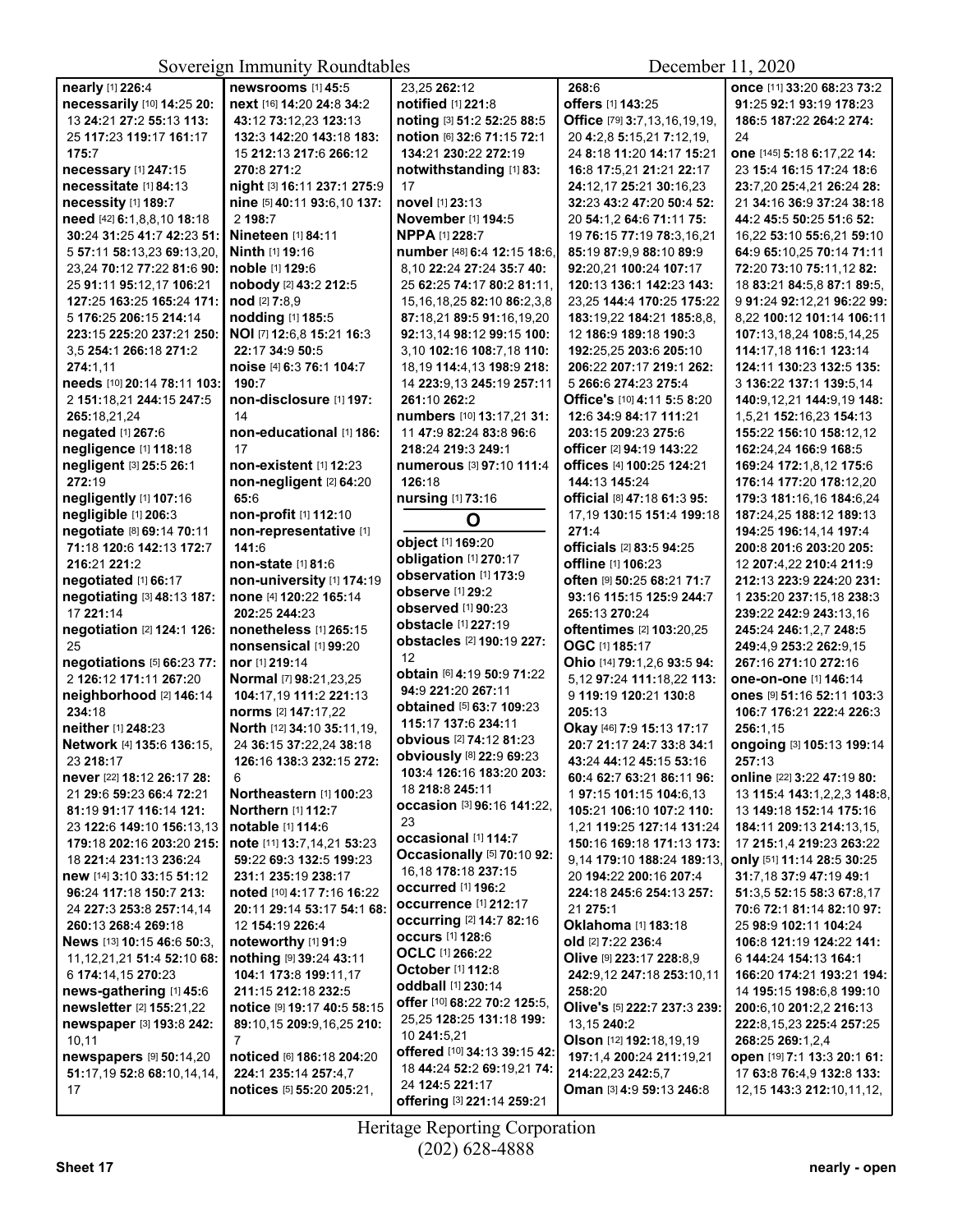|                                | $50$ vereign minimum v roundmores        |                              | DUUUHUU 11, $2020$           |                                                           |
|--------------------------------|------------------------------------------|------------------------------|------------------------------|-----------------------------------------------------------|
| 13 214:7 252:3 264:4,6         | 13 239:21,22 240:18,19                   | 141:13 146:15 149:20 154:    | 180:3 181:12 182:2,5,21      | partner [2] 42:10 141:12                                  |
| opening [2] 3:10 9:10          | 243:6,17 244:13 246:7                    | 25 156:23,24 158:15,15,24    | 183:16,17 190:3 198:14,16    | parts [4] 40:8 156:18 176:7                               |
| openly [2] 18:2 263:22         | 247:10,11,18 250:11 251:                 | 175:25 177:18 181:9 186:     | 201:12 202:20 204:19 213:    | 235:24                                                    |
| operate [4] 63:1 124:22        | 17 252:19 253:20,25 256:                 | 9 189:15 206:20 221:14       | 6,7,14,25 252:6,20 257:23    | party [7] 35:14 87:25 117:2                               |
| 152:11 170:20                  | 10,24 264:5,9 267:1 270:                 | 224:2 231:21 243:3 247:      | 266:14                       | 119:20 142:14 179:15 200:                                 |
| operation [1] 214:19           | 25 272:16                                | 25 249:20 251:12,22          | panelist [3] 3:5 75:10 238:  | 4                                                         |
| opine [2] 17:2 198:11          | others [23] 19:10 20:3,6 25:             | Overall [7] 12:21 17:20 28:  | 4                            | pass [7] 34:5 52:18 91:16                                 |
| opinion [14] 17:3 20:20 52:    | 19 70:4 73:4 85:19 87:2                  | 4 134:5 137:17 138:14        | panelists [15] 3:25 5:23 6:  | 233:19 246:4 251:22 257:                                  |
| 25 59:12,19 81:17 94:20        | 88:4 108:1 143:9 149:20,                 | 163:14                       | 4,21 8:22 35:10 75:24 77:    | 15                                                        |
| 96:9 113:21 165:4 208:4        | 23 152:24 195:2 238:13                   | overblown [1] 217:16         | 5 124:3 133:8,23,25 190:     | passage [3] 98:22 99:16                                   |
| 229:7 254:20 259:16            | 252:10 255:2 258:22 259:                 | overcome [1] 134:19          | 11 247:18 266:20             | 111:3                                                     |
| <b>opportunistic [1] 160:2</b> | 3 260:9 266:23 273:15                    | overlap [1] 177:14           | panels [8] 17:16 153:2 156:  | passed [5] 35:20 40:19 42:                                |
| opportunities [5] 6:14 67:     | <b>otherwise</b> [14] <b>73:11 81:</b> 5 | overload [2] 212:7,14        | 24 157:6 172:12 203:25       | 4 66:7,20                                                 |
| 16, 19 72: 19 199: 13          | 82:1,11 83:22 113:6 122:8                | overstating [1] 19:13        | 204:20 251:21                | passing [3] 42:14 72:15                                   |
| opportunity [18] 5:24 9:11     | 127:3 184:19 207:2 267:                  | overturned [1] 240:14        | panoply [1] 197:17           | 198:3                                                     |
| 17:24 62:23 64:2 96:4.14       | 13 268:20 272:25 273:5                   | overview [3] 97:12 134:4     | paper [1] 102:22             | past [10] 80:4 150:15 156:4                               |
| 119:6 143:20 145:7 152:        | ought [2] 87:14 118:20                   | 147:9                        | paragraph [2] 15:7 90:12     | 199:11 200:8 206:23 208:                                  |
| 25 188:15 233:19 252:7         | ourselves [5] 131:17 174:                | overwhelming [1] 84:12       | parent [2] 39:21 102:2       | 5 220:16 223:12 224:15                                    |
| 266:7.15 270:5 273:8           | 20 175:12 200:11 244:12                  | overwhelmingly [1] 260:5     | parents [1] 39:19            | paste [1] 51:7                                            |
| <b>opposed</b> [8] 33:24 74:13 | out [106] 13:22 21:5,22,23               | owed [1] 222:18              | part [42] 16:2 33:21 37:12,  | pasted [1] 132:7                                          |
| 83:3 128:12 144:11 197:        | 24:4,5 30:14 31:2 38:19                  | own [23] 17:14 26:21 42:5    | 22 54:11 55:15 58:6,17 76:   | Patent [7] 83:15 195:6,9,10,                              |
| 19 232:23 273:18               | 40:11,19 41:3,23 42:7 45:                | 46:18 49:14 66:14 68:7 90:   | 9 78:7 99:25 101:22 103:8    | 13,14 248:3                                               |
| option [1] 246:2               | 11 47:18 53:8 54:5,10,11                 | 23 96:8 101:4,5,5,6,7 102:   | 13 110:14 119:11 123:24      | patents [2] 101:3 248:5                                   |
| options [1] 142:7              | 62:19 65:17 66:6,7,20 67:                | 21 125:23 139:17 161:15      | 130:3 136:16 140:5 145:      | patient [3] 118:4 133:25                                  |
| order [6] 8:8 24:8 31:20,21    | 14 69:25 70:11 73:16,20,                 | 170:17 187:14 210:15 255:    | 10 149:4 154:17 158:20.20.   | 191:23                                                    |
| 32:2 269:17                    | 24 81:13 84:6 93:14,20 94:               | 16 261:14                    | 23 159:4,11 160:15,22 163:   | patrons [1] 70:21                                         |
| ordered [1] 112:9              | 1,10 99:2,2 100:3 107:3,19               | owned [2] 51:14 274:4        | 13 174:24 183:8 185:21       | pattern [5] 64:18 89:23 92:                               |
| orders [1] 91:20               | 109:9 110:9 113:25 115:                  | owner [11] 56:12 61:2,11     | 200:22 201:22 222:2 232:     | 25 244:6 247:6                                            |
| organic [1] 102:11             | 22 116:24 125:12,15 126:2                | 96:22 158:6 202:18 203:      | 11 235:23 236:22 240:15      | patterns [3] 24:14 168:18                                 |
| organization [5] 102:2         | 127:15 129:14,22 146:19                  | 13 210:4 221:22 233:5        | 251:3                        | 178:9                                                     |
| 136:24 193:6,7 219:22          | 149:13 153:14 156:10,25                  | 272:3                        | parte [6] 193:19 197:6 199:  | pause [1] 85:25                                           |
| organizations [11] 17:12,      | 160:3 162:15 165:25 176:                 | owners [35] 4:18 12:9,13     | 15 204:4 206:20 246:25       | pay [36] 26:17 34:21 38:12,                               |
| 14 23:2 50:12 61:5 135:9       | 12 181:3 183:13 184:2,6                  | 13:23 16:2 17:5 20:12 50:    | partially [1] 58:3           | 15,16 68:22 70:16 72:1 81:                                |
| 174:17 260:16,18 266:22        | 188:25 194:23 198:3 199:                 | 7,8 67:2,15 77:3 88:8 97:5   | partially-funded [1] 123:    | 7 85:22 96:5,16 106:8 112:                                |
| 270:24                         | 5 201:12 202:14 206:16                   | 120:7 127:23,23 131:16,17    | 19                           | 9 116:22 117:2 121:1,8,10,                                |
| original [2] 40:9 129:7        | 212:8 214:17 215:2 221:                  | 158:1 193:12 195:9,10,14     | participant [1] 270:9        | 12 140:12,15,24 156:3 180:                                |
| Orleans [1] 227:3              | 13 223:2 224:12 225:17                   | 198:15 207:2 209:21 210:     | participants [6] 9:8 39:10   | 25 186:7 196:5.7 200:4.6.                                 |
| Other [142] 8:22 10:6 15:3     | 226:15,19 227:4 228:2                    | 2,8 227:16 228:3,5 262:14    | 147:20 198:5 204:21 259:     | 13 220:21 221:2,10 222:14                                 |
| 17:15 18:21 22:15 26:8 27:     | 230:13 232:1,11 235:20                   | 273:24 274:10                | 19                           | 266:25                                                    |
| 18 35:2.2 40:17 45:4 47:       | 237:2,6,20,24 245:7 247:                 | owners' [1] 123:16           | participate [5] 7:14 76:4    | paycheck [1] 37:11                                        |
| 17 50:8 51:21 52:1,1 53:       | 13 251:6 252:9 253:5,6                   | ownership [1] 228:6          | 166:24 220:6 270:5           | payday [1] 157:9                                          |
| 10 62:8.12 64:13 66:20 69:     | 254:9,24 255:3,13,17,19                  | owning [1] 242:2             | participated [1] 7:21        | paydays [1] 159:13                                        |
| 15 72:12 84:19 85:10,25        | 256:5 273:5                              | owns [2] 18:9 241:11         | participating [11] 7:5 8:21  | paying [8] 93:20,21 168:2                                 |
| 88:7,10,17 90:5,23 91:10,      | Outcome [3] 39:3 169:5                   | P                            | 31:14 75:20 132:2 133:12,    | 182:12 196:25 220:18 221:                                 |
| 25 92:8 94:5 100:21,25         | 177:2                                    | p.m [6] 7:7 132:9,12,14 133: | 19 251:20 270:8 274:20       | 4 263:23                                                  |
| 102:24 108:20,21 111:25        | <b>outcomes</b> [1] 160:23               | 2 275:10                     | 275:2                        | payment [9] 67:10 71:8 74:                                |
| 114:5 119:20 120:5.15          | outlier [1] 230:15                       | packet [3] 40:9 44:6,9       | participation [8] 5:8 166:   | 4 96:10,20,21 97:2 131:3,9                                |
| 121:5,15 122:14 126:18         | outline [2] 138:8.10                     | page [1] 16:18               | 10 189:22 252:3,4,11 259:    | payments [1] 131:20                                       |
| 128:7,12,24 129:14 131:5,      | outlines [1] 130:13                      | pages [3] 40:12 44:8 228:    | 2 266:11                     | pays [2] 196:9,9                                          |
| 18 133:24 135:15 136:4         | <b>outlining [1] 138:6</b>               | 16                           | particular [25] 3:19 40:15   | peculiarities [1] 186:18                                  |
| 141:24 144:6 149:1,3,15,       | outrageous [1] 263:19                    | paid [14] 35:17 37:4,9 68:   | 41:12,14 44:21 65:25 99:     | peers [1] 69:15                                           |
| 16 150:20,24 152:15,18,22      | outset [1] 194:23                        | 25 93:14,14 127:11,11,12,    | 23 100:15 117:1 121:25       | pejorative [1] 228:3                                      |
| 155:16 156:18 159:10 161:      | outside [11] 46:14 61:19                 | 15 142:8 181:5 196:5 256:    | 131:8 134:2,16 135:9 139:    | penalties [3] 115:23 138:                                 |
| 14 168:19 171:11,22 173:3,     | 64:12 154:9 173:22 174:9                 | 16                           | 8 155:5 160:7 168:6 181:     | 12 139:20                                                 |
| 4,7,9,10 174:11,18,23 176:     | 176:6 178:5,10 187:2 250:                | paintings [1] 80:20          | 25 196:12 204:2 208:14       | pending [1] 239:15                                        |
| 7 184:13,14 186:16 194:11      | 6                                        | panacea [1] 174:14           | 228:10 260:13 270:16         | pension [1] 45:24                                         |
| 196:10 202:18 204:4,22         | over [52] 5:9,16 6:7 13:5,8,             | pandemic [1] 43:5            | particularly [14] 45:18 64:  | penumbra [1] 165:18                                       |
| 205:6,13 206:7 207:1 210:      | 14 14:9 36:4 41:17 51:10,                | panel [43] 5:16,18 6:23 7:   | 9 65:25 70:1 91:5 94:19      | people [120] 13:18 17:9 18:                               |
| 23 211:9,17 213:4,16,18        | 12 63:22 84:7,11 92:19,20                | 25 31:13 36:22 63:5,22,24    | 98:1,25 99:15 100:6 108:     | 23 19:1,3 20:17,25 21:2                                   |
| 218:2 223:4,19 224:7 226:      | 93:10 100:23 102:5,16,17                 | 75:12,13,21 76:10 85:19      | 13 139:7 154:6 213:9         | 22:5 24:9 27:25 30:2,13                                   |
| 12,24 230:10 233:21 235:3,     | 107:9 109:8 110:3 114:5                  | 114:18 121:21 130:25 133:    | parties [4] 72:13 90:20 124: | <b>31:</b> 7,8,10 <b>32:</b> 4,4 <b>33:</b> 15 <b>42:</b> |
| 14 236:19 237:19 238:6,9,      | 119:3 122:2,12 131:25                    | 16,20 165:15 172:9 177:22    | 1 232:10                     | 8 43:6 45:8 47:6 51:8 55:3,                               |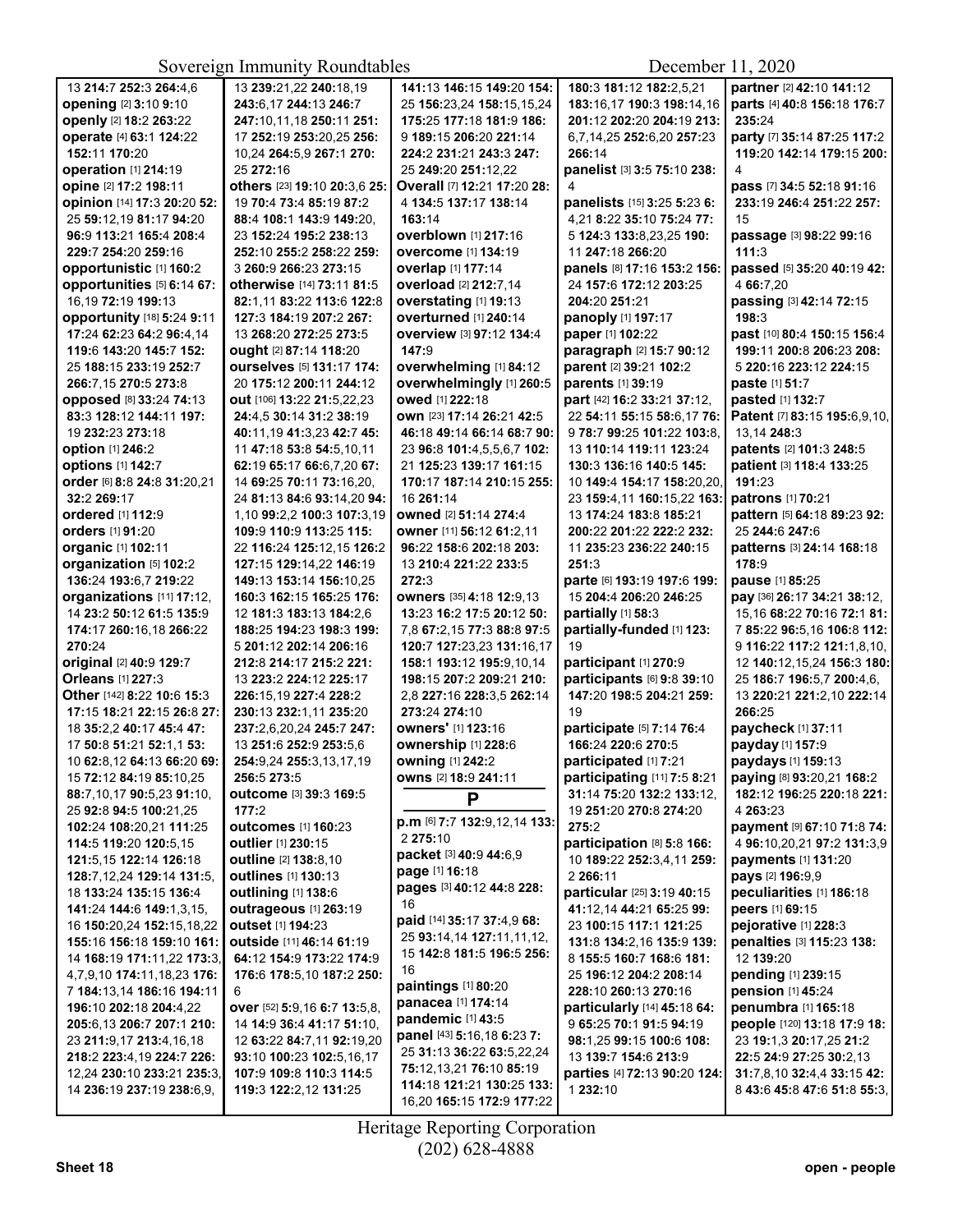Sovereign Immunity Roundtables

December 11, 2020

| 13,16 56:9 63:16 64:2 69:       | 6,11 259:14                 | plaintiffs [2] 83:9 232:22   | 13 26:11, 16, 17 28: 25 29: 7  | 1 270:22                                         |
|---------------------------------|-----------------------------|------------------------------|--------------------------------|--------------------------------------------------|
|                                 |                             |                              |                                |                                                  |
| 970:1074:299:3100:5.7.          | personally [5] 61:14,24     | plane [1] 230:13             | 59:7,7,9,15 60:7,8,16,21,      | practices [22] 8:16 10:20                        |
| 21 104:5 108:21 109:2           | 114:12 157:13 224:10        | planned [1] 68:4             | 22 89:12,17,23 95:16 108:      | 104:17 118:3 119:2 120:1                         |
| 115:3 119:13,14 123:2           | perspective [9] 55:9 120:   | platform [1] 219:24          | 15,16 110:12,15,17,20 116:     | 121:7,17 123:25 133:6,21                         |
| 125:12.13 126:3 135:15          | 11 126:24 127:17 141:8      | platforms [2] 24:6 125:24    | 17 121:11 122:20 134:12        | 134:5 135:17 136:12 145:                         |
| 141:20 143:8 146:20 148:        | 171:7.9 221:21 272:10       | plausible [1] 84:22          | 135:5 138:7 144:5 148:2.9.     | 14, 15, 20 264: 22, 24 265: 1,                   |
| 24 150:4 153:6 158:8,21,        | perspectives [2] 29:13 32:  | play [8] 30:4 41:19 52:24    | 14, 17, 19, 23, 25 149: 4 150: | 9,12                                             |
|                                 |                             |                              |                                |                                                  |
| 25 159:6 161:14 164:3           | 21                          | 120:5 134:25 160:3 220:4     | 1,9,9 151:1,10,10,11,16,19,    | practitioner [2] 79:15 81:                       |
| 166:1 169:9 170:14 172:5        | pertinent [1] 17:22         | 261:16                       | 21,24 152:3,4,9,21 153:23      | 15                                               |
| 175:24 176:10 177:24 184:       | pervasive [3] 89:23 91:13   | playing [5] 121:17 153:13    | 155:17 184:14 188:16,20        | practitioners [5] 81:10,12                       |
| 13 193:11 196:10,21 200:        | 92:25                       | 162:18 196:16,16             | 189:3 191:6 192:20 259:        | 82:9 160:16,18                                   |
| 18 204:5, 15, 25 205:3 206:     | <b>Peters</b> [1] 4:14      | plays [2] 121:6 171:10       | 16                             | pre-supposing [1] 127:1                          |
| 16 216:11,17,19,24 219:20       | pharmacy [3] 236:3,3,5      | plea [1] 228:25              | political [1] 168:3            | precipitously [1] 195:13                         |
| 220:14.20 223:4.6.14.19         | phase [1] 128:14            | plead [1] 172:17             | politician [1] 271:3           | precisely [1] 151:23                             |
|                                 |                             |                              |                                |                                                  |
| 224:1 228:5 235:11,22           | phone [4] 43:4 66:4 77:10   | please [19] 6:2 12:1 19:12   | politicians [1] 271:23         | preclude [1] 88:23                               |
| 236:25 237:2,3,3,6,7,10,20      | 86:6                        | 57:3 75:25 77:6 132:6.10     | pool [1] 112:10                | precluded [1] 82:22                              |
| 241:20 243:22 248:14 252:       | photo [2] 181:7 243:24      | 133:8,13 186:7 190:6 197:    | pop [1] 8:22                   | predatory [1] 199:4                              |
| 12, 19 253: 5, 19 255: 24 256:  | photocopied [2] 102:19      | 2 231:2,3 232:20 246:17      | pops [1] 196:14                | predictable [1] 39:3                             |
| 5,7,10,10,13,14,25 257:2,       | 215:10                      | 259:10 271:15                | popular [1] 155:5              | predictive [2] 74:22 75:1                        |
| 13 264:16,17 266:4              | photograph [22] 72:22       | pleasure [1] 45:1            | population [2] 21:8 146:7      | preempt [1] 49:5                                 |
| people's [2] 161:14 199:25      | 142:5 155:21 156:3 157:     | plenty [2] 22:4 65:5         | portal [1] 52:10               | preempted [3] 229:1 230:                         |
|                                 |                             |                              |                                |                                                  |
| per [4] 47:9 54:2 92:22 170:    | 14 172:13,14 173:14,17      | PLLC [1] 141:13              | portion [2] 41:18 154:16       | 24 244:5                                         |
| 14                              | 178:19,22 180:23 181:4,10,  | PLUS [3] 11:1 37:13 146:     | pose [2] 5:22 245:24           | preempting [1] 230:3                             |
| perceive [1] 27:25              | 13,16 196:3 222:9,10 241:   | 14                           | posed [3] 6:13 9:12 90:20      | preemption [11] 227:18,20                        |
| perceived [5] 13:24 32:15       | 7 243:6 250:18              | point [76] 19:17 22:9 46:18  | position [5] 47:22 72:6        | 229:7,15,24 230:20 233:21,                       |
| 117:11 200:12 217:11            | photographer [9] 29:19      | 54:10 82:17 86:23 87:16      | 142:23 154:23 155:6            | 22 234:22 243:14 248:23                          |
| percent [21] 13:8,14 41:7,      | 180:25 181:1,3 196:8 228:   | 88:4 89:5,6,25 90:21 91:     | positions [1] 143:6            | prefer [1] 232:23                                |
| 17 67:8, 12, 13, 14, 17 96: 17, | 10 230:13 241:3 253:13      | 23 103:23 105:9 106:6        | positive [2] 199:1 260:23      | prejudice [1] 112:4                              |
|                                 |                             |                              |                                |                                                  |
| 18 175:23,25 176:1 198:5,       | photographers [8] 23:1      | 112:16,21 116:14 124:18      | possession [2] 63:3 162:1      | prejudiced [1] 267:20                            |
| 7 210:16 230:16 249:2,4         | 30:6,7 172:13 193:6 196:1,  | 129:4.7 130:10 137:17        | possibilities [1] 190:18       | premise [1] 169:20                               |
| 254:3                           | 15,19                       | 149:13 150:3 156:15 159:     | possibility [5] 32:16 197:     | premium [1] 150:10                               |
| percentage [3] 31:1 123:        | photographs [10] 67:23      | 10 161:1 165:1 168:3,25      | 24 218:8 232:24 246:7          | Prepaid [3] 14:10 82:21 83:                      |
| 18 176:5                        | 72:20 80:18 173:12 222:     | 170:17 172:19,20,23,24       | possible [16] 3:24 20:2 25:    | 17                                               |
| perception [1] 260:12           | 15 228:13 237:5 242:10      | 174:10 176:24 180:13 185:    | 11 28:4 61:13 87:23 139:       | prepare [2] 43:17 258:10                         |
| perfect [2] 66:22 162:3         | 253:15 272:22               | 23 187:1,2,17,21 188:25      | 19 183:8 193:14 205:7          | prepared [1] 258:23                              |
| Perfectly [2] 108:4 186:14      |                             |                              | 213:14 241:23 254:23 255:      |                                                  |
|                                 | photography [1] 196:12      | 194:23 198:3 199:5,22        |                                | preparing [1] 185:12                             |
| performance [4] 98:19           | photos [1] 228:10           | 200:18 202:23 204:12 205:    | 17 256:15 265:23               | present [3] 8:20 48:8 62:9                       |
| 122:14 125:10,11                | phrase [2] 99:19 254:19     | 6 206:7 211:20 217:13        | possibly [3] 51:3 66:10        | presentation [3] 139:11,                         |
| performing [1] 170:21           | physical [2] 7:22 102:13    | 223:25 224:15.17 231:22      | 110:7                          | 24 141:4                                         |
| perhaps [10] 6:21 17:20 20:     | physically [4] 56:16,21     | 232:21 234:8 235:18 238:     | Post [5] 51:15 98:3 115:10     | presentations [1] 175:20                         |
| 17 61:6 129:14 169:15           | 179:24 190:8                | 2 248:9 250:8,12 251:9       | 150:15 173:13                  | presented [8] 4:4 59:17 71:                      |
| 173:2 205:6 208:25 254:         | pick [3] 24:25 62:1 254:25  | 253:25 260:2 262:1,20        | posted [6] 7:18,23 56:15       | 15 93:24 156:4 204:6 205:                        |
| 19                              | Picking [1] 160:25          | 263:14 264:20 273:3          | 146:1 237:2 275:3              | 1 272:7                                          |
|                                 |                             |                              |                                |                                                  |
| period [6] 15:1 36:4 74:25      | picture [3] 35:8 56:13 127: | pointed [4] 48:17 84:6,9     | poster [1] 125:8               | <b>presents</b> [2] <b>156:</b> 6 <b>269:</b> 15 |
| 92:19 94:17 155:13              | 13                          | 85:5                         | posting [2] 173:19 180:23      | Preservation [8] 135:6                           |
| Perlmutter [2] 3:11,12          | pictures [1] 103:3          | pointing [2] 156:10 201:12   | potential [19] 20:14,22 61:    | 136:15,20,23 137:1 218:17,                       |
| permission [9] 31:23 36:1       | piece [2] 148:1 242:3       | points [10] 82:18 84:16 86:  | 6 68:12 120:5 145:3 163:7      | 20 268:13                                        |
| 41:3 140:2 143:11 178:19        | pieces [2] 66:7 101:17      | 2 90:2 91:15 128:20 167:2    | 171:19 172:4 185:17 219:       | preserve [1] 70:6                                |
| 211:2 241:15 243:1              | Pilch [8] 252:13 259:4,6,9, | 197:21 233:21 260:1          | 19,24 220:4,9 227:12 241:      | preserved [1] 273:19                             |
| permissions [1] 158:16          | 11,12 266:9,16              | police [2] 45:20 60:10       | 18,19 246:13 254:21            | President [2] 11:1 138:25                        |
|                                 |                             |                              |                                |                                                  |
| permits [1] 190:13              | pin [1] 197:25              | policies [54] 15:23 27:9 28: | potentially [8] 51:8 94:7      | presidents [1] 167:21                            |
| permitted [3] 157:3 264:14.     | pirate's [1] 35:14          | 18,21 63:9,11,12 89:16 96:   | 96:15 113:14 117:8 172:        | press [6] 37:21 182:12,15,                       |
| 15                              | pirates [2] 245:13 246:21   | 12 98:8 123:8 129:7 133:6,   | 10 173:22 227:11               | 16 193:5 231:7                                   |
| permitting [2] 7:14 122:20      | pivot [1] 60:25             | 21,24 134:2,5 138:4,6 144:   | power [2] 123:17,21            | presume [1] 197:15                               |
| person [14] 54:5,7 55:9 71:     | place [10] 74:1 138:13 152: | 18,22 145:1,14,15,20,21      | powerful [6] 111:5 136:18      | presumption [1] 272:23                           |
| 7 115:24 155:10,11,14 170:      | 7 159:24 166:15 171:24      | 146:1 147:22,23 149:13,20,   | 209:7,11,21 210:10             | presumptively [2] 272:23                         |
| 13 185:24 201:15 208:14         | 177:16 197:15 241:1 265:    | 25 150:17,21 151:6,20 152:   | <b>PR [2] 201:16,17</b>        | 273:4                                            |
| 266:12 270:3                    | $\mathbf{1}$                | 13, 17, 18, 25 161: 3, 8, 13 | practice [22] 29:7 39:25 44:   | pretrial [1] 269:5                               |
|                                 |                             |                              |                                |                                                  |
| person's [2] 183:1 250:20       | placed [1] 115:1            | 171:24 182:15 188:7 198:     | 6 60:21,22 77:8 89:23 90:      | pretty [8] 36:2 79:5 94:5                        |
| personal [15] 35:7 61:3,22      | places [2] 158:22 237:14    | 19 199:1 204:24 264:21,24    | 23 93:17,24 104:19 126:22      | 172:3,10 191:15 212:17                           |
| 94:12 95:1,3,12 130:16,20       | plaintiff [3] 61:7 154:19   | 265:1,4,7                    | 141:14,15,18 147:4 158:14      | 257:11                                           |
| 139:25 197:25 200:25 201:       | 200:6                       | policy [66] 3:15 10:11 25:   | 159:22 233:17 259:16 261:      | pretzel [1] 244:12                               |
|                                 |                             |                              |                                |                                                  |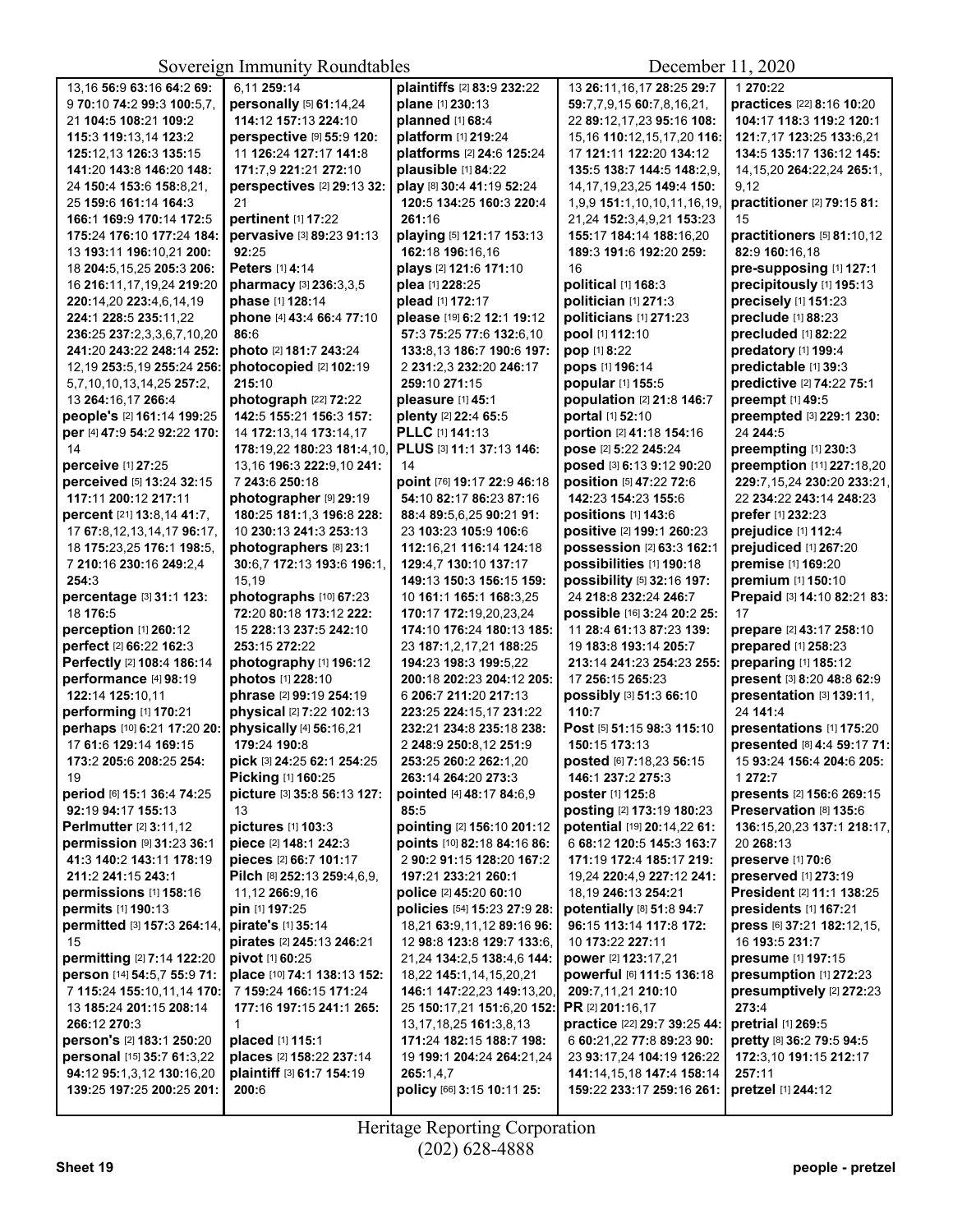| prevailed [2] 84:23 88:8     | procedures [6] 138:4 144:  | promotion [2] 215:22,23      | 11:15 12:7 16:6 18:9 20:         | 158:8 245:23                |
|------------------------------|----------------------------|------------------------------|----------------------------------|-----------------------------|
| prevailing [1] 200:4         | 18 145:2 207:7,10 239:22   | promulgate [1] 152:3         | 15 23:24 27:6,10 28:14,25        | purses [1] 168:11           |
| prevalence [2] 12:3 80:9     | proceed [3] 163:12 268:18  | prone [1] 216:25             | 33:23 35:22 44:19 51:18          | pursuant [2] 89:12 95:15    |
| prevalent [1] 26:5           | 269:3                      | pronounce [2] 77:16 224:     | 76:3,8 81:10,17 85:1,17          | pursue [12] 13:23 34:25 42: |
| prevent [4] 133:6 145:2      | proceeding [4] 46:24 135:  | 20                           | 87:8,24 90:1 93:15 94:10         | 21 103:21 128:1 157:8       |
| 153:23 199:17                | 4 179:6.7                  | pronounced [1] 10:17         | 97:17 108:7,8,18 113:13,         | 158:8 199:8 228:4 258:1,9   |
| preventing [1] 209:3         | proceedings [2] 5:9 7:21   | proof [1] 84:19              | 15 121:22 122:21 123:19          | 271:24                      |
|                              |                            |                              |                                  |                             |
| prevents [1] 23:10           | process [13] 25:3 136:25   | proper [8] 18:3 20:21 57:3   | 127:22 128:9 133:11 137:         | pursued [4] 43:7 100:16     |
| preview [1] 118:2            | 140:17 183:21 201:8,19     | 71:18 95:8 194:15 222:15     | 3 145:10 148:18 160:18           | 269:2,3                     |
| previous [9] 121:21 172:9    | 234:5 238:24 239:10,11     | 232:16                       | 161:10,17 162:17,25 163:         | push [1] 260:10             |
| 176:1 182:21 202:20 203:     | 249:23 263:5 270:4         | properly [1] 226:23          | 21, 22, 25 164: 5, 8 166: 4, 21, | pushes [1] 165:19           |
| 25 204:19 221:11 234:23      | processes [3] 29:2 142:1   | property [35] 4:19 10:20     | 25 167:3,6,11,20 168:9,22        | put [27] 20:2 38:19 41:3,23 |
| previously [2] 72:24 238:5   | 177:15                     | 25:2 27:18 28:6 35:21,25     | 169:25 170:8 173:17,19           | 42:2 43:5 65:12 73:16,20,   |
| price [1] 181:9              | procurement [2] 104:22     | 37:11,19 56:5 63:2 70:7      | 175:14,15,18,19 176:7,9          | 23,24 119:11 120:19 125:    |
| primarily [5] 105:23 126:8   | 124:21                     | 78:6,10 79:1,17 101:18       | 180:13 191:17 193:2 203:         | 14 126:2 131:15 146:9       |
| 133:17 178:11 179:13         | produce [3] 102:3 104:15   | 114:16 120:16 122:15 139:    | 4,10 214:7,10 218:5 219:7        | 147:2 166:20 182:17 186:    |
| principal [1] 66:1           | 262:19                     | 4 140:8 145:8 147:3,13,20    | 249:6 251:11.24 259:15           | 5 197:25 202:11 212:9       |
| principally [1] 31:17        | produced [4] 26:21 43:15   | 191:10 195:6 223:9 228:6     | 260:12 266:5,7 268:7 273:        | 214:14 222:8 234:9          |
| principals [2] 65:24 223:3   | 101:19 128:6               | 241:13,16 242:1 250:11       | 20,25 274:9,14 275:7             | puts [2] 72:21 150:9        |
| principle [1] 56:11          | producer [1] 187:13        | 270:4                        | publication [2] 43:25 250:       | puzzle [1] 160:15           |
| principles [1] 114:9         | producing [1] 141:21       | proportional [1] 177:3       | 14                               | Q                           |
| print [3] 47:15,17 193:8     | product [3] 104:23 182:25, | proportionality [1] 177:10   | publications [3] 10:7 45:4       |                             |
| prior [2] 99:8 141:15        | 25                         | proposals [2] 109:5 150:     | 182:11                           | qualified [4] 62:8 95:19,24 |
| privacy [1] 184:13           | production [3] 141:17 186: | 13                           | publicity [1] 28:1               | 201:3                       |
| private [47] 27:10 28:14,25  | 23,23                      | proposed [1] 4:15            | publicized [5] 15:15 22:1        | qualify [1] 137:10          |
| 49:24 77:8 79:15 81:9,11     | Productions [1] 9:16       | proposing [3] 4:10 187:5     | 23:21.22 137:11                  | qualitative [3] 8:8 19:25   |
| 103:8 108:21,22 121:22       | productive [1] 162:18      | 219:5                        | publicly [1] 46:17               | 182:24                      |
| 124:6 160:9,11,16 161:17     | productively [1] 137:5     | proposition [1] 196:18       | publicly-accessible [1]          | quantifiable [1] 265:20     |
| 162:16,24,25 163:20 165:     | products [2] 73:9 104:4    | proprietary [1] 55:5         | 46:11                            | quantitative [1] 20:1       |
| 13 166:5,13,17 167:4,6,12    | Prof [2] 107:23 124:7      | prosecute [1] 35:6           | publicly-available [2] 47:       | quantity [2] 268:22 269:7   |
| 168:20 169:5,17 170:1,3      | professional [3] 29:19     | prospective [1] 199:10       | 8 80:13                          | quasi-state [1] 179:5       |
|                              | 111:8 268:3                | prospectively [2] 208:3,6    | Publico [1] 231:7                | Queen [1] 35:13             |
| 214:1,3 218:5,10,10 219:     |                            |                              |                                  | question [84] 6:13 9:12 11: |
| 13,22 220:2,8 241:7 251:     | professionals [1] 251:13   | protect [10] 4:18 104:5 120: | publish [4] 127:24 150:21        | 22 14:2,23 23:20 24:13 25:  |
| 10 266:3 268:7 270:22        | professor [10] 10:25 11:6  | 13 139:17 194:11 203:9       | 159:20 231:20                    | 8,20 27:5 54:17 57:23 58:   |
| privilege [2] 58:16 122:4    | 29:20 42:11 52:9 58:21 79: | 219:21 245:2 273:20 274:     | published [4] 21:4 35:24         | 19 59:8 61:17,21,25,25 62:  |
| privileges [2] 155:13,15     | 11 192:16 236:2,9          | 10                           | 98:12 155:23                     | 21 76:17 84:5 86:7 88:10    |
| prize [1] 217:11             | professors' [1] 63:6       | protected [2] 228:22 268:    | publisher [3] 10:5 45:3 72:      | 89:11 91:6 97:19 110:11     |
| pro [1] 111:8                | profile [1] 161:11         | 18                           | 23                               | 114:6 115:25 117:5 118:5,   |
| probably [28] 14:15 26:23    | profits [1] 72:18          | protection [3] 163:6 250:    | publishers [5] 46:10 50:22       | 8,11 120:3 123:13,23,24     |
| 27:22 51:2 59:5 69:16 97:    | Program [8] 40:7,15 66:3,  | 17 267:3                     | 85:20 209:8,10                   | 126:8 127:21 130:23 153:    |
| 20 116:23 118:4 139:2        | 15 143:2.22 175:3 253:16   | protections [4] 38:25 50:    | publishing [1] 144:4             | 1 160:14 167:3 168:17       |
| 146:13.25 155:3 156:15       | programs [9] 128:1 135:11  | 22 261:12 269:16             | pull [1] 212:9                   |                             |
| 173:12 180:8 193:19 208:     | 144:22 185:3 198:17,18,19, | protective $[1]$ 55:20       | <b>pulled</b> [1] <b>34:17</b>   | 169:20 173:20 179:4 182:    |
| 15 221:25 227:19 244:16      | 22 260:18                  | proud [1] 191:15             | punish [2] 101:7 208:6           | 18,23 183:12,15 187:25      |
| 246:6 247:9 251:16 252:      | progress [3] 219:13,16     | prove [1] 61:13              | punished [1] 208:6               | 188:6 191:1 193:22 195:     |
| 22 254:24 255:13.14          | 269:21                     | provide [26] 4:5 7:3 8:2 9:9 | purchase [4] 122:11,16           | 24 197:2 198:11 204:22      |
| probative [5] 84:16 85:5,    | project [4] 89:8 163:12,16 | 12:2 33:13,18 50:16 53:2     | 181:9 215:7                      | 207:4,23 208:12 211:3       |
| 15 87:2 89:3                 | 220:6                      | 67:10 84:3 87:12 88:14       | purchased [2] 185:15 215:        | 217:6 228:20 233:13 240:    |
| probe [1] 34:3               | projects [2] 207:18 263:7  | 106:1 123:24 149:18 152:     | 8                                | 8 242:18 243:7 244:25       |
| probing [1] 190:13           | proliferated [2] 173:25    | 18 174:17 175:17 179:22      | purchasing [1] 48:2              | 245:25 246:1,17 248:21      |
| problem [32] 32:7 37:15      | 174:2                      | 180:15 182:3 197:18 207:     | pure [1] 253:6                   | 249:9,17,19 250:4 251:9     |
| 38:21 40:25 41:2 88:11       | proliferation [1] 161:13   | 21 245:15 269:17             | purely [4] 27:13 69:6 90:4       | 261:15 264:18 271:10,18     |
| 125:6 174:15 194:9 196:      | <b>prolific</b> [1] 100:2  | provided [10] 4:12 7:6 60:   | 115:20                           | 272:17                      |
| 13 198:21 201:13 202:5,7,    | promise [4] 110:25 136:14  | 25 76:6 83:23 86:15 89:21    | purported [3] 144:19 149:        | questions [50] 5:22 12:8    |
| 21 204:6, 16 214: 16 215: 14 | 192:8 216:24               | 91:19 131:4 175:22           | 11 186:4                         | 14:17,18,21 15:1,5,20,22    |
| 229:16 232:15 248:15,16      | promises [1] 131:14        | provides [6] 151:11 174:     | purports [1] 85:6                | 16:1,5,8,16 20:8,10 22:17   |
| 249:21,24 253:1,15,18,22     | promote [3] 265:2 269:21   | 25 192:25 263:12,13 267:3    | purpose [3] 162:13 242:24        | 23:13,14,15 43:15 64:1,14   |
| 255:6 270:15 271:6           | 270:18                     | providing [5] 78:10 146:20   | 264:19                           | 89:10 104:15 107:10 109:    |
| problematic [1] 266:5        | promoted [2] 260:15 265:9  | 175:4,13 266:7               | purposefully [1] 30:14           | 18 124:10 133:17 135:16     |
| problems [9] 108:25 138:     | promotes [2] 262:18 264:7  | provision [1] 211:23         | purposely [1] 73:20              | 137:13 139:6 142:17 144:    |
| 24 204:10,11 215:4 254:2     | promoting [2] 228:16 260:  | psychology [2] 98:19,20      | purposes [8] 19:10 21:10         | 9 177:15,18 187:16 189:17,  |
| 255:1,5 257:12               | 13                         | public [95] 3:17,20,23 7:2   | 23:5 68:8 112:14 146:23          | 18 190:13 213:3 214:24      |
|                              |                            |                              |                                  | 215:16 243:6,10 254:25      |
|                              |                            |                              |                                  |                             |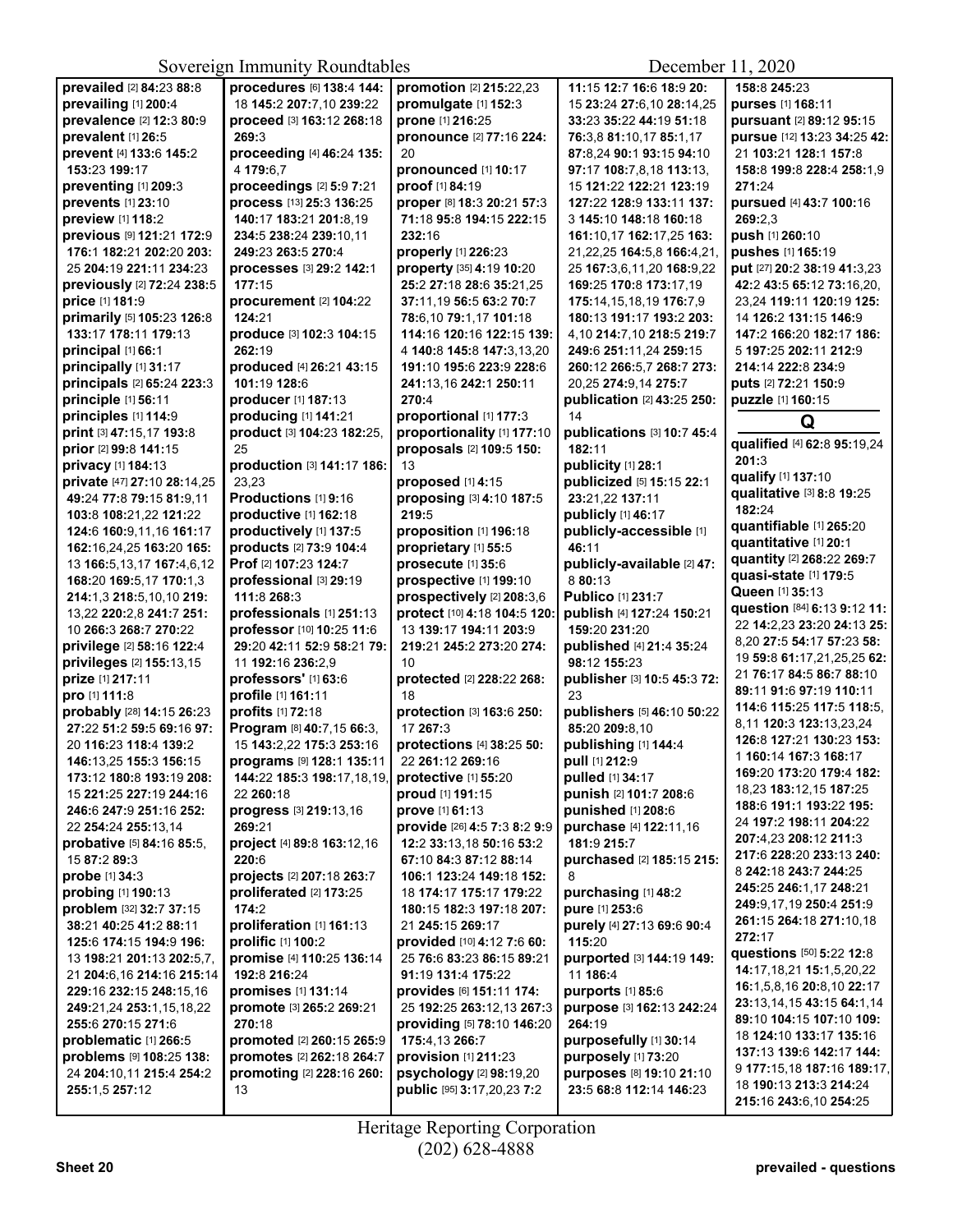| 257:18 258:16 270:12 271:    | 16 217:19 219:9 222:6            | recessed [1] 132:13         | 9 161:14 175:23 178:13,18,                             | 36:7,14 50:9 69:1 72:16                              |
|------------------------------|----------------------------------|-----------------------------|--------------------------------------------------------|------------------------------------------------------|
| 8,15                         |                                  |                             | 25 180:4 222:4 232:3                                   | 82:10 83:15 92:2 140:17                              |
|                              | 227:2,5 237:9,20,23 255:1,       | recipients [1] 46:13        |                                                        |                                                      |
| quick [16] 25:18 74:11 91:   | 2,5,6,22,24,24 258:16 265:       | reckless [17] 8:12 52:22    | regardless [3] 63:19 94:7                              | 193:21,24,25 195:3,16,20,                            |
| 15 109:17,18 126:7 130:23    | 6                                | 53:9 54:18 58:22 63:20 64:  | 211:12                                                 | 21 196:1 197:19 199:11                               |
| 132:5 157:22,25 158:12       | realistic [2] 62:2 217:14        | 8 85:13 122:25 144:25       | regards [1] 52:14                                      | 201:11 209:2 234:2 239:9.                            |
| 179:3 186:8 190:5 238:17     | realistically [2] 216:14         | 164:11,22 223:6 247:6       | regent's [1] 90:14                                     | 9,18 249:10 267:8,17                                 |
| 258:16                       | 217:14                           | 248:24 254:16 255:8         | regents [1] 214:5                                      | remember [11] 27:16 44:5                             |
| quickly [15] 28:4 62:15 91:  | reality [3] 37:6 260:23 268:     | recklessly [3] 107:15 164:  | regional [1] 141:15                                    | 68:5 75:25 82:2 110:18                               |
| 4 110:22 118:1,7 165:2       | 25                               | 20 262:22                   | register [5] 3:10 4:9,14 47:                           | 132:6 133:9 163:20 179:                              |
| 186:10 191:24 198:13 206:    | realized [2] 41:20,25            | recklessness [4] 56:2 62:   | 19 273:25                                              | 12 241:2                                             |
| 11 209:6.11 218:24 224:3     | really [84] 15:24 17:11 22:      | 22 64:1 255:7               | registered [3] 36:10 37:23                             | remembering [1] 166:12                               |
| quiet [1] 170:3              | 21 23:4 25:7,15 26:19 39:        | reckon [1] 136:7            | 47:23                                                  | remind [1] 133:7                                     |
| quit [1] 253:19              | 1.7 43:5 47:25 52:15 64:         | recognizable [1] 181:15     | registers [1] 47:15                                    | reminder [2] 76:2 275:3                              |
| quite [11] 16:18 19:6 51:3   | 10 75:7,19 81:3,14 88:14         | recognize [1] 120:19        | regular [2] 63:22 233:17                               | reminders [2] 75:24 190:5                            |
| 59:11 102:9 122:22 200:      | 89:9,22,25 92:24 93:16 94:       | recognized [1] 206:20       | regularly [1] 143:12                                   | reminding [1] 81:2                                   |
| 19 204:18 212:5 234:17       | 15 99:20 103:10 108:17,23        | recognizing [1] 207:20      | regulatory [2] 25:11,12                                | remotely [1] 3:18                                    |
| 262:6                        | 109:4 110:22 117:13 133:         | recommend [2] 96:9 130:     | reimbursement [1] 70:3                                 | removal [2] 55:24 115:16                             |
| quoted [1] 131:1             | 18 135:18 136:3,15,18,18         | 18                          | reinstated [1] 92:7                                    | remove [2] 103:4 178:22                              |
|                              | 139:23 140:11 147:1,2            | recommendations [2] 4:      | reject [1] 233:10                                      | removed [9] 34:17 65:1                               |
| $\mathsf{R}$                 | 153:2 157:7 158:5 159:21,        | 3,12                        | relate [2] 178:16 271:22                               | 103:25 106:6 114:20,21,25                            |
| R1 [1] 105:1                 | 22 160:1 162:16 165:2            | reconcile [1] 153:17        | related [11] 7:15 114:10                               | 115:14 228:15                                        |
| Rachael [4] 143:20 149:24    | 170:6.10 171:2 176:20            | reconsideration [1] 62:17   | 152:18 171:18 184:15 188:                              | removing [3] 55:3,19 57:6                            |
| 150:19 176:16                | 179:12 182:18 187:4 189:         | reconvene [1] 132:13        | 16 208:3 213:3.4 243:14                                | remuneration [2] 72:18                               |
| radio [2] 96:23 131:2        |                                  | record [24] 4:3 5:2 7:4 16: | 250:23                                                 | 99:3                                                 |
| Railroad [1] 239:7           | 22 196:16,18 198:13 204:         | 25 65:14 74:15,25 85:1 87:  | relatedly [1] 124:2                                    | rent [1] 228:11                                      |
| raise [12] 5:25,25 23:12 53: | 20 206:22 209:1,18 217:22        |                             |                                                        |                                                      |
| 13 54:13 73:11 128:16        | 220:3,8 221:18 232:9 237:        | 24 88:24 90:1 93:15 111:    | relates [3] 23:8 207:25 208:                           | repeated [1] 110:25                                  |
| 130:3 190:7,8 205:4 259:     | 7 241:22,24 242:14 247:23        | 14 113:16 203:4,5,5,15      | 8                                                      | repeatedly [2] 210:12 224:                           |
| 25                           | 250:2,16 253:23 257:25           | 216:7 234:3 245:16 246:4    | relations [2] 161:10,10                                | 1                                                    |
| raised [19] 62:9 76:19 83:   | 258:2,22 272:1,4,9 273:9         | 252:8 254:15                | relationship [2] 196:8 267:                            | repercussions [1] 151:12                             |
|                              | realm [3] 134:16 168:3 170:      | <b>recorded</b> [1] 7:18    | 9                                                      | replicability [1] 20:5                               |
| 25 86:1 90:3,6,22 91:3 96:   | 9                                | recordings [1] 80:18        | relationships [2] 71:1 241:                            | replicable [1] 20:4                                  |
| 197:5 100:13 107:25 111:     | realty [1] 157:10                | records [3] 94:10 113:13    | 17                                                     | reply [2] 89:14 111:13                               |
| 25 163:17 207:6 234:15       | reason [16] 29:3 58:4 85:4,      | 214:7                       | relative [2] 174:2 178:7                               | replying [1] 220:24                                  |
| 239:13 246:2,8               | 17 86:18 88:22 92:6 128:         | recounting [1] 131:7        | relatively [3] 34:24 74:9                              | report [7] 4:9 59:14,18 205:                         |
| raises [2] 56:24 204:22      | 17 155:4 177:11 222:23           | recourse [4] 38:21 105:8    | 136:23                                                 | 20 209:23 212:14 246:8                               |
| <b>Ralph [1] 4:9</b>         | 232:11,23 237:21 248:3           | 197:5 268:1                 | released [1] 102:12                                    | reported [2] 46:17 65:13                             |
| range [4] 81:4 104:25 122:   | 259:23                           | recover [3] 25:10,12 61:2   | relevant [9] 17:4 22:11 71:                            | reporter [2] 7:20 185:6                              |
| 10 123:2                     | reasonable [15] 69:9 113:        | recovery [1] 61:6           | 16 76:17 78:10 79:25 86:8                              | reporting [4] 46:19 51:19                            |
| ranging [1] 50:13            | 4 125:5 156:16 157:16            | recrimination [1] 81:7      | 87:1 117:25                                            | 243:5.8                                              |
| rare [3] 126:10 178:20 262:  | 172:25 180:20 181:5 216:         | recruiting [1] 100:24       | reliable [2] 50:16 163:11                              | reports [1] 80:21                                    |
| 2                            | 19,21 263:9 265:6 269:7.8        | recurring [1] 210:8         | <b>Reliance [1] 268:16</b>                             | repository [2] 20:2 46:18                            |
| rarely [2] 153:16 222:4      | 272:21                           | red [3] 171:2 180:23 181:4  | relief [15] 4:19 31:24 72:14                           | represent [12] 17:9 79:3                             |
| rate [3] 15:15,16 47:13      | reasons [6] 16:15 172:1          | <b>Redden [1] 231:9</b>     | 83:4,22 157:1 193:22 199:                              | 92:23 94:13 111:9 192:12                             |
| rather [10] 79:20 86:19 97:  | 184:13 262:3 267:15 269:         | redress [1] 179:22          | 10 200:14,23 207:21 209:                               | 205:9,18 209:8 235:9 250:                            |
| 22 160:17 165:17 169:23      | 6                                | reduce [2] 159:12 171:18    | 14 233:13 246:25 267:16                                | 9 254:18                                             |
| 178:6,14 254:18 267:10       | recall [2] 104:2 106:7           | refer [7] 118:15,24 121:20  | <b>reluctant</b> [1] <b>73:15</b>                      | representation [1] 267:23                            |
| ratified [1] 151:3           | receipt [1] 184:8                | 155:9 175:9 211:3 271:25    | rely [10] 31:17 50:22 89:18                            | representative [8] 17:4,8,                           |
| rationalized [1] 265:12      | receive [7] 54:20 92:16          | reference [2] 90:10 123:14  | 128:7 162:4 163:6 165:5                                | 11 18:15 67:2 86:18,23                               |
| rationalizing [1] 265:3      | 149:8 172:3 205:21,24            | referenced [1] 111:21       | 176:21,21,22                                           | 256:5                                                |
| Raven [2] 142:21 168:25      | 210:15                           | referred [2] 235:14 260:19  |                                                        |                                                      |
| re-adopted [1] 92:2          | received [14] 18:12 29:15        | referring [1] 151:1         | relying [7] 30:19,19 31:16<br>85:8 149:5 164:17 210:24 | representatives [8] 21:11<br>91:10 126:8 129:5 153:3 |
| re-posted [1] 34:18          |                                  |                             |                                                        |                                                      |
| reach [9] 43:5 46:25 54:5,6  | 30:16 52:11 149:10 155:1.        | reflect [1] 259:15          | remaining [2] 90:19 266:                               | 183:17 198:17 213:13                                 |
| 90:19 124:2 219:17,18,24     | 20 169:17 184:7,10,12 195:       | reflected [1] 14:25         | 14                                                     | represented [10] 17:14,15                            |
| reached [4] 51:19 91:22      | 4 205:19 215:16                  | reform [1] 265:24           | remarks [2] 3:10 5:12                                  | 22:6 29:16 172:12 175:25                             |
| 244:3 247:5                  | <b>receives</b> [2] 92:21 205:23 | reframing [1] 262:18        | remedial [2] 43:22 149:1                               | 198:15 204:19 224:2 231:                             |
| reaching [3] 176:2 220:3,9   | receiving [1] 205:16             | refused [1] 253:18          | remedies [26] 12:22 13:25                              | 10                                                   |
|                              | recent [9] 4:24 32:15 111:       | Regan [7] 3:12 5:10,14 133: | 36:19,21 49:4 54:16 190:                               | representing [6] 130:7                               |
| read [6] 83:8 87:8,16 111:3, | 14 112:6 155:4,22 209:23         | 18 251:22,25 271:9          | 15,17 193:17 197:16,18                                 | 145:10 154:8 193:12 210:                             |
| 6 130:11                     | 263:6,25                         | regard [5] 138:4 187:9 203: | 199:20 206:6,10,22 207:1,                              | 20 222:24                                            |
| ready [6] 24:9 73:23 133:4   | recently [4] 65:18 127:12        | 11 263:24 267:5             | 5,11 225:22 227:9,10 237:                              | represents [2] 50:12 193:                            |
| 189:15 259:4 270:9           | 212:3 222:22                     | regarding [14] 4:15 12:3    | 11 244:15 246:24 267:4,18                              | 7                                                    |
| real [24] 32:11 38:21 62:15  | recess [2] 75:16 189:25          | 121:25 139:25 144:6 148:    | Remedy [31] 4:13,25 25:9                               | reprint [2] 231:16,23                                |
| 74:11 128:20 158:12 202:     |                                  |                             |                                                        |                                                      |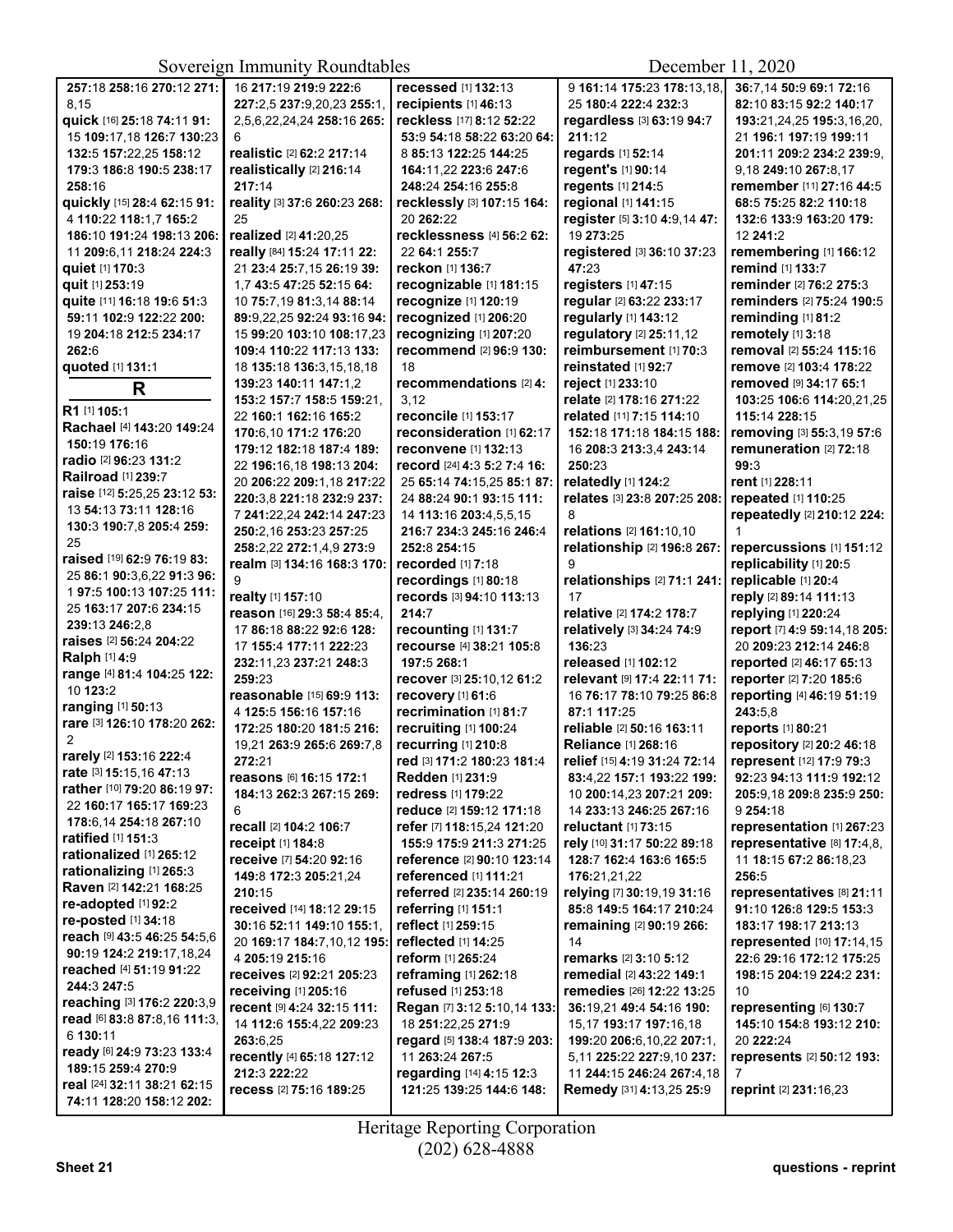| reprinted [1] 40:13                             | 107:20 110:22 111:2 119:        | Revenge [1] 35:13                | 186:19                                         | 21 270:14                          |
|-------------------------------------------------|---------------------------------|----------------------------------|------------------------------------------------|------------------------------------|
| reproduce [1] 47:5                              | 6 129:17 157:25 187:7           | revenue [4] 31:25 67:16,18,      | royalties [1] 26:22                            | says [6] 90:19 150:14 179:         |
| reproduced [3] 40:19 43:                        | 202:19 206:8 209:4 233:6        | 25                               | RUBEL [71] 9:1,1 190:1,2                       | 17 219:2 231:23 245:4              |
|                                                 |                                 |                                  |                                                |                                    |
| 25 46:8                                         | 242:20 245:25 273:17            | review [4] 84:4 148:12 149:      | 191:8, 19, 24 192: 6, 10, 18,                  | scale [3] 47:7 262:23 263:7        |
| reproducing [2] 113:14,15                       | responded [8] 17:9 34:15        | 7 187:14                         | 22 193:3,10 194:20 195:23                      | scan [2] 212:12,13                 |
| reproduction [2] 48:15 53:                      | 67:15,17 85:7 97:14 108:        | rhetorical [1] 183:12            | 197:1,21 199:21 200:16                         | <b>scanty [1] 205:16</b>           |
| 5                                               | 11 155:24                       | rich [1] 135:18                  | 202:18,25 203:17 204:17                        | <b>scary</b> [1] 218:25            |
| reproductions [3] 23:5 46:                      | respondents [13] 13:8,11,       | Rick [5] 223:18 232:14 253:      | 206:4 207:4 209:4,19 210:                      | scenarios [1] 199:16               |
| 11 242:13                                       | 15 15:18 17:4 18:7.7 20:        | 11,12 272:4                      | 11 211:19 212:25 213:22                        | schedule [1] 63:23                 |
| reputation [1] 161:1                            | 14 22:25 67:9,14,20 198:9       | rid [1] 28:3                     | 214:22 217:5 219:10 220:                       | scheduled [4] 6:16,17,25           |
| request [5] 4:8,22 5:1 94:                      | responders [1] 6:5              | ridiculous [1] 258:19            | 10,22 221:19 223:22 224:                       | 252:6                              |
| 10 149:11                                       | responding [2] 126:22           | rights [51] 4:20 12:19 29:2      | 16 225:8 227:6,24 229:11                       | Scholarly [6] 135:13 143:          |
| requesters [1] 175:18                           | 205:11                          | 39:13.14 47:22 52:3 56:5         | 230:21 231:3 232:19 233:                       | 21,23 175:1 192:20 228:17          |
| requesting [1] 30:8                             | response [42] 11:24 12:6        | 63:15 114:16 120:13.16           | 5, 15, 24 234: 8, 17 235: 17                   | scholars [3] 21:12 144:2           |
| requests [2] 176:10 184:                        | 15:15 16:11 34:13,20 39:9,      | 134:19 139:13 141:2 156:         | 237:25 238:2,19,23 239:12,                     | 188:18                             |
| 12                                              | 15 42:18,19 44:24 50:4 52:      | 18,19 159:6,7 164:15 165:        | 21,25 240:11 242:5,19 243:                     | scholarship [4] 21:7 159:          |
|                                                 |                                 |                                  | 11 244:10 245:9,24 247:13                      | 23 161:22 176:12                   |
| require [4] 90:1 96:12 199:                     | 2 53:15 54:3,4 65:19,20         | 5,18 166:2 177:1 181:10          |                                                |                                    |
| 14 268:20                                       | 77:11,14 84:5 85:7 86:10        | 187:15 204:15,15 205:18          | 248:20 251:5,19 252:2                          | school [36] 7:22 11:8 39:          |
| required [7] 36:13 76:24                        | 89:15 96:6 97:2 98:10 100:      | 207:3 209:7 210:20 217:          | rule [3] 38:4,4 137:8                          | 22,22 40:17 41:9 42:9 43:          |
| 79:2 84:25 89:22 118:12                         | 12 101:13 105:6 130:6           | 24 228:4.7 235:12 241:16         | ruled [3] 195:8 201:23 226:                    | 16 44:5 65:21.25 66:8 78:          |
| 220:4                                           | 137:4 142:9 179:21 185:4        | 261:8 262:10,15 263:24           | 10                                             | 5 108:14 109:23 110:11             |
| requirements [1] 96:24                          | 186:19 187:2 189:19 201:        | 265:4,25 266:19,25 267:4,        | rules [8] 123:8 184:5 214:7                    | 111:17,18,19,23 120:25             |
| requires [5] 20:5 96:14                         | 14 202:24 239:24 274:25         | 10,19 268:20 274:1,10            | 215:1 219:20,25 220:5                          | 122:21,22 175:3 222:12,21,         |
| 177:3 201:1 211:23                              | responses [20] 6:6 12:13        | rightsstatements.org [1]         | 239:20                                         | 24 223:2,3 225:25 226:2,6,         |
| requisite [1] 268:19                            | 13:5,5 14:2 16:13,18 20:        | 78:9                             | ruling [1] 255:3                               | 16,25 228:17 260:18                |
| research [28] 19:25 20:1                        | 22 22:5 24:2 29:15 30:20        | <b>Ringer</b> [1] 9:6            | run [2] 139:18 215:3                           | <b>school's [1] 224:7</b>          |
| 29:24 80:21 121:7 135:3,                        | 64:7,17,19 97:25 198:10         | rise [6] 14:9 54:2 58:13 60:     | running [2] 74:10 242:12                       | schools [11] 40:13,16,20           |
| 10 138:25 144:4 146:23                          | 205:5 206:16 207:16             | 18 140:7 189:6                   | Rutgers [2] 259:13,17                          | 41:3 42:14 44:3 66:8 105:          |
| 148:20 149:19 151:15 163:                       | responsibilities [4] 139:       | rises [2] 117:23 118:19          |                                                | 1 108:8,18,21                      |
| 3,9 169:24 191:12 192:14,                       | 14 141:3 176:4 189:12           | rising [1] 107:7                 | S                                              | Science [5] 18:4,4 20:4            |
|                                                 |                                 |                                  | Sacramento [1] 51:13                           |                                    |
| 15 212:9,22 213:10,18 214:                      | responsibility [3] 130:2,4      | risk [9] 94:14 162:8,8 166:      | safe [1] 215:17                                | 162:11 269:22                      |
| 17 222:1 253:3 268:13                           | 216:12                          | 25 171:18 190:23 212:23          | sales [3] 8:15 67:22 100:4                     | SCOPE [9] 20:14 21:14 61:          |
| 274:3                                           | responsible [17] 29:5 37:2      | 215:9 260:4                      | Samberg [25] 143:17,19,20                      | 19 114:10 137:7 165:4              |
| researchers [2] 21:12 144:                      | 49:23 94:11 142:14 148:         | risky [1] 250:1                  | 146:2,25 147:24,25 151:5                       | 175:21 268:24 269:8                |
| 20                                              | 10 149:18 161:7,8,23,24         | road [2] 112:18 252:24           |                                                | <b>scour</b> [1] <b>31</b> :3      |
| resolve [4] 131:12 137:14                       | 163:4 173:15 175:10 177:        | roadmap [2] 8:3 76:13            | 152:13 160:4,24,25 162:23                      | screenshot [1] 159:20              |
| 150:6 258:15                                    | 6 197:10 237:14                 | robust [7] 50:22 87:24 161:      | 163:13 168:24 174:12,13                        | <b>scrutiny</b> [1] 164:5          |
| resolved [6] 51:22,23 154:                      | responsibly [5] 144:3 148:      | 20 174:19 175:15 198:18          | 176:8 181:20,23 182:4                          | search [3] 115:3,8 212:9           |
| 24 178:21 207:8 230:18                          | 10 160:21 216:5,9               | 204:24                           | 183:24,25 188:14,23                            | searching [1] 115:6                |
| resort [3] 153:6 165:24 203:                    | responsive [3] 142:18 204:      | rogue [2] 60:9 62:3              | same [37] 6:19 12:8 30:5,                      | sec [1] 129:22                     |
| 21                                              | 2,8                             | role [13] 30:2,5 120:4 121:6,    | 15 37:8 38:4,6,7,24 73:17                      | second [15] 3:8 24:15 54:4         |
| resource [3] 139:6 140:21                       | restrict [1] 238:7              | 17 134:25 143:6 153:12           | 76:8,12 94:23 116:17 117:                      | 89:6 90:11 91:23 110:10            |
| 264:4                                           | restricted [1] 214:8            | 161:6 162:17 169:7 171:9         | 16 129:15 132:14 147:5                         | 129:4 162:14 181:24 200:           |
| <b>resources</b> [19] <b>13:16 34:</b>          | result [8] 45:19 66:19 71:8     | 203:10                           | 153:8 154:19 156:16 161:                       | 22 247:9,14 250:7 262:1            |
|                                                 | 81:16 114:8 159:25 169:5        | roles [1] 146:21                 | 7 167:7 169:6,8 181:17                         | Secondly [4] 6:16 8:10 76:         |
| 16 95:6 136:1,3 137:7 140:                      |                                 |                                  | 184:17,20 189:2 199:18                         |                                    |
| 10 <b>146:</b> 10,20 <b>153:</b> 25 <b>161:</b> | 249:18                          | room [1] 244:17                  | 241:7 249:16,17 253:11,12                      | 2 203:11                           |
| 21 168:14.15 170:13 174:8                       | resulted [4] 14:11 47:10,       | root [1] 41:2                    | 271:18 273:25                                  | seconds [1] 266:17                 |
| 180:14 196:19 212:19 273:                       | 24 149:5                        | Rosenthal [1] 226:9              | sample [4] 17:4 18:15 86:                      | <b>secretary</b> [1] <b>202:12</b> |
| 20                                              | results [8] 15:7 20:4 25:13     | roughly [1] 76:12                |                                                | Section [13] 19:7,8,8 30:1         |
| respect [25] 29:23 36:18                        | 26:11 67:8 199:7 212:21         | round [2] 142:12 254:23          | 18,23                                          | 49:5 61:11 141:11 234:3            |
| 89:7 96:10 111:7,10 113:                        | 274:9                           | <b>roundtable</b> [8] 3:14 5:20  | sanctions [1] 116:19                           | 252:2 268:15 269:14,19,25          |
| 24 129:10,15 130:8 138:15                       | retain [1] 267:25               | 39:10 78:21 133:5 144:10         | Sapiandante [6] 10:17,19,                      | sector [2] 251:10,11               |
| 149:2 152:21 161:2 169:2                        | reticent [1] 208:2              | 146:4 259:20                     | 19 32:19,22 33:10                              | secure [7] 51:16 102:7,25          |
| 173:2 196:1 221:24 223:                         | <b>Retirement [2] 44:20 45:</b> | <b>roundtables</b> [8] 3:4,17 5: | Sara [1] 9:19                                  | 103:2 105:25 106:2 267:            |
| 23 229:24 231:22 266:19,                        | 24                              | 13 7:11,23 74:24 132:12          | satisfied [1] 48:3                             | 23                                 |
| 25 268:14 274:9                                 | retrospectively [1] 221:5       | 165:3                            | <b>satisfy</b> [1] 76:24                       | <b>securing [1] 269:22</b>         |
| respective [2] 155:11 269:                      | return [2] 57:20 66:4           | route [3] 125:1 183:23 201:      | save [1] 127:18                                | security [1] 60:5                  |
| 24                                              | retype [2] 41:1 202:12          | 9                                | <b>saw</b> [9] <b>40:</b> 6 <b>58:12 89:15</b> | Sedlik [18] 10:23,24,24 24:        |
| respects [1] 265:22                             | retyped [6] 40:8,10 41:2 42:    | routed [3] 150:4 183:19,22       | 131:2 147:15 169:6,7 181:                      | 9 29:14,18 32:18 37:8 62:          |
|                                                 |                                 |                                  | 20 230:21                                      |                                    |
| respond [26] 5:23 21:18,25                      | 144:9,13                        | routine [1] 234:16               | <b>saying</b> [14] <b>19:11 30:17 55:</b>      | 20,21 72:7,9 73:5 252:13           |
| 32:20 54:16 55:23 62:14                         | <b>reuse</b> [1] 263:23         | routinely [2] 47:14 218:3        | 11 73:2 110:12 166:7,8,19                      | 266:12,16,17 270:8                 |
| 68:3,21 71:13,14 91:14                          | revamp [1] 247:11               | routing [3] 184:19 185:22        | 185:2,2 186:6 221:3 231:                       | see [67] 7:9 8:21 16:23 18:        |
|                                                 |                                 |                                  |                                                |                                    |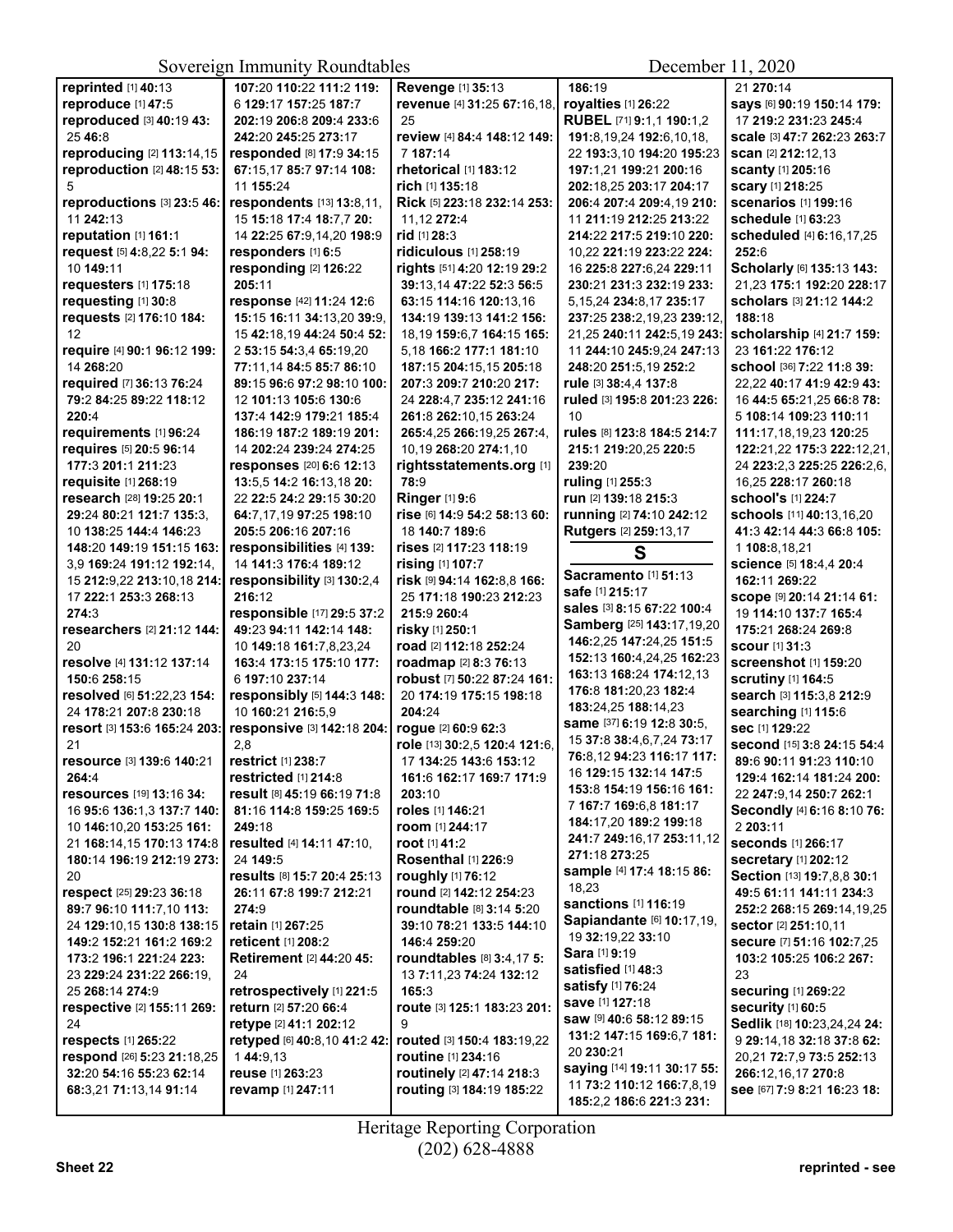| 18 19:24 20:3,3 22:4,17    | 152:7 161:12 180:12,18           | shielded [1] 265:16                       | sir [4] 125:4 138:19 191:24     | software [13] 80:20 122:13     |
|----------------------------|----------------------------------|-------------------------------------------|---------------------------------|--------------------------------|
| 30:17 32:19 36:21 40:1,7   | 242:14 260:4 264:18              | shipwreck [3] 35:13,14,16                 | 225:16                          | 135:6 136:14,19,23 137:1       |
| 43:25 45:12 54:23 55:7.23  | serve [3] 214:11 266:3,5         | Shira [4] 3:11,11 5:11,14                 | sister [1] 225:3                | 178:13.17 179:2 218:17         |
| 57:1 59:11 60:10 62:18 68: | served [1] 239:1                 | Shontz [17] 53:25 145:4,6,                | sit [3] 232:15 252:22 253:      | 224:7 234:6                    |
| 16 77:12 81:20 89:24 90:3  | server [4] 212:7,14 243:21,      | 8 153:19 156:9 169:14,19                  | 18                              | sold [1] 26:21                 |
| 91:3 93:18 97:21 123:9     | 23                               | 180:7 181:19,20,25 182:23                 | site [3] 102:25 103:4 173:      | solely [1] 259:14              |
| 127:21 128:4,17 132:4      | <b>servers</b> [1] 63:8          | 185:20 188:5,11,25                        | 17                              | <b>solicit [1] 12:12</b>       |
| 144:24 153:12,22 161:13    | serves [2] 75:7 268:23           | short [6] 6:18 12:2 67:25                 | situation [17] 44:21 50:3       | solicited [1] 12:9             |
| 173:13.17 174:22 178:9     | service [2] 70:23 155:23         | 75:16 100:3 190:10                        | 57:7 69:6 109:7 114:19          | solid [1] 171:24               |
| 181:18 183:5,6 185:5 193:  | <b>services</b> [4] 48:2 143:24  | <b>shortly</b> [1] 76:6                   | 116:15 120:23 121:25 197:       | solution [3] 202:21 246:13     |
| 11 196:10 202:22 216:3,14, | 180:15 265:15                    | shot [2] 141:15 247:9                     | 9.10 201:15 243:18 245:4        | 253:20                         |
| 18 225:16 238:23 245:16    | serving [2] 214:20 245:23        | shouldn't [9] 150:3 159:8                 | 254:21 258:20 271:20            | Solutions [3] 131:18 246:7     |
| 248:24 249:3 257:15 259:   | session [27] 6:25 7:1,2 8:1      | 169:10 195:5 198:24 239:                  | situations [11] 13:23 64:21     | 249:24                         |
| 4 260:8 262:5,8 271:3,7    | 75:21 76:4,13 112:22 132:        | 5 244:22 245:1 258:11                     | 68:25 95:14 97:13 105:3         | solve [2] 32:7 249:21          |
| 272:2                      | 1,3 133:4,5,12,15,22 189:        | <b>show</b> [5] <b>18:20 60:15 159:</b> 8 | 122:6 195:17,19,21 209:12       | somebody [10] 56:12 150:       |
| seeing [4] 7:10 20:24 141: | 21,24 190:5,14,17 193:15         | 165:4 201:3                               | Six [9] 41:6 54:2,19 55:2       | 13 206:8 208:16 222:19         |
| 22 202:25                  | 211:6 234:23 242:17 245:         | showed [1] 64:19                          | 102:12 161:4 191:12 257:        | 231:20,23 233:19 255:23        |
| Seek [6] 103:9 124:20,24   | 18 267:16 275:2                  | showing [5] 12:22 22:15                   | 2 274:18                        | 258:12                         |
| 183:7 194:15 201:9         | Sessions [3] 5:20 6:16 268:      | 113:24 118:12 176:2                       | <b>size</b> [1] <b>242:13</b>   | somebody's [2] 26:18 56:       |
| seeking [1] 117:8          | 21                               | <b>shown</b> [1] 64:18                    | <b>sky</b> [1] 92:6             | 5                              |
| seem [3] 84:12 200:18 259: | set [15] 17:1 63:14 102:25       | shows [3] 15:8 204:7 262:                 | slanted [1] 124:1               | Somehow [3] 179:23 181:        |
| 23                         | 147:16 148:2,8,19 150:4          | 23                                        | slight [1] 60:25                | 2 2 64:11                      |
| seems [12] 14:24 57:7 82:  | 152:17,18,20 168:21 207:6        | shrinkwrap [1] 229:24                     | slightly [3] 54:15,16 161:6     | someone [18] 7:8 18:24 57:     |
| 23 91:9 157:5 158:9 159:   | 238:8 254:9                      | shut [2] 43:1 212:1                       | slow [2] 187:6 203:24           | 9 61:22 87:21 113:12 127:      |
| 12 160:10 171:2 172:25     | Sets [1] 144:5                   | shy [3] 20:23 123:3,4                     | slowed [1] 41:24                | 12 130:19 148:22 159:19        |
| 182:10 185:12              | setting [2] 84:20 117:12         | side [14] 104:3 116:7 166:3               | small [21] 17:10 18:6,10 20:    | 171:7 181:13 182:1 185:9       |
| seen [28] 19:24 49:8 58:11 | settle [1] 96:10                 | 176:19 177:25 202:18 203:                 | 10 31:1 34:24 50:14 68:14       | 196:2 241:20 243:23 264:       |
| 62:8 84:18 95:21 114:5.8.  | settled [8] 13:22 81:19 93:      | 23,23 204:21 205:1 207:9                  | 102:1 104:4 106:9 112:10        | 3                              |
| 14 142:4 154:10 164:7      | 13 94:17 96:19 127:11            | 233:6 235:14 274:23                       | 114:4,13 124:22 236:21,22       | someone's [6] 27:1 73:24       |
| 165:3 170:11,12 172:20     | 157:16 158:4                     | <b>sides</b> [4] <b>193:23 200:1</b> 8    | 249:22.25 262:3 274:5           | 113:15 114:1 243:21 250:       |
| 184:18,23 214:10 222:4,12  | settlement [15] 46:25 47:2,      | 217:13.23                                 | smaller [1] 263:6               | 13                             |
| 233:15 246:22,22 256:19    | 25,25 48:4 54:7 94:2 112:        | sign [4] 7:6 132:6,10 133:                | <b>smart</b> [1] <b>163:25</b>  | somersaults [1] 244:23         |
| 261:2 271:21,23            | 12,13 116:22 128:5,6 195:        | 13                                        | <b>smile</b> [1] 134:22         | sometimes [21] 18:23 19:       |
| segment [1] 252:12         | 12 226:4 236:14                  | signal [1] 6:1                            | SMITH [105] 3:3 5:11,14 9:      | 10 30:10 96:20,20 103:14,      |
| segue [2] 66:23 227:6      | settlements [7] 51:20 93:        | signaled [2] 20:9 34:4                    | 7,17,22 10:1,8,13,16,22 11:     | 15 109:25 110:2 165:25         |
| self [1] 189:2             | 21 119:24 170:4 180:19           | signatories [1] 261:4                     | 2, 3, 4, 5, 9, 18 14: 16 15: 13 | 170:17 172:3 173:13,16         |
| self-imposed [1] 131:10    | 195:22 226:3                     | signed [6] 7:13 37:3,5 236:               | 16:7,21 17:17 20:7 21:17,       | 196:6 206:17 241:4 242:4       |
| self-insurance [1] 189:3   | settling [1] 221:10              | 10 252:11 259:3                           | 19 23:20,25 24:7 27:5 28:       | 262:19.24 273:24               |
| sell [1] 125:8             | seven [5] 41:22 42:11 93:        | significant [6] 18:16 47:25               | 7,7,8,9,10,10,11 29:10 32:      | somewhat [2] 105:25 234:       |
| selling [1] 231:17         | 10,12 224:24                     | 78:22 82:24 89:8 217:22                   | 18 33:8 34:1 52:18,19 53:       | 15                             |
| <b>Senators</b> [1] 4:23   | several [14] 13:13 35:1 36:      | signing [1] 76:4                          | 16 54:9,14 55:22 56:25 57:      | somewhere [1] 234:18           |
| send [6] 51:8 65:17 125:15 | 7 40:16 65:23 114:23 122:        | similar [16] 137:12 149:25                | 1,18 58:18 59:3,10,25 60:       | soon [2] 132:10 155:9          |
| 209:9.15.16                | 17 147:10 206:17 221:7           | 150:23 151:11 160:10,23                   | 24 62:7,20 63:21 65:10 66:      | Sorry [23] 24:15 43:8,13 49:   |
| Sending [3] 19:17 100:19   | 226:1 228:16 252:22 271:         | 180:8 185:20 188:3 206:7                  | 22 72:7 73:1.6 74:6 75:9        | 2 105:14 109:18 129:21         |
| 125:12                     | 24                               | 210:3 227:21 238:6 256:8                  | 121:21 133:18 162:14 163:       | 138:22 153:20 156:8 163:       |
| senior [1] 77:18           | severe [1] 50:25                 | 259:21 261:17                             | 10 165:23 167:10 168:17         | 13 168:4 181:20,22,24 186:     |
| Sense [8] 20:11 27:8 55:24 | severely [2] 47:2 267:19         | Similarly [5] 26:18 48:14                 | 169:15 171:4 176:5 184:         | 13 188:5 190:22 219:18         |
| 122:24 151:25 175:21 221:  | shadow [1] 267:22                | 136:15 150:7 244:1                        | 25 <b>185:5 216:1 251:</b> 23   | 233:23 238:19 251:25 253:      |
| 16 256:4                   | <b>shadows</b> [1] <b>170:18</b> | simple [1] 258:15                         | 252:1,17 254:5,7,13 255:5,      | 11                             |
| Sent [8] 24:5 34:19,20,25  | <b>shake</b> [1] 159:9           | Simply [9] 29:7 58:12 85:6                | 11 256:3,19,23 257:4,17,        | sort [72] 8:8 9:9 12:12 13:    |
| 46:13 65:13 201:18 215:    | <b>shapes</b> [1] <b>159:22</b>  | 103:21,22 104:23 124:21                   | 21 258:24 259:1,8,10 266:       | 24 14:9,12 15:8 19:14 23:      |
| 11                         | share [15] 11:19 16:8,19 17:     | 204:5 262:11                              | 9,18 270:7 271:10 272:12        | 18 26:3 29:12 43:16,25 57:     |
| <b>sentences</b> [1] 90:18 | 19 20:10 23:23 73:8 116:8        | Sims [1] 155:4                            | 273:6,9,13 274:19 275:1         | 15 62:11 70:3,12 71:24 75:     |
| separate [14] 46:9 47:20   | 132:8 172:1 199:13 234:2         | since [17] 41:6,9 60:25 91:               | Smithsonian [1] 122:5           | 5 79:23 80:8,23 86:2,17        |
| 53:8 96:8 98:21 121:15     | 252:7 258:21 266:16              | 8 93:5 102:3 119:18 170:2                 | <b>smoking</b> [1] 87:4         | 91:11,12 96:5 97:12 98:15      |
| 176:12 184:4 189:7 194:    | shared [1] 18:1                  | 173:18 176:1 184:17 252:                  | <b>smooth</b> [1] <b>3</b> :21  | 100:7 104:16 112:18,21,23      |
| 25 195:1 212:11 243:10     | sharing [3] 44:15 50:1 74:       | 5 254:11 255:3 257:5,7                    | snap [1] 271:5                  | 115:24 116:22 129:14 134:      |
| 268:10                     | $\overline{7}$                   | 260:10                                    | social [7] 18:4 24:5 125:6,     | 1,17,20 136:7,8 137:8 141:     |
| separately [2] 15:2 49:14  | sharpen [1] 255:15               | single [11] 47:5,8 52:6 114:              | 15, 17, 23 267: 12              | 4 142:13 147:23 151:2,3,4      |
| series [4] 135:18,18,21,25 | she's [1] 251:23                 | 12 144:1 161:19 162:8                     | society [7] 30:4 100:7 101:     | 153:6, 12, 22 156: 14 165: 8   |
| serious [2] 152:6 258:2    | sheriff's [1] 174:4              | 180:11 182:16 189:5 197:                  | 18,24 230:8 260:17 269:18       | 169:24 171:5 176:15 179:       |
| Seriously [9] 70:20 147:6  | shield [2] 49:14 263:13          | 11                                        | Society's [1] 79:10             | 5 <b>185:25 188:2,3 201:13</b> |
|                            |                                  |                                           |                                 |                                |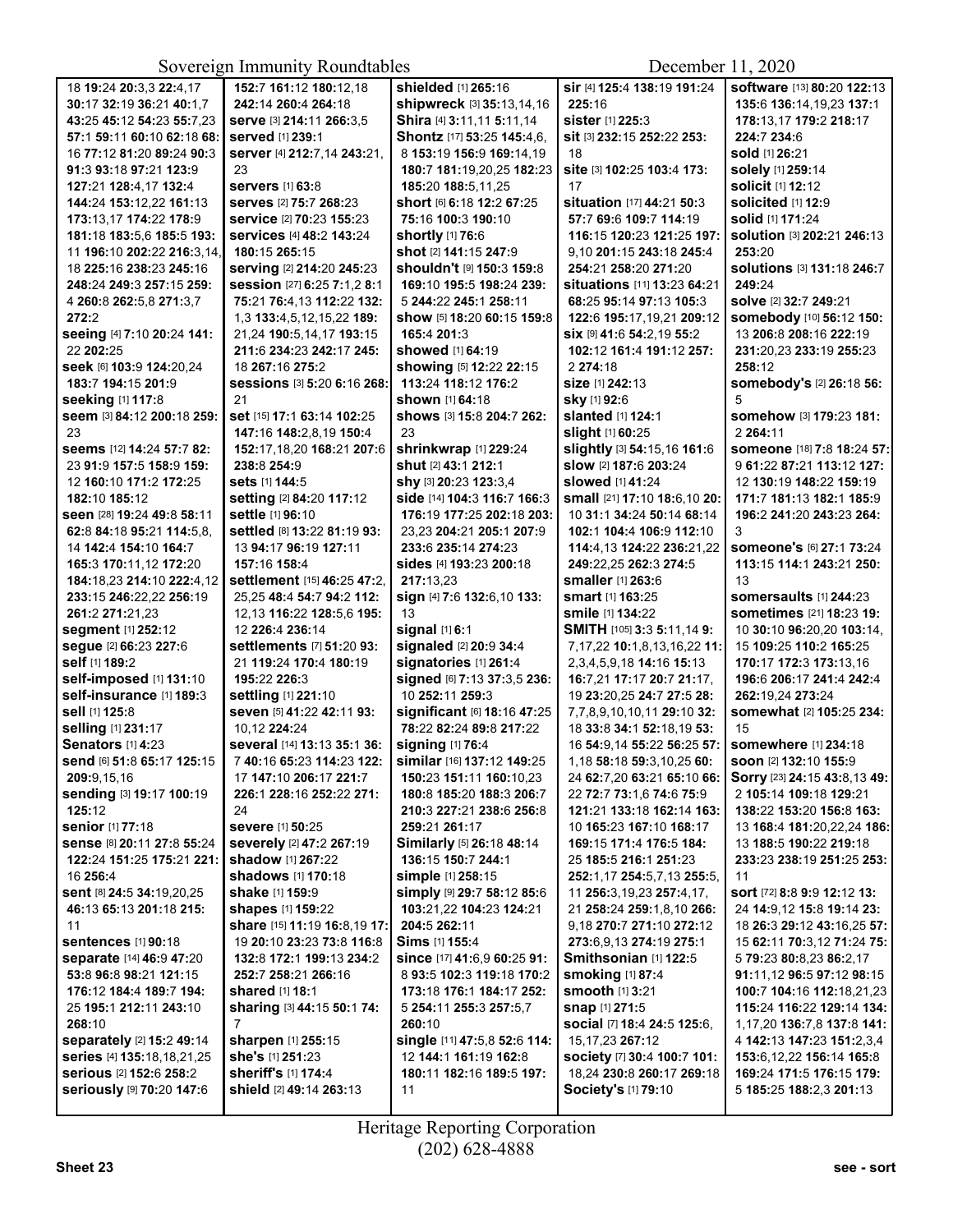| 211:21 217:7 240:19 241:      | speaks [1] 80:21                          | stakes [2] 159:2 250:3                    | 17 153:3,24 154:3,4,5,7,20,       | <b>station</b> [2] 96:23 131:2   |
|-------------------------------|-------------------------------------------|-------------------------------------------|-----------------------------------|----------------------------------|
| 10 245:14,16 256:23 263:      | special [2] 38:3 148:6                    | stand [6] 149:6 172:16 222:               | 24 156:6 159:11 160:6             | statistic [1] 176:8              |
| 11 274:7,8                    | specialist [3] 138:3 192:24               | 14 223:20 255:16 257:16                   | 161:21 167:23,25 168:4,11,        | statistically [1] 18:16          |
|                               |                                           |                                           |                                   |                                  |
| sorted [2] 107:3 237:24       | 259:13                                    | standard [18] 56:1 57:4,15                | 16 171:8,11 173:3,4,7,17          | status [1] 150:10                |
| sorts [10] 26:5 79:24 88:17.  | specific [42] 6:13 34:15 39:              | 58:7.10 59:1 69:16 76:22.                 | 174:2,18,22 175:17 177:4,         | <b>statute [2] 36:13 246:4</b>   |
| 18 101:20 104:18 147:22       | 20 59:12 64:17 76:18 84:5                 | 25 85:13 117:20 156:15                    | 17,25 179:4,9,14,16,17,19,        | <b>statutes</b> [1] <b>33:22</b> |
|                               |                                           |                                           |                                   |                                  |
| 160:7 188:10.10               | 96:6 97:5 112:19 123:25                   | 198:25 201:1 247:5.8 254:                 | 22,24 180:24,25 182:9,11          | statutory [30] 32:25 33:9        |
| sought [5] 4:15 83:9,10       | 124:11,17 133:20,23 134:1                 | 8 255:7                                   | 186:17 188:1,6 189:9,12           | 47:12,13 157:8 158:8,24          |
| 140:2 193:22                  | 135:23 151:17,21 152:25                   | standard-setting [1] 71:                  | 190:16,19,21,24 192:21            | 169:13 183:6 197:19 199:         |
| sound [4] 75:12 169:15        | 162:20 169:17 171:25,25                   | 25                                        | 193:12,19,21 194:17 195:2         | 3,25 200:17 216:25 217:10,       |
|                               |                                           |                                           |                                   |                                  |
| 199:1 246:19                  | 185:3 208:1,10,15,23,24,                  | standardized [3] 43:18 80:                | 196:6 197:17 199:18 200:          | 11,22 218:2,8,11,19 219:         |
| Sounds [5] 18:8 104:7 151:    | 24,25 210:4 213:13,18 214:                | 19 102:4                                  | 3 203:9 204:1,7,21,23 205:        | 12,15 220:17,19 221:21           |
| 2 172:9 206:12                | 6 229:12 239:16 240:22                    | standards [1] 150:21                      | 1,9,12,12,13 207:5,12,13,         | 223:24 232:24,25 233:3           |
|                               |                                           |                                           |                                   |                                  |
| SOUICE [3] 109:10.15.22       | 271:11,19,24                              | standpoint [1] 88:9                       | 15 208:13,24 211:10,16,17         | stay [4] 5:19 68:8 105:24        |
| <b>sources</b> [1] 267:11     | specifically [14] 13:3 90:9,              | Stanford [4] 161:5 163:1,                 | 213:1,5,8,10,12 214:2,4,9,        | 224:12                           |
| Southeast [1] 135:10          | 13 99:16 111:24 124:12                    | 11 169:3                                  | 20 216:4,8,11,13 218:9            | steady [2] 14:8 15:9             |
| Southeastern [1] 135:3        | 136:19 138:8 145:17 148:                  | staple [1] 44:7                           | 219:18 222:19 223:8,11,13         | stealing [3] 74:2 100:6 201:     |
|                               |                                           |                                           |                                   |                                  |
| Southern [2] 111:22 225:      | 3 153:25 183:19 200:17                    | start [35] 3:4,9 5:15 7:25 9:             | 225:21,21,22,25 227:7,11,         | 18                               |
| 17                            | 207:14                                    | 12 11:21 15:11 34:7 63:24                 | 13, 16, 22 228: 19, 22, 24, 24    | step [3] 42:7 157:18 254:1       |
| sovereign [148] 3:15 4:6 5:   | specificity [1] 83:7                      | 66:19 75:14,21 77:6 79:23                 | 229:9.19.20 230:18 232:6.         | steps [1] 45:20                  |
|                               |                                           |                                           |                                   |                                  |
| 3 12:19 18:18 22:13,21 23:    | specifics [1] 69:3                        | 80:1 97:8 120:2,7 123:23                  | 15 234:21,25 235:7,12 236:        | steward [3] 128:15 162:2         |
| 8,9,16 24:24 27:23 28:3,23    | specifying [1] 270:2                      | 124:6 133:4,15 134:9 147:                 | 13,23 238:4,4,8,8,10,13,15,       | 203:10                           |
| 29:8 33:5,24 34:12 39:15      | <b>specious</b> [1] 56:22                 | 11 156:10 191:4 193:16                    | 15,21,25 239:18,21,23 240:        | stewards [4] 127:22 128:9.       |
| 42:18 43:10.13 44:24 46:      | speech [11] 208:1,3,5,7,8,9               | 194:1 218:6,24 219:3,7                    | 7,23 243:17 244:1,6,7 245:        | 9 180:13                         |
|                               |                                           |                                           |                                   |                                  |
| 20 48:10,17 49:13 52:2 54:    | 250:14,18 251:3 272:7,11                  | 227:18 252:4 260:10                       | 22 246:4 247:25 248:6,18,         | stick [3] 181:21 221:12 264:     |
| 8,24 58:5,24 61:23 67:6       | spend [7] 70:15 122:23                    | <b>started</b> [7] <b>11:20 39:17 76:</b> | 25 249:2,3,7,17 250:12,18         | 10                               |
| 71:8 74:14 75:6 77:1 82:      | 133:22 145:23 146:9 196:                  | 10 133:16 235:20 253:17                   | 251:16 257:10 259:24 260:         | still [13] 36:14 117:16 129:     |
|                               |                                           |                                           |                                   |                                  |
| 22 83:18 84:14,21 85:3,9,     | 22 206:15                                 | 258:6                                     | 25 261:10,15,16,18 262:14,        | 25 146:9 172:16 200:4,12         |
| 18 88:13,22 89:19 90:4,13,    | spending [4] 70:19 247:20,                | starting [5] 8:23 14:5 15:                | 23 263:3,12,14 264:21 265:        | 203:24 225:6 241:11 251:         |
| 24 92:2 94:3 96:8 97:23,      | 21 257:14                                 | 10 40:4 248:18                            | 16,23 267:5,10,10 268:2,          | 25 257:13 264:12                 |
| 25 98:10 100:12,17 101:1      | <b>spends</b> [1] 69:4                    | starts [2] 63:24 253:6                    | 14, 17, 24, 25 269: 2, 3, 5, 9    | <b>stink</b> [1] 226:15          |
|                               |                                           |                                           |                                   |                                  |
| 103:17 105:8 108:9,11,16      | spent [10] 28:13 67:25 87:                | state [376] 4:6 5:3 8:2,14                | 272:6 273:18,23 274:13            | stole [2] 194:10,12              |
| 111:20 120:5 121:5,16,23      | 22 104:3 122:10 200:11                    | 10:21 12:10,17,19,24 13:6,                | state's [5] 22:14 25:13 37:       | stop [27] 6:17 20:5 48:22        |
| 122:7 123:10,16 126:11,15,    | 221:25 224:5 249:5 258:7                  | 18 15:23 22:13 23:9,12 25:                | 1 93:23 203:10                    | 63:23 68:1 70:11 71:9,16         |
|                               |                                           |                                           |                                   |                                  |
| 19 128:7, 10, 22 129:3, 19,   | spheres [1] 27:25                         | 9,10,11,24 27:7,23 28:1,2                 | state-funded [1] 123:20           | 72:1 100:5,8,20,21 103:23        |
| 23,24 130:13 134:22 139:      | spider [3] 212:3,4,14                     | 30:11 31:9 32:24 33:2,6,                  | state-run [5] 259:20 260:2        | 130:21 172:5 199:16 204:         |
| 22 140:7 149:5 153:4,10,      | <b>spirit [1] 270:2</b>                   | 12,23 35:11,17,19,23 36:                  | 261:5 262:21 266:4                | 9 208:22 210:4 220:1 226:        |
| 12 154:16 159:11,24 162:      | split [2] 48:2 142:22                     | 15, 19, 24 37: 2, 24 38: 9, 12,           | state-sponsored [1] 80:           | 5 236:12 242:17 245:13           |
|                               |                                           |                                           |                                   |                                  |
| 12,17 163:6 164:6,8,13,24     | SPN [1] 136:13                            | 17,25 39:20 45:24 48:4,14,                | 25                                | 254:1 255:6                      |
| 167:13 171:10 172:19 177:     | spoke [3] 14:24 119:7 177:                | 19,23,25 49:2,5,12,21 52:1                | stated [2] 29:3 39:9              | stopped [4] 13:12 15:12          |
| 4 179:14,19 185:18 194:18     | 22                                        | 54:16 57:12 58:1,2,24 59:                 | statement [3] 111:5 134:4         | 100:2 212:22                     |
|                               |                                           | 6.15 60:8.23 61:3.4.16.17                 |                                   | store [1] 194:6                  |
| 202:21 203:8 205:6 211:       | spoken [2] 53:20 204:25                   |                                           | 138:14                            |                                  |
| 10,16 213:19 215:19 216:      | sponsored [1] 264:1                       | 62:18,25 64:13 67:4,9,12,                 | statements [3] 9:10 112:          | stored [2] 63:6,16               |
| 23 219:14 221:12 222:25       | <b>sport</b> [1] 99:9                     | 16 68:16,21 69:17 71:15,                  | 12 123:14                         | stories [4] 34:3 99:8 159:       |
| 223:5 225:19 226:7,11,24      | Sports [3] 98:19 99:6 100:                | 19,21 72:1,5,6,20 73:3,4                  | states [67] 4:17 12:4 13:25       | 15 223:7                         |
|                               |                                           |                                           |                                   |                                  |
| 228:22 229:8 232:3 234:4      | 24                                        | 74:14 75:2,22 77:20,22,24                 | 14:12 32:13,15,24 33:3,3          | story [4] 202:15 227:3,5         |
| 239:1,3,5 245:22 246:5        | spot [1] 234:9                            | 79:3 80:15 81:3,24 83:4                   | 36:20 38:10 39:3 49:9 50:         | 247:23                           |
| 248:22 249:21 250:22 258:     | spreading [1] 50:21                       | 84:21 85:6,20,22,25 87:5,6                | 13 60:20 61:10 68:7 72:11         | strategic [2] 121:24 122:7       |
| 19 259:24 263:12 265:17,      | spreadsheet [1] 224:21                    | <b>88:25 89:12,16,16 90:24</b>            | 76:20 77:3 80:4,6,9 82:23         | strategies [1] 83:20             |
|                               |                                           |                                           |                                   |                                  |
| 23 267:6,22 268:9,16 273:     | spring [1] 215:5                          | 91:10,24 92:1,6,9,15,23 93:               | 83:3 88:7 91:5,8 94:5 97:7,       | Street [4] 10:5 45:4 46:4        |
| 18 274:13                     | <b>spun</b> [1] 232:10                    | 1,5,8,9 <b>94:</b> 6,18,25 <b>95:</b> 15, | 14 98:16 100:13 101:20            | 47:16                            |
| <b>sovereignty [1] 142:10</b> | <b>square [1] 41:2</b>                    | 15, 16 97: 11 100: 6, 23 103:             | 105:4,11,19 107:7 112:25          | strength [1] 4:3                 |
| space [2] 173:10 207:24       | staff [19] 3:19 7:12 63:8,12              | 8, 14, 14, 15, 22 105: 4, 10              | 124:5 126:9,11,14,19,22           | stressed [1] 5:1                 |
|                               |                                           |                                           |                                   |                                  |
| span [1] 84:7                 | 116:20 128:2 138:16 139:                  | 107:20,20 108:15,16 109:                  | 127:18 138:8 156:20 158:          | stretching [1] 263:2             |
| speaker [2] 272:11 274:22     | 3,13 <b>141:2 143:</b> 12 <b>146:</b> 18, | 23 <b>110:</b> 12,17 <b>113:</b> 1,10,24  | 7 170:8 171:23 173:13,23          | strictly [1] 186:22              |
| speakers [2] 114:19 266:      | 23 164:18 170:13 185:9                    | 114:11 115:5,15,21 116:18                 | 179:18 200:2,15 205:14            | strikes [1] 49:16                |
|                               |                                           |                                           |                                   |                                  |
| 14                            | 186:2 260:6 262:21                        | 120:12,14,18,24 122:3,19,                 | 233:16 235:3 237:22 238:          | striking [1] 4:24                |
| speaking [15] 6:2 75:25 79:   | stage [2] 85:3 91:18                      | 20 123:6, 15, 17 127:3 129:               | 6 244:1 245:13 246:21             | stripped [1] 201:23              |
| 19 104:8 132:10 133:10        | stake [2] 161:1 177:12                    | 5,8,11 130:8,9,14 133:5,20                | 249:20 267:20 270:3               | strong [8] 96:9 98:5 136:3       |
| 145:13,14 190:6 191:16        | stakeholder [1] 152:2                     | 134:5 140:13,14,16,19,20                  | <b>states'</b> [1] <b>162:</b> 17 | 138:6 147:16 195:21 210:         |
|                               |                                           |                                           |                                   |                                  |
| 207:15 220:14 225:11 259:     | stakeholders [2] 23:18                    | 141:7,24 142:1,3,5,10,11,                 | statewide [1] 43:17               | 24 260:10                        |
| 14 272:2                      | 193:15                                    | 15 144:19,21 147:17 149:                  | stating [1] 166:4                 | strongly [2] 81:13 165:9         |
|                               |                                           |                                           |                                   |                                  |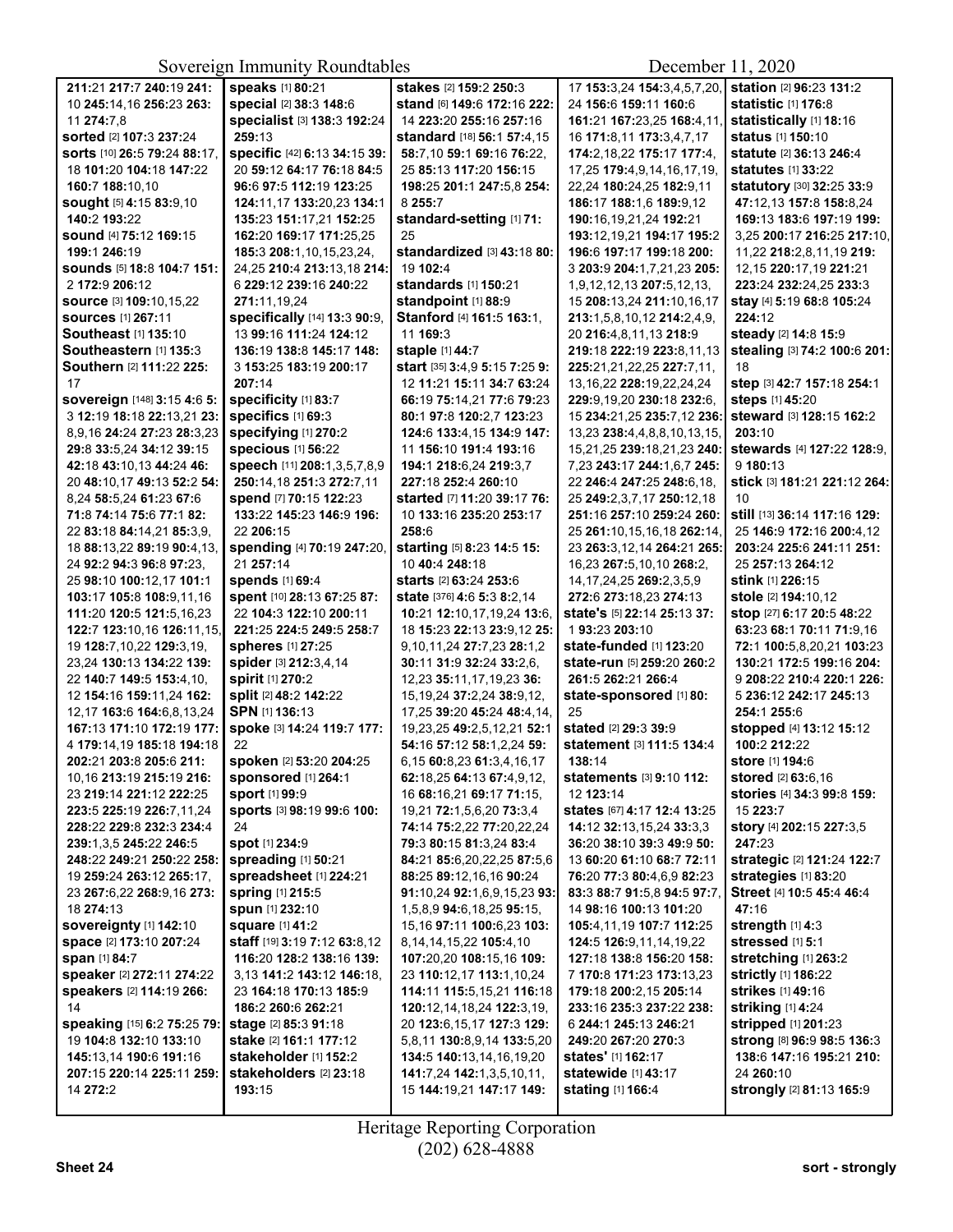| <b>structure [1] 151:7</b>        | 14, 15 74: 15 193: 24, 25 201:             | suspended [2] 155:13 228:       | 142:25                      | 273:24                       |  |
|-----------------------------------|--------------------------------------------|---------------------------------|-----------------------------|------------------------------|--|
| struggling [3] 32:4 50:20         | 11 207:11 246:3 263:24                     | 11                              | tech [1] 266:2              | theoretically [1] 61:13      |  |
| 162:15                            | 267:7                                      | sustain [2] 31:21 106:9         | technical [4] 101:23 212:   | theories [3] 243:15,17 244:  |  |
| student [16] 39:21 40:2 41:       | sufficiently [1] 163:11<br>swath [1] 80:22 |                                 | 20 252:5 257:24             | 23                           |  |
| 15 44:2,9 139:2 155:1,3,15,       | Suggest [3] 17:21 75:5                     | Sweep [3] 23:15 33:5,24         | technicality [1] 94:21      | theory [1] 230:20            |  |
| 17 178:7,17 179:2 212:8,          | 173:5                                      | swiftly [2] 131:13 211:24       | Technology [4] 155:10       | there's [83] 16:18 19:16 20: |  |
| 19 215:11                         | suggested [4] 120:25 172:                  | switch [1] 138:23               | 218:4 260:17 263:21         | 10,18 43:11 48:22 53:1 55:   |  |
| students [32] 39:18 41:7,         | 2 268:21 269:11                            | <b>sword</b> [1] <b>49:15</b>   | tells [1] 43:21             | 14 63:11,12 68:25 69:21      |  |
| 12,17 43:17 60:6 63:8,12          | suggesting [1] 172:24                      | sympathetic [1] 242:12          | tend [3] 127:8 165:13 216:  | 74:12,14,17 81:17 85:4 86:   |  |
| 101:8 103:2 123:4 134:18          | suggestion [3] 87:17 182:                  | system [34] 13:1 37:22 43:      | 19                          | 24 91:12 94:5 104:1 119:     |  |
| 138:16 141:2 143:12 144:          | 6,8                                        | 9 44:20 49:15 58:6,17 75:       | <b>Tennessee [1] 173:13</b> | 13,23 122:23,24 127:10       |  |
| 2,20 146:7,16,18,21 155:5,        | <b>suggests</b> [1] 91:19                  | 4,8 78:18 137:5 139:1 147:      | tens [1] 121:12             | 130:2 135:13 137:8 142:      |  |
| 12 164:14 178:14 212:21           | suing [5] 13:25 130:19 159:                | 21 151:9 165:25 173:21,22       | tenure [2] 215:22,24        | 10 147:16 148:14 150:3       |  |
| 214:12 215:5,6 235:9 236:         | 13 201:10 236:7                            | 191:11,12 194:24 195:1,2        | term [5] 16:12 212:9 228:1  | 153:8 154:12 162:15 165:     |  |
| 2,4                               | suit [10] 27:23 28:4 61:3,22               | 202:12 203:24 210:1,7           | 240:21,22                   | 8,9,12,14 166:2 173:5,16,    |  |
| <b>studied</b> [1] 208:12         | 90:16 95:8,9 197:24 217:1,                 | 214:11 245:23 247:12.16.        | terminated [1] 155:15       | 20 175:2 177:13 183:4,20     |  |
| studies [3] 4:2 15:3 207:18       | 2                                          | 22 250:5,5 263:11               | terminology [1] 260:20      | 187:14 193:18 194:25 197:    |  |
| studio [1] 242:10                 | suits [13] 4:7 48:25 49:10                 | <b>systematic [4] 45:22 49:</b> | terms [42] 18:3 26:6 40:22  | 17 204:13,16 207:17 211:     |  |
| study [17] 3:15 4:22 7:15         | 80:3 94:25 100:11 130:13,                  | 17,22 50:5                      | 54:19 56:1 61:17 67:3.11    | 22,24 212:18 214:2 220:25    |  |
| 11:24 24:17 26:4 44:6,9           | 14, 16 160: 12 195: 14 217: 3              | systematically [1] 163:15       | 70:23 72:10.12 76:19.22     | 228:20 229:22 233:12 236:    |  |
| 50:23 87:9 102:20 107:18          | 228:23                                     | systems [4] 63:14,17 102:       | 80:7,8 81:3 83:7 89:6 105:  | 20 238:18,25 239:6 243:4,    |  |
| 111:11 169:24 170:2 265:          | <b>sum</b> [1] 82:14                       | 21,23                           | 25 106:4 113:18 124:5.5     | 6 244:6,17 245:19 246:3,6    |  |
| 19 275:8                          | summarized [1] 240:3                       | systemwide [4] 121:7 151:       | 126:20 131:1 145:13 146:    | 247:4.7 248:2 250:4 256:6    |  |
| Study's [1] 275:4                 | summarizing [1] 4:10                       | 8,9,19                          | 6 152:11 153:13 160:23      | 258:5 260:24 261:15 265:     |  |
| Stuff [9] 150:23 219:7 237:       | summary [4] 12:2 90:20                     |                                 | 166:14 167:18 168:3.13      | 6                            |  |
| 4, 4, 7, 21, 23 253: 7, 17        | 128:14 141:4                               | T                               | 169:16 171:9 178:6 209:3    | therefore [3] 5:4 23:6 124:  |  |
| stupid [3] 237:23 253:6,17        | sums [2] 121:10 131:20                     | tab [3] 62:1 212:11,12          | 246:25 249:10 267:15 270:   | 23                           |  |
| style [2] 73:18,19                | super [2] 150:19 151:7                     | table [3] 124:1,2 246:2         | 3                           | They'll [3] 109:12 113:17    |  |
| stymied [1] 83:11                 | supervision [1] 63:10                      | tackle [1] 43:9                 | terrified [2] 176:24 214:25 | 173:18                       |  |
| subdivisions [1] 225:24           | Supp [1] 130:12                            | tailored [3] 177:3 208:1,10     | test [12] 39:20,25 41:14    | they've [10] 63:7 88:12 92:  |  |
| subject [13] 96:13 114:22         | supplied [1] 222:9                         | tailoring [1] 177:10            | 102:7,9,11,12,13 106:7      | 17 97:6 102:19 115:16        |  |
| 123:5 155:16 160:12 167:          | Support [9] 28:5 32:2 44:                  | takedown [10] 149:11 205:       | 140:3 236:3 263:1           | 194:12 245:6 262:11 271:     |  |
| 18 168:1 216:8,13 219:5           | 18 118:23 152:21 161:22                    | 21,23,25 207:9 209:9,16         | tested [2] 244:24,24        | 23                           |  |
| 230:17 234:11 244:5               | 222:11 261:2,12                            | 210:1,7 262:12                  | testified [1] 4:14          | thinking [6] 16:11 66:10,    |  |
| <b>submission</b> [12] 80:2,11    | supported [1] 261:9                        | takings [12] 228:24 229:2,      | testimony [2] 220:14 271:   | 13 208:17 215:21 218:7       |  |
| 84:4,9,18 86:5,16,19 87:10        | supporting [1] 50:18                       | 6,10,13 239:17,19 240:1,6,      | 13                          | thinks [1] 272:20            |  |
| 90:8 111:12,13                    | supportive [1] 74:25                       | 18,18 247:1                     | tests [12] 43:18 80:19 102: | third [5] 8:11 52:20 89:25   |  |
| Submissions [1] 84:19             | <b>supports [1] 144:6</b>                  | talked [21] 66:18 101:16        | 4,8,19,22 103:1,4 104:2     | 117:2 262:20                 |  |
| <b>submit</b> [1] <b>16:1</b> 0   | supposed [3] 60:4 102:25                   | 111:24 117:22 173:9 177:        | 230:8,8 236:4               | third-party [2] 189:7 264:3  |  |
| submitted [7] 11:23 19:23         | 119:10                                     | 22 179:4 206:14 211:5           | Texas [37] 9:25 39:11,20    | Thomas-Rasset [1] 159:1      |  |
| 23:2 80:5 89:14 90:3 97:9         | Supreme [18] 4:23 36:5 52:                 | 227:8 230:6 238:11 239:         | 40:6 41:5 42:1 43:8 44:1,   | thorough [1] 170:15          |  |
| <b>subscribers</b> [1] 68:16      | 25 57:16 74:20 82:3 117:                   | 10 240:1.4 241:14 242:7         | 10 48:21 65:19 98:1,9 138:  | though [18] 37:9 42:2 53:    |  |
| subscription [1] 51:6             | 21 126:17 195:7 239:7,16,                  | 246:25 247:20 250:16 256:       | 3 191:11 192:4 194:24,24    | 22 65:23 66:10 87:13,16      |  |
| subscriptions [1] 67:23           | 19 241:25 245:5 246:20                     | 25                              | 195:1,2 203:6 223:8,11      | 116:5 138:21 154:2 162:7     |  |
| subsequent [1] 275:6              | 254:9,13 257:8                             | talks [4] 57:25 66:11,12        | 225:18,19,23 234:4 236:25   | 166:21 198:14 217:1 224:     |  |
| subset [3] 20:23,25 86:16         | surprised [2] 45:22 230:16                 | 111:13                          | 238:25 239:8,13,16,19 240:  | 25 225:4 229:23 274:21       |  |
| substance [1] 227:21              | surprising [2] 82:23 122:                  | tandem [1] 269:24               | 5.6 241:25 251:12           | thoughtful [1] 273:10        |  |
| substantial [2] 123:21 198:       | 22                                         | task [1] 174:1                  | text [3] 46:10,12 70:22     | thoughts [10] 17:19 26:2     |  |
| 8                                 | Survey [47] 7:6,8 11:23 12:                | tax [2] 273:25 274:7            | textbooks [1] 215:7         | 27:12 64:5 88:17 126:20      |  |
| successful [2] 105:25 208:        | 1,7,11 13:3,15 14:14,18,25                 | taxes [1] 38:12                 | Thanks [17] 3:12 9:14 17:   | 217:13 242:8 246:12 271:     |  |
| 21                                | 15:1,4,14,19,19 16:10 17:                  | taxpayer [2] 38:10 273:20       | 23 45:1 80:10 107:12 132:   | 8                            |  |
| successfully [1] 244:24           | 10, 19, 20, 24, 25 18: 13, 20,             | taxpayers [2] 203:9 217:4       | 11 134:10 137:23 145:6      | thousands [8] 50:6 51:8      |  |
| sudden [9] 40:3,4,6,7 41:         | 21,23 19:15,20 21:9,11 22:                 | taxpaying [1] 274:13            | 150:19 191:8 194:20 237:    | 60:2 87:22 104:2 143:25      |  |
| 20,24 42:11 66:12,17              | 1,4,7,25 23:21 25:22 27:14                 | teach [4] 11:7 78:6 192:16      | 25 251:19 270:10 275:8      | 144:1 186:7                  |  |
| suddenly [2] 66:3 172:16          | 64:6,19 67:7 76:6 198:4,4,                 | 236:4                           | theater [1] 170:22          | threat [6] 153:18 218:10     |  |
| Sue [10] 94:9,12 95:2,12          | 10 199:7 205:17 206:14                     | Teach-Outs [1] 143:2            | theft [1] 253:6             | 219:9 249:12 261:25 265:     |  |
| 179:15 198:6,7 200:25             | <b>surveyed</b> [1] 207:14                 | teacher [1] 44:5                | theme [3] 126:9 157:5 230:  | 11                           |  |
| 208:20 239:22                     | <b>surveys [1] 18:2</b>                    | teachers [1] 66:2               | 21                          | threatened [1] 8:1           |  |
| <b>sued</b> [6] 60:13 95:7 129:24 | <b>survive [1] 32:5</b>                    | teaching [5] 80:20 144:4        | themes [1] 122:17           | threatening [1] 12:25        |  |
| 161:19,24 162:8                   | susceptible [2] 45:18 160:                 | 159:22 236:2,11                 | themselves [12] 8:19 32:2   | threatens [1] 243:8          |  |
| suffer [1] 196:4                  | $\overline{7}$                             | team [4] 125:13,14,14 150:      | 49:1 59:15 68:10 77:6 80:   | threats [3] 160:8 210:15     |  |
| sufficient [12] 5:3 53:2 58:      | <b>suspect</b> [2] 81:13,24                | 13                              | 14,17 136:4 147:19 169:10   | 225:2                        |  |
|                                   |                                            | teams [3] 108:22 125:9          |                             |                              |  |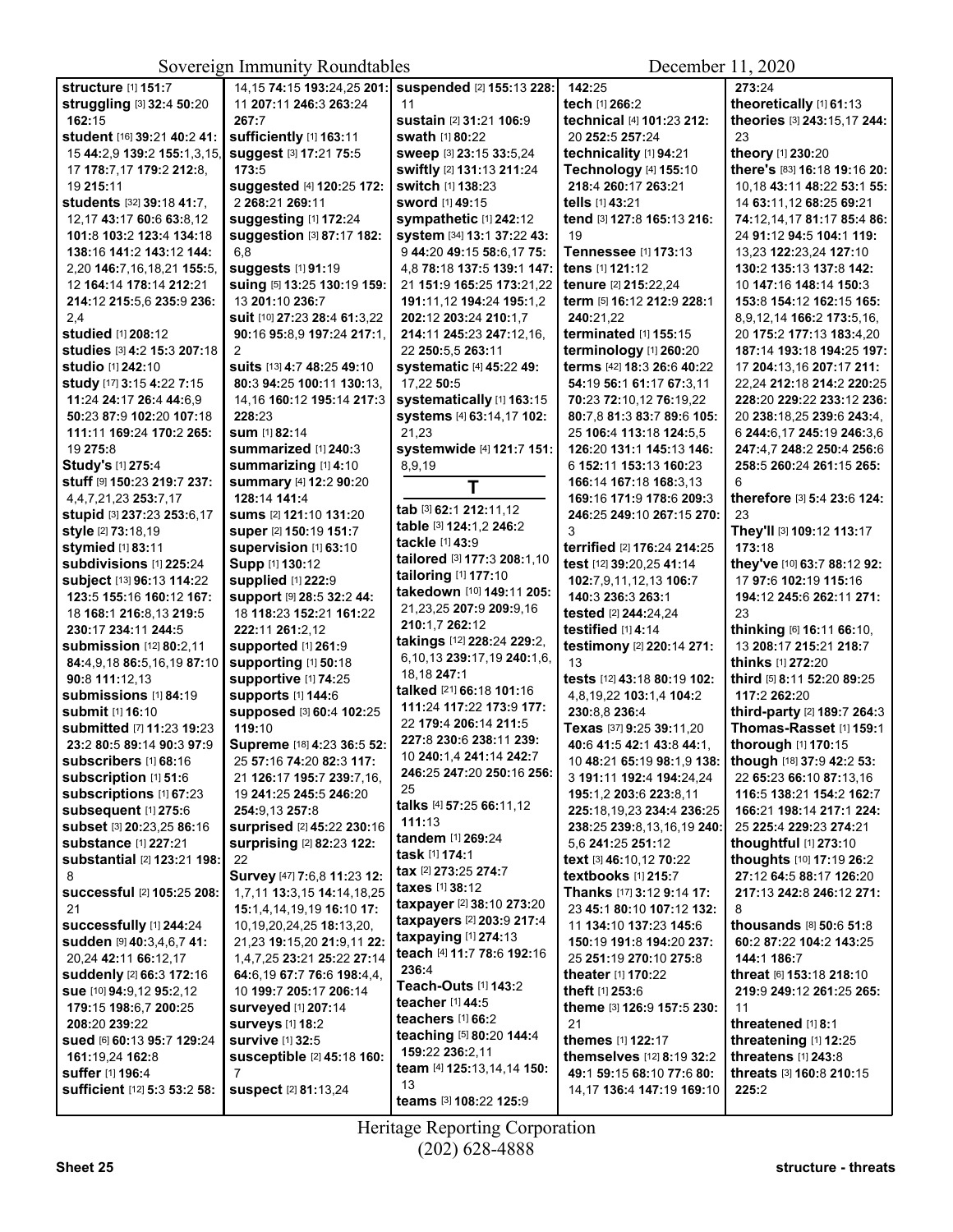| three [18] 7:15 35:23 54:2,   | 254:20                      | trustworthy [1] 50:16         | 149:16 190:3 240:7 264:             | undertakes [1] 24:17              |
|-------------------------------|-----------------------------|-------------------------------|-------------------------------------|-----------------------------------|
| 19 55:1 78:19 93:13 123:      | tourism [1] 129:11          | try [33] 6:9,12 20:1 24:1 29: | 14                                  | undertaking [2] 45:9,15           |
| 24 133:4,5,16 184:3 200:4     | toward [1] 260:24           | 2,4 42:20 53:13 74:9 75:      | UC [7] 78:18 143:22 149:9           | undervalued [1] 47:3              |
| 231:7,10,14 255:18 266:17     | towards [10] 12:1 16:1 17:  | 14 94:1 106:11,22 109:6       | 161:4 163:5 175:17 176:6            | undeserved [2] 199:4 214:         |
| three-person [1] 180:3        | 21 76:18 78:9 112:24 113:   | 136:11 137:22 138:15 139:     | UCLA [1] 90:11                      | 11                                |
| threshold [2] 160:1 169:23    | 8 130:24 199:2 246:13       | 9 142:12,14 144:14 171:2      | ultimate [2] 244:25 269:18          | undetected [1] 265:14             |
| threw [2] 254:24 255:13       | track [2] 111:14 181:23     | 172:6 186:2 194:15 202:2      | ultimately [10] 5:5 22:12           | uneducated [2] 56:21 216:         |
| thrilled [1] 3:11             | trade [4] 29:23 30:6 193:7  | 216:19 220:1 235:13 237:      | 57:13 88:8 116:21 166:15,           | 17                                |
| Thro [17] 11:11,12,12 24:9,   | 195:15                      | 24 245:15 256:11 271:23       | 21 229:10 230:16 273:21             | unenforceable [1] 37:5            |
| 10,15 26:6 27:13 57:20 59:    | trademarks [1] 101:3        | trying [37] 6:5 14:19 15:25   | umbrella [1] 151:24                 | uneven [1] 249:18                 |
| 5,21 61:8 68:20 69:1,2,22     | traditional [1] 262:25      | 19:2 20:17,25 21:21,22 43:    | un-mute [2] 7:13 24:16              | unfortunate [1] 268:17            |
| 89:20                         | train [2] 33:20 216:2       | 5 53:7 54:10 58:20 68:1       | un-muted [1] 32:20                  | unfortunately [6] 18:14 19:       |
| throughout [12] 6:19 7:16     | trained [1] 33:1            | 83:16,22 104:5 105:16         | unable [6] 12:18 36:6 51:           | 9 55:8,14 107:4 111:15            |
| 17:16 57:21 122:18 147:1      | training [10] 33:1,18 43:16 | 107:18 115:10 117:20 127:     | 16,21 262:10 267:24                 | unheard [1] 126:11                |
| 151:6 157:6 193:15 205:3      | 60:16,17 63:11 174:17,25    | 2 162:15,22 202:5 214:25      | unambiguously [1] 61:19             | uniformed [1] 173:24              |
|                               | 175:3.13                    | 223:20 227:14,16 235:23       | unauthorized [5] 14:13 22:          |                                   |
| 218:1 268:5                   |                             |                               |                                     | uniformity [2] 251:9,15           |
| throw [2] 21:22 168:8         | trainings [1] 144:1         | 244:12 245:7 253:20 254:      | 19 23:3 45:20 267:21                | uniformly [1] 251:17              |
| throwing [3] 183:13 225:2     | transactions [2] 67:11      | 22 258:2,18,21 263:1          | unbelievably [1] 99:22              | uninformed [1] 56:20              |
| 247:13                        | 141:19                      | TSI [4] 39:25 41:10,21 66:3   | <b>UNC</b> [1] 37:21                | unintentional [1] 59:23           |
| thrown [1] 43:22              | transcribed [1] 65:15       | turn [22] 3:7 5:9,19 6:22,24  | uncertainty [1] 136:21              | Union [1] 264:16                  |
| tie [1] 235:23                | transcribing [1] 7:20       | 14:20 30:9 75:13,14 86:3,     | unchallenged [1] 265:14             | unique [5] 140:13 222:20          |
| tied [1] 245:14               | transcript [2] 7:23 275:3   | 12 88:3 97:4 101:16 107:5.    | unclear [2] 118:22 206:24           | 228:13 239:4 241:2                |
| <b>Tillis</b> [1] <b>4:23</b> | transforms [1] 264:11       | 9 119:3 121:4 149:19 177:     | uncommon [1] 263:7                  | unit [1] 139:2                    |
| timely [1] 36:10              | transition [1] 3:22         | 18 187:12 202:7               | unconnected $[1]$ 61:23             | United [1] 50:13                  |
| tiny [1] 269:4                | transitory [1] 240:22       | turned [2] 43:11 232:1        | unconstitutional [1] 82:9           | units [2] 144:15,21               |
| tip [5] 51:3 81:14 82:15 97:  | translated [1] 102:20       | Turner [1] 74:20              | under [44] 30:1 31:19,19            | universe [3] 30:24 31:3           |
| 16 247:18                     | transparency [1] 205:20     | turning [1] 252:2             | 32:1 36:6 43:10 56:7 57:            | 256:5                             |
| titles [1] 50:14              | transparent [4] 163:23      | turns [2] 62:19 212:8         | 16 61:1 90:16 94:12 95:18,          | <b>Universities</b> [79] 11:16,17 |
| today [41] 8:18 11:5,20 23:   | 164:3 216:7,7               | tutor [1] 40:2                | 21 105:7 123:7,8 139:14             | 21:6 27:11,17 28:19,20 29:        |
| 23 31:14 45:2 48:8 53:20      | traveled [1] 158:24         | TV [1] 141:16                 | 141:3 148:25 155:7,16               | 1,24 69:17 70:5 97:17,17          |
| 58:11,11 64:11 77:23 79:      | treasury [1] 153:24         | tweeted [1] 24:4              | 164:5 179:8 183:6 197:6,            | 101:2 103:15,16 105:1             |
| 16,19 112:20 133:14 138:      | treated [2] 57:25 156:13    | twice [2] 93:19 274:24        | 17 204:4 207:1 215:19               | 108:8,22 125:9 127:22             |
| 17 144:13,17 145:7,9 146:     | tremendous [8] 108:7 146:   | twisting [2] 244:12 249:10    | 225:19 230:19 232:25 234:           | 129:9 145:11 146:5 147:           |
| 4 147:18 177:23 184:22        | 10 153:23 215:14 221:24     | Twitter [2] 24:1 125:20       | 25 240:6 244:5 247:19               | 17,18 158:21 160:6 161:9          |
| 206:14 211:13 217:8 230:      | 253:3 258:4.5               | two [44] 6:6 14:15 20:8,10    | 260:9 267:18 268:8,15,15            | 162:17 163:21,22 164:8            |
| 6 231:11 246:14 259:2         | tremendously [1] 125:24     | 29:13 34:15,15 37:17 51:      | 272:23,24 273:4                     | 166:4 167:3,6,7,11,12,20          |
|                               | trenches [1] 81:12          |                               | undergrads [1] 123:3                |                                   |
| 263:17 265:6 266:11,15,21     |                             | 19 63:24 66:16 75:13,21       |                                     | 168:9 173:6 174:10,11,16,         |
| 270:6 273:16 274:17 275:      | trend [3] 12:24 14:4,24     | 80:4 81:18 82:5 90:18 91:     | underlying [1] 248:9                | 18 186:16 189:2 191:17,18         |
| 2                             | trends [3] 8:10 158:12 257: | 15 93:8,13 94:22 109:17,      | undermine [1] 27:21                 | 198:23 204:2,7 205:11,14          |
| today's [6] 3:9,16 5:4 7:17   | 5                           | 18 112:8 120:24 128:20        | undermines [1] 261:9                | 211:14,17 218:5,5 219:14,         |
| 133:4 259:19                  | trespass [4] 243:13,14,19,  | 135:8 137:18 144:18,20        | underneath [1] 44:11                | 17,18 220:2,8,15 221:4            |
| together [2] 137:22 150:23    | 25                          | 162:23 170:21 178:20 191:     | <b>underscore</b> [1] <b>144:24</b> | 241:6 251:16 259:21 260:          |
| took [13] 24:15 26:18,20 55:  | trespasses [1] 240:20       | 13 200:8 205:8 223:13         | <b>understand</b> $[35]$ 8:3 18:7,  | 3 261:5 262:2,21,24 264:2,        |
| 12 126:16 151:25 152:8        | trial [1] 100:18            | 241:6 242:8 243:9 250:21      | 23 19:10 20:24 30:1 38:23           | 25 266:4 273:23 274:4             |
| 154:23 155:24 221:8 237:      | tried [9] 34:12 159:4,20,21 | 255:16 257:23,23              | 40:23 53:7 55:13 56:10 71:          | University [166] 9:21 11:7,       |
| 1 241:12 253:13               | 194:16 195:11 254:25 255:   | two-and-a-half [1] 143:5      | 24 74:17 81:25 82:10 92:            | 13,14 19:5 22:20 26:13,15,        |
| tool [5] 122:7 209:7,11,21    | 15 269:6                    | type [13] 76:16 116:23 194:   | 24 105:18 107:16 114:24             | 25 27:3 28:1, 2, 12, 14, 15, 16   |
| 210:10                        | tries [2] 202:8 238:3       | 7,15 202:8 203:7 237:2,3      | 115:11 117:6 134:18 135:            | 29:6 38:25 39:11 40:6.15          |
| topic [7] 4:10 11:21 65:16    | trigger [3] 74:18 212:14    | 238:9 253:1 258:16 261:       | 1 137:23 144:13 149:18              | 42:10,13 43:9 44:10 60:2,         |
| 118:5 206:6 224:10,13         | 245:20                      | 22 271:19                     | 159:6 162:20 166:6 185:1,           | 7 65:19 66:9,15 69:4 78:3,        |
| topics [7] 6:4 7:16 177:14    | trillion [1] 219:6          | types [12] 22:22 76:15 97:    | 1 235:17 241:25 245:15              | 5, 15, 17 79: 12 85: 24, 24 89:   |
| 187:12 190:16,25 213:4        | trips [1] 231:7             | 13 102:15 168:19 186:16,      | 254:7                               | 21 90:9 98:1,2,9 99:5 100:        |
| tort [1] 249:12               | trivial [1] 27:24           | 20 190:20,22 200:22 225:      | understanding [7] 6:10              | 23 104:22,24 111:7 116:17         |
| toss [2] 256:1.1              | troll [2] 159:8 228:2       | 24 227:14                     | 23:19 32:8 71:10 83:12 87:          | 120:24 121:8 122:1,3,4,18         |
| tossed [1] 255:19             | trolls [3] 216:16 217:19,21 | typical [5] 35:5 93:23 94:2   | 19 173:25                           | 123:1,8 129:16 134:12             |
| total [7] 13:5, 10, 15 15:18  | troubling [1] 128:21        | 100:11 142:9                  | understands [1] 81:15               | 138:3,15,25 139:5 140:9,          |
|                               |                             |                               |                                     |                                   |
| 18:7 249:2 256:20             | true [5] 58:3 72:17 92:15   | typically [9] 31:4 61:5 90:   | understood [2] 82:12 140:           | 11, 14, 24 141: 1 142: 22, 25     |
| totally [5] 27:24 61:23 105:  | 165:15 260:6                | 21 100:13 114:8 116:4         | 14                                  | 143:4 144:6,8,11 145:9,11,        |
| 2 167:1 188:1                 | truly [1] 245:23            | 134:19 230:1 268:4            | undertake [4] 93:25 145:2           | 17 146:13 149:25 151:3,6,         |
| touch [6] 8:7 198:10 200:     | trump [1] 129:2             | typos [1] 40:11               | 151:18 169:4                        | 9, 10, 21 154: 1, 6, 9, 11, 14    |
| 20 213:3 246:16 250:7         | trustees [1] 167:22         | U                             | undertaken [3] 45:23 144:           | 157:11 158:4 161:1,2,5            |
| touched [3] 124:3 200:24      | trusts [1] 128:10           |                               | 11 169:25                           | 168:15 173:1 174:5 175:5,         |
|                               |                             | U.S [7] 50:21 123:18 138:9    |                                     |                                   |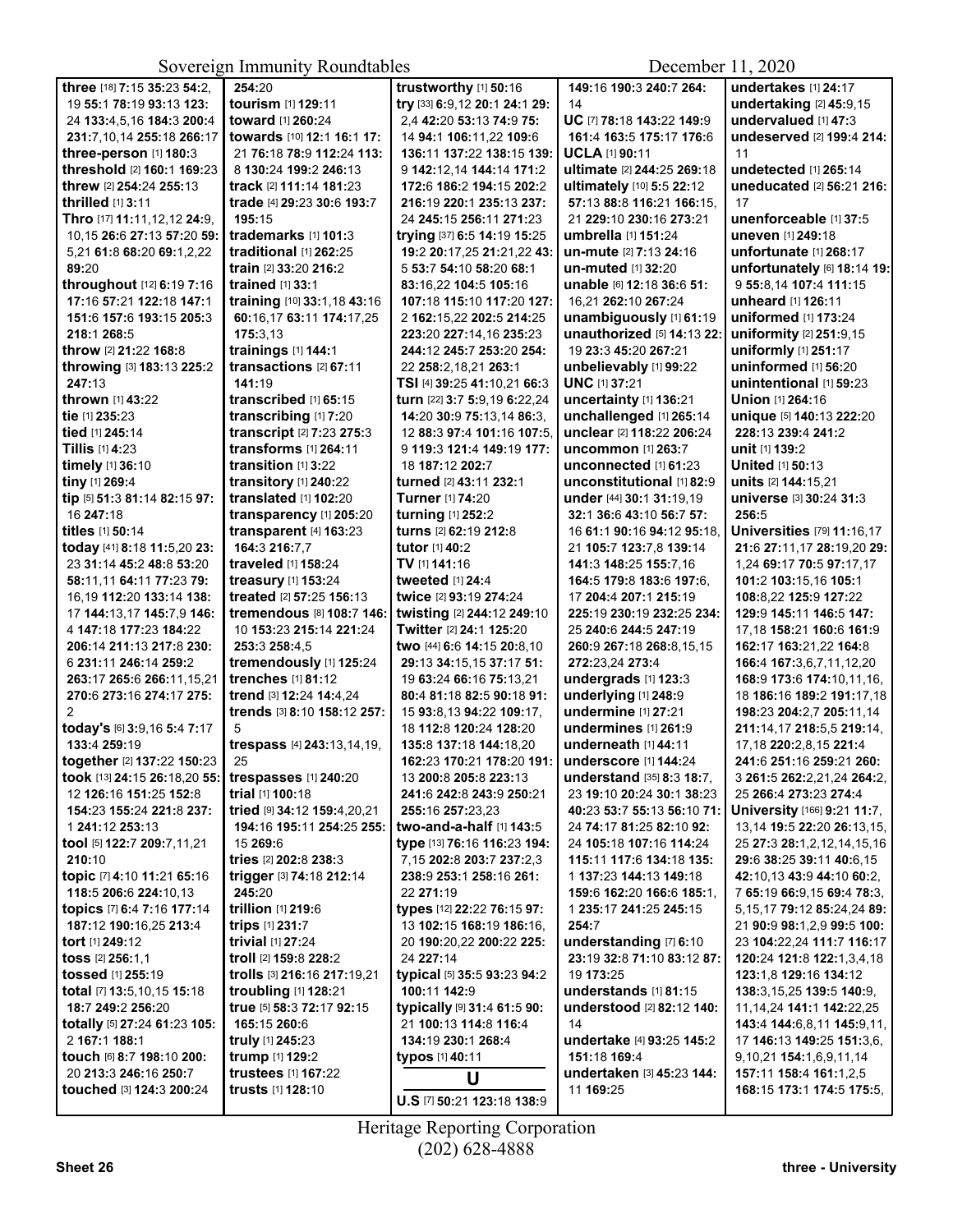| 17 177:25 178:5,6 182:11,      | 12,13 257:11,16 258:10        | vast [7] 82:7 128:1 218:14                | Vockell [33] 191:8,9,9 194:               | 47:18 53:14 54:22 55:21     |
|--------------------------------|-------------------------------|-------------------------------------------|-------------------------------------------|-----------------------------|
| 14, 16 184: 6, 17 185: 7, 15,  | 259:3 262:11 268:6 271:2      | 229:16.17.18 267:8                        | 20,22 202:22 203:1,2 213:                 | 64:5 66:23 76:14 90:7 94:   |
| 21 186:1,6,9 188:12,16,17,     | 274:20                        | veered [1] 260:9                          | 21,22,23 215:13 216:6 220:                | 20,23 105:1 108:8 113:12    |
| 20 189:1 191:11,12 192:4,      | uphill [1] 210:7              | veering [1] 263:19                        | 22,23 225:8,10,14,16 233:                 | 126:17 127:8,17 128:10      |
| 21,24 193:1 194:24,25 195:     | uploading [1] 52:10           | vehicle [1] 88:14                         | 23, 24, 25 234: 13 238: 23, 24            | 130:20 136:7 137:21 148:    |
| 1 197:8 198:16 200:9 204:      | upset [4] 157:7 168:10 216:   | vendor [5] 70:24 114:11                   | 239:14 240:3 246:1,15,18                  | 5 156:16 177:5 191:13       |
| 18 205:23 208:18 212:22        | 11 239:2                      | 211:22 212:15,24                          | 247:15 251:5,8                            | 194:14 203:24 209:14 211:   |
| 215:25 218:10 219:1 222:       | Upward [2] 40:7 42:1          | vendors [3] 71:2,3 108:22                 | Vockell's [1] 194:9                       | 9 212:7 218:7 219:8 228:3   |
|                                |                               |                                           |                                           |                             |
| 2,8,11,13,18 224:2,9 228:9,    | urging [1] 240:13             | verbal [1] 185:4                          | void [1] 37:5                             | 236:6 240:18 243:24 244:    |
| 14 229:20 231:6,15 235:5,      | usage [4] 30:1 142:15 267:    | verbatim [2] 40:21,25                     | volume [5] 128:2 177:23                   | 7 246:8 253:21 258:11       |
| 25 236:15 240:2 241:8.10       | 21 268:7                      | verdict [1] 269:6                         | 178:1.7 180:9                             | 270:25 272:7                |
| 242:23,24 243:19 251:12        | usages [1] 267:1              | versa [1] 136:12                          | voluntarily [2] 195:14 267:               | ways [14] 64:13 82:23 88:   |
| 253:14.17 258:18 259:13.       | useful [4] 26:3 162:11 251:   | <b>versions</b> [1] 244:2                 | $\mathcal{P}$                             | 18 164:16 176:9,15 194:19   |
| 17 263:3 265:7                 | 20 269:22                     | Versus [8] 26:1 31:17 81:                 | voluntary [1] 4:17                        | 208:25 227:8 244:13.19      |
| <b>University's [2] 145:15</b> | usefulness [1] 84:1           | 16 161:17 169:11 174:5                    | VP [2] 10:11 191:6                        | 248:14,19 274:2             |
| 183:10                         | user [3] 183:4 219:23 273:    | 214:3 225:14                              | VRA [1] 266:22                            | wealth [1] 27:6             |
| university-created [1]         | 5                             |                                           |                                           | weaponized [1] 265:25       |
|                                |                               | vet [1] 150:6                             | W                                         |                             |
| 144:22                         | user's [2] 210:25 212:2       | vets [1] 184:21                           | wagon [1] 258:10                          | web [1] 228:16              |
| university-wide [1] 185:2      | users [7] 19:18 23:14 174:    | viability [1] 49:10                       | wait [5] 104:11 107:3 137:2               | webinar [3] 135:18,18,20    |
| unjust [1] 49:16               | 9 176:20 177:6,7,8            | <b>vicarious</b> [1] 112:2                |                                           | webinars [2] 137:11 264:1   |
| unlawful [5] 57:10 113:2       | uses [17] 22:19,22 23:3,6,    | vice [2] 136:12 138:24                    | 202:3 271:17                              | website [21] 7:19.24 34:17. |
| 158:19 264:7.10                | 12 161:20 162:18,19 166:4,    | video [18] 3:8 6:23,24 7:18               | waiting [1] 73:23                         | 19 46:11 47:9 51:7 56:14    |
| unleash [1] 217:15             | 6 168:13 228:19 250:19        | 8:21 35:25 37:13 56:13 65:                | waiver [1] 239:4                          | 115:2,2,10,18 146:19 152:   |
| unleashed [1] 134:21           | 264:5 265:3 267:13 272:2      | 14 67:24 75:13,14 80:18                   | waivers [2] 4:17 49:1                     | 10 170:20 180:24 181:19     |
| unless [5] 60:15 69:20 140:    | using [34] 6:19 38:10 39:21   | 155:2 159:21 178:15 193:                  | walk [1] 227:12                           | 182:22 186:3 275:4,8        |
|                                |                               |                                           | walking [1] 240:23                        | websites [2] 222:9 267:12   |
| 15 156:5 274:23                | 66:14 69:12,24 71:9,16 76:    | 8 275:5                                   | Wall [5] 10:5 45:4 46:4 47:               |                             |
| unlicensed [2] 181:7 268:      | 8 88:11 102:21,22,22 105:     | videos [3] 5:19 35:24 38:                 | 16 82:4                                   | week [2] 37:11 194:6        |
| 18                             | 19 117:11 125:10,18 133:      | 18                                        | wanted [46] 7:8 34:7 40:23                | weeks [2] 13:4 35:23        |
| unlike [1] 102:1               | 13 142:4 144:3 182:20         | view [7] 57:14 80:7 113:7                 |                                           | weigh [11] 25:19 57:2 83:   |
| unlikely [2] 23:6 182:10       | 196:10 208:13,22 210:25       | 118:11 174:10 187:1,2                     | 55:23 57:20 68:3,20 70:13                 | 25 86:7 91:5 149:23 194:2   |
| unmeasured [1] 262:7           | 212:19 216:20 236:4 241:      | viewed [1] 261:7                          | 71:14 86:25 91:13 92:13                   | 195:24 197:2 207:10 220:    |
| unmute [1] 197:3               | 10,15 242:23 270:15 272:3,    | views [4] 193:14 252:21                   | 108:5 110:22 114:17 119:                  | 11                          |
| unnoticed [1] 265:13           | 8                             | 259:21 266:8                              | 5 133:19 147:11 152:24                    | welcome [5] 3:14 16:24 75:  |
| unprecedented [1] 136:8        | Utah [1] 112:5                | vindicated [1] 166:16                     | 159:10 167:16 176:14 177:                 | 17 133:3 224:16             |
| unproven [1] 49:8              | utilize [1] 176:10            | violate [6] 26:16 70:8,10,                | 15 182:4 195:12 199:5                     | welcoming [1] 3:9           |
|                                |                               |                                           | 200:10,12 203:3,18 204:12                 |                             |
| unreasonable [3] 131:21        | utilizes [1] 148:5            | 25 250:13,20                              | 210:18 211:3 221:9 228:7                  | well-respected [1] 98:7     |
| 181:11 217:25                  | <b>UVA [1] 134:24</b>         | violated [6] 4:20 26:10 35:               | 231:19 235:19 241:8 243:                  | well-versed [2] 103:19      |
| unreported [1] 81:18           | V                             | 11 114:15 117:10 201:3                    |                                           | 173:1                       |
| <b>UNT</b> [1] 138:12          |                               | violates [3] 26:25 27:1 70:               | 13 258:1 270:11 271:8                     | whack-a-mole [4] 196:13,    |
| until [7] 5:19 15:12 107:3     | vaccine [1] 191:15            | 23                                        | 273:17 274:15,16,18                       | 16,17 202:7                 |
| 150:15 184:4 257:15 272:       | vacuum [1] 171:3              | violating [3] 120:15 125:20               | wanting [1] 231:15                        | whatever [10] 84:25 85:17   |
| 24                             | valid [3] 25:25 88:7 229:1    | 271:4                                     | <b>wants</b> [9] 41:15 73:10 113:         | 88:22 115:9 117:12 177:9    |
| unusual [1] 228:12             | validity [1] 14:11            | violation [21] 24:19.22 25:               | 12 165:20 194:2 202:2                     | 221:17 229:21 233:2 234:    |
| up [91] 7:6,9,13 8:22 15:11,   | valuable [2] 189:23 242:4     | 1,6 26:7,12,15 27:4 37:16                 | 203:20 249:5 274:23                       | 21                          |
|                                | value [23] 21:13 32:9 38:20   |                                           | warnings [2] 64:22 99:8                   | whatsoever [2] 89:16 116:   |
| 11 17:1 20:8 25:18 36:22       | 117:13 120:19 127:2 172:      | 38:6 50:6 59:24 69:8,11,                  | Washington [2] 51:15 141:                 |                             |
| 37:24 54:9 62:1 63:15 68:      | 20 180:24 181:2,3 182:23,     | 12,19 116:17 117:24 122:                  | 13                                        | 12                          |
| 8 70:24 73:10 76:4 82:14       |                               | 21 196:11 233:11                          | <b>Wassom</b> [21] <b>79:14,15,25</b>     | wheeling [1] 17:1           |
| 85:21 91:7 93:4,15 95:22       | 24 183:1,7,9 195:5 221:11,    | <b>violations</b> [7] <b>25:17 35:1</b> 8 |                                           | whenever [4] 143:15 148:    |
| 98:11 102:25 103:17 119:       | 14, 15 242: 1, 2 261: 21 264: | 60:13 114:8,14 262:16,19                  | 80:10 83:6,19 84:6 86:12,                 | 12 161:2 207:25             |
| 22 122:7,12,17 126:7 130:      | 18                            | Violent [1] 272:18                        | 15,21 <b>91:</b> 3,13,15 <b>118:</b> 2,7, | whereas $[1]$ 233:2         |
| 23 131:15,25 132:6,10 133:     | valued [1] 48:1               | Virginia [5] 27:8 61:9 134:               | 14 123:14 124:9 128:19,20                 | Whereupon [4] 75:16 132:    |
| 13 137:13 143:16 159:9         | values [4] 195:12,13 266:1,   | 12 150:1 184:17                           | 181:14                                    | 12 189:25 275:10            |
| 160:25 167:9 172:8,12,17       | $\overline{2}$                | virtual [2] 6:11 8:4                      | <b>Watch [2] 10:6 137:15</b>              | whether [83] 5:2 8:12,13,   |
|                                | <b>VARA [1] 250:23</b>        |                                           | watching [3] 7:10 76:2                    |                             |
| 173:14 176:10 181:13.21        | varies [1] 187:3              | virtually [1] 267:3                       | 133:10                                    | 14 17:3 18:22 19:19 20:3    |
| 182:2,23 185:18 186:10         | variety [3] 91:25 92:8 129:   | virtue [1] 178:4                          | water [2] 55:3 247:19                     | 21:24 22:12,22 25:9,25 27:  |
| 189:15,21 196:14 197:5         | 8                             | vis-a-vis [1] 123:9                       | watermark [1] 57:7                        | 9 34:12,12 35:2 39:14 44:   |
| 199:12 201:16,20 205:5         |                               | visible [1] 161:11                        |                                           | 24 51:22,25 52:2 54:14,17   |
| 207:19 212:9,21 215:12         | various [14] 27:17 69:5 85:   | visit [1] 139:9                           | watermarked [1] 36:11                     | 55:7 58:21 59:13,14 61:4,   |
| 219:8 222:14 223:20 226:       | 187:23 90:15 96:12 101:       | visits [1] 65:23                          | watermarks [3] 55:20,24                   | 16 62:1 63:18 64:7 67:10    |
| 14 227:8 231:13 236:7,8,       | 17 120:18 138:11 151:13       | <b>visual</b> [5] <b>29:16 72:10 193:</b> | 64:24                                     | 69:10 75:7 88:7,15 89:11    |
| 14 237:8 238:12 242:9          | 154:1 164:18 171:16 241:      | 7 250:9 268:3                             | waters [1] 109:11                         | 91:12 94:7 97:19 107:14     |
| 244:13 245:5 252:11 253:       | 4                             | vital [2] 30:2 50:19                      | waving [1] 194:18                         | 112:24 113:12,17,18 118:9,  |
|                                | vary [1] 83:20                |                                           | way [45] 12:11 36:5,14 45:2               |                             |
|                                |                               |                                           |                                           |                             |